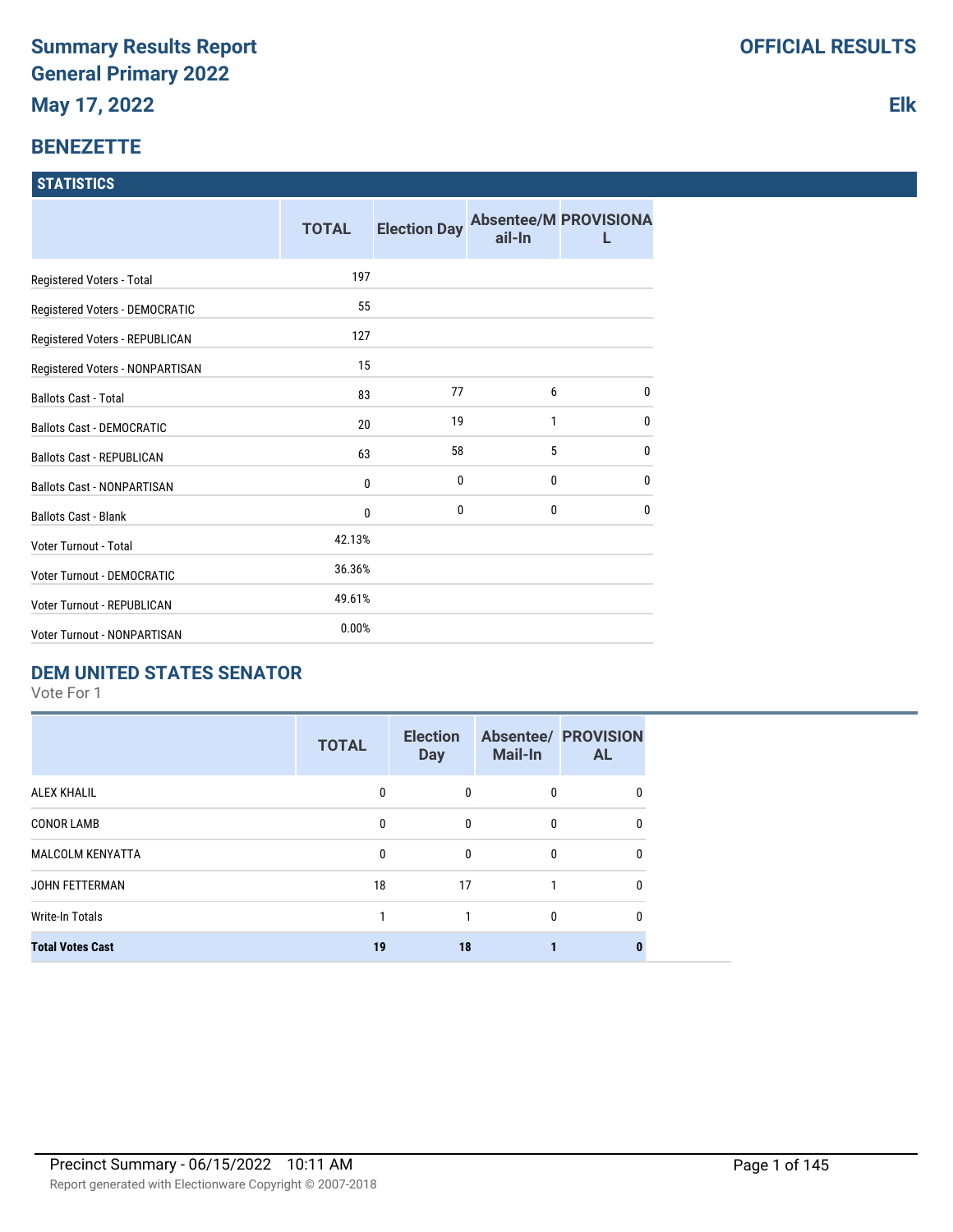# **BENEZETTE**

## **DEM GOVERNOR**

Vote For 1

|                         | <b>TOTAL</b> | <b>Election</b><br><b>Day</b> | <b>Mail-In</b> | <b>Absentee/ PROVISION</b><br><b>AL</b> |
|-------------------------|--------------|-------------------------------|----------------|-----------------------------------------|
| JOSH SHAPIRO            | 16           | 15                            |                | $\Omega$                                |
| Write-In Totals         |              |                               | $\mathbf{0}$   |                                         |
| <b>Total Votes Cast</b> | 17           | 16                            |                |                                         |

# **DEM LT GOVERNOR**

Vote For 1

|                         | <b>TOTAL</b> | <b>Election</b><br><b>Day</b> | <b>Mail-In</b> | <b>Absentee/ PROVISION</b><br><b>AL</b> |
|-------------------------|--------------|-------------------------------|----------------|-----------------------------------------|
| <b>AUSTIN DAVIS</b>     | 14           | 13                            |                | 0                                       |
| <b>RAY SOSA</b>         | 3            | 3                             | 0              | 0                                       |
| <b>BRIAN SIMS</b>       | 0            | 0                             | 0              | 0                                       |
| Write-In Totals         | 0            | 0                             | 0              | 0                                       |
| <b>Total Votes Cast</b> | 17           | 16                            |                |                                         |

# **DEM REPRESENTATIVE IN CONGRESS - 15TH DISTRICT**

Vote For 1

|                         | <b>TOTAL</b> | <b>Election</b><br>Day | <b>Mail-In</b> | <b>Absentee/ PROVISION</b><br><b>AL</b> |
|-------------------------|--------------|------------------------|----------------|-----------------------------------------|
| Write-In Totals         |              |                        |                |                                         |
| <b>Total Votes Cast</b> |              |                        |                |                                         |

# **DEM REPRESENTATIVE IN GENERAL ASSEMBLY -75TH DISTRICT**

Vote For 1

|                         | <b>TOTAL</b> | <b>Election</b><br><b>Day</b> | <b>Mail-In</b> | <b>Absentee/ PROVISION</b><br><b>AL</b> |
|-------------------------|--------------|-------------------------------|----------------|-----------------------------------------|
| Write-In Totals         |              | $\mathcal{P}$                 |                |                                         |
| <b>Total Votes Cast</b> |              |                               |                |                                         |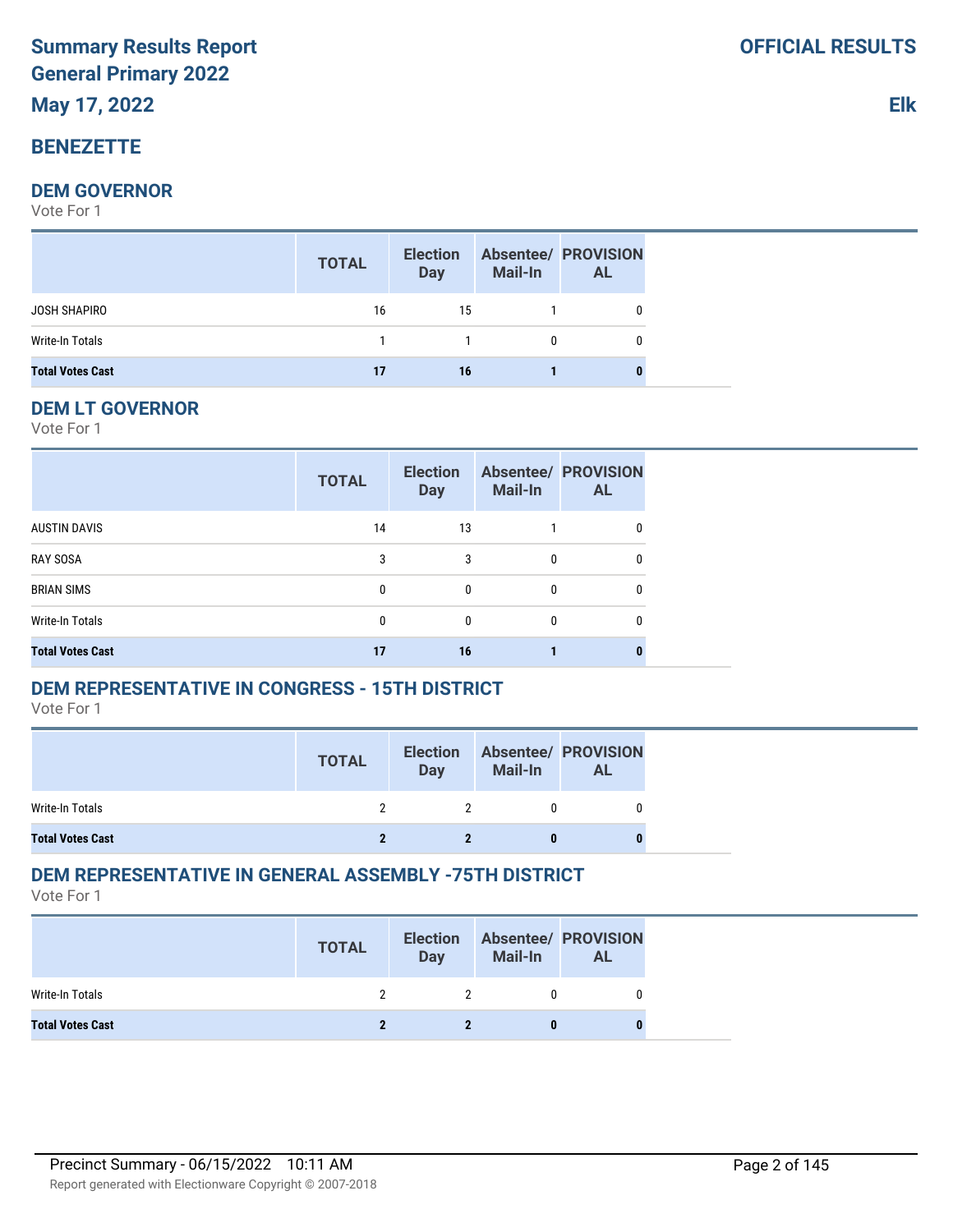# **BENEZETTE**

# **DEM MEMBER OF THE DEMOCRATIC STATE COMMITTEE**

Vote For 1

|                         | <b>TOTAL</b> | <b>Election</b><br><b>Day</b> | <b>Mail-In</b> | <b>Absentee/ PROVISION</b><br><b>AL</b> |
|-------------------------|--------------|-------------------------------|----------------|-----------------------------------------|
| RYAN S GRIMM            | 18           | 17                            |                |                                         |
| Write-In Totals         | 0            | 0                             | 0              |                                         |
| <b>Total Votes Cast</b> | 18           | 17                            |                |                                         |

## **DEM ELK COUNTY DEMOCRATIC COMMITTEE MEMBER BENEZETTE**

Vote For 2

|                         | <b>TOTAL</b> | <b>Election</b><br>Day | <b>Mail-In</b> | <b>Absentee/ PROVISION</b><br><b>AL</b> |
|-------------------------|--------------|------------------------|----------------|-----------------------------------------|
| Write-In Totals         |              |                        |                |                                         |
| <b>Total Votes Cast</b> | 0            |                        |                |                                         |

# **REP UNITED STATES SENATOR**

|                         | <b>TOTAL</b> | <b>Election</b><br><b>Day</b> | <b>Mail-In</b> | <b>Absentee/ PROVISION</b><br><b>AL</b> |
|-------------------------|--------------|-------------------------------|----------------|-----------------------------------------|
| <b>KATHY BARNETTE</b>   | 26           | 25                            |                | 0                                       |
| MEHMET 0Z               | 16           | 14                            | $\overline{2}$ | $\mathbf{0}$                            |
| <b>GEORGE BOCHETTO</b>  | $\mathbf{0}$ | $\mathbf{0}$                  | $\mathbf{0}$   | $\mathbf{0}$                            |
| <b>JEFF BARTOS</b>      | $\mathbf{0}$ | $\mathbf{0}$                  | $\mathbf{0}$   | $\mathbf{0}$                            |
| <b>DAVID MCCORMICK</b>  | 17           | 16                            | 1              | 0                                       |
| <b>SEAN GALE</b>        |              | 1                             | $\mathbf{0}$   | 0                                       |
| <b>CARLA SANDS</b>      |              | 1                             | $\mathbf{0}$   | $\mathbf{0}$                            |
| <b>Write-In Totals</b>  | 0            | 0                             | $\mathbf{0}$   | $\mathbf{0}$                            |
| <b>Total Votes Cast</b> | 61           | 57                            | 4              | n                                       |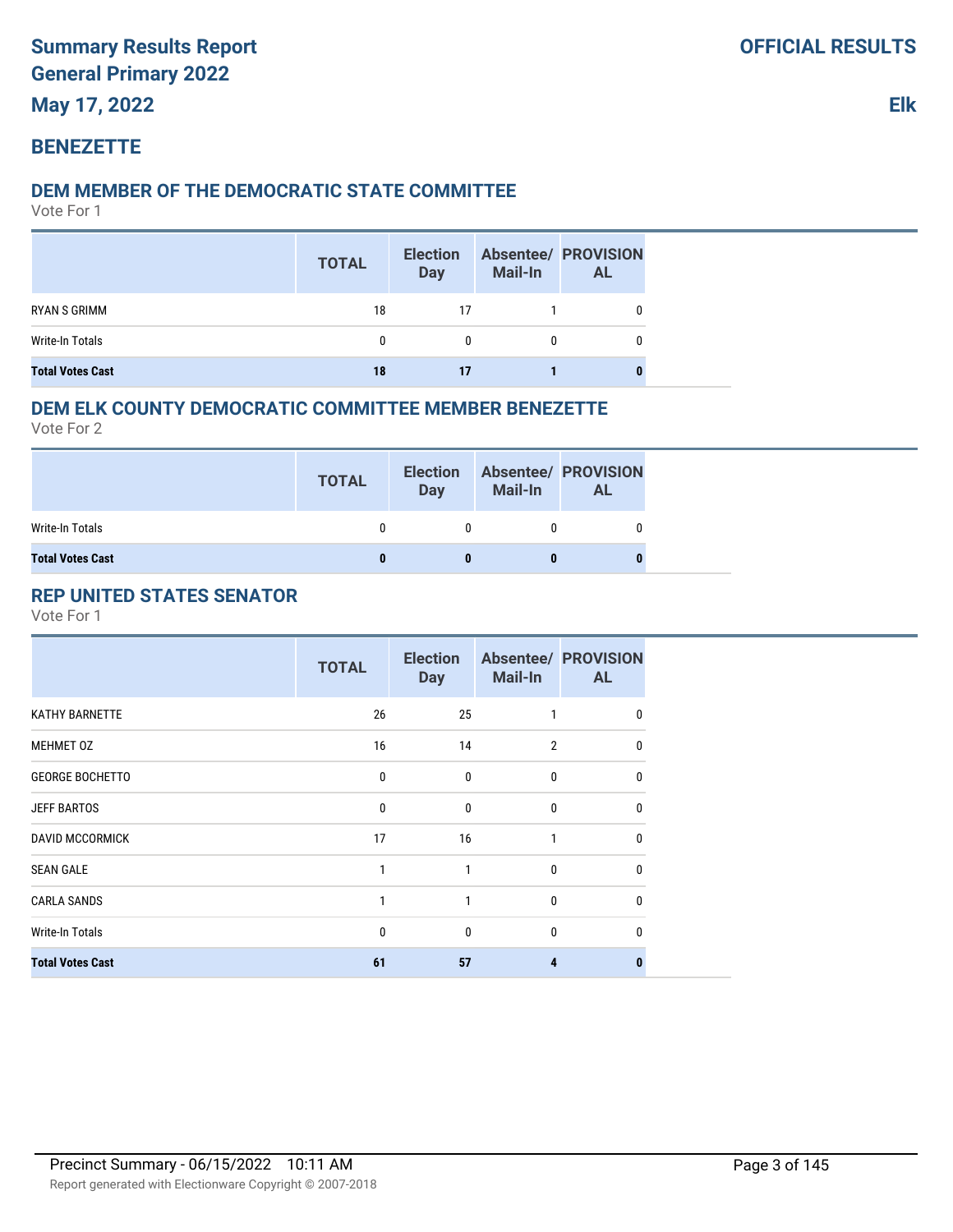# **BENEZETTE**

#### **REP GOVERNOR**

Vote For 1

|                         | <b>TOTAL</b>   | <b>Election</b><br><b>Day</b> | Mail-In        | <b>Absentee/ PROVISION</b><br><b>AL</b> |
|-------------------------|----------------|-------------------------------|----------------|-----------------------------------------|
| <b>LOU BARLETTA</b>     | $\overline{2}$ | $\overline{2}$                | 0              | 0                                       |
| DOUGLAS V MASTRIANO     | 34             | 32                            | $\overline{2}$ | $\mathbf{0}$                            |
| <b>NCHE ZAMA</b>        | $\overline{4}$ | 3                             | $\mathbf{1}$   | $\mathbf{0}$                            |
| <b>DAVE WHITE</b>       | 5              | 5                             | 0              | 0                                       |
| <b>MELISSA HART</b>     | 3              | 3                             | $\mathbf{0}$   | 0                                       |
| <b>BILL MCSWAIN</b>     | 11             | 11                            | $\mathbf{0}$   | 0                                       |
| <b>CHARLIE GEROW</b>    | $\mathbf{0}$   | $\mathbf{0}$                  | $\mathbf{0}$   | $\Omega$                                |
| JOE GALE                | $\mathbf{0}$   | $\mathbf{0}$                  | $\mathbf{0}$   | $\Omega$                                |
| <b>JAKE CORMAN</b>      | $\overline{2}$ | 1                             | $\mathbf{1}$   | $\Omega$                                |
| Write-In Totals         | $\mathbf{0}$   | $\mathbf{0}$                  | $\mathbf{0}$   | $\Omega$                                |
| <b>Total Votes Cast</b> | 61             | 57                            | 4              | n                                       |

## **REP LT GOVERNOR**

Vote For 1

|                              | <b>TOTAL</b>   | <b>Election</b><br><b>Day</b> | Mail-In      | <b>Absentee/ PROVISION</b><br><b>AL</b> |
|------------------------------|----------------|-------------------------------|--------------|-----------------------------------------|
| <b>CLARICE SCHILLINGER</b>   | 5              | 5                             | $\mathbf 0$  | 0                                       |
| JAMES EARL JONES             | 6              | 6                             | $\mathbf 0$  | <sup>0</sup>                            |
| <b>RICK SACCONE</b>          | 19             | 18                            | 1            | 0                                       |
| <b>JOHN BROWN</b>            | $\mathbf{0}$   | $\Omega$                      | $\mathbf{0}$ | U                                       |
| <b>CHRIS FRYE</b>            | 5              | 4                             | 1            | n                                       |
| JEFF COLEMAN                 | 5              | 5                             | $\mathbf{0}$ | <sup>0</sup>                            |
| <b>RUSS DIAMOND</b>          | $\overline{2}$ | $\overline{2}$                | $\mathbf{0}$ | <sup>0</sup>                            |
| <b>CARRIE LEWIS DELROSSO</b> | 14             | 13                            | 1            | <sup>0</sup>                            |
| <b>TEDDY DANIELS</b>         | $\overline{2}$ | $\overline{2}$                | $\mathbf 0$  | $\Omega$                                |
| <b>Write-In Totals</b>       | $\mathbf{0}$   | $\mathbf{0}$                  | $\mathbf{0}$ | <sup>0</sup>                            |
| <b>Total Votes Cast</b>      | 58             | 55                            | 3            | n                                       |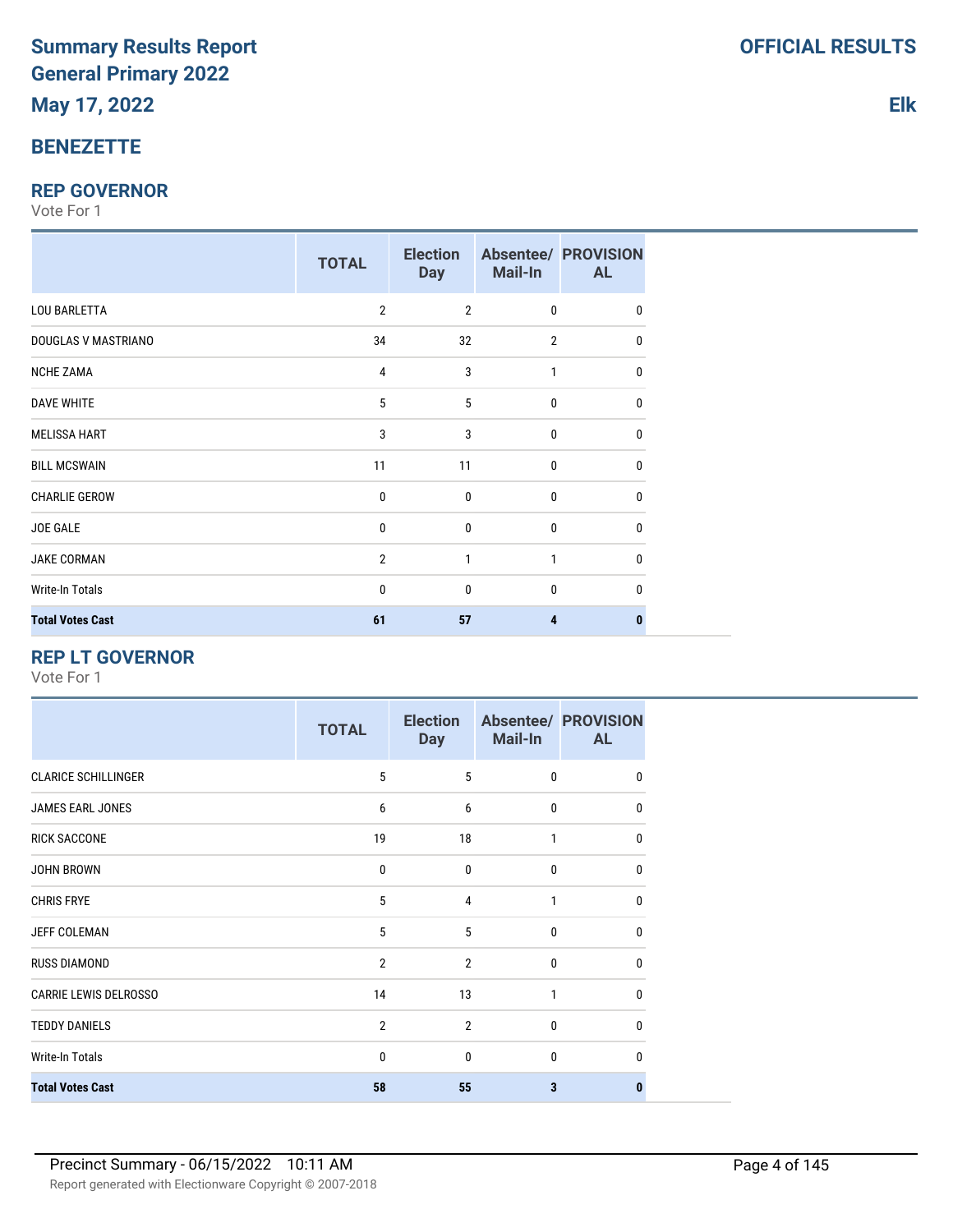# **BENEZETTE**

#### **REP REPRESENTATIVE IN CONGRESS - 15TH DISTRICT**

Vote For 1

|                          | <b>TOTAL</b> | <b>Election</b><br><b>Day</b> | <b>Mail-In</b> | <b>Absentee/ PROVISION</b><br><b>AL</b> |
|--------------------------|--------------|-------------------------------|----------------|-----------------------------------------|
| <b>GLENN GT THOMPSON</b> | 61           | 56                            | 5              |                                         |
| Write-In Totals          |              | 0                             | 0              |                                         |
| <b>Total Votes Cast</b>  | 61           | 56                            | 5              |                                         |

#### **REP REPRESENATIVE IN GENERAL ASSEMBLY - 75TH DISTRICT**

Vote For 1

|                         | <b>TOTAL</b> | <b>Election</b><br><b>Day</b> | Mail-In | <b>Absentee/ PROVISION</b><br><b>AL</b> |
|-------------------------|--------------|-------------------------------|---------|-----------------------------------------|
| MIKE ARMANINI           | 63           | 58                            | 5       |                                         |
| Write-In Totals         |              |                               |         |                                         |
| <b>Total Votes Cast</b> | 63           | 58                            |         |                                         |

### **REP MEMBER OF THE REPUBLICAN STATE COMMITTEE**

Vote For 1

|                             | <b>TOTAL</b> | <b>Election</b><br><b>Day</b> | <b>Mail-In</b> | <b>Absentee/ PROVISION</b><br><b>AL</b> |
|-----------------------------|--------------|-------------------------------|----------------|-----------------------------------------|
| <b>MARCIE LYNCH ASSETTA</b> | 61           | 56                            | 5              | 0                                       |
| Write-In Totals             | 0            | $\mathbf{0}$                  | 0              | 0                                       |
| <b>Total Votes Cast</b>     | 61           | 56                            | 5              | 0                                       |

## **REP ELK COUNTY REPUBLICAN CHAIRPERSON**

|                         | <b>TOTAL</b> | <b>Election</b><br><b>Day</b> | <b>Mail-In</b> | <b>Absentee/ PROVISION</b><br><b>AL</b> |
|-------------------------|--------------|-------------------------------|----------------|-----------------------------------------|
| SALLY GEYER             | 61           | 56                            | 5              |                                         |
| Write-In Totals         | 2            | $\mathcal{P}$                 | 0              | 0                                       |
| <b>Total Votes Cast</b> | 63           | 58                            |                |                                         |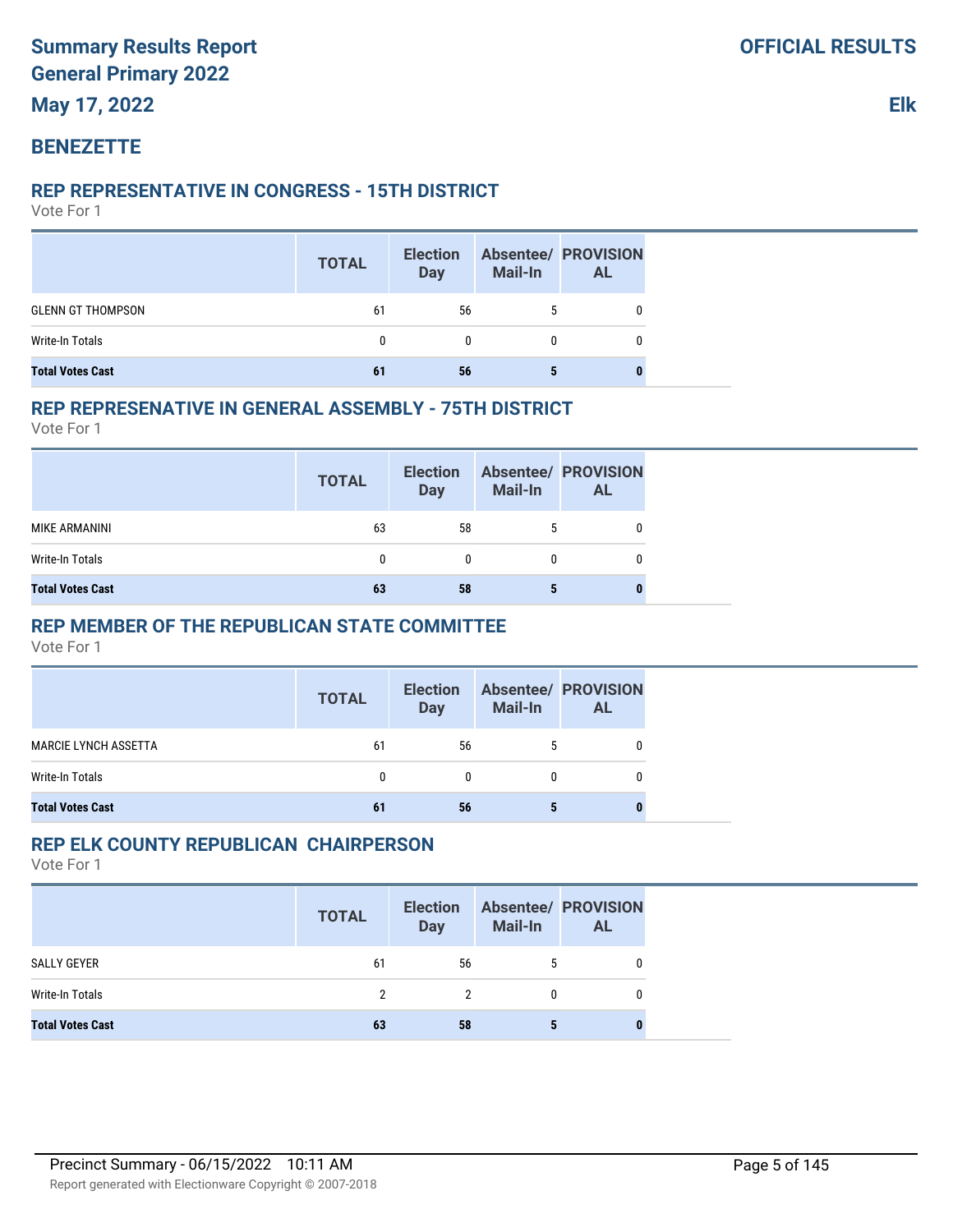# **FOX #1**

#### **STATISTICS**

|                                    | <b>TOTAL</b> | <b>Election Day</b> | ail-In | <b>Absentee/M PROVISIONA</b> |
|------------------------------------|--------------|---------------------|--------|------------------------------|
| Registered Voters - Total          | 1,261        |                     |        |                              |
| Registered Voters - DEMOCRATIC     | 473          |                     |        |                              |
| Registered Voters - REPUBLICAN     | 666          |                     |        |                              |
| Registered Voters - NONPARTISAN    | 122          |                     |        |                              |
| <b>Ballots Cast - Total</b>        | 469          | 371                 | 98     | $\mathbf{0}$                 |
| <b>Ballots Cast - DEMOCRATIC</b>   | 184          | 113                 | 71     | $\mathbf{0}$                 |
| <b>Ballots Cast - REPUBLICAN</b>   | 285          | 258                 | 27     | $\mathbf{0}$                 |
| <b>Ballots Cast - NONPARTISAN</b>  | $\mathbf 0$  | 0                   | 0      | $\mathbf{0}$                 |
| <b>Ballots Cast - Blank</b>        | 0            | $\mathbf{0}$        | 0      | $\mathbf{0}$                 |
| Voter Turnout - Total              | 37.19%       |                     |        |                              |
| Voter Turnout - DEMOCRATIC         | 38.90%       |                     |        |                              |
| Voter Turnout - REPUBLICAN         | 42.79%       |                     |        |                              |
| <b>Voter Turnout - NONPARTISAN</b> | 0.00%        |                     |        |                              |

# **DEM UNITED STATES SENATOR**

Vote For 1

|                         | <b>TOTAL</b>   | <b>Election</b><br><b>Day</b> | <b>Mail-In</b> | <b>Absentee/ PROVISION</b><br><b>AL</b> |
|-------------------------|----------------|-------------------------------|----------------|-----------------------------------------|
| <b>ALEX KHALIL</b>      | 10             | 10                            | 0              | 0                                       |
| <b>CONOR LAMB</b>       | 34             | 22                            | 12             | 0                                       |
| <b>MALCOLM KENYATTA</b> | $\mathfrak{p}$ | $\mathfrak{p}$                | $\Omega$       | 0                                       |
| <b>JOHN FETTERMAN</b>   | 129            | 74                            | 55             | 0                                       |
| Write-In Totals         | 4              | 3                             |                | 0                                       |
| <b>Total Votes Cast</b> | 179            | 111                           | 68             |                                         |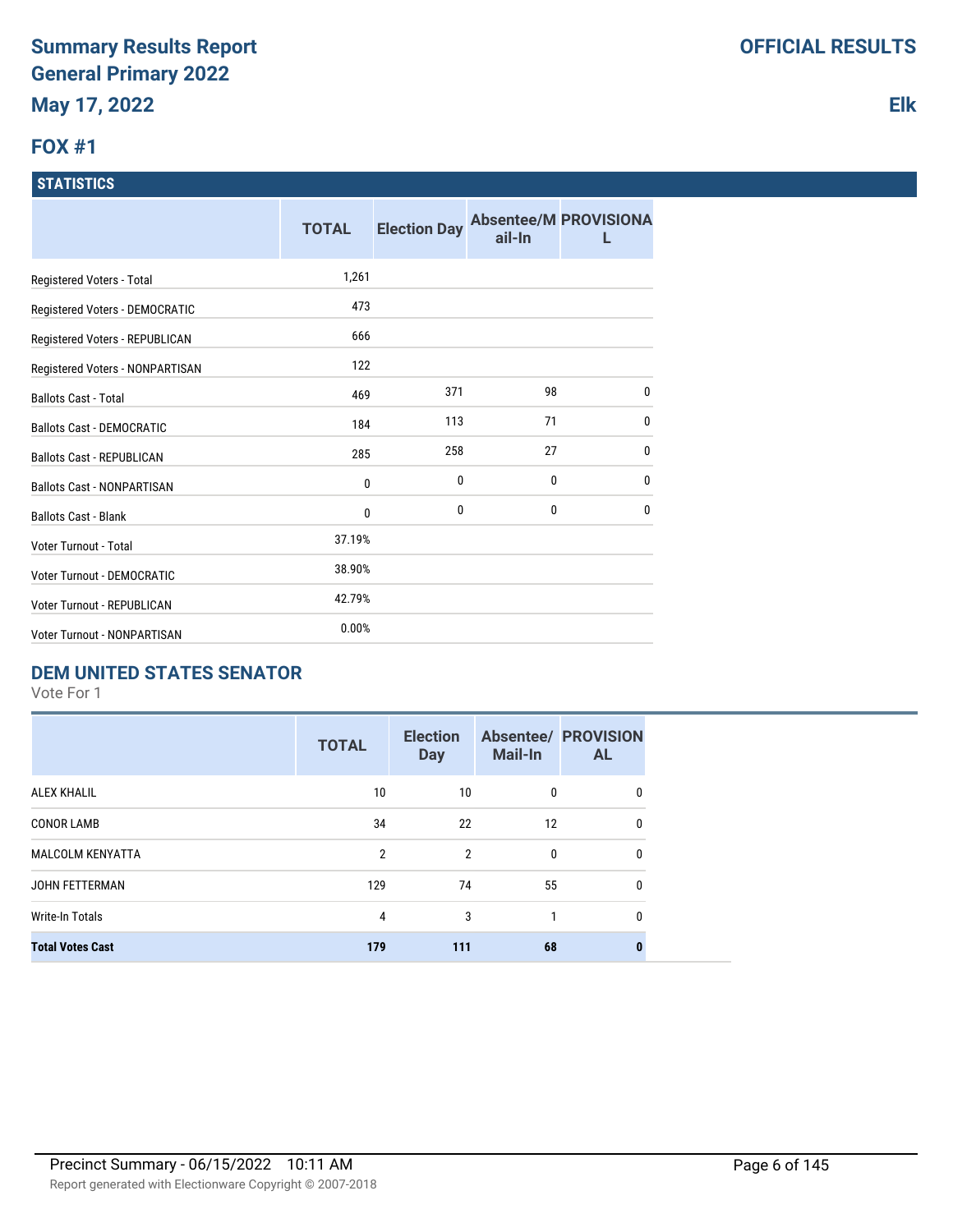# **FOX #1**

#### **DEM GOVERNOR**

Vote For 1

|                         | <b>TOTAL</b> | <b>Election</b><br>Day | <b>Mail-In</b> | <b>Absentee/ PROVISION</b><br><b>AL</b> |
|-------------------------|--------------|------------------------|----------------|-----------------------------------------|
| JOSH SHAPIRO            | 166          | 100                    | 66             | 0                                       |
| Write-In Totals         | 11           | 10                     |                | 0                                       |
| <b>Total Votes Cast</b> | 177          | 110                    | 67             | 0                                       |

# **DEM LT GOVERNOR**

Vote For 1

|                         | <b>TOTAL</b> | <b>Election</b><br><b>Day</b> | <b>Mail-In</b> | <b>Absentee/ PROVISION</b><br><b>AL</b> |
|-------------------------|--------------|-------------------------------|----------------|-----------------------------------------|
| <b>AUSTIN DAVIS</b>     | 110          | 60                            | 50             | $\Omega$                                |
| <b>RAY SOSA</b>         | 16           | 12                            | 4              | 0                                       |
| <b>BRIAN SIMS</b>       | 42           | 35                            | 7              | 0                                       |
| <b>Write-In Totals</b>  | 4            | 3                             |                | 0                                       |
| <b>Total Votes Cast</b> | 172          | 110                           | 62             |                                         |

# **DEM REPRESENTATIVE IN CONGRESS - 15TH DISTRICT**

Vote For 1

|                         | <b>TOTAL</b> | <b>Election</b><br><b>Day</b> | Mail-In | <b>Absentee/ PROVISION</b><br>AL |
|-------------------------|--------------|-------------------------------|---------|----------------------------------|
| Write-In Totals         | 41           | 36                            |         |                                  |
| <b>Total Votes Cast</b> |              | 36                            | э       |                                  |

# **DEM REPRESENTATIVE IN GENERAL ASSEMBLY -75TH DISTRICT**

|                         | <b>TOTAL</b> | <b>Election</b><br>Day | <b>Mail-In</b> | <b>Absentee/ PROVISION</b><br><b>AL</b> |
|-------------------------|--------------|------------------------|----------------|-----------------------------------------|
| Write-In Totals         | 42           | 37                     | 5              |                                         |
| <b>Total Votes Cast</b> | 42           | 37                     |                | 0                                       |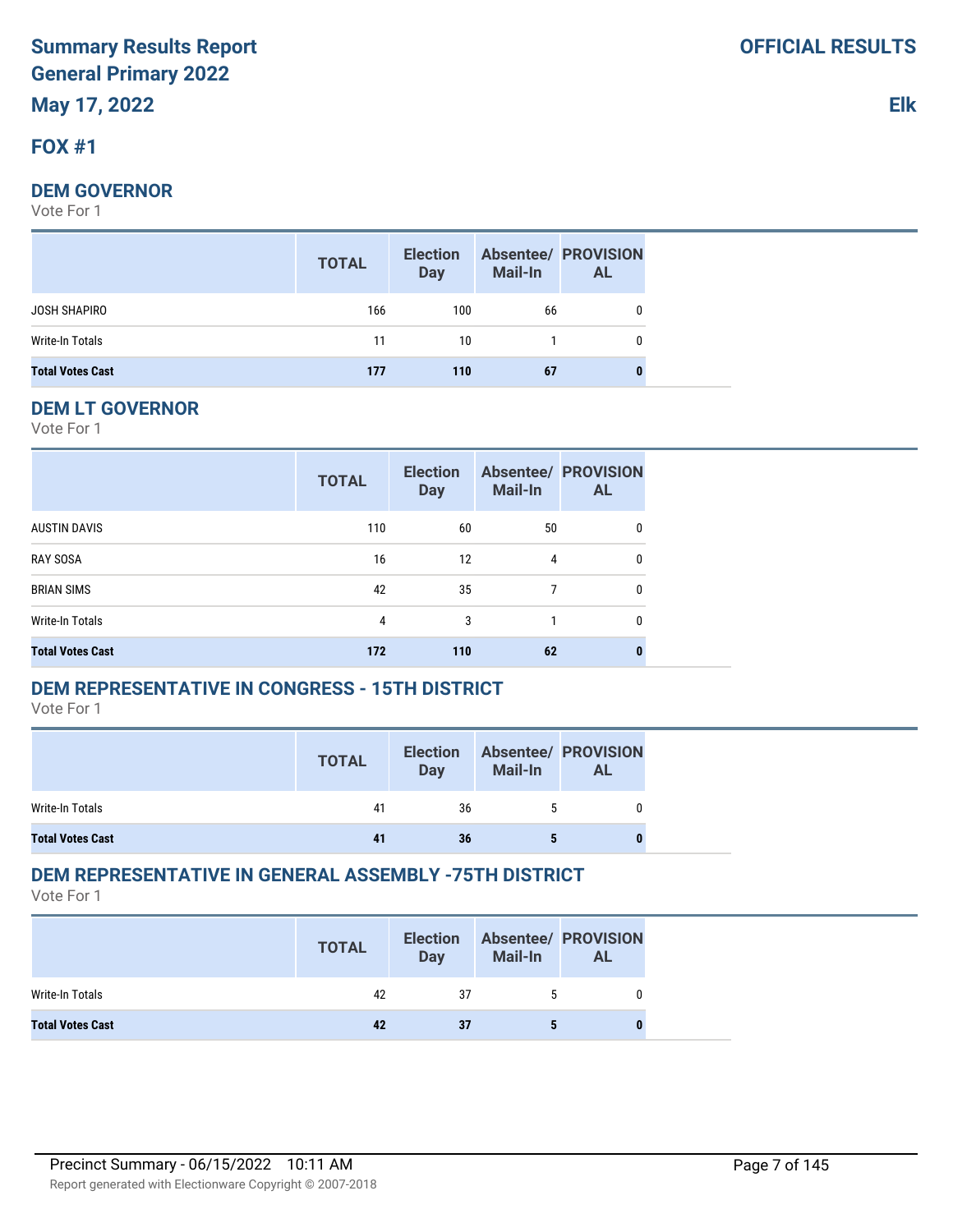# **FOX #1**

#### **DEM MEMBER OF THE DEMOCRATIC STATE COMMITTEE**

Vote For 1

|                         | <b>TOTAL</b> | <b>Election</b><br><b>Day</b> | <b>Mail-In</b> | <b>Absentee/ PROVISION</b><br><b>AL</b> |
|-------------------------|--------------|-------------------------------|----------------|-----------------------------------------|
| RYAN S GRIMM            | 169          | 107                           | 62             |                                         |
| Write-In Totals         | 2            | $\mathcal{P}$                 | 0              |                                         |
| <b>Total Votes Cast</b> | 171          | 109                           | 62             |                                         |

## **DEM ELK COUNTY DEMOCRATIC COMMITTEE MEMBER FOX #1**

Vote For 2

|                          | <b>TOTAL</b> | <b>Election</b><br><b>Day</b> | <b>Mail-In</b> | <b>Absentee/ PROVISION</b><br><b>AL</b> |
|--------------------------|--------------|-------------------------------|----------------|-----------------------------------------|
| JOHN GLANTZ              | 149          | 89                            | 60             |                                         |
| <b>JOAN B KAMANDULIS</b> | 146          | 87                            | 59             |                                         |
| Write-In Totals          | 0            | 0                             | 0              |                                         |
| <b>Total Votes Cast</b>  | 295          | 176                           | 119            |                                         |

# **REP UNITED STATES SENATOR**

|                         | <b>TOTAL</b>   | <b>Election</b><br><b>Day</b> | Mail-In | <b>Absentee/ PROVISION</b><br><b>AL</b> |
|-------------------------|----------------|-------------------------------|---------|-----------------------------------------|
| <b>KATHY BARNETTE</b>   | 77             | 74                            | 3       | $\mathbf{0}$                            |
| MEHMET 0Z               | 77             | 66                            | 11      | $\Omega$                                |
| <b>GEORGE BOCHETTO</b>  | 5              | 5                             | 0       | 0                                       |
| <b>JEFF BARTOS</b>      | 22             | 17                            | 5       | $\Omega$                                |
| <b>DAVID MCCORMICK</b>  | 77             | 74                            | 3       | 0                                       |
| <b>SEAN GALE</b>        | $\overline{2}$ | 1                             | 1       | <sup>0</sup>                            |
| <b>CARLA SANDS</b>      | 19             | 16                            | 3       | $\Omega$                                |
| <b>Write-In Totals</b>  | $\overline{2}$ | $\overline{2}$                | 0       | <sup>0</sup>                            |
| <b>Total Votes Cast</b> | 281            | 255                           | 26      |                                         |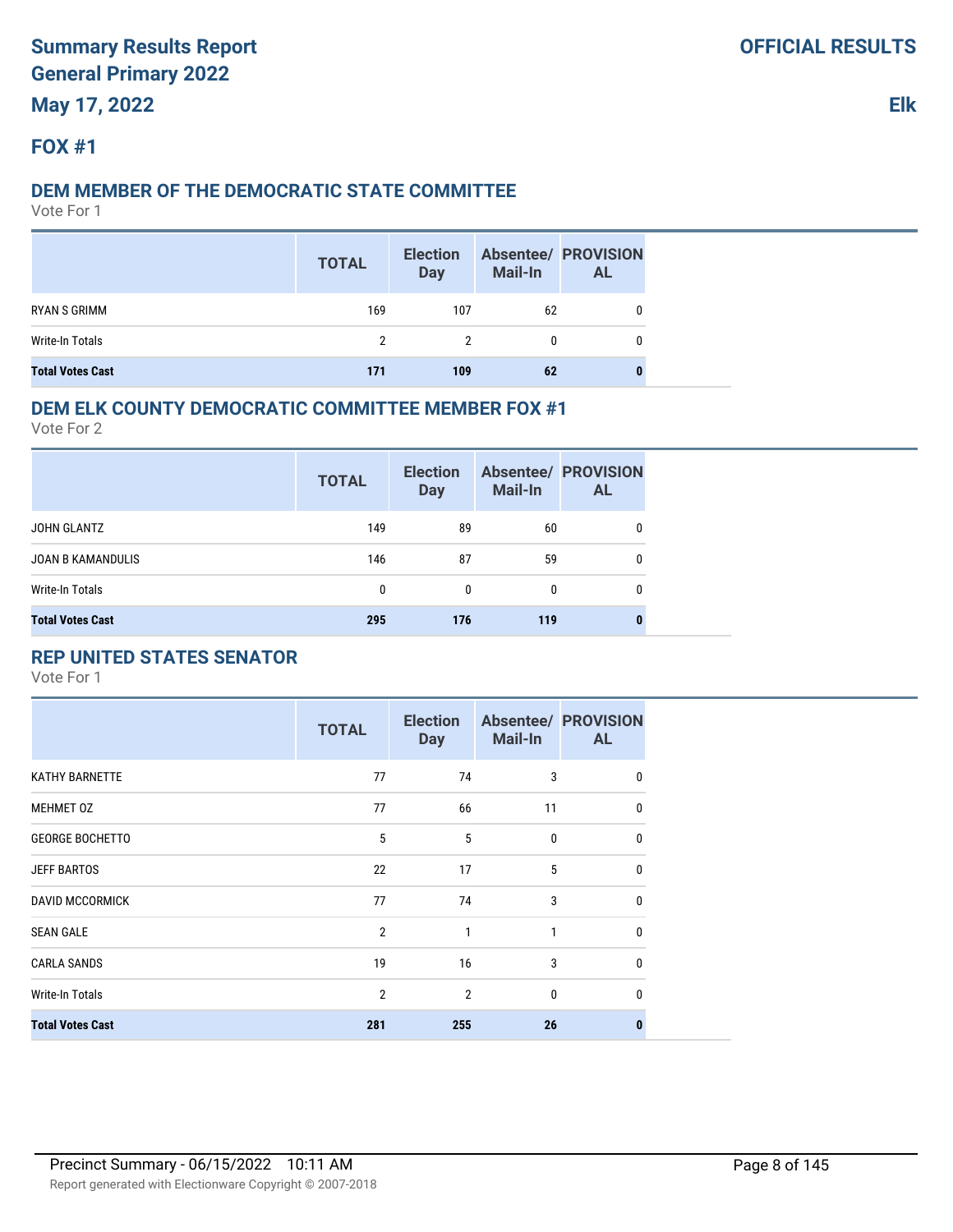# **FOX #1**

#### **REP GOVERNOR**

Vote For 1

|                         | <b>TOTAL</b> | <b>Election</b><br><b>Day</b> | Mail-In        | <b>Absentee/ PROVISION</b><br><b>AL</b> |
|-------------------------|--------------|-------------------------------|----------------|-----------------------------------------|
| <b>LOU BARLETTA</b>     | 18           | 16                            | $\overline{2}$ | 0                                       |
| DOUGLAS V MASTRIANO     | 162          | 156                           | 6              | 0                                       |
| <b>NCHE ZAMA</b>        | 3            | 3                             | 0              | 0                                       |
| <b>DAVE WHITE</b>       | 17           | 16                            | 1              | 0                                       |
| <b>MELISSA HART</b>     | 10           | 9                             | 1              | 0                                       |
| <b>BILL MCSWAIN</b>     | 48           | 39                            | 9              | 0                                       |
| <b>CHARLIE GEROW</b>    | 1            | 1                             | 0              | 0                                       |
| JOE GALE                | 3            | $\overline{2}$                | 1              | 0                                       |
| <b>JAKE CORMAN</b>      | 15           | 10                            | 5              | 0                                       |
| <b>Write-In Totals</b>  | 5            | 3                             | $\overline{2}$ | U                                       |
| <b>Total Votes Cast</b> | 282          | 255                           | 27             | 0                                       |

# **REP LT GOVERNOR**

Vote For 1

|                              | <b>TOTAL</b>   | <b>Election</b><br><b>Day</b> | Mail-In        | <b>Absentee/ PROVISION</b><br><b>AL</b> |
|------------------------------|----------------|-------------------------------|----------------|-----------------------------------------|
| <b>CLARICE SCHILLINGER</b>   | 10             | 7                             | 3              | 0                                       |
| JAMES EARL JONES             | 21             | 19                            | $\overline{2}$ | 0                                       |
| <b>RICK SACCONE</b>          | 41             | 34                            | $\overline{7}$ | $\Omega$                                |
| <b>JOHN BROWN</b>            | 10             | 10                            | $\mathbf{0}$   | 0                                       |
| <b>CHRIS FRYE</b>            | 12             | 10                            | $\overline{2}$ | $\Omega$                                |
| <b>JEFF COLEMAN</b>          | 20             | 19                            | 1              | 0                                       |
| <b>RUSS DIAMOND</b>          | 9              | 7                             | $\overline{2}$ | $\mathbf{0}$                            |
| <b>CARRIE LEWIS DELROSSO</b> | 82             | 77                            | 5              | $\mathbf{0}$                            |
| <b>TEDDY DANIELS</b>         | 58             | 54                            | 4              | $\mathbf{0}$                            |
| <b>Write-In Totals</b>       | $\overline{4}$ | $\overline{4}$                | $\mathbf{0}$   | $\mathbf{0}$                            |
| <b>Total Votes Cast</b>      | 267            | 241                           | 26             | 0                                       |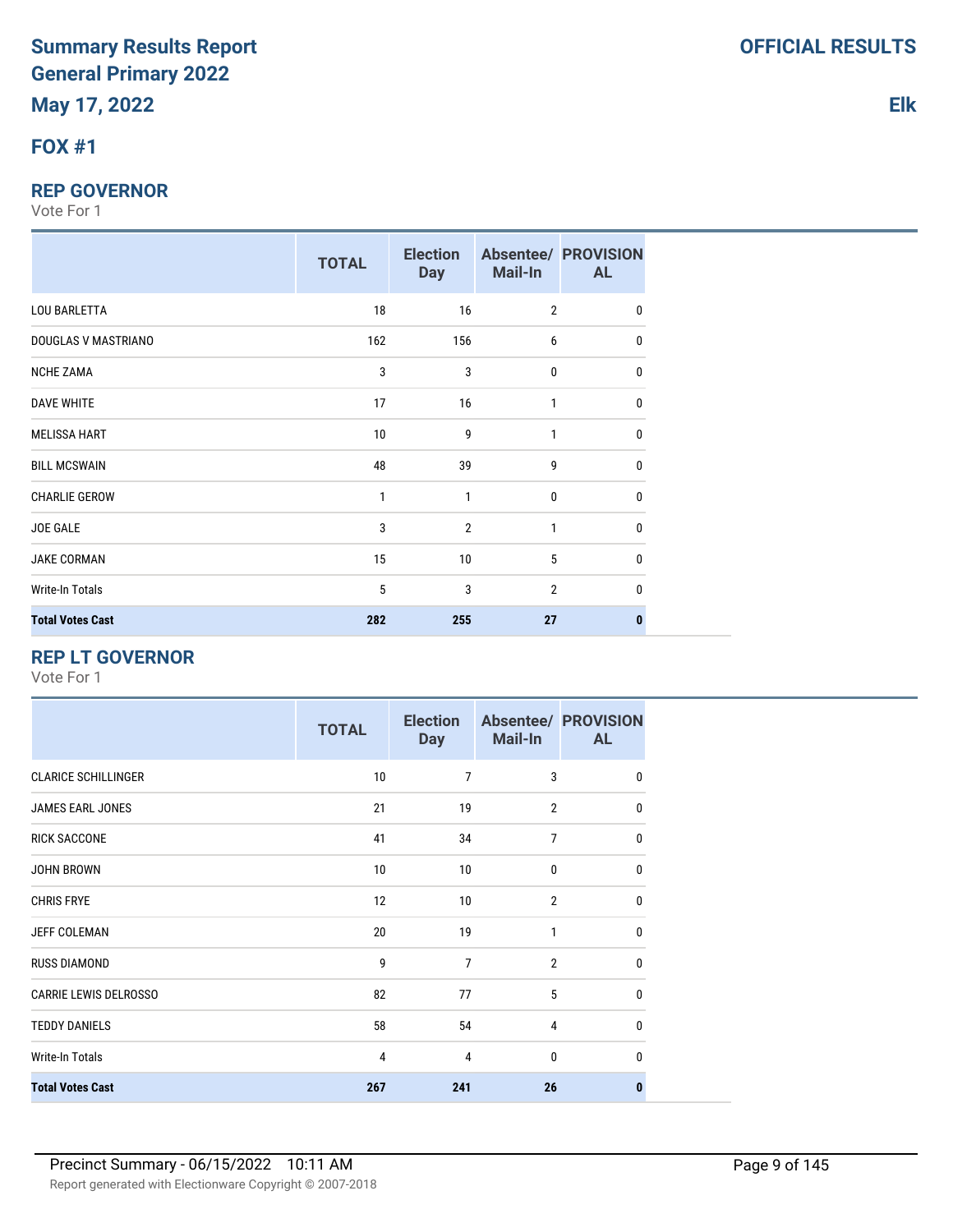# **FOX #1**

#### **REP REPRESENTATIVE IN CONGRESS - 15TH DISTRICT**

Vote For 1

|                          | <b>TOTAL</b> | <b>Election</b><br><b>Day</b> | <b>Mail-In</b> | <b>Absentee/ PROVISION</b><br><b>AL</b> |
|--------------------------|--------------|-------------------------------|----------------|-----------------------------------------|
| <b>GLENN GT THOMPSON</b> | 261          | 235                           | 26             |                                         |
| Write-In Totals          | 6            | 5                             |                |                                         |
| <b>Total Votes Cast</b>  | 267          | 240                           | 27             |                                         |

#### **REP REPRESENATIVE IN GENERAL ASSEMBLY - 75TH DISTRICT**

Vote For 1

|                         | <b>TOTAL</b> | <b>Election</b><br><b>Day</b> | Mail-In | <b>Absentee/ PROVISION</b><br><b>AL</b> |
|-------------------------|--------------|-------------------------------|---------|-----------------------------------------|
| MIKE ARMANINI           | 266          | 241                           | 25      |                                         |
| Write-In Totals         | 4            |                               |         |                                         |
| <b>Total Votes Cast</b> | 270          | 244                           | 26      |                                         |

### **REP MEMBER OF THE REPUBLICAN STATE COMMITTEE**

Vote For 1

|                             | <b>TOTAL</b> | <b>Election</b><br>Day | <b>Mail-In</b> | <b>Absentee/ PROVISION</b><br><b>AL</b> |
|-----------------------------|--------------|------------------------|----------------|-----------------------------------------|
| <b>MARCIE LYNCH ASSETTA</b> | 261          | 238                    | 23             | 0                                       |
| Write-In Totals             | 3            | 2                      |                | 0                                       |
| <b>Total Votes Cast</b>     | 264          | 240                    | 24             | 0                                       |

## **REP ELK COUNTY REPUBLICAN CHAIRPERSON**

|                         | <b>TOTAL</b> | <b>Election</b><br><b>Day</b> | <b>Mail-In</b> | <b>Absentee/ PROVISION</b><br><b>AL</b> |
|-------------------------|--------------|-------------------------------|----------------|-----------------------------------------|
| SALLY GEYER             | 265          | 241                           | 24             |                                         |
| Write-In Totals         | 3            | $\mathcal{P}$                 |                | 0                                       |
| <b>Total Votes Cast</b> | 268          | 243                           | 25             |                                         |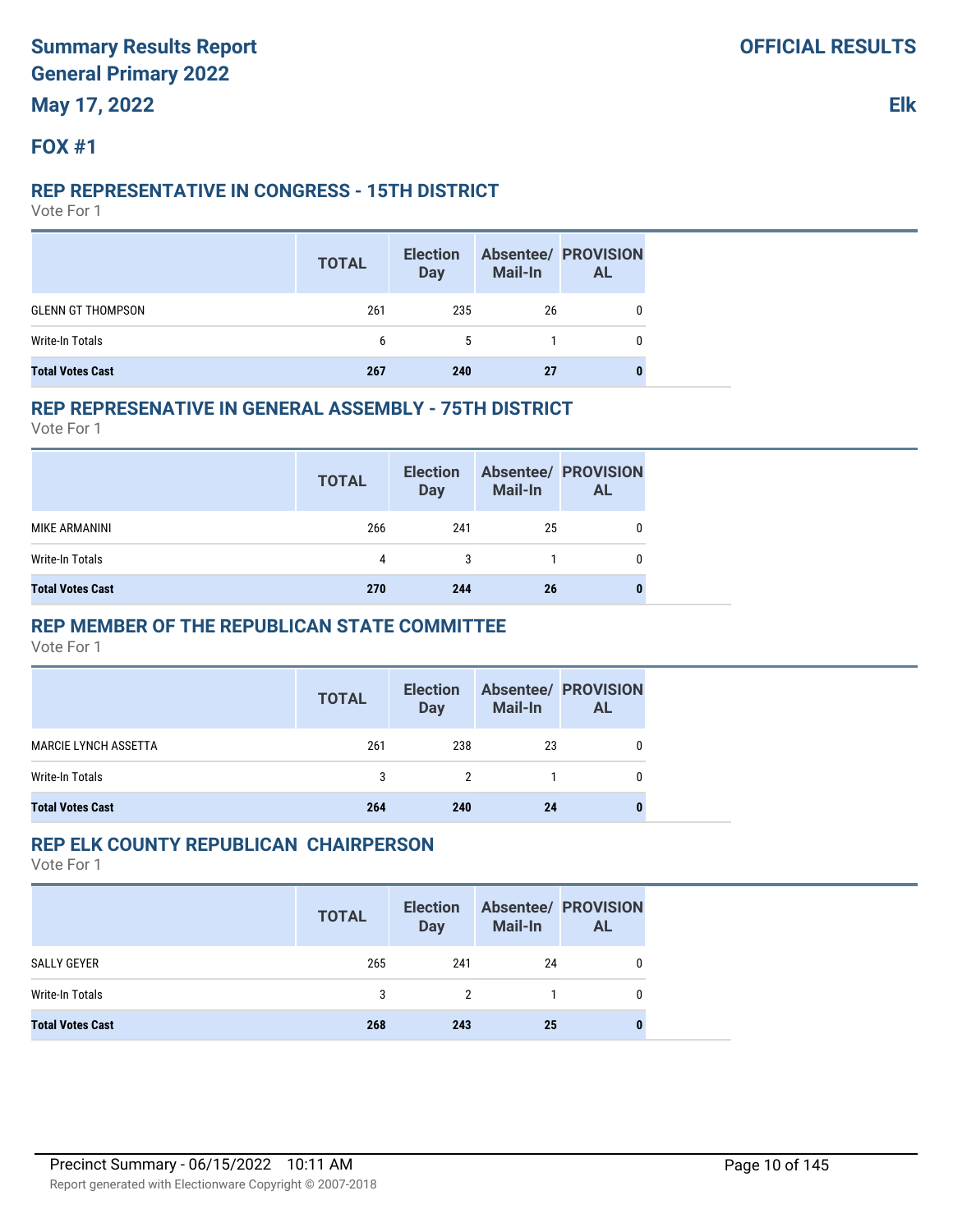# **FOX #2**

#### **STATISTICS**

|                                    | <b>TOTAL</b> | <b>Election Day</b> | ail-In       | <b>Absentee/M PROVISIONA</b> |
|------------------------------------|--------------|---------------------|--------------|------------------------------|
| Registered Voters - Total          | 1,161        |                     |              |                              |
| Registered Voters - DEMOCRATIC     | 416          |                     |              |                              |
| Registered Voters - REPUBLICAN     | 633          |                     |              |                              |
| Registered Voters - NONPARTISAN    | 112          |                     |              |                              |
| <b>Ballots Cast - Total</b>        | 420          | 359                 | 61           | $\mathbf{0}$                 |
| <b>Ballots Cast - DEMOCRATIC</b>   | 146          | 101                 | 45           | $\mathbf{0}$                 |
| <b>Ballots Cast - REPUBLICAN</b>   | 274          | 258                 | 16           | $\mathbf{0}$                 |
| <b>Ballots Cast - NONPARTISAN</b>  | 0            | 0                   | 0            | $\mathbf 0$                  |
| <b>Ballots Cast - Blank</b>        | 1            | 1                   | $\mathbf{0}$ | $\mathbf{0}$                 |
| Voter Turnout - Total              | 36.18%       |                     |              |                              |
| <b>Voter Turnout - DEMOCRATIC</b>  | 35.10%       |                     |              |                              |
| Voter Turnout - REPUBLICAN         | 43.29%       |                     |              |                              |
| <b>Voter Turnout - NONPARTISAN</b> | 0.00%        |                     |              |                              |

# **DEM UNITED STATES SENATOR**

Vote For 1

|                         | <b>TOTAL</b>   | <b>Election</b><br><b>Day</b> | <b>Mail-In</b> | <b>Absentee/ PROVISION</b><br><b>AL</b> |
|-------------------------|----------------|-------------------------------|----------------|-----------------------------------------|
| <b>ALEX KHALIL</b>      | 6              | 4                             | $\overline{2}$ | 0                                       |
| <b>CONOR LAMB</b>       | 19             | 11                            | 8              | 0                                       |
| <b>MALCOLM KENYATTA</b> | $\mathfrak{p}$ | $\mathfrak{p}$                | $\Omega$       | 0                                       |
| JOHN FETTERMAN          | 101            | 67                            | 34             | 0                                       |
| <b>Write-In Totals</b>  | 12             | 11                            |                | 0                                       |
| <b>Total Votes Cast</b> | 140            | 95                            | 45             | 0                                       |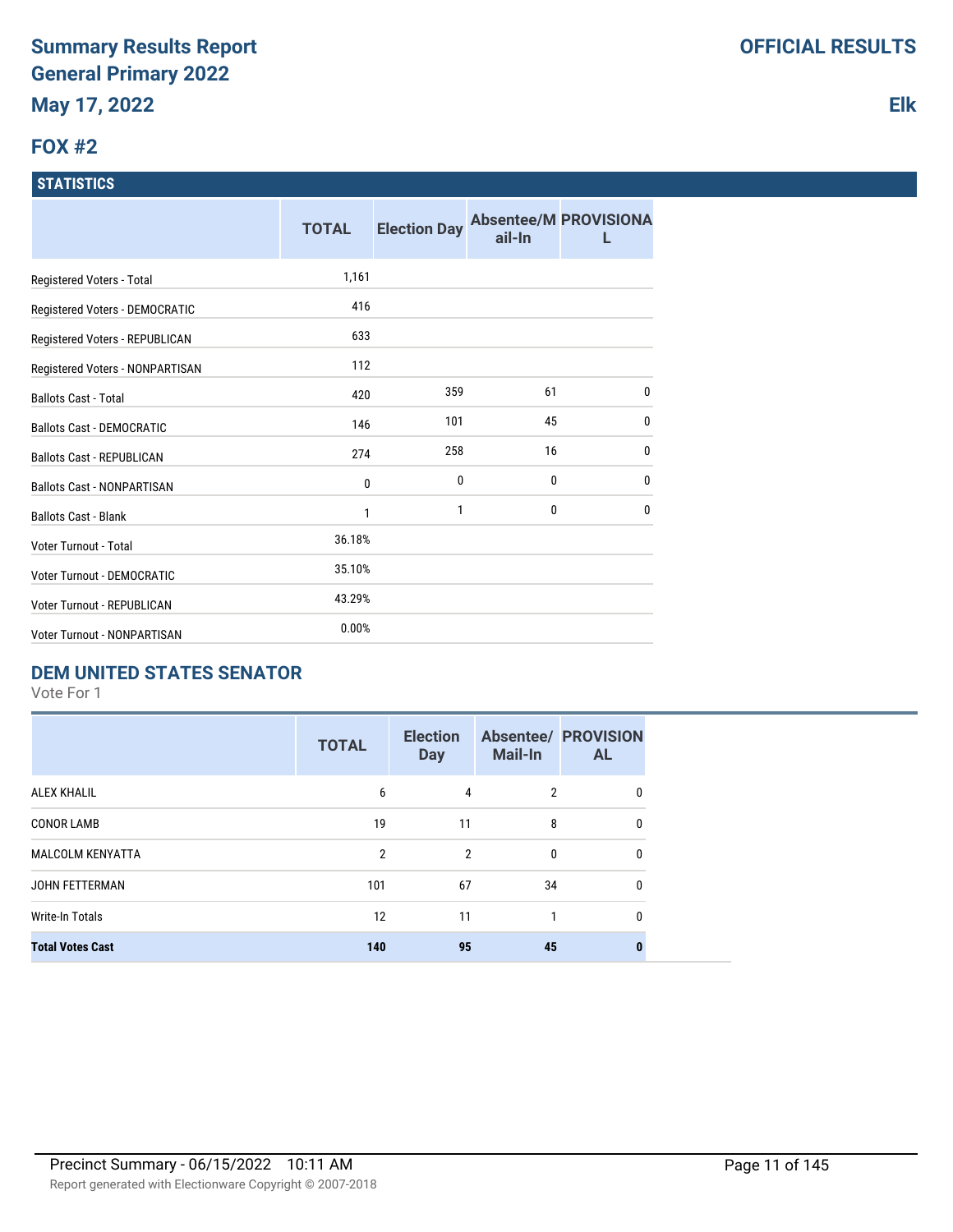# **FOX #2**

# **DEM GOVERNOR**

Vote For 1

|                         | <b>TOTAL</b> | <b>Election</b><br>Day | <b>Mail-In</b> | <b>Absentee/ PROVISION</b><br><b>AL</b> |
|-------------------------|--------------|------------------------|----------------|-----------------------------------------|
| JOSH SHAPIRO            | 121          | 78                     | 43             | $\mathbf{0}$                            |
| Write-In Totals         | 15           | 13                     |                | $\mathbf{0}$                            |
| <b>Total Votes Cast</b> | 136          | 91                     | 45             | 0                                       |

#### **DEM LT GOVERNOR**

Vote For 1

|                         | <b>TOTAL</b> | <b>Election</b><br><b>Day</b> | <b>Mail-In</b> | <b>Absentee/ PROVISION</b><br><b>AL</b> |
|-------------------------|--------------|-------------------------------|----------------|-----------------------------------------|
| <b>AUSTIN DAVIS</b>     | 79           | 46                            | 33             | 0                                       |
| <b>RAY SOSA</b>         | 13           | 10                            | 3              | 0                                       |
| <b>BRIAN SIMS</b>       | 33           | 28                            | 5              | 0                                       |
| <b>Write-In Totals</b>  | 7            | 6                             |                | 0                                       |
| <b>Total Votes Cast</b> | 132          | 90                            | 42             | 0                                       |

# **DEM REPRESENTATIVE IN CONGRESS - 15TH DISTRICT**

Vote For 1

|                         | <b>TOTAL</b> | <b>Election</b><br><b>Day</b> | <b>Mail-In</b> | <b>Absentee/ PROVISION</b><br><b>AL</b> |
|-------------------------|--------------|-------------------------------|----------------|-----------------------------------------|
| Write-In Totals         | 42           | 30                            | 12             |                                         |
| <b>Total Votes Cast</b> | 42           | 30                            | 12             |                                         |

# **DEM REPRESENTATIVE IN GENERAL ASSEMBLY -75TH DISTRICT**

|                         | <b>TOTAL</b> | <b>Election</b><br>Day | <b>Mail-In</b> | <b>Absentee/ PROVISION</b><br><b>AL</b> |
|-------------------------|--------------|------------------------|----------------|-----------------------------------------|
| Write-In Totals         | 45           | 32                     | 13             |                                         |
| <b>Total Votes Cast</b> | 45           | 32                     | 13             | 0                                       |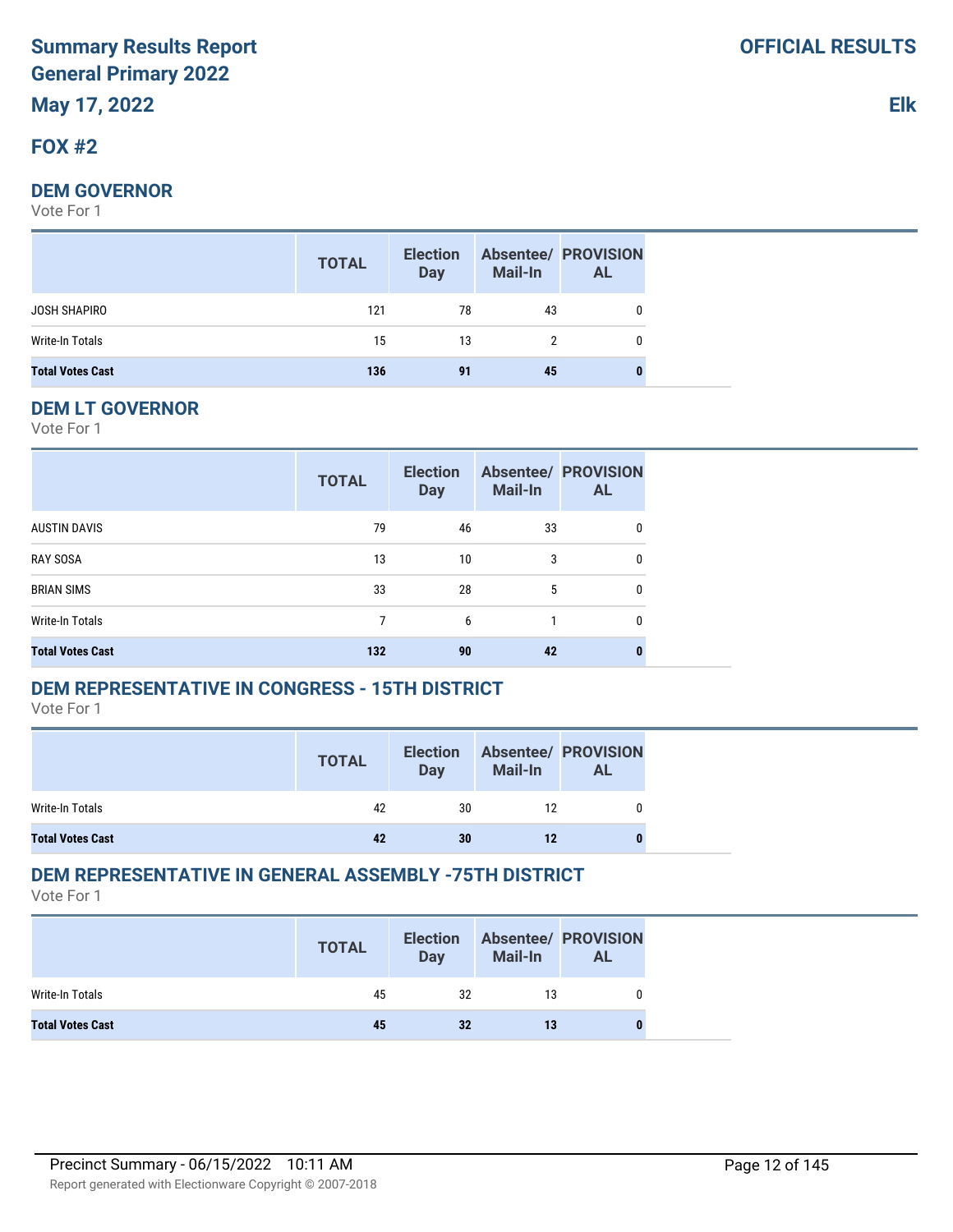# **FOX #2**

#### **DEM MEMBER OF THE DEMOCRATIC STATE COMMITTEE**

Vote For 1

|                         | <b>TOTAL</b> | <b>Election</b><br><b>Day</b> | <b>Mail-In</b> | <b>Absentee/ PROVISION</b><br><b>AL</b> |
|-------------------------|--------------|-------------------------------|----------------|-----------------------------------------|
| RYAN S GRIMM            | 126          | 85                            | 41             |                                         |
| Write-In Totals         | 2            | 2                             | 0              |                                         |
| <b>Total Votes Cast</b> | 128          | 87                            | 41             |                                         |

## **DEM ELK COUNTY DEMOCRATIC COMMITTEE MEMBER FOX #2**

Vote For 2

|                         | <b>TOTAL</b> | <b>Election</b><br>Day | <b>Mail-In</b> | <b>Absentee/ PROVISION</b><br><b>AL</b> |
|-------------------------|--------------|------------------------|----------------|-----------------------------------------|
| Write-In Totals         | 24           | 13                     | 11             |                                         |
| <b>Total Votes Cast</b> | 24           | 13                     |                | 0                                       |

## **REP UNITED STATES SENATOR**

|                         | <b>TOTAL</b>   | <b>Election</b><br><b>Day</b> | <b>Mail-In</b> | <b>Absentee/ PROVISION</b><br><b>AL</b> |
|-------------------------|----------------|-------------------------------|----------------|-----------------------------------------|
| <b>KATHY BARNETTE</b>   | 67             | 62                            | 5              | $\mathbf{0}$                            |
| MEHMET 0Z               | 84             | 81                            | 3              | $\mathbf{0}$                            |
| <b>GEORGE BOCHETTO</b>  | 1              | 1                             | $\mathbf{0}$   | $\mathbf{0}$                            |
| <b>JEFF BARTOS</b>      | 12             | 11                            | 1              | $\Omega$                                |
| <b>DAVID MCCORMICK</b>  | 86             | 82                            | 4              | 0                                       |
| <b>SEAN GALE</b>        | $\overline{2}$ | $\overline{2}$                | $\mathbf{0}$   | 0                                       |
| <b>CARLA SANDS</b>      | 18             | 15                            | 3              | $\mathbf{0}$                            |
| <b>Write-In Totals</b>  | 3              | 3                             | $\mathbf{0}$   | $\Omega$                                |
| <b>Total Votes Cast</b> | 273            | 257                           | 16             | n                                       |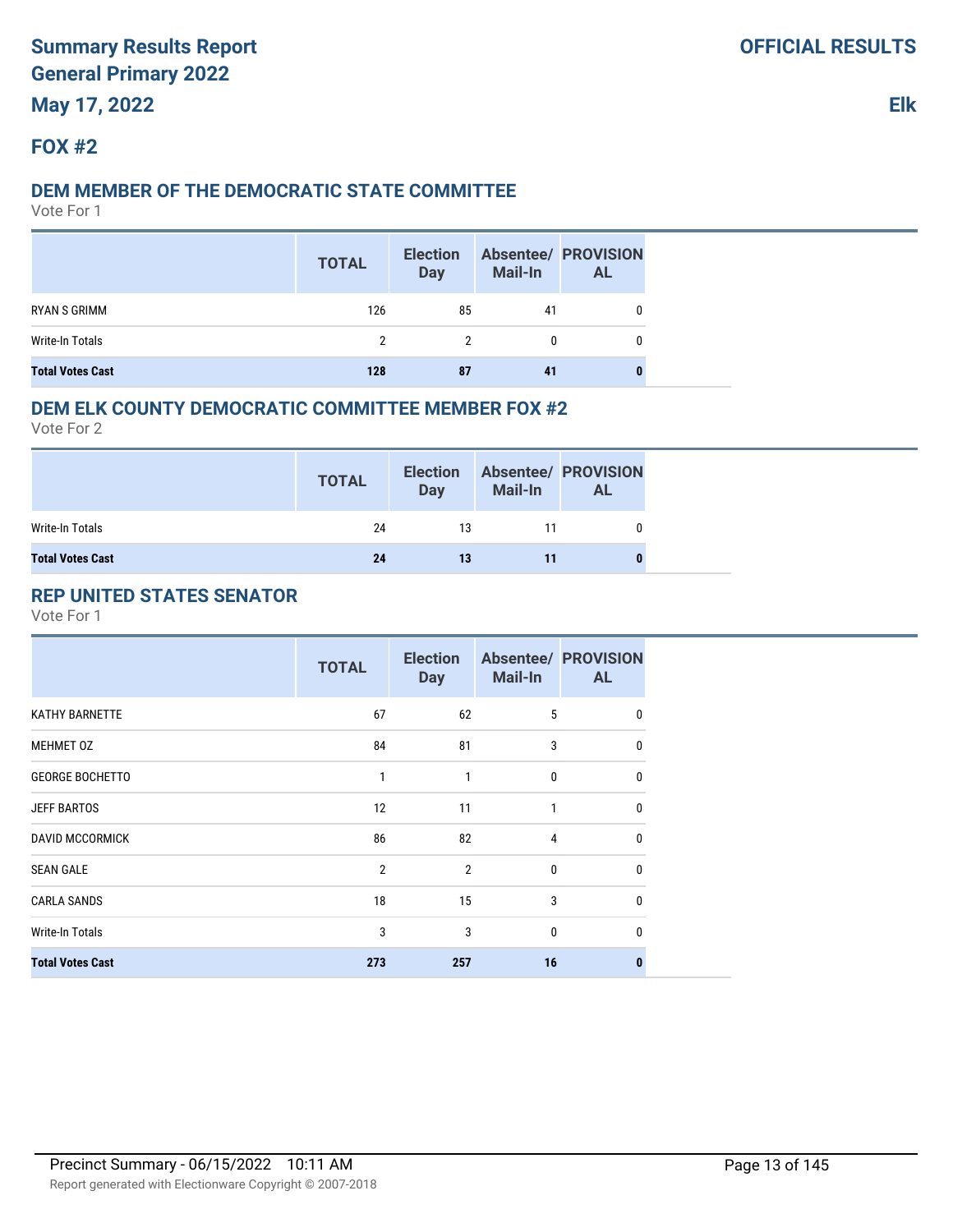# **FOX #2**

#### **REP GOVERNOR**

Vote For 1

|                         | <b>TOTAL</b> | <b>Election</b><br><b>Day</b> | Mail-In        | <b>Absentee/ PROVISION</b><br><b>AL</b> |
|-------------------------|--------------|-------------------------------|----------------|-----------------------------------------|
| <b>LOU BARLETTA</b>     | 19           | 17                            | $\overline{2}$ | 0                                       |
| DOUGLAS V MASTRIANO     | 149          | 147                           | $\overline{2}$ | 0                                       |
| <b>NCHE ZAMA</b>        | 5            | 5                             | $\mathbf 0$    | 0                                       |
| <b>DAVE WHITE</b>       | 14           | 14                            | $\mathbf 0$    | 0                                       |
| <b>MELISSA HART</b>     | 11           | 9                             | $\overline{2}$ | 0                                       |
| <b>BILL MCSWAIN</b>     | 43           | 40                            | 3              | 0                                       |
| <b>CHARLIE GEROW</b>    | 6            | 6                             | $\mathbf 0$    | 0                                       |
| JOE GALE                | 1            | 1                             | $\mathbf{0}$   | 0                                       |
| <b>JAKE CORMAN</b>      | 19           | 14                            | 5              | 0                                       |
| Write-In Totals         | 3            | 3                             | $\mathbf{0}$   | 0                                       |
| <b>Total Votes Cast</b> | 270          | 256                           | 14             | n                                       |

# **REP LT GOVERNOR**

|                              | <b>TOTAL</b>   | <b>Election</b><br><b>Day</b> | Mail-In        | <b>Absentee/ PROVISION</b><br><b>AL</b> |
|------------------------------|----------------|-------------------------------|----------------|-----------------------------------------|
| <b>CLARICE SCHILLINGER</b>   | 10             | 10                            | 0              | 0                                       |
| JAMES EARL JONES             | 14             | 13                            | 1              | 0                                       |
| <b>RICK SACCONE</b>          | 52             | 50                            | $\overline{2}$ | 0                                       |
| <b>JOHN BROWN</b>            | 12             | 10                            | $\overline{2}$ | 0                                       |
| <b>CHRIS FRYE</b>            | 21             | 21                            | $\bf{0}$       | 0                                       |
| <b>JEFF COLEMAN</b>          | 21             | 19                            | $\overline{2}$ | $\mathbf{0}$                            |
| <b>RUSS DIAMOND</b>          | 1              | 1                             | 0              | 0                                       |
| <b>CARRIE LEWIS DELROSSO</b> | 86             | 80                            | 6              | 0                                       |
| <b>TEDDY DANIELS</b>         | 40             | 39                            | 1              | 0                                       |
| <b>Write-In Totals</b>       | $\overline{2}$ | $\overline{2}$                | $\bf{0}$       | 0                                       |
| <b>Total Votes Cast</b>      | 259            | 245                           | 14             | 0                                       |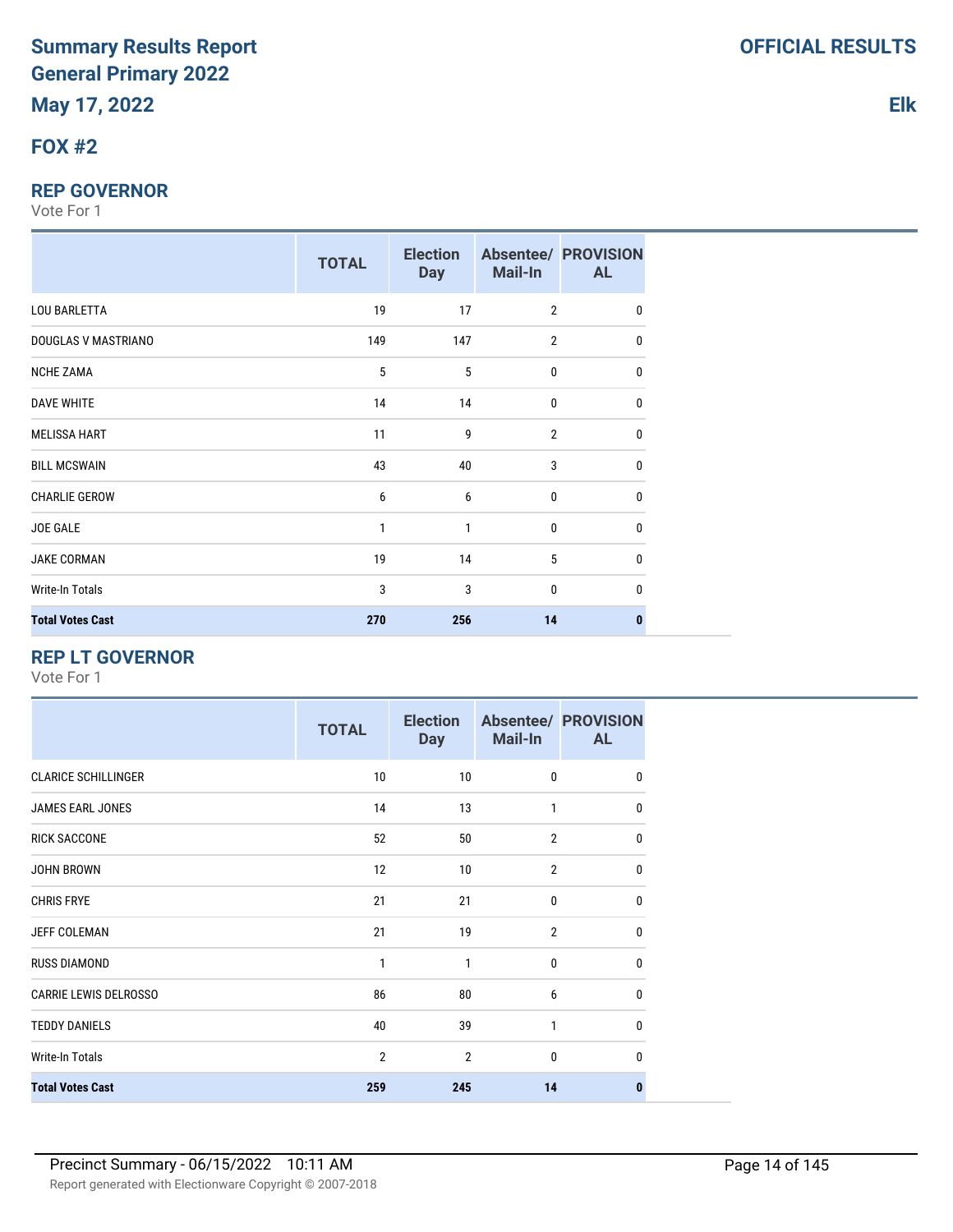# **FOX #2**

#### **REP REPRESENTATIVE IN CONGRESS - 15TH DISTRICT**

Vote For 1

|                          | <b>TOTAL</b> | <b>Election</b><br>Day | Mail-In | <b>Absentee/ PROVISION</b><br><b>AL</b> |
|--------------------------|--------------|------------------------|---------|-----------------------------------------|
| <b>GLENN GT THOMPSON</b> | 257          | 241                    | 16      |                                         |
| Write-In Totals          | 11           | 11                     | 0       |                                         |
| <b>Total Votes Cast</b>  | 268          | 252                    | 16      |                                         |

#### **REP REPRESENATIVE IN GENERAL ASSEMBLY - 75TH DISTRICT**

Vote For 1

|                         | <b>TOTAL</b> | <b>Election</b><br><b>Day</b> | <b>Mail-In</b> | <b>Absentee/ PROVISION</b><br>AL |
|-------------------------|--------------|-------------------------------|----------------|----------------------------------|
| MIKE ARMANINI           | 258          | 242                           | 16             |                                  |
| Write-In Totals         | g            | g                             | 0              |                                  |
| <b>Total Votes Cast</b> | 267          | 251                           | 16             |                                  |

### **REP MEMBER OF THE REPUBLICAN STATE COMMITTEE**

Vote For 1

|                             | <b>TOTAL</b> | <b>Election</b><br>Day | <b>Mail-In</b> | <b>Absentee/ PROVISION</b><br><b>AL</b> |
|-----------------------------|--------------|------------------------|----------------|-----------------------------------------|
| <b>MARCIE LYNCH ASSETTA</b> | 258          | 245                    | 13             | 0                                       |
| Write-In Totals             | 3            |                        | 0              | 0                                       |
| <b>Total Votes Cast</b>     | 261          | 248                    | 13             |                                         |

## **REP ELK COUNTY REPUBLICAN CHAIRPERSON**

|                         | <b>TOTAL</b> | <b>Election</b><br><b>Day</b> | <b>Mail-In</b> | <b>Absentee/ PROVISION</b><br><b>AL</b> |
|-------------------------|--------------|-------------------------------|----------------|-----------------------------------------|
| SALLY GEYER             | 253          | 237                           | 16             |                                         |
| Write-In Totals         | q            | g                             | 0              |                                         |
| <b>Total Votes Cast</b> | 262          | 246                           | 16             |                                         |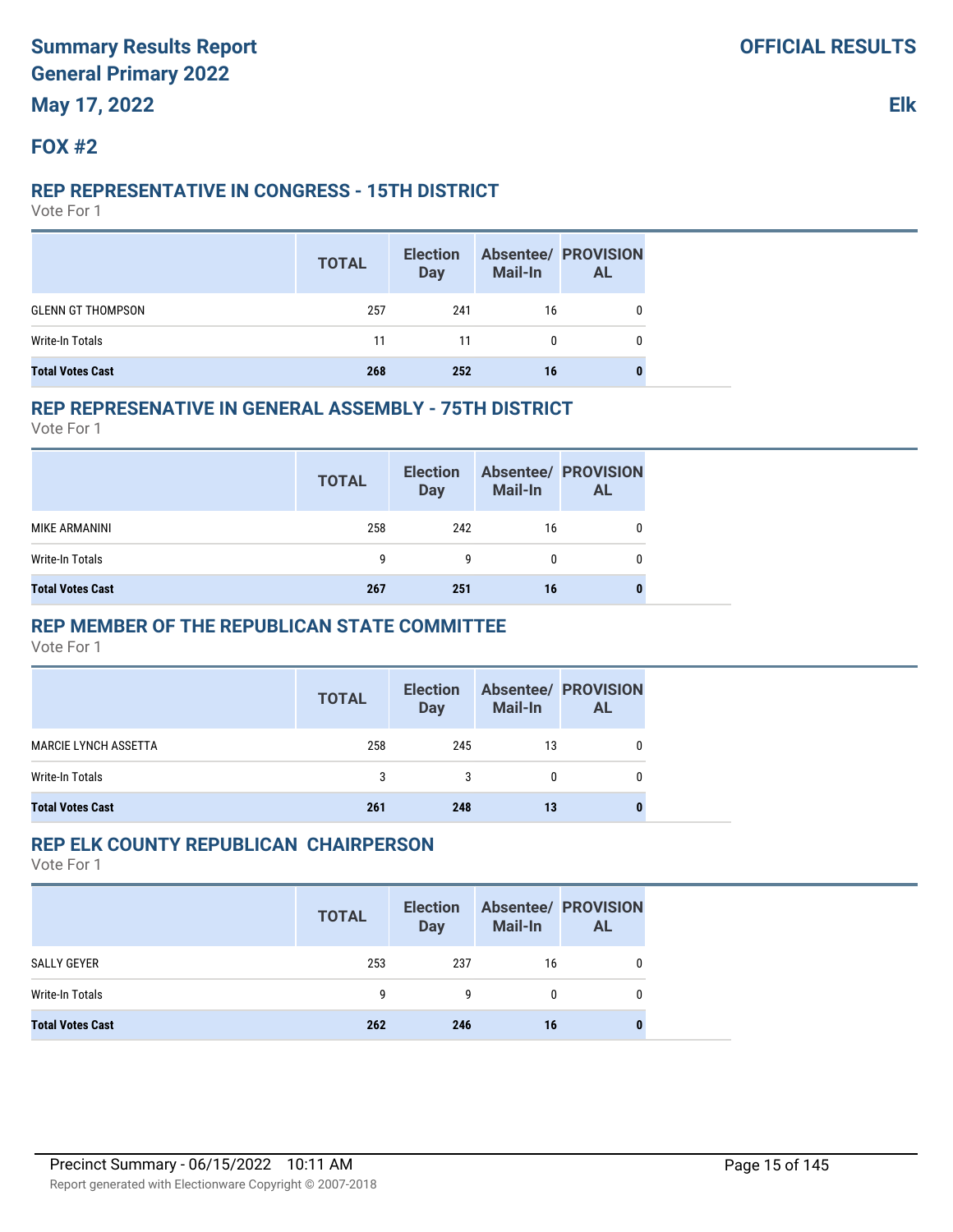# **HIGHLAND**

#### **STATISTICS**

|                                   | <b>TOTAL</b> | <b>Election Day</b> | ail-In       | <b>Absentee/M PROVISIONA</b> |
|-----------------------------------|--------------|---------------------|--------------|------------------------------|
| Registered Voters - Total         | 144          |                     |              |                              |
| Registered Voters - DEMOCRATIC    | 50           |                     |              |                              |
| Registered Voters - REPUBLICAN    | 78           |                     |              |                              |
| Registered Voters - NONPARTISAN   | 16           |                     |              |                              |
| <b>Ballots Cast - Total</b>       | 57           | 44                  | 13           | $\mathbf{0}$                 |
| <b>Ballots Cast - DEMOCRATIC</b>  | 24           | 16                  | 8            | $\mathbf{0}$                 |
| <b>Ballots Cast - REPUBLICAN</b>  | 33           | 28                  | 5            | $\mathbf{0}$                 |
| <b>Ballots Cast - NONPARTISAN</b> | $\mathbf 0$  | 0                   | 0            | $\mathbf 0$                  |
| <b>Ballots Cast - Blank</b>       | $\bf{0}$     | $\mathbf{0}$        | $\mathbf{0}$ | $\mathbf{0}$                 |
| Voter Turnout - Total             | 39.58%       |                     |              |                              |
| Voter Turnout - DEMOCRATIC        | 48.00%       |                     |              |                              |
| Voter Turnout - REPUBLICAN        | 42.31%       |                     |              |                              |
| Voter Turnout - NONPARTISAN       | 0.00%        |                     |              |                              |

# **DEM UNITED STATES SENATOR**

Vote For 1

|                         | <b>TOTAL</b>   | <b>Election</b><br><b>Day</b> | <b>Mail-In</b> | <b>Absentee/ PROVISION</b><br><b>AL</b> |
|-------------------------|----------------|-------------------------------|----------------|-----------------------------------------|
| <b>ALEX KHALIL</b>      | 0              | 0                             | 0              | 0                                       |
| <b>CONOR LAMB</b>       | $\overline{2}$ | $\overline{2}$                | $\mathbf{0}$   | 0                                       |
| <b>MALCOLM KENYATTA</b> | $\mathbf{0}$   | $\Omega$                      | $\mathbf{0}$   | 0                                       |
| JOHN FETTERMAN          | 22             | 14                            | 8              |                                         |
| Write-In Totals         | 0              | $\mathbf{0}$                  | 0              | 0                                       |
| <b>Total Votes Cast</b> | 24             | 16                            |                |                                         |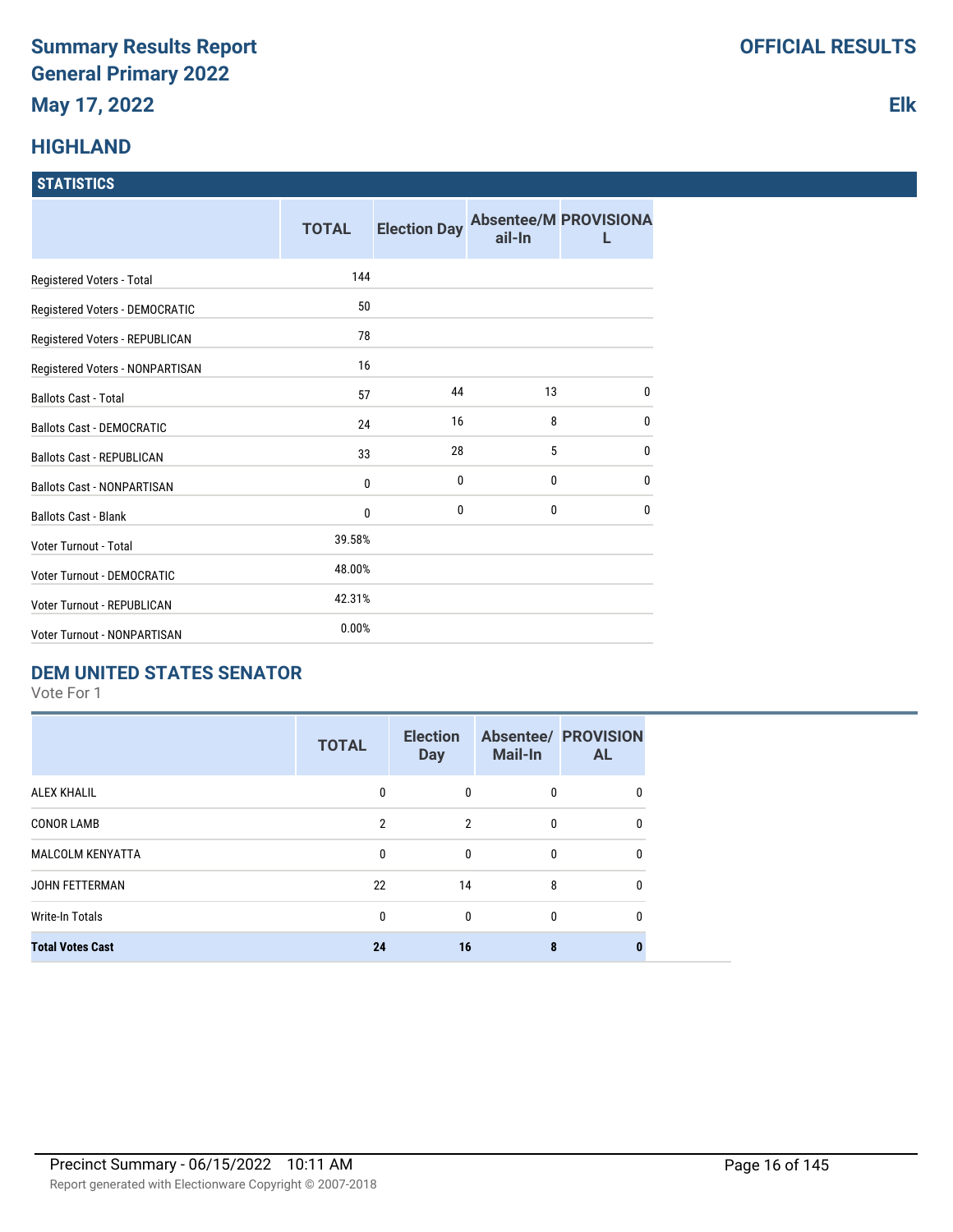# **HIGHLAND**

#### **DEM GOVERNOR**

Vote For 1

|                         | <b>TOTAL</b> | <b>Election</b><br><b>Day</b> | <b>Mail-In</b> | <b>Absentee/ PROVISION</b><br><b>AL</b> |
|-------------------------|--------------|-------------------------------|----------------|-----------------------------------------|
| <b>JOSH SHAPIRO</b>     | 24           | 16                            | 8              | 0                                       |
| Write-In Totals         | 0            | $\mathbf{0}$                  | $\mathbf 0$    | 0                                       |
| <b>Total Votes Cast</b> | 24           | 16                            | 8              | 0                                       |

#### **DEM LT GOVERNOR**

Vote For 1

|                         | <b>TOTAL</b> | <b>Election</b><br><b>Day</b> | <b>Mail-In</b> | <b>Absentee/ PROVISION</b><br><b>AL</b> |
|-------------------------|--------------|-------------------------------|----------------|-----------------------------------------|
| <b>AUSTIN DAVIS</b>     | 12           | 6                             | 6              | 0                                       |
| <b>RAY SOSA</b>         |              | 5                             | 2              | 0                                       |
| <b>BRIAN SIMS</b>       | 4            | 4                             | 0              | 0                                       |
| Write-In Totals         | 0            | 0                             | 0              | 0                                       |
| <b>Total Votes Cast</b> | 23           | 15                            |                |                                         |

# **DEM REPRESENTATIVE IN CONGRESS - 15TH DISTRICT**

Vote For 1

|                         | <b>TOTAL</b> | <b>Election</b><br><b>Day</b> | Mail-In | <b>Absentee/ PROVISION</b><br>AL |
|-------------------------|--------------|-------------------------------|---------|----------------------------------|
| Write-In Totals         |              |                               |         |                                  |
| <b>Total Votes Cast</b> |              |                               |         |                                  |

# **DEM REPRESENTATIVE IN GENERAL ASSEMBLY -75TH DISTRICT**

Vote For 1

|                         | <b>TOTAL</b> | <b>Election</b><br>Day | <b>Mail-In</b> | <b>Absentee/ PROVISION</b><br><b>AL</b> |
|-------------------------|--------------|------------------------|----------------|-----------------------------------------|
| Write-In Totals         |              |                        |                |                                         |
| <b>Total Votes Cast</b> |              |                        |                |                                         |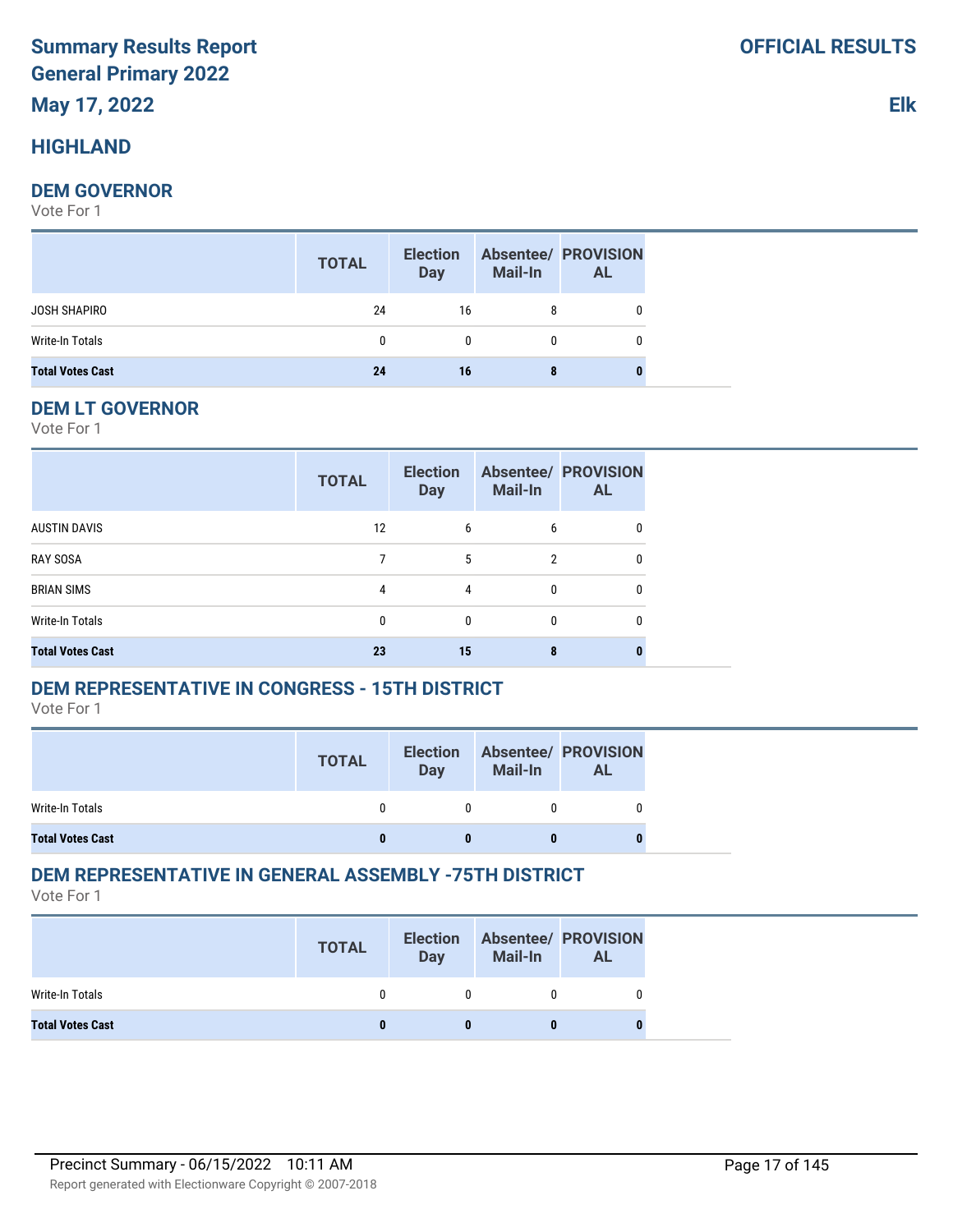# **HIGHLAND**

## **DEM MEMBER OF THE DEMOCRATIC STATE COMMITTEE**

Vote For 1

|                         | <b>TOTAL</b> | <b>Election</b><br><b>Day</b> | <b>Mail-In</b> | <b>Absentee/ PROVISION</b><br><b>AL</b> |
|-------------------------|--------------|-------------------------------|----------------|-----------------------------------------|
| RYAN S GRIMM            | 21           | 14                            |                |                                         |
| Write-In Totals         | 0            | 0                             |                |                                         |
| <b>Total Votes Cast</b> | 21           | 14                            |                |                                         |

# **DEM ELK COUNTY DEMOCRATIC COMMITTEE MEMBER HIGHLAND**

Vote For 2

|                         | <b>TOTAL</b> | <b>Election</b><br><b>Day</b> | <b>Mail-In</b> | <b>Absentee/ PROVISION</b><br><b>AL</b> |
|-------------------------|--------------|-------------------------------|----------------|-----------------------------------------|
| Write-In Totals         |              |                               |                |                                         |
| <b>Total Votes Cast</b> | 0            |                               |                | 0                                       |

# **REP UNITED STATES SENATOR**

|                         | <b>TOTAL</b>   | <b>Election</b><br><b>Day</b> | <b>Mail-In</b> | <b>Absentee/ PROVISION</b><br><b>AL</b> |
|-------------------------|----------------|-------------------------------|----------------|-----------------------------------------|
| <b>KATHY BARNETTE</b>   | 10             | 6                             | 4              | 0                                       |
| MEHMET 0Z               | 11             | 10                            | 1              | U                                       |
| <b>GEORGE BOCHETTO</b>  | 0              | 0                             | 0              | 0                                       |
| <b>JEFF BARTOS</b>      | $\overline{2}$ | $\overline{2}$                | $\mathbf{0}$   | U                                       |
| <b>DAVID MCCORMICK</b>  | 8              | 8                             | 0              | $\mathbf{0}$                            |
| <b>SEAN GALE</b>        | 0              | $\mathbf{0}$                  | 0              | U                                       |
| <b>CARLA SANDS</b>      | 1              | 1                             | 0              | 0                                       |
| <b>Write-In Totals</b>  | 0              | $\mathbf{0}$                  | 0              | <sub>0</sub>                            |
| <b>Total Votes Cast</b> | 32             | 27                            | 5              |                                         |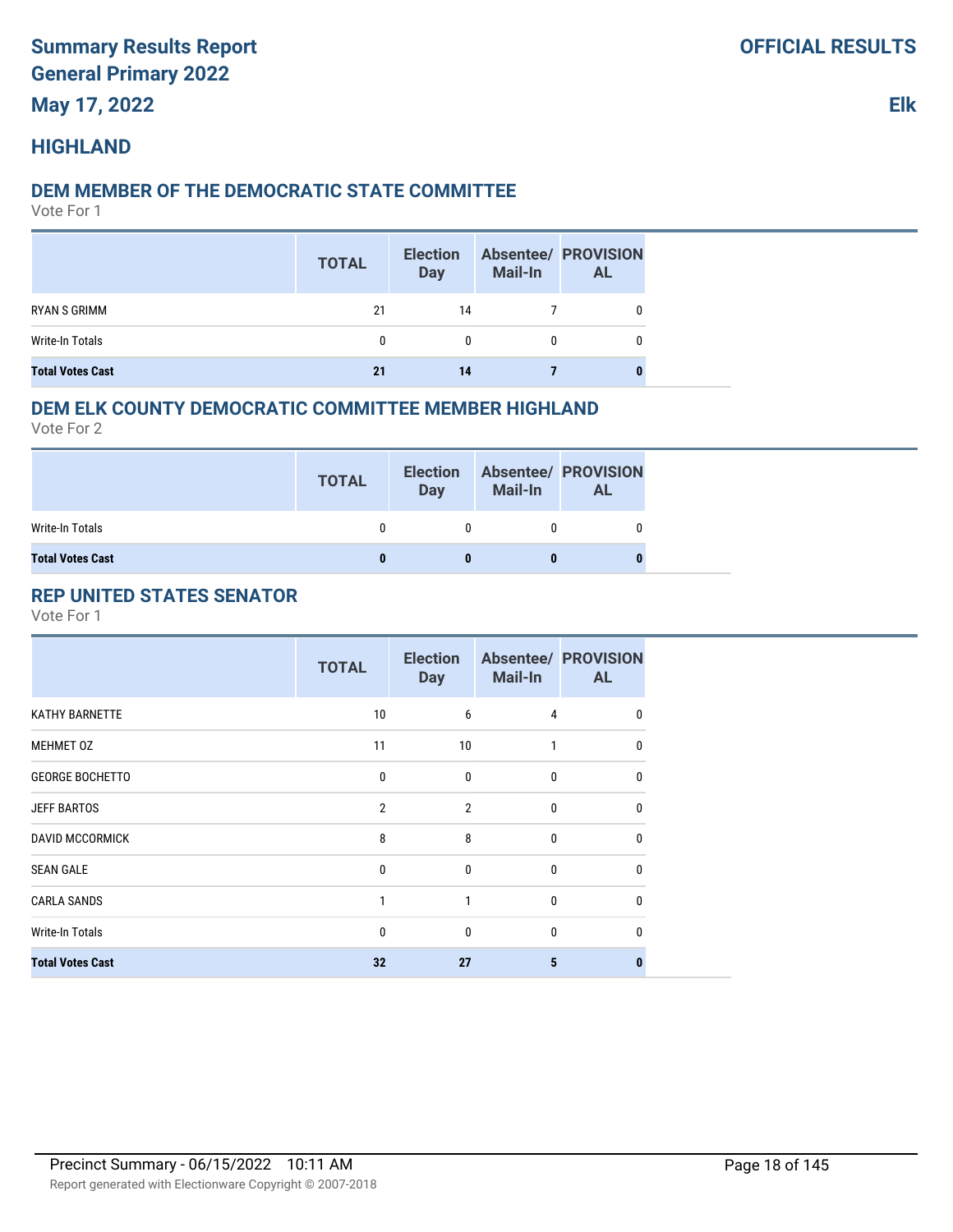# **HIGHLAND**

#### **REP GOVERNOR**

Vote For 1

|                         | <b>TOTAL</b>   | <b>Election</b><br><b>Day</b> | <b>Mail-In</b> | <b>Absentee/ PROVISION</b><br><b>AL</b> |
|-------------------------|----------------|-------------------------------|----------------|-----------------------------------------|
| <b>LOU BARLETTA</b>     | $\overline{2}$ | $\overline{2}$                | $\mathbf{0}$   | 0                                       |
| DOUGLAS V MASTRIANO     | 16             | 16                            | $\mathbf 0$    | 0                                       |
| <b>NCHE ZAMA</b>        | $\mathbf 0$    | 0                             | $\mathbf 0$    | 0                                       |
| <b>DAVE WHITE</b>       | 5              | $\mathbf{1}$                  | 4              | 0                                       |
| <b>MELISSA HART</b>     | $\overline{2}$ | $\mathbf{1}$                  | 1              | 0                                       |
| <b>BILL MCSWAIN</b>     | 7              | 7                             | $\mathbf{0}$   | 0                                       |
| <b>CHARLIE GEROW</b>    | 0              | $\Omega$                      | $\mathbf{0}$   | 0                                       |
| JOE GALE                | $\bf{0}$       | $\Omega$                      | $\Omega$       | 0                                       |
| JAKE CORMAN             | 0              | $\mathbf{0}$                  | $\Omega$       | U                                       |
| Write-In Totals         | $\mathbf{0}$   | $\mathbf{0}$                  | $\mathbf{0}$   | U                                       |
| <b>Total Votes Cast</b> | 32             | 27                            | 5              | 0                                       |

## **REP LT GOVERNOR**

|                              | <b>TOTAL</b>   | <b>Election</b><br><b>Day</b> | <b>Mail-In</b> | <b>Absentee/ PROVISION</b><br><b>AL</b> |
|------------------------------|----------------|-------------------------------|----------------|-----------------------------------------|
| <b>CLARICE SCHILLINGER</b>   | 1              | 1                             | $\mathbf 0$    | 0                                       |
| <b>JAMES EARL JONES</b>      | 1              | 1                             | $\mathbf 0$    | 0                                       |
| <b>RICK SACCONE</b>          | 8              | $\overline{4}$                | 4              | 0                                       |
| <b>JOHN BROWN</b>            | 1              | 1                             | 0              | 0                                       |
| <b>CHRIS FRYE</b>            | 1              | 1                             | 0              | $\mathbf{0}$                            |
| JEFF COLEMAN                 | 3              | 3                             | $\mathbf{0}$   | $\mathbf{0}$                            |
| <b>RUSS DIAMOND</b>          | 1              | 1                             | 0              | 0                                       |
| <b>CARRIE LEWIS DELROSSO</b> | 13             | 12                            | 1              | 0                                       |
| <b>TEDDY DANIELS</b>         | $\overline{2}$ | $\overline{2}$                | $\mathbf{0}$   | 0                                       |
| Write-In Totals              | 0              | 0                             | $\mathbf{0}$   | 0                                       |
| <b>Total Votes Cast</b>      | 31             | 26                            | 5              | n                                       |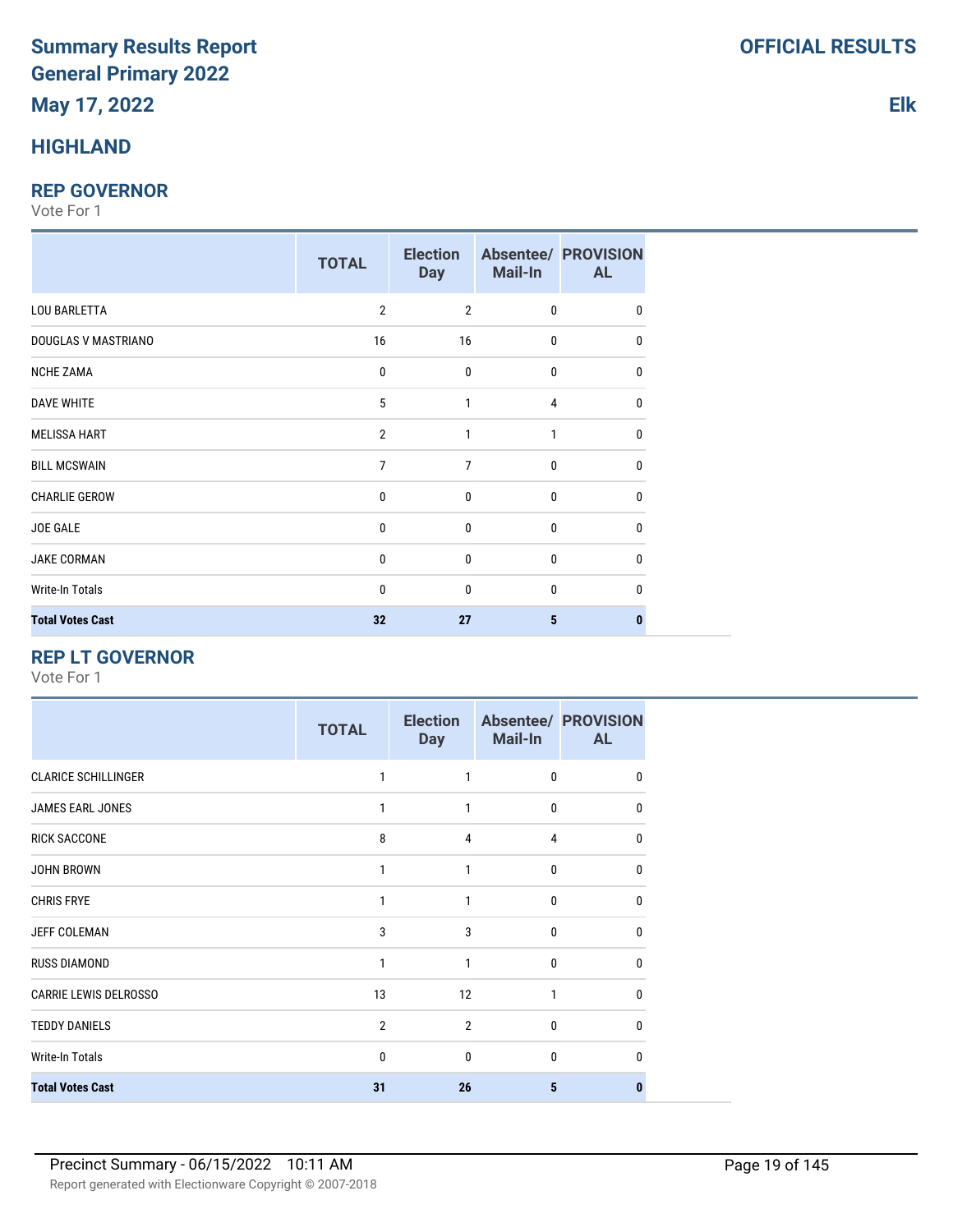# **HIGHLAND**

#### **REP REPRESENTATIVE IN CONGRESS - 15TH DISTRICT**

Vote For 1

|                          | <b>TOTAL</b> | <b>Election</b><br><b>Day</b> | <b>Mail-In</b> | <b>Absentee/ PROVISION</b><br><b>AL</b> |
|--------------------------|--------------|-------------------------------|----------------|-----------------------------------------|
| <b>GLENN GT THOMPSON</b> | 32           | 27                            | 5              |                                         |
| Write-In Totals          |              | 0                             | 0              |                                         |
| <b>Total Votes Cast</b>  | 32           | 27                            |                |                                         |

#### **REP REPRESENATIVE IN GENERAL ASSEMBLY - 75TH DISTRICT**

Vote For 1

|                         | <b>TOTAL</b> | <b>Election</b><br><b>Day</b> | <b>Mail-In</b> | <b>Absentee/ PROVISION</b><br><b>AL</b> |
|-------------------------|--------------|-------------------------------|----------------|-----------------------------------------|
| MIKE ARMANINI           | 31           | 27                            |                |                                         |
| Write-In Totals         |              |                               |                |                                         |
| <b>Total Votes Cast</b> | 31           | 27                            |                |                                         |

### **REP MEMBER OF THE REPUBLICAN STATE COMMITTEE**

Vote For 1

|                             | <b>TOTAL</b> | <b>Election</b><br><b>Day</b> | <b>Mail-In</b> | <b>Absentee/ PROVISION</b><br><b>AL</b> |
|-----------------------------|--------------|-------------------------------|----------------|-----------------------------------------|
| <b>MARCIE LYNCH ASSETTA</b> | 32           | 27                            | $\mathbf{p}$   |                                         |
| Write-In Totals             | 0            | $\mathbf{0}$                  | 0              | 0                                       |
| <b>Total Votes Cast</b>     | 32           | 27                            | 5              |                                         |

## **REP ELK COUNTY REPUBLICAN CHAIRPERSON**

|                         | <b>TOTAL</b> | <b>Election</b><br><b>Day</b> | <b>Mail-In</b> | <b>Absentee/ PROVISION</b><br><b>AL</b> |
|-------------------------|--------------|-------------------------------|----------------|-----------------------------------------|
| SALLY GEYER             | 32           | 27                            |                |                                         |
| Write-In Totals         | $\Omega$     | $\Omega$                      | 0              |                                         |
| <b>Total Votes Cast</b> | 32           | 27                            |                |                                         |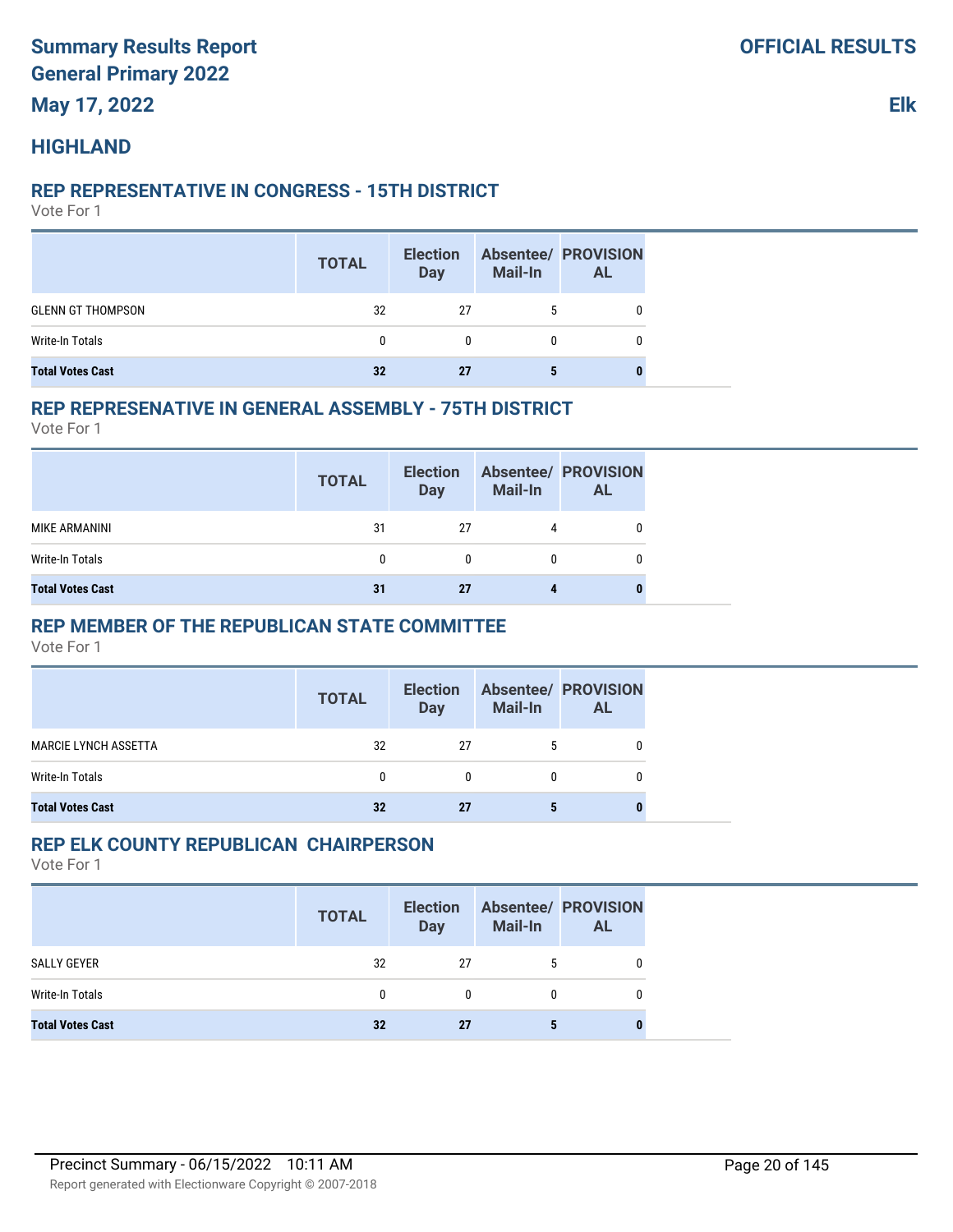# **JAMES CITY**

#### **STATISTICS**

|                                    | <b>TOTAL</b> | <b>Election Day</b> | ail-In       | <b>Absentee/M PROVISIONA</b> |
|------------------------------------|--------------|---------------------|--------------|------------------------------|
| Registered Voters - Total          | 165          |                     |              |                              |
| Registered Voters - DEMOCRATIC     | 73           |                     |              |                              |
| Registered Voters - REPUBLICAN     | 75           |                     |              |                              |
| Registered Voters - NONPARTISAN    | 17           |                     |              |                              |
| <b>Ballots Cast - Total</b>        | 52           | 47                  | 5            | $\mathbf{0}$                 |
| <b>Ballots Cast - DEMOCRATIC</b>   | 23           | 19                  | 4            | $\mathbf{0}$                 |
| <b>Ballots Cast - REPUBLICAN</b>   | 29           | 28                  | 1            | $\mathbf{0}$                 |
| <b>Ballots Cast - NONPARTISAN</b>  | $\bf{0}$     | 0                   | 0            | $\bf{0}$                     |
| <b>Ballots Cast - Blank</b>        | $\bf{0}$     | $\mathbf{0}$        | $\mathbf{0}$ | $\mathbf{0}$                 |
| Voter Turnout - Total              | 31.52%       |                     |              |                              |
| Voter Turnout - DEMOCRATIC         | 31.51%       |                     |              |                              |
| Voter Turnout - REPUBLICAN         | 38.67%       |                     |              |                              |
| <b>Voter Turnout - NONPARTISAN</b> | 0.00%        |                     |              |                              |

# **DEM UNITED STATES SENATOR**

Vote For 1

|                         | <b>TOTAL</b> | <b>Election</b><br><b>Day</b> | <b>Mail-In</b> | <b>Absentee/ PROVISION</b><br><b>AL</b> |
|-------------------------|--------------|-------------------------------|----------------|-----------------------------------------|
| <b>ALEX KHALIL</b>      | 0            | 0                             | 0              |                                         |
| <b>CONOR LAMB</b>       | 0            | $\mathbf{0}$                  | 0              |                                         |
| <b>MALCOLM KENYATTA</b> |              |                               | $\mathbf{0}$   |                                         |
| <b>JOHN FETTERMAN</b>   | 16           | 12                            | 4              |                                         |
| <b>Write-In Totals</b>  | 4            | 4                             | 0              |                                         |
| <b>Total Votes Cast</b> | 21           | 17                            | 4              |                                         |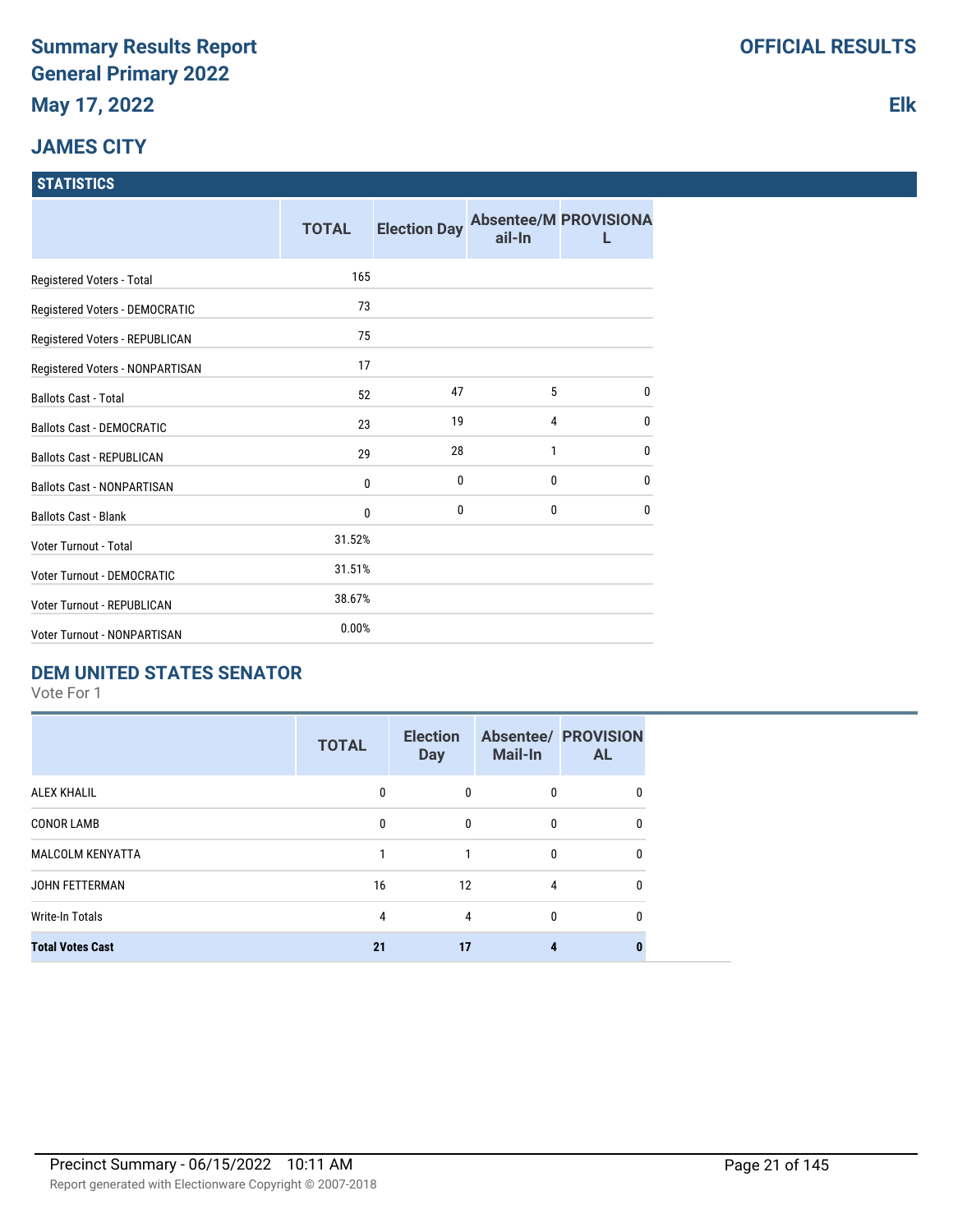# **JAMES CITY**

# **DEM GOVERNOR**

Vote For 1

|                         | <b>TOTAL</b> | <b>Election</b><br><b>Day</b> | <b>Mail-In</b> | <b>Absentee/ PROVISION</b><br><b>AL</b> |
|-------------------------|--------------|-------------------------------|----------------|-----------------------------------------|
| JOSH SHAPIRO            | 18           | 14                            | 4              | $\mathbf{0}$                            |
| Write-In Totals         |              | 4                             | 0              | 0                                       |
| <b>Total Votes Cast</b> | 22           | 18                            | 4              |                                         |

#### **DEM LT GOVERNOR**

Vote For 1

|                         | <b>TOTAL</b>   | <b>Election</b><br><b>Day</b> | <b>Mail-In</b> | <b>Absentee/ PROVISION</b><br><b>AL</b> |
|-------------------------|----------------|-------------------------------|----------------|-----------------------------------------|
| <b>AUSTIN DAVIS</b>     | 12             | 10                            | 2              | 0                                       |
| <b>RAY SOSA</b>         | $\overline{2}$ | 0                             | 2              | 0                                       |
| <b>BRIAN SIMS</b>       | 3              | 3                             | 0              | 0                                       |
| <b>Write-In Totals</b>  | 4              | 4                             | 0              | 0                                       |
| <b>Total Votes Cast</b> | 21             | 17                            |                |                                         |

# **DEM REPRESENTATIVE IN CONGRESS - 15TH DISTRICT**

Vote For 1

|                         | <b>TOTAL</b> | <b>Election</b><br>Day | Mail-In | <b>Absentee/ PROVISION</b><br>AL |
|-------------------------|--------------|------------------------|---------|----------------------------------|
| Write-In Totals         | 4            | 4                      |         |                                  |
| <b>Total Votes Cast</b> |              |                        |         |                                  |

# **DEM REPRESENTATIVE IN GENERAL ASSEMBLY -75TH DISTRICT**

Vote For 1

|                         | <b>TOTAL</b> | <b>Election</b><br><b>Day</b> | <b>Mail-In</b> | <b>Absentee/ PROVISION</b><br><b>AL</b> |
|-------------------------|--------------|-------------------------------|----------------|-----------------------------------------|
| Write-In Totals         |              |                               |                |                                         |
| <b>Total Votes Cast</b> |              |                               |                | o                                       |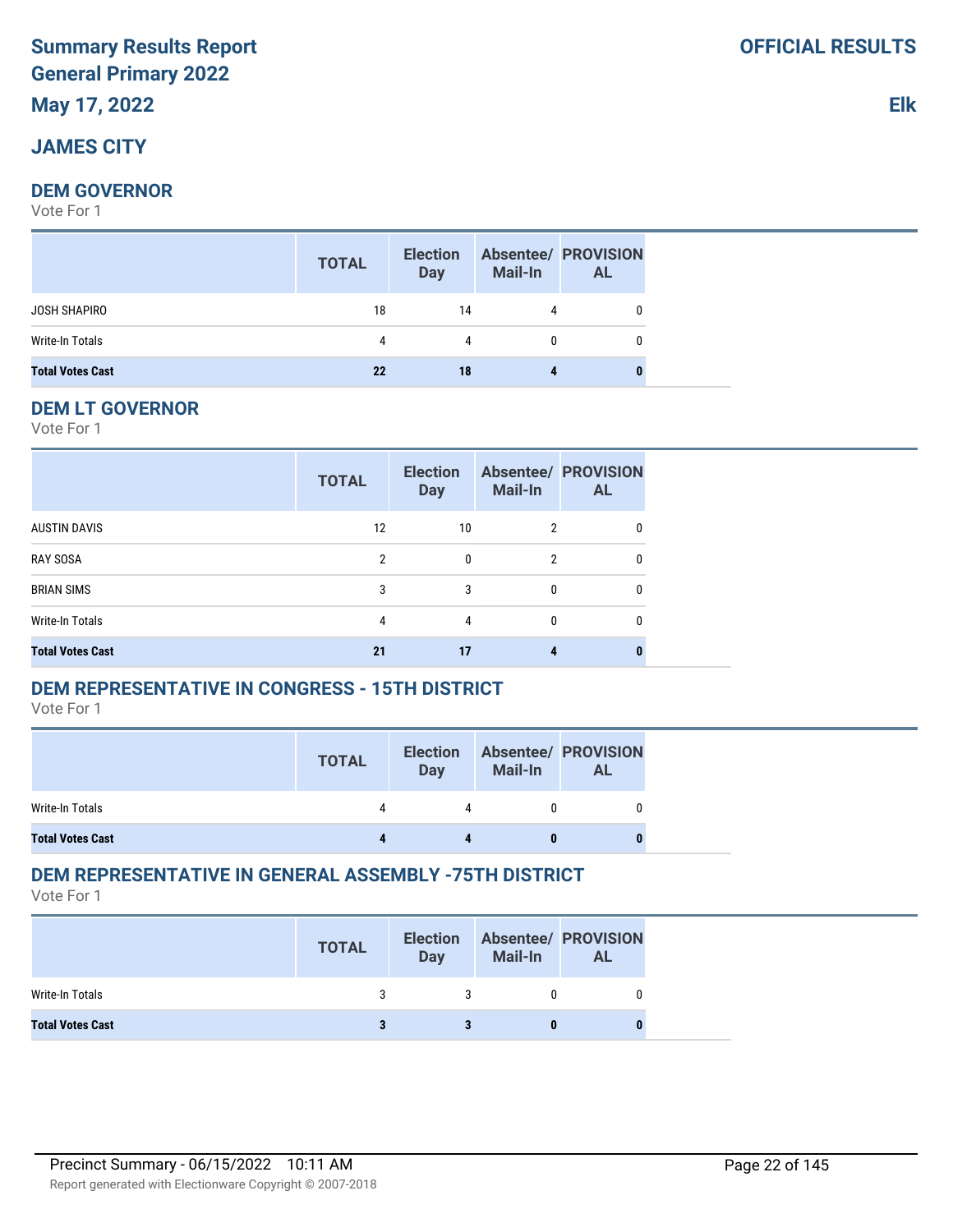# **JAMES CITY**

# **DEM MEMBER OF THE DEMOCRATIC STATE COMMITTEE**

Vote For 1

|                         | <b>TOTAL</b> | <b>Election</b><br><b>Day</b> | <b>Mail-In</b> | <b>Absentee/ PROVISION</b><br><b>AL</b> |
|-------------------------|--------------|-------------------------------|----------------|-----------------------------------------|
| RYAN S GRIMM            | 20           | 17                            |                |                                         |
| Write-In Totals         | 0            | 0                             | 0              |                                         |
| <b>Total Votes Cast</b> | 20           | 17                            |                |                                         |

#### **DEM ELK COUNTY DEMOCRATIC COMMITTEE MEMBER JAMES CITY**

Vote For 2

|                         | <b>TOTAL</b> | <b>Election</b><br>Day | <b>Mail-In</b> | <b>Absentee/ PROVISION</b><br>AL |
|-------------------------|--------------|------------------------|----------------|----------------------------------|
| Write-In Totals         |              |                        |                |                                  |
| <b>Total Votes Cast</b> |              |                        |                | 0                                |

## **REP UNITED STATES SENATOR**

|                         | <b>TOTAL</b>   | <b>Election</b><br><b>Day</b> | <b>Mail-In</b> | <b>Absentee/ PROVISION</b><br><b>AL</b> |
|-------------------------|----------------|-------------------------------|----------------|-----------------------------------------|
| <b>KATHY BARNETTE</b>   | $\overline{2}$ | $\overline{2}$                | 0              | 0                                       |
| MEHMET 0Z               | 11             | 11                            | 0              | $\mathbf{0}$                            |
| <b>GEORGE BOCHETTO</b>  | $\bf{0}$       | $\mathbf 0$                   | 0              | $\mathbf{0}$                            |
| <b>JEFF BARTOS</b>      | 1              | 1                             | 0              | $\Omega$                                |
| <b>DAVID MCCORMICK</b>  | 11             | 10                            | 1              | $\mathbf{0}$                            |
| <b>SEAN GALE</b>        | $\mathbf{0}$   | $\mathbf{0}$                  | 0              | $\Omega$                                |
| <b>CARLA SANDS</b>      | 3              | 3                             | 0              | $\mathbf{0}$                            |
| Write-In Totals         | 0              | $\mathbf 0$                   | 0              | $\mathbf{0}$                            |
| <b>Total Votes Cast</b> | 28             | 27                            |                |                                         |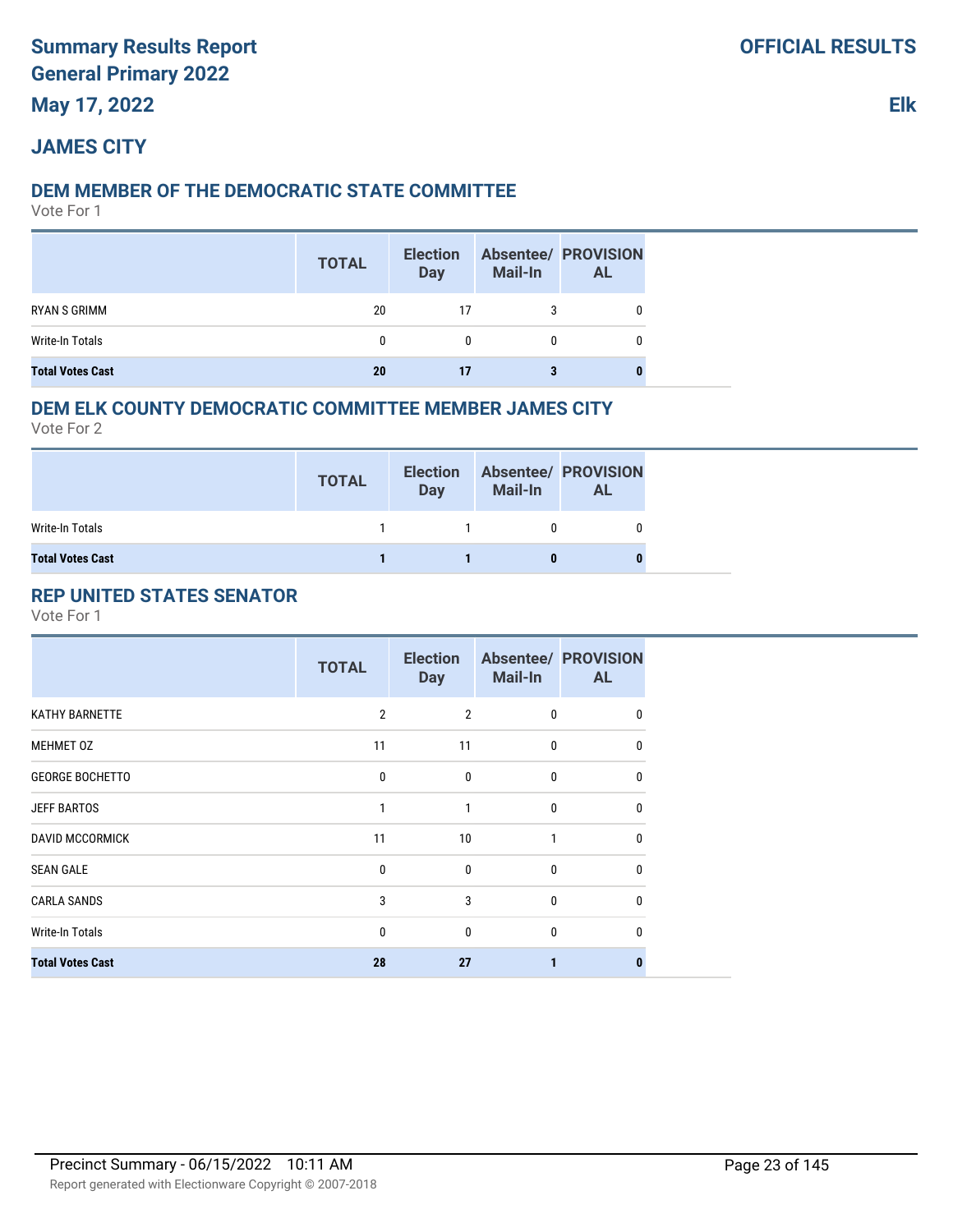# **JAMES CITY**

#### **REP GOVERNOR**

Vote For 1

|                         | <b>TOTAL</b>   | <b>Election</b><br><b>Day</b> | Mail-In      | <b>Absentee/ PROVISION</b><br><b>AL</b> |
|-------------------------|----------------|-------------------------------|--------------|-----------------------------------------|
| <b>LOU BARLETTA</b>     | 4              | 4                             | 0            | $\mathbf{0}$                            |
| DOUGLAS V MASTRIANO     | 11             | 11                            | 0            | $\mathbf{0}$                            |
| <b>NCHE ZAMA</b>        | 0              | 0                             | 0            | $\mathbf{0}$                            |
| <b>DAVE WHITE</b>       | 1              | 1                             | 0            | $\mathbf{0}$                            |
| <b>MELISSA HART</b>     | $\overline{2}$ | $\overline{2}$                | 0            | 0                                       |
| <b>BILL MCSWAIN</b>     | 10             | 9                             | 1            | 0                                       |
| <b>CHARLIE GEROW</b>    | 0              | $\mathbf{0}$                  | 0            | $\Omega$                                |
| <b>JOE GALE</b>         | 0              | $\mathbf{0}$                  | $\mathbf{0}$ | $\Omega$                                |
| <b>JAKE CORMAN</b>      | 0              | $\mathbf{0}$                  | 0            | $\mathbf{0}$                            |
| Write-In Totals         | 0              | $\mathbf{0}$                  | $\mathbf{0}$ | $\Omega$                                |
| <b>Total Votes Cast</b> | 28             | 27                            |              |                                         |

## **REP LT GOVERNOR**

Vote For 1

|                              | <b>TOTAL</b>   | <b>Election</b><br><b>Day</b> | <b>Mail-In</b> | <b>Absentee/ PROVISION</b><br><b>AL</b> |
|------------------------------|----------------|-------------------------------|----------------|-----------------------------------------|
| <b>CLARICE SCHILLINGER</b>   | 3              | 3                             | $\mathbf{0}$   | 0                                       |
| JAMES EARL JONES             | $\overline{2}$ | $\overline{2}$                | $\mathbf{0}$   | 0                                       |
| <b>RICK SACCONE</b>          | 5              | 5                             | $\mathbf{0}$   | 0                                       |
| JOHN BROWN                   | $\Omega$       | 0                             | $\Omega$       | $\Omega$                                |
| <b>CHRIS FRYE</b>            | 1              | 0                             | $\mathbf{1}$   | $\Omega$                                |
| <b>JEFF COLEMAN</b>          | 1              | 1                             | $\mathbf{0}$   | 0                                       |
| <b>RUSS DIAMOND</b>          | 1              | 1                             | $\mathbf{0}$   | 0                                       |
| <b>CARRIE LEWIS DELROSSO</b> | 10             | 10                            | $\mathbf{0}$   | $\Omega$                                |
| <b>TEDDY DANIELS</b>         | 5              | 5                             | $\mathbf{0}$   | $\Omega$                                |
| <b>Write-In Totals</b>       | 0              | 0                             | $\mathbf{0}$   | $\Omega$                                |
| <b>Total Votes Cast</b>      | 28             | 27                            | 1              | 0                                       |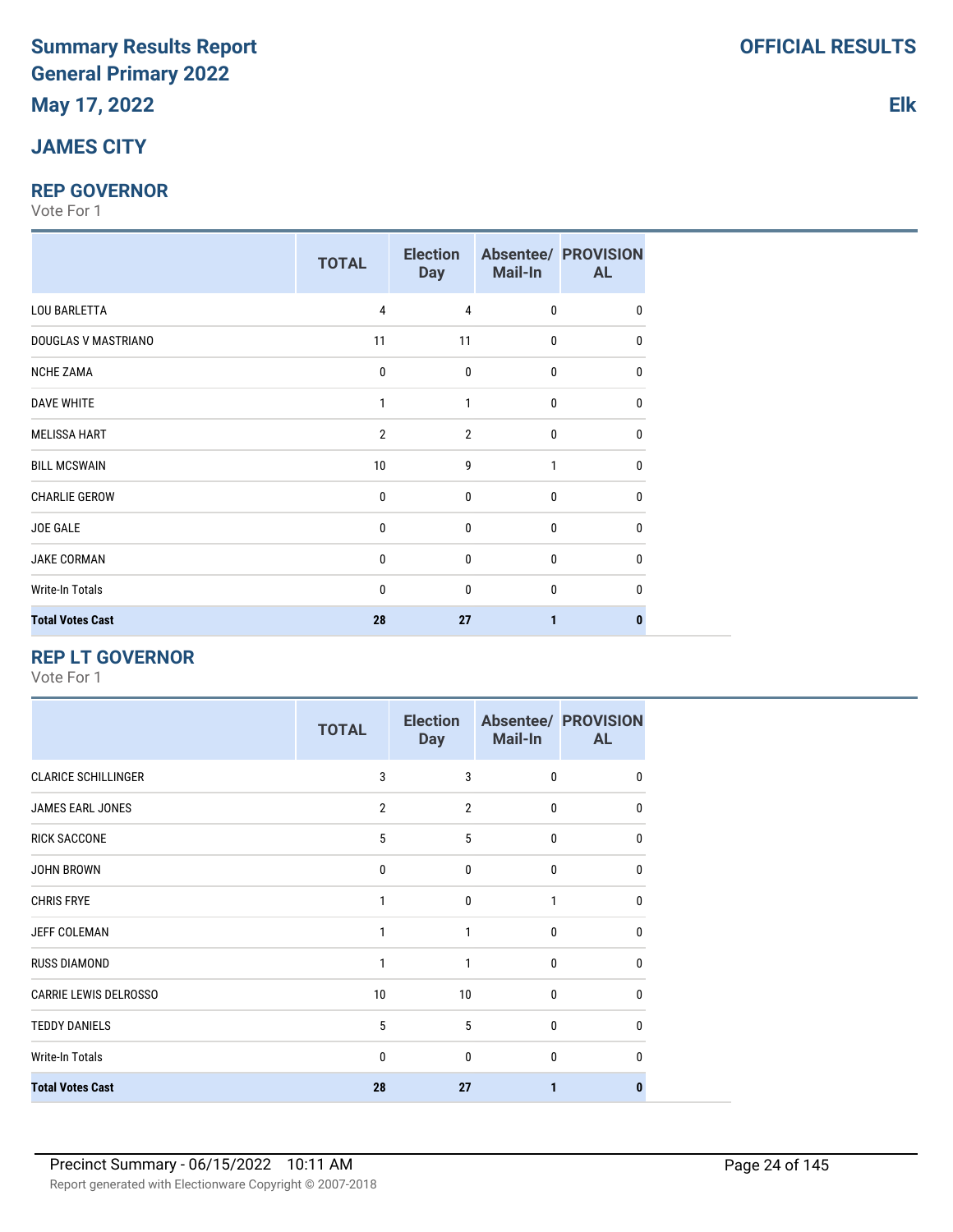# **JAMES CITY**

#### **REP REPRESENTATIVE IN CONGRESS - 15TH DISTRICT**

Vote For 1

|                          | <b>TOTAL</b> | <b>Election</b><br><b>Day</b> | <b>Mail-In</b> | <b>Absentee/ PROVISION</b><br>AL. |
|--------------------------|--------------|-------------------------------|----------------|-----------------------------------|
| <b>GLENN GT THOMPSON</b> | 27           | 27                            |                |                                   |
| Write-In Totals          |              | $\Omega$                      |                |                                   |
| <b>Total Votes Cast</b>  | 28           | 27                            |                |                                   |

#### **REP REPRESENATIVE IN GENERAL ASSEMBLY - 75TH DISTRICT**

Vote For 1

|                         | <b>TOTAL</b> | <b>Election</b><br><b>Day</b> | Mail-In | <b>Absentee/ PROVISION</b><br>AL |
|-------------------------|--------------|-------------------------------|---------|----------------------------------|
| MIKE ARMANINI           | 26           | 26                            |         |                                  |
| Write-In Totals         |              |                               |         |                                  |
| <b>Total Votes Cast</b> | 27           | 26                            |         |                                  |

### **REP MEMBER OF THE REPUBLICAN STATE COMMITTEE**

Vote For 1

|                             | <b>TOTAL</b> | <b>Election</b><br><b>Day</b> | <b>Mail-In</b> | <b>Absentee/ PROVISION</b><br><b>AL</b> |
|-----------------------------|--------------|-------------------------------|----------------|-----------------------------------------|
| <b>MARCIE LYNCH ASSETTA</b> | 26           | 26                            |                | 0                                       |
| Write-In Totals             |              | $\Omega$                      |                | 0                                       |
| <b>Total Votes Cast</b>     | 27           | 26                            |                |                                         |

## **REP ELK COUNTY REPUBLICAN CHAIRPERSON**

|                         | <b>TOTAL</b> | <b>Election</b><br><b>Day</b> | <b>Mail-In</b> | <b>Absentee/ PROVISION</b><br><b>AL</b> |
|-------------------------|--------------|-------------------------------|----------------|-----------------------------------------|
| SALLY GEYER             | 26           | 26                            |                |                                         |
| Write-In Totals         |              | $\mathbf{0}$                  |                |                                         |
| <b>Total Votes Cast</b> | 27           | 26                            |                |                                         |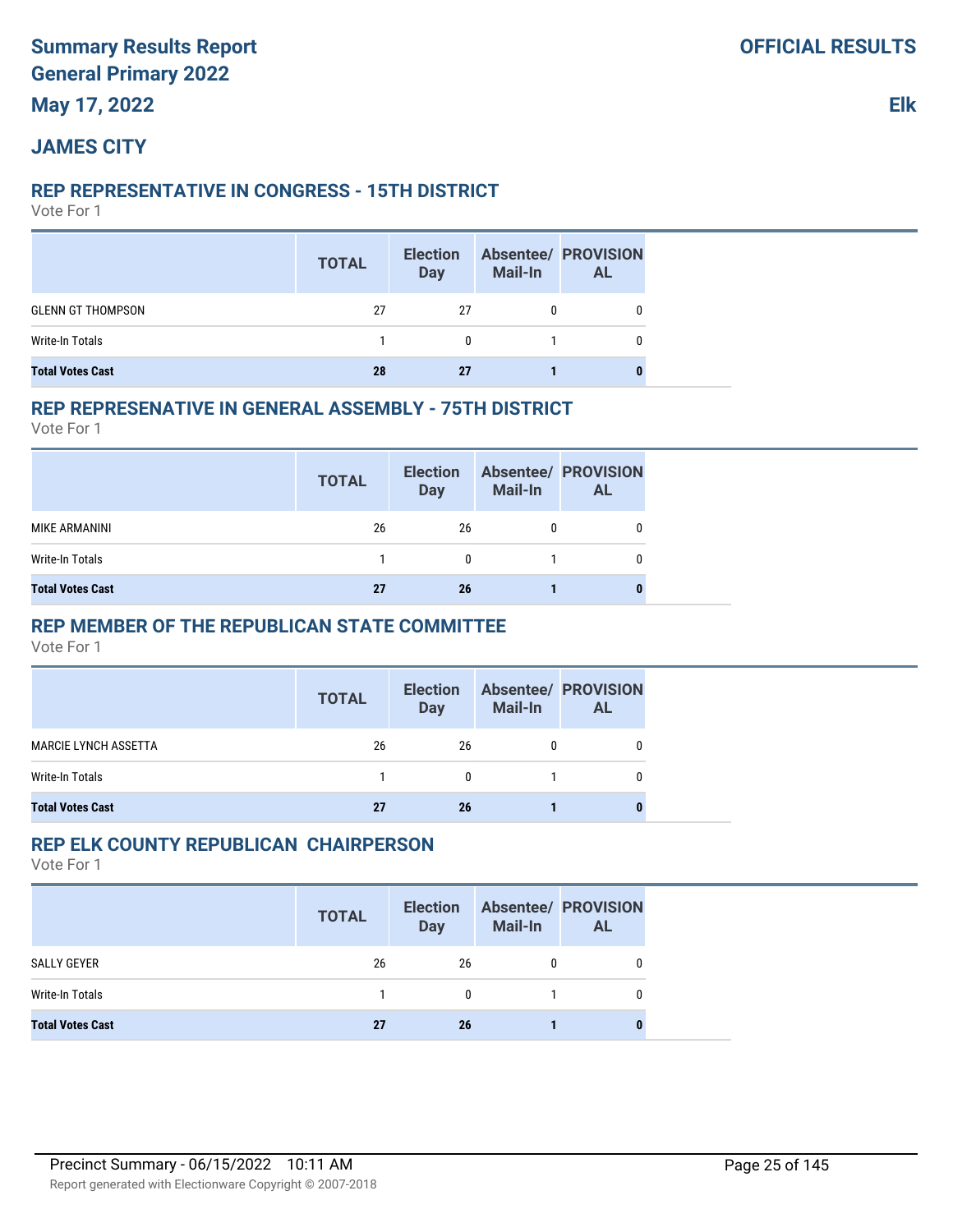# **HORTON**

#### **STATISTICS**

|                                    | <b>TOTAL</b> | <b>Election Day</b> | ail-In | <b>Absentee/M PROVISIONA</b> |
|------------------------------------|--------------|---------------------|--------|------------------------------|
| Registered Voters - Total          | 874          |                     |        |                              |
| Registered Voters - DEMOCRATIC     | 227          |                     |        |                              |
| Registered Voters - REPUBLICAN     | 528          |                     |        |                              |
| Registered Voters - NONPARTISAN    | 119          |                     |        |                              |
| <b>Ballots Cast - Total</b>        | 334          | 300                 | 34     | $\mathbf{0}$                 |
| <b>Ballots Cast - DEMOCRATIC</b>   | 70           | 47                  | 23     | $\mathbf{0}$                 |
| <b>Ballots Cast - REPUBLICAN</b>   | 264          | 253                 | 11     | $\mathbf{0}$                 |
| <b>Ballots Cast - NONPARTISAN</b>  | 0            | 0                   | 0      | $\bf{0}$                     |
| <b>Ballots Cast - Blank</b>        | 0            | 0                   | 0      | $\mathbf{0}$                 |
| Voter Turnout - Total              | 38.22%       |                     |        |                              |
| <b>Voter Turnout - DEMOCRATIC</b>  | 30.84%       |                     |        |                              |
| Voter Turnout - REPUBLICAN         | 50.00%       |                     |        |                              |
| <b>Voter Turnout - NONPARTISAN</b> | 0.00%        |                     |        |                              |

# **DEM UNITED STATES SENATOR**

Vote For 1

|                         | <b>TOTAL</b> | <b>Election</b><br><b>Day</b> | <b>Mail-In</b> | <b>Absentee/ PROVISION</b><br><b>AL</b> |
|-------------------------|--------------|-------------------------------|----------------|-----------------------------------------|
| <b>ALEX KHALIL</b>      | 3            | $\overline{2}$                |                | 0                                       |
| <b>CONOR LAMB</b>       | 9            | 6                             | 3              | 0                                       |
| <b>MALCOLM KENYATTA</b> | 0            | $\mathbf{0}$                  | $\Omega$       | 0                                       |
| JOHN FETTERMAN          | 54           | 36                            | 18             | 0                                       |
| <b>Write-In Totals</b>  | 3            | 2                             |                | 0                                       |
| <b>Total Votes Cast</b> | 69           | 46                            | 23             | 0                                       |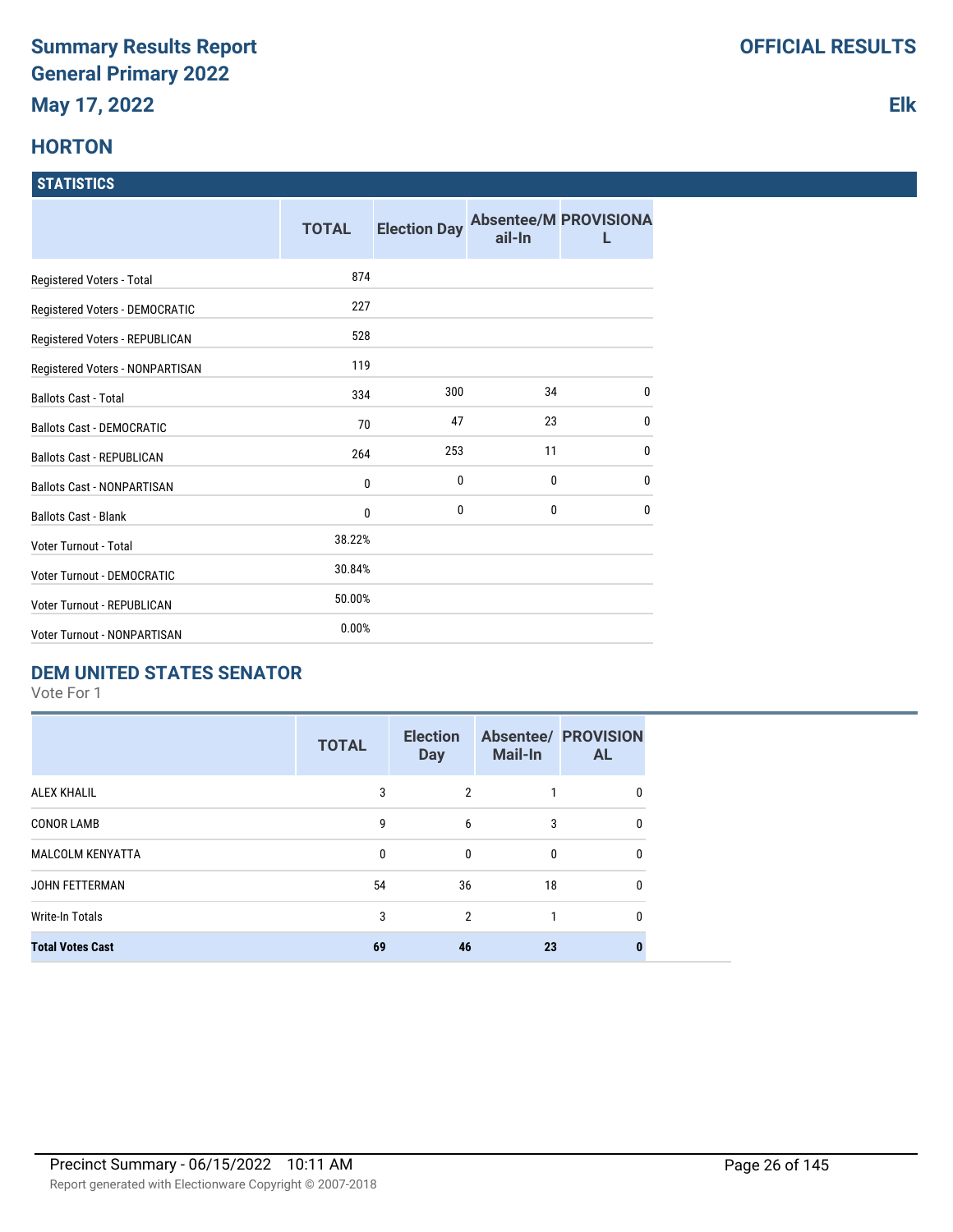# **HORTON**

#### **DEM GOVERNOR**

Vote For 1

|                         | <b>TOTAL</b> | <b>Election</b><br>Day | <b>Mail-In</b> | <b>Absentee/ PROVISION</b><br><b>AL</b> |
|-------------------------|--------------|------------------------|----------------|-----------------------------------------|
| JOSH SHAPIRO            | 64           | 42                     | 22             |                                         |
| Write-In Totals         | 2            | 2                      | $\mathbf{0}$   |                                         |
| <b>Total Votes Cast</b> | 66           | 44                     | 22             |                                         |

#### **DEM LT GOVERNOR**

Vote For 1

|                         | <b>TOTAL</b> | <b>Election</b><br><b>Day</b> | <b>Mail-In</b> | <b>Absentee/ PROVISION</b><br><b>AL</b> |
|-------------------------|--------------|-------------------------------|----------------|-----------------------------------------|
| AUSTIN DAVIS            | 51           | 32                            | 19             | 0                                       |
| <b>RAY SOSA</b>         | 4            | 2                             | $\overline{2}$ | 0                                       |
| <b>BRIAN SIMS</b>       | 11           | 10                            |                | 0                                       |
| Write-In Totals         | 4            | 3                             |                | 0                                       |
| <b>Total Votes Cast</b> | 70           | 47                            | 23             | 0                                       |

# **DEM REPRESENTATIVE IN CONGRESS - 15TH DISTRICT**

Vote For 1

|                         | <b>TOTAL</b> | <b>Election</b><br><b>Day</b> | Mail-In | <b>Absentee/ PROVISION</b><br>AL |
|-------------------------|--------------|-------------------------------|---------|----------------------------------|
| Write-In Totals         | 10           |                               |         |                                  |
| <b>Total Votes Cast</b> | 10           |                               |         |                                  |

# **DEM REPRESENTATIVE IN GENERAL ASSEMBLY -75TH DISTRICT**

|                         | <b>TOTAL</b> | <b>Election</b><br>Day | <b>Mail-In</b> | <b>Absentee/ PROVISION</b><br><b>AL</b> |
|-------------------------|--------------|------------------------|----------------|-----------------------------------------|
| Write-In Totals         | 10           |                        |                |                                         |
| <b>Total Votes Cast</b> | 10           |                        |                |                                         |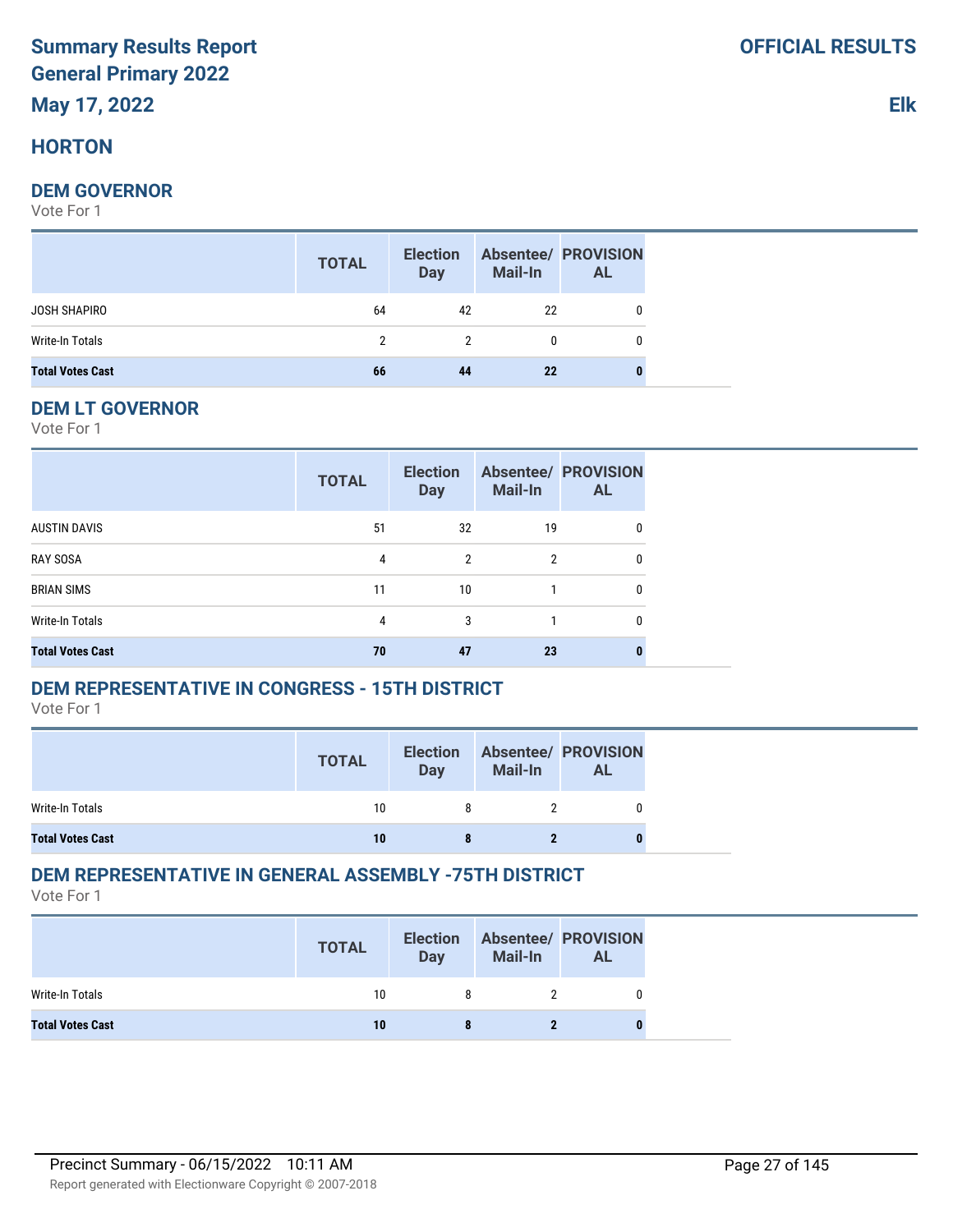# **HORTON**

#### **DEM MEMBER OF THE DEMOCRATIC STATE COMMITTEE**

Vote For 1

|                         | <b>TOTAL</b> | <b>Election</b><br><b>Day</b> | <b>Mail-In</b> | <b>Absentee/ PROVISION</b><br><b>AL</b> |
|-------------------------|--------------|-------------------------------|----------------|-----------------------------------------|
| RYAN S GRIMM            | 64           | 41                            | 23             |                                         |
| Write-In Totals         |              |                               | 0              |                                         |
| <b>Total Votes Cast</b> | 65           | 42                            | 23             |                                         |

## **DEM ELK COUNTY DEMOCRATIC COMMITTEE MEMBER HORTON**

Vote For 2

|                         | <b>TOTAL</b> | <b>Election</b><br><b>Day</b> | Mail-In | <b>Absentee/ PROVISION</b><br><b>AL</b> |
|-------------------------|--------------|-------------------------------|---------|-----------------------------------------|
| Write-In Totals         |              |                               |         |                                         |
| <b>Total Votes Cast</b> |              |                               |         |                                         |

## **REP UNITED STATES SENATOR**

|                         | <b>TOTAL</b> | <b>Election</b><br><b>Day</b> | <b>Mail-In</b> | <b>Absentee/ PROVISION</b><br><b>AL</b> |
|-------------------------|--------------|-------------------------------|----------------|-----------------------------------------|
| <b>KATHY BARNETTE</b>   | 72           | 71                            | 1              | 0                                       |
| MEHMET 0Z               | 70           | 70                            | $\mathbf{0}$   | $\mathbf{0}$                            |
| <b>GEORGE BOCHETTO</b>  | 1            | 1                             | $\mathbf{0}$   | $\mathbf{0}$                            |
| <b>JEFF BARTOS</b>      | 15           | 13                            | $\overline{2}$ | $\mathbf{0}$                            |
| <b>DAVID MCCORMICK</b>  | 91           | 84                            | 7              | $\mathbf{0}$                            |
| <b>SEAN GALE</b>        | $\mathbf{0}$ | 0                             | $\mathbf{0}$   | $\mathbf{0}$                            |
| <b>CARLA SANDS</b>      | 14           | 14                            | $\mathbf 0$    | $\mathbf{0}$                            |
| <b>Write-In Totals</b>  | $\mathbf{0}$ | 0                             | $\mathbf{0}$   | $\Omega$                                |
| <b>Total Votes Cast</b> | 263          | 253                           | 10             | 0                                       |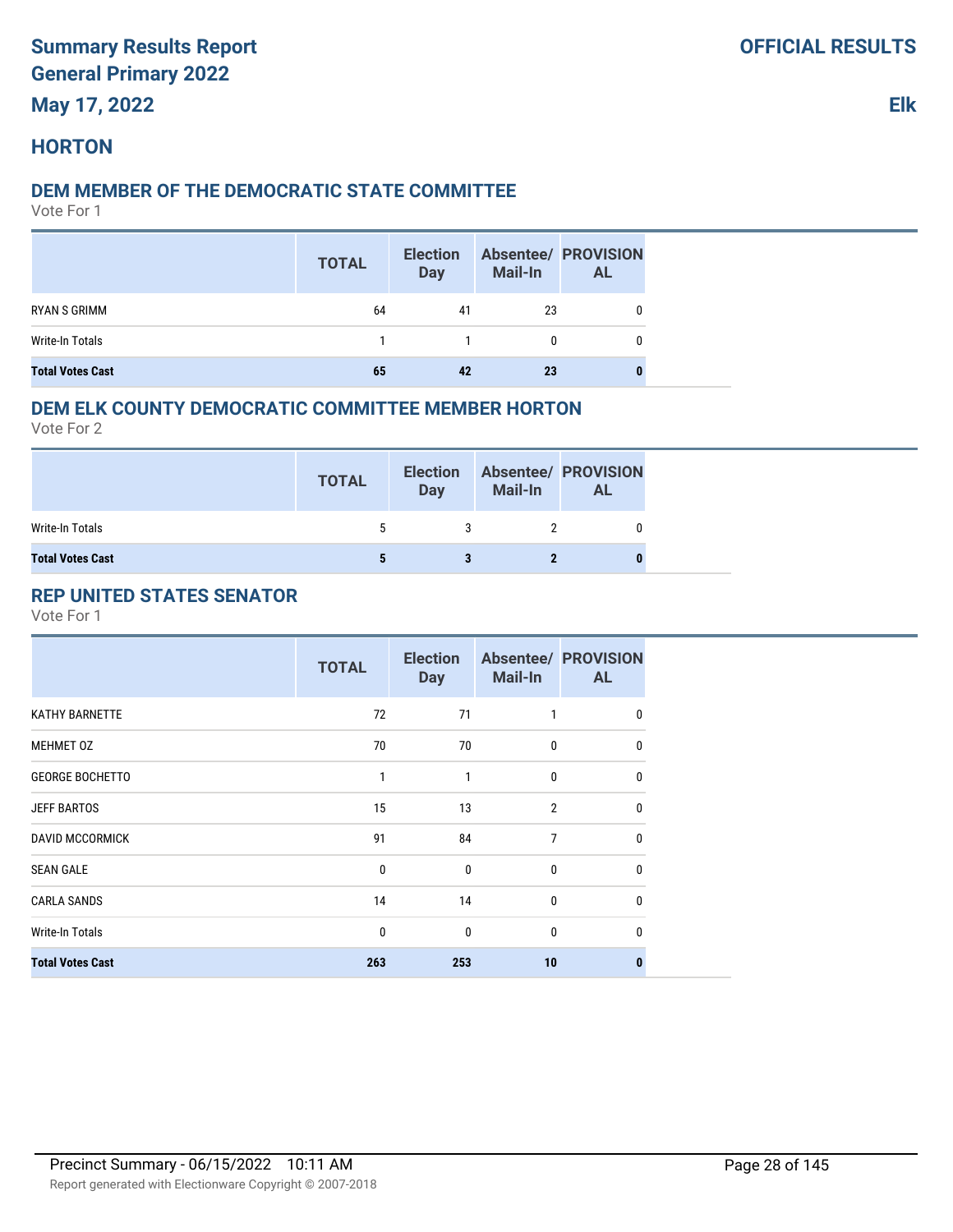# **HORTON**

#### **REP GOVERNOR**

Vote For 1

|                         | <b>TOTAL</b>   | <b>Election</b><br><b>Day</b> | <b>Mail-In</b> | <b>Absentee/ PROVISION</b><br><b>AL</b> |
|-------------------------|----------------|-------------------------------|----------------|-----------------------------------------|
| <b>LOU BARLETTA</b>     | 12             | 12                            | $\mathbf 0$    | $\mathbf{0}$                            |
| DOUGLAS V MASTRIANO     | 164            | 163                           | 1              | $\mathbf{0}$                            |
| <b>NCHE ZAMA</b>        | $\overline{2}$ | $\overline{2}$                | $\mathbf 0$    | $\Omega$                                |
| <b>DAVE WHITE</b>       | 23             | 19                            | $\overline{4}$ | $\mathbf{0}$                            |
| <b>MELISSA HART</b>     | 5              | 5                             | $\mathbf 0$    | $\mathbf{0}$                            |
| <b>BILL MCSWAIN</b>     | 34             | 28                            | 6              | $\mathbf{0}$                            |
| <b>CHARLIE GEROW</b>    | $\mathbf 0$    | $\mathbf{0}$                  | $\mathbf 0$    | $\Omega$                                |
| JOE GALE                | $\overline{2}$ | $\overline{2}$                | $\mathbf 0$    | $\Omega$                                |
| <b>JAKE CORMAN</b>      | 18             | 18                            | $\mathbf 0$    | $\mathbf{0}$                            |
| <b>Write-In Totals</b>  | 1              | 1                             | $\bf{0}$       | $\Omega$                                |
| <b>Total Votes Cast</b> | 261            | 250                           | 11             | n                                       |

## **REP LT GOVERNOR**

Vote For 1

|                              | <b>TOTAL</b> | <b>Election</b><br><b>Day</b> | Mail-In        | <b>Absentee/ PROVISION</b><br><b>AL</b> |
|------------------------------|--------------|-------------------------------|----------------|-----------------------------------------|
| <b>CLARICE SCHILLINGER</b>   | 9            | 9                             | $\mathbf{0}$   | $\mathbf{0}$                            |
| <b>JAMES EARL JONES</b>      | 17           | 17                            | $\mathbf{0}$   | $\Omega$                                |
| <b>RICK SACCONE</b>          | 24           | 20                            | 4              | 0                                       |
| <b>JOHN BROWN</b>            | 5            | 5                             | $\mathbf{0}$   | 0                                       |
| <b>CHRIS FRYE</b>            | 72           | 72                            | $\mathbf{0}$   | 0                                       |
| <b>JEFF COLEMAN</b>          | 16           | 13                            | 3              | $\mathbf{0}$                            |
| <b>RUSS DIAMOND</b>          | 4            | 4                             | $\mathbf 0$    | $\mathbf{0}$                            |
| <b>CARRIE LEWIS DELROSSO</b> | 79           | 77                            | $\overline{2}$ | $\mathbf{0}$                            |
| <b>TEDDY DANIELS</b>         | 22           | 22                            | $\mathbf{0}$   | $\mathbf{0}$                            |
| <b>Write-In Totals</b>       | $\mathbf{0}$ | 0                             | $\mathbf{0}$   | $\mathbf{0}$                            |
| <b>Total Votes Cast</b>      | 248          | 239                           | 9              | $\bf{0}$                                |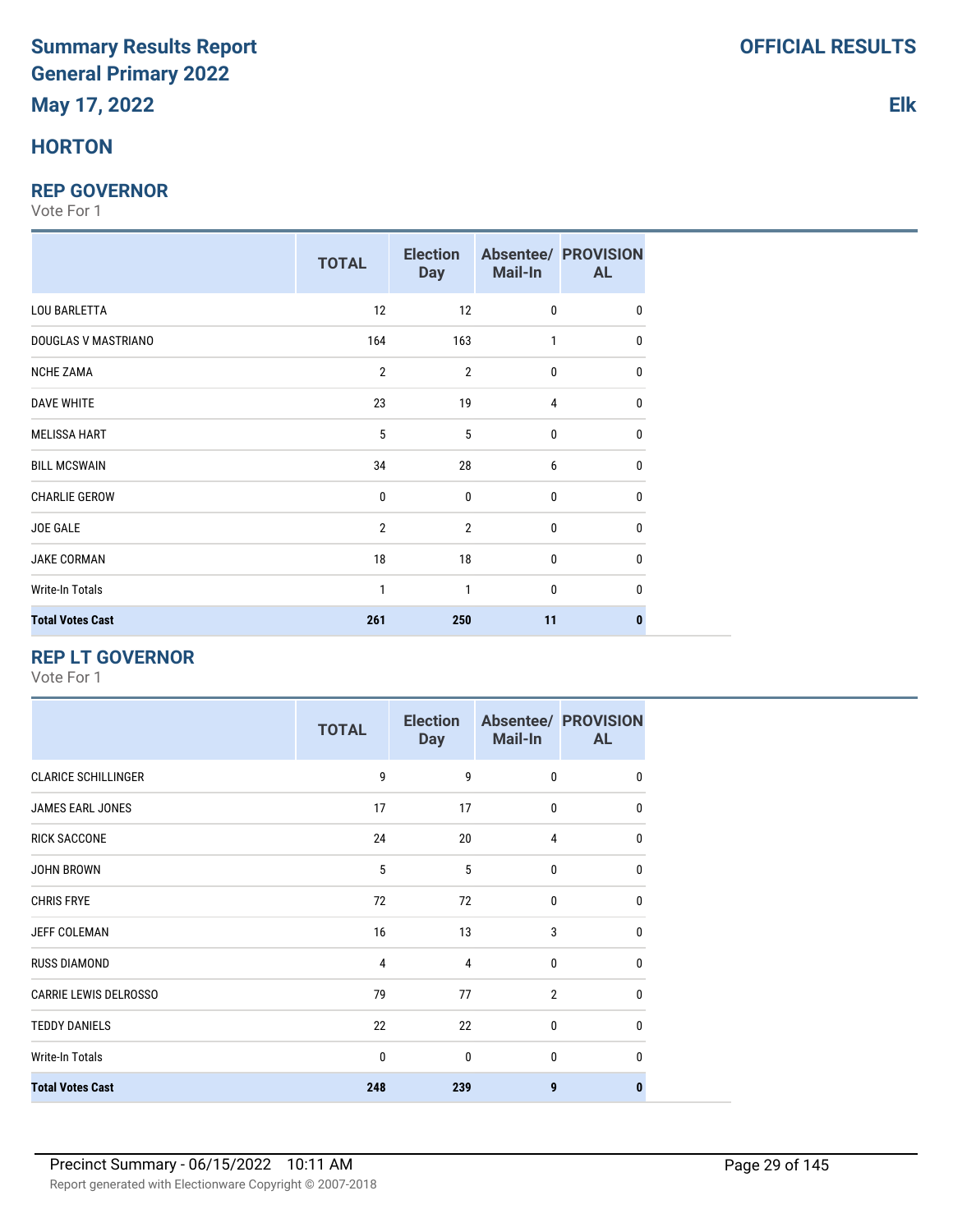# **HORTON**

#### **REP REPRESENTATIVE IN CONGRESS - 15TH DISTRICT**

Vote For 1

|                          | <b>TOTAL</b> | <b>Election</b><br>Day | <b>Mail-In</b> | <b>Absentee/ PROVISION</b><br><b>AL</b> |
|--------------------------|--------------|------------------------|----------------|-----------------------------------------|
| <b>GLENN GT THOMPSON</b> | 252          | 242                    | 10             |                                         |
| Write-In Totals          | 3            | 3                      |                |                                         |
| <b>Total Votes Cast</b>  | 255          | 245                    | 10             |                                         |

#### **REP REPRESENATIVE IN GENERAL ASSEMBLY - 75TH DISTRICT**

Vote For 1

|                         | <b>TOTAL</b> | <b>Election</b><br><b>Day</b> | Mail-In | <b>Absentee/ PROVISION</b><br><b>AL</b> |
|-------------------------|--------------|-------------------------------|---------|-----------------------------------------|
| MIKE ARMANINI           | 250          | 240                           | 10      |                                         |
| Write-In Totals         | 2            | 2                             | 0       |                                         |
| <b>Total Votes Cast</b> | 252          | 242                           | 10      |                                         |

### **REP MEMBER OF THE REPUBLICAN STATE COMMITTEE**

Vote For 1

|                             | <b>TOTAL</b> | <b>Election</b><br><b>Day</b> | <b>Mail-In</b> | <b>Absentee/ PROVISION</b><br><b>AL</b> |
|-----------------------------|--------------|-------------------------------|----------------|-----------------------------------------|
| <b>MARCIE LYNCH ASSETTA</b> | 242          | 232                           | 10             | 0                                       |
| Write-In Totals             | 0            | 0                             |                | 0                                       |
| <b>Total Votes Cast</b>     | 242          | 232                           | 10             |                                         |

## **REP ELK COUNTY REPUBLICAN CHAIRPERSON**

|                         | <b>TOTAL</b> | <b>Election</b><br><b>Day</b> | <b>Mail-In</b> | <b>Absentee/ PROVISION</b><br><b>AL</b> |
|-------------------------|--------------|-------------------------------|----------------|-----------------------------------------|
| SALLY GEYER             | 244          | 234                           | 10             |                                         |
| Write-In Totals         |              | 1                             | 0              |                                         |
| <b>Total Votes Cast</b> | 245          | 235                           | 10             | O                                       |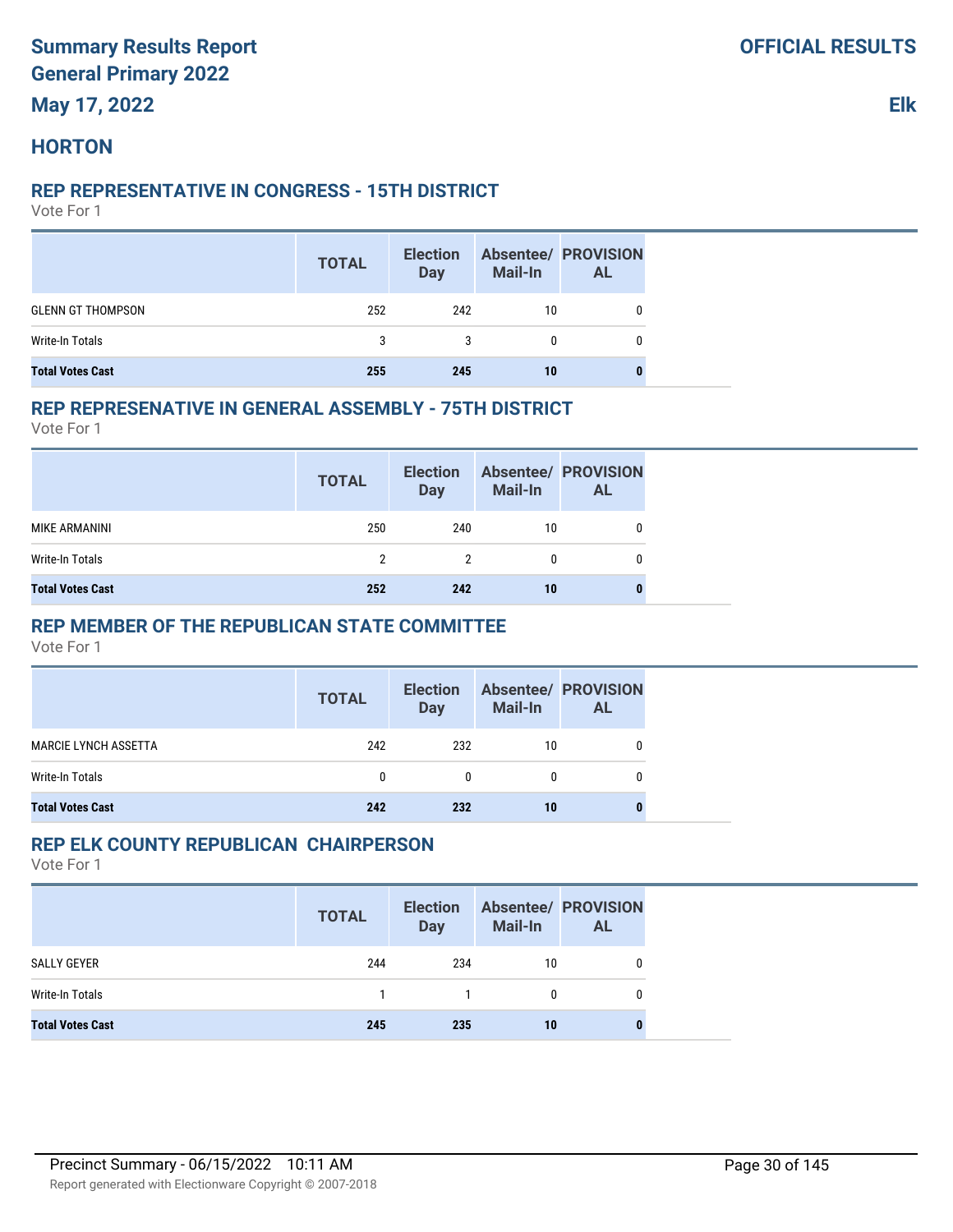# **JAY TWP**

#### **STATISTICS**

|                                    | <b>TOTAL</b> | <b>Election Day</b> | ail-In | <b>Absentee/M PROVISIONA</b> |
|------------------------------------|--------------|---------------------|--------|------------------------------|
| Registered Voters - Total          | 1,268        |                     |        |                              |
| Registered Voters - DEMOCRATIC     | 464          |                     |        |                              |
| Registered Voters - REPUBLICAN     | 691          |                     |        |                              |
| Registered Voters - NONPARTISAN    | 113          |                     |        |                              |
| <b>Ballots Cast - Total</b>        | 464          | 363                 | 101    | $\mathbf{0}$                 |
| <b>Ballots Cast - DEMOCRATIC</b>   | 181          | 102                 | 79     | $\mathbf{0}$                 |
| <b>Ballots Cast - REPUBLICAN</b>   | 283          | 261                 | 22     | $\mathbf{0}$                 |
| <b>Ballots Cast - NONPARTISAN</b>  | 0            | 0                   | 0      | $\mathbf 0$                  |
| <b>Ballots Cast - Blank</b>        | 0            | 0                   | 0      | $\mathbf{0}$                 |
| Voter Turnout - Total              | 36.59%       |                     |        |                              |
| <b>Voter Turnout - DEMOCRATIC</b>  | 39.01%       |                     |        |                              |
| Voter Turnout - REPUBLICAN         | 40.96%       |                     |        |                              |
| <b>Voter Turnout - NONPARTISAN</b> | 0.00%        |                     |        |                              |

# **DEM UNITED STATES SENATOR**

Vote For 1

|                         | <b>TOTAL</b> | <b>Election</b><br><b>Day</b> | <b>Mail-In</b> | <b>Absentee/ PROVISION</b><br><b>AL</b> |
|-------------------------|--------------|-------------------------------|----------------|-----------------------------------------|
| <b>ALEX KHALIL</b>      | 3            |                               | 2              | 0                                       |
| <b>CONOR LAMB</b>       | 19           | 9                             | 10             | $\Omega$                                |
| <b>MALCOLM KENYATTA</b> | 5            | 4                             | 1              | $\mathbf{0}$                            |
| JOHN FETTERMAN          | 137          | 73                            | 64             | 0                                       |
| <b>Write-In Totals</b>  | 14           | 14                            | 0              | $\theta$                                |
| <b>Total Votes Cast</b> | 178          | 101                           | 77             |                                         |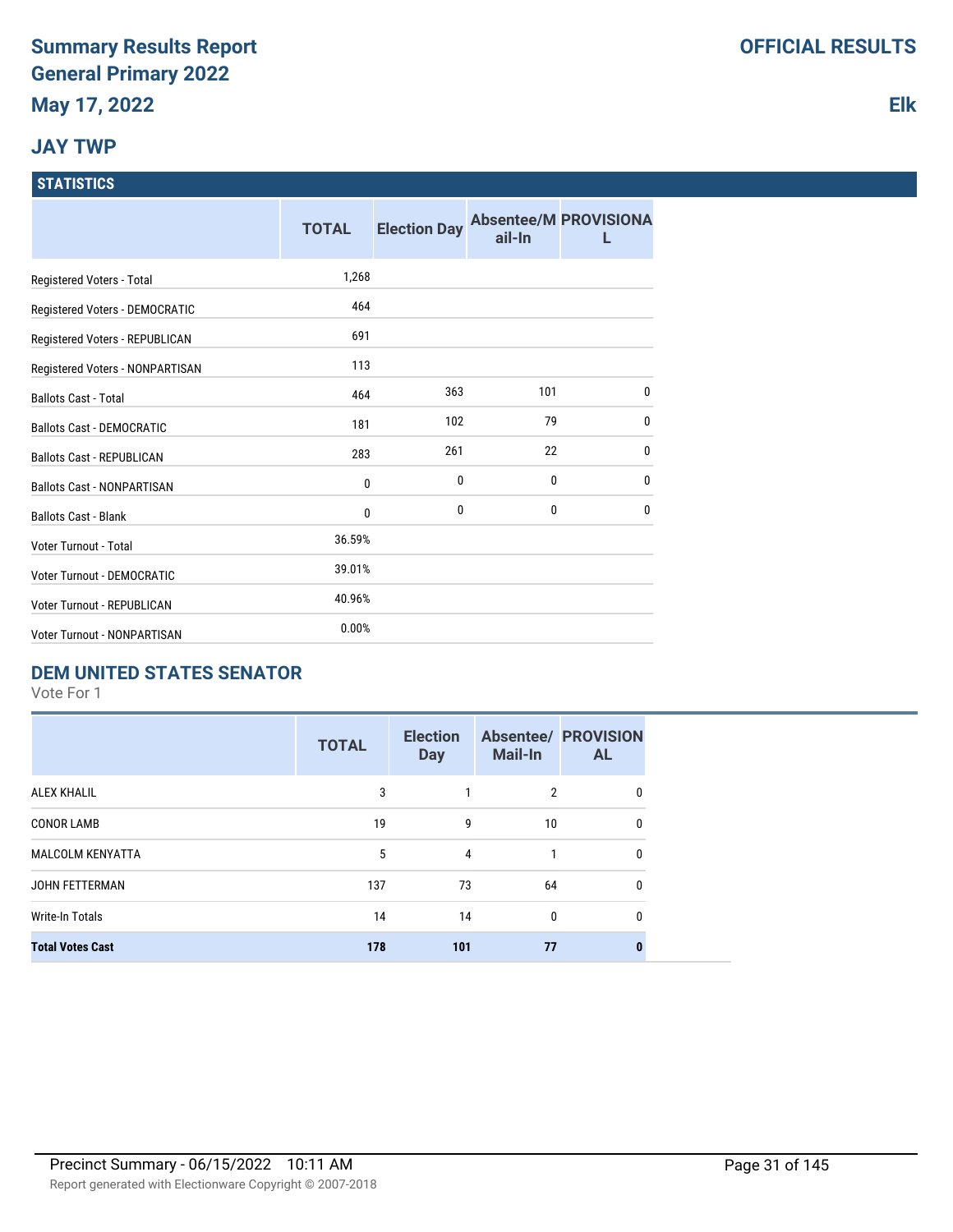# **JAY TWP**

## **DEM GOVERNOR**

Vote For 1

|                         | <b>TOTAL</b> | <b>Election</b><br><b>Day</b> | <b>Mail-In</b> | <b>Absentee/ PROVISION</b><br><b>AL</b> |
|-------------------------|--------------|-------------------------------|----------------|-----------------------------------------|
| JOSH SHAPIRO            | 156          | 83                            | 73             | 0                                       |
| Write-In Totals         | 15           | 13                            |                | $\mathbf{0}$                            |
| <b>Total Votes Cast</b> | 171          | 96                            | 75             | 0                                       |

#### **DEM LT GOVERNOR**

Vote For 1

|                         | <b>TOTAL</b> | <b>Election</b><br><b>Day</b> | Mail-In | <b>Absentee/ PROVISION</b><br><b>AL</b> |
|-------------------------|--------------|-------------------------------|---------|-----------------------------------------|
| <b>AUSTIN DAVIS</b>     | 106          | 51                            | 55      | 0                                       |
| <b>RAY SOSA</b>         | 16           | 9                             | 7       | 0                                       |
| <b>BRIAN SIMS</b>       | 37           | 27                            | 10      | 0                                       |
| <b>Write-In Totals</b>  | 8            | 7                             |         | 0                                       |
| <b>Total Votes Cast</b> | 167          | 94                            | 73      |                                         |

# **DEM REPRESENTATIVE IN CONGRESS - 15TH DISTRICT**

Vote For 1

|                         | <b>TOTAL</b> | <b>Election</b><br><b>Day</b> | Mail-In | <b>Absentee/ PROVISION</b><br><b>AL</b> |
|-------------------------|--------------|-------------------------------|---------|-----------------------------------------|
| Write-In Totals         | 33           | 25                            |         |                                         |
| <b>Total Votes Cast</b> | 33           | 25                            |         |                                         |

# **DEM REPRESENTATIVE IN GENERAL ASSEMBLY -75TH DISTRICT**

|                         | <b>TOTAL</b> | <b>Election</b><br><b>Day</b> | <b>Mail-In</b> | <b>Absentee/ PROVISION</b><br><b>AL</b> |
|-------------------------|--------------|-------------------------------|----------------|-----------------------------------------|
| Write-In Totals         | 31           | 25                            |                |                                         |
| <b>Total Votes Cast</b> | 31           | 25                            |                | 0                                       |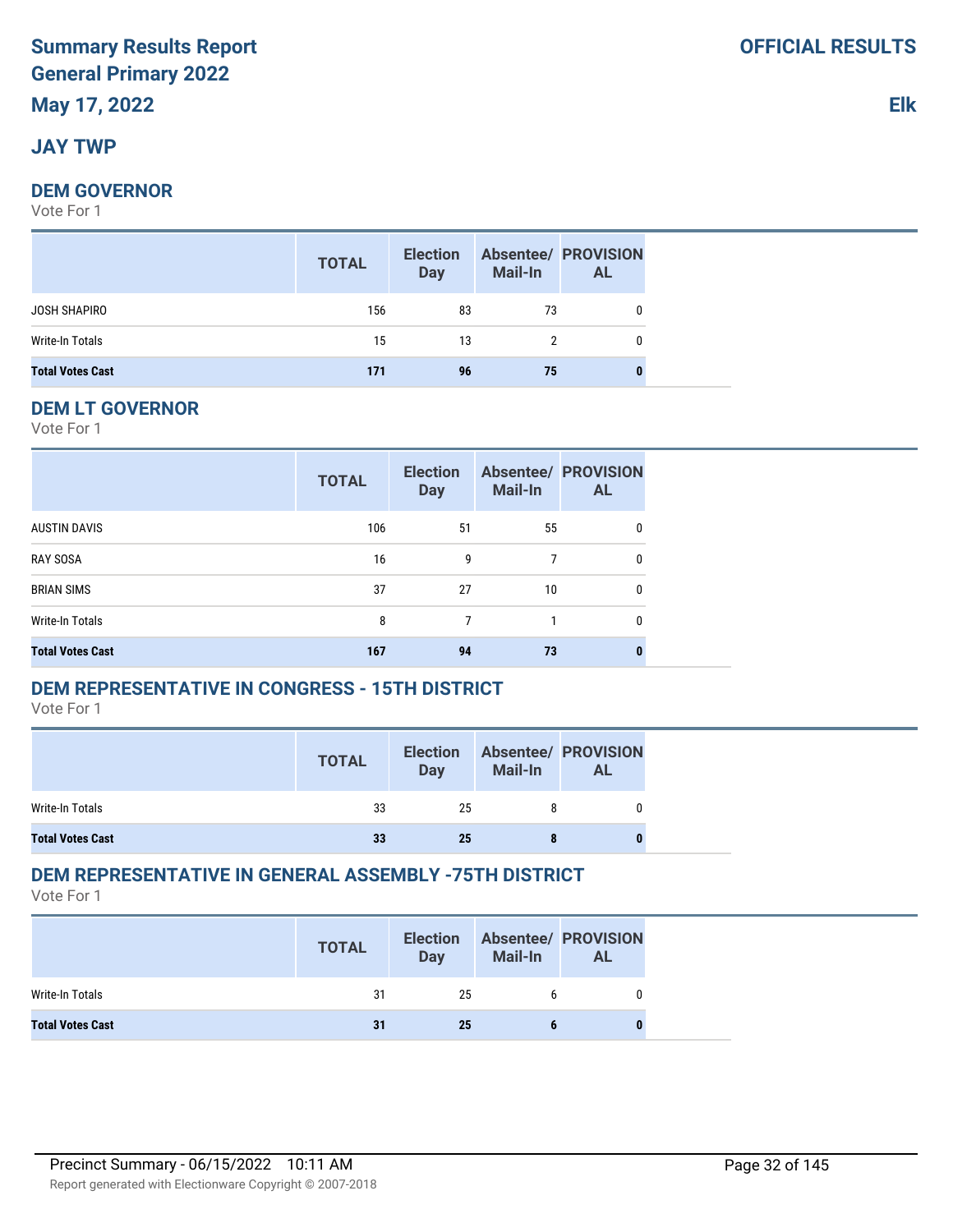# **JAY TWP**

#### **DEM MEMBER OF THE DEMOCRATIC STATE COMMITTEE**

Vote For 1

|                         | <b>TOTAL</b> | <b>Election</b><br><b>Day</b> | <b>Mail-In</b> | <b>Absentee/ PROVISION</b><br><b>AL</b> |
|-------------------------|--------------|-------------------------------|----------------|-----------------------------------------|
| RYAN S GRIMM            | 165          | 90                            | 75             |                                         |
| Write-In Totals         | 4            | 3                             |                |                                         |
| <b>Total Votes Cast</b> | 169          | 93                            | 76             |                                         |

## **DEM ELK COUNTY DEMOCRATIC COMMITTEE MEMBER JAY TWP**

Vote For 2

|                         | <b>TOTAL</b> | <b>Election</b><br><b>Day</b> | Mail-In | <b>Absentee/ PROVISION</b><br><b>AL</b> |
|-------------------------|--------------|-------------------------------|---------|-----------------------------------------|
| Write-In Totals         | 17           | 15                            |         |                                         |
| <b>Total Votes Cast</b> | 17           | 15                            |         | 0                                       |

## **REP UNITED STATES SENATOR**

|                         | <b>TOTAL</b> | <b>Election</b><br><b>Day</b> | Mail-In        | <b>Absentee/ PROVISION</b><br><b>AL</b> |
|-------------------------|--------------|-------------------------------|----------------|-----------------------------------------|
| <b>KATHY BARNETTE</b>   | 80           | 76                            | 4              | 0                                       |
| MEHMET 0Z               | 97           | 91                            | 6              | $\Omega$                                |
| <b>GEORGE BOCHETTO</b>  | 4            | 3                             | 1              | 0                                       |
| <b>JEFF BARTOS</b>      | 18           | 16                            | $\overline{2}$ | <sup>0</sup>                            |
| <b>DAVID MCCORMICK</b>  | 68           | 62                            | 6              | $\Omega$                                |
| <b>SEAN GALE</b>        | 1            | 1                             | 0              | $\Omega$                                |
| <b>CARLA SANDS</b>      | 9            | 8                             | 1              | 0                                       |
| <b>Write-In Totals</b>  | 4            | 3                             | 1              | <sup>0</sup>                            |
| <b>Total Votes Cast</b> | 281          | 260                           | 21             | 0                                       |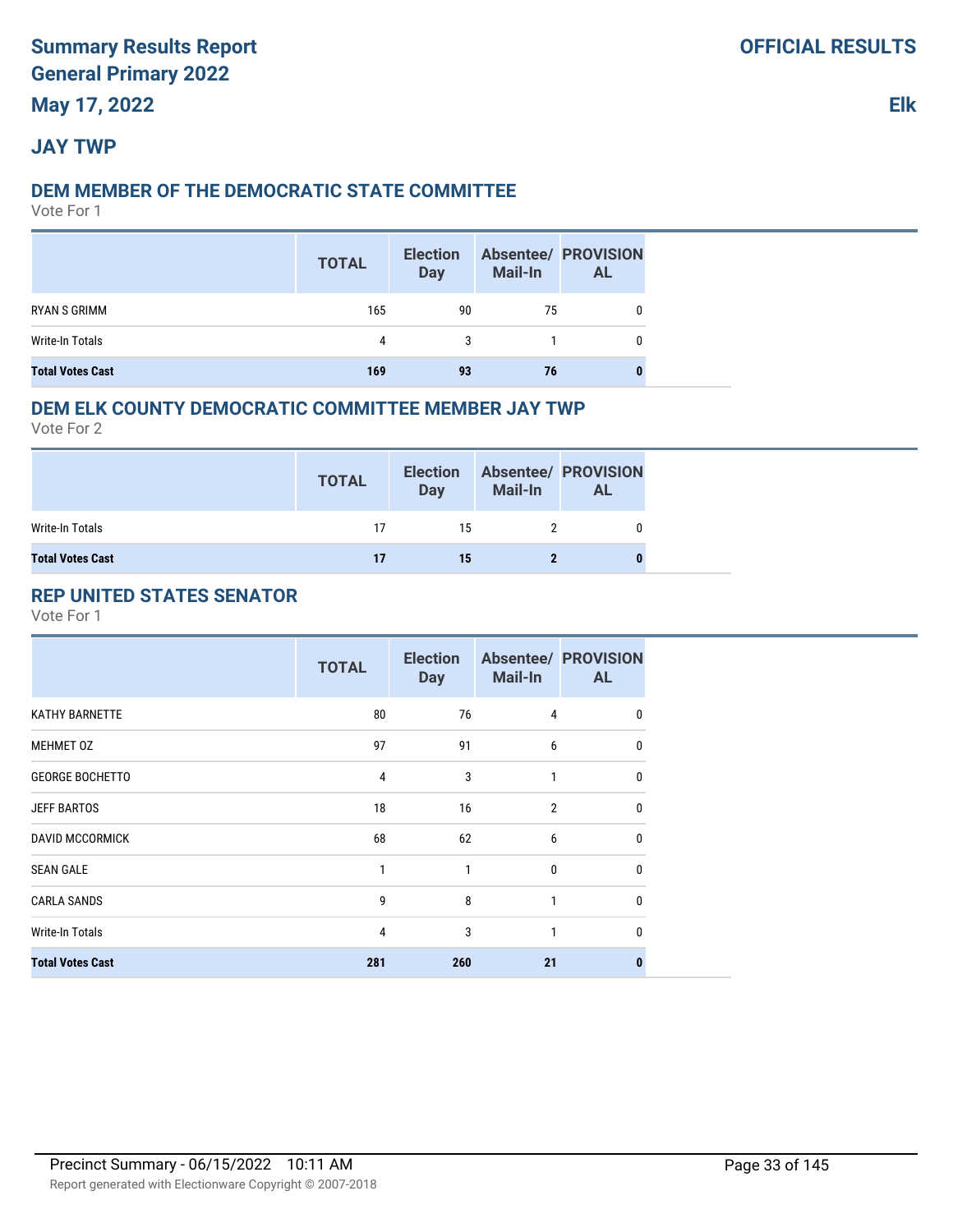# **JAY TWP**

#### **REP GOVERNOR**

Vote For 1

|                         | <b>TOTAL</b>   | <b>Election</b><br><b>Day</b> | Mail-In      | <b>Absentee/ PROVISION</b><br><b>AL</b> |
|-------------------------|----------------|-------------------------------|--------------|-----------------------------------------|
| <b>LOU BARLETTA</b>     | 14             | 13                            | 1            | $\mathbf{0}$                            |
| DOUGLAS V MASTRIANO     | 146            | 143                           | 3            | $\mathbf{0}$                            |
| <b>NCHE ZAMA</b>        | 11             | 10                            | $\mathbf{1}$ | $\mathbf{0}$                            |
| <b>DAVE WHITE</b>       | 23             | 22                            | 1            | 0                                       |
| <b>MELISSA HART</b>     | 6              | 6                             | 0            | 0                                       |
| <b>BILL MCSWAIN</b>     | 67             | 55                            | 12           | 0                                       |
| <b>CHARLIE GEROW</b>    | $\overline{2}$ | $\overline{2}$                | 0            | 0                                       |
| <b>JOE GALE</b>         | $\mathbf{0}$   | $\mathbf 0$                   | 0            | 0                                       |
| <b>JAKE CORMAN</b>      | 11             | 8                             | 3            | 0                                       |
| Write-In Totals         | $\mathbf{0}$   | $\mathbf{0}$                  | $\mathbf{0}$ | $\Omega$                                |
| <b>Total Votes Cast</b> | 280            | 259                           | 21           | 0                                       |

## **REP LT GOVERNOR**

|                              | <b>TOTAL</b> | <b>Election</b><br><b>Day</b> | Mail-In      | <b>Absentee/ PROVISION</b><br><b>AL</b> |
|------------------------------|--------------|-------------------------------|--------------|-----------------------------------------|
| <b>CLARICE SCHILLINGER</b>   | 14           | 14                            | $\mathbf{0}$ | $\mathbf{0}$                            |
| <b>JAMES EARL JONES</b>      | 13           | 12                            | 1            | 0                                       |
| <b>RICK SACCONE</b>          | 46           | 42                            | 4            | $\mathbf{0}$                            |
| <b>JOHN BROWN</b>            | 12           | 12                            | $\mathbf{0}$ | 0                                       |
| <b>CHRIS FRYE</b>            | 43           | 43                            | $\mathbf{0}$ | $\mathbf{0}$                            |
| <b>JEFF COLEMAN</b>          | 15           | 12                            | 3            | $\mathbf{0}$                            |
| <b>RUSS DIAMOND</b>          | 4            | $\overline{4}$                | 0            | $\mathbf{0}$                            |
| <b>CARRIE LEWIS DELROSSO</b> | 93           | 82                            | 11           | $\mathbf{0}$                            |
| <b>TEDDY DANIELS</b>         | 32           | 31                            | 1            | $\mathbf{0}$                            |
| Write-In Totals              | $\mathbf{0}$ | $\mathbf{0}$                  | 0            | $\Omega$                                |
| <b>Total Votes Cast</b>      | 272          | 252                           | 20           | $\bf{0}$                                |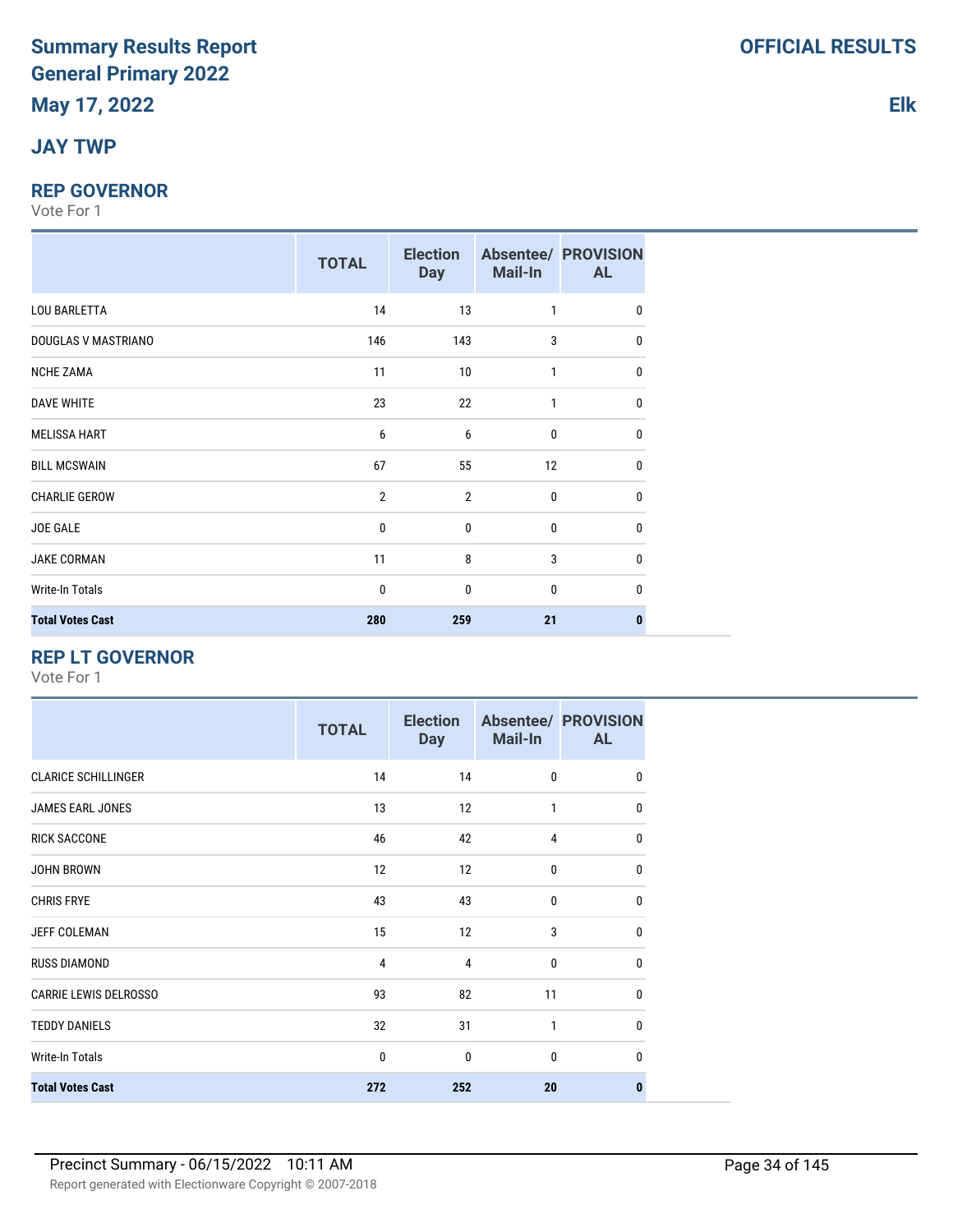# **JAY TWP**

#### **REP REPRESENTATIVE IN CONGRESS - 15TH DISTRICT**

Vote For 1

|                          | <b>TOTAL</b> | <b>Election</b><br><b>Day</b> | <b>Mail-In</b> | <b>Absentee/ PROVISION</b><br><b>AL</b> |
|--------------------------|--------------|-------------------------------|----------------|-----------------------------------------|
| <b>GLENN GT THOMPSON</b> | 264          | 246                           | 18             |                                         |
| Write-In Totals          | 5            | 5                             |                |                                         |
| <b>Total Votes Cast</b>  | 269          | 251                           | 18             |                                         |

#### **REP REPRESENATIVE IN GENERAL ASSEMBLY - 75TH DISTRICT**

Vote For 1

|                         | <b>TOTAL</b> | <b>Election</b><br><b>Day</b> | Mail-In | <b>Absentee/ PROVISION</b><br>AL |
|-------------------------|--------------|-------------------------------|---------|----------------------------------|
| <b>MIKE ARMANINI</b>    | 267          | 250                           | 17      |                                  |
| Write-In Totals         | 3            | 3                             | 0       |                                  |
| <b>Total Votes Cast</b> | 270          | 253                           |         |                                  |

### **REP MEMBER OF THE REPUBLICAN STATE COMMITTEE**

Vote For 1

|                             | <b>TOTAL</b> | <b>Election</b><br>Day | <b>Mail-In</b> | <b>Absentee/ PROVISION</b><br><b>AL</b> |
|-----------------------------|--------------|------------------------|----------------|-----------------------------------------|
| <b>MARCIE LYNCH ASSETTA</b> | 268          | 249                    | 19             | 0                                       |
| Write-In Totals             |              |                        | $\mathbf{0}$   | 0                                       |
| <b>Total Votes Cast</b>     | 269          | 250                    | 19             |                                         |

## **REP ELK COUNTY REPUBLICAN CHAIRPERSON**

|                         | <b>TOTAL</b>  | <b>Election</b><br>Day | <b>Mail-In</b> | <b>Absentee/ PROVISION</b><br><b>AL</b> |
|-------------------------|---------------|------------------------|----------------|-----------------------------------------|
| SALLY GEYER             | 261           | 242                    | 19             |                                         |
| Write-In Totals         | $\mathcal{L}$ | $\overline{7}$         |                | 0                                       |
| <b>Total Votes Cast</b> | 268           | 249                    | 19             |                                         |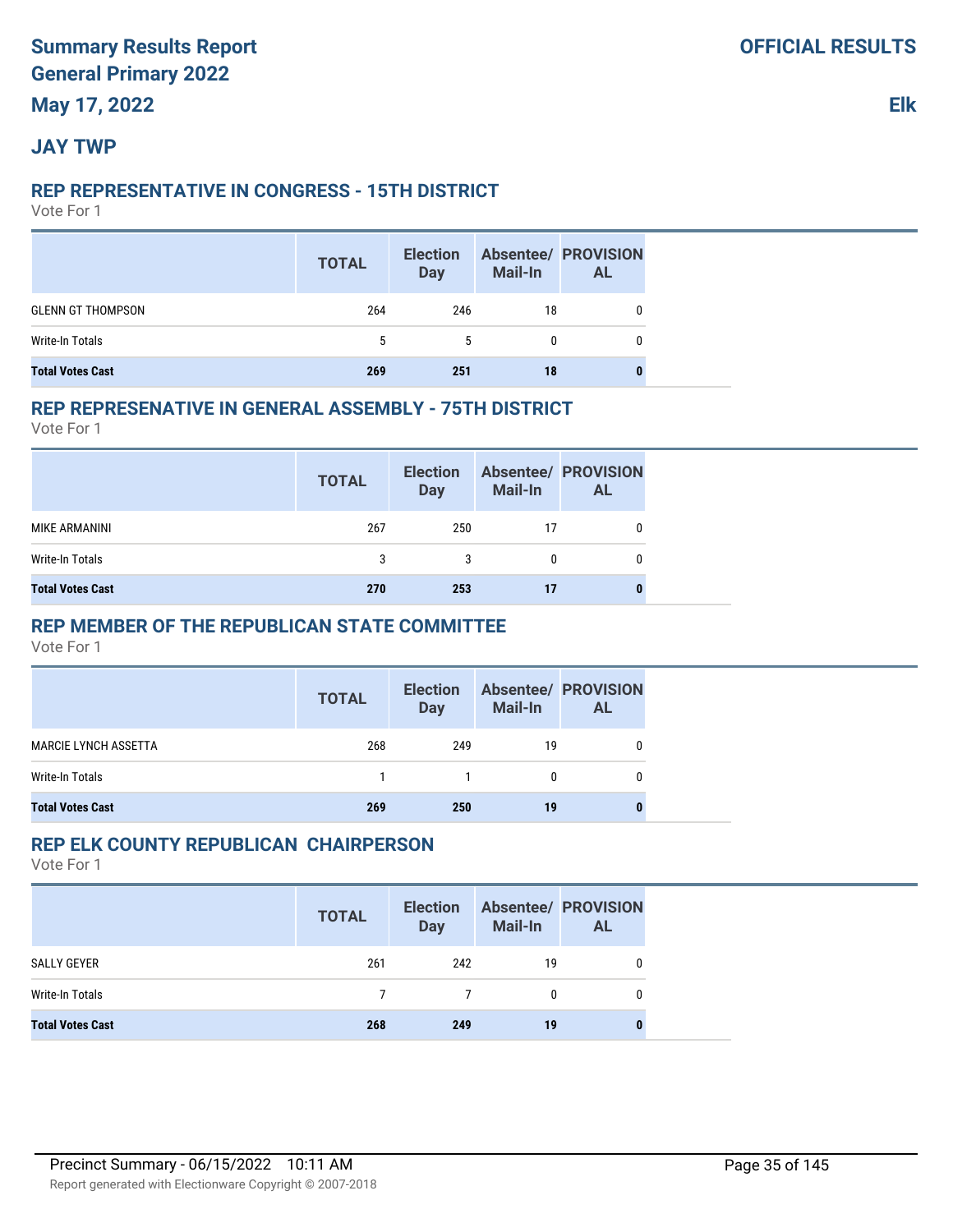# **LAMONT**

#### **STATISTICS**

|                                    | <b>TOTAL</b>   | <b>Election Day</b> | ail-In         | <b>Absentee/M PROVISIONA</b> |
|------------------------------------|----------------|---------------------|----------------|------------------------------|
| Registered Voters - Total          | 70             |                     |                |                              |
| Registered Voters - DEMOCRATIC     | 14             |                     |                |                              |
| Registered Voters - REPUBLICAN     | 45             |                     |                |                              |
| Registered Voters - NONPARTISAN    | 11             |                     |                |                              |
| <b>Ballots Cast - Total</b>        | 32             | 30                  | $\overline{2}$ | $\bf{0}$                     |
| <b>Ballots Cast - DEMOCRATIC</b>   | 7              | 6                   | 1              | $\bf{0}$                     |
| <b>Ballots Cast - REPUBLICAN</b>   | 25             | 24                  | 1              | $\mathbf{0}$                 |
| <b>Ballots Cast - NONPARTISAN</b>  | $\bf{0}$       | $\mathbf{0}$        | 0              | $\mathbf{0}$                 |
| <b>Ballots Cast - Blank</b>        | $\overline{2}$ | $\overline{2}$      | 0              | $\mathbf{0}$                 |
| Voter Turnout - Total              | 45.71%         |                     |                |                              |
| <b>Voter Turnout - DEMOCRATIC</b>  | 50.00%         |                     |                |                              |
| Voter Turnout - REPUBLICAN         | 55.56%         |                     |                |                              |
| <b>Voter Turnout - NONPARTISAN</b> | 0.00%          |                     |                |                              |

# **DEM UNITED STATES SENATOR**

Vote For 1

|                         | <b>TOTAL</b> | <b>Election</b><br><b>Day</b> | <b>Mail-In</b>   | <b>Absentee/ PROVISION</b><br><b>AL</b> |
|-------------------------|--------------|-------------------------------|------------------|-----------------------------------------|
| <b>ALEX KHALIL</b>      | 0            | 0                             | $\mathbf{0}$     |                                         |
| <b>CONOR LAMB</b>       |              |                               | $\mathbf{0}$     | 0                                       |
| <b>MALCOLM KENYATTA</b> | $\Omega$     | $\Omega$                      | $\mathbf{0}$     |                                         |
| JOHN FETTERMAN          | 5            | 4                             |                  | 0                                       |
| Write-In Totals         | 0            | 0                             | $\boldsymbol{0}$ | 0                                       |
| <b>Total Votes Cast</b> | 6            | 5                             |                  |                                         |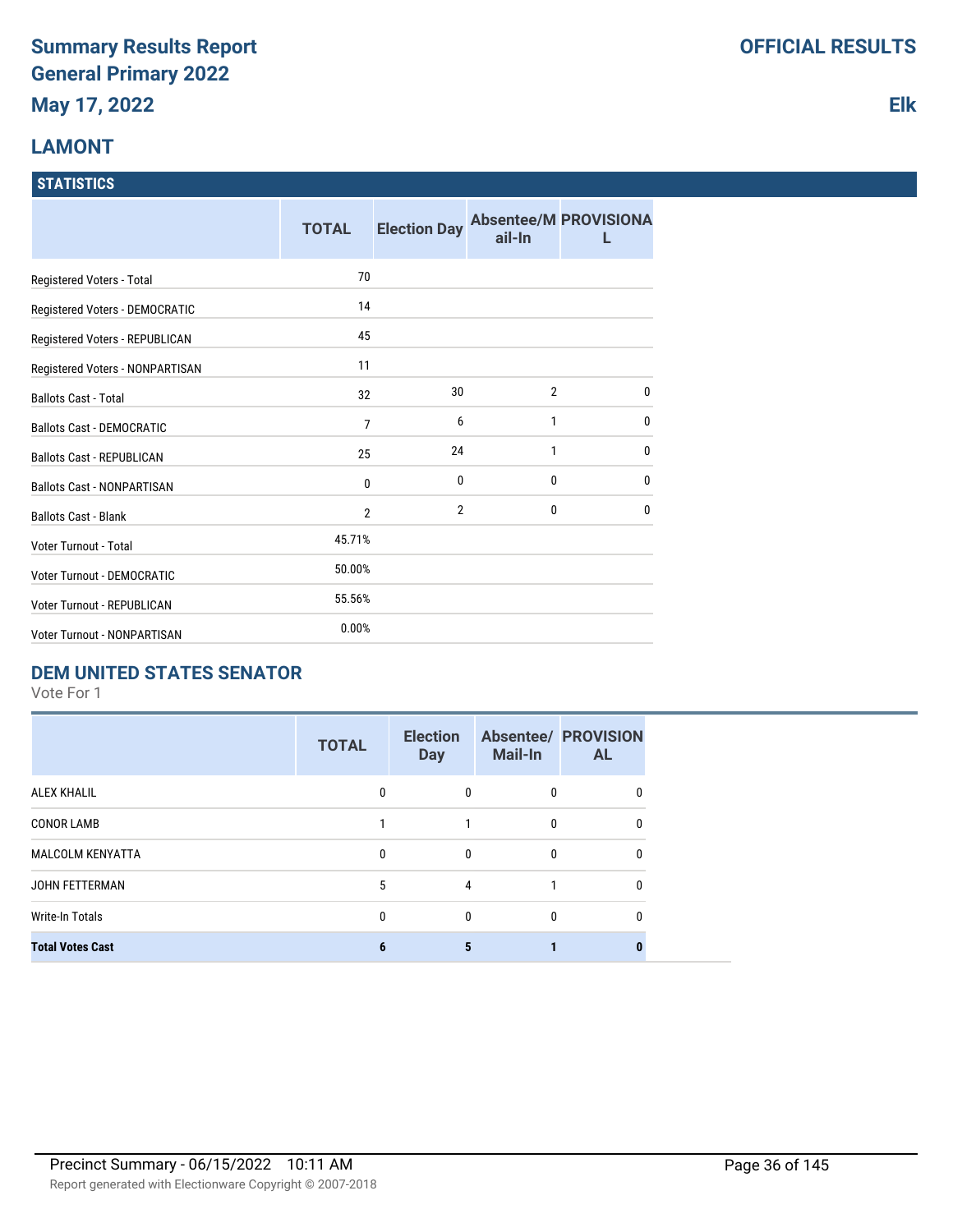# **LAMONT**

#### **DEM GOVERNOR**

Vote For 1

|                         | <b>TOTAL</b> | <b>Election</b><br><b>Day</b> | <b>Mail-In</b> | <b>Absentee/ PROVISION</b><br><b>AL</b> |
|-------------------------|--------------|-------------------------------|----------------|-----------------------------------------|
| JOSH SHAPIRO            | 6            | 5                             |                | 0                                       |
| Write-In Totals         | 0            | $\mathbf{0}$                  | 0              | U                                       |
| <b>Total Votes Cast</b> | 6            | 5.                            |                |                                         |

#### **DEM LT GOVERNOR**

Vote For 1

|                         | <b>TOTAL</b> | <b>Election</b><br><b>Day</b> | <b>Mail-In</b> | <b>Absentee/ PROVISION</b><br><b>AL</b> |
|-------------------------|--------------|-------------------------------|----------------|-----------------------------------------|
| <b>AUSTIN DAVIS</b>     | 5            | 4                             |                | 0                                       |
| <b>RAY SOSA</b>         | 0            | $\Omega$                      |                |                                         |
| <b>BRIAN SIMS</b>       |              |                               | 0              | 0                                       |
| <b>Write-In Totals</b>  | 0            | 0                             | 0              |                                         |
| <b>Total Votes Cast</b> |              |                               |                |                                         |

## **DEM REPRESENTATIVE IN CONGRESS - 15TH DISTRICT**

Vote For 1

|                         | <b>TOTAL</b> | <b>Election</b><br><b>Day</b> | Mail-In | <b>Absentee/ PROVISION</b><br>AL |
|-------------------------|--------------|-------------------------------|---------|----------------------------------|
| Write-In Totals         |              |                               |         |                                  |
| <b>Total Votes Cast</b> |              |                               |         |                                  |

# **DEM REPRESENTATIVE IN GENERAL ASSEMBLY -75TH DISTRICT**

|                         | <b>TOTAL</b> | <b>Election</b><br><b>Day</b> | <b>Mail-In</b> | <b>Absentee/ PROVISION</b><br><b>AL</b> |
|-------------------------|--------------|-------------------------------|----------------|-----------------------------------------|
| Write-In Totals         |              |                               |                |                                         |
| <b>Total Votes Cast</b> |              |                               |                |                                         |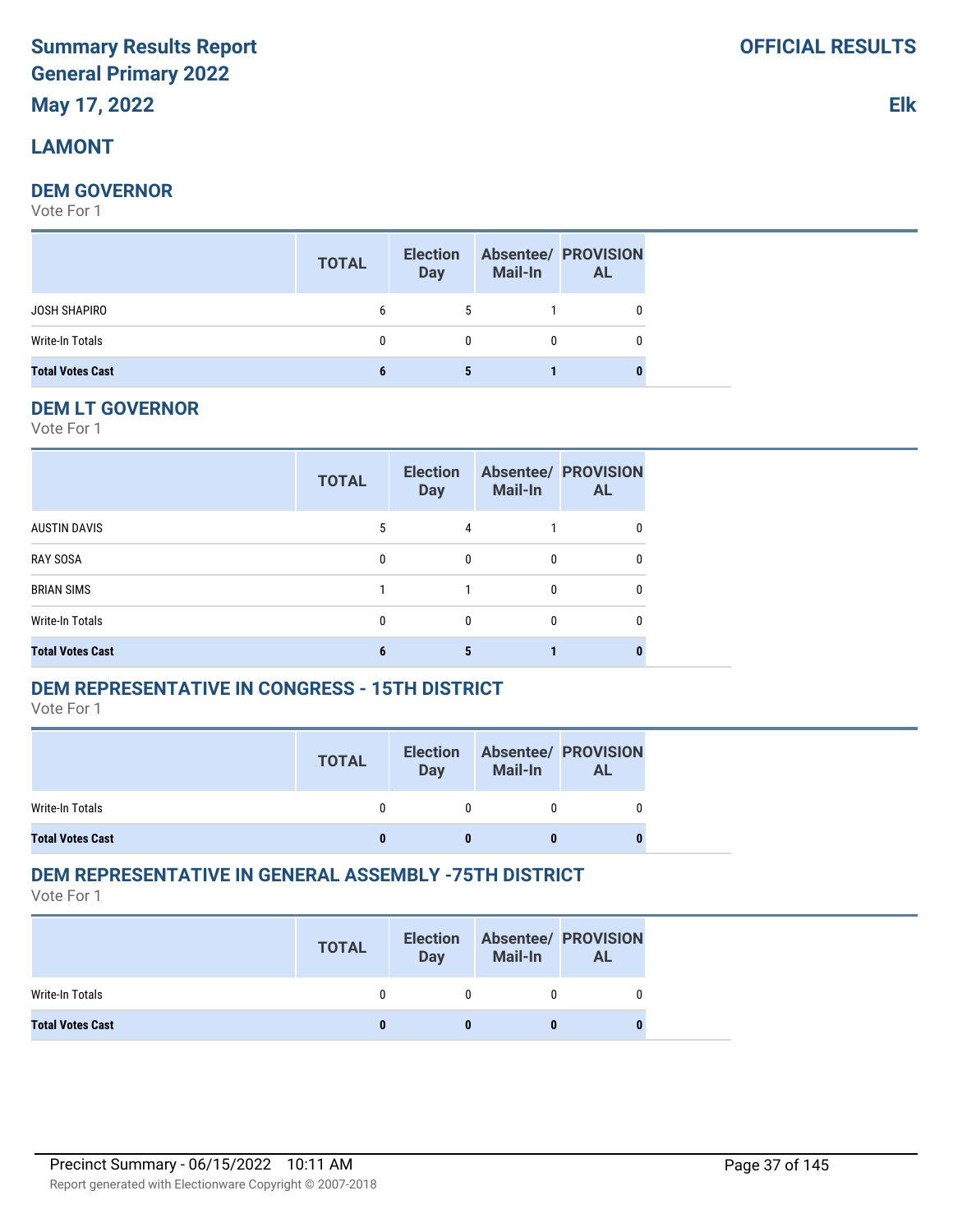# **LAMONT**

#### **DEM MEMBER OF THE DEMOCRATIC STATE COMMITTEE**

Vote For 1

|                         | <b>TOTAL</b> | <b>Election</b><br><b>Day</b> | <b>Mail-In</b> | <b>Absentee/ PROVISION</b><br><b>AL</b> |
|-------------------------|--------------|-------------------------------|----------------|-----------------------------------------|
| RYAN S GRIMM            | 6            | 5                             |                |                                         |
| Write-In Totals         | 0            | $\Omega$                      |                |                                         |
| <b>Total Votes Cast</b> |              |                               |                |                                         |

#### **DEM ELK COUNTY DEMOCRATIC COMMITTEE MEMBER LAMONT**

Vote For 2

|                         | <b>TOTAL</b> | <b>Election</b><br><b>Day</b> | <b>Mail-In</b> | <b>Absentee/ PROVISION</b><br>AL |
|-------------------------|--------------|-------------------------------|----------------|----------------------------------|
| Write-In Totals         |              |                               |                |                                  |
| <b>Total Votes Cast</b> |              |                               |                |                                  |

## **REP UNITED STATES SENATOR**

|                         | <b>TOTAL</b> | <b>Election</b><br><b>Day</b> | <b>Mail-In</b> | <b>Absentee/ PROVISION</b><br><b>AL</b> |
|-------------------------|--------------|-------------------------------|----------------|-----------------------------------------|
| KATHY BARNETTE          | 6            | 5                             |                |                                         |
| <b>MEHMET 0Z</b>        | 8            | 8                             | 0              | n                                       |
| <b>GEORGE BOCHETTO</b>  | 0            | $\mathbf{0}$                  | 0              | n                                       |
| <b>JEFF BARTOS</b>      | 0            | $\mathbf{0}$                  | $\mathbf{0}$   | U                                       |
| <b>DAVID MCCORMICK</b>  | 9            | 9                             | 0              | 0                                       |
| <b>SEAN GALE</b>        | 0            | $\Omega$                      | $\mathbf{0}$   |                                         |
| <b>CARLA SANDS</b>      | 0            | $\mathbf{0}$                  | 0              | n                                       |
| Write-In Totals         | 0            | $\mathbf{0}$                  | 0              |                                         |
| <b>Total Votes Cast</b> | 23           | 22                            |                |                                         |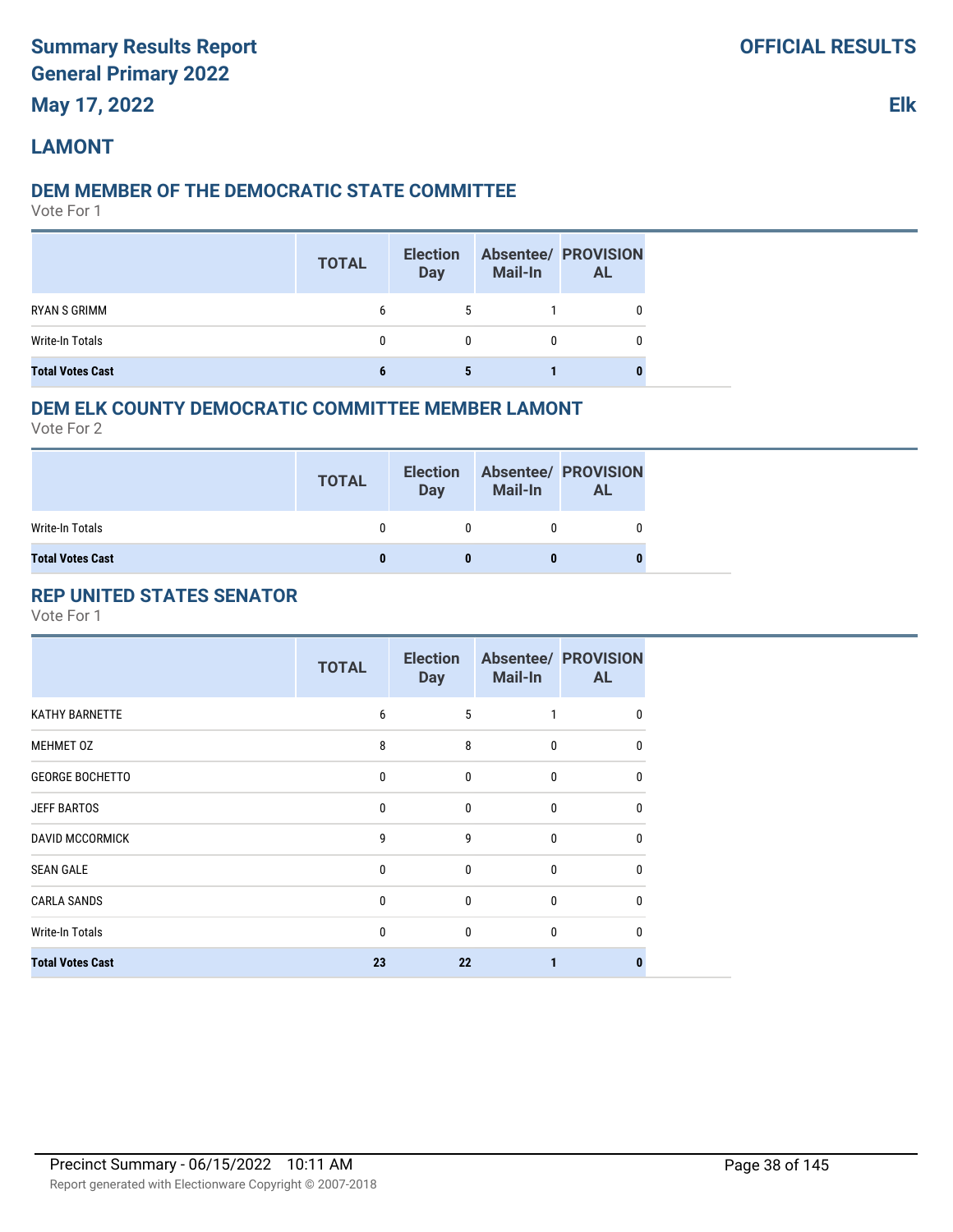# **LAMONT**

#### **REP GOVERNOR**

Vote For 1

|                         | <b>TOTAL</b>   | <b>Election</b><br><b>Day</b> | Mail-In      | <b>Absentee/ PROVISION</b><br><b>AL</b> |
|-------------------------|----------------|-------------------------------|--------------|-----------------------------------------|
| <b>LOU BARLETTA</b>     | 1              | 1                             | $\mathbf 0$  | 0                                       |
| DOUGLAS V MASTRIANO     | 14             | 14                            | $\mathbf 0$  | $\mathbf{0}$                            |
| <b>NCHE ZAMA</b>        | $\mathbf{1}$   | $\mathbf 0$                   | $\mathbf{1}$ | $\mathbf{0}$                            |
| <b>DAVE WHITE</b>       | $\bf{0}$       | $\mathbf 0$                   | $\mathbf 0$  | $\mathbf{0}$                            |
| <b>MELISSA HART</b>     | $\overline{2}$ | $\overline{2}$                | $\mathbf 0$  | 0                                       |
| <b>BILL MCSWAIN</b>     | 3              | 3                             | $\mathbf{0}$ | $\mathbf{0}$                            |
| <b>CHARLIE GEROW</b>    | $\mathbf{0}$   | $\mathbf{0}$                  | $\mathbf{0}$ | $\Omega$                                |
| JOE GALE                | $\mathbf{0}$   | $\mathbf{0}$                  | $\mathbf{0}$ | $\Omega$                                |
| JAKE CORMAN             | 1              | $\mathbf{1}$                  | $\mathbf 0$  | $\Omega$                                |
| Write-In Totals         | 0              | $\mathbf 0$                   | $\mathbf 0$  | $\Omega$                                |
| <b>Total Votes Cast</b> | 22             | 21                            | $\mathbf{1}$ |                                         |

#### **REP LT GOVERNOR**

|                              | <b>TOTAL</b> | <b>Election</b><br><b>Day</b> | Mail-In | <b>Absentee/ PROVISION</b><br><b>AL</b> |
|------------------------------|--------------|-------------------------------|---------|-----------------------------------------|
| <b>CLARICE SCHILLINGER</b>   | 1            | 0                             | 1       | $\Omega$                                |
| <b>JAMES EARL JONES</b>      | 3            | 3                             | 0       | <sup>0</sup>                            |
| <b>RICK SACCONE</b>          | 1            | 1                             | 0       | <sup>0</sup>                            |
| <b>JOHN BROWN</b>            | 1            | 1                             | 0       | <sup>0</sup>                            |
| <b>CHRIS FRYE</b>            | 0            | $\mathbf{0}$                  | 0       | <sup>0</sup>                            |
| JEFF COLEMAN                 | 4            | 4                             | 0       | <sup>0</sup>                            |
| <b>RUSS DIAMOND</b>          | $\mathbf{0}$ | 0                             | 0       | <sup>0</sup>                            |
| <b>CARRIE LEWIS DELROSSO</b> | 11           | 11                            | 0       | <sup>0</sup>                            |
| <b>TEDDY DANIELS</b>         | 1            | 1                             | 0       | $\Omega$                                |
| <b>Write-In Totals</b>       | $\mathbf{0}$ | 0                             | 0       | $\mathbf{0}$                            |
| <b>Total Votes Cast</b>      | 22           | 21                            |         | n                                       |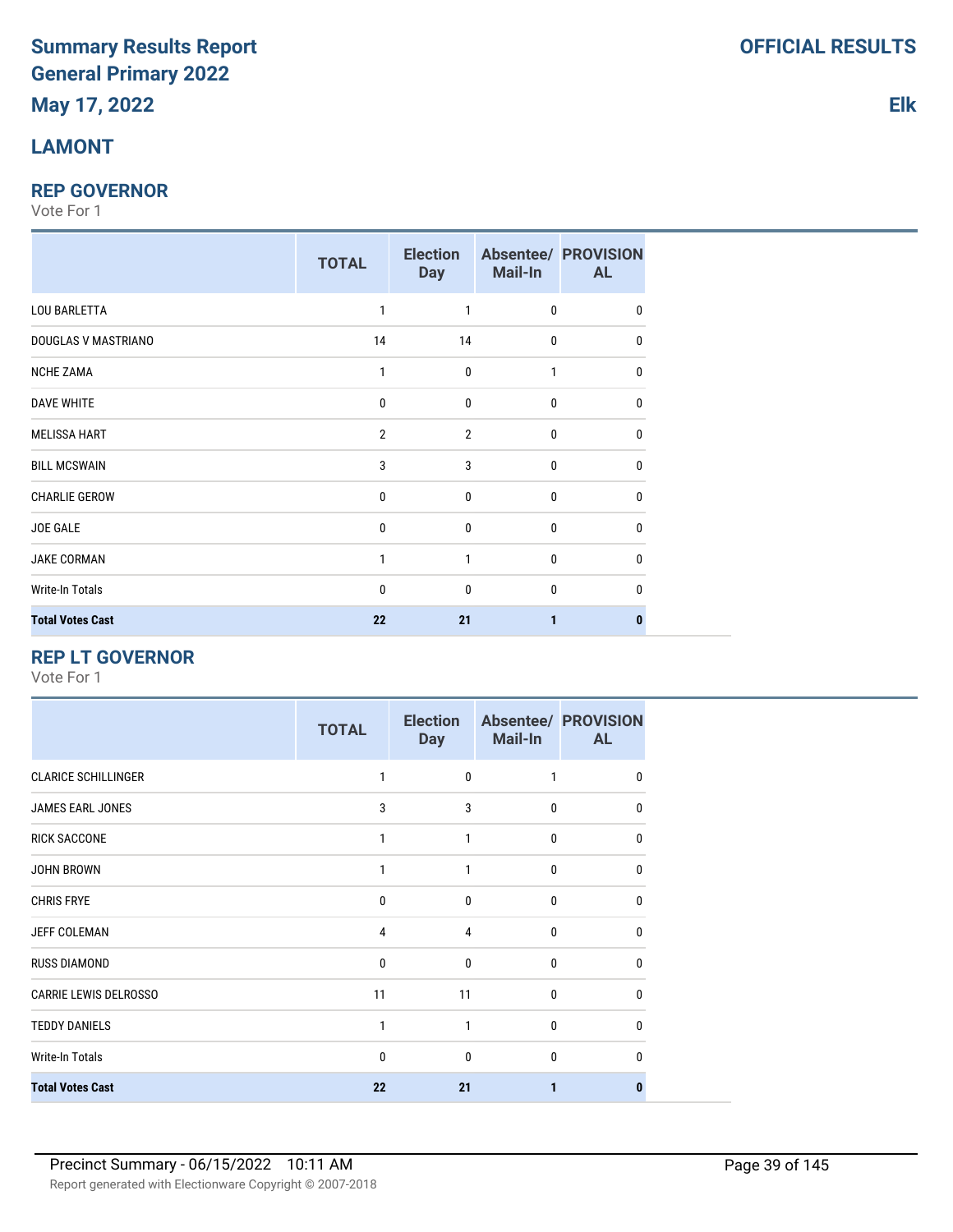# **LAMONT**

#### **REP REPRESENTATIVE IN CONGRESS - 15TH DISTRICT**

Vote For 1

|                          | <b>TOTAL</b> | <b>Election</b><br><b>Day</b> | <b>Mail-In</b> | <b>Absentee/ PROVISION</b><br><b>AL</b> |
|--------------------------|--------------|-------------------------------|----------------|-----------------------------------------|
| <b>GLENN GT THOMPSON</b> | 21           | 21                            |                |                                         |
| Write-In Totals          | 0            | 0                             | 0              |                                         |
| <b>Total Votes Cast</b>  | 21           | 21                            | 0              |                                         |

#### **REP REPRESENATIVE IN GENERAL ASSEMBLY - 75TH DISTRICT**

Vote For 1

|                         | <b>TOTAL</b> | <b>Election</b><br><b>Day</b> | Mail-In | <b>Absentee/ PROVISION</b><br><b>AL</b> |
|-------------------------|--------------|-------------------------------|---------|-----------------------------------------|
| MIKE ARMANINI           | 20           | 20                            |         |                                         |
| Write-In Totals         |              | 0                             |         |                                         |
| <b>Total Votes Cast</b> | 21           | 20                            |         |                                         |

#### **REP MEMBER OF THE REPUBLICAN STATE COMMITTEE**

Vote For 1

|                             | <b>TOTAL</b> | <b>Election</b><br><b>Day</b> | <b>Mail-In</b> | <b>Absentee/ PROVISION</b><br><b>AL</b> |  |
|-----------------------------|--------------|-------------------------------|----------------|-----------------------------------------|--|
| <b>MARCIE LYNCH ASSETTA</b> | 19           | 19                            | 0              |                                         |  |
| Write-In Totals             | 0            | $\mathbf{0}$                  | 0              | 0                                       |  |
| <b>Total Votes Cast</b>     | 19           | 19                            |                | 0                                       |  |

#### **REP ELK COUNTY REPUBLICAN CHAIRPERSON**

|                         | <b>TOTAL</b> | <b>Election</b><br><b>Day</b> | <b>Mail-In</b> | <b>Absentee/ PROVISION</b><br><b>AL</b> |
|-------------------------|--------------|-------------------------------|----------------|-----------------------------------------|
| SALLY GEYER             | 19           | 19                            |                |                                         |
| Write-In Totals         | 0            | $\mathbf{0}$                  | 0              |                                         |
| <b>Total Votes Cast</b> | 19           | 19                            | o              | 0                                       |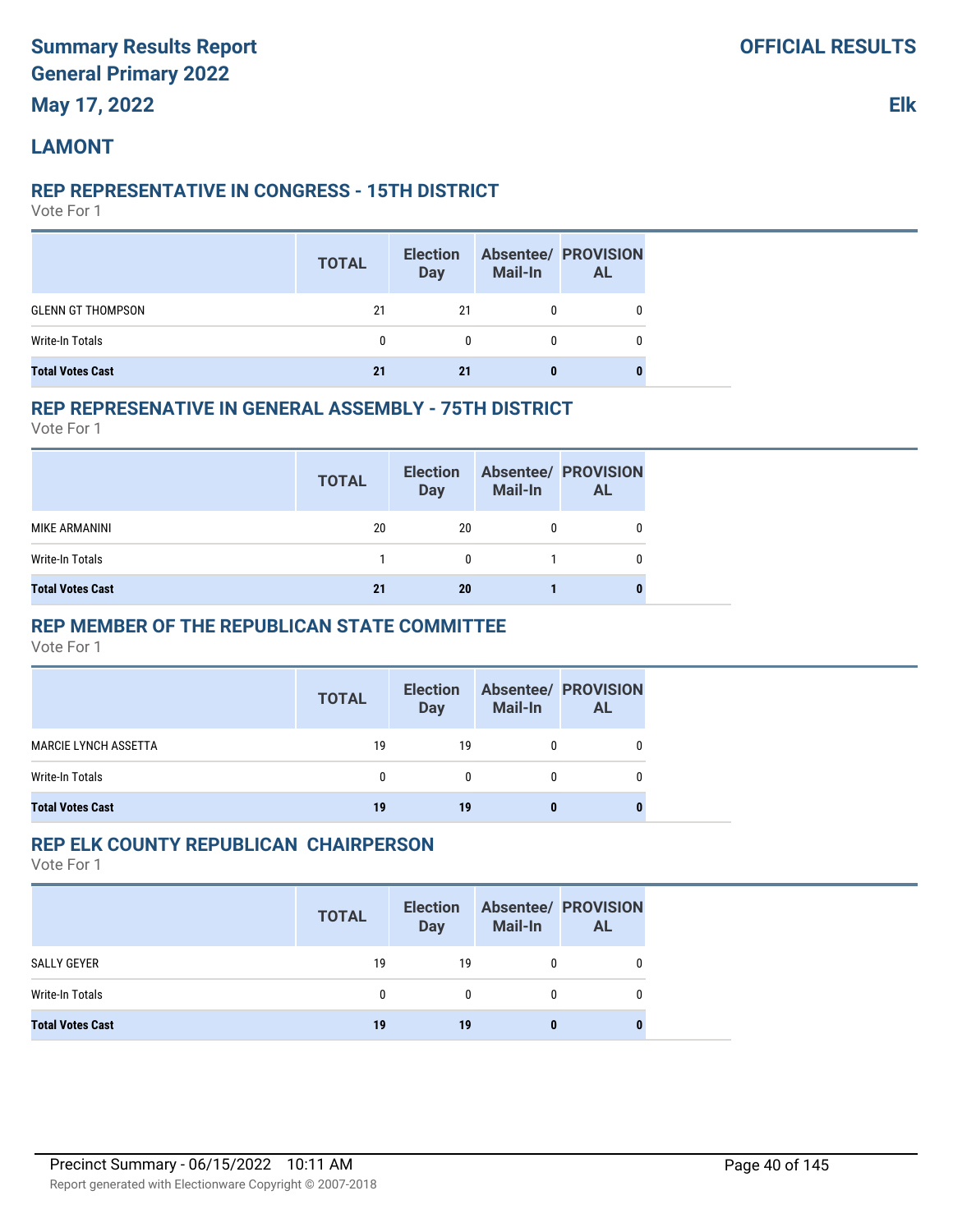# **WILCOX**

#### **STATISTICS**

|                                    | <b>TOTAL</b> | <b>Election Day</b> | ail-In       | <b>Absentee/M PROVISIONA</b> |
|------------------------------------|--------------|---------------------|--------------|------------------------------|
| Registered Voters - Total          | 970          |                     |              |                              |
| Registered Voters - DEMOCRATIC     | 318          |                     |              |                              |
| Registered Voters - REPUBLICAN     | 530          |                     |              |                              |
| Registered Voters - NONPARTISAN    | 122          |                     |              |                              |
| <b>Ballots Cast - Total</b>        | 388          | 330                 | 58           | $\mathbf{0}$                 |
| <b>Ballots Cast - DEMOCRATIC</b>   | 115          | 68                  | 47           | $\mathbf{0}$                 |
| <b>Ballots Cast - REPUBLICAN</b>   | 273          | 262                 | 11           | $\mathbf{0}$                 |
| <b>Ballots Cast - NONPARTISAN</b>  | 0            | 0                   | 0            | 0                            |
| <b>Ballots Cast - Blank</b>        | 1            | 1                   | $\mathbf{0}$ | $\mathbf{0}$                 |
| Voter Turnout - Total              | 40.00%       |                     |              |                              |
| <b>Voter Turnout - DEMOCRATIC</b>  | 36.16%       |                     |              |                              |
| Voter Turnout - REPUBLICAN         | 51.51%       |                     |              |                              |
| <b>Voter Turnout - NONPARTISAN</b> | 0.00%        |                     |              |                              |

## **DEM UNITED STATES SENATOR**

Vote For 1

|                         | <b>TOTAL</b> | <b>Election</b><br><b>Day</b> | <b>Mail-In</b> | <b>Absentee/ PROVISION</b><br><b>AL</b> |
|-------------------------|--------------|-------------------------------|----------------|-----------------------------------------|
| <b>ALEX KHALIL</b>      | 5            | 4                             |                | 0                                       |
| <b>CONOR LAMB</b>       | 20           | 10                            | 10             | 0                                       |
| <b>MALCOLM KENYATTA</b> | 1            |                               | 0              | 0                                       |
| JOHN FETTERMAN          | 82           | 47                            | 35             | 0                                       |
| <b>Write-In Totals</b>  | 3            | 2                             |                | 0                                       |
| <b>Total Votes Cast</b> | 111          | 64                            | 47             |                                         |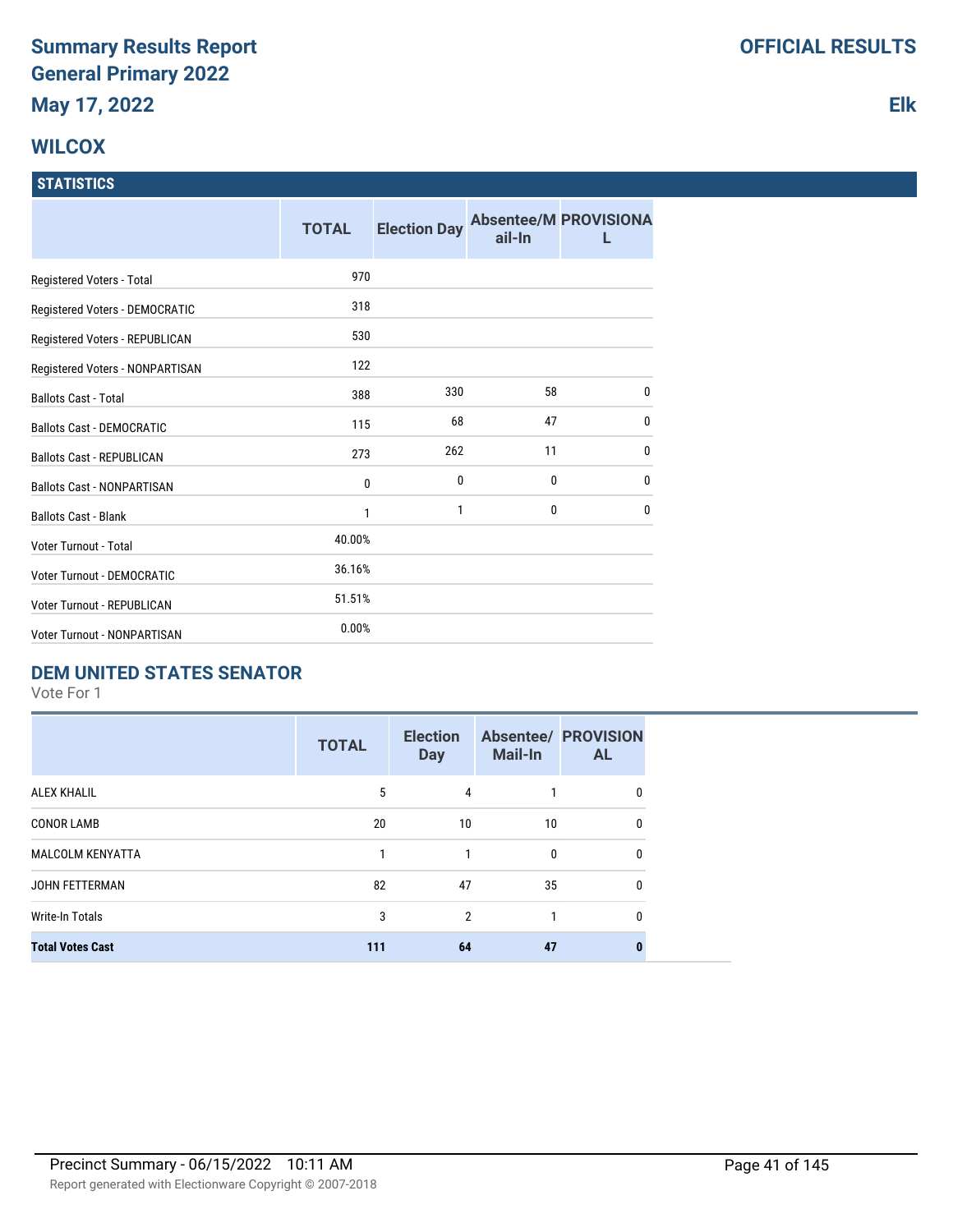## **WILCOX**

#### **DEM GOVERNOR**

Vote For 1

|                         | <b>TOTAL</b> | <b>Election</b><br><b>Day</b> | <b>Mail-In</b> | <b>Absentee/ PROVISION</b><br><b>AL</b> |
|-------------------------|--------------|-------------------------------|----------------|-----------------------------------------|
| JOSH SHAPIRO            | 100          | 56                            | 44             | 0                                       |
| Write-In Totals         | 6            | 4                             | 2              | 0                                       |
| <b>Total Votes Cast</b> | 106          | 60                            | 46             |                                         |

#### **DEM LT GOVERNOR**

Vote For 1

|                         | <b>TOTAL</b>   | <b>Election</b><br><b>Day</b> | <b>Mail-In</b> | <b>Absentee/ PROVISION</b><br><b>AL</b> |
|-------------------------|----------------|-------------------------------|----------------|-----------------------------------------|
| <b>AUSTIN DAVIS</b>     | 77             | 37                            | 40             | 0                                       |
| <b>RAY SOSA</b>         | 15             | 12                            | 3              | 0                                       |
| <b>BRIAN SIMS</b>       | 14             | 10                            | 4              | 0                                       |
| Write-In Totals         | $\overline{2}$ | $\overline{2}$                | 0              | 0                                       |
| <b>Total Votes Cast</b> | 108            | 61                            | 47             |                                         |

# **DEM REPRESENTATIVE IN CONGRESS - 15TH DISTRICT**

Vote For 1

|                         | <b>TOTAL</b> | <b>Election</b><br>Day | <b>Mail-In</b> | <b>Absentee/ PROVISION</b><br>AL |
|-------------------------|--------------|------------------------|----------------|----------------------------------|
| Write-In Totals         | 15           | 10                     |                |                                  |
| <b>Total Votes Cast</b> | 15           | 10                     |                |                                  |

# **DEM REPRESENTATIVE IN GENERAL ASSEMBLY -75TH DISTRICT**

|                         | <b>TOTAL</b> | <b>Election</b><br><b>Day</b> | <b>Mail-In</b> | <b>Absentee/ PROVISION</b><br><b>AL</b> |
|-------------------------|--------------|-------------------------------|----------------|-----------------------------------------|
| Write-In Totals         | 14           | 10                            | 4              |                                         |
| <b>Total Votes Cast</b> | 14           | 10                            |                |                                         |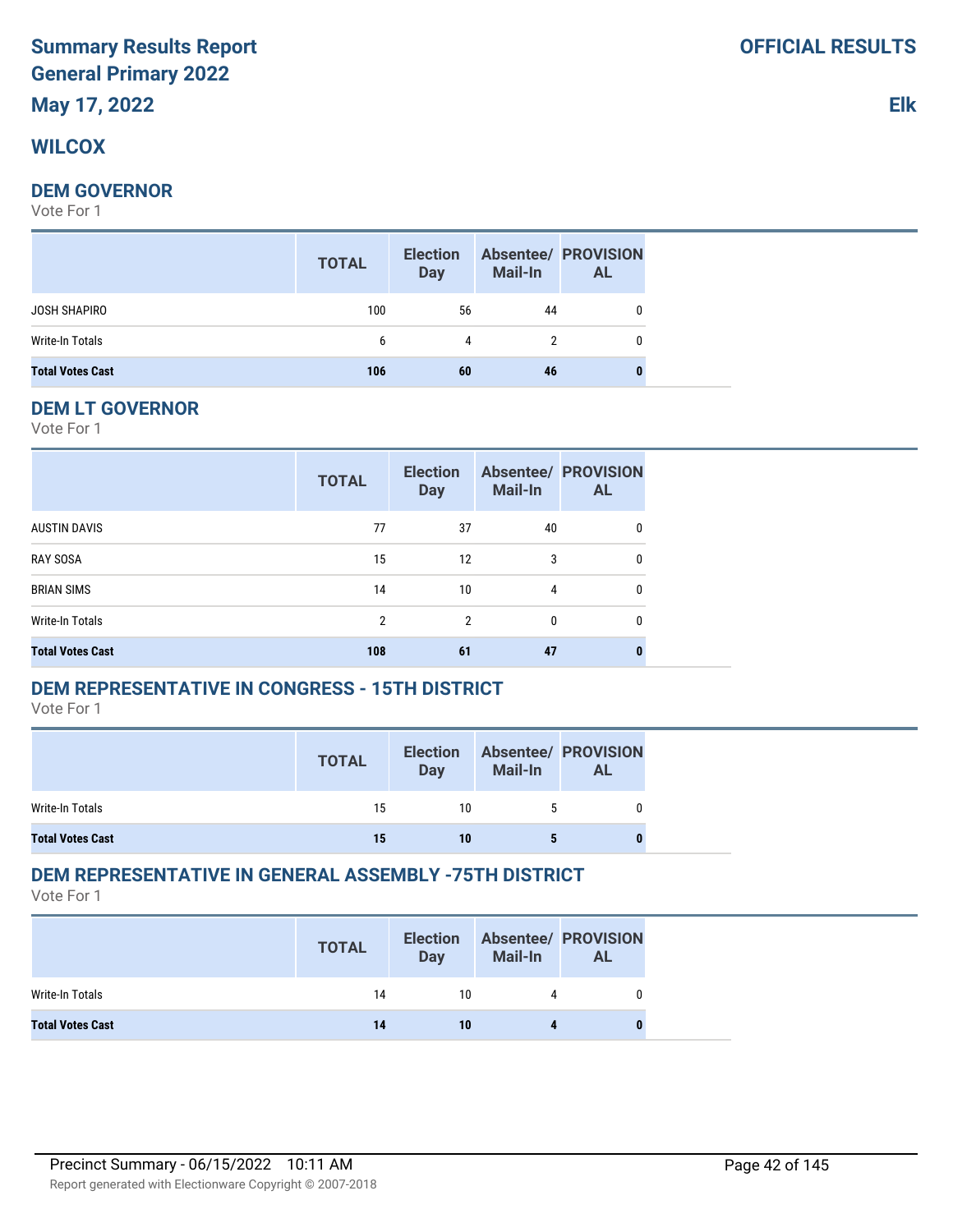# **WILCOX**

#### **DEM MEMBER OF THE DEMOCRATIC STATE COMMITTEE**

Vote For 1

|                         | <b>TOTAL</b> | <b>Election</b><br><b>Day</b> | <b>Mail-In</b> | <b>Absentee/ PROVISION</b><br><b>AL</b> |
|-------------------------|--------------|-------------------------------|----------------|-----------------------------------------|
| RYAN S GRIMM            | 110          | 63                            | 47             |                                         |
| Write-In Totals         |              |                               | 0              |                                         |
| <b>Total Votes Cast</b> | 111          | 64                            | 47             |                                         |

#### **DEM ELK COUNTY DEMOCRATIC COMMITTEE MEMBER WILCOX**

Vote For 2

|                         | <b>TOTAL</b> | <b>Election</b><br>Day | Mail-In | <b>Absentee/ PROVISION</b><br>AL |
|-------------------------|--------------|------------------------|---------|----------------------------------|
| Write-In Totals         |              |                        |         |                                  |
| <b>Total Votes Cast</b> |              |                        |         |                                  |

## **REP UNITED STATES SENATOR**

|                         | <b>TOTAL</b>   | <b>Election</b><br><b>Day</b> | <b>Mail-In</b> | <b>Absentee/ PROVISION</b><br><b>AL</b> |
|-------------------------|----------------|-------------------------------|----------------|-----------------------------------------|
| <b>KATHY BARNETTE</b>   | 60             | 57                            | 3              | 0                                       |
| MEHMET 0Z               | 83             | 80                            | 3              | 0                                       |
| <b>GEORGE BOCHETTO</b>  | $\overline{2}$ | $\overline{2}$                | 0              | 0                                       |
| <b>JEFF BARTOS</b>      | 13             | 12                            | 1              | $\mathbf{0}$                            |
| <b>DAVID MCCORMICK</b>  | 85             | 83                            | $\overline{2}$ | $\mathbf{0}$                            |
| <b>SEAN GALE</b>        | $\overline{2}$ | $\overline{2}$                | 0              | 0                                       |
| <b>CARLA SANDS</b>      | 26             | 25                            | 1              | $\mathbf{0}$                            |
| <b>Write-In Totals</b>  | 1              | $\mathbf 0$                   | 1              | $\mathbf{0}$                            |
| <b>Total Votes Cast</b> | 272            | 261                           | 11             | n                                       |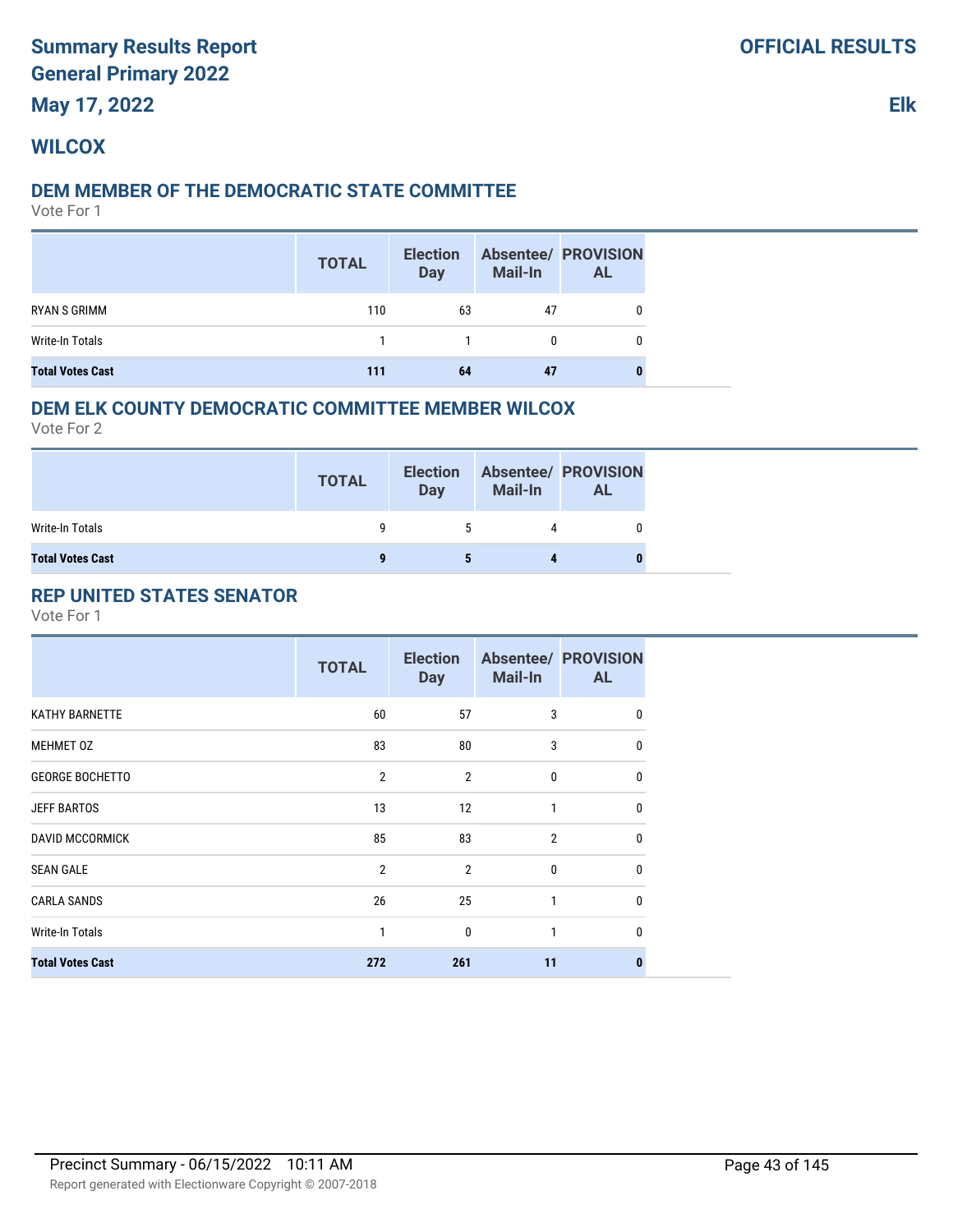# **WILCOX**

#### **REP GOVERNOR**

Vote For 1

|                         | <b>TOTAL</b>   | <b>Election</b><br><b>Day</b> | Mail-In        | <b>Absentee/ PROVISION</b><br><b>AL</b> |
|-------------------------|----------------|-------------------------------|----------------|-----------------------------------------|
| <b>LOU BARLETTA</b>     | 26             | 25                            | 1              | 0                                       |
| DOUGLAS V MASTRIANO     | 154            | 150                           | 4              | $\mathbf{0}$                            |
| <b>NCHE ZAMA</b>        | $\overline{4}$ | 3                             | 1              | 0                                       |
| <b>DAVE WHITE</b>       | 8              | 8                             | 0              | $\mathbf{0}$                            |
| <b>MELISSA HART</b>     | 5              | 5                             | 0              | 0                                       |
| <b>BILL MCSWAIN</b>     | 45             | 43                            | $\overline{2}$ | $\Omega$                                |
| <b>CHARLIE GEROW</b>    | 5              | 5                             | 0              | $\Omega$                                |
| <b>JOE GALE</b>         | $\overline{2}$ | $\overline{2}$                | $\mathbf{0}$   | $\Omega$                                |
| JAKE CORMAN             | 20             | 18                            | $\overline{2}$ | 0                                       |
| Write-In Totals         | $\mathbf{1}$   | $\mathbf 0$                   | $\mathbf{1}$   | $\Omega$                                |
| <b>Total Votes Cast</b> | 270            | 259                           | 11             | n                                       |

#### **REP LT GOVERNOR**

|                              | <b>TOTAL</b>   | <b>Election</b><br><b>Day</b> | Mail-In        | <b>Absentee/ PROVISION</b><br><b>AL</b> |
|------------------------------|----------------|-------------------------------|----------------|-----------------------------------------|
| <b>CLARICE SCHILLINGER</b>   | 12             | 11                            | $\mathbf{1}$   | $\mathbf{0}$                            |
| JAMES EARL JONES             | 23             | 23                            | $\mathbf{0}$   | 0                                       |
| <b>RICK SACCONE</b>          | 37             | 34                            | 3              | 0                                       |
| <b>JOHN BROWN</b>            | 11             | 10                            | $\mathbf{1}$   | $\mathbf{0}$                            |
| <b>CHRIS FRYE</b>            | 10             | 10                            | $\mathbf{0}$   | $\Omega$                                |
| <b>JEFF COLEMAN</b>          | 31             | 30                            | $\mathbf{1}$   | $\Omega$                                |
| <b>RUSS DIAMOND</b>          | $\overline{2}$ | $\overline{2}$                | $\mathbf{0}$   | $\mathbf{0}$                            |
| <b>CARRIE LEWIS DELROSSO</b> | 96             | 92                            | $\overline{4}$ | 0                                       |
| <b>TEDDY DANIELS</b>         | 32             | 32                            | $\bf{0}$       | $\mathbf{0}$                            |
| Write-In Totals              | $\overline{2}$ | 1                             | $\mathbf{1}$   | $\mathbf{0}$                            |
| <b>Total Votes Cast</b>      | 256            | 245                           | 11             | $\bf{0}$                                |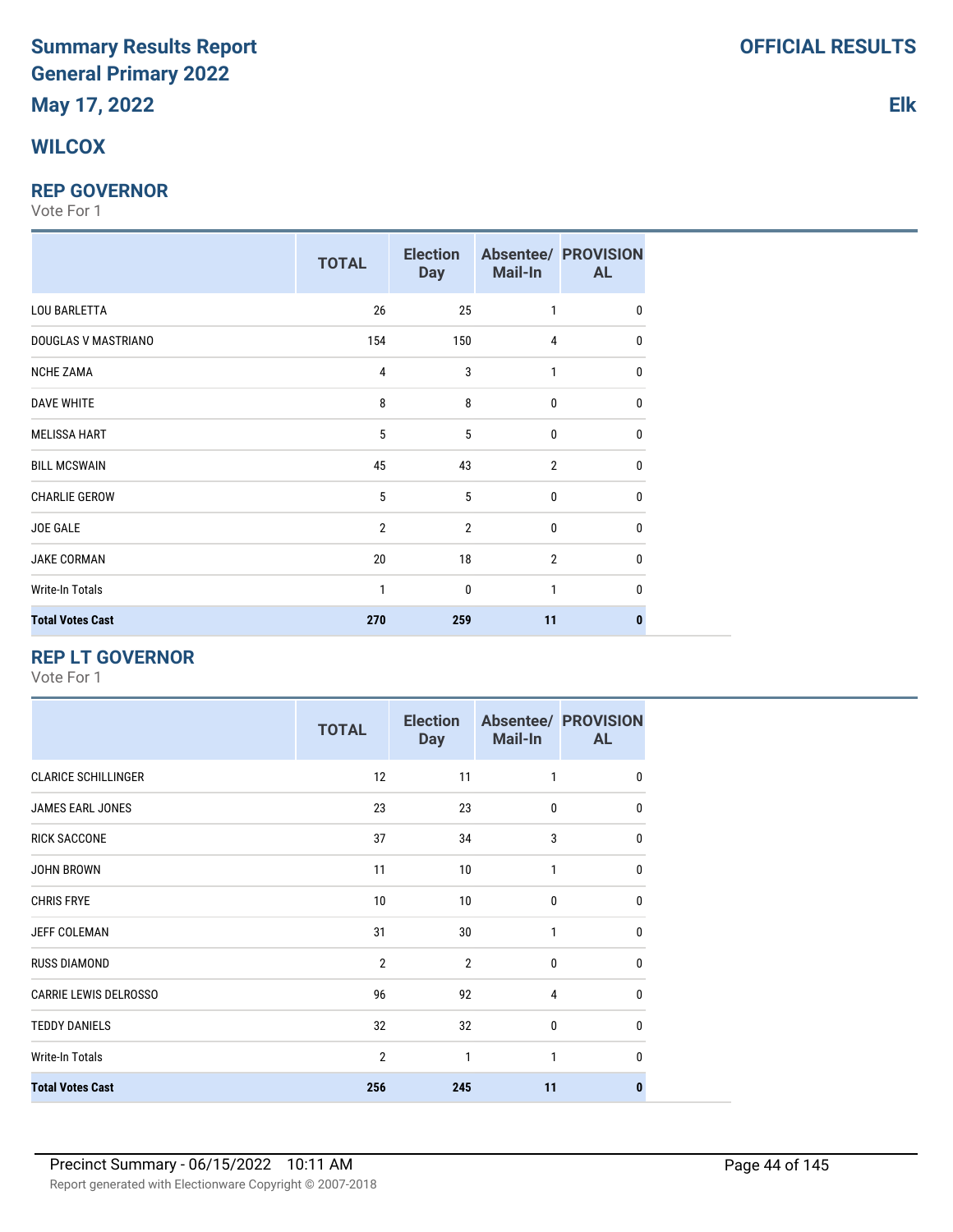## **WILCOX**

#### **REP REPRESENTATIVE IN CONGRESS - 15TH DISTRICT**

Vote For 1

|                          | <b>TOTAL</b> | <b>Election</b><br><b>Day</b> | Mail-In | <b>Absentee/ PROVISION</b><br><b>AL</b> |
|--------------------------|--------------|-------------------------------|---------|-----------------------------------------|
| <b>GLENN GT THOMPSON</b> | 258          | 250                           | 8       |                                         |
| Write-In Totals          | 6            | 4                             |         |                                         |
| <b>Total Votes Cast</b>  | 264          | 254                           | 10      |                                         |

#### **REP REPRESENATIVE IN GENERAL ASSEMBLY - 75TH DISTRICT**

Vote For 1

|                         | <b>TOTAL</b> | <b>Election</b><br><b>Day</b> | Mail-In | <b>Absentee/ PROVISION</b><br><b>AL</b> |
|-------------------------|--------------|-------------------------------|---------|-----------------------------------------|
| MIKE ARMANINI           | 265          | 255                           | 10      |                                         |
| Write-In Totals         |              |                               |         |                                         |
| <b>Total Votes Cast</b> | 266          | 256                           | 10      |                                         |

#### **REP MEMBER OF THE REPUBLICAN STATE COMMITTEE**

Vote For 1

|                             | <b>TOTAL</b> | <b>Election</b><br><b>Day</b> | <b>Mail-In</b> | <b>Absentee/ PROVISION</b><br><b>AL</b> |  |
|-----------------------------|--------------|-------------------------------|----------------|-----------------------------------------|--|
| <b>MARCIE LYNCH ASSETTA</b> | 259          | 249                           | 10             | 0                                       |  |
| Write-In Totals             |              | $\Omega$                      |                | 0                                       |  |
| <b>Total Votes Cast</b>     | 260          | 249                           | 11             | 0                                       |  |

#### **REP ELK COUNTY REPUBLICAN CHAIRPERSON**

|                         | <b>TOTAL</b> | <b>Election</b><br><b>Day</b> | <b>Mail-In</b> | <b>Absentee/ PROVISION</b><br><b>AL</b> |
|-------------------------|--------------|-------------------------------|----------------|-----------------------------------------|
| SALLY GEYER             | 261          | 251                           | 10             | 0                                       |
| Write-In Totals         | 0            | $\mathbf{0}$                  |                | 0                                       |
| <b>Total Votes Cast</b> | 261          | 251                           | 10             |                                         |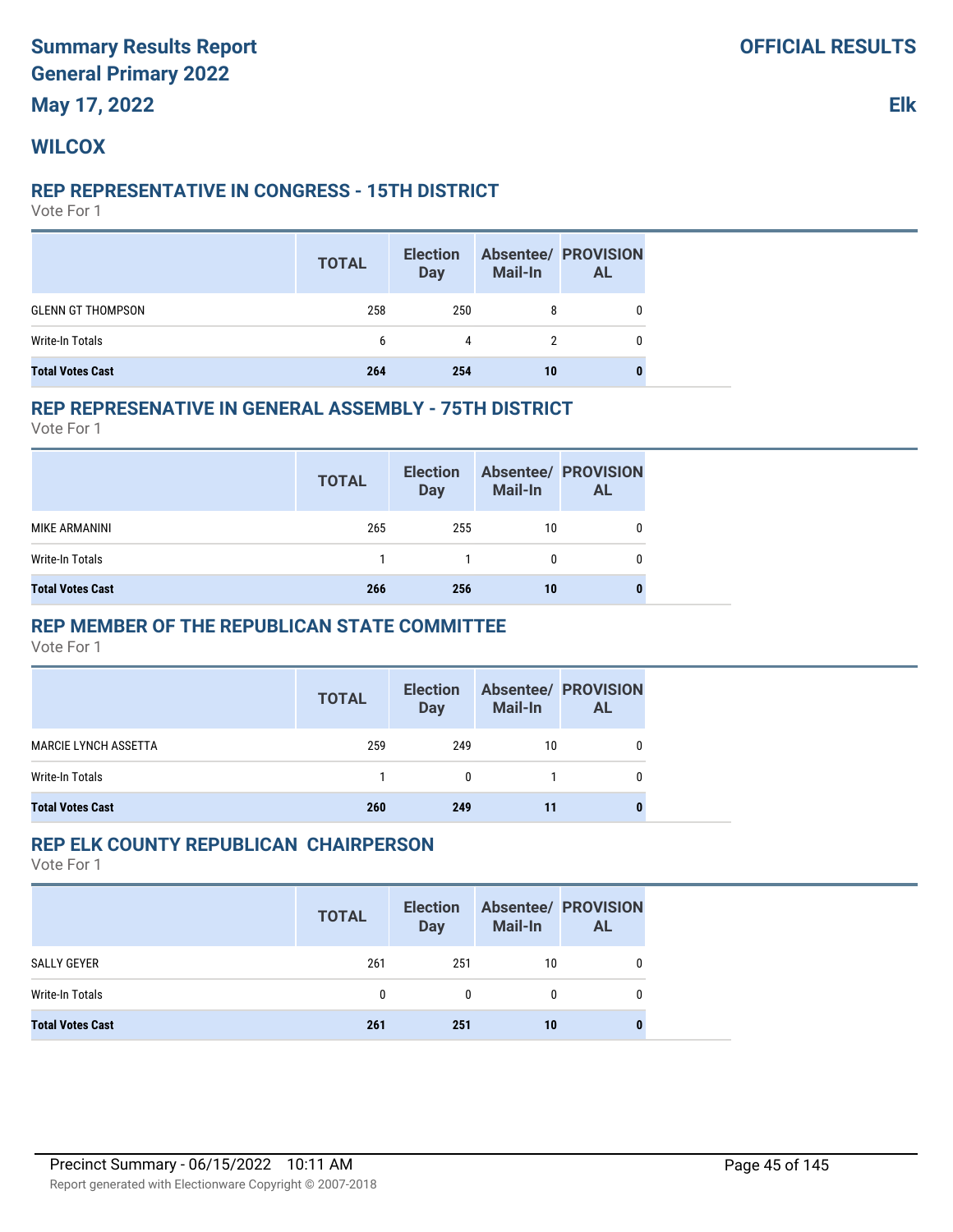#### **MILLSTONE**

#### **STATISTICS**

|                                   | <b>TOTAL</b> | <b>Election Day</b> | ail-In | <b>Absentee/M PROVISIONA</b> |
|-----------------------------------|--------------|---------------------|--------|------------------------------|
| Registered Voters - Total         | 85           |                     |        |                              |
| Registered Voters - DEMOCRATIC    | 28           |                     |        |                              |
| Registered Voters - REPUBLICAN    | 46           |                     |        |                              |
| Registered Voters - NONPARTISAN   | 11           |                     |        |                              |
| <b>Ballots Cast - Total</b>       | 50           | 41                  | 9      | $\mathbf{0}$                 |
| <b>Ballots Cast - DEMOCRATIC</b>  | 18           | 13                  | 5      | $\mathbf{0}$                 |
| <b>Ballots Cast - REPUBLICAN</b>  | 32           | 28                  | 4      | $\mathbf{0}$                 |
| <b>Ballots Cast - NONPARTISAN</b> | 0            | 0                   | 0      | $\mathbf{0}$                 |
| <b>Ballots Cast - Blank</b>       | $\mathbf{0}$ | 0                   | 0      | $\mathbf{0}$                 |
| Voter Turnout - Total             | 58.82%       |                     |        |                              |
| Voter Turnout - DEMOCRATIC        | 64.29%       |                     |        |                              |
| <b>Voter Turnout - REPUBLICAN</b> | 69.57%       |                     |        |                              |
| Voter Turnout - NONPARTISAN       | 0.00%        |                     |        |                              |

## **DEM UNITED STATES SENATOR**

Vote For 1

|                         | <b>TOTAL</b> | <b>Election</b><br><b>Day</b> | <b>Mail-In</b> | <b>Absentee/ PROVISION</b><br><b>AL</b> |
|-------------------------|--------------|-------------------------------|----------------|-----------------------------------------|
| ALEX KHALIL             | 0            | 0                             | 0              | 0                                       |
| <b>CONOR LAMB</b>       | 3            | $\mathfrak{p}$                |                | 0                                       |
| <b>MALCOLM KENYATTA</b> | 0            | $\Omega$                      | $\mathbf{0}$   | 0                                       |
| <b>JOHN FETTERMAN</b>   | 15           | 11                            | 4              | Ω                                       |
| Write-In Totals         | 0            | 0                             | $\mathbf{0}$   | 0                                       |
| <b>Total Votes Cast</b> | 18           | 13                            | 5              |                                         |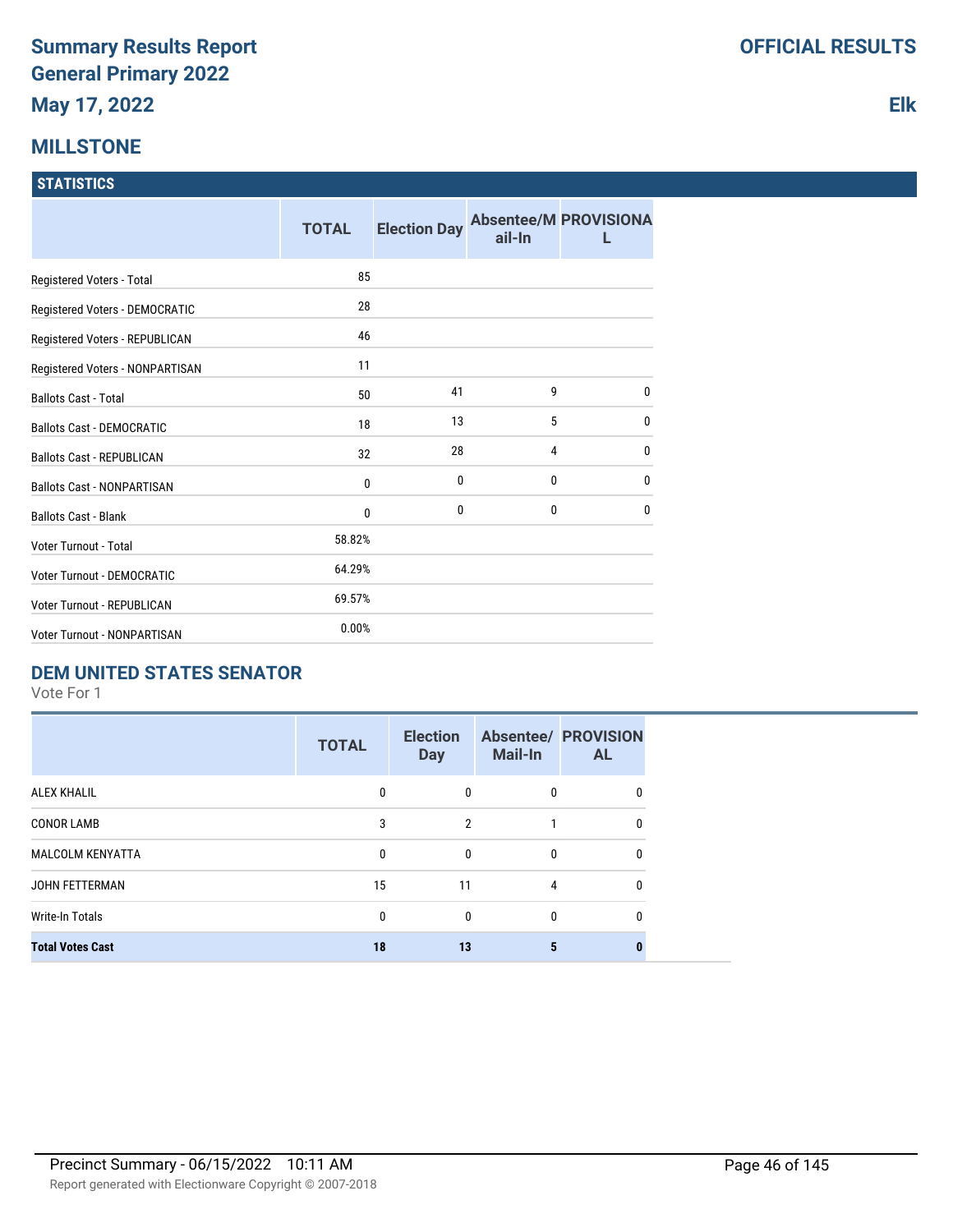# **MILLSTONE**

#### **DEM GOVERNOR**

Vote For 1

|                         | <b>TOTAL</b> | <b>Election</b><br>Day | <b>Mail-In</b> | <b>Absentee/ PROVISION</b><br><b>AL</b> |
|-------------------------|--------------|------------------------|----------------|-----------------------------------------|
| JOSH SHAPIRO            | 17           | 12                     | 5              |                                         |
| Write-In Totals         |              |                        | 0              |                                         |
| <b>Total Votes Cast</b> | 18           | 13                     | Ð              |                                         |

#### **DEM LT GOVERNOR**

Vote For 1

|                         | <b>TOTAL</b> | <b>Election</b><br><b>Day</b> | <b>Mail-In</b> | <b>Absentee/ PROVISION</b><br><b>AL</b> |
|-------------------------|--------------|-------------------------------|----------------|-----------------------------------------|
| <b>AUSTIN DAVIS</b>     | 12           |                               | 5              | 0                                       |
| <b>RAY SOSA</b>         |              |                               | 0              | 0                                       |
| <b>BRIAN SIMS</b>       | 4            | 4                             | 0              | 0                                       |
| Write-In Totals         | 0            | 0                             | 0              | 0                                       |
| <b>Total Votes Cast</b> | 17           | 12                            |                |                                         |

# **DEM REPRESENTATIVE IN CONGRESS - 15TH DISTRICT**

Vote For 1

|                         | <b>TOTAL</b> | <b>Election</b><br>Day | Mail-In | <b>Absentee/ PROVISION</b><br>AL |
|-------------------------|--------------|------------------------|---------|----------------------------------|
| Write-In Totals         |              |                        |         |                                  |
| <b>Total Votes Cast</b> |              |                        |         |                                  |

# **DEM REPRESENTATIVE IN GENERAL ASSEMBLY -75TH DISTRICT**

|                         | <b>TOTAL</b> | <b>Election</b><br><b>Day</b> | Mail-In | <b>Absentee/ PROVISION</b><br><b>AL</b> |
|-------------------------|--------------|-------------------------------|---------|-----------------------------------------|
| Write-In Totals         |              | $\sim$ 1                      |         |                                         |
| <b>Total Votes Cast</b> |              |                               |         | o                                       |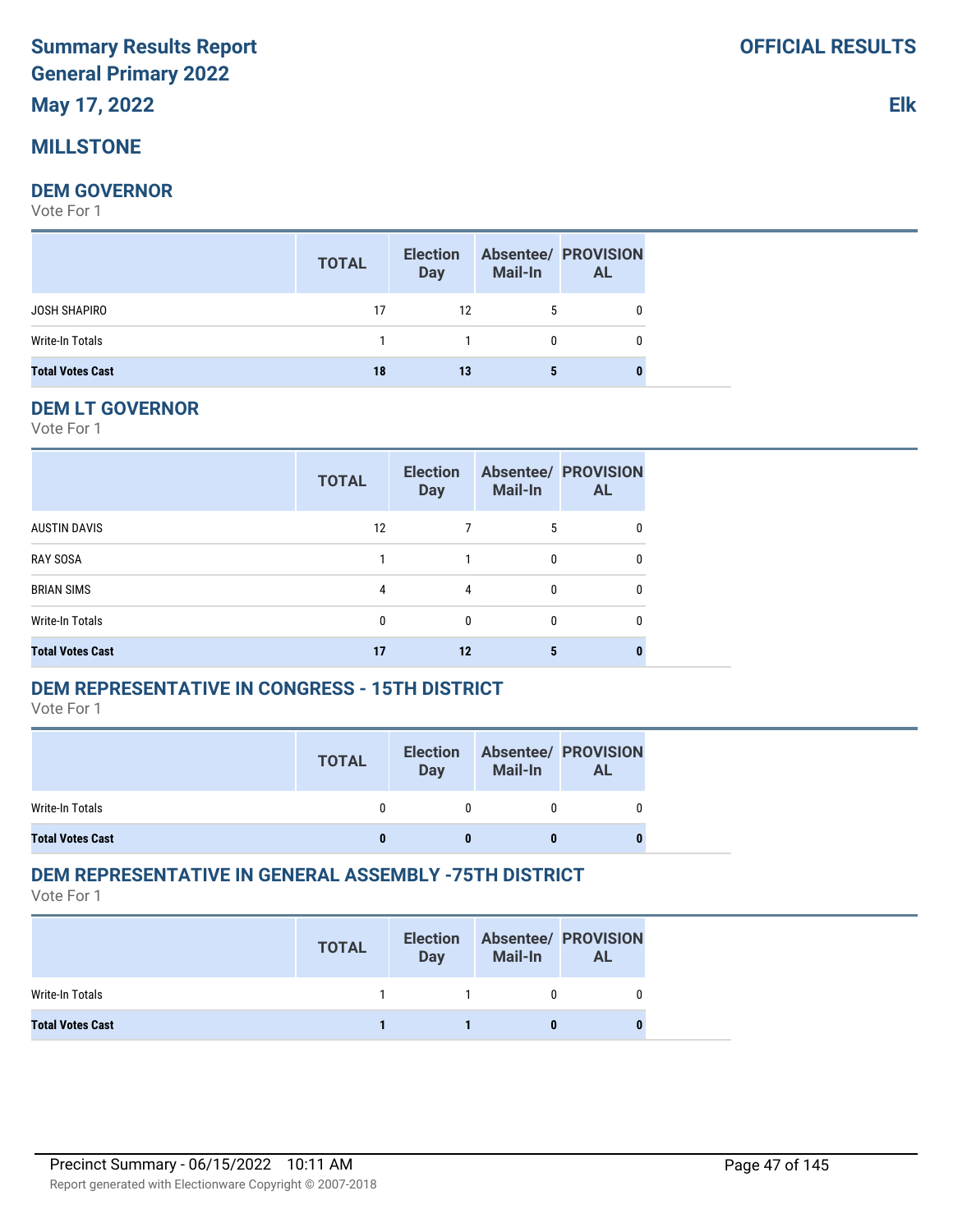# **MILLSTONE**

# **DEM MEMBER OF THE DEMOCRATIC STATE COMMITTEE**

Vote For 1

|                         | <b>TOTAL</b> | <b>Election</b><br><b>Day</b> | <b>Mail-In</b> | <b>Absentee/ PROVISION</b><br><b>AL</b> |
|-------------------------|--------------|-------------------------------|----------------|-----------------------------------------|
| <b>RYAN S GRIMM</b>     | 18           | 13                            |                |                                         |
| Write-In Totals         | 0            | 0                             | 0              |                                         |
| <b>Total Votes Cast</b> | 18           | 13                            |                |                                         |

#### **DEM ELK COUNTY DEMOCRATIC COMMITTEE MEMBER MILLSTONE**

Vote For 2

|                         | <b>TOTAL</b> | <b>Election</b><br><b>Day</b> | <b>Mail-In</b> | <b>Absentee/ PROVISION</b><br><b>AL</b> |
|-------------------------|--------------|-------------------------------|----------------|-----------------------------------------|
| Write-In Totals         | 3            |                               |                | 0                                       |
| <b>Total Votes Cast</b> |              |                               |                |                                         |

## **REP UNITED STATES SENATOR**

|                         | <b>TOTAL</b> | <b>Election</b><br><b>Day</b> | <b>Mail-In</b> | <b>Absentee/ PROVISION</b><br>AL |  |
|-------------------------|--------------|-------------------------------|----------------|----------------------------------|--|
| KATHY BARNETTE          | 5            | 5                             | 0              | 0                                |  |
| MEHMET 0Z               | 8            | 8                             | 0              | 0                                |  |
| <b>GEORGE BOCHETTO</b>  | $\mathbf{0}$ | $\mathbf{0}$                  | 0              | 0                                |  |
| <b>JEFF BARTOS</b>      | 3            | 3                             | $\mathbf{0}$   | $\mathbf{0}$                     |  |
| DAVID MCCORMICK         | 11           | 8                             | 3              | 0                                |  |
| <b>SEAN GALE</b>        | $\mathbf{0}$ | $\mathbf{0}$                  | $\mathbf{0}$   | 0                                |  |
| <b>CARLA SANDS</b>      | 4            | 3                             |                | 0                                |  |
| Write-In Totals         | $\mathbf{0}$ | $\mathbf{0}$                  | 0              | $\mathbf{0}$                     |  |
| <b>Total Votes Cast</b> | 31           | 27                            | 4              |                                  |  |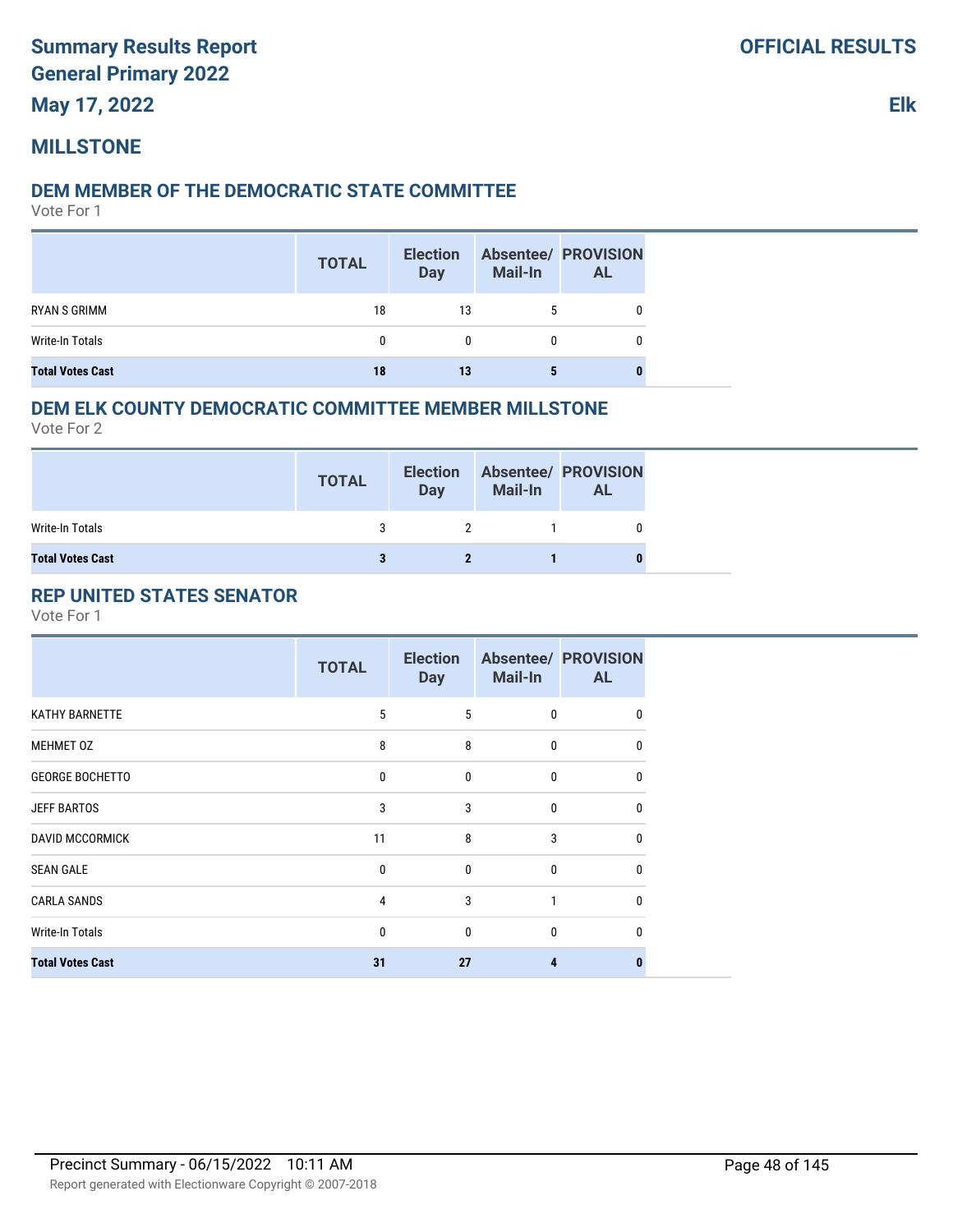# **MILLSTONE**

#### **REP GOVERNOR**

Vote For 1

|                         | <b>TOTAL</b> | <b>Election</b><br><b>Day</b> | Mail-In | <b>Absentee/ PROVISION</b><br><b>AL</b> |
|-------------------------|--------------|-------------------------------|---------|-----------------------------------------|
| <b>LOU BARLETTA</b>     | 1            | 1                             | 0       | $\Omega$                                |
| DOUGLAS V MASTRIANO     | 18           | 18                            | 0       | $\Omega$                                |
| <b>NCHE ZAMA</b>        | 0            | $\mathbf 0$                   | 0       | $\mathbf{0}$                            |
| <b>DAVE WHITE</b>       | 1            | 1                             | 0       | 0                                       |
| <b>MELISSA HART</b>     | 0            | $\mathbf 0$                   | 0       | 0                                       |
| <b>BILL MCSWAIN</b>     | 3            | $\overline{2}$                | 1       | <sup>0</sup>                            |
| <b>CHARLIE GEROW</b>    | 1            | 1                             | 0       | <sup>0</sup>                            |
| JOE GALE                | 1            | 1                             | 0       | <sup>0</sup>                            |
| JAKE CORMAN             | 5            | $\overline{2}$                | 3       | $\Omega$                                |
| Write-In Totals         | 0            | $\mathbf 0$                   | 0       | <sup>0</sup>                            |
| <b>Total Votes Cast</b> | 30           | 26                            | 4       |                                         |

## **REP LT GOVERNOR**

|                            | <b>TOTAL</b>   | <b>Election</b><br><b>Day</b> | Mail-In      | <b>Absentee/ PROVISION</b><br><b>AL</b> |
|----------------------------|----------------|-------------------------------|--------------|-----------------------------------------|
| <b>CLARICE SCHILLINGER</b> | 1              | 1                             | $\mathbf 0$  | 0                                       |
| JAMES EARL JONES           | 5              | 5                             | $\mathbf{0}$ | 0                                       |
| <b>RICK SACCONE</b>        | 9              | 8                             | 1            | $\mathbf{0}$                            |
| <b>JOHN BROWN</b>          | $\mathbf{1}$   | 1                             | $\mathbf{0}$ | $\mathbf{0}$                            |
| <b>CHRIS FRYE</b>          | $\mathbf{1}$   | 1                             | $\mathbf{0}$ | $\mathbf{0}$                            |
| JEFF COLEMAN               | $\overline{2}$ | $\overline{2}$                | $\mathbf{0}$ | $\mathbf{0}$                            |
| <b>RUSS DIAMOND</b>        | $\overline{2}$ | $\overline{2}$                | $\mathbf{0}$ | $\mathbf{0}$                            |
| CARRIE LEWIS DELROSSO      | 8              | 5                             | 3            | $\Omega$                                |
| <b>TEDDY DANIELS</b>       | $\mathbf{0}$   | 0                             | $\mathbf 0$  | $\Omega$                                |
| <b>Write-In Totals</b>     | $\mathbf{0}$   | $\mathbf{0}$                  | $\mathbf{0}$ | 0                                       |
| <b>Total Votes Cast</b>    | 29             | 25                            | 4            | O                                       |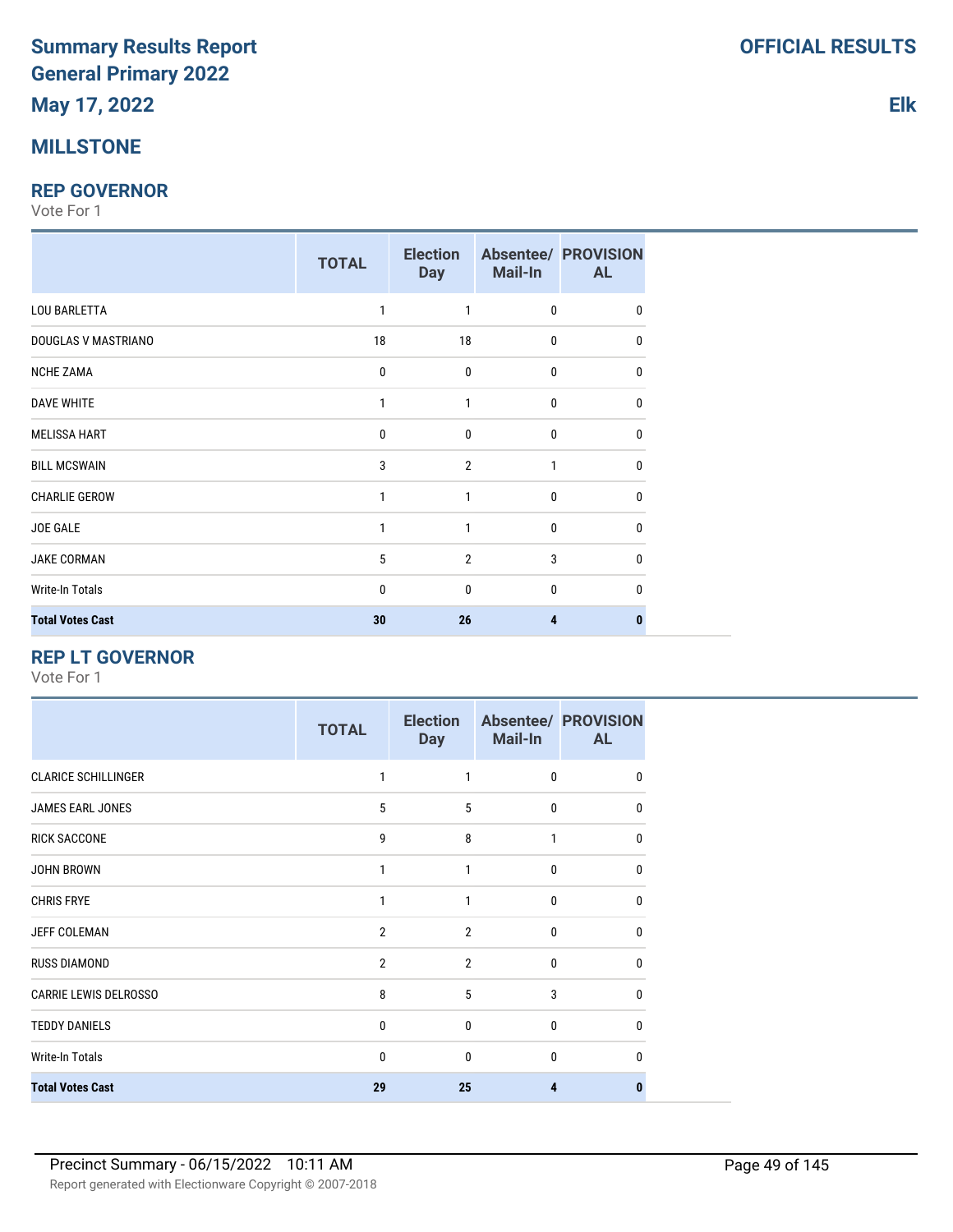# **MILLSTONE**

#### **REP REPRESENTATIVE IN CONGRESS - 15TH DISTRICT**

Vote For 1

|                          | <b>TOTAL</b> | <b>Election</b><br><b>Day</b> | <b>Mail-In</b> | <b>Absentee/ PROVISION</b><br><b>AL</b> |
|--------------------------|--------------|-------------------------------|----------------|-----------------------------------------|
| <b>GLENN GT THOMPSON</b> | 31           | 27                            |                |                                         |
| Write-In Totals          |              | 0                             | $\mathbf{0}$   |                                         |
| <b>Total Votes Cast</b>  | 31           | 27                            |                |                                         |

#### **REP REPRESENATIVE IN GENERAL ASSEMBLY - 75TH DISTRICT**

Vote For 1

|                         | <b>TOTAL</b> | <b>Election</b><br><b>Day</b> | Mail-In | <b>Absentee/ PROVISION</b><br><b>AL</b> |
|-------------------------|--------------|-------------------------------|---------|-----------------------------------------|
| MIKE ARMANINI           | 31           | 27                            |         |                                         |
| Write-In Totals         |              | 0                             |         |                                         |
| <b>Total Votes Cast</b> | 31           | 27                            |         |                                         |

#### **REP MEMBER OF THE REPUBLICAN STATE COMMITTEE**

Vote For 1

|                             | <b>TOTAL</b> | <b>Election</b><br>Day | <b>Mail-In</b> | <b>Absentee/ PROVISION</b><br><b>AL</b> |
|-----------------------------|--------------|------------------------|----------------|-----------------------------------------|
| <b>MARCIE LYNCH ASSETTA</b> | 32           | 28                     |                |                                         |
| Write-In Totals             | 0            | $\mathbf{0}$           | 0              |                                         |
| <b>Total Votes Cast</b>     | 32           | 28                     |                | 0                                       |

#### **REP ELK COUNTY REPUBLICAN CHAIRPERSON**

|                         | <b>TOTAL</b> | <b>Election</b><br><b>Day</b> | <b>Mail-In</b> | <b>Absentee/ PROVISION</b><br><b>AL</b> |
|-------------------------|--------------|-------------------------------|----------------|-----------------------------------------|
| SALLY GEYER             | 32           | 28                            | 4              |                                         |
| Write-In Totals         | 0            | $\Omega$                      |                |                                         |
| <b>Total Votes Cast</b> | 32           | 28                            |                |                                         |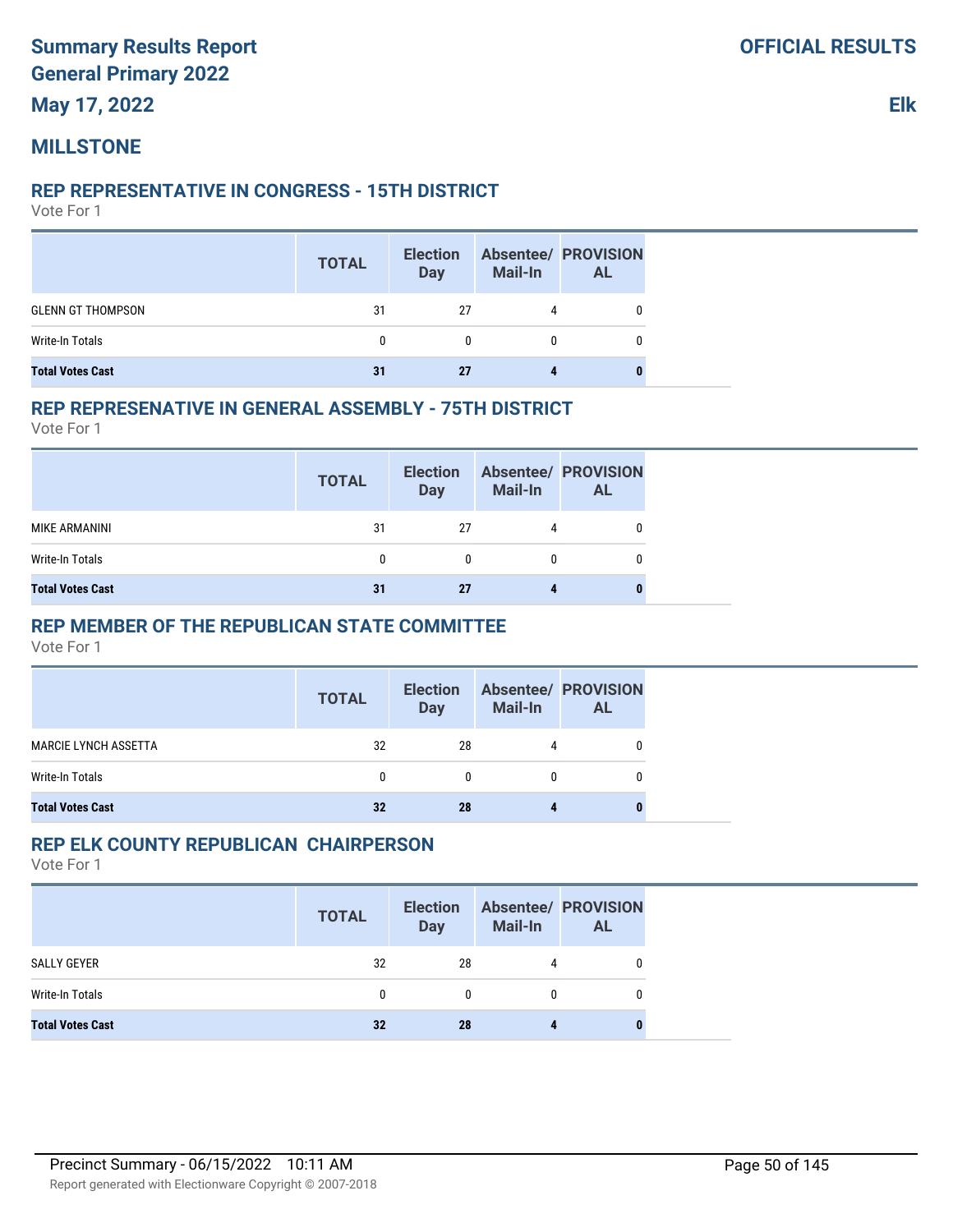# **NORTH RIDGWAY TWP**

|                                    | <b>TOTAL</b> | <b>Election Day</b> | ail-In       | <b>Absentee/M PROVISIONA</b> |
|------------------------------------|--------------|---------------------|--------------|------------------------------|
| Registered Voters - Total          | 341          |                     |              |                              |
| Registered Voters - DEMOCRATIC     | 136          |                     |              |                              |
| Registered Voters - REPUBLICAN     | 159          |                     |              |                              |
| Registered Voters - NONPARTISAN    | 46           |                     |              |                              |
| <b>Ballots Cast - Total</b>        | 126          | 92                  | 34           | $\mathbf 0$                  |
| <b>Ballots Cast - DEMOCRATIC</b>   | 60           | 31                  | 29           | $\mathbf{0}$                 |
| <b>Ballots Cast - REPUBLICAN</b>   | 66           | 61                  | 5            | $\mathbf{0}$                 |
| <b>Ballots Cast - NONPARTISAN</b>  | $\mathbf{0}$ | $\mathbf{0}$        | 0            | $\mathbf 0$                  |
| <b>Ballots Cast - Blank</b>        | $\mathbf{0}$ | $\mathbf{0}$        | $\mathbf{0}$ | $\mathbf{0}$                 |
| Voter Turnout - Total              | 36.95%       |                     |              |                              |
| <b>Voter Turnout - DEMOCRATIC</b>  | 44.12%       |                     |              |                              |
| Voter Turnout - REPUBLICAN         | 41.51%       |                     |              |                              |
| <b>Voter Turnout - NONPARTISAN</b> | 0.00%        |                     |              |                              |

#### **DEM UNITED STATES SENATOR**

Vote For 1

|                         | <b>TOTAL</b> | <b>Election</b><br><b>Day</b> | <b>Mail-In</b> | <b>Absentee/ PROVISION</b><br><b>AL</b> |
|-------------------------|--------------|-------------------------------|----------------|-----------------------------------------|
| <b>ALEX KHALIL</b>      |              | 0                             |                | 0                                       |
| <b>CONOR LAMB</b>       | 5            | 3                             | $\mathfrak{p}$ | 0                                       |
| <b>MALCOLM KENYATTA</b> | $\Omega$     | $\mathbf{0}$                  | $\Omega$       | 0                                       |
| <b>JOHN FETTERMAN</b>   | 48           | 23                            | 25             | 0                                       |
| <b>Write-In Totals</b>  | 4            | 3                             |                | 0                                       |
| <b>Total Votes Cast</b> | 58           | 29                            | 29             |                                         |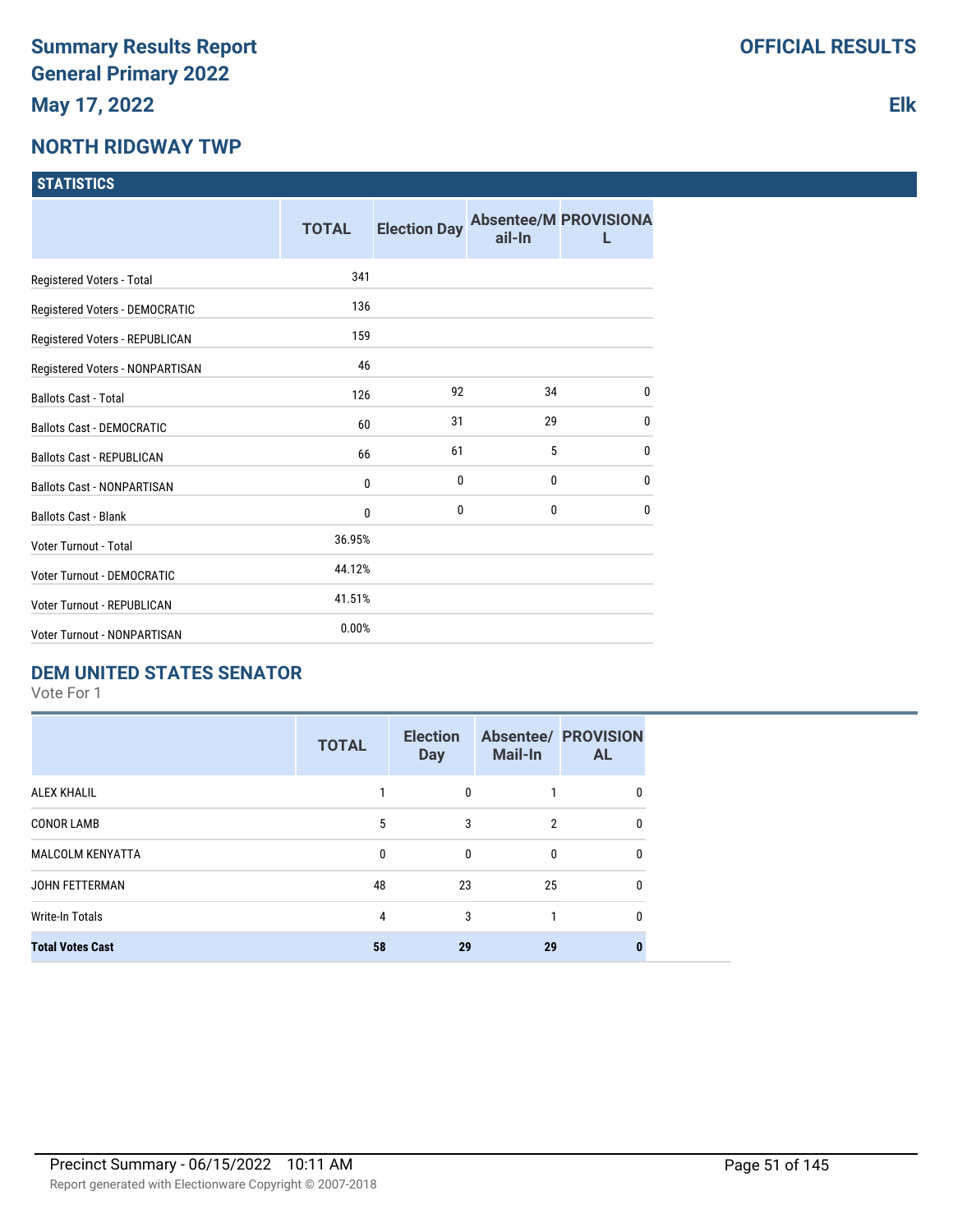# **NORTH RIDGWAY TWP**

#### **DEM GOVERNOR**

Vote For 1

|                         | <b>TOTAL</b>          | <b>Election</b><br><b>Day</b> | <b>Mail-In</b> | <b>Absentee/ PROVISION</b><br><b>AL</b> |
|-------------------------|-----------------------|-------------------------------|----------------|-----------------------------------------|
| <b>JOSH SHAPIRO</b>     | 53                    | 26                            | 27             | 0                                       |
| Write-In Totals         | $\mathbf{2}^{\prime}$ | 2                             | 0              | 0                                       |
| <b>Total Votes Cast</b> | 55                    | 28                            | 27             | 0                                       |

#### **DEM LT GOVERNOR**

Vote For 1

|                         | <b>TOTAL</b> | <b>Election</b><br><b>Day</b> | <b>Mail-In</b> | <b>Absentee/ PROVISION</b><br><b>AL</b> |
|-------------------------|--------------|-------------------------------|----------------|-----------------------------------------|
| <b>AUSTIN DAVIS</b>     | 31           | 12                            | 19             | 0                                       |
| <b>RAY SOSA</b>         | 8            | $\overline{7}$                |                | 0                                       |
| <b>BRIAN SIMS</b>       | 14           | 7                             |                | 0                                       |
| Write-In Totals         | 3            | $\overline{2}$                |                | 0                                       |
| <b>Total Votes Cast</b> | 56           | 28                            | 28             | O                                       |

## **DEM REPRESENTATIVE IN CONGRESS - 15TH DISTRICT**

Vote For 1

|                         | <b>TOTAL</b> | <b>Election</b><br>Day | Mail-In | <b>Absentee/ PROVISION</b><br>AL |
|-------------------------|--------------|------------------------|---------|----------------------------------|
| Write-In Totals         |              | 4                      |         |                                  |
| <b>Total Votes Cast</b> |              |                        |         |                                  |

# **DEM REPRESENTATIVE IN GENERAL ASSEMBLY -75TH DISTRICT**

|                         | <b>TOTAL</b> | <b>Election</b><br><b>Day</b> | <b>Mail-In</b> | <b>Absentee/ PROVISION</b><br><b>AL</b> |
|-------------------------|--------------|-------------------------------|----------------|-----------------------------------------|
| Write-In Totals         |              | 5                             |                |                                         |
| <b>Total Votes Cast</b> |              |                               |                |                                         |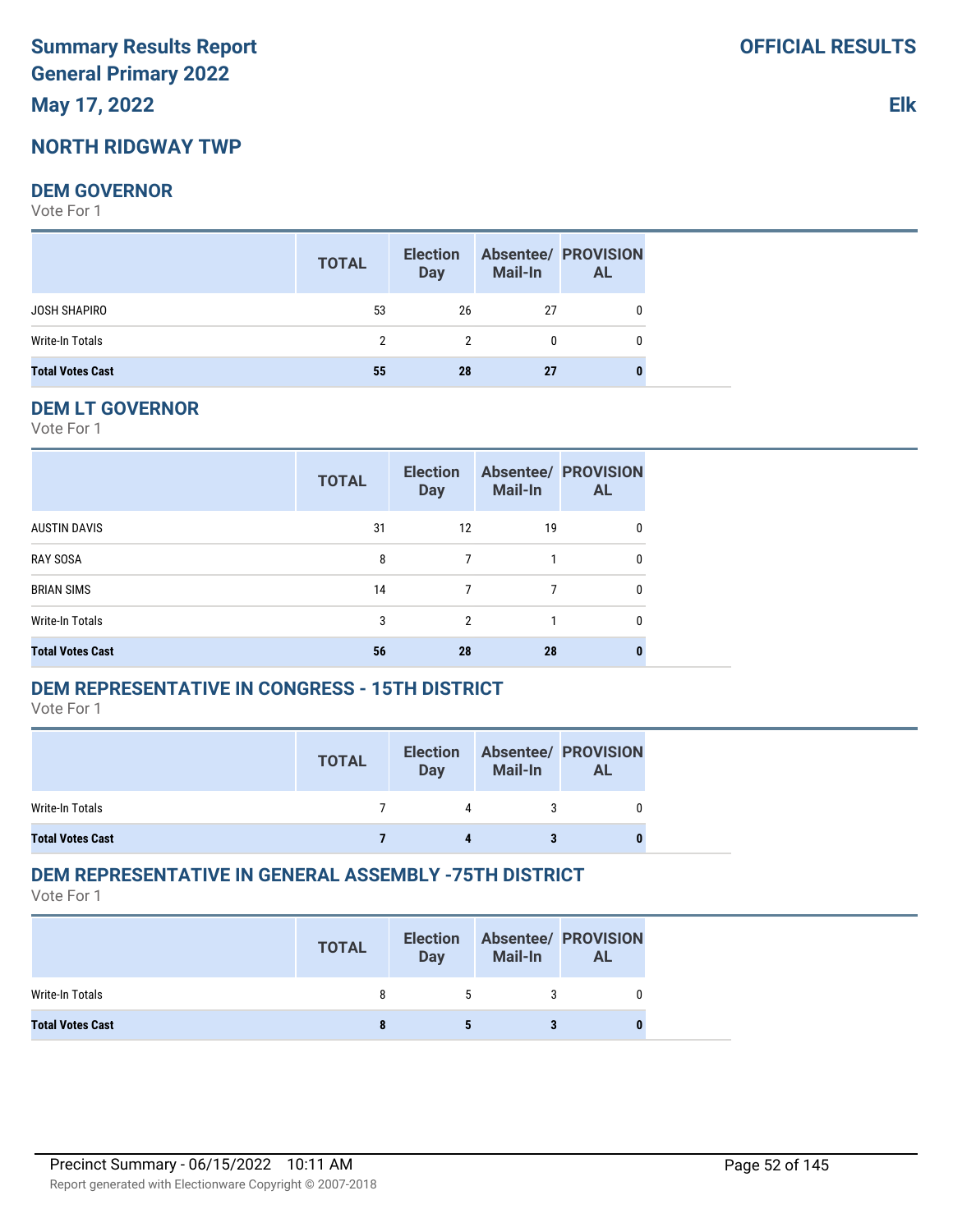# **NORTH RIDGWAY TWP**

## **DEM MEMBER OF THE DEMOCRATIC STATE COMMITTEE**

Vote For 1

|                         | <b>TOTAL</b> | <b>Election</b><br>Day | <b>Mail-In</b> | <b>Absentee/ PROVISION</b><br><b>AL</b> |
|-------------------------|--------------|------------------------|----------------|-----------------------------------------|
| RYAN S GRIMM            | 57           | 30                     | 27             |                                         |
| Write-In Totals         | 0            | 0                      | 0              |                                         |
| <b>Total Votes Cast</b> | 57           | 30                     | 27             |                                         |

# **DEM ELK COUNTY DEMOCRATIC COMMITTEE MEMBER NORTH RIDGWAY TWP**

Vote For 2

|                         | <b>TOTAL</b> | <b>Election</b><br><b>Day</b> | <b>Mail-In</b> | <b>Absentee/ PROVISION</b><br><b>AL</b> |
|-------------------------|--------------|-------------------------------|----------------|-----------------------------------------|
| Write-In Totals         |              |                               |                |                                         |
| <b>Total Votes Cast</b> |              |                               |                |                                         |

# **REP UNITED STATES SENATOR**

|                         | <b>TOTAL</b> | <b>Day</b> | <b>Mail-In</b> | Election Absentee/ PROVISION<br><b>AL</b> |
|-------------------------|--------------|------------|----------------|-------------------------------------------|
| <b>KATHY BARNETTE</b>   | 16           | 15         | 1              | 0                                         |
| MEHMET 0Z               | 26           | 22         | 4              | 0                                         |
| <b>GEORGE BOCHETTO</b>  | 0            | 0          | $\mathbf{0}$   | 0                                         |
| <b>JEFF BARTOS</b>      | $\mathbf{1}$ | 1          | $\mathbf{0}$   | $\mathbf{0}$                              |
| <b>DAVID MCCORMICK</b>  | 21           | 21         | 0              | 0                                         |
| <b>SEAN GALE</b>        | $\mathbf{0}$ | 0          | $\mathbf{0}$   | 0                                         |
| <b>CARLA SANDS</b>      | $\mathbf{1}$ | 1          | 0              | 0                                         |
| <b>Write-In Totals</b>  | 1            | 1          | $\mathbf{0}$   | 0                                         |
| <b>Total Votes Cast</b> | 66           | 61         | 5              | n                                         |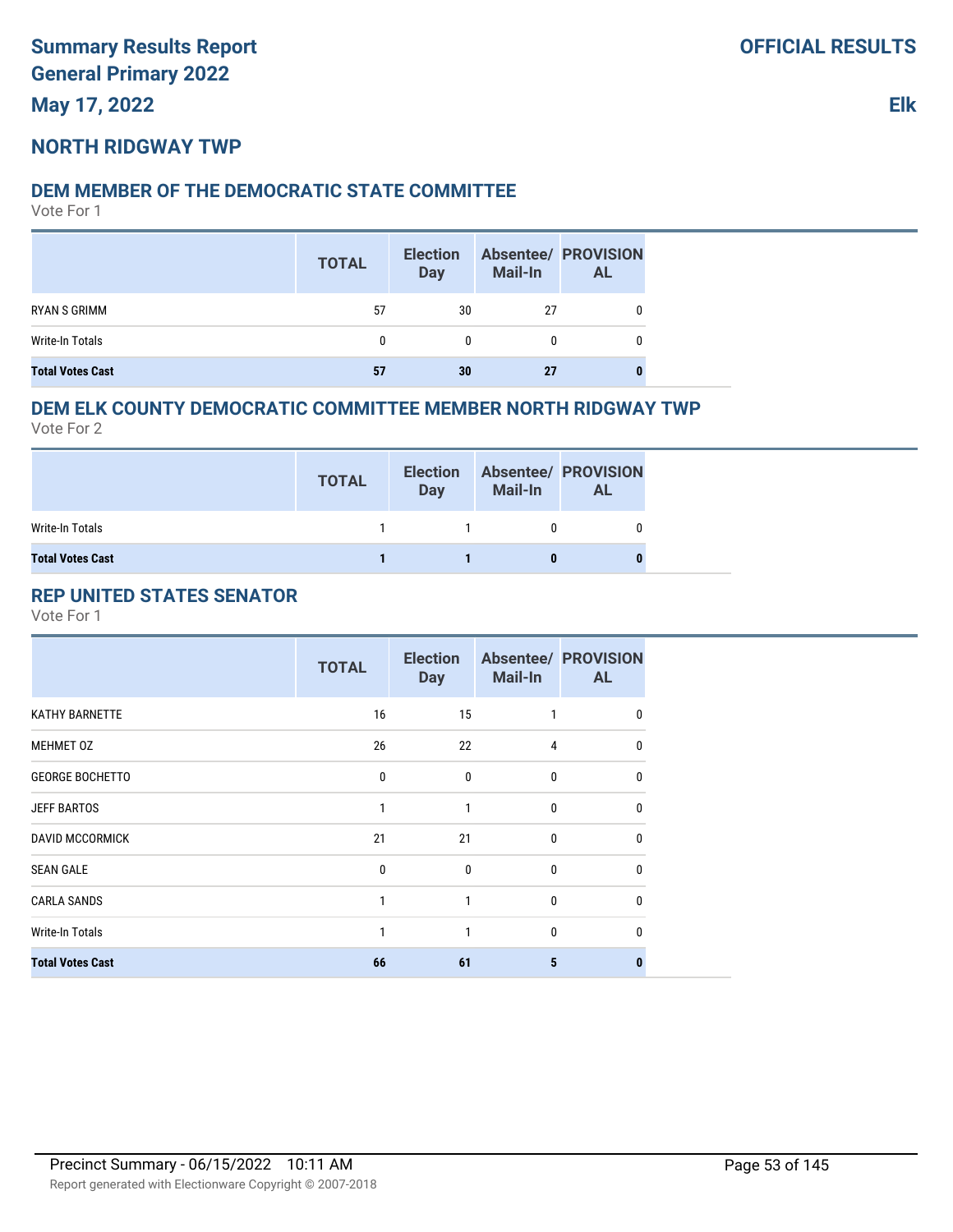# **NORTH RIDGWAY TWP**

#### **REP GOVERNOR**

Vote For 1

|                         | <b>TOTAL</b>   | <b>Election</b><br><b>Day</b> | Mail-In        | <b>Absentee/ PROVISION</b><br><b>AL</b> |
|-------------------------|----------------|-------------------------------|----------------|-----------------------------------------|
| <b>LOU BARLETTA</b>     | 6              | 4                             | $\overline{2}$ | 0                                       |
| DOUGLAS V MASTRIANO     | 40             | 39                            | 1              | $\mathbf{0}$                            |
| <b>NCHE ZAMA</b>        | 0              | 0                             | 0              | $\mathbf{0}$                            |
| <b>DAVE WHITE</b>       | 5              | 5                             | 0              | 0                                       |
| <b>MELISSA HART</b>     | 0              | 0                             | 0              | 0                                       |
| <b>BILL MCSWAIN</b>     | 11             | 10                            | 1              | 0                                       |
| <b>CHARLIE GEROW</b>    | 1              | 1                             | $\mathbf{0}$   | $\Omega$                                |
| JOE GALE                | $\mathbf{0}$   | $\mathbf{0}$                  | $\mathbf{0}$   | $\mathbf{0}$                            |
| <b>JAKE CORMAN</b>      | $\overline{2}$ | 1                             | 1              | $\Omega$                                |
| Write-In Totals         | 1              | 1                             | $\mathbf{0}$   | $\Omega$                                |
| <b>Total Votes Cast</b> | 66             | 61                            | 5              | 0                                       |

## **REP LT GOVERNOR**

|                              | <b>TOTAL</b>   | <b>Election</b><br><b>Day</b> | Mail-In      | <b>Absentee/ PROVISION</b><br><b>AL</b> |
|------------------------------|----------------|-------------------------------|--------------|-----------------------------------------|
| <b>CLARICE SCHILLINGER</b>   | 5              | 4                             | 1            | 0                                       |
| JAMES EARL JONES             | 3              | 3                             | $\mathbf{0}$ | <sub>0</sub>                            |
| <b>RICK SACCONE</b>          | 12             | 12                            | $\mathbf{0}$ | 0                                       |
| <b>JOHN BROWN</b>            | 1              | 1                             | $\mathbf{0}$ | <sub>0</sub>                            |
| <b>CHRIS FRYE</b>            | $\overline{4}$ | 3                             | 1            | n                                       |
| JEFF COLEMAN                 | 5              | 5                             | $\mathbf{0}$ | <sup>0</sup>                            |
| <b>RUSS DIAMOND</b>          | $\overline{2}$ | $\overline{2}$                | $\mathbf{0}$ | <sup>n</sup>                            |
| <b>CARRIE LEWIS DELROSSO</b> | 24             | 21                            | 3            | <sup>0</sup>                            |
| <b>TEDDY DANIELS</b>         | 6              | 6                             | $\mathbf 0$  | $\Omega$                                |
| <b>Write-In Totals</b>       | 1              | 1                             | $\mathbf{0}$ | <sup>0</sup>                            |
| <b>Total Votes Cast</b>      | 63             | 58                            | 5            |                                         |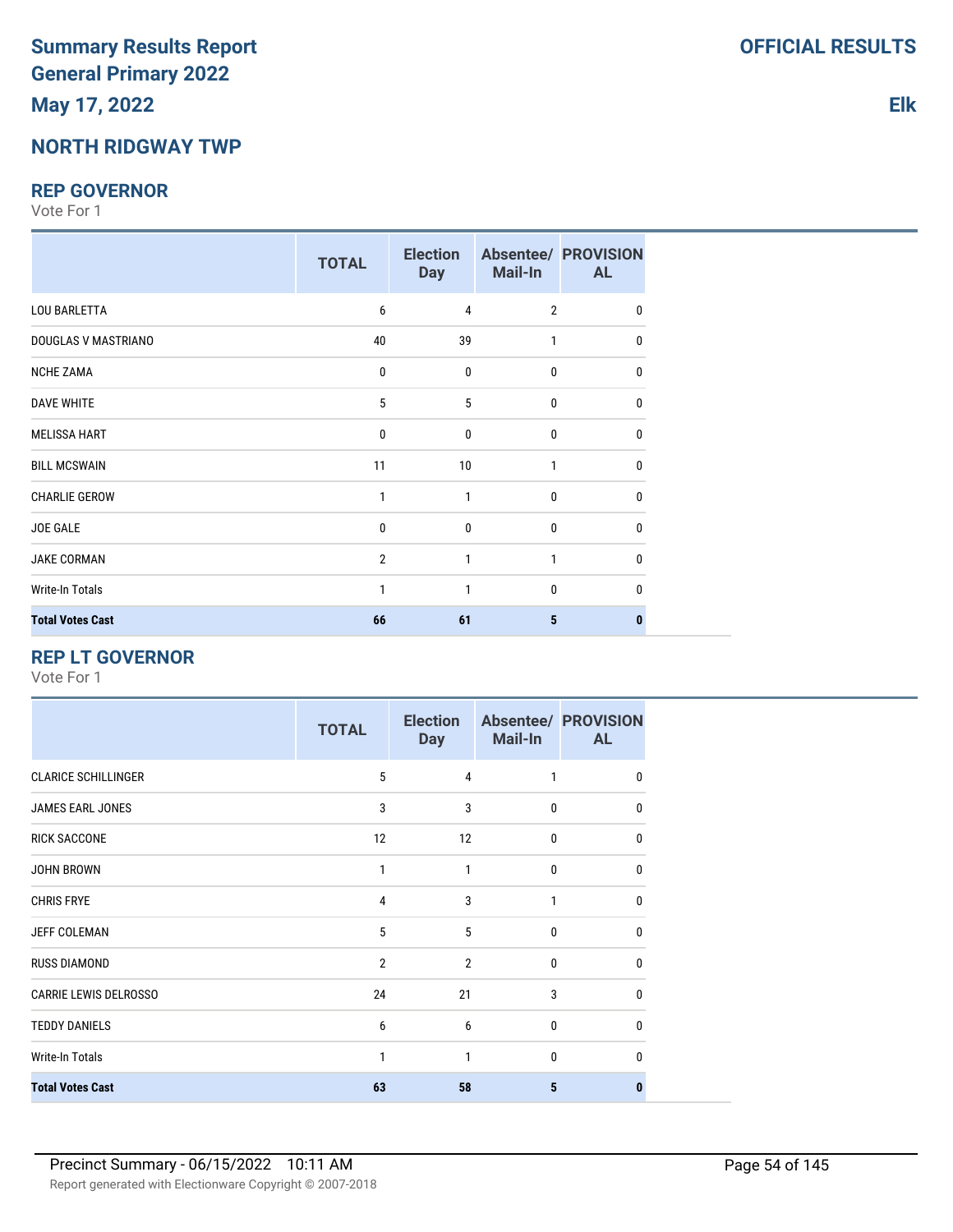# **NORTH RIDGWAY TWP**

## **REP REPRESENTATIVE IN CONGRESS - 15TH DISTRICT**

Vote For 1

|                          | <b>TOTAL</b> | <b>Election</b><br><b>Day</b> | <b>Mail-In</b> | <b>Absentee/ PROVISION</b><br><b>AL</b> |
|--------------------------|--------------|-------------------------------|----------------|-----------------------------------------|
| <b>GLENN GT THOMPSON</b> | 62           | 58                            |                |                                         |
| Write-In Totals          | 0            | 0                             | 0              |                                         |
| <b>Total Votes Cast</b>  | 62           | 58                            |                |                                         |

#### **REP REPRESENATIVE IN GENERAL ASSEMBLY - 75TH DISTRICT**

Vote For 1

|                         | <b>TOTAL</b> | <b>Election</b><br><b>Day</b> | <b>Mail-In</b> | <b>Absentee/ PROVISION</b><br><b>AL</b> |
|-------------------------|--------------|-------------------------------|----------------|-----------------------------------------|
| MIKE ARMANINI           | 64           | 59                            |                |                                         |
| Write-In Totals         |              |                               |                |                                         |
| <b>Total Votes Cast</b> | 64           | 59                            |                |                                         |

#### **REP MEMBER OF THE REPUBLICAN STATE COMMITTEE**

Vote For 1

|                             | <b>TOTAL</b> | Day      | <b>Mail-In</b> | Election Absentee/ PROVISION<br><b>AL</b> |  |
|-----------------------------|--------------|----------|----------------|-------------------------------------------|--|
| <b>MARCIE LYNCH ASSETTA</b> | 61           | 57       | 4              |                                           |  |
| Write-In Totals             |              | $\Omega$ |                | 0                                         |  |
| <b>Total Votes Cast</b>     | 62           | 57       |                |                                           |  |

#### **REP ELK COUNTY REPUBLICAN CHAIRPERSON**

|                         | <b>TOTAL</b> | <b>Election</b><br>Day | <b>Mail-In</b> | <b>Absentee/ PROVISION</b><br><b>AL</b> |
|-------------------------|--------------|------------------------|----------------|-----------------------------------------|
| SALLY GEYER             | 61           | 56                     | 5              |                                         |
| Write-In Totals         |              | 0                      |                |                                         |
| <b>Total Votes Cast</b> | 61           | 56                     |                |                                         |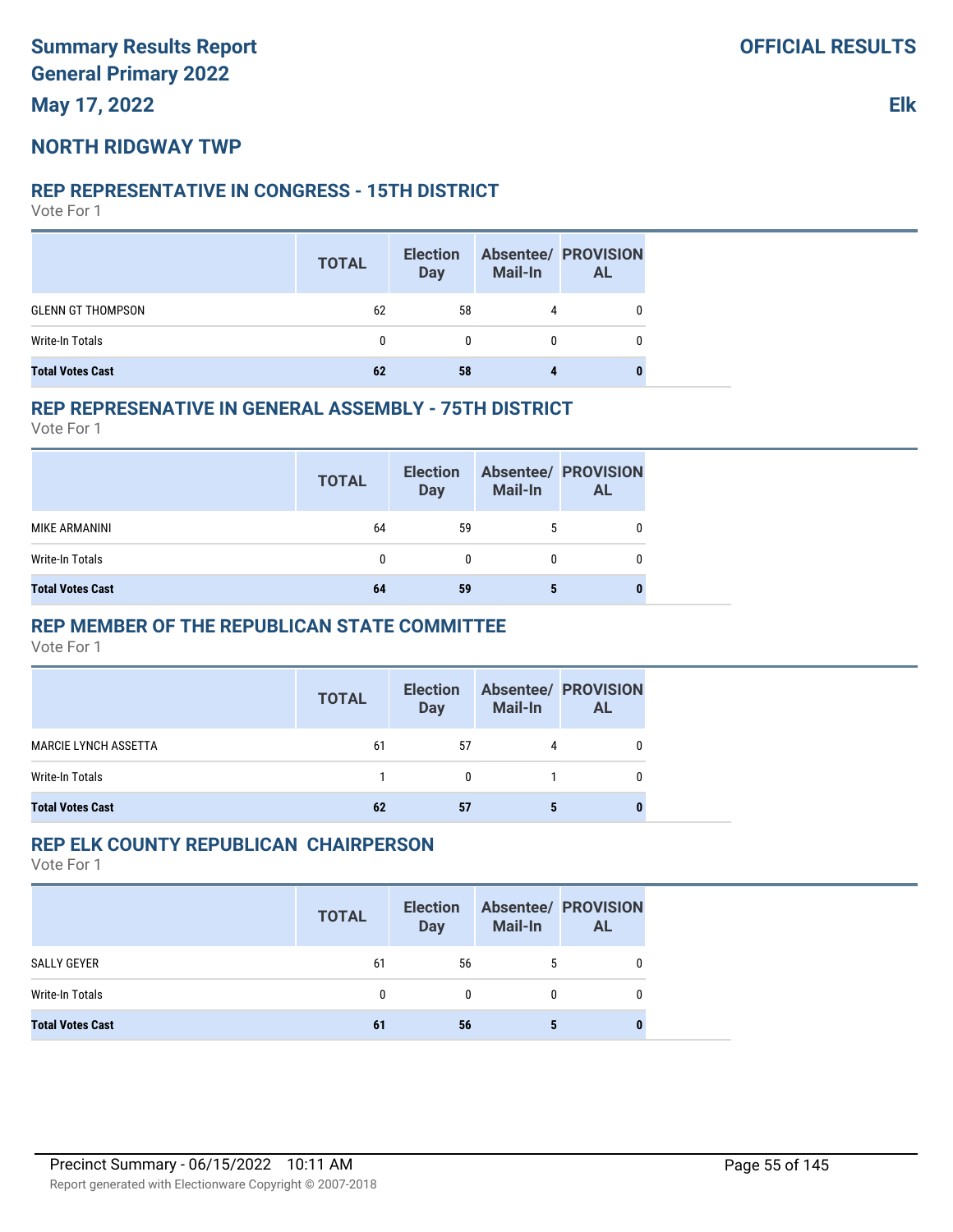# **SOUTH RIDGWAY TWP**

|                                    | <b>TOTAL</b>   | <b>Election Day</b> | ail-In       | <b>Absentee/M PROVISIONA</b> |
|------------------------------------|----------------|---------------------|--------------|------------------------------|
| Registered Voters - Total          | 1,322          |                     |              |                              |
| Registered Voters - DEMOCRATIC     | 378            |                     |              |                              |
| Registered Voters - REPUBLICAN     | 795            |                     |              |                              |
| Registered Voters - NONPARTISAN    | 149            |                     |              |                              |
| <b>Ballots Cast - Total</b>        | 470            | 400                 | 69           | 1                            |
| <b>Ballots Cast - DEMOCRATIC</b>   | 140            | 93                  | 46           | 1                            |
| <b>Ballots Cast - REPUBLICAN</b>   | 330            | 307                 | 23           | 0                            |
| <b>Ballots Cast - NONPARTISAN</b>  | $\mathbf{0}$   | 0                   | 0            | $\mathbf{0}$                 |
| <b>Ballots Cast - Blank</b>        | $\overline{2}$ | $\overline{2}$      | $\mathbf{0}$ | $\mathbf{0}$                 |
| Voter Turnout - Total              | 35.55%         |                     |              |                              |
| Voter Turnout - DEMOCRATIC         | 37.04%         |                     |              |                              |
| Voter Turnout - REPUBLICAN         | 41.51%         |                     |              |                              |
| <b>Voter Turnout - NONPARTISAN</b> | 0.00%          |                     |              |                              |

#### **DEM UNITED STATES SENATOR**

Vote For 1

|                         | <b>TOTAL</b> | <b>Election</b><br><b>Day</b> | <b>Mail-In</b> | <b>Absentee/ PROVISION</b><br><b>AL</b> |
|-------------------------|--------------|-------------------------------|----------------|-----------------------------------------|
| <b>ALEX KHALIL</b>      | 4            | 4                             | 0              | 0                                       |
| <b>CONOR LAMB</b>       | 14           | 7                             | 7              | 0                                       |
| <b>MALCOLM KENYATTA</b> | 3            | 3                             | $\mathbf{0}$   | 0                                       |
| <b>JOHN FETTERMAN</b>   | 104          | 65                            | 38             |                                         |
| Write-In Totals         | 9            | 9                             | $\mathbf{0}$   | 0                                       |
| <b>Total Votes Cast</b> | 134          | 88                            | 45             |                                         |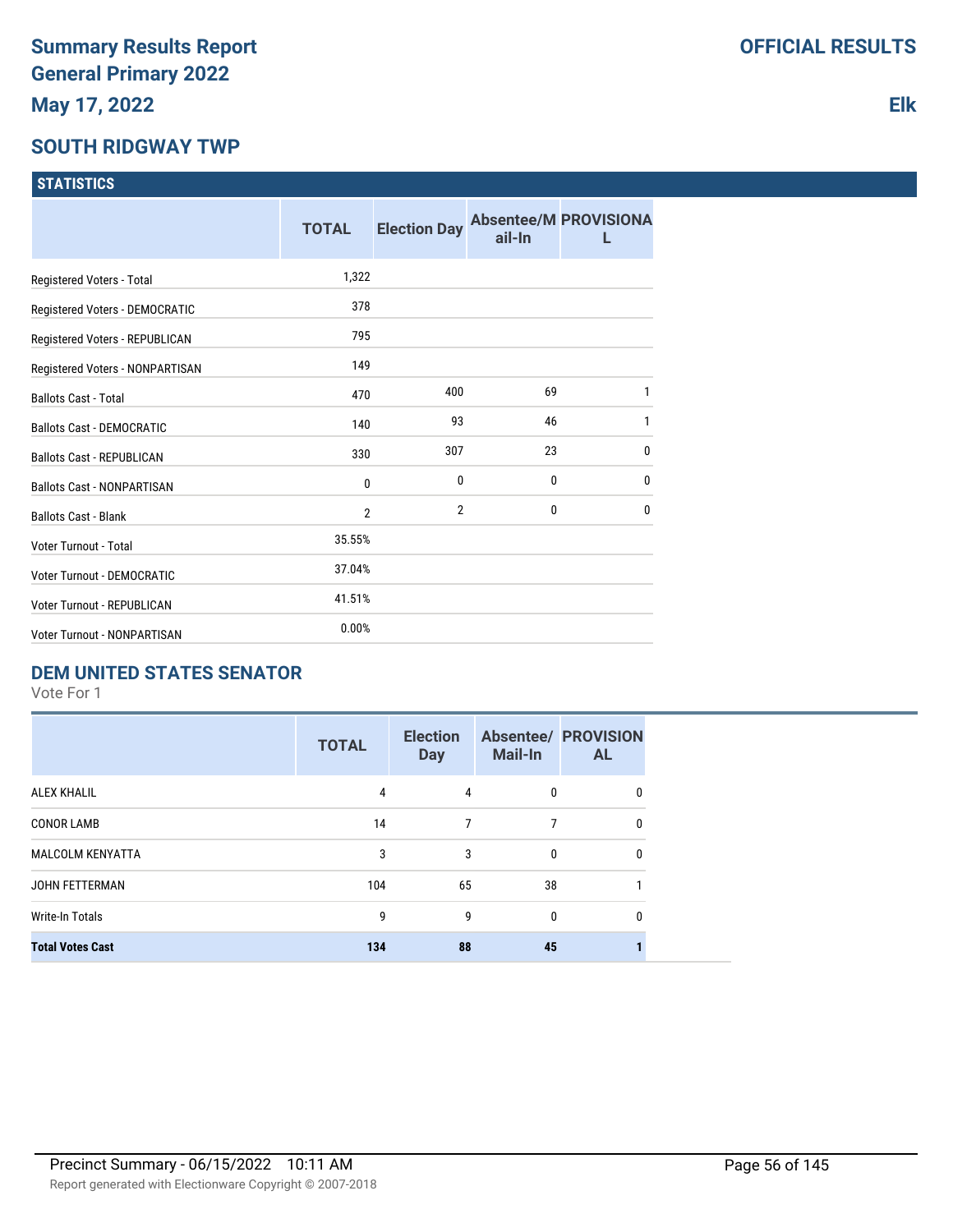# **SOUTH RIDGWAY TWP**

## **DEM GOVERNOR**

Vote For 1

|                         | <b>TOTAL</b> | <b>Election</b><br><b>Day</b> | <b>Mail-In</b> | <b>Absentee/ PROVISION</b><br><b>AL</b> |
|-------------------------|--------------|-------------------------------|----------------|-----------------------------------------|
| JOSH SHAPIRO            | 124          | 77                            | 46             |                                         |
| Write-In Totals         | 10           | 10                            | $\mathbf{0}$   | 0                                       |
| <b>Total Votes Cast</b> | 134          | 87                            | 46             |                                         |

#### **DEM LT GOVERNOR**

Vote For 1

|                         | <b>TOTAL</b> | <b>Election</b><br><b>Day</b> | <b>Mail-In</b> | <b>Absentee/ PROVISION</b><br><b>AL</b> |
|-------------------------|--------------|-------------------------------|----------------|-----------------------------------------|
| <b>AUSTIN DAVIS</b>     | 88           | 50                            | 37             |                                         |
| <b>RAY SOSA</b>         | 10           | 7                             | 3              | 0                                       |
| <b>BRIAN SIMS</b>       | 27           | 22                            | 5              | 0                                       |
| <b>Write-In Totals</b>  | 8            | 8                             | 0              | 0                                       |
| <b>Total Votes Cast</b> | 133          | 87                            | 45             |                                         |

# **DEM REPRESENTATIVE IN CONGRESS - 15TH DISTRICT**

Vote For 1

|                         | <b>TOTAL</b> | <b>Election</b><br>Day | Mail-In | <b>Absentee/ PROVISION</b><br>AL |
|-------------------------|--------------|------------------------|---------|----------------------------------|
| Write-In Totals         | 27           | 25                     |         |                                  |
| <b>Total Votes Cast</b> | 27           | 25                     |         |                                  |

# **DEM REPRESENTATIVE IN GENERAL ASSEMBLY -75TH DISTRICT**

Vote For 1

|                         | <b>TOTAL</b> | <b>Election</b><br><b>Day</b> | <b>Mail-In</b> | <b>Absentee/ PROVISION</b><br><b>AL</b> |
|-------------------------|--------------|-------------------------------|----------------|-----------------------------------------|
| Write-In Totals         | 28           | 27                            |                |                                         |
| <b>Total Votes Cast</b> | 28           | 27                            |                |                                         |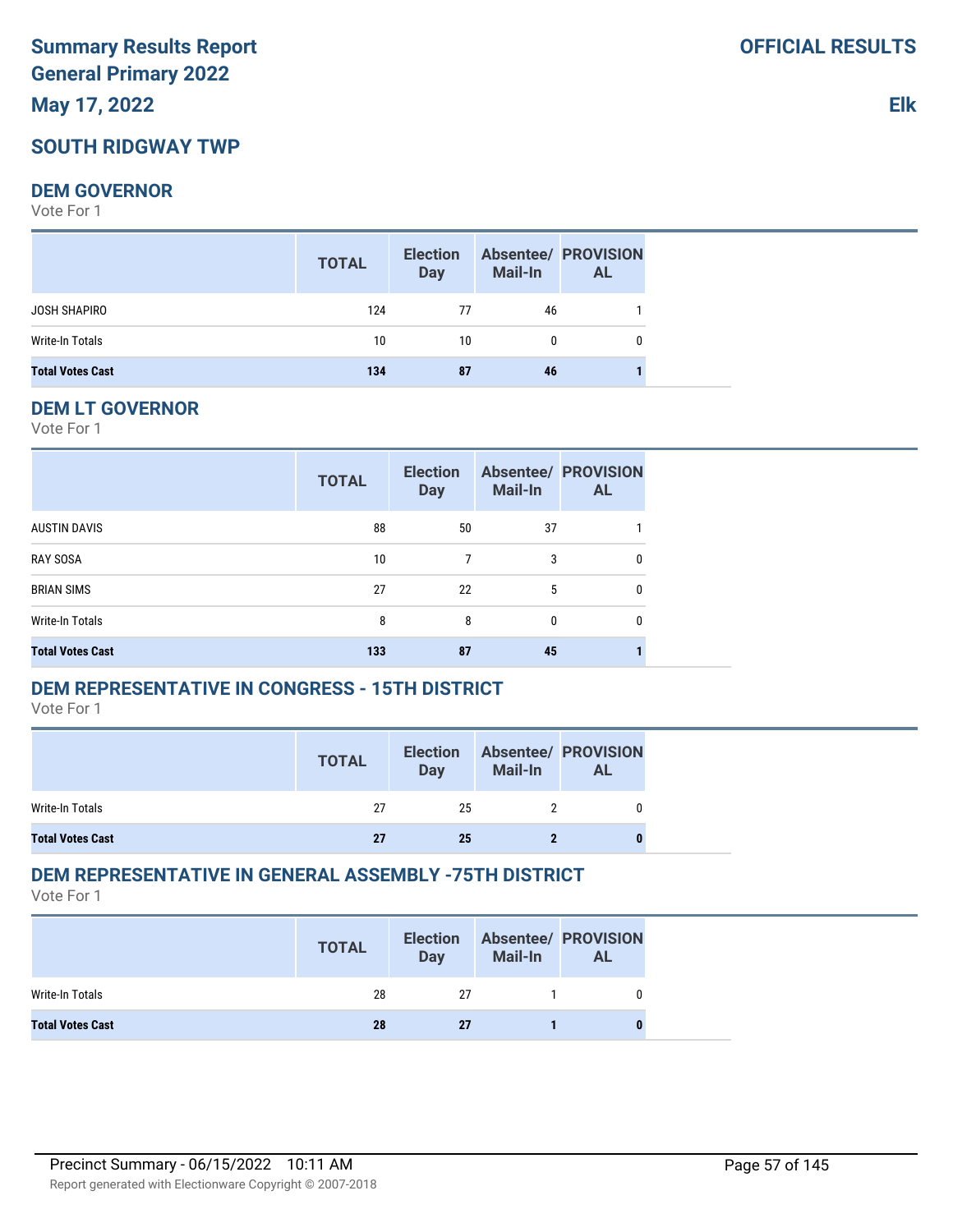# **SOUTH RIDGWAY TWP**

#### **DEM MEMBER OF THE DEMOCRATIC STATE COMMITTEE**

Vote For 1

|                         | <b>TOTAL</b>   | <b>Election</b><br><b>Day</b> | <b>Mail-In</b> | <b>Absentee/ PROVISION</b><br><b>AL</b> |
|-------------------------|----------------|-------------------------------|----------------|-----------------------------------------|
| RYAN S GRIMM            | 122            | 78                            | 43             |                                         |
| Write-In Totals         | $\overline{ }$ | 7                             | 0              |                                         |
| <b>Total Votes Cast</b> | 129            | 85                            | 43             |                                         |

# **DEM ELK COUNTY DEMOCRATIC COMMITTEE MEMBER SOUTH RIDGWAY TWP**

Vote For 2

|                         | <b>TOTAL</b> | <b>Election</b><br><b>Day</b> | Mail-In | <b>Absentee/ PROVISION</b><br>AL |
|-------------------------|--------------|-------------------------------|---------|----------------------------------|
| Write-In Totals         | 24           | 20                            |         |                                  |
| <b>Total Votes Cast</b> | 24           | 20                            |         |                                  |

## **REP UNITED STATES SENATOR**

|                         | <b>TOTAL</b> | <b>Election</b><br><b>Day</b> | <b>Mail-In</b> | <b>Absentee/ PROVISION</b><br><b>AL</b> |
|-------------------------|--------------|-------------------------------|----------------|-----------------------------------------|
| <b>KATHY BARNETTE</b>   | 74           | 71                            | 3              | 0                                       |
| MEHMET 0Z               | 101          | 95                            | 6              | 0                                       |
| <b>GEORGE BOCHETTO</b>  | 3            | 3                             | 0              | 0                                       |
| <b>JEFF BARTOS</b>      | 9            | 9                             | $\mathbf{0}$   | $\mathbf{0}$                            |
| <b>DAVID MCCORMICK</b>  | 104          | 97                            | 7              | 0                                       |
| <b>SEAN GALE</b>        | 8            | 8                             | 0              | $\mathbf{0}$                            |
| <b>CARLA SANDS</b>      | 22           | 16                            | 6              | 0                                       |
| <b>Write-In Totals</b>  | 4            | 3                             | 1              | $\mathbf{0}$                            |
| <b>Total Votes Cast</b> | 325          | 302                           | 23             |                                         |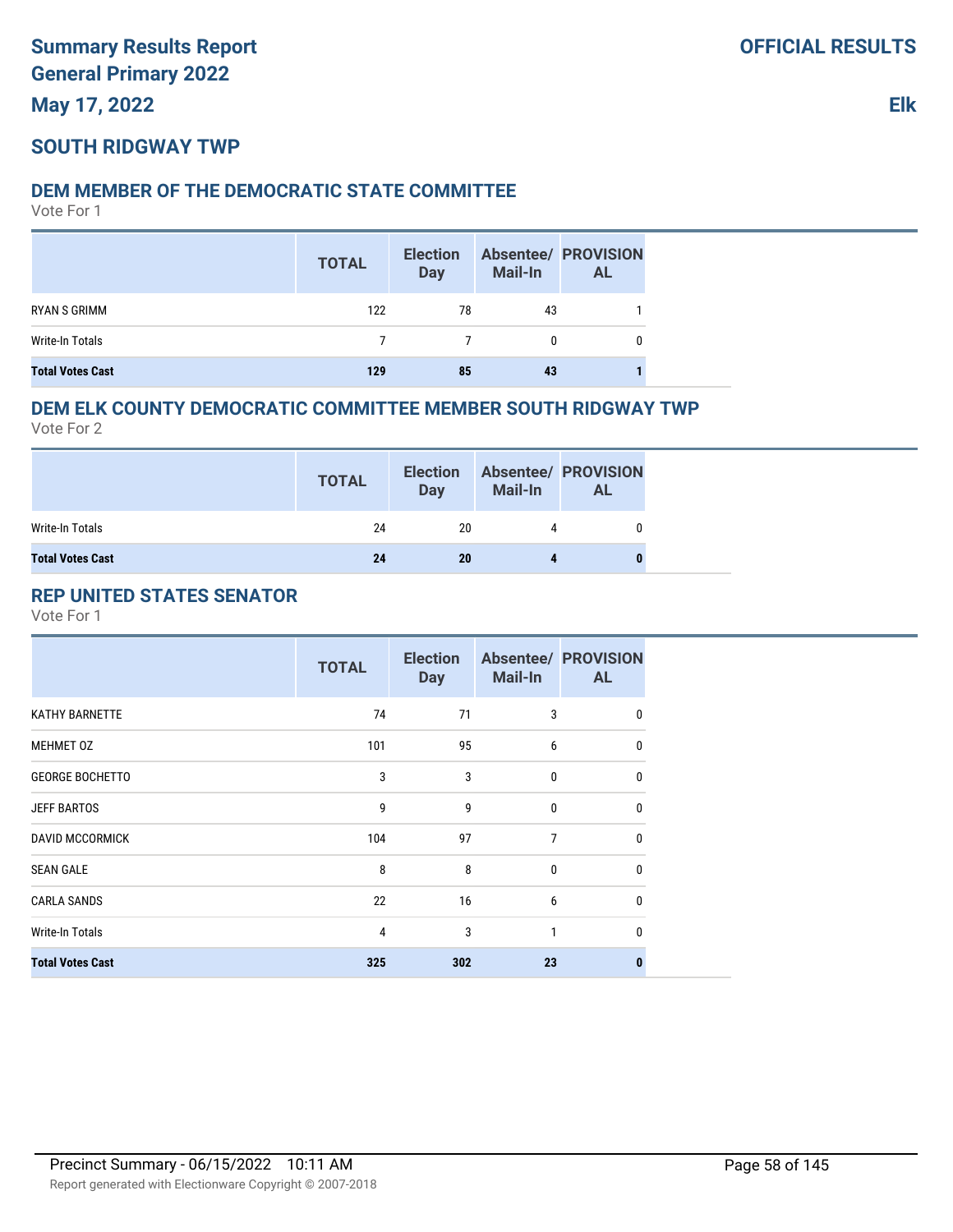# **SOUTH RIDGWAY TWP**

#### **REP GOVERNOR**

Vote For 1

|                         | <b>TOTAL</b>   | <b>Election</b><br><b>Day</b> | Mail-In        | <b>Absentee/ PROVISION</b><br><b>AL</b> |
|-------------------------|----------------|-------------------------------|----------------|-----------------------------------------|
| <b>LOU BARLETTA</b>     | 22             | 20                            | $\overline{2}$ | 0                                       |
| DOUGLAS V MASTRIANO     | 190            | 185                           | 5              | 0                                       |
| <b>NCHE ZAMA</b>        | $\overline{4}$ | 4                             | $\mathbf 0$    | $\mathbf{0}$                            |
| <b>DAVE WHITE</b>       | 13             | 13                            | 0              | 0                                       |
| <b>MELISSA HART</b>     | 11             | 6                             | 5              | 0                                       |
| <b>BILL MCSWAIN</b>     | 68             | 59                            | 9              | 0                                       |
| <b>CHARLIE GEROW</b>    | 1              | 1                             | $\mathbf{0}$   | 0                                       |
| JOE GALE                | 4              | $\overline{4}$                | $\mathbf{0}$   | 0                                       |
| <b>JAKE CORMAN</b>      | 11             | 10 <sup>°</sup>               | $\mathbf{1}$   | 0                                       |
| Write-In Totals         | 3              | 3                             | $\Omega$       | $\Omega$                                |
| <b>Total Votes Cast</b> | 327            | 305                           | 22             | n                                       |

## **REP LT GOVERNOR**

Vote For 1

|                              | <b>TOTAL</b>   | <b>Election</b><br><b>Day</b> | <b>Mail-In</b> | <b>Absentee/ PROVISION</b><br><b>AL</b> |
|------------------------------|----------------|-------------------------------|----------------|-----------------------------------------|
| <b>CLARICE SCHILLINGER</b>   | 11             | 11                            | 0              | 0                                       |
| <b>JAMES EARL JONES</b>      | 24             | 22                            | $\overline{2}$ | 0                                       |
| <b>RICK SACCONE</b>          | 42             | 34                            | 8              | 0                                       |
| <b>JOHN BROWN</b>            | 17             | 15                            | $\overline{2}$ | $\mathbf{0}$                            |
| <b>CHRIS FRYE</b>            | 20             | 19                            | 1              | $\mathbf{0}$                            |
| <b>JEFF COLEMAN</b>          | 23             | 21                            | $\overline{2}$ | 0                                       |
| <b>RUSS DIAMOND</b>          | 8              | 6                             | $\overline{2}$ | 0                                       |
| <b>CARRIE LEWIS DELROSSO</b> | 115            | 113                           | $\overline{2}$ | 0                                       |
| <b>TEDDY DANIELS</b>         | 51             | 49                            | $\overline{2}$ | 0                                       |
| <b>Write-In Totals</b>       | $\overline{2}$ | 1                             | 1              | 0                                       |
| <b>Total Votes Cast</b>      | 313            | 291                           | 22             | 0                                       |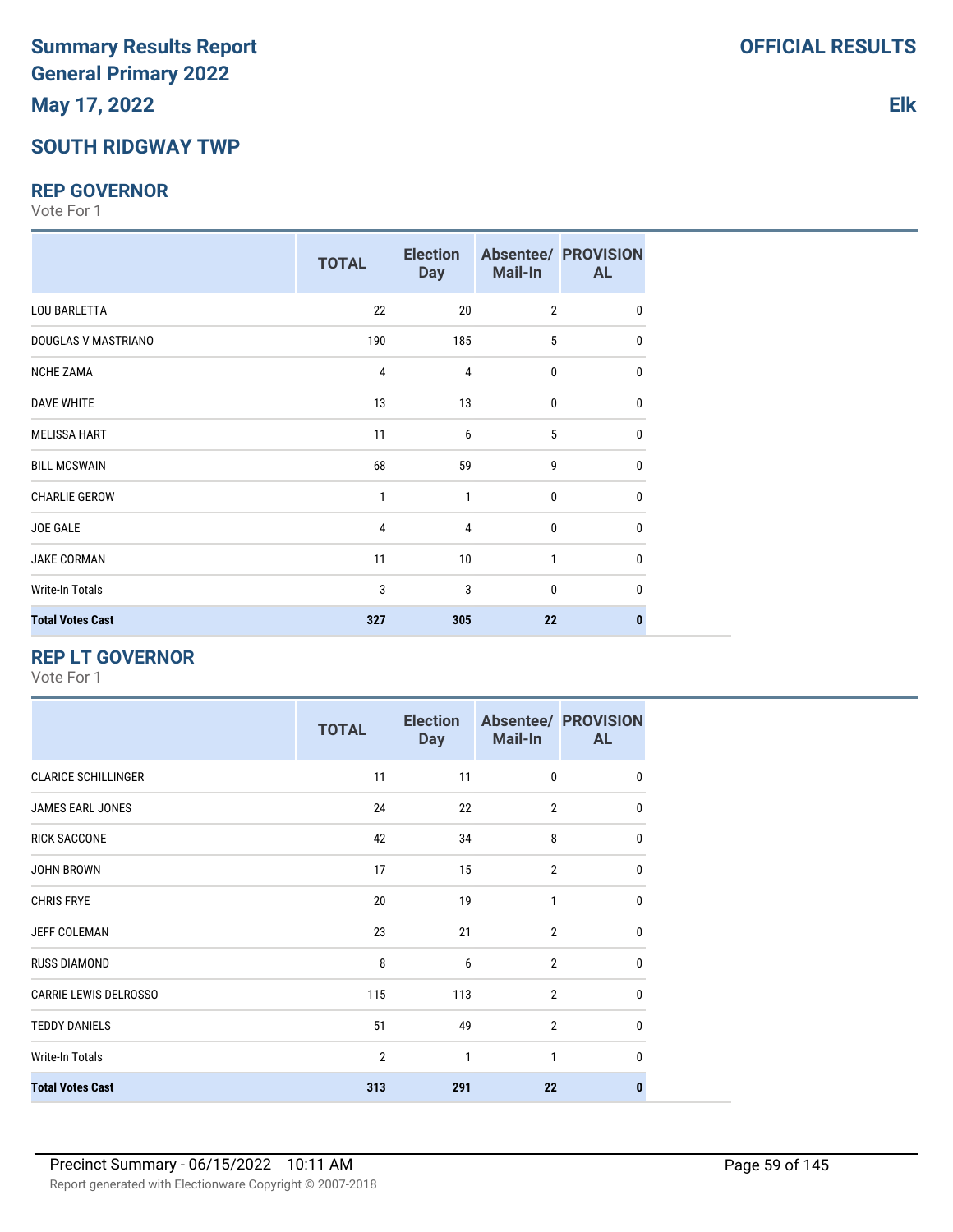# **SOUTH RIDGWAY TWP**

#### **REP REPRESENTATIVE IN CONGRESS - 15TH DISTRICT**

Vote For 1

|                          | <b>TOTAL</b> | <b>Election</b><br><b>Day</b> | <b>Mail-In</b> | <b>Absentee/ PROVISION</b><br><b>AL</b> |
|--------------------------|--------------|-------------------------------|----------------|-----------------------------------------|
| <b>GLENN GT THOMPSON</b> | 312          | 292                           | 20             |                                         |
| Write-In Totals          | g            | 8                             |                |                                         |
| <b>Total Votes Cast</b>  | 321          | 300                           | 21             |                                         |

#### **REP REPRESENATIVE IN GENERAL ASSEMBLY - 75TH DISTRICT**

Vote For 1

|                         | <b>TOTAL</b> | <b>Election</b><br><b>Day</b> | Mail-In | <b>Absentee/ PROVISION</b><br><b>AL</b> |
|-------------------------|--------------|-------------------------------|---------|-----------------------------------------|
| MIKE ARMANINI           | 324          | 303                           | 21      |                                         |
| Write-In Totals         |              |                               |         |                                         |
| <b>Total Votes Cast</b> | 326          | 305                           | 21      |                                         |

#### **REP MEMBER OF THE REPUBLICAN STATE COMMITTEE**

Vote For 1

|                             | <b>TOTAL</b> | <b>Election</b><br><b>Day</b> | <b>Mail-In</b> | <b>Absentee/ PROVISION</b><br><b>AL</b> |
|-----------------------------|--------------|-------------------------------|----------------|-----------------------------------------|
| <b>MARCIE LYNCH ASSETTA</b> | 313          | 292                           | 21             | 0                                       |
| Write-In Totals             | 3            | 3                             | 0              | 0                                       |
| <b>Total Votes Cast</b>     | 316          | 295                           | 21             | 0                                       |

#### **REP ELK COUNTY REPUBLICAN CHAIRPERSON**

|                         | <b>TOTAL</b> | <b>Election</b><br><b>Day</b> | <b>Mail-In</b> | <b>Absentee/ PROVISION</b><br><b>AL</b> |
|-------------------------|--------------|-------------------------------|----------------|-----------------------------------------|
| SALLY GEYER             | 309          | 289                           | 20             |                                         |
| Write-In Totals         | 4            | 4                             | 0              |                                         |
| <b>Total Votes Cast</b> | 313          | 293                           | 20             |                                         |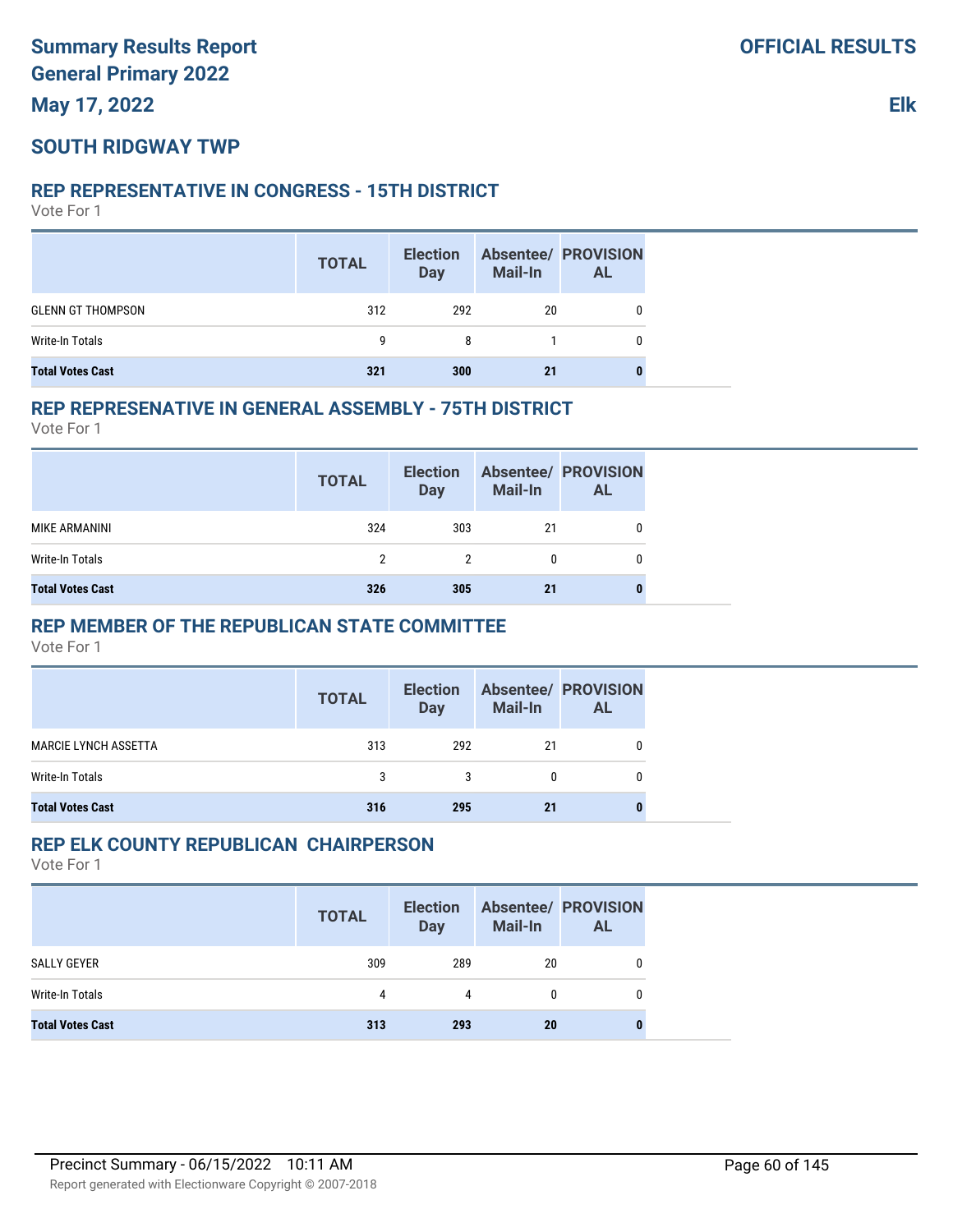## **SPRING CREEK TWP**

| <b>STATISTICS</b> |  |
|-------------------|--|
|                   |  |

|                                    | <b>TOTAL</b> | <b>Election Day</b> | ail-In | <b>Absentee/M PROVISIONA</b> |
|------------------------------------|--------------|---------------------|--------|------------------------------|
| Registered Voters - Total          | 150          |                     |        |                              |
| Registered Voters - DEMOCRATIC     | 62           |                     |        |                              |
| Registered Voters - REPUBLICAN     | 72           |                     |        |                              |
| Registered Voters - NONPARTISAN    | 16           |                     |        |                              |
| <b>Ballots Cast - Total</b>        | 59           | 51                  | 8      | $\mathbf 0$                  |
| <b>Ballots Cast - DEMOCRATIC</b>   | 16           | 13                  | 3      | $\mathbf 0$                  |
| <b>Ballots Cast - REPUBLICAN</b>   | 43           | 38                  | 5      | $\mathbf 0$                  |
| <b>Ballots Cast - NONPARTISAN</b>  | 0            | 0                   | 0      | $\mathbf{0}$                 |
| <b>Ballots Cast - Blank</b>        | $\mathbf{0}$ | 0                   | 0      | 0                            |
| Voter Turnout - Total              | 39.33%       |                     |        |                              |
| <b>Voter Turnout - DEMOCRATIC</b>  | 25.81%       |                     |        |                              |
| Voter Turnout - REPUBLICAN         | 59.72%       |                     |        |                              |
| <b>Voter Turnout - NONPARTISAN</b> | 0.00%        |                     |        |                              |

## **DEM UNITED STATES SENATOR**

Vote For 1

|                         | <b>TOTAL</b> | <b>Election</b><br><b>Day</b> | <b>Mail-In</b> | <b>Absentee/ PROVISION</b><br><b>AL</b> |
|-------------------------|--------------|-------------------------------|----------------|-----------------------------------------|
| <b>ALEX KHALIL</b>      | 0            | $\Omega$                      | 0              | 0                                       |
| <b>CONOR LAMB</b>       | 2            | $\mathfrak{p}$                | 0              | 0                                       |
| <b>MALCOLM KENYATTA</b> | $\Omega$     | $\Omega$                      | $\mathbf{0}$   | 0                                       |
| <b>JOHN FETTERMAN</b>   | 14           | 11                            | 3              | 0                                       |
| <b>Write-In Totals</b>  | 0            | $\Omega$                      | 0              | 0                                       |
| <b>Total Votes Cast</b> | 16           | 13                            |                |                                         |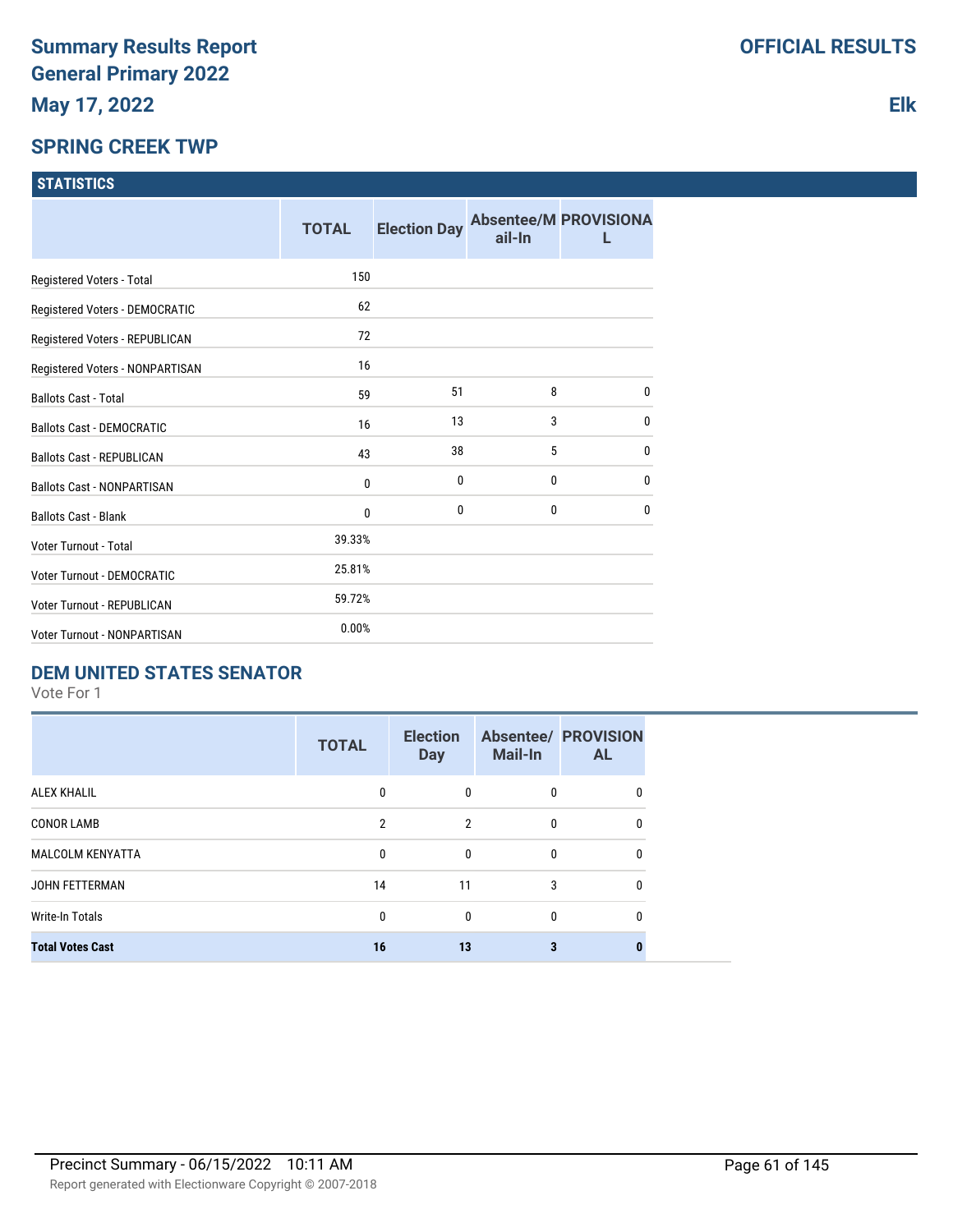# **Summary Results Report General Primary 2022**

**May 17, 2022**

# **SPRING CREEK TWP**

#### **DEM GOVERNOR**

Vote For 1

|                         | <b>TOTAL</b> | <b>Election</b><br>Day | <b>Mail-In</b> | <b>Absentee/ PROVISION</b><br><b>AL</b> |
|-------------------------|--------------|------------------------|----------------|-----------------------------------------|
| JOSH SHAPIRO            | 15           | 12                     | 3              |                                         |
| Write-In Totals         | $\mathbf{0}$ | $\mathbf{0}$           | $\Omega$       |                                         |
| <b>Total Votes Cast</b> | 15           | 12                     | з              |                                         |

#### **DEM LT GOVERNOR**

Vote For 1

|                         | <b>TOTAL</b> | <b>Election</b><br><b>Day</b> | <b>Mail-In</b> | <b>Absentee/ PROVISION</b><br><b>AL</b> |
|-------------------------|--------------|-------------------------------|----------------|-----------------------------------------|
| <b>AUSTIN DAVIS</b>     | 9            |                               | 2              | 0                                       |
| <b>RAY SOSA</b>         |              |                               | 0              | 0                                       |
| <b>BRIAN SIMS</b>       | 5            | 4                             |                | 0                                       |
| <b>Write-In Totals</b>  | 0            | 0                             | 0              |                                         |
| <b>Total Votes Cast</b> | 15           | 12                            |                |                                         |

# **DEM REPRESENTATIVE IN CONGRESS - 15TH DISTRICT**

Vote For 1

|                         | <b>TOTAL</b> | <b>Election</b><br>Day | Mail-In | <b>Absentee/ PROVISION</b><br>AL |
|-------------------------|--------------|------------------------|---------|----------------------------------|
| Write-In Totals         |              | 4                      |         |                                  |
| <b>Total Votes Cast</b> |              |                        |         |                                  |

# **DEM REPRESENTATIVE IN GENERAL ASSEMBLY -75TH DISTRICT**

Vote For 1

|                         | <b>TOTAL</b> | <b>Election</b><br><b>Day</b> | <b>Mail-In</b> | <b>Absentee/ PROVISION</b><br><b>AL</b> |
|-------------------------|--------------|-------------------------------|----------------|-----------------------------------------|
| Write-In Totals         |              | $\mathcal{P}$                 |                |                                         |
| <b>Total Votes Cast</b> |              |                               |                |                                         |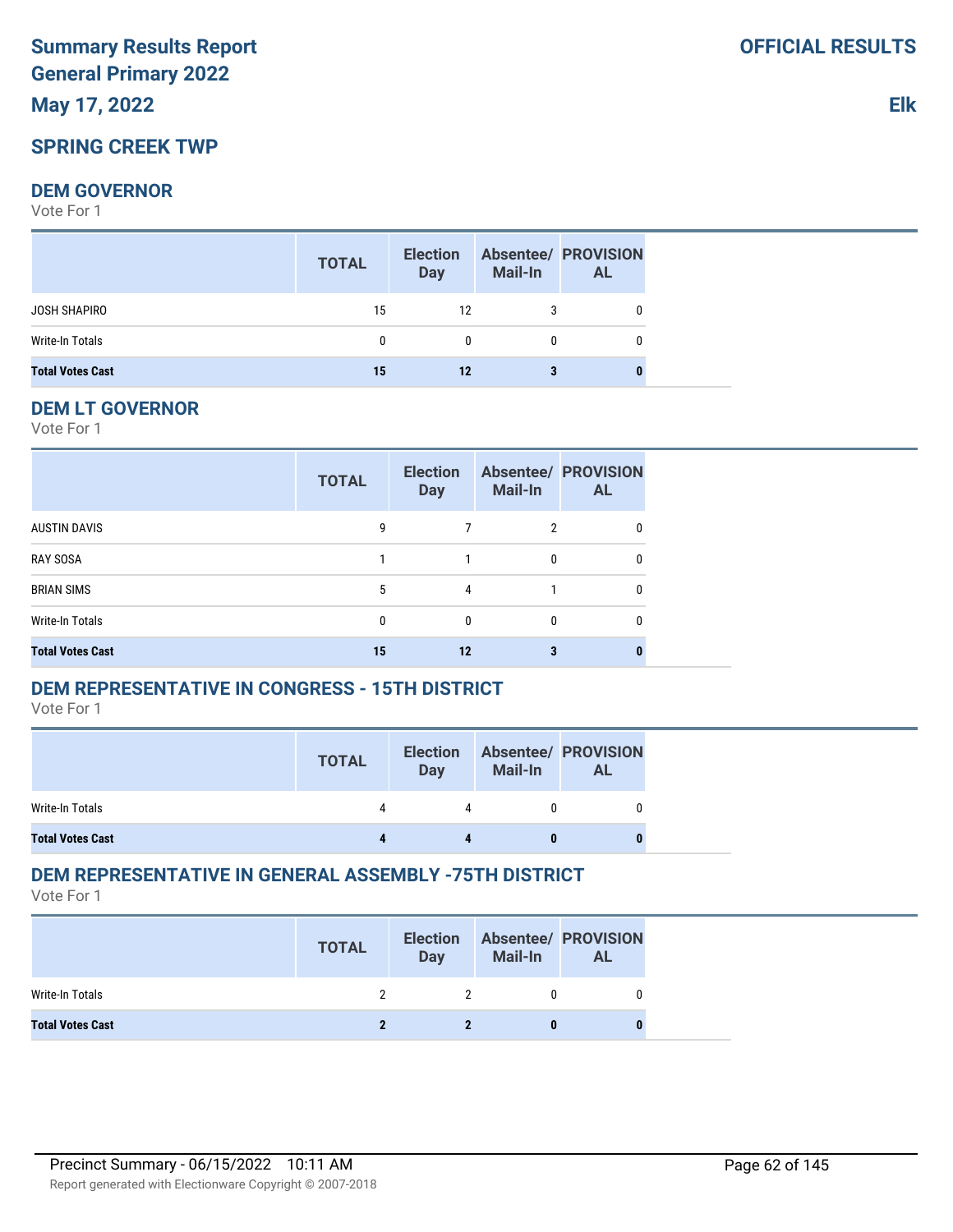# **SPRING CREEK TWP**

#### **DEM MEMBER OF THE DEMOCRATIC STATE COMMITTEE**

Vote For 1

|                         | <b>TOTAL</b> | <b>Election</b><br><b>Day</b> | <b>Mail-In</b> | <b>Absentee/ PROVISION</b><br><b>AL</b> |
|-------------------------|--------------|-------------------------------|----------------|-----------------------------------------|
| <b>RYAN S GRIMM</b>     | 15           | 12                            |                |                                         |
| Write-In Totals         |              |                               |                |                                         |
| <b>Total Votes Cast</b> | 16           | 13                            |                |                                         |

#### **DEM ELK COUNTY DEMOCRATIC COMMITTEE MEMBER SPRING CREEK TWP**

Vote For 2

|                         | <b>TOTAL</b> | <b>Election</b><br><b>Day</b> | <b>Mail-In</b> | <b>Absentee/ PROVISION</b><br><b>AL</b> |
|-------------------------|--------------|-------------------------------|----------------|-----------------------------------------|
| Write-In Totals         |              | 0                             |                |                                         |
| <b>Total Votes Cast</b> | 0            |                               |                |                                         |

#### **REP UNITED STATES SENATOR**

|                         | <b>TOTAL</b>   | <b>Election</b><br><b>Day</b> | <b>Mail-In</b> | <b>Absentee/ PROVISION</b><br><b>AL</b> |
|-------------------------|----------------|-------------------------------|----------------|-----------------------------------------|
| <b>KATHY BARNETTE</b>   | 10             | 9                             |                | 0                                       |
| MEHMET 0Z               | 15             | 14                            |                | 0                                       |
| <b>GEORGE BOCHETTO</b>  | 0              | $\mathbf 0$                   | 0              | 0                                       |
| <b>JEFF BARTOS</b>      | $\overline{2}$ | $\overline{2}$                | $\mathbf{0}$   | <sup>0</sup>                            |
| <b>DAVID MCCORMICK</b>  | 10             | 9                             | $\mathbf{1}$   | 0                                       |
| <b>SEAN GALE</b>        | 0              | $\mathbf{0}$                  | $\mathbf{0}$   | $\mathbf{0}$                            |
| <b>CARLA SANDS</b>      | 5              | 3                             | $\overline{2}$ | $\mathbf{0}$                            |
| Write-In Totals         | 0              | $\mathbf{0}$                  | $\mathbf{0}$   | 0                                       |
| <b>Total Votes Cast</b> | 42             | 37                            | 5              |                                         |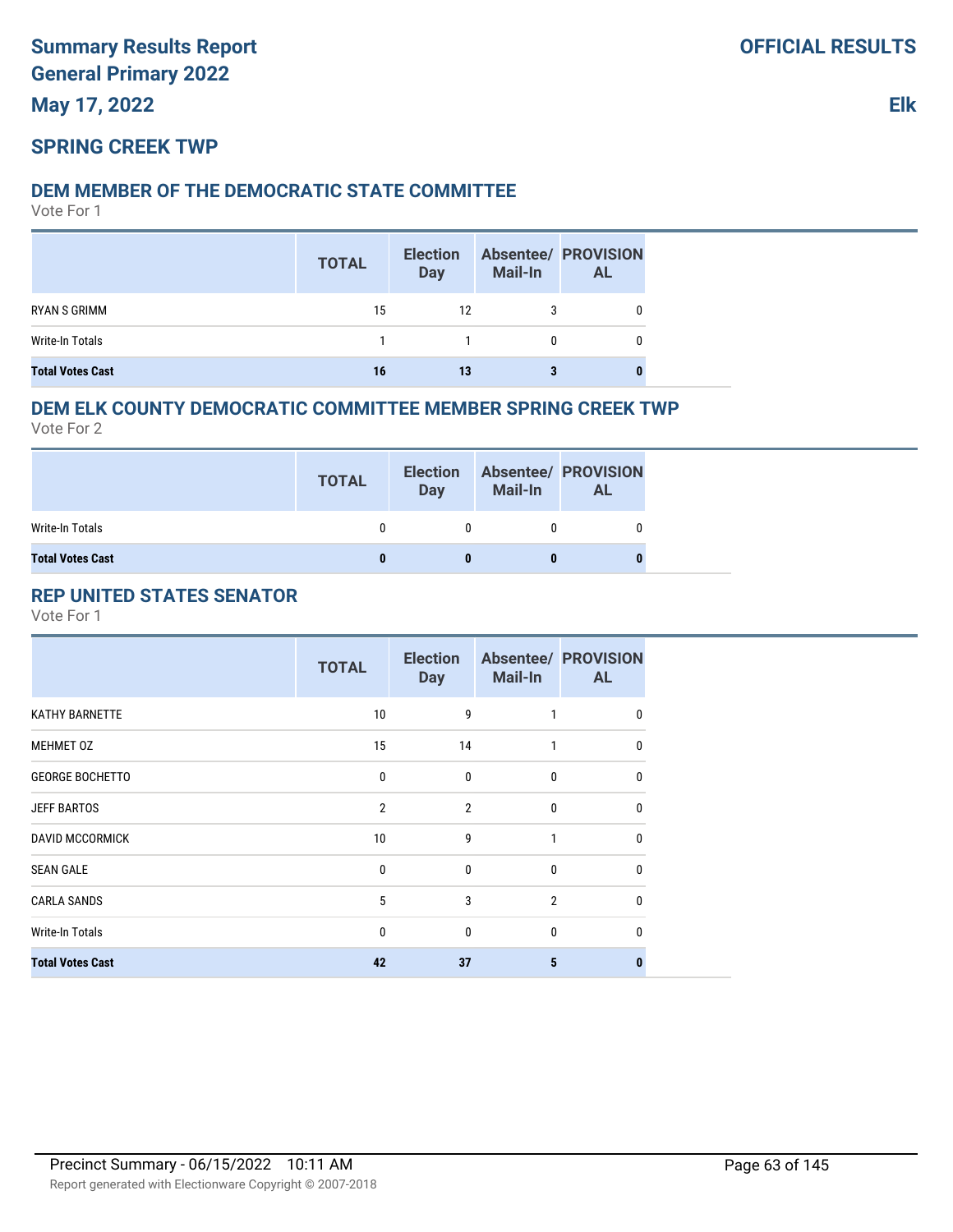# **SPRING CREEK TWP**

#### **REP GOVERNOR**

Vote For 1

|                         | <b>TOTAL</b>   | <b>Election</b><br><b>Day</b> | Mail-In        | <b>Absentee/ PROVISION</b><br><b>AL</b> |
|-------------------------|----------------|-------------------------------|----------------|-----------------------------------------|
| <b>LOU BARLETTA</b>     | 3              | 3                             | 0              | 0                                       |
| DOUGLAS V MASTRIANO     | 23             | 20                            | 3              | 0                                       |
| <b>NCHE ZAMA</b>        | 1              | 1                             | 0              | $\mathbf{0}$                            |
| <b>DAVE WHITE</b>       | 3              | 3                             | 0              | 0                                       |
| <b>MELISSA HART</b>     | 4              | 4                             | 0              | $\mathbf{0}$                            |
| <b>BILL MCSWAIN</b>     | 6              | 4                             | $\overline{2}$ | $\Omega$                                |
| <b>CHARLIE GEROW</b>    | 0              | 0                             | 0              | 0                                       |
| <b>JOE GALE</b>         | 1              | 1                             | 0              | <sup>0</sup>                            |
| JAKE CORMAN             | $\overline{2}$ | $\overline{2}$                | $\mathbf{0}$   | $\Omega$                                |
| Write-In Totals         | 0              | $\mathbf{0}$                  | 0              | <sup>0</sup>                            |
| <b>Total Votes Cast</b> | 43             | 38                            | 5              |                                         |

#### **REP LT GOVERNOR**

|                              | <b>TOTAL</b>   | <b>Election</b><br><b>Day</b> | <b>Mail-In</b> | <b>Absentee/ PROVISION</b><br><b>AL</b> |
|------------------------------|----------------|-------------------------------|----------------|-----------------------------------------|
| <b>CLARICE SCHILLINGER</b>   | 2              | $\overline{2}$                | 0              | 0                                       |
| <b>JAMES EARL JONES</b>      | $\overline{4}$ | 3                             | 1              | 0                                       |
| <b>RICK SACCONE</b>          | 8              | 8                             | 0              | 0                                       |
| <b>JOHN BROWN</b>            | 4              |                               | 3              | 0                                       |
| <b>CHRIS FRYE</b>            | 3              | 3                             | $\mathbf{0}$   | 0                                       |
| <b>JEFF COLEMAN</b>          | $\overline{2}$ | $\overline{2}$                | 0              | 0                                       |
| <b>RUSS DIAMOND</b>          | 1              | 1                             | $\mathbf{0}$   | 0                                       |
| <b>CARRIE LEWIS DELROSSO</b> | 11             | 10                            | 1              | 0                                       |
| <b>TEDDY DANIELS</b>         | $\overline{7}$ | 7                             | 0              | 0                                       |
| <b>Write-In Totals</b>       | 0              | $\mathbf{0}$                  | 0              | 0                                       |
| <b>Total Votes Cast</b>      | 42             | 37                            | 5              | 0                                       |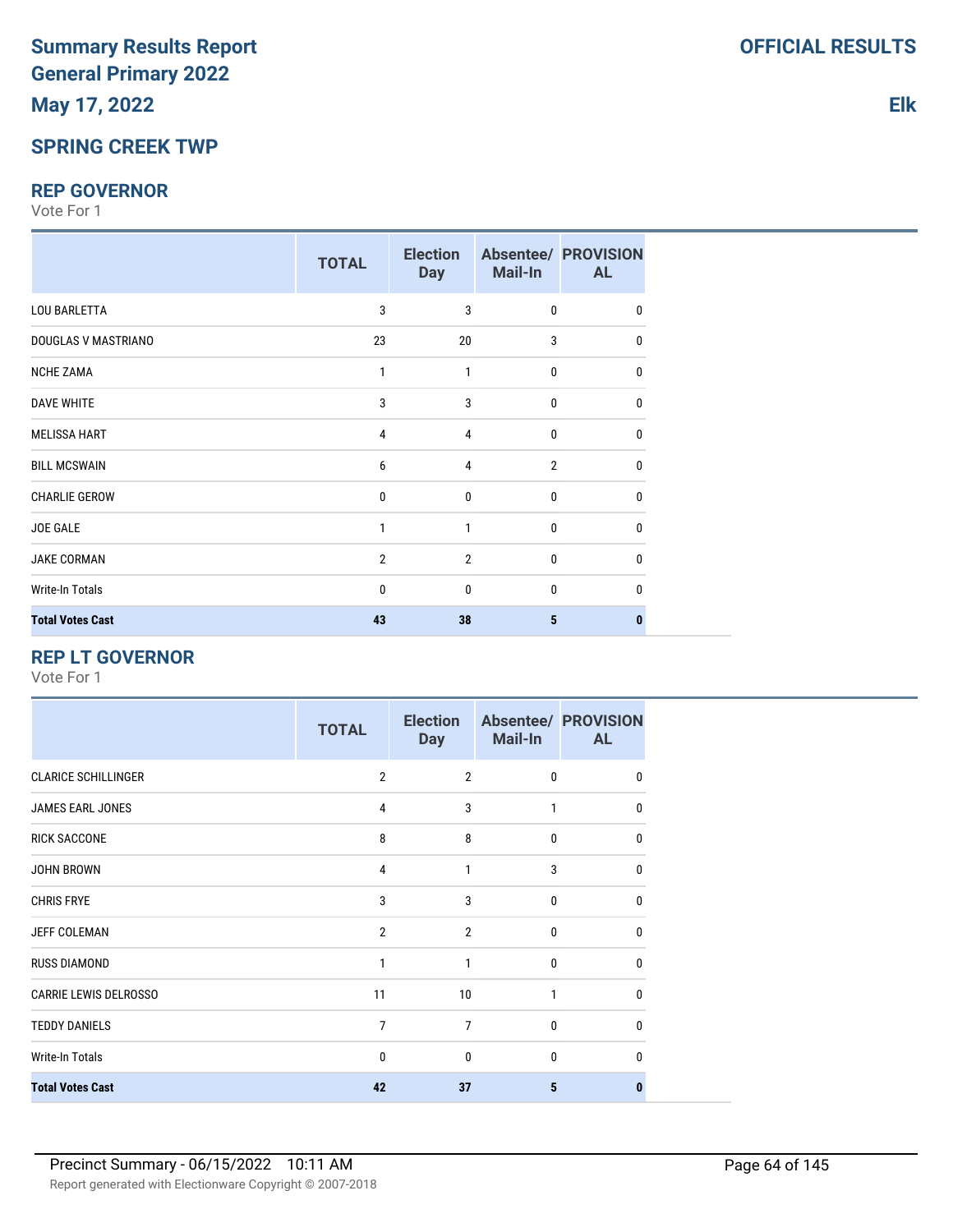# **SPRING CREEK TWP**

#### **REP REPRESENTATIVE IN CONGRESS - 15TH DISTRICT**

Vote For 1

|                          | <b>TOTAL</b> | <b>Election</b><br><b>Day</b> | <b>Mail-In</b> | <b>Absentee/ PROVISION</b><br><b>AL</b> |
|--------------------------|--------------|-------------------------------|----------------|-----------------------------------------|
| <b>GLENN GT THOMPSON</b> | 40           | 35                            |                |                                         |
| Write-In Totals          | 2            | 2                             |                |                                         |
| <b>Total Votes Cast</b>  | 42           | 37                            |                |                                         |

#### **REP REPRESENATIVE IN GENERAL ASSEMBLY - 75TH DISTRICT**

Vote For 1

|                         | <b>TOTAL</b> | <b>Election</b><br><b>Day</b> | Mail-In  | <b>Absentee/ PROVISION</b><br>AL |
|-------------------------|--------------|-------------------------------|----------|----------------------------------|
| MIKE ARMANINI           | 43           | 38                            | 5        |                                  |
| Write-In Totals         |              | 0                             | $\bf{0}$ |                                  |
| <b>Total Votes Cast</b> | 43           | 38                            |          |                                  |

#### **REP MEMBER OF THE REPUBLICAN STATE COMMITTEE**

Vote For 1

|                             | <b>TOTAL</b> | <b>Election</b><br><b>Day</b> | <b>Mail-In</b> | <b>Absentee/ PROVISION</b><br><b>AL</b> |  |
|-----------------------------|--------------|-------------------------------|----------------|-----------------------------------------|--|
| <b>MARCIE LYNCH ASSETTA</b> | 41           | 36                            |                |                                         |  |
| Write-In Totals             |              |                               | 0              | 0                                       |  |
| <b>Total Votes Cast</b>     | 42           | 37                            |                |                                         |  |

#### **REP ELK COUNTY REPUBLICAN CHAIRPERSON**

|                         | <b>TOTAL</b> | <b>Election</b><br><b>Day</b> | <b>Mail-In</b> | <b>Absentee/ PROVISION</b><br><b>AL</b> |
|-------------------------|--------------|-------------------------------|----------------|-----------------------------------------|
| SALLY GEYER             | 41           | 36                            |                |                                         |
| Write-In Totals         |              | $\overline{1}$                |                | 0                                       |
| <b>Total Votes Cast</b> | 42           | 37                            |                |                                         |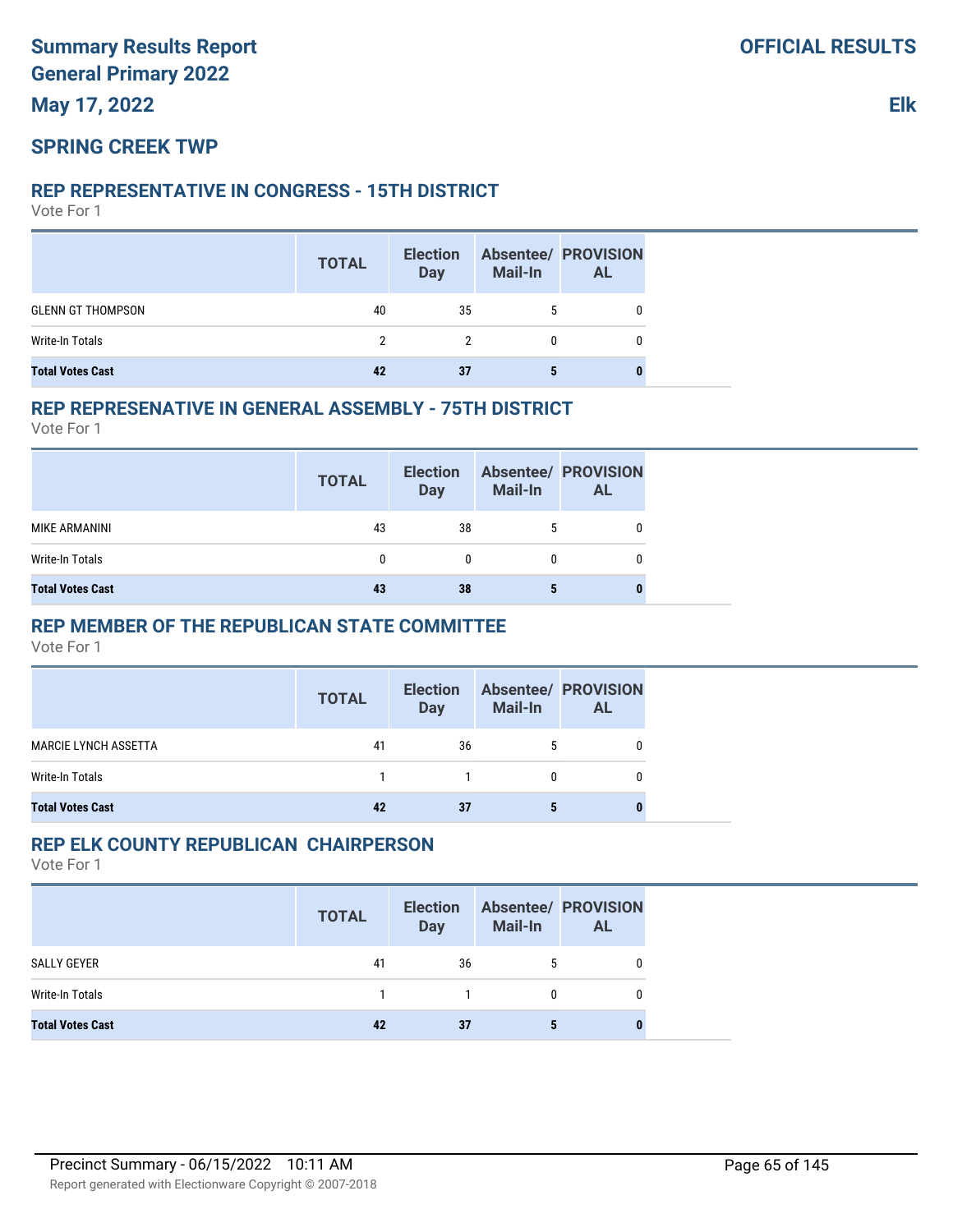## **JOHNSONBURG 1ST**

#### **STATISTICS**

|                                    | <b>TOTAL</b> | <b>Election Day</b> | ail-In       | <b>Absentee/M PROVISIONA</b> |
|------------------------------------|--------------|---------------------|--------------|------------------------------|
| Registered Voters - Total          | 474          |                     |              |                              |
| Registered Voters - DEMOCRATIC     | 189          |                     |              |                              |
| Registered Voters - REPUBLICAN     | 212          |                     |              |                              |
| Registered Voters - NONPARTISAN    | 73           |                     |              |                              |
| <b>Ballots Cast - Total</b>        | 139          | 110                 | 29           | $\mathbf{0}$                 |
| <b>Ballots Cast - DEMOCRATIC</b>   | 62           | 47                  | 15           | $\mathbf{0}$                 |
| <b>Ballots Cast - REPUBLICAN</b>   | 77           | 63                  | 14           | $\mathbf{0}$                 |
| <b>Ballots Cast - NONPARTISAN</b>  | 0            | 0                   | 0            | $\mathbf 0$                  |
| <b>Ballots Cast - Blank</b>        | 0            | 0                   | $\mathbf{0}$ | $\mathbf{0}$                 |
| Voter Turnout - Total              | 29.32%       |                     |              |                              |
| <b>Voter Turnout - DEMOCRATIC</b>  | 32.80%       |                     |              |                              |
| Voter Turnout - REPUBLICAN         | 36.32%       |                     |              |                              |
| <b>Voter Turnout - NONPARTISAN</b> | 0.00%        |                     |              |                              |

#### **DEM UNITED STATES SENATOR**

Vote For 1

|                         | <b>TOTAL</b> | <b>Election</b><br><b>Day</b> | <b>Mail-In</b> | <b>Absentee/ PROVISION</b><br><b>AL</b> |
|-------------------------|--------------|-------------------------------|----------------|-----------------------------------------|
| <b>ALEX KHALIL</b>      | 2            | $\mathfrak{p}$                | $\mathbf{0}$   | 0                                       |
| <b>CONOR LAMB</b>       | 12           | 7                             | 5              | 0                                       |
| <b>MALCOLM KENYATTA</b> |              |                               | $\mathbf{0}$   | 0                                       |
| <b>JOHN FETTERMAN</b>   | 40           | 32                            | 8              | 0                                       |
| <b>Write-In Totals</b>  | 4            | 3                             |                | 0                                       |
| <b>Total Votes Cast</b> | 59           | 45                            | 14             | 0                                       |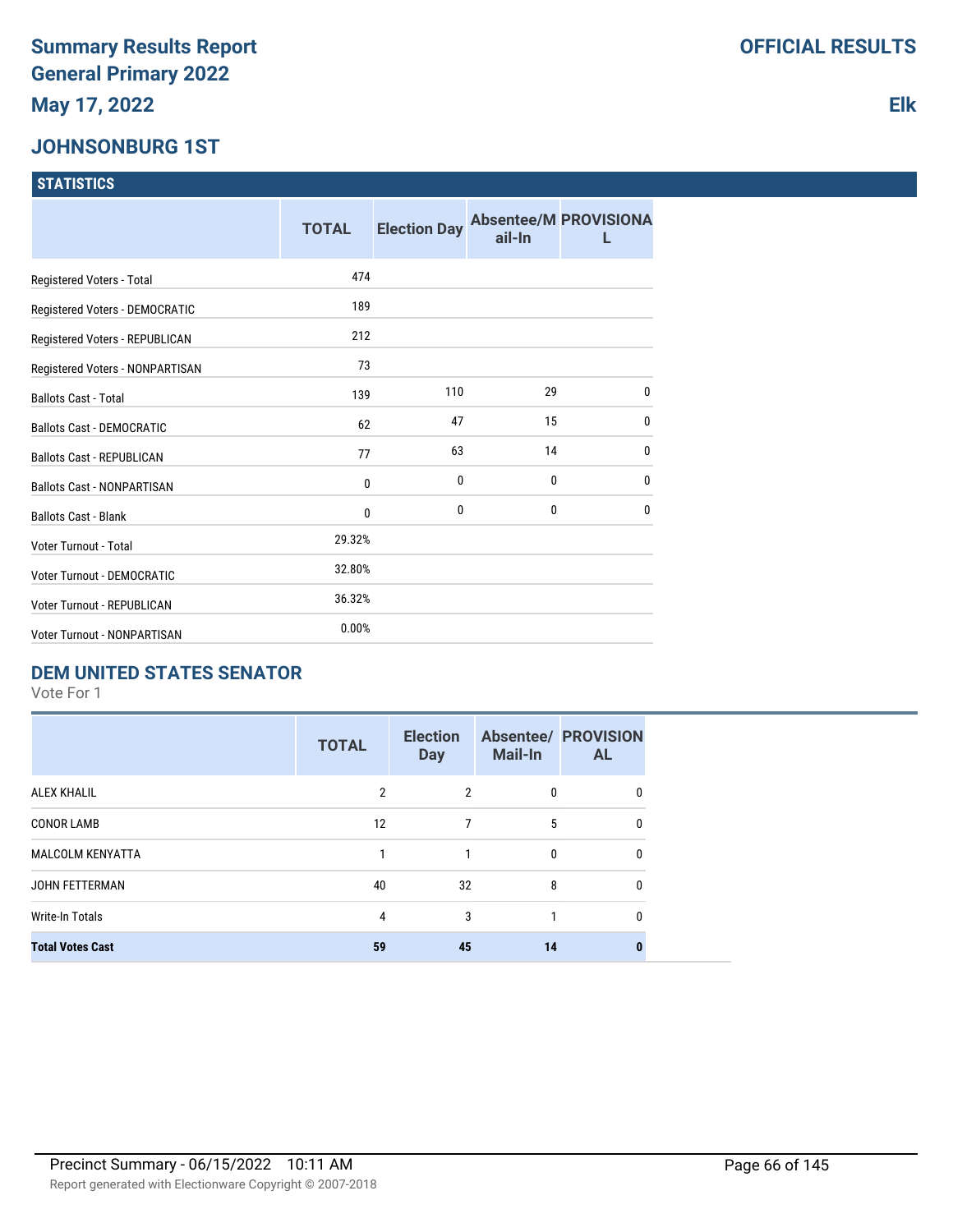# **Summary Results Report General Primary 2022**

**May 17, 2022**

# **JOHNSONBURG 1ST**

# **DEM GOVERNOR**

Vote For 1

|                         | <b>TOTAL</b> | <b>Election</b><br><b>Day</b> | <b>Mail-In</b> | <b>Absentee/ PROVISION</b><br><b>AL</b> |
|-------------------------|--------------|-------------------------------|----------------|-----------------------------------------|
| JOSH SHAPIRO            | 54           | 41                            | 13             | 0                                       |
| Write-In Totals         | $\mathbf{3}$ | 2                             |                | $\mathbf{0}$                            |
| <b>Total Votes Cast</b> | 57           | 43                            | 14             |                                         |

#### **DEM LT GOVERNOR**

Vote For 1

|                         | <b>TOTAL</b> | <b>Election</b><br><b>Day</b> | <b>Mail-In</b> | <b>Absentee/ PROVISION</b><br><b>AL</b> |
|-------------------------|--------------|-------------------------------|----------------|-----------------------------------------|
| <b>AUSTIN DAVIS</b>     | 39           | 30                            | 9              | 0                                       |
| <b>RAY SOSA</b>         | 5            | 5                             | 0              | 0                                       |
| <b>BRIAN SIMS</b>       | 8            | 6                             | $\overline{2}$ | 0                                       |
| Write-In Totals         | 2            |                               |                | 0                                       |
| <b>Total Votes Cast</b> | 54           | 42                            | 12             |                                         |

# **DEM REPRESENTATIVE IN CONGRESS - 15TH DISTRICT**

Vote For 1

|                         | <b>TOTAL</b> | <b>Election</b><br><b>Day</b> | Mail-In | <b>Absentee/ PROVISION</b><br>AL |
|-------------------------|--------------|-------------------------------|---------|----------------------------------|
| Write-In Totals         |              | 4                             |         |                                  |
| <b>Total Votes Cast</b> |              |                               |         |                                  |

# **DEM REPRESENTATIVE IN GENERAL ASSEMBLY -75TH DISTRICT**

Vote For 1

|                         | <b>TOTAL</b> | <b>Election</b><br><b>Day</b> | <b>Mail-In</b> | <b>Absentee/ PROVISION</b><br><b>AL</b> |
|-------------------------|--------------|-------------------------------|----------------|-----------------------------------------|
| Write-In Totals         |              |                               |                |                                         |
| <b>Total Votes Cast</b> |              |                               |                | o                                       |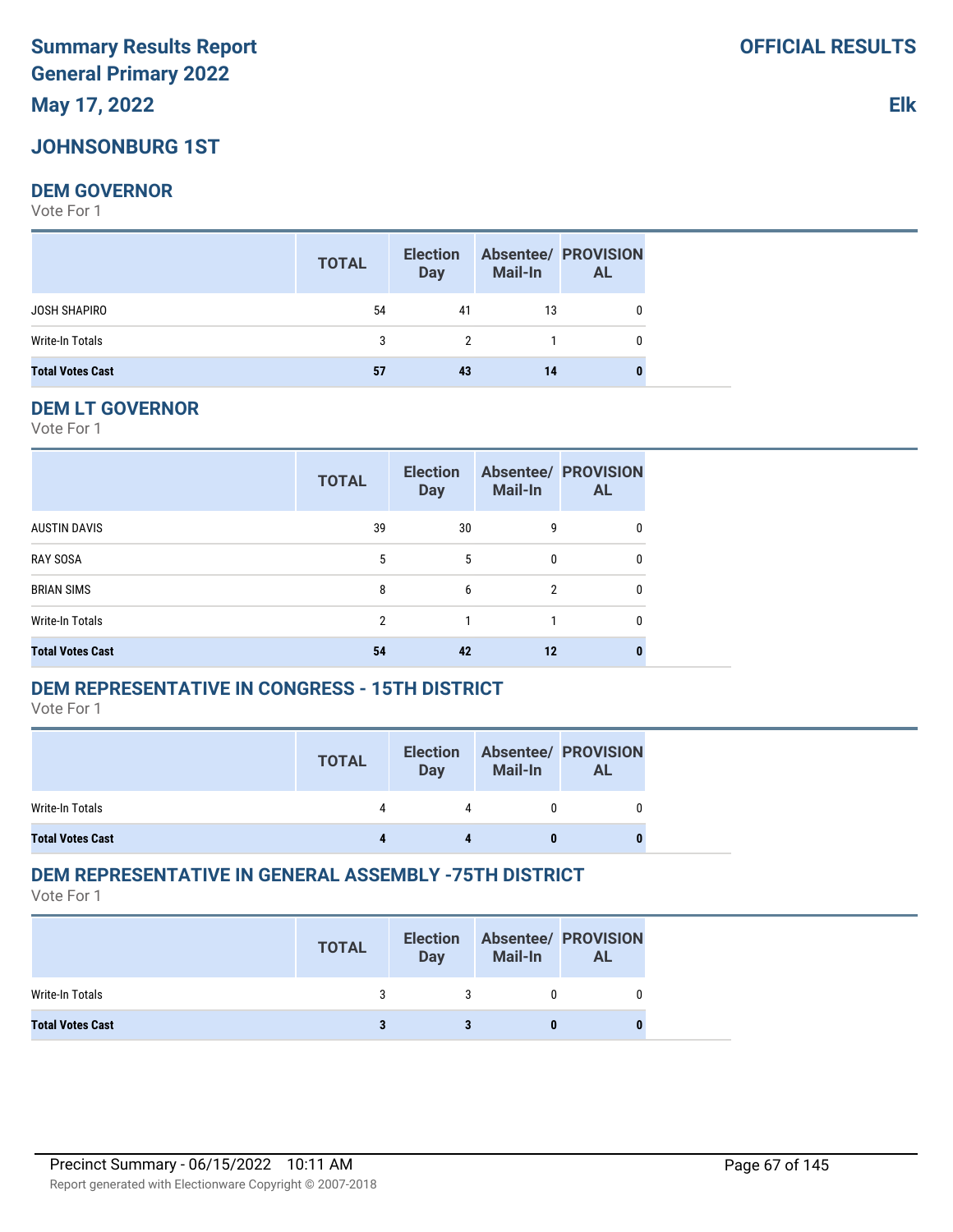# **JOHNSONBURG 1ST**

## **DEM MEMBER OF THE DEMOCRATIC STATE COMMITTEE**

Vote For 1

|                         | <b>TOTAL</b> | <b>Election</b><br><b>Day</b> | <b>Mail-In</b> | <b>Absentee/ PROVISION</b><br><b>AL</b> |
|-------------------------|--------------|-------------------------------|----------------|-----------------------------------------|
| RYAN S GRIMM            | 58           | 44                            | 14             |                                         |
| Write-In Totals         | 0            | 0                             | 0              |                                         |
| <b>Total Votes Cast</b> | 58           | 44                            | 14             |                                         |

#### **DEM ELK COUNTY DEMOCRATIC COMMITTEE MEMBER JOHNSONBURG 1ST**

Vote For 2

|                         | <b>TOTAL</b> | <b>Election</b><br><b>Day</b> | <b>Mail-In</b> | <b>Absentee/ PROVISION</b><br>AL |
|-------------------------|--------------|-------------------------------|----------------|----------------------------------|
| Write-In Totals         |              |                               |                |                                  |
| <b>Total Votes Cast</b> |              |                               |                |                                  |

## **REP UNITED STATES SENATOR**

|                         | <b>TOTAL</b>   | <b>Election</b><br><b>Day</b> | <b>Mail-In</b> | <b>Absentee/ PROVISION</b><br><b>AL</b> |
|-------------------------|----------------|-------------------------------|----------------|-----------------------------------------|
| <b>KATHY BARNETTE</b>   | 20             | 17                            | 3              | 0                                       |
| MEHMET 0Z               | 30             | 25                            | 5              | 0                                       |
| <b>GEORGE BOCHETTO</b>  | $\mathbf{0}$   | $\mathbf{0}$                  | $\mathbf{0}$   | 0                                       |
| <b>JEFF BARTOS</b>      | 1              | $\mathbf{0}$                  |                | 0                                       |
| <b>DAVID MCCORMICK</b>  | 22             | 19                            | 3              | 0                                       |
| <b>SEAN GALE</b>        | 0              | $\mathbf{0}$                  | $\Omega$       |                                         |
| <b>CARLA SANDS</b>      | $\overline{2}$ | $\mathbf{0}$                  | $\overline{2}$ | U                                       |
| <b>Write-In Totals</b>  | 1              | 1                             | $\mathbf{0}$   | n                                       |
| <b>Total Votes Cast</b> | 76             | 62                            | 14             | n                                       |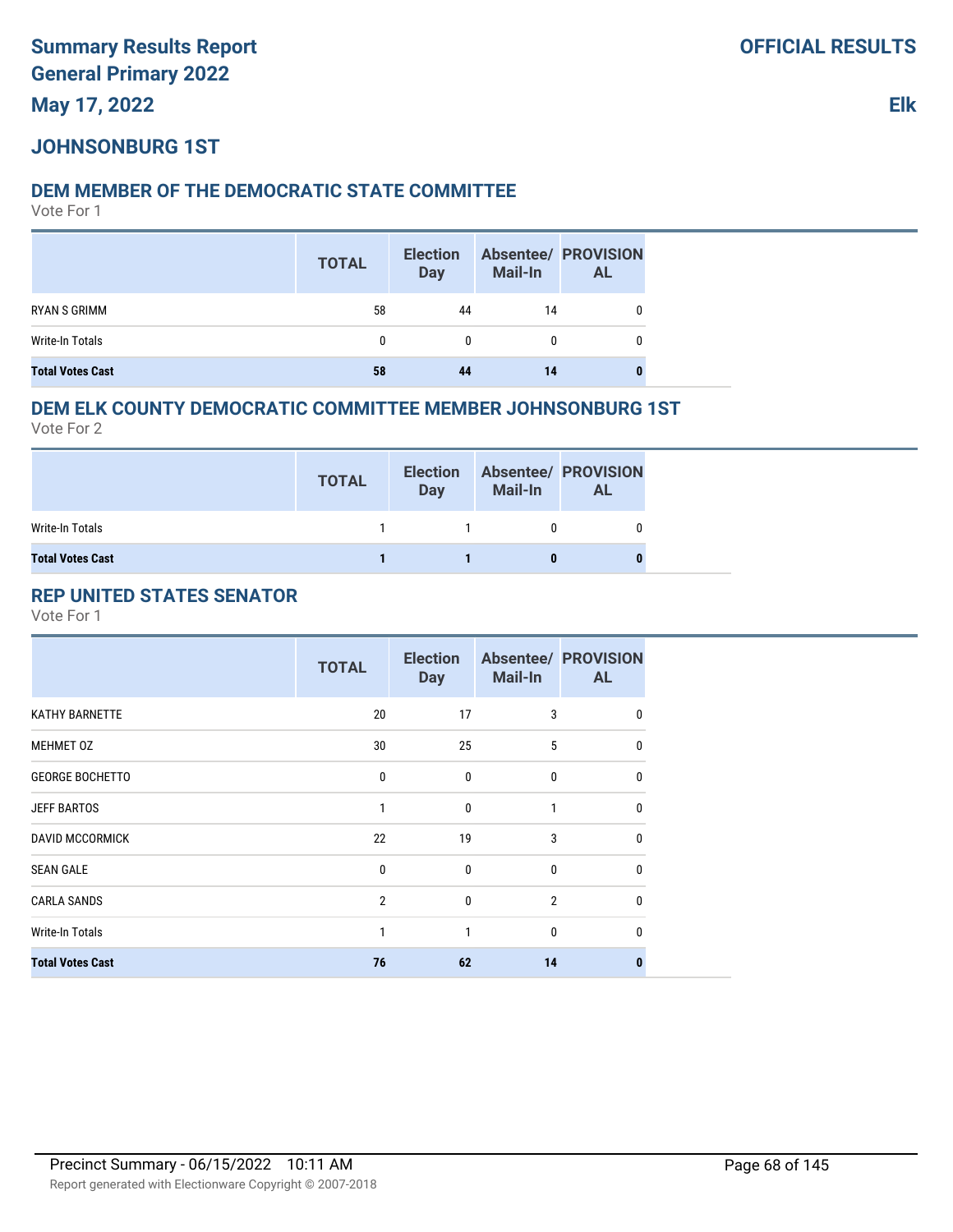# **JOHNSONBURG 1ST**

#### **REP GOVERNOR**

Vote For 1

|                         | <b>TOTAL</b> | <b>Election</b><br><b>Day</b> | <b>Mail-In</b> | <b>Absentee/ PROVISION</b><br><b>AL</b> |
|-------------------------|--------------|-------------------------------|----------------|-----------------------------------------|
| <b>LOU BARLETTA</b>     | 1            | $\mathbf{1}$                  | $\mathbf{0}$   | 0                                       |
| DOUGLAS V MASTRIANO     | 40           | 35                            | 5              | 0                                       |
| <b>NCHE ZAMA</b>        | 1            | $\mathbf 0$                   | $\mathbf{1}$   | $\mathbf{0}$                            |
| <b>DAVE WHITE</b>       | $\mathbf 0$  | 0                             | $\mathbf{0}$   | 0                                       |
| <b>MELISSA HART</b>     | 6            | 4                             | $\overline{2}$ | 0                                       |
| <b>BILL MCSWAIN</b>     | 18           | 14                            | 4              | 0                                       |
| <b>CHARLIE GEROW</b>    | 1            | 1                             | $\mathbf{0}$   | 0                                       |
| <b>JOE GALE</b>         | $\mathbf{0}$ | $\mathbf 0$                   | $\mathbf{0}$   | $\mathbf{0}$                            |
| <b>JAKE CORMAN</b>      | 9            | $\overline{7}$                | $\overline{2}$ | $\mathbf{0}$                            |
| Write-In Totals         | $\mathbf{0}$ | $\mathbf{0}$                  | $\mathbf{0}$   | $\mathbf{0}$                            |
| <b>Total Votes Cast</b> | 76           | 62                            | 14             | 0                                       |

## **REP LT GOVERNOR**

Vote For 1

|                              | <b>TOTAL</b>   | <b>Election</b><br><b>Day</b> | Mail-In        | <b>Absentee/ PROVISION</b><br><b>AL</b> |
|------------------------------|----------------|-------------------------------|----------------|-----------------------------------------|
| <b>CLARICE SCHILLINGER</b>   | $\overline{4}$ | 3                             | 1              | 0                                       |
| JAMES EARL JONES             | 6              | 4                             | $\overline{2}$ | <sup>0</sup>                            |
| <b>RICK SACCONE</b>          | 14             | 13                            | 1              | 0                                       |
| <b>JOHN BROWN</b>            | $\overline{2}$ | 1                             | 1              | <sup>0</sup>                            |
| <b>CHRIS FRYE</b>            | 6              | 6                             | 0              | U                                       |
| <b>JEFF COLEMAN</b>          | 5              | 4                             | 1              | <sup>0</sup>                            |
| <b>RUSS DIAMOND</b>          | $\mathbf{0}$   | $\mathbf{0}$                  | $\mathbf{0}$   | <sup>0</sup>                            |
| <b>CARRIE LEWIS DELROSSO</b> | 25             | 21                            | 4              | <sup>0</sup>                            |
| <b>TEDDY DANIELS</b>         | 9              | 6                             | 3              | $\Omega$                                |
| <b>Write-In Totals</b>       | $\overline{2}$ | $\overline{2}$                | $\mathbf{0}$   | <sup>0</sup>                            |
| <b>Total Votes Cast</b>      | 73             | 60                            | 13             |                                         |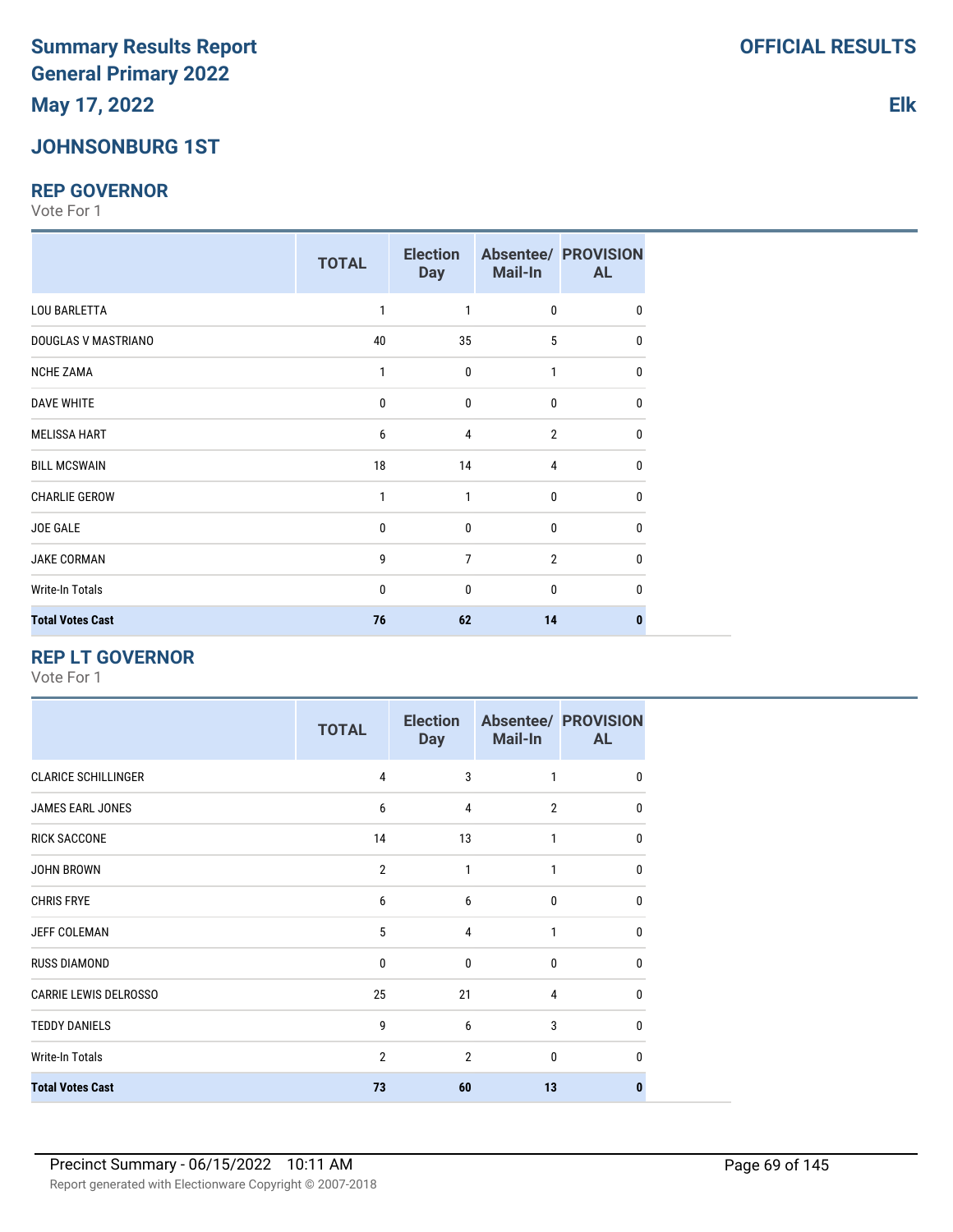# **JOHNSONBURG 1ST**

#### **REP REPRESENTATIVE IN CONGRESS - 15TH DISTRICT**

Vote For 1

|                          | <b>TOTAL</b> | <b>Election</b><br><b>Day</b> | Mail-In | <b>Absentee/ PROVISION</b><br><b>AL</b> |
|--------------------------|--------------|-------------------------------|---------|-----------------------------------------|
| <b>GLENN GT THOMPSON</b> | 70           | 58                            | 12      |                                         |
| Write-In Totals          | 3            | $\mathcal{P}$                 |         |                                         |
| <b>Total Votes Cast</b>  | 73           | 60                            | 13      |                                         |

#### **REP REPRESENATIVE IN GENERAL ASSEMBLY - 75TH DISTRICT**

Vote For 1

|                         | <b>TOTAL</b> | <b>Election</b><br><b>Day</b> | Mail-In | <b>Absentee/ PROVISION</b><br><b>AL</b> |
|-------------------------|--------------|-------------------------------|---------|-----------------------------------------|
| MIKE ARMANINI           | 74           | 61                            | 13      |                                         |
| Write-In Totals         | <sub>0</sub> | 0                             |         |                                         |
| <b>Total Votes Cast</b> | 74           | 61                            | 13      |                                         |

#### **REP MEMBER OF THE REPUBLICAN STATE COMMITTEE**

Vote For 1

|                             | <b>TOTAL</b> | <b>Election</b><br><b>Day</b> | <b>Mail-In</b> | <b>Absentee/ PROVISION</b><br><b>AL</b> |
|-----------------------------|--------------|-------------------------------|----------------|-----------------------------------------|
| <b>MARCIE LYNCH ASSETTA</b> | 76           | 62                            | 14             |                                         |
| Write-In Totals             | 0            | 0                             |                | 0                                       |
| <b>Total Votes Cast</b>     | 76           | 62                            | 14             | O                                       |

#### **REP ELK COUNTY REPUBLICAN CHAIRPERSON**

|                         | <b>TOTAL</b> | <b>Election</b><br><b>Day</b> | <b>Mail-In</b> | <b>Absentee/ PROVISION</b><br><b>AL</b> |
|-------------------------|--------------|-------------------------------|----------------|-----------------------------------------|
| SALLY GEYER             | 76           | 63                            | 13             |                                         |
| Write-In Totals         | 0            | $\mathbf{0}$                  | 0              |                                         |
| <b>Total Votes Cast</b> | 76           | 63                            | 13             | O                                       |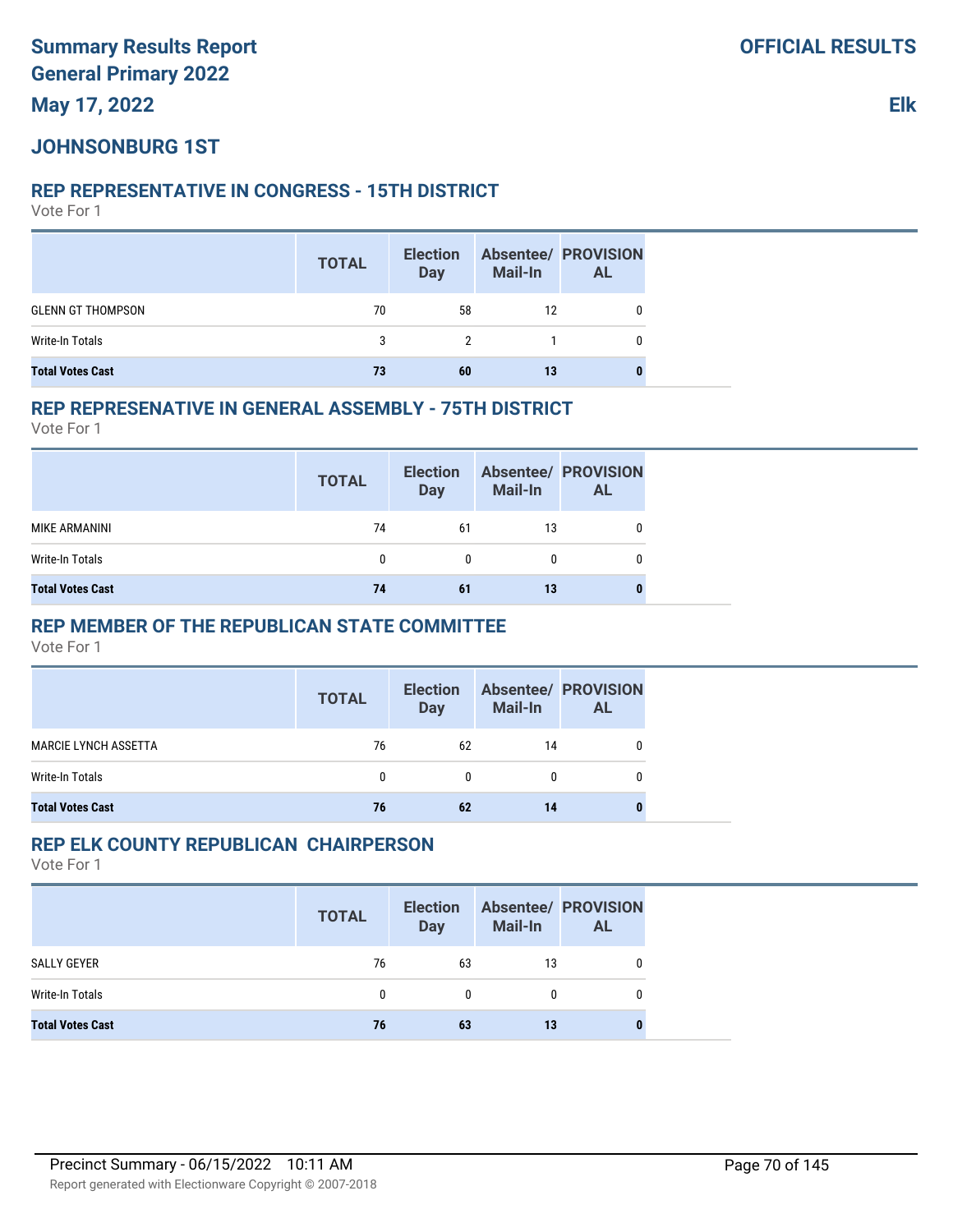## **JOHNSONBURG 2ND**

| <b>STATISTICS</b> |  |
|-------------------|--|
|                   |  |

|                                    | <b>TOTAL</b> | <b>Election Day</b> | ail-In       | <b>Absentee/M PROVISIONA</b> |
|------------------------------------|--------------|---------------------|--------------|------------------------------|
| Registered Voters - Total          | 347          |                     |              |                              |
| Registered Voters - DEMOCRATIC     | 118          |                     |              |                              |
| Registered Voters - REPUBLICAN     | 167          |                     |              |                              |
| Registered Voters - NONPARTISAN    | 62           |                     |              |                              |
| <b>Ballots Cast - Total</b>        | 101          | 78                  | 23           | $\mathbf 0$                  |
| <b>Ballots Cast - DEMOCRATIC</b>   | 47           | 32                  | 15           | $\mathbf{0}$                 |
| <b>Ballots Cast - REPUBLICAN</b>   | 54           | 46                  | 8            | $\bf{0}$                     |
| <b>Ballots Cast - NONPARTISAN</b>  | 0            | 0                   | 0            | 0                            |
| <b>Ballots Cast - Blank</b>        | 0            | $\mathbf{0}$        | $\mathbf{0}$ | $\mathbf{0}$                 |
| Voter Turnout - Total              | 29.11%       |                     |              |                              |
| <b>Voter Turnout - DEMOCRATIC</b>  | 39.83%       |                     |              |                              |
| Voter Turnout - REPUBLICAN         | 32.34%       |                     |              |                              |
| <b>Voter Turnout - NONPARTISAN</b> | 0.00%        |                     |              |                              |

#### **DEM UNITED STATES SENATOR**

Vote For 1

|                         | <b>TOTAL</b>   | <b>Election</b><br><b>Day</b> | <b>Mail-In</b> | <b>Absentee/ PROVISION</b><br><b>AL</b> |
|-------------------------|----------------|-------------------------------|----------------|-----------------------------------------|
| <b>ALEX KHALIL</b>      | $\overline{2}$ | 2                             | 0              | 0                                       |
| <b>CONOR LAMB</b>       | 8              | 4                             | 4              | 0                                       |
| <b>MALCOLM KENYATTA</b> |                | 1                             | $\mathbf{0}$   | 0                                       |
| <b>JOHN FETTERMAN</b>   | 33             | 22                            | 11             | 0                                       |
| Write-In Totals         | $\Omega$       | $\mathbf{0}$                  | $\mathbf{0}$   | 0                                       |
| <b>Total Votes Cast</b> | 44             | 29                            | 15             | 0                                       |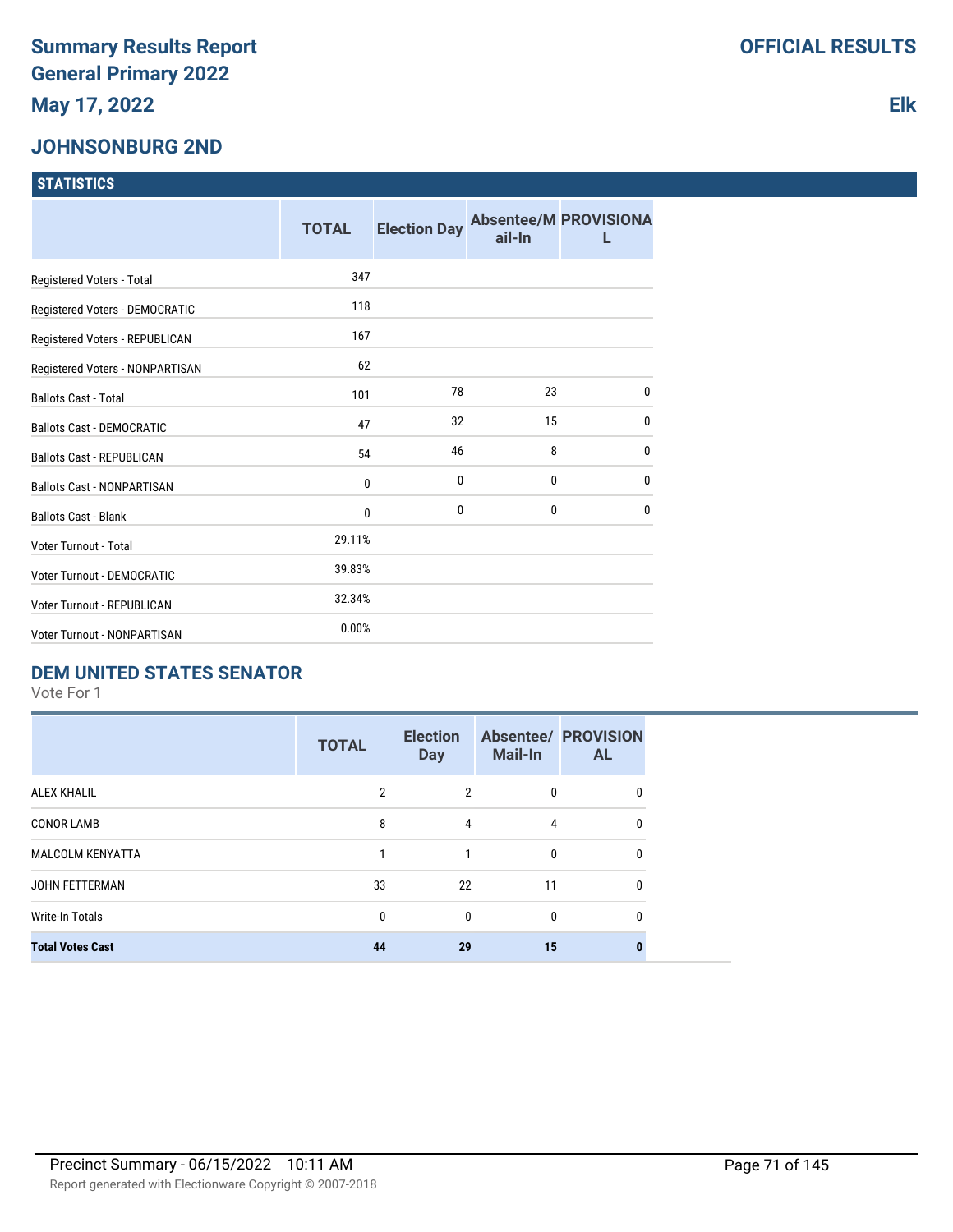# **Summary Results Report General Primary 2022**

**May 17, 2022**

# **JOHNSONBURG 2ND**

# **DEM GOVERNOR**

Vote For 1

|                         | <b>TOTAL</b> | <b>Election</b><br><b>Day</b> | <b>Mail-In</b> | <b>Absentee/ PROVISION</b><br><b>AL</b> |
|-------------------------|--------------|-------------------------------|----------------|-----------------------------------------|
| JOSH SHAPIRO            | 43           | 29                            | 14             | $\mathbf{0}$                            |
| Write-In Totals         | $\mathbf{0}$ | 0                             | 0              | 0                                       |
| <b>Total Votes Cast</b> | 43           | 29                            | 14             |                                         |

#### **DEM LT GOVERNOR**

Vote For 1

|                         | <b>TOTAL</b> | <b>Election</b><br><b>Day</b> | <b>Mail-In</b> | <b>Absentee/ PROVISION</b><br><b>AL</b> |
|-------------------------|--------------|-------------------------------|----------------|-----------------------------------------|
| <b>AUSTIN DAVIS</b>     | 26           | 14                            | 12             | 0                                       |
| <b>RAY SOSA</b>         |              |                               | 0              | 0                                       |
| <b>BRIAN SIMS</b>       | 15           | 13                            | 2              | 0                                       |
| Write-In Totals         | 0            | $\mathbf{0}$                  | 0              | 0                                       |
| <b>Total Votes Cast</b> | 42           | 28                            | 14             |                                         |

# **DEM REPRESENTATIVE IN CONGRESS - 15TH DISTRICT**

Vote For 1

|                         | <b>TOTAL</b> | <b>Election</b><br>Day | Mail-In | <b>Absentee/ PROVISION</b><br>AL |
|-------------------------|--------------|------------------------|---------|----------------------------------|
| Write-In Totals         | 3            |                        |         |                                  |
| <b>Total Votes Cast</b> |              |                        |         |                                  |

# **DEM REPRESENTATIVE IN GENERAL ASSEMBLY -75TH DISTRICT**

Vote For 1

|                         | <b>TOTAL</b> | <b>Election</b><br>Day | Mail-In | <b>Absentee/ PROVISION</b><br><b>AL</b> |
|-------------------------|--------------|------------------------|---------|-----------------------------------------|
| Write-In Totals         |              | 5.                     |         |                                         |
| <b>Total Votes Cast</b> |              |                        |         |                                         |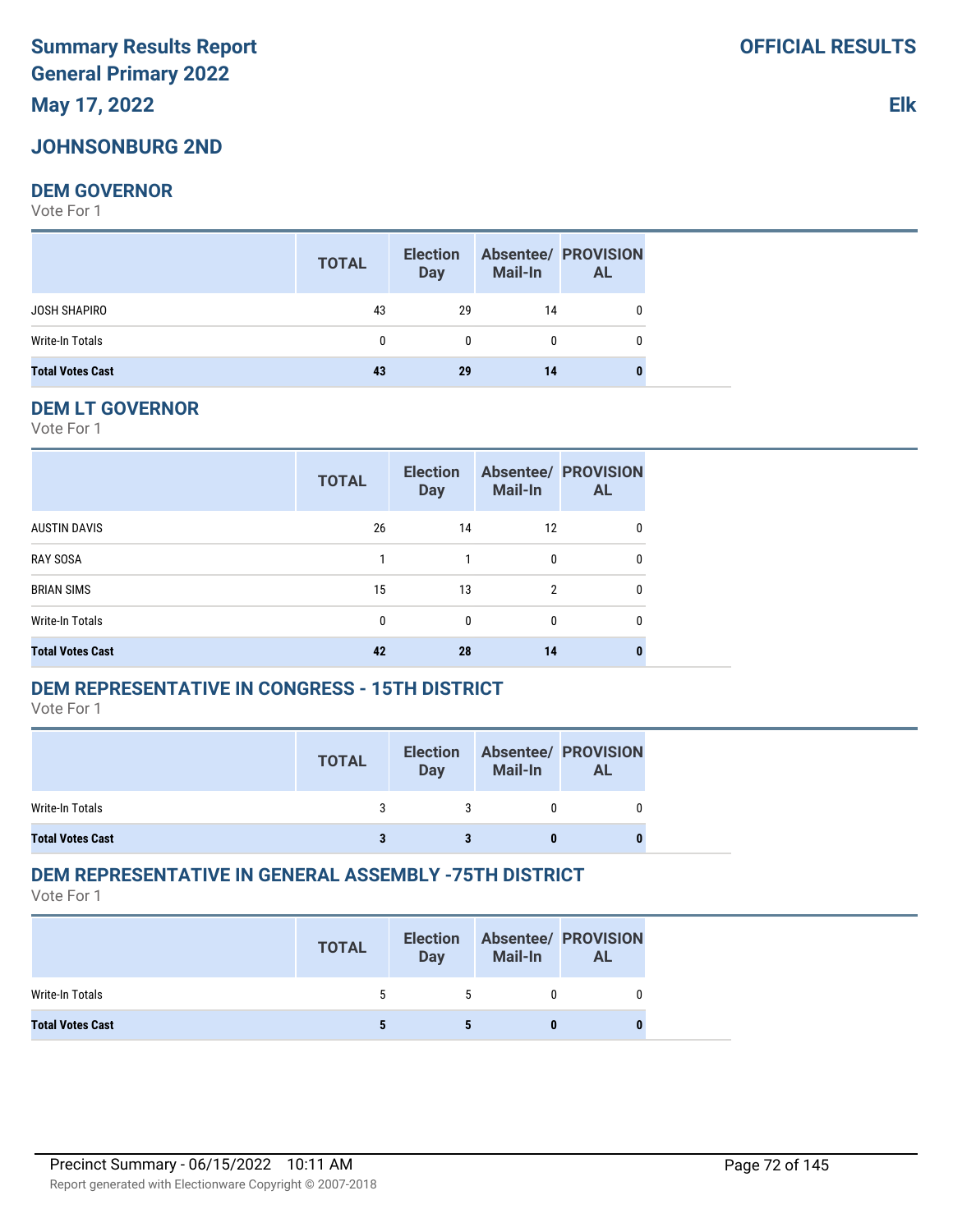# **JOHNSONBURG 2ND**

### **DEM MEMBER OF THE DEMOCRATIC STATE COMMITTEE**

Vote For 1

|                         | <b>TOTAL</b> | <b>Election</b><br><b>Day</b> | <b>Mail-In</b> | <b>Absentee/ PROVISION</b><br><b>AL</b> |
|-------------------------|--------------|-------------------------------|----------------|-----------------------------------------|
| RYAN S GRIMM            | 44           | 31                            | 13             |                                         |
| Write-In Totals         | 0            | 0                             | 0              |                                         |
| <b>Total Votes Cast</b> | 44           | 31                            | 13             |                                         |

### **DEM ELK COUNTY DEMOCRATIC COMMITTEE MEMBER JOHNSONBURG 2ND**

Vote For 2

|                         | <b>TOTAL</b> | <b>Election</b><br><b>Day</b> | <b>Mail-In</b> | <b>Absentee/ PROVISION</b><br><b>AL</b> |
|-------------------------|--------------|-------------------------------|----------------|-----------------------------------------|
| Write-In Totals         |              | 4                             |                |                                         |
| <b>Total Votes Cast</b> |              |                               |                |                                         |

# **REP UNITED STATES SENATOR**

|                         | <b>TOTAL</b> | <b>Election</b><br><b>Day</b> | <b>Mail-In</b> | <b>Absentee/ PROVISION</b><br><b>AL</b> |
|-------------------------|--------------|-------------------------------|----------------|-----------------------------------------|
| <b>KATHY BARNETTE</b>   | 11           | 8                             | 3              | 0                                       |
| MEHMET 0Z               | 18           | 18                            | 0              | 0                                       |
| <b>GEORGE BOCHETTO</b>  | 0            | 0                             | 0              | 0                                       |
| <b>JEFF BARTOS</b>      |              |                               | 0              | 0                                       |
| <b>DAVID MCCORMICK</b>  | 22           | 17                            | 5              | 0                                       |
| <b>SEAN GALE</b>        |              |                               | 0              | 0                                       |
| <b>CARLA SANDS</b>      |              |                               | 0              | 0                                       |
| <b>Write-In Totals</b>  | 0            | 0                             | 0              | $\Omega$                                |
| <b>Total Votes Cast</b> | 54           | 46                            | 8              |                                         |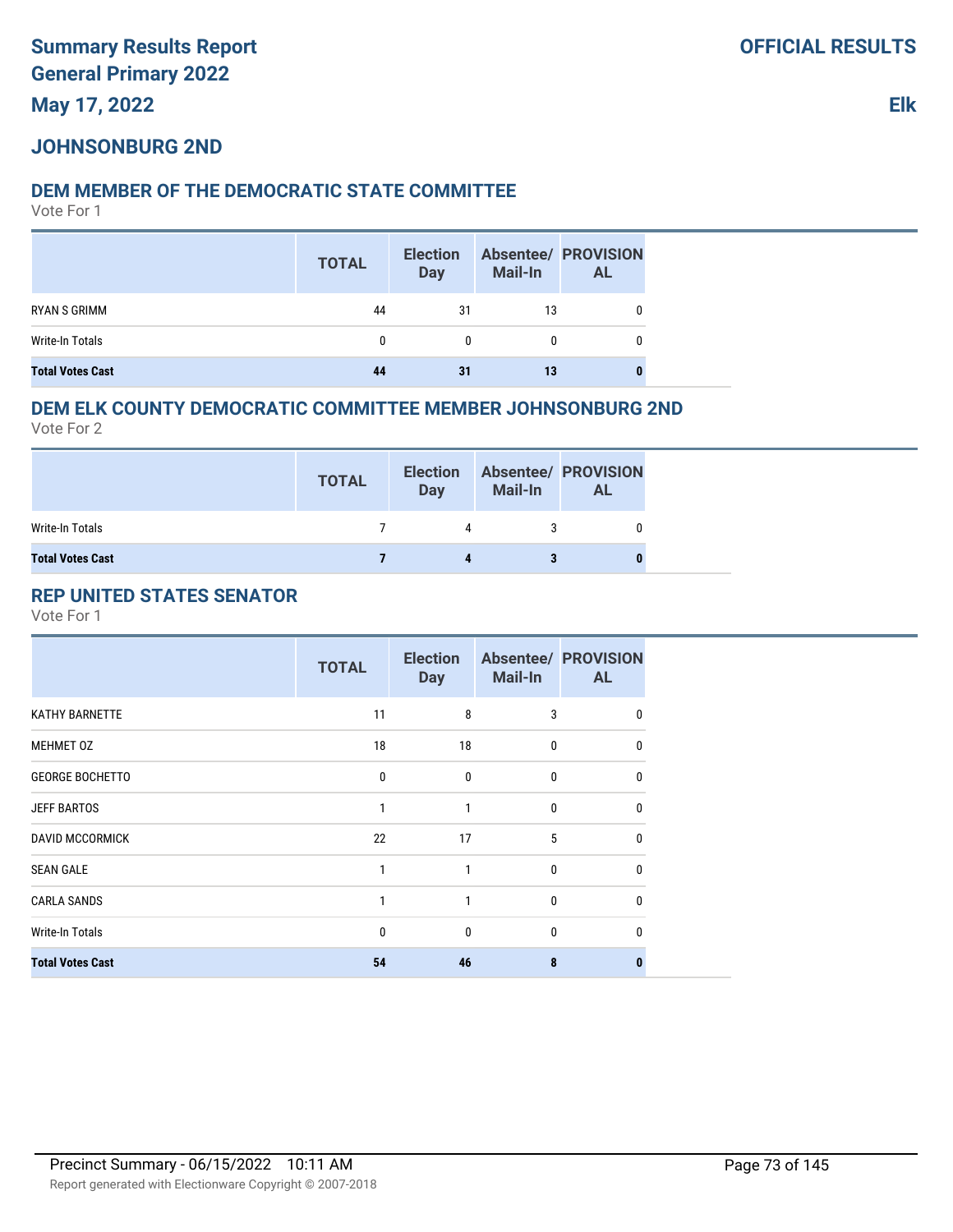# **JOHNSONBURG 2ND**

### **REP GOVERNOR**

Vote For 1

|                         | <b>TOTAL</b> | <b>Election</b><br><b>Day</b> | <b>Mail-In</b> | <b>Absentee/ PROVISION</b><br><b>AL</b> |
|-------------------------|--------------|-------------------------------|----------------|-----------------------------------------|
| <b>LOU BARLETTA</b>     | 6            | 6                             | $\mathbf 0$    | 0                                       |
| DOUGLAS V MASTRIANO     | 28           | 25                            | 3              | 0                                       |
| <b>NCHE ZAMA</b>        | 0            | $\mathbf{0}$                  | $\mathbf 0$    | $\mathbf{0}$                            |
| <b>DAVE WHITE</b>       | 1            | $\mathbf{1}$                  | $\mathbf 0$    | 0                                       |
| <b>MELISSA HART</b>     | 3            | 3                             | $\mathbf 0$    | 0                                       |
| <b>BILL MCSWAIN</b>     | 11           | 9                             | $\overline{2}$ | 0                                       |
| <b>CHARLIE GEROW</b>    | 1            | $\mathbf{0}$                  | 1              | 0                                       |
| JOE GALE                | 0            | $\mathbf 0$                   | $\mathbf 0$    | 0                                       |
| JAKE CORMAN             | 4            | $\overline{2}$                | $\overline{2}$ | 0                                       |
| Write-In Totals         | 0            | $\mathbf 0$                   | $\mathbf 0$    | 0                                       |
| <b>Total Votes Cast</b> | 54           | 46                            | 8              | n                                       |

### **REP LT GOVERNOR**

|                              | <b>TOTAL</b>   | <b>Election</b><br><b>Day</b> | <b>Mail-In</b> | <b>Absentee/ PROVISION</b><br><b>AL</b> |
|------------------------------|----------------|-------------------------------|----------------|-----------------------------------------|
| <b>CLARICE SCHILLINGER</b>   | 3              | 3                             | $\mathbf 0$    | $\Omega$                                |
| JAMES EARL JONES             | 4              | 4                             | $\mathbf 0$    | <sup>0</sup>                            |
| <b>RICK SACCONE</b>          | 14             | 10                            | $\overline{4}$ | U                                       |
| <b>JOHN BROWN</b>            | $\overline{2}$ | $\overline{2}$                | $\mathbf{0}$   | <sup>0</sup>                            |
| <b>CHRIS FRYE</b>            | $\overline{2}$ | $\overline{2}$                | $\mathbf{0}$   | n                                       |
| JEFF COLEMAN                 | 3              | $\overline{2}$                | 1              | <sup>0</sup>                            |
| <b>RUSS DIAMOND</b>          | $\mathbf{0}$   | $\mathbf{0}$                  | $\mathbf{0}$   | <sup>0</sup>                            |
| <b>CARRIE LEWIS DELROSSO</b> | 18             | 17                            | 1              | <sup>0</sup>                            |
| <b>TEDDY DANIELS</b>         | 5              | 3                             | $\overline{2}$ | <sup>0</sup>                            |
| <b>Write-In Totals</b>       | $\mathbf{0}$   | $\mathbf{0}$                  | $\mathbf{0}$   | <sup>0</sup>                            |
| <b>Total Votes Cast</b>      | 51             | 43                            | 8              | n                                       |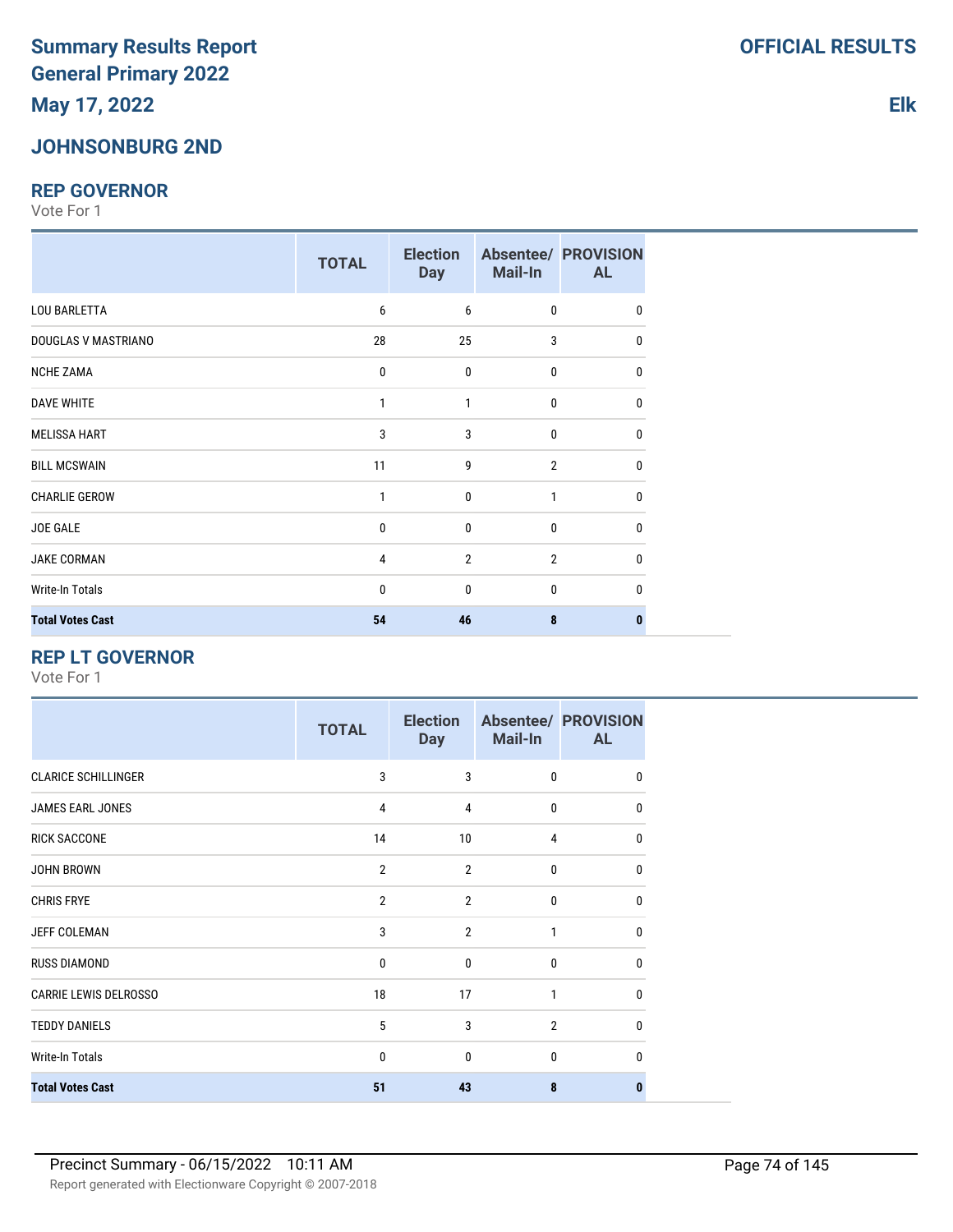# **JOHNSONBURG 2ND**

### **REP REPRESENTATIVE IN CONGRESS - 15TH DISTRICT**

Vote For 1

|                          | <b>TOTAL</b> | <b>Election</b><br><b>Day</b> | <b>Mail-In</b> | <b>Absentee/ PROVISION</b><br><b>AL</b> |
|--------------------------|--------------|-------------------------------|----------------|-----------------------------------------|
| <b>GLENN GT THOMPSON</b> | 52           | 44                            | 8              |                                         |
| Write-In Totals          |              |                               | 0              |                                         |
| <b>Total Votes Cast</b>  | 53           | 45                            |                |                                         |

#### **REP REPRESENATIVE IN GENERAL ASSEMBLY - 75TH DISTRICT**

Vote For 1

|                         | <b>TOTAL</b> | <b>Election</b><br><b>Day</b> | Mail-In | <b>Absentee/ PROVISION</b><br>AL |
|-------------------------|--------------|-------------------------------|---------|----------------------------------|
| MIKE ARMANINI           | 53           | 45                            |         |                                  |
| Write-In Totals         |              |                               |         |                                  |
| <b>Total Votes Cast</b> | 53           | 45                            |         |                                  |

### **REP MEMBER OF THE REPUBLICAN STATE COMMITTEE**

Vote For 1

|                             | <b>TOTAL</b> | <b>Election</b><br>Day | <b>Mail-In</b> | <b>Absentee/ PROVISION</b><br><b>AL</b> |
|-----------------------------|--------------|------------------------|----------------|-----------------------------------------|
| <b>MARCIE LYNCH ASSETTA</b> | 48           | 42                     | <sub>6</sub>   |                                         |
| Write-In Totals             |              | 0                      |                | 0                                       |
| <b>Total Votes Cast</b>     | 48           | 42                     |                |                                         |

### **REP ELK COUNTY REPUBLICAN CHAIRPERSON**

|                         | <b>TOTAL</b> | <b>Election</b><br><b>Day</b> | <b>Mail-In</b> | <b>Absentee/ PROVISION</b><br><b>AL</b> |
|-------------------------|--------------|-------------------------------|----------------|-----------------------------------------|
| SALLY GEYER             | 50           | 44                            |                |                                         |
| Write-In Totals         | 0            | $\mathbf{0}$                  |                |                                         |
| <b>Total Votes Cast</b> | 50           | 44                            |                |                                         |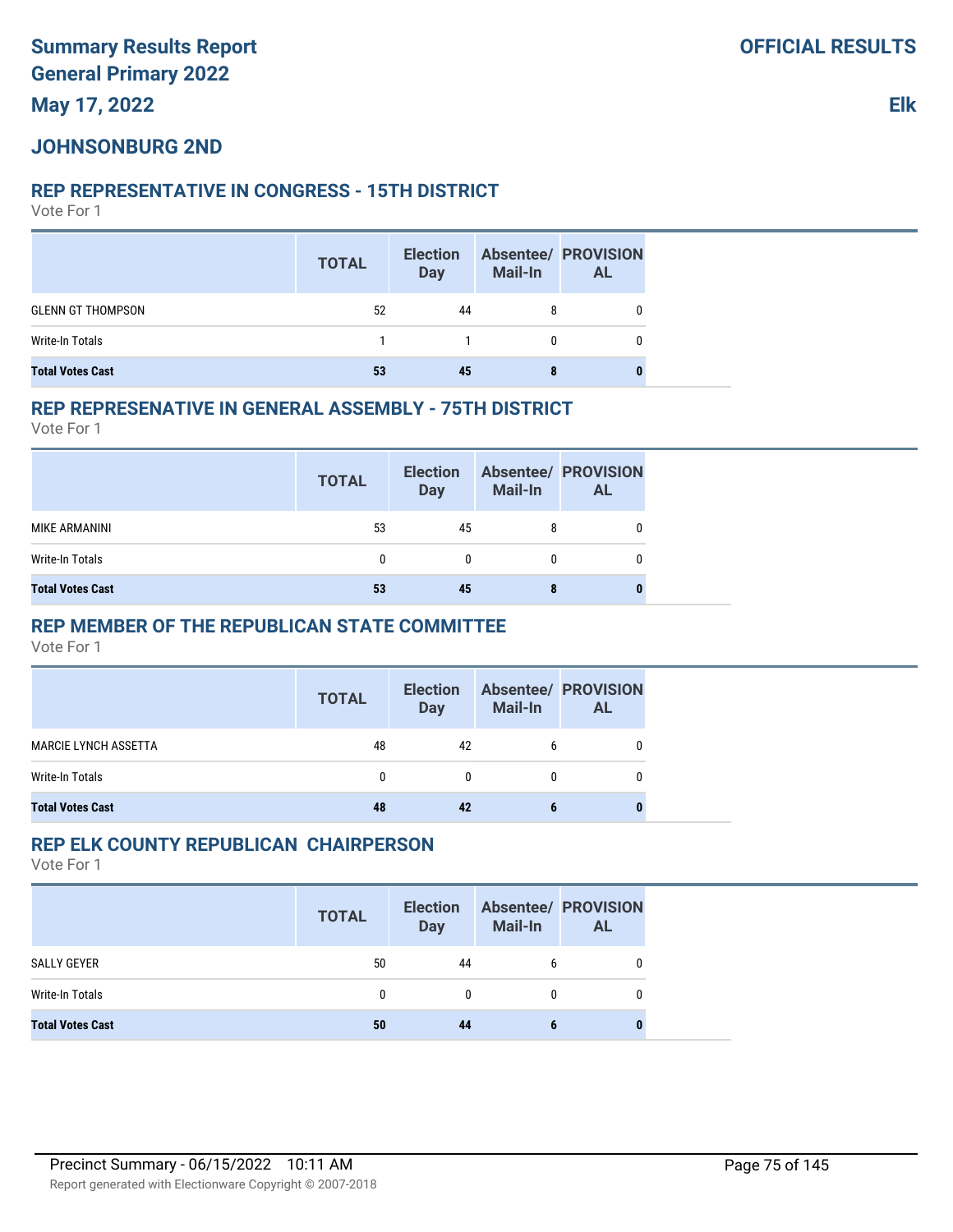### **JOHNSONBURG 3RD**

| <b>STATISTICS</b> |  |
|-------------------|--|
|                   |  |

|                                    | <b>TOTAL</b> | <b>Election Day</b> | ail-In       | <b>Absentee/M PROVISIONA</b> |
|------------------------------------|--------------|---------------------|--------------|------------------------------|
| Registered Voters - Total          | 319          |                     |              |                              |
| Registered Voters - DEMOCRATIC     | 132          |                     |              |                              |
| Registered Voters - REPUBLICAN     | 138          |                     |              |                              |
| Registered Voters - NONPARTISAN    | 49           |                     |              |                              |
| <b>Ballots Cast - Total</b>        | 124          | 105                 | 18           | 1                            |
| <b>Ballots Cast - DEMOCRATIC</b>   | 59           | 46                  | 12           | 1                            |
| <b>Ballots Cast - REPUBLICAN</b>   | 65           | 59                  | 6            | $\mathbf 0$                  |
| <b>Ballots Cast - NONPARTISAN</b>  | $\mathbf{0}$ | 0                   | 0            | 0                            |
| <b>Ballots Cast - Blank</b>        | $\mathbf{0}$ | 0                   | $\mathbf{0}$ | $\mathbf{0}$                 |
| Voter Turnout - Total              | 38.87%       |                     |              |                              |
| <b>Voter Turnout - DEMOCRATIC</b>  | 44.70%       |                     |              |                              |
| Voter Turnout - REPUBLICAN         | 47.10%       |                     |              |                              |
| <b>Voter Turnout - NONPARTISAN</b> | 0.00%        |                     |              |                              |

### **DEM UNITED STATES SENATOR**

Vote For 1

|                         | <b>TOTAL</b> | <b>Election</b><br><b>Day</b> | <b>Mail-In</b> | <b>Absentee/ PROVISION</b><br><b>AL</b> |
|-------------------------|--------------|-------------------------------|----------------|-----------------------------------------|
| <b>ALEX KHALIL</b>      | 6            | 4                             | $\overline{2}$ | 0                                       |
| <b>CONOR LAMB</b>       | 12           | 10                            | $\overline{2}$ | 0                                       |
| <b>MALCOLM KENYATTA</b> | 3            | $\mathfrak{p}$                | 1              | 0                                       |
| <b>JOHN FETTERMAN</b>   | 35           | 28                            | 7              | 0                                       |
| <b>Write-In Totals</b>  |              | $\Omega$                      | $\bf{0}$       |                                         |
| <b>Total Votes Cast</b> | 57           | 44                            | 12             |                                         |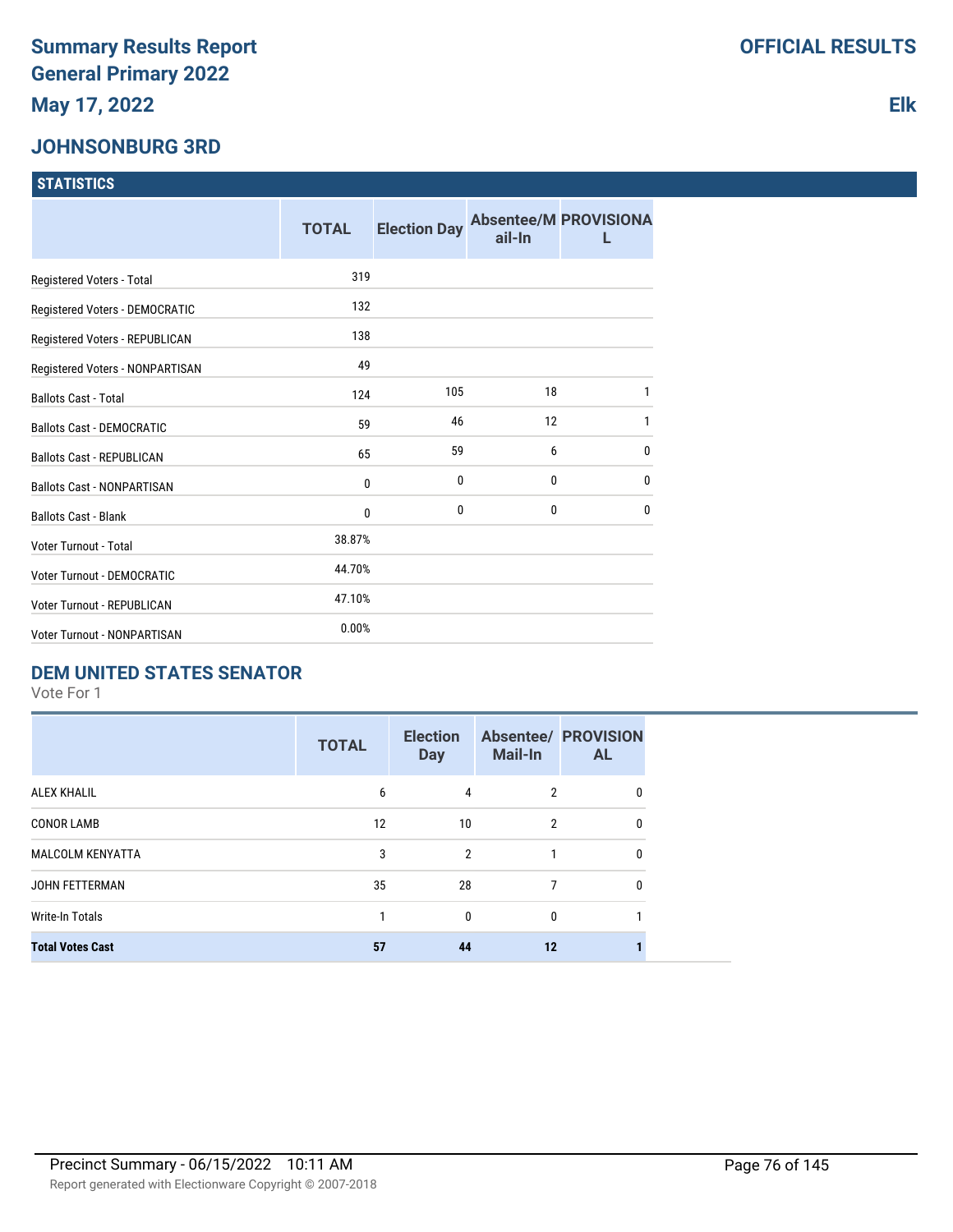# **Summary Results Report General Primary 2022**

**May 17, 2022**

# **JOHNSONBURG 3RD**

### **DEM GOVERNOR**

Vote For 1

|                         | <b>TOTAL</b> | <b>Election</b><br>Day | <b>Mail-In</b> | <b>Absentee/ PROVISION</b><br><b>AL</b> |
|-------------------------|--------------|------------------------|----------------|-----------------------------------------|
| JOSH SHAPIRO            | 52           | 41                     | 11             | 0                                       |
| Write-In Totals         |              | 0                      | $\mathbf{0}$   |                                         |
| <b>Total Votes Cast</b> | 53           | 41                     | 11             |                                         |

### **DEM LT GOVERNOR**

Vote For 1

|                         | <b>TOTAL</b> | <b>Election</b><br><b>Day</b> | <b>Mail-In</b> | <b>Absentee/ PROVISION</b><br><b>AL</b> |
|-------------------------|--------------|-------------------------------|----------------|-----------------------------------------|
| <b>AUSTIN DAVIS</b>     | 32           | 24                            | 8              | 0                                       |
| <b>RAY SOSA</b>         | 7            | 6                             |                | 0                                       |
| <b>BRIAN SIMS</b>       | 17           | 15                            | $\overline{2}$ | 0                                       |
| Write-In Totals         | 0            | 0                             | 0              | 0                                       |
| <b>Total Votes Cast</b> | 56           | 45                            | 11             |                                         |

### **DEM REPRESENTATIVE IN CONGRESS - 15TH DISTRICT**

Vote For 1

|                         | <b>TOTAL</b> | <b>Election</b><br>Day | Mail-In | <b>Absentee/ PROVISION</b><br>AL |
|-------------------------|--------------|------------------------|---------|----------------------------------|
| Write-In Totals         |              | 4                      |         |                                  |
| <b>Total Votes Cast</b> |              |                        |         |                                  |

# **DEM REPRESENTATIVE IN GENERAL ASSEMBLY -75TH DISTRICT**

Vote For 1

|                         | <b>TOTAL</b> | <b>Election</b><br>Day | <b>Mail-In</b> | <b>Absentee/ PROVISION</b><br><b>AL</b> |
|-------------------------|--------------|------------------------|----------------|-----------------------------------------|
| Write-In Totals         |              | 4                      |                |                                         |
| <b>Total Votes Cast</b> |              |                        |                |                                         |

**OFFICIAL RESULTS**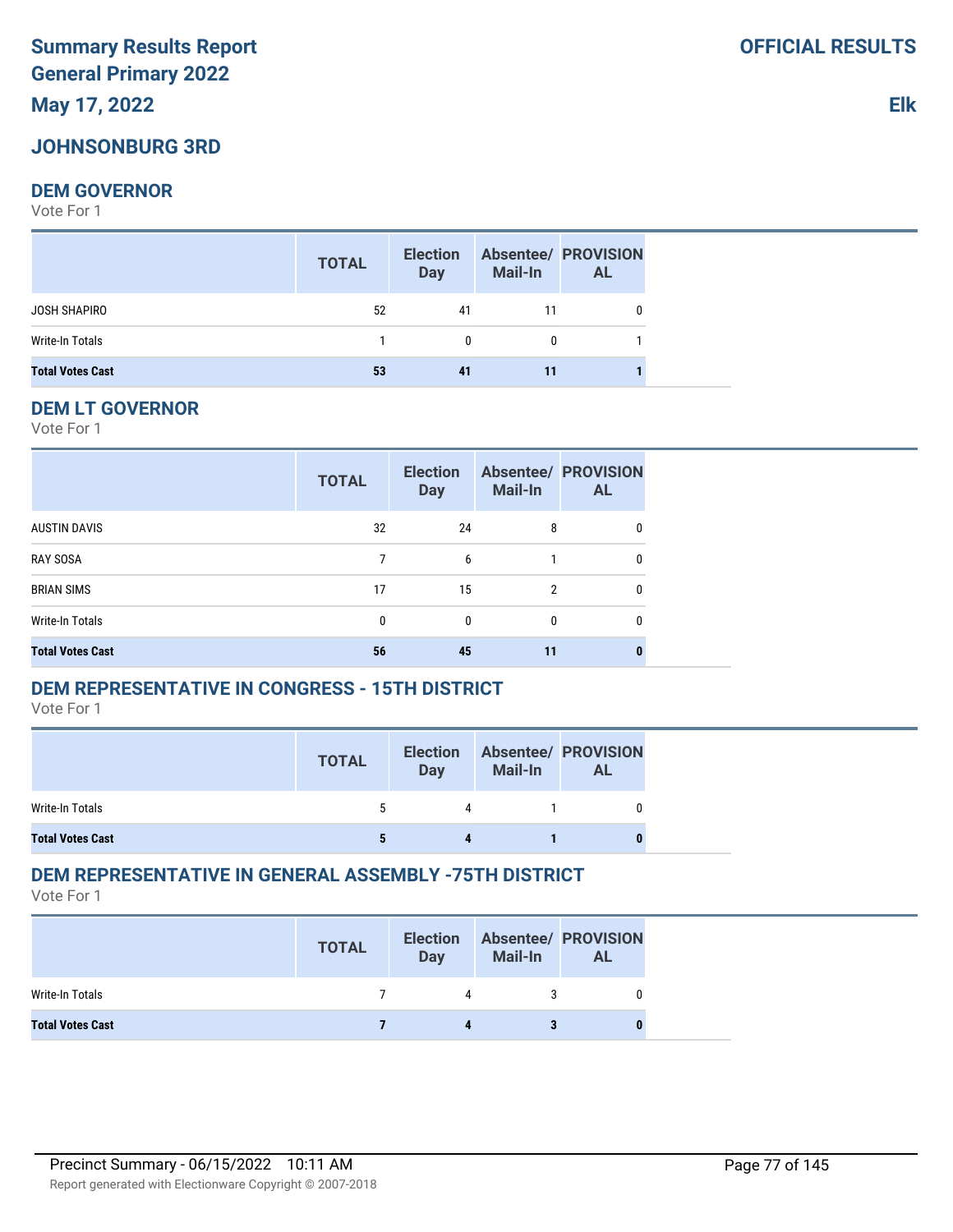# **JOHNSONBURG 3RD**

### **DEM MEMBER OF THE DEMOCRATIC STATE COMMITTEE**

Vote For 1

|                         | <b>TOTAL</b> | <b>Election</b><br><b>Day</b> | <b>Mail-In</b> | <b>Absentee/ PROVISION</b><br><b>AL</b> |
|-------------------------|--------------|-------------------------------|----------------|-----------------------------------------|
| RYAN S GRIMM            | 54           | 43                            | 11             |                                         |
| Write-In Totals         | 0            | 0                             |                |                                         |
| <b>Total Votes Cast</b> | 54           | 43                            | 11             |                                         |

### **DEM ELK COUNTY DEMOCRATIC COMMITTEE MEMBER JOHNSONBURG 3RD**

Vote For 2

|                         | <b>TOTAL</b> | <b>Election</b><br><b>Day</b> | Mail-In | <b>Absentee/ PROVISION</b><br><b>AL</b> |
|-------------------------|--------------|-------------------------------|---------|-----------------------------------------|
| Write-In Totals         | 4            |                               |         |                                         |
| <b>Total Votes Cast</b> |              |                               |         |                                         |

# **REP UNITED STATES SENATOR**

|                         | <b>TOTAL</b>   | <b>Election</b><br><b>Day</b> | <b>Mail-In</b> | <b>Absentee/ PROVISION</b><br><b>AL</b> |
|-------------------------|----------------|-------------------------------|----------------|-----------------------------------------|
| <b>KATHY BARNETTE</b>   | 20             | 20                            | 0              | 0                                       |
| MEHMET 0Z               | 11             | 8                             | 3              | $\Omega$                                |
| <b>GEORGE BOCHETTO</b>  | $\mathbf{1}$   | 1                             | 0              | 0                                       |
| <b>JEFF BARTOS</b>      | 7              | 7                             | 0              | $\Omega$                                |
| <b>DAVID MCCORMICK</b>  | 22             | 19                            | 3              | $\mathbf{0}$                            |
| <b>SEAN GALE</b>        | 1              | 1                             | 0              | $\Omega$                                |
| <b>CARLA SANDS</b>      | $\overline{2}$ | $\overline{2}$                | 0              | $\mathbf{0}$                            |
| Write-In Totals         | 1              | 1                             | 0              | $\Omega$                                |
| <b>Total Votes Cast</b> | 65             | 59                            | 6              |                                         |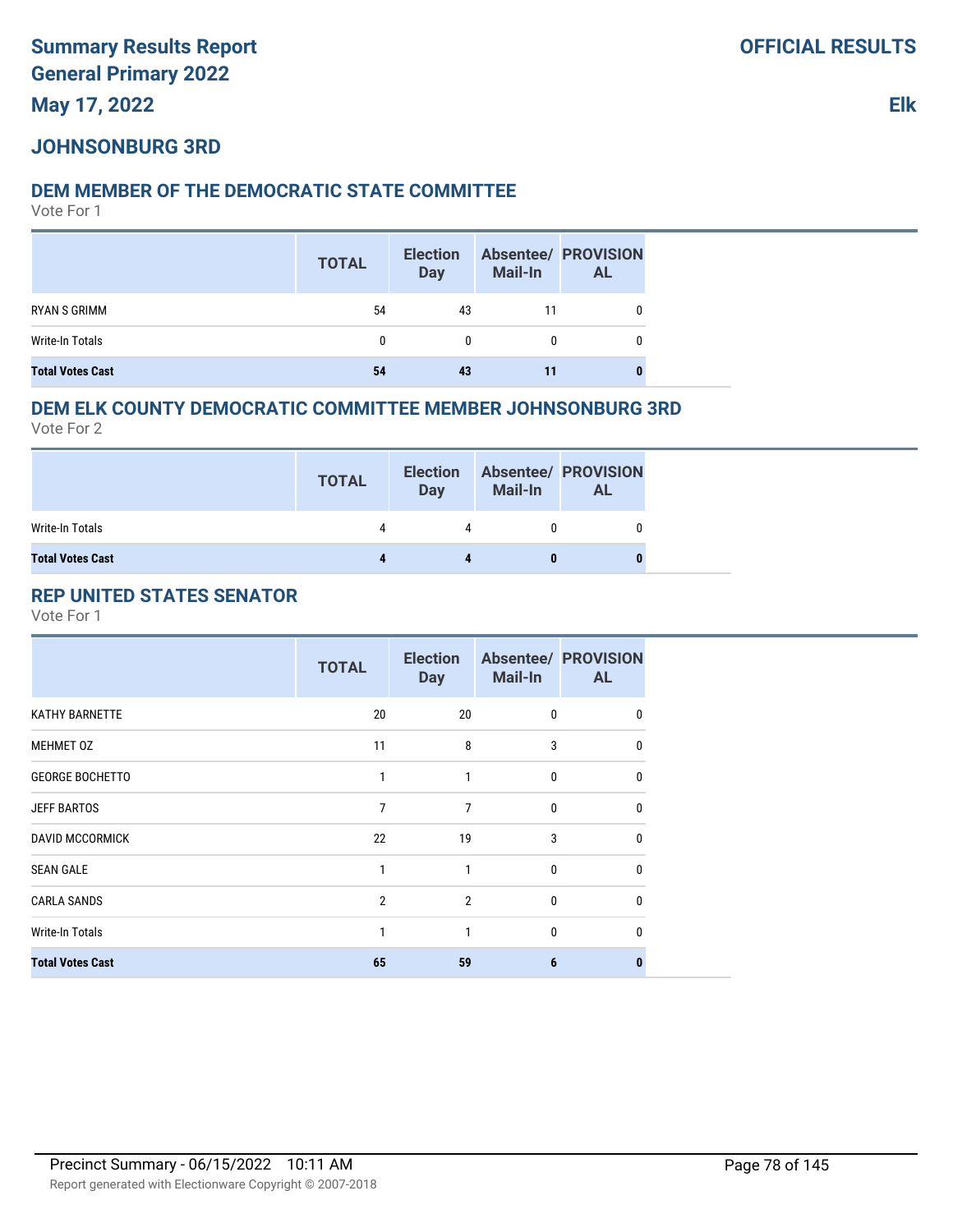# **JOHNSONBURG 3RD**

### **REP GOVERNOR**

Vote For 1

|                         | <b>TOTAL</b> | <b>Election</b><br><b>Day</b> | Mail-In      | <b>Absentee/ PROVISION</b><br><b>AL</b> |
|-------------------------|--------------|-------------------------------|--------------|-----------------------------------------|
| <b>LOU BARLETTA</b>     | 4            | $\overline{4}$                | 0            | 0                                       |
| DOUGLAS V MASTRIANO     | 35           | 32                            | 3            | 0                                       |
| <b>NCHE ZAMA</b>        | 0            | $\mathbf{0}$                  | 0            | 0                                       |
| <b>DAVE WHITE</b>       | 3            | 3                             | 0            | 0                                       |
| <b>MELISSA HART</b>     | 4            | $\overline{4}$                | 0            | 0                                       |
| <b>BILL MCSWAIN</b>     | 12           | 12                            | $\mathbf{0}$ | 0                                       |
| <b>CHARLIE GEROW</b>    | 1            | 1                             | 0            | 0                                       |
| JOE GALE                | 0            | $\mathbf{0}$                  | $\mathbf{0}$ | 0                                       |
| <b>JAKE CORMAN</b>      | 5            | $\overline{2}$                | 3            | 0                                       |
| <b>Write-In Totals</b>  | 1            | $\mathbf{1}$                  | 0            | $\mathbf{0}$                            |
| <b>Total Votes Cast</b> | 65           | 59                            | 6            | ŋ                                       |

### **REP LT GOVERNOR**

Vote For 1

|                              | <b>TOTAL</b>   | <b>Election</b><br><b>Day</b> | Mail-In        | <b>Absentee/ PROVISION</b><br><b>AL</b> |
|------------------------------|----------------|-------------------------------|----------------|-----------------------------------------|
| <b>CLARICE SCHILLINGER</b>   | $\overline{2}$ | $\overline{2}$                | $\mathbf{0}$   | $\mathbf{0}$                            |
| JAMES EARL JONES             | 6              | 5                             | 1              | $\mathbf{0}$                            |
| <b>RICK SACCONE</b>          | 9              | 6                             | 3              | $\Omega$                                |
| <b>JOHN BROWN</b>            | 1              | 1                             | $\Omega$       | $\Omega$                                |
| <b>CHRIS FRYE</b>            | 4              | $\overline{4}$                | $\Omega$       | $\Omega$                                |
| JEFF COLEMAN                 | 5              | 5                             | $\mathbf{0}$   | $\Omega$                                |
| <b>RUSS DIAMOND</b>          | $\mathbf{0}$   | $\mathbf{0}$                  | $\mathbf{0}$   | $\mathbf{0}$                            |
| <b>CARRIE LEWIS DELROSSO</b> | 30             | 28                            | $\overline{2}$ | $\mathbf{0}$                            |
| <b>TEDDY DANIELS</b>         | 7              | $\overline{7}$                | $\mathbf{0}$   | $\Omega$                                |
| <b>Write-In Totals</b>       | $\mathbf{0}$   | $\mathbf{0}$                  | $\mathbf{0}$   | $\Omega$                                |
| <b>Total Votes Cast</b>      | 64             | 58                            | 6              | 0                                       |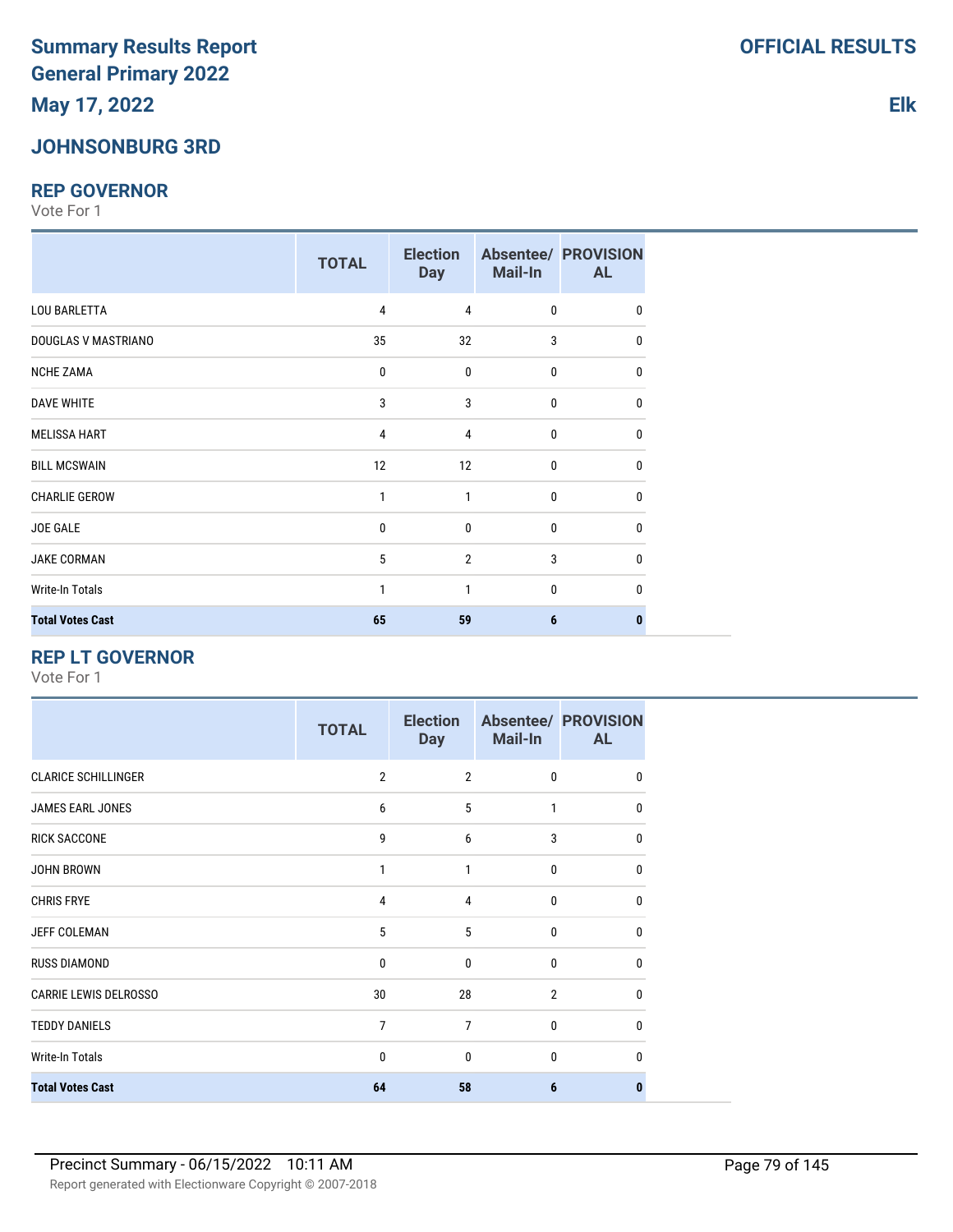### **JOHNSONBURG 3RD**

#### **REP REPRESENTATIVE IN CONGRESS - 15TH DISTRICT**

Vote For 1

|                          | <b>TOTAL</b> | <b>Election</b><br><b>Day</b> | <b>Mail-In</b> | <b>Absentee/ PROVISION</b><br><b>AL</b> |
|--------------------------|--------------|-------------------------------|----------------|-----------------------------------------|
| <b>GLENN GT THOMPSON</b> | 63           | 57                            |                |                                         |
| Write-In Totals          |              |                               |                |                                         |
| <b>Total Votes Cast</b>  | 64           | 58                            |                |                                         |

#### **REP REPRESENATIVE IN GENERAL ASSEMBLY - 75TH DISTRICT**

Vote For 1

|                         | <b>TOTAL</b> | <b>Election</b><br><b>Day</b> | Mail-In | <b>Absentee/ PROVISION</b><br><b>AL</b> |
|-------------------------|--------------|-------------------------------|---------|-----------------------------------------|
| MIKE ARMANINI           | 63           | 57                            |         |                                         |
| Write-In Totals         |              |                               |         |                                         |
| <b>Total Votes Cast</b> | 63           | 57                            |         |                                         |

### **REP MEMBER OF THE REPUBLICAN STATE COMMITTEE**

Vote For 1

|                             | <b>TOTAL</b> | <b>Election</b><br>Day | <b>Mail-In</b> | <b>Absentee/ PROVISION</b><br><b>AL</b> |  |
|-----------------------------|--------------|------------------------|----------------|-----------------------------------------|--|
| <b>MARCIE LYNCH ASSETTA</b> | 62           | 57                     |                |                                         |  |
| Write-In Totals             | 0            | $\mathbf{0}$           | 0              | 0                                       |  |
| <b>Total Votes Cast</b>     | 62           | 57                     |                |                                         |  |

### **REP ELK COUNTY REPUBLICAN CHAIRPERSON**

|                         | <b>TOTAL</b> | <b>Election</b><br><b>Day</b> | <b>Mail-In</b> | <b>Absentee/ PROVISION</b><br><b>AL</b> |
|-------------------------|--------------|-------------------------------|----------------|-----------------------------------------|
| SALLY GEYER             | 63           | 58                            |                |                                         |
| Write-In Totals         | 0            | $\mathbf{0}$                  |                |                                         |
| <b>Total Votes Cast</b> | 63           | 58                            |                |                                         |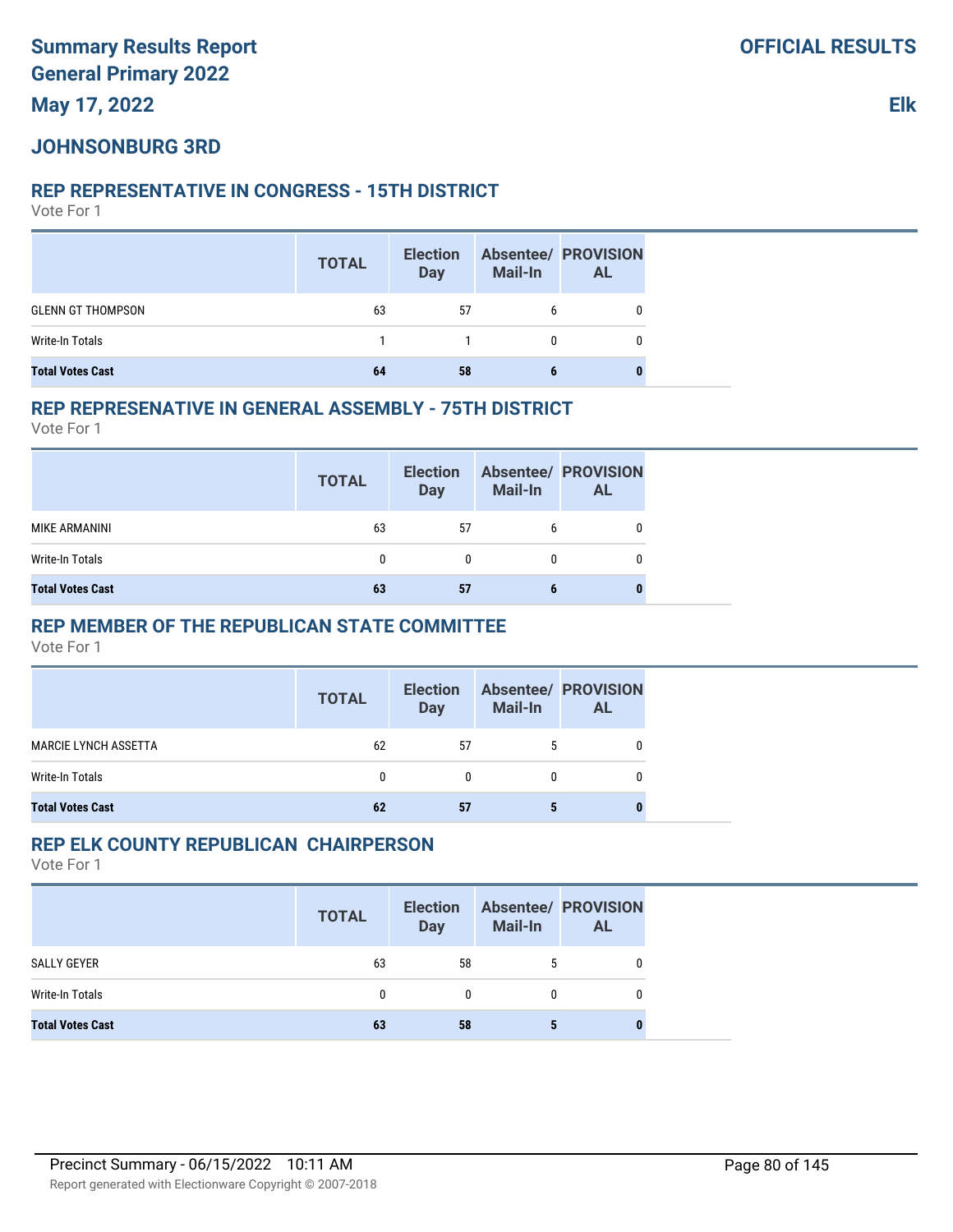### **JOHNSONBURG 4TH**

| <b>STATISTICS</b> |
|-------------------|
|                   |

|                                    | <b>TOTAL</b> | <b>Election Day</b> | ail-In         | <b>Absentee/M PROVISIONA</b> |
|------------------------------------|--------------|---------------------|----------------|------------------------------|
| Registered Voters - Total          | 269          |                     |                |                              |
| Registered Voters - DEMOCRATIC     | 111          |                     |                |                              |
| Registered Voters - REPUBLICAN     | 122          |                     |                |                              |
| Registered Voters - NONPARTISAN    | 36           |                     |                |                              |
| <b>Ballots Cast - Total</b>        | 85           | 73                  | 12             | $\mathbf{0}$                 |
| <b>Ballots Cast - DEMOCRATIC</b>   | 42           | 32                  | 10             | $\mathbf{0}$                 |
| <b>Ballots Cast - REPUBLICAN</b>   | 43           | 41                  | $\overline{2}$ | $\mathbf{0}$                 |
| <b>Ballots Cast - NONPARTISAN</b>  | 0            | 0                   | 0              | $\mathbf{0}$                 |
| <b>Ballots Cast - Blank</b>        | 0            | $\mathbf{0}$        | $\mathbf{0}$   | $\mathbf{0}$                 |
| Voter Turnout - Total              | 31.60%       |                     |                |                              |
| Voter Turnout - DEMOCRATIC         | 37.84%       |                     |                |                              |
| Voter Turnout - REPUBLICAN         | 35.25%       |                     |                |                              |
| <b>Voter Turnout - NONPARTISAN</b> | 0.00%        |                     |                |                              |

### **DEM UNITED STATES SENATOR**

Vote For 1

|                         | <b>TOTAL</b> | <b>Election</b><br><b>Day</b> | <b>Mail-In</b> | <b>Absentee/ PROVISION</b><br><b>AL</b> |
|-------------------------|--------------|-------------------------------|----------------|-----------------------------------------|
| <b>ALEX KHALIL</b>      |              |                               | 0              | 0                                       |
| <b>CONOR LAMB</b>       | 10           | 8                             | $\overline{2}$ | 0                                       |
| <b>MALCOLM KENYATTA</b> |              |                               | $\mathbf{0}$   | 0                                       |
| <b>JOHN FETTERMAN</b>   | 27           | 19                            | 8              | 0                                       |
| <b>Write-In Totals</b>  | 0            | $\mathbf{0}$                  | 0              | 0                                       |
| <b>Total Votes Cast</b> | 39           | 29                            | 10             |                                         |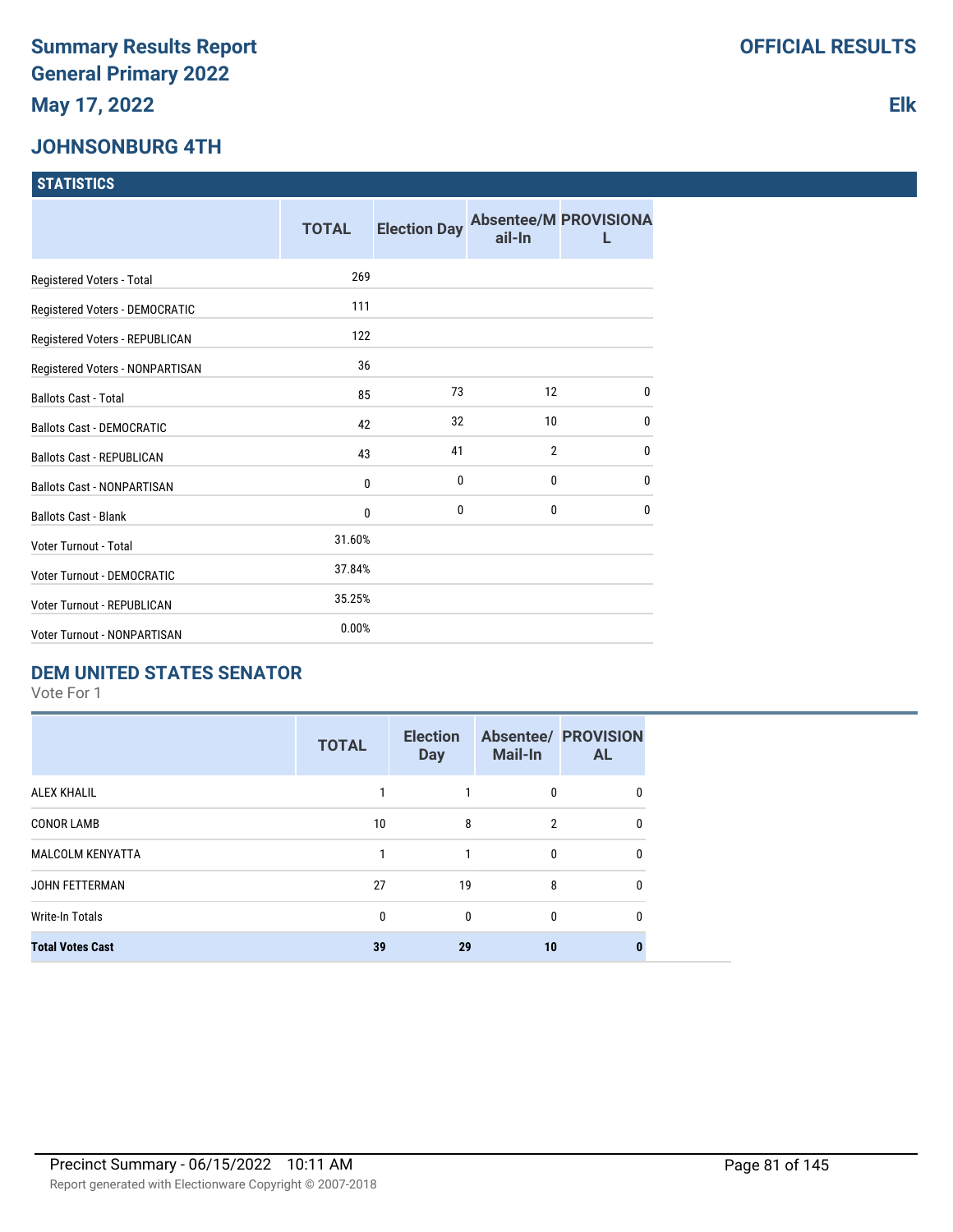# **Summary Results Report General Primary 2022**

**May 17, 2022**

# **JOHNSONBURG 4TH**

## **DEM GOVERNOR**

Vote For 1

|                         | <b>TOTAL</b> | <b>Election</b><br>Day | <b>Mail-In</b> | <b>Absentee/ PROVISION</b><br><b>AL</b> |
|-------------------------|--------------|------------------------|----------------|-----------------------------------------|
| JOSH SHAPIRO            | 36           | 28                     | 8              | 0                                       |
| Write-In Totals         | 2            |                        | $\sim$ 1       | 0                                       |
| <b>Total Votes Cast</b> | 38           | 29                     | 9              | 0                                       |

### **DEM LT GOVERNOR**

Vote For 1

|                         | <b>TOTAL</b> | <b>Election</b><br><b>Day</b> | <b>Mail-In</b> | <b>Absentee/ PROVISION</b><br><b>AL</b> |
|-------------------------|--------------|-------------------------------|----------------|-----------------------------------------|
| AUSTIN DAVIS            | 28           | 20                            | 8              | 0                                       |
| <b>RAY SOSA</b>         | 2            | $\overline{2}$                | 0              | 0                                       |
| <b>BRIAN SIMS</b>       | 6            | 6                             | 0              | 0                                       |
| Write-In Totals         | 2            |                               |                | 0                                       |
| <b>Total Votes Cast</b> | 38           | 29                            | o              |                                         |

### **DEM REPRESENTATIVE IN CONGRESS - 15TH DISTRICT**

Vote For 1

|                         | <b>TOTAL</b> | <b>Election</b><br><b>Day</b> | Mail-In | <b>Absentee/ PROVISION</b><br>AL |
|-------------------------|--------------|-------------------------------|---------|----------------------------------|
| Write-In Totals         |              |                               |         |                                  |
| <b>Total Votes Cast</b> |              |                               |         |                                  |

### **DEM REPRESENTATIVE IN GENERAL ASSEMBLY -75TH DISTRICT**

Vote For 1

|                         | <b>TOTAL</b> | <b>Election</b><br><b>Day</b> | <b>Mail-In</b> | <b>Absentee/ PROVISION</b><br><b>AL</b> |
|-------------------------|--------------|-------------------------------|----------------|-----------------------------------------|
| Write-In Totals         | 4            |                               |                |                                         |
| <b>Total Votes Cast</b> |              |                               |                |                                         |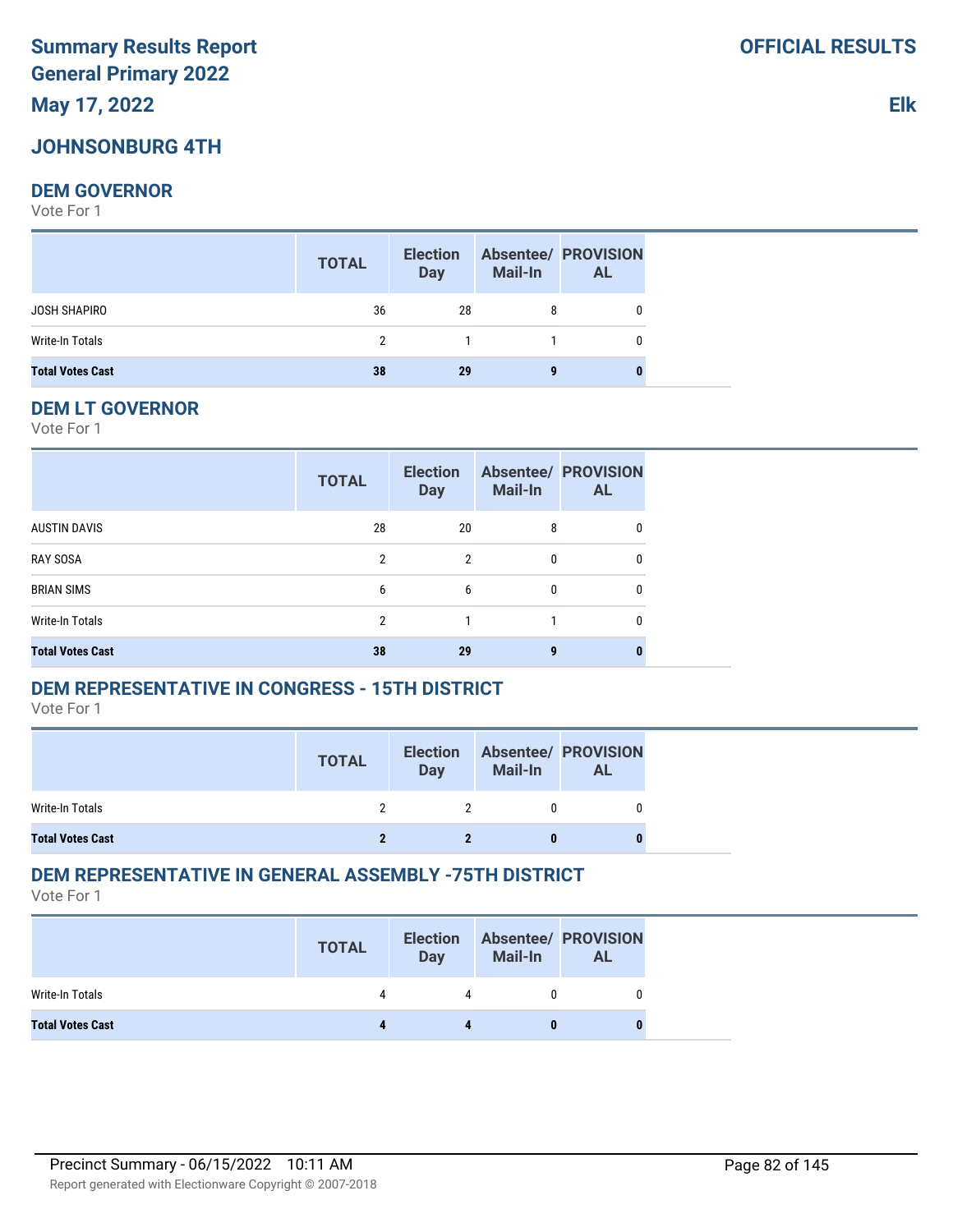# **JOHNSONBURG 4TH**

### **DEM MEMBER OF THE DEMOCRATIC STATE COMMITTEE**

Vote For 1

|                         | <b>TOTAL</b> | <b>Election</b><br><b>Day</b> | <b>Mail-In</b> | <b>Absentee/ PROVISION</b><br><b>AL</b> |
|-------------------------|--------------|-------------------------------|----------------|-----------------------------------------|
| RYAN S GRIMM            | 40           | 32                            |                |                                         |
| Write-In Totals         | 0            | 0                             | 0              |                                         |
| <b>Total Votes Cast</b> | 40           | 32                            | 8              |                                         |

# **DEM ELK COUNTY DEMOCRATIC COMMITTEE MEMBER JOHNSONBURG 4TH**

Vote For 2

|                         | <b>TOTAL</b> | <b>Election</b><br><b>Day</b> | <b>Mail-In</b> | <b>Absentee/ PROVISION</b><br><b>AL</b> |
|-------------------------|--------------|-------------------------------|----------------|-----------------------------------------|
| Write-In Totals         |              |                               |                |                                         |
| <b>Total Votes Cast</b> |              |                               |                |                                         |

### **REP UNITED STATES SENATOR**

|                         | <b>TOTAL</b> | <b>Election</b><br><b>Day</b> | <b>Mail-In</b> | <b>Absentee/ PROVISION</b><br><b>AL</b> |
|-------------------------|--------------|-------------------------------|----------------|-----------------------------------------|
| KATHY BARNETTE          | 14           | 14                            | $\mathbf{0}$   | 0                                       |
| MEHMET 0Z               | 12           | 12                            | $\mathbf{0}$   | 0                                       |
| <b>GEORGE BOCHETTO</b>  | 0            | 0                             | 0              | $\mathbf{0}$                            |
| <b>JEFF BARTOS</b>      |              |                               | $\mathbf{0}$   | $\mathbf{0}$                            |
| <b>DAVID MCCORMICK</b>  | 10           | 10                            | 0              | $\mathbf{0}$                            |
| <b>SEAN GALE</b>        | 0            | $\mathbf{0}$                  | $\mathbf{0}$   | 0                                       |
| <b>CARLA SANDS</b>      | 5            | 4                             | 1              | $\mathbf{0}$                            |
| <b>Write-In Totals</b>  | 1            | 0                             | 1              | 0                                       |
| <b>Total Votes Cast</b> | 43           | 41                            | $\overline{2}$ | 0                                       |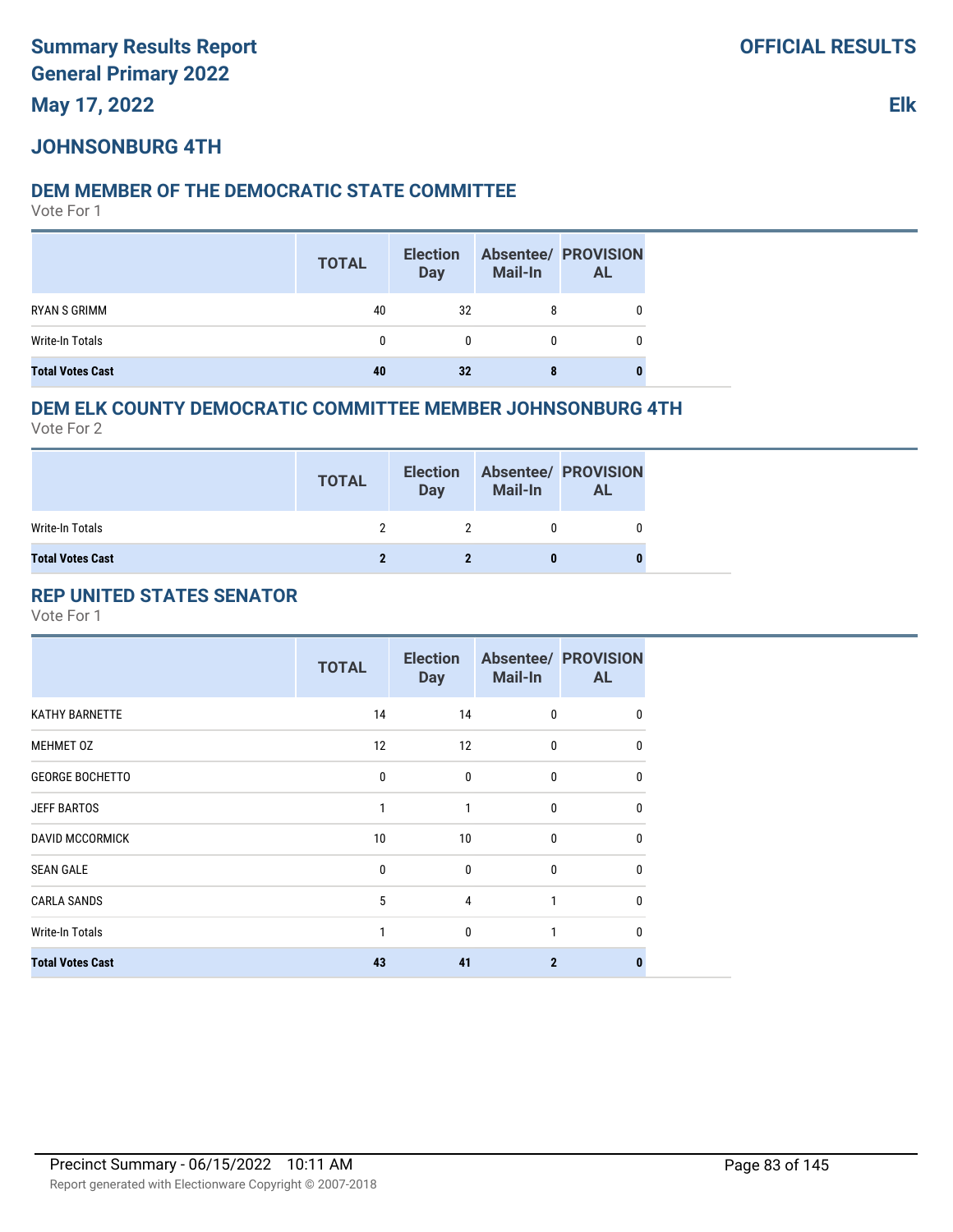# **JOHNSONBURG 4TH**

### **REP GOVERNOR**

Vote For 1

|                         | <b>TOTAL</b> | <b>Election</b><br><b>Day</b> | Mail-In        | <b>Absentee/ PROVISION</b><br><b>AL</b> |
|-------------------------|--------------|-------------------------------|----------------|-----------------------------------------|
| <b>LOU BARLETTA</b>     | 3            | $\overline{2}$                | 1              | 0                                       |
| DOUGLAS V MASTRIANO     | 26           | 26                            | $\mathbf 0$    | 0                                       |
| <b>NCHE ZAMA</b>        | 0            | 0                             | $\mathbf 0$    | 0                                       |
| <b>DAVE WHITE</b>       | 4            | 4                             | $\mathbf 0$    | 0                                       |
| <b>MELISSA HART</b>     | 1            | $\mathbf{1}$                  | $\mathbf 0$    | 0                                       |
| <b>BILL MCSWAIN</b>     | 3            | 3                             | $\mathbf{0}$   | 0                                       |
| <b>CHARLIE GEROW</b>    | 0            | $\mathbf 0$                   | $\mathbf{0}$   | 0                                       |
| JOE GALE                | 0            | $\mathbf{0}$                  | $\mathbf{0}$   | 0                                       |
| JAKE CORMAN             | 5            | 5                             | $\mathbf{0}$   | $\mathbf{0}$                            |
| Write-In Totals         | 1            | $\mathbf{0}$                  | 1              | $\mathbf{0}$                            |
| <b>Total Votes Cast</b> | 43           | 41                            | $\overline{2}$ | 0                                       |

### **REP LT GOVERNOR**

|                              | <b>TOTAL</b>   | <b>Election</b><br><b>Day</b> | Mail-In      | <b>Absentee/ PROVISION</b><br><b>AL</b> |
|------------------------------|----------------|-------------------------------|--------------|-----------------------------------------|
| <b>CLARICE SCHILLINGER</b>   | $\overline{4}$ | 4                             | $\mathbf{0}$ | 0                                       |
| JAMES EARL JONES             | $\overline{2}$ | $\overline{2}$                | $\mathbf{0}$ | 0                                       |
| <b>RICK SACCONE</b>          | 8              | 8                             | $\Omega$     | 0                                       |
| <b>JOHN BROWN</b>            | 1              | 1                             | $\Omega$     | $\Omega$                                |
| <b>CHRIS FRYE</b>            | 1              | 1                             | $\mathbf{0}$ | $\Omega$                                |
| JEFF COLEMAN                 | $\overline{2}$ | $\overline{2}$                | $\mathbf{0}$ | 0                                       |
| <b>RUSS DIAMOND</b>          | 1              | 1                             | $\mathbf{0}$ | 0                                       |
| <b>CARRIE LEWIS DELROSSO</b> | 11             | 10                            | 1            | $\mathbf{0}$                            |
| <b>TEDDY DANIELS</b>         | 9              | 9                             | $\mathbf{0}$ | $\Omega$                                |
| <b>Write-In Totals</b>       | 1              | 0                             | 1            | 0                                       |
| <b>Total Votes Cast</b>      | 40             | 38                            | $\mathbf{2}$ | п                                       |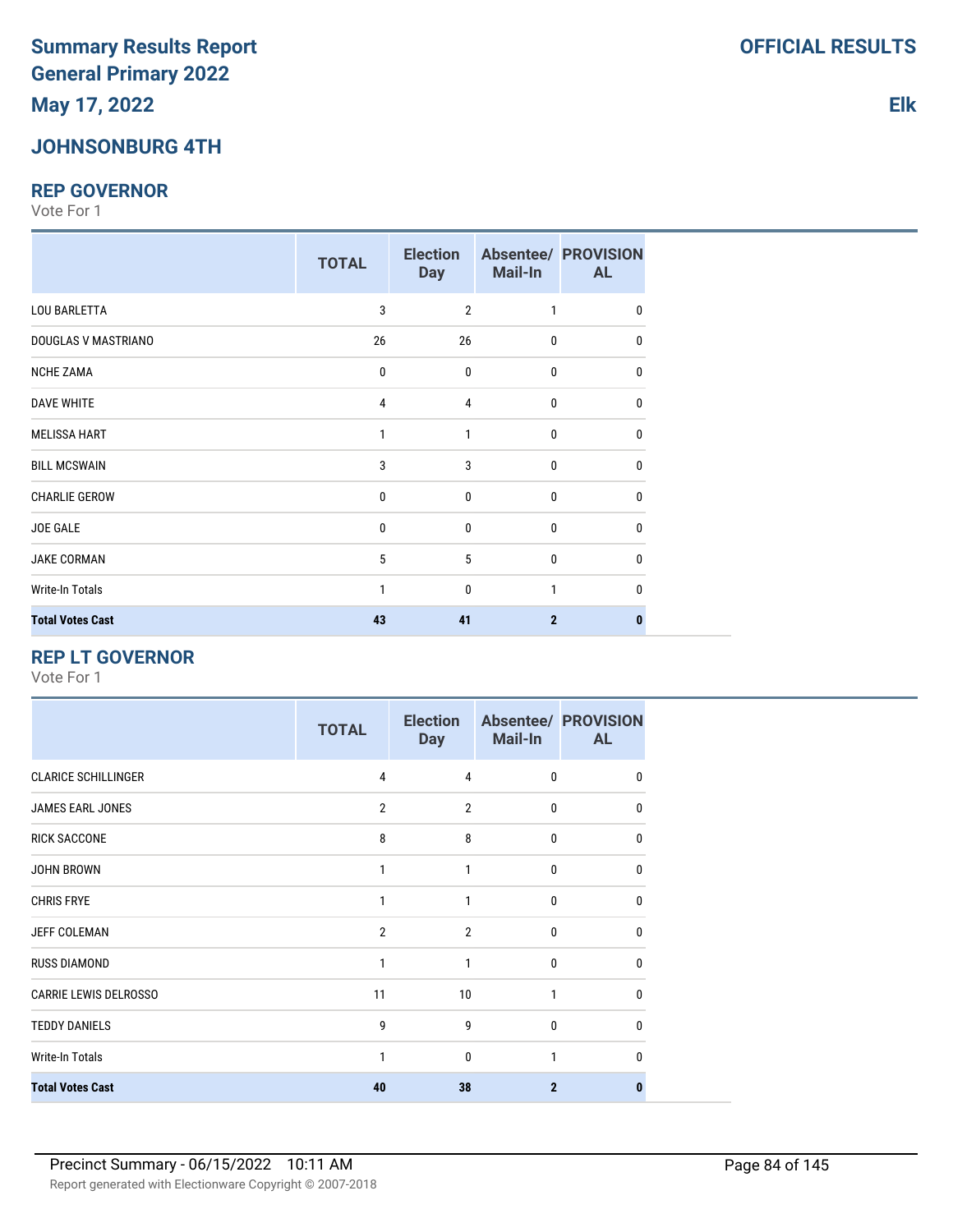## **JOHNSONBURG 4TH**

#### **REP REPRESENTATIVE IN CONGRESS - 15TH DISTRICT**

Vote For 1

|                          | <b>TOTAL</b> | <b>Election</b><br><b>Day</b> | <b>Mail-In</b> | <b>Absentee/ PROVISION</b><br><b>AL</b> |
|--------------------------|--------------|-------------------------------|----------------|-----------------------------------------|
| <b>GLENN GT THOMPSON</b> | 41           | 39                            |                |                                         |
| Write-In Totals          |              |                               |                |                                         |
| <b>Total Votes Cast</b>  | 42           | 40                            |                |                                         |

#### **REP REPRESENATIVE IN GENERAL ASSEMBLY - 75TH DISTRICT**

Vote For 1

|                         | <b>TOTAL</b> | <b>Election</b><br><b>Day</b> | Mail-In | <b>Absentee/ PROVISION</b><br><b>AL</b> |
|-------------------------|--------------|-------------------------------|---------|-----------------------------------------|
| MIKE ARMANINI           | 40           | 38                            |         |                                         |
| Write-In Totals         | U            | 0                             |         |                                         |
| <b>Total Votes Cast</b> | 40           | 38                            |         |                                         |

### **REP MEMBER OF THE REPUBLICAN STATE COMMITTEE**

Vote For 1

|                             | <b>TOTAL</b> | <b>Election</b><br>Day | <b>Mail-In</b> | <b>Absentee/ PROVISION</b><br><b>AL</b> |
|-----------------------------|--------------|------------------------|----------------|-----------------------------------------|
| <b>MARCIE LYNCH ASSETTA</b> | 38           | 36                     |                |                                         |
| Write-In Totals             | 0            | 0                      | 0              |                                         |
| <b>Total Votes Cast</b>     | 38           | 36                     |                |                                         |

### **REP ELK COUNTY REPUBLICAN CHAIRPERSON**

|                         | <b>TOTAL</b> | <b>Election</b><br><b>Day</b> | <b>Mail-In</b> | <b>Absentee/ PROVISION</b><br><b>AL</b> |
|-------------------------|--------------|-------------------------------|----------------|-----------------------------------------|
| SALLY GEYER             | 40           | 38                            |                |                                         |
| Write-In Totals         | 0            | $\mathbf{0}$                  |                |                                         |
| <b>Total Votes Cast</b> | 40           | 38                            |                |                                         |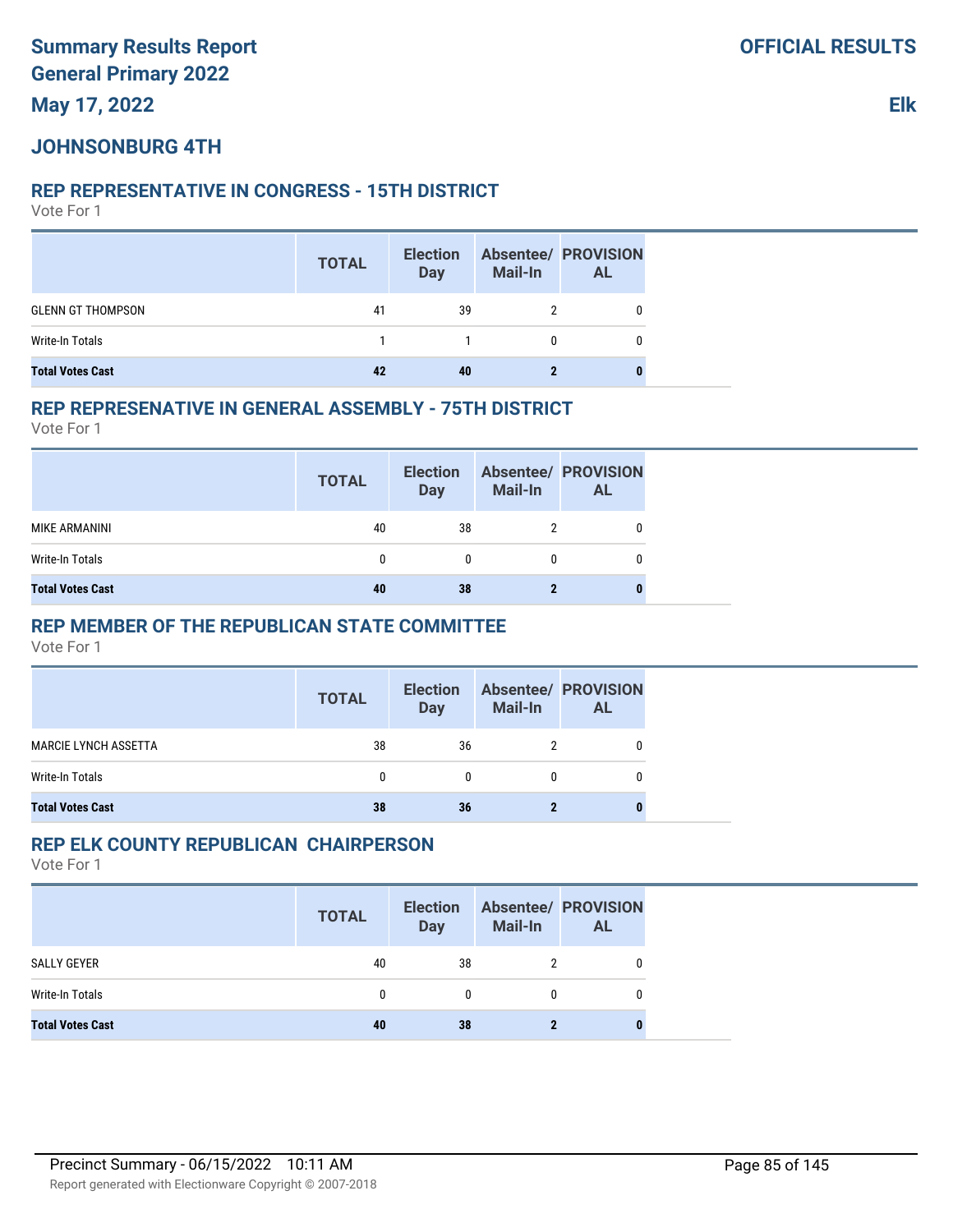# **RIDGWAY 1ST**

### **STATISTICS**

|                                   | <b>TOTAL</b> | <b>Election Day</b> | ail-In | <b>Absentee/M PROVISIONA</b> |
|-----------------------------------|--------------|---------------------|--------|------------------------------|
| Registered Voters - Total         | 640          |                     |        |                              |
| Registered Voters - DEMOCRATIC    | 243          |                     |        |                              |
| Registered Voters - REPUBLICAN    | 289          |                     |        |                              |
| Registered Voters - NONPARTISAN   | 108          |                     |        |                              |
| <b>Ballots Cast - Total</b>       | 180          | 149                 | 31     | $\mathbf{0}$                 |
| <b>Ballots Cast - DEMOCRATIC</b>  | 79           | 53                  | 26     | 0                            |
| <b>Ballots Cast - REPUBLICAN</b>  | 101          | 96                  | 5      | $\mathbf{0}$                 |
| <b>Ballots Cast - NONPARTISAN</b> | $\mathbf 0$  | 0                   | 0      | $\mathbf{0}$                 |
| <b>Ballots Cast - Blank</b>       | $\mathbf{0}$ | 0                   | 0      | $\mathbf{0}$                 |
| Voter Turnout - Total             | 28.12%       |                     |        |                              |
| <b>Voter Turnout - DEMOCRATIC</b> | 32.51%       |                     |        |                              |
| Voter Turnout - REPUBLICAN        | 34.95%       |                     |        |                              |
| Voter Turnout - NONPARTISAN       | 0.00%        |                     |        |                              |

### **DEM UNITED STATES SENATOR**

Vote For 1

|                         | <b>TOTAL</b> | <b>Election</b><br><b>Day</b> | <b>Mail-In</b> | <b>Absentee/ PROVISION</b><br><b>AL</b> |
|-------------------------|--------------|-------------------------------|----------------|-----------------------------------------|
| <b>ALEX KHALIL</b>      | 4            | 3                             |                | 0                                       |
| <b>CONOR LAMB</b>       | 9            | 8                             |                | 0                                       |
| <b>MALCOLM KENYATTA</b> |              | $\Omega$                      |                | 0                                       |
| JOHN FETTERMAN          | 62           | 39                            | 23             | 0                                       |
| <b>Write-In Totals</b>  | 2            | 2                             | $\Omega$       | 0                                       |
| <b>Total Votes Cast</b> | 78           | 52                            | 26             |                                         |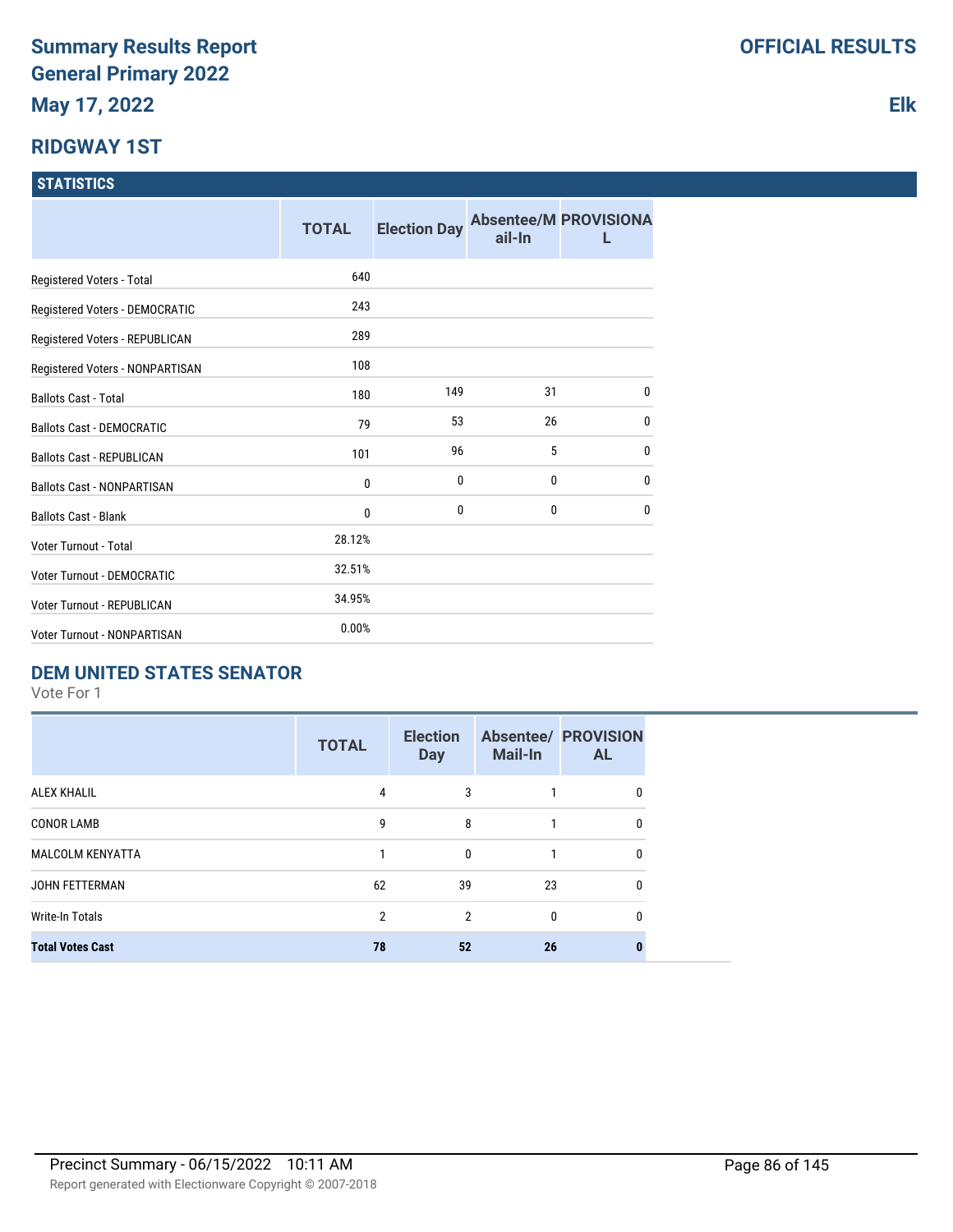## **RIDGWAY 1ST**

#### **DEM GOVERNOR**

Vote For 1

|                         | <b>TOTAL</b> | <b>Election</b><br>Day | <b>Mail-In</b> | <b>Absentee/ PROVISION</b><br><b>AL</b> |
|-------------------------|--------------|------------------------|----------------|-----------------------------------------|
| JOSH SHAPIRO            | 72           | 47                     | 25             | 0                                       |
| Write-In Totals         | 2            | 2                      | 0              | 0                                       |
| <b>Total Votes Cast</b> | 74           | 49                     | 25             | 0                                       |

#### **DEM LT GOVERNOR**

Vote For 1

|                         | <b>TOTAL</b> | <b>Election</b><br><b>Day</b> | <b>Mail-In</b> | <b>Absentee/ PROVISION</b><br><b>AL</b> |
|-------------------------|--------------|-------------------------------|----------------|-----------------------------------------|
| AUSTIN DAVIS            | 38           | 25                            | 13             | 0                                       |
| <b>RAY SOSA</b>         | 17           | 11                            | 6              | 0                                       |
| <b>BRIAN SIMS</b>       | 16           | 12                            | 4              | 0                                       |
| Write-In Totals         |              |                               | 0              | 0                                       |
| <b>Total Votes Cast</b> | 72           | 49                            | 23             | 0                                       |

### **DEM REPRESENTATIVE IN CONGRESS - 15TH DISTRICT**

Vote For 1

|                         | <b>TOTAL</b> | <b>Election</b><br><b>Day</b> | <b>Mail-In</b> | <b>Absentee/ PROVISION</b><br>AL |
|-------------------------|--------------|-------------------------------|----------------|----------------------------------|
| Write-In Totals         |              |                               |                |                                  |
| <b>Total Votes Cast</b> |              |                               |                |                                  |

### **DEM REPRESENTATIVE IN GENERAL ASSEMBLY -75TH DISTRICT**

|                         | <b>TOTAL</b> | <b>Election</b><br><b>Day</b> | <b>Mail-In</b> | <b>Absentee/ PROVISION</b><br><b>AL</b> |
|-------------------------|--------------|-------------------------------|----------------|-----------------------------------------|
| Write-In Totals         | 6            | 4                             |                |                                         |
| <b>Total Votes Cast</b> |              |                               |                | 0                                       |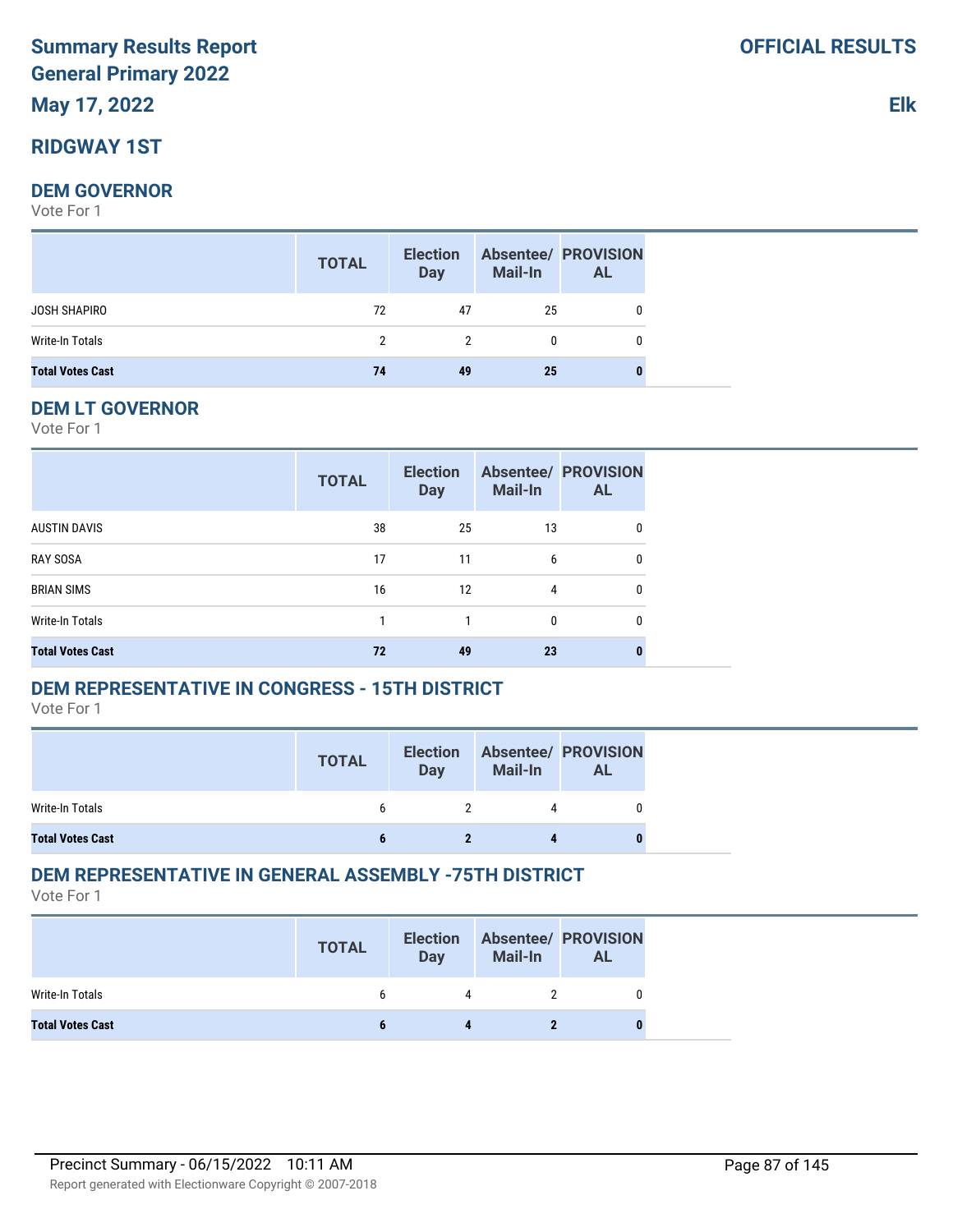**Elk**

# **RIDGWAY 1ST**

### **DEM MEMBER OF THE DEMOCRATIC STATE COMMITTEE**

Vote For 1

|                         | <b>TOTAL</b> | <b>Election</b><br><b>Day</b> | <b>Mail-In</b> | <b>Absentee/ PROVISION</b><br><b>AL</b> |
|-------------------------|--------------|-------------------------------|----------------|-----------------------------------------|
| RYAN S GRIMM            | 76           | 52                            | 24             |                                         |
| Write-In Totals         | 0            | 0                             | 0              |                                         |
| <b>Total Votes Cast</b> | 76           | 52                            | 24             |                                         |

### **DEM ELK COUNTY DEMOCRATIC COMMITTEE MEMBER RIDGWAY 1ST**

Vote For 2

|                         | <b>TOTAL</b> | <b>Election</b><br>Day | Mail-In | <b>Absentee/ PROVISION</b><br><b>AL</b> |
|-------------------------|--------------|------------------------|---------|-----------------------------------------|
| Write-In Totals         | 3            |                        |         |                                         |
| <b>Total Votes Cast</b> | 3            |                        |         |                                         |

# **REP UNITED STATES SENATOR**

|                         | <b>TOTAL</b> | <b>Election</b><br><b>Day</b> | <b>Mail-In</b> | <b>Absentee/ PROVISION</b><br><b>AL</b> |
|-------------------------|--------------|-------------------------------|----------------|-----------------------------------------|
| <b>KATHY BARNETTE</b>   | 29           | 29                            | 0              | 0                                       |
| MEHMET 0Z               | 15           | 15                            | $\mathbf 0$    | 0                                       |
| <b>GEORGE BOCHETTO</b>  | 1            | 1                             | 0              | 0                                       |
| <b>JEFF BARTOS</b>      | 9            | 9                             | $\mathbf{0}$   | $\Omega$                                |
| <b>DAVID MCCORMICK</b>  | 33           | 30                            | 3              | $\mathbf{0}$                            |
| <b>SEAN GALE</b>        | $\bf{0}$     | 0                             | $\mathbf{0}$   | $\Omega$                                |
| <b>CARLA SANDS</b>      | 12           | 10                            | $\overline{2}$ | $\mathbf{0}$                            |
| Write-In Totals         | 1            | 1                             | $\mathbf{0}$   | $\Omega$                                |
| <b>Total Votes Cast</b> | 100          | 95                            | 5              |                                         |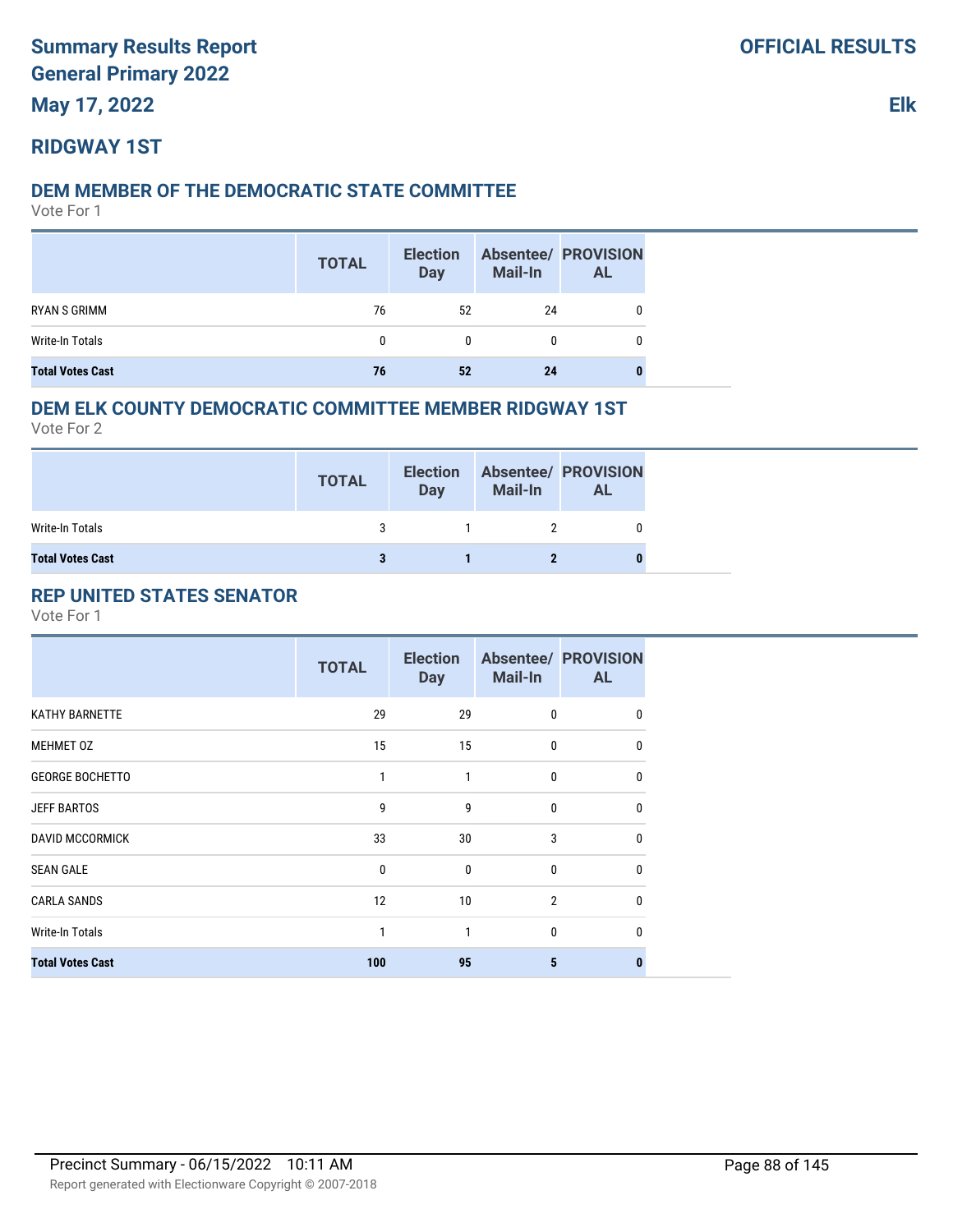### **RIDGWAY 1ST**

#### **REP GOVERNOR**

Vote For 1

|                         | <b>TOTAL</b> | <b>Election</b><br><b>Day</b> | <b>Mail-In</b> | <b>Absentee/ PROVISION</b><br><b>AL</b> |
|-------------------------|--------------|-------------------------------|----------------|-----------------------------------------|
| <b>LOU BARLETTA</b>     | 17           | 16                            | $\mathbf{1}$   | 0                                       |
| DOUGLAS V MASTRIANO     | 54           | 53                            | 1              | 0                                       |
| <b>NCHE ZAMA</b>        | 1            | 1                             | 0              | 0                                       |
| <b>DAVE WHITE</b>       | 4            | 4                             | $\mathbf{0}$   | 0                                       |
| <b>MELISSA HART</b>     | 3            | 3                             | $\mathbf{0}$   | 0                                       |
| <b>BILL MCSWAIN</b>     | 12           | 10 <sup>°</sup>               | $\overline{2}$ | 0                                       |
| <b>CHARLIE GEROW</b>    | 1            | 1                             | $\mathbf{0}$   | 0                                       |
| <b>JOE GALE</b>         | $\mathbf 0$  | $\mathbf{0}$                  | $\mathbf{0}$   | 0                                       |
| <b>JAKE CORMAN</b>      | 6            | 4                             | $\overline{2}$ | 0                                       |
| Write-In Totals         | 3            | 3                             | $\mathbf{0}$   | <sup>0</sup>                            |
| <b>Total Votes Cast</b> | 101          | 95                            | 6              |                                         |

### **REP LT GOVERNOR**

Vote For 1

|                              | <b>TOTAL</b>   | <b>Election</b><br><b>Day</b> | Mail-In        | <b>Absentee/ PROVISION</b><br><b>AL</b> |
|------------------------------|----------------|-------------------------------|----------------|-----------------------------------------|
| <b>CLARICE SCHILLINGER</b>   | 4              | 4                             | $\mathbf{0}$   | $\mathbf{0}$                            |
| JAMES EARL JONES             | 5              | 5                             | $\mathbf{0}$   | 0                                       |
| <b>RICK SACCONE</b>          | 11             | 9                             | $\overline{2}$ | $\mathbf{0}$                            |
| <b>JOHN BROWN</b>            | 6              | 5                             | 1              | $\Omega$                                |
| <b>CHRIS FRYE</b>            | 5              | $\overline{4}$                | 1              | $\Omega$                                |
| JEFF COLEMAN                 | $\overline{7}$ | $\overline{7}$                | $\mathbf{0}$   | $\Omega$                                |
| <b>RUSS DIAMOND</b>          | 4              | $\overline{4}$                | $\mathbf{0}$   | $\mathbf{0}$                            |
| <b>CARRIE LEWIS DELROSSO</b> | 38             | 36                            | $\overline{2}$ | $\mathbf{0}$                            |
| <b>TEDDY DANIELS</b>         | 19             | 19                            | $\mathbf{0}$   | $\Omega$                                |
| <b>Write-In Totals</b>       | $\mathbf{1}$   | 1                             | $\mathbf{0}$   | $\mathbf{0}$                            |
| <b>Total Votes Cast</b>      | 100            | 94                            | 6              | 0                                       |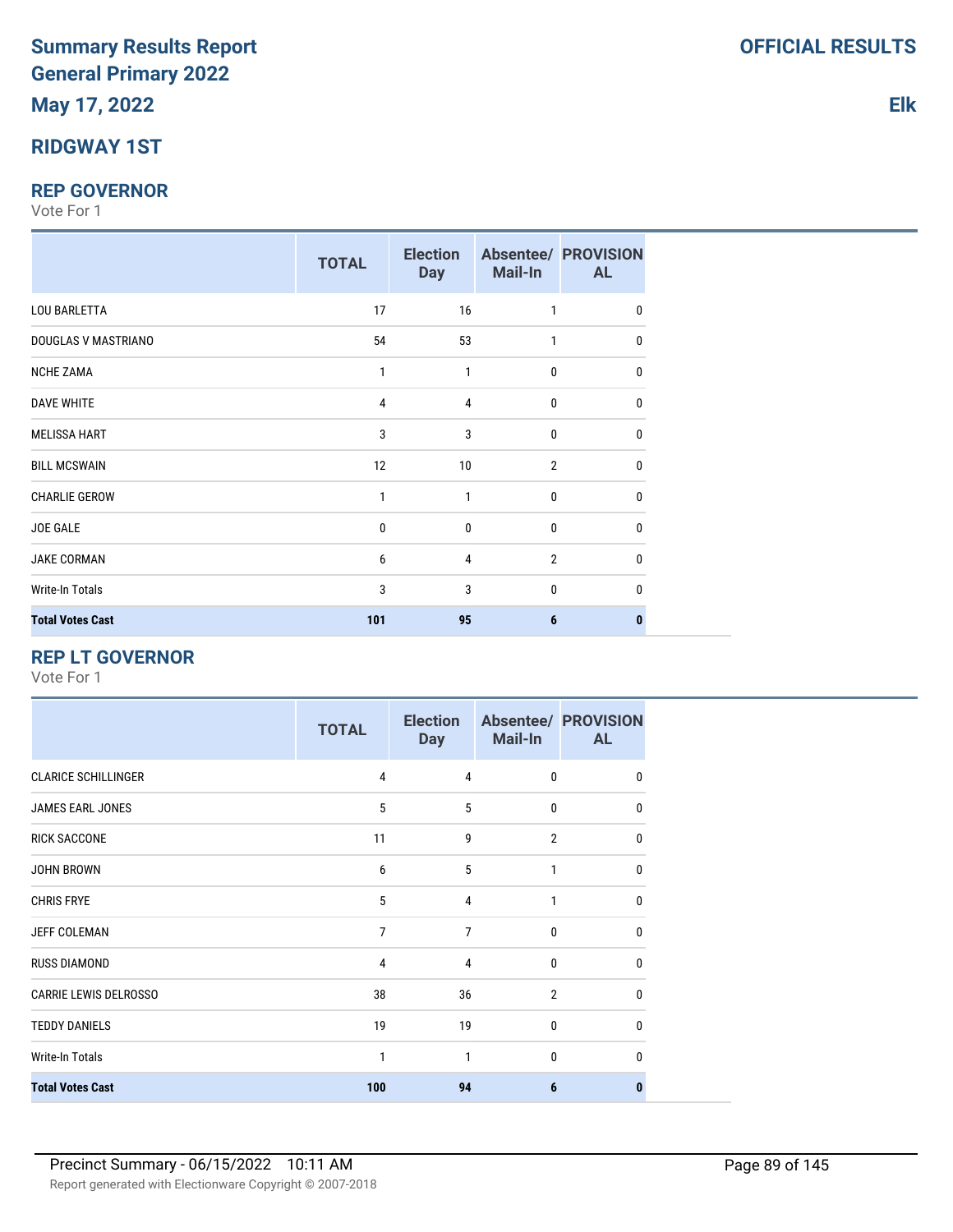# **RIDGWAY 1ST**

### **REP REPRESENTATIVE IN CONGRESS - 15TH DISTRICT**

Vote For 1

|                          | <b>TOTAL</b> | <b>Election</b><br><b>Day</b> | <b>Mail-In</b> | <b>Absentee/ PROVISION</b><br><b>AL</b> |
|--------------------------|--------------|-------------------------------|----------------|-----------------------------------------|
| <b>GLENN GT THOMPSON</b> | 98           | 92                            | 6              |                                         |
| Write-In Totals          |              |                               | 0              |                                         |
| <b>Total Votes Cast</b>  | 99           | 93                            | b              |                                         |

# **REP REPRESENATIVE IN GENERAL ASSEMBLY - 75TH DISTRICT**

Vote For 1

|                         | <b>TOTAL</b> | <b>Election</b><br><b>Day</b> | Mail-In | <b>Absentee/ PROVISION</b><br><b>AL</b> |
|-------------------------|--------------|-------------------------------|---------|-----------------------------------------|
| MIKE ARMANINI           | 100          | 94                            | b       |                                         |
| Write-In Totals         |              |                               |         |                                         |
| <b>Total Votes Cast</b> | 101          | 95                            | o       |                                         |

# **REP MEMBER OF THE REPUBLICAN STATE COMMITTEE**

Vote For 1

|                             | <b>TOTAL</b> | <b>Election</b><br>Day | <b>Mail-In</b> | <b>Absentee/ PROVISION</b><br><b>AL</b> |
|-----------------------------|--------------|------------------------|----------------|-----------------------------------------|
| <b>MARCIE LYNCH ASSETTA</b> | 98           | 92                     | b              |                                         |
| Write-In Totals             | 0            | 0                      |                |                                         |
| <b>Total Votes Cast</b>     | 98           | 92                     |                | U                                       |

# **REP ELK COUNTY REPUBLICAN CHAIRPERSON**

|                         | <b>TOTAL</b> | <b>Election</b><br>Day | <b>Mail-In</b> | <b>Absentee/ PROVISION</b><br><b>AL</b> |
|-------------------------|--------------|------------------------|----------------|-----------------------------------------|
| SALLY GEYER             | 95           | 89                     | 6              |                                         |
| Write-In Totals         |              | $\sim$ 1               | $\eta$         |                                         |
| <b>Total Votes Cast</b> | 96           | 90                     | b              |                                         |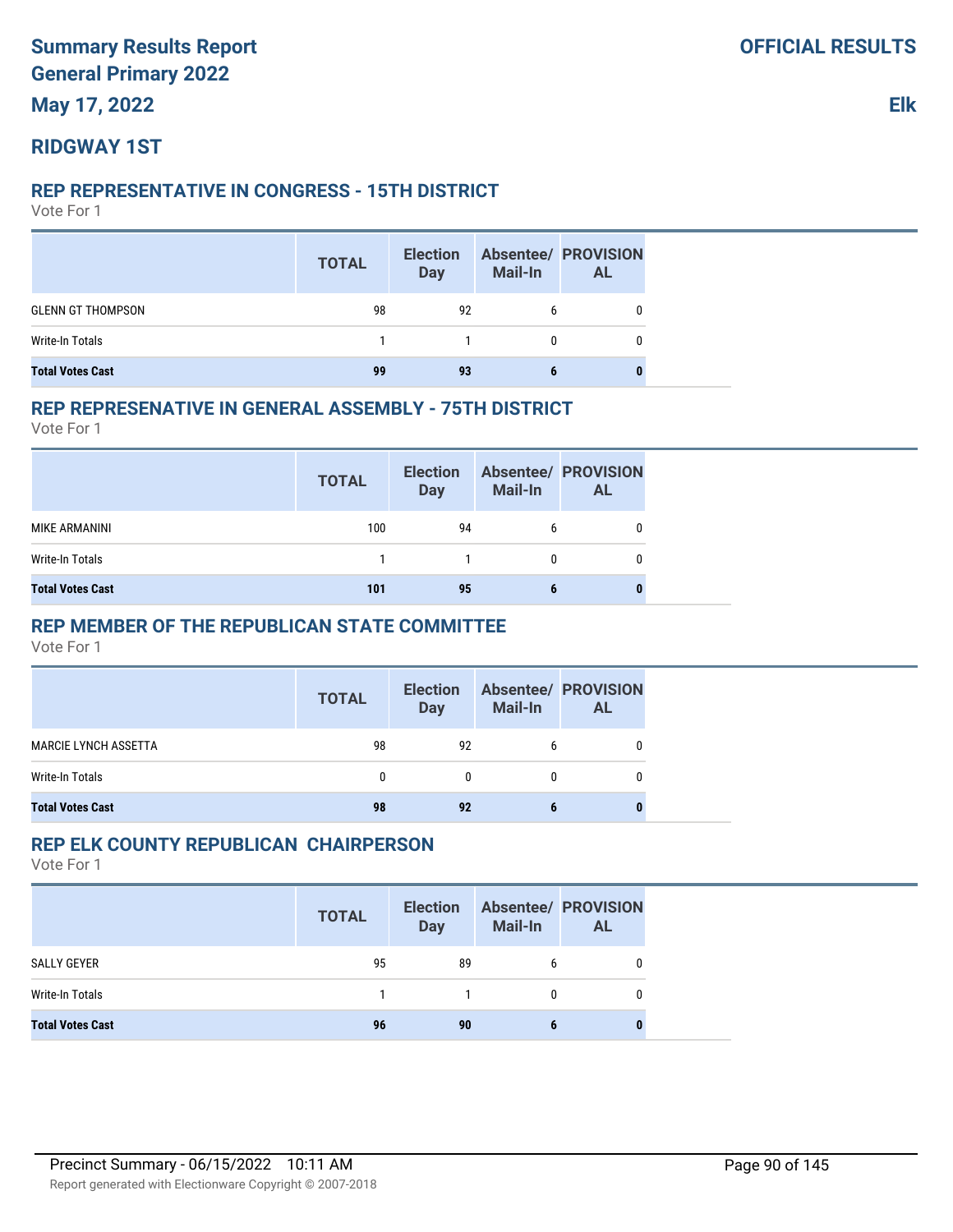### **RIDGWAY 2ND**

### **STATISTICS**

|                                   | <b>TOTAL</b> | <b>Election Day</b> | ail-In       | <b>Absentee/M PROVISIONA</b> |
|-----------------------------------|--------------|---------------------|--------------|------------------------------|
| Registered Voters - Total         | 900          |                     |              |                              |
| Registered Voters - DEMOCRATIC    | 371          |                     |              |                              |
| Registered Voters - REPUBLICAN    | 440          |                     |              |                              |
| Registered Voters - NONPARTISAN   | 89           |                     |              |                              |
| <b>Ballots Cast - Total</b>       | 362          | 278                 | 84           | $\mathbf{0}$                 |
| <b>Ballots Cast - DEMOCRATIC</b>  | 170          | 109                 | 61           | $\mathbf{0}$                 |
| <b>Ballots Cast - REPUBLICAN</b>  | 192          | 169                 | 23           | $\mathbf{0}$                 |
| <b>Ballots Cast - NONPARTISAN</b> | $\mathbf{0}$ | 0                   | 0            | $\mathbf{0}$                 |
| <b>Ballots Cast - Blank</b>       | 1            | 1                   | $\mathbf{0}$ | $\mathbf{0}$                 |
| Voter Turnout - Total             | 40.22%       |                     |              |                              |
| <b>Voter Turnout - DEMOCRATIC</b> | 45.82%       |                     |              |                              |
| Voter Turnout - REPUBLICAN        | 43.64%       |                     |              |                              |
| Voter Turnout - NONPARTISAN       | 0.00%        |                     |              |                              |

### **DEM UNITED STATES SENATOR**

Vote For 1

|                         | <b>TOTAL</b> | <b>Election</b><br><b>Day</b> | <b>Mail-In</b> | <b>Absentee/ PROVISION</b><br><b>AL</b> |
|-------------------------|--------------|-------------------------------|----------------|-----------------------------------------|
| <b>ALEX KHALIL</b>      | 4            | 2                             | $\overline{2}$ | 0                                       |
| <b>CONOR LAMB</b>       | 15           | 9                             | 6              | 0                                       |
| <b>MALCOLM KENYATTA</b> |              | $\mathbf{0}$                  |                | 0                                       |
| <b>JOHN FETTERMAN</b>   | 139          | 88                            | 51             | 0                                       |
| Write-In Totals         | 7            |                               | $\mathbf{0}$   | 0                                       |
| <b>Total Votes Cast</b> | 166          | 106                           | 60             | 0                                       |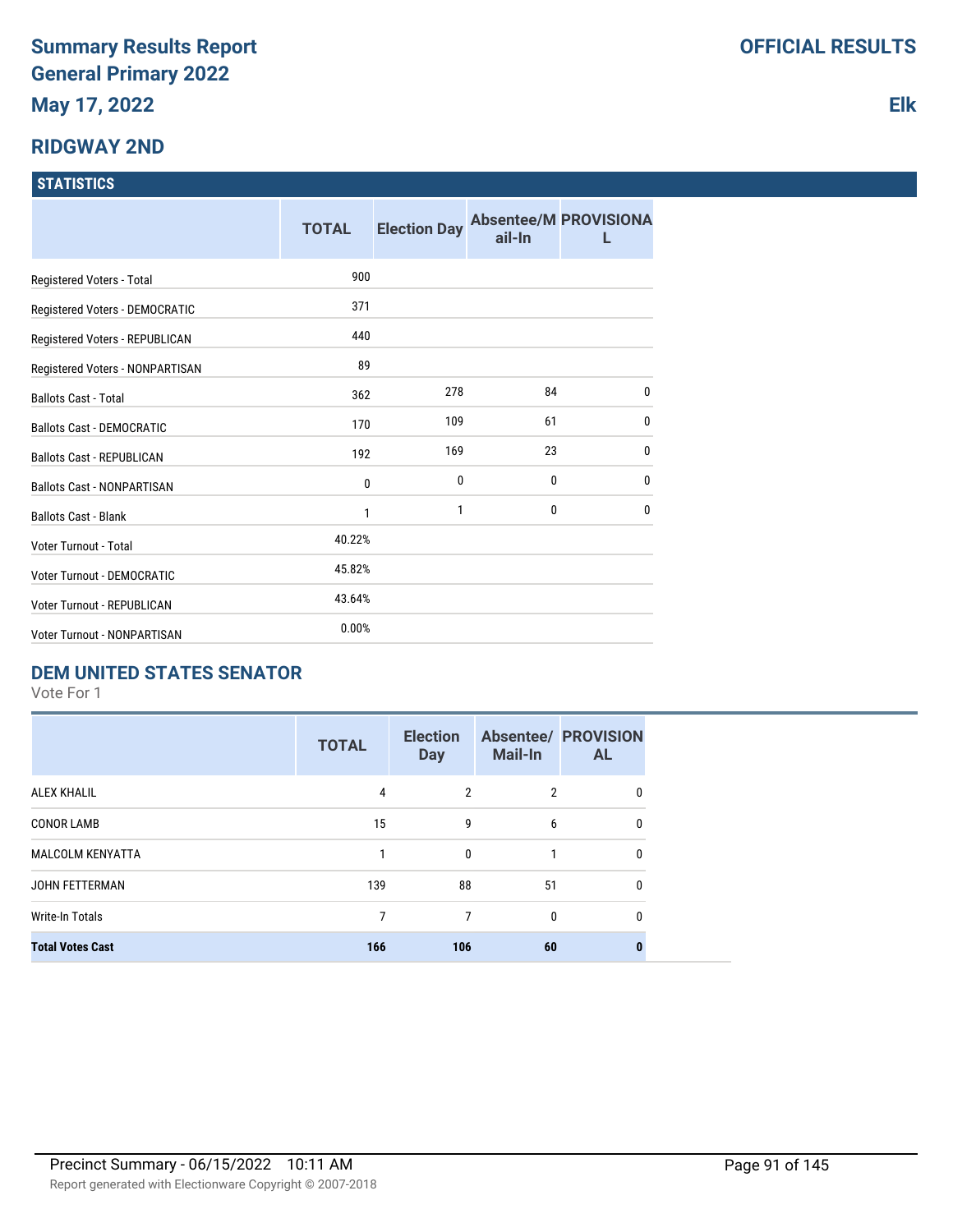# **Summary Results Report General Primary 2022**

# **May 17, 2022**

### **RIDGWAY 2ND**

### **DEM GOVERNOR**

Vote For 1

|                         | <b>TOTAL</b> | <b>Election</b><br><b>Day</b> | <b>Mail-In</b> | <b>Absentee/ PROVISION</b><br><b>AL</b> |
|-------------------------|--------------|-------------------------------|----------------|-----------------------------------------|
| JOSH SHAPIRO            | 151          | 92                            | 59             | 0                                       |
| Write-In Totals         | 10           | 8                             |                | 0                                       |
| <b>Total Votes Cast</b> | 161          | 100                           | 61             |                                         |

### **DEM LT GOVERNOR**

Vote For 1

|                         | <b>TOTAL</b> | <b>Election</b><br><b>Day</b> | <b>Mail-In</b> | <b>Absentee/ PROVISION</b><br><b>AL</b> |
|-------------------------|--------------|-------------------------------|----------------|-----------------------------------------|
| <b>AUSTIN DAVIS</b>     | 105          | 58                            | 47             | 0                                       |
| <b>RAY SOSA</b>         | 11           | 8                             | 3              | 0                                       |
| <b>BRIAN SIMS</b>       | 35           | 28                            | 7              | 0                                       |
| Write-In Totals         | 4            | 3                             |                | 0                                       |
| <b>Total Votes Cast</b> | 155          | 97                            | 58             |                                         |

### **DEM REPRESENTATIVE IN CONGRESS - 15TH DISTRICT**

Vote For 1

|                         | <b>TOTAL</b> | <b>Election</b><br><b>Day</b> | Mail-In | <b>Absentee/ PROVISION</b><br><b>AL</b> |
|-------------------------|--------------|-------------------------------|---------|-----------------------------------------|
| Write-In Totals         | 44           | 32                            | 12      |                                         |
| <b>Total Votes Cast</b> |              | 32                            | 12      |                                         |

### **DEM REPRESENTATIVE IN GENERAL ASSEMBLY -75TH DISTRICT**

|                         | <b>TOTAL</b> | <b>Election</b><br>Day | <b>Mail-In</b> | <b>Absentee/ PROVISION</b><br><b>AL</b> |
|-------------------------|--------------|------------------------|----------------|-----------------------------------------|
| Write-In Totals         | 43           | 30                     | 13             |                                         |
| <b>Total Votes Cast</b> | 43           | 30                     | 13             |                                         |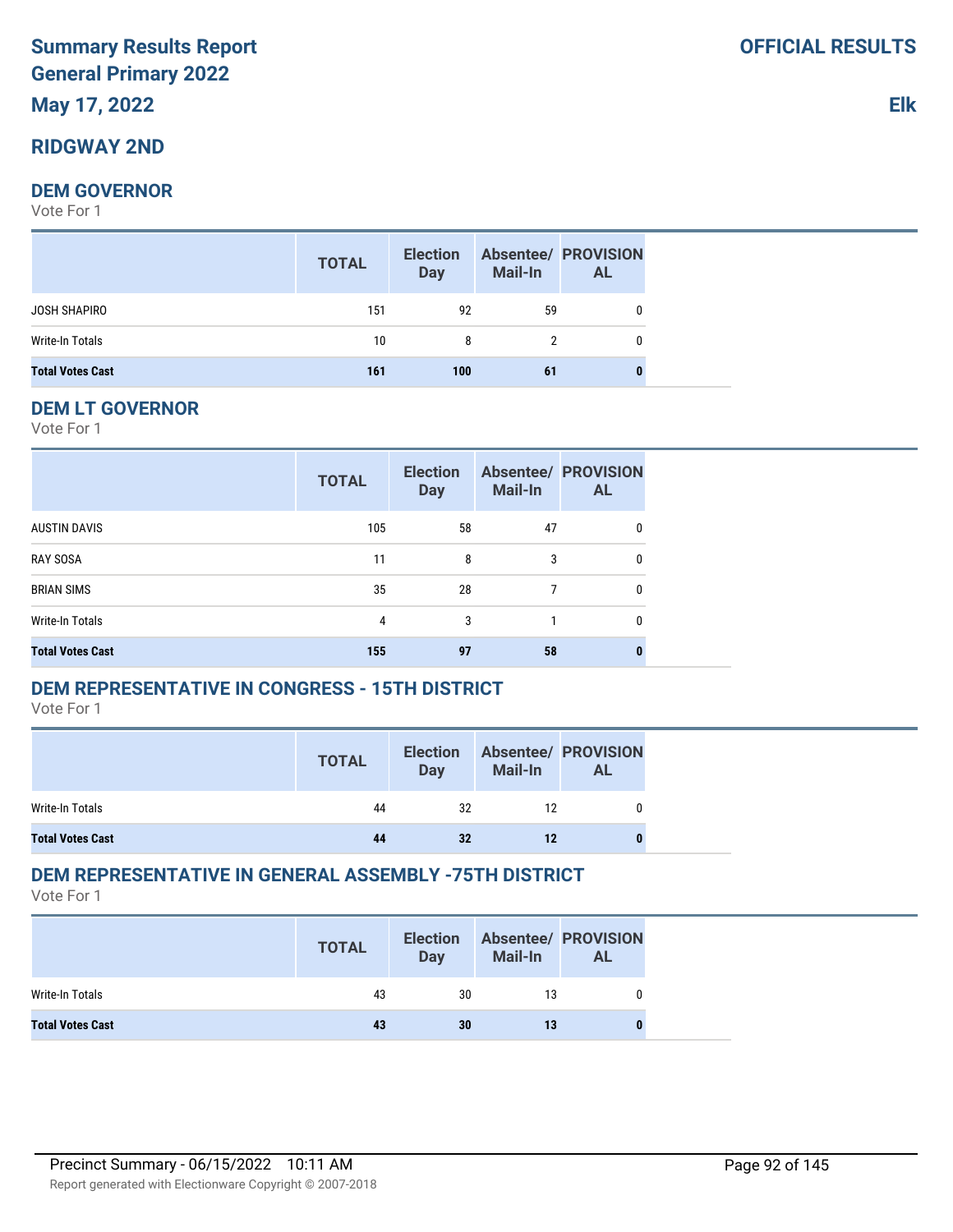# **RIDGWAY 2ND**

### **DEM MEMBER OF THE DEMOCRATIC STATE COMMITTEE**

Vote For 1

|                         | <b>TOTAL</b> | <b>Election</b><br><b>Day</b> | <b>Mail-In</b> | <b>Absentee/ PROVISION</b><br><b>AL</b> |
|-------------------------|--------------|-------------------------------|----------------|-----------------------------------------|
| RYAN S GRIMM            | 152          | 96                            | 56             |                                         |
| Write-In Totals         | 0            | 0                             | 0              | 0                                       |
| <b>Total Votes Cast</b> | 152          | 96                            | 56             | 0                                       |

#### **DEM ELK COUNTY DEMOCRATIC COMMITTEE MEMBER RIDGWAY 2ND**

Vote For 2

|                         | <b>TOTAL</b> | <b>Election</b><br>Day | <b>Mail-In</b> | <b>Absentee/ PROVISION</b><br>AL |
|-------------------------|--------------|------------------------|----------------|----------------------------------|
| Write-In Totals         | 18           |                        |                |                                  |
| <b>Total Votes Cast</b> | 18           |                        |                | 0                                |

### **REP UNITED STATES SENATOR**

|                         | <b>TOTAL</b> | <b>Election</b><br><b>Day</b> | <b>Mail-In</b> | <b>Absentee/ PROVISION</b><br><b>AL</b> |
|-------------------------|--------------|-------------------------------|----------------|-----------------------------------------|
| <b>KATHY BARNETTE</b>   | 48           | 44                            | 4              | 0                                       |
| MEHMET 0Z               | 48           | 44                            | $\overline{4}$ | 0                                       |
| <b>GEORGE BOCHETTO</b>  | 1            | 1                             | 0              | 0                                       |
| <b>JEFF BARTOS</b>      | 11           | 9                             | $\overline{2}$ | $\mathbf{0}$                            |
| <b>DAVID MCCORMICK</b>  | 56           | 50                            | 6              | 0                                       |
| <b>SEAN GALE</b>        | 1            | $\mathbf{0}$                  | 1              | 0                                       |
| <b>CARLA SANDS</b>      | 21           | 16                            | 5              | $\mathbf 0$                             |
| <b>Write-In Totals</b>  | 5            | 4                             | 1              | $\Omega$                                |
| <b>Total Votes Cast</b> | 191          | 168                           | 23             | 0                                       |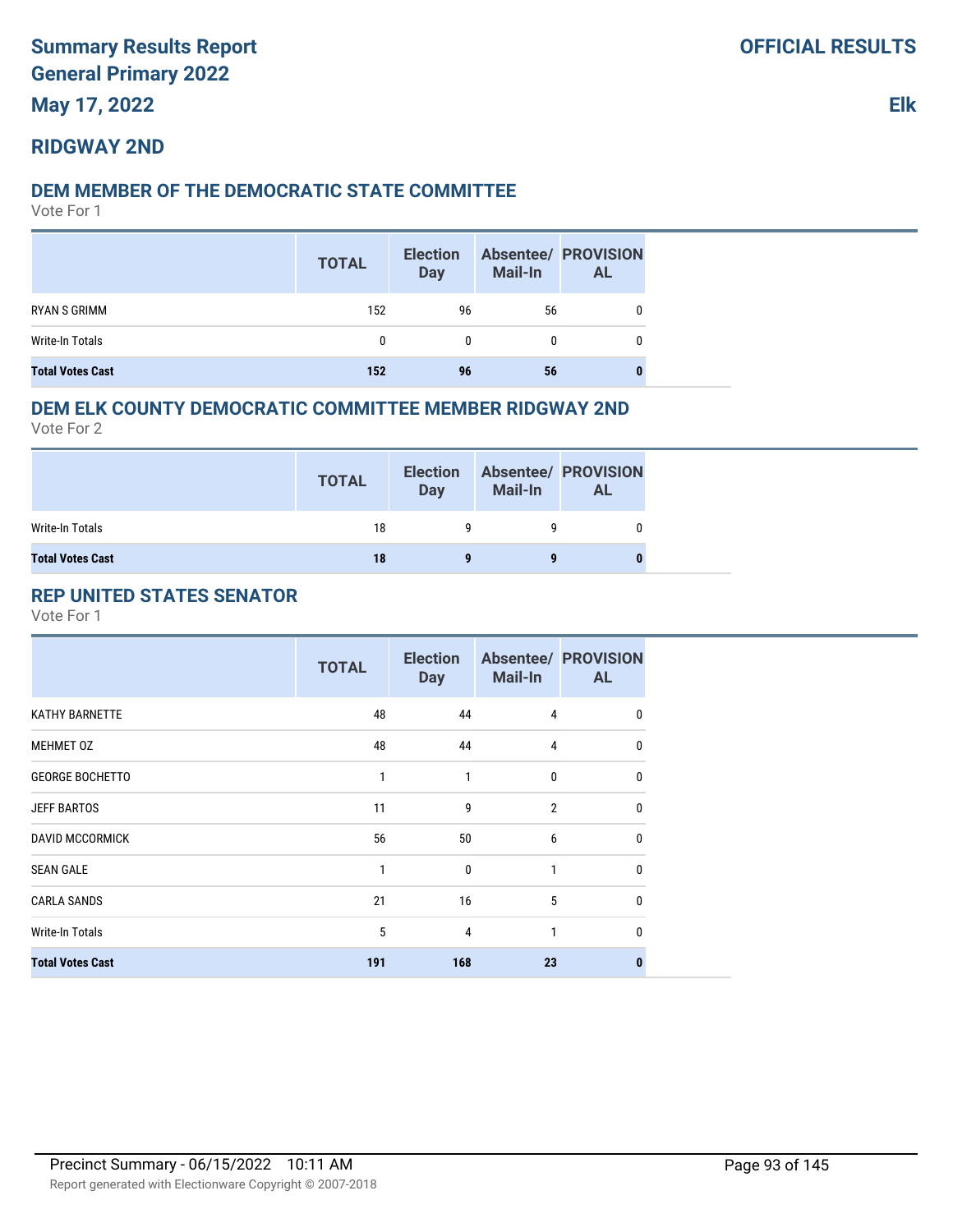### **RIDGWAY 2ND**

#### **REP GOVERNOR**

Vote For 1

|                         | <b>TOTAL</b>   | <b>Election</b><br><b>Day</b> | <b>Mail-In</b> | <b>Absentee/ PROVISION</b><br><b>AL</b> |
|-------------------------|----------------|-------------------------------|----------------|-----------------------------------------|
| <b>LOU BARLETTA</b>     | 20             | 20                            | $\mathbf{0}$   | 0                                       |
| DOUGLAS V MASTRIANO     | 98             | 96                            | $\overline{2}$ | $\mathbf{0}$                            |
| <b>NCHE ZAMA</b>        | 3              | 3                             | 0              | $\mathbf{0}$                            |
| <b>DAVE WHITE</b>       | 13             | 7                             | 6              | $\mathbf{0}$                            |
| <b>MELISSA HART</b>     | 7              | 4                             | 3              | 0                                       |
| <b>BILL MCSWAIN</b>     | 32             | 26                            | 6              | 0                                       |
| <b>CHARLIE GEROW</b>    | $\overline{2}$ | $\overline{2}$                | $\mathbf{0}$   | $\mathbf{0}$                            |
| JOE GALE                | 1              | $\mathbf{0}$                  | 1              | $\mathbf{0}$                            |
| <b>JAKE CORMAN</b>      | 10             | $\overline{7}$                | 3              | $\mathbf{0}$                            |
| Write-In Totals         | 3              | $\overline{2}$                | 1              | $\Omega$                                |
| <b>Total Votes Cast</b> | 189            | 167                           | 22             | 0                                       |

### **REP LT GOVERNOR**

Vote For 1

|                              | <b>TOTAL</b>   | <b>Election</b><br><b>Day</b> | <b>Mail-In</b> | <b>Absentee/ PROVISION</b><br><b>AL</b> |
|------------------------------|----------------|-------------------------------|----------------|-----------------------------------------|
| <b>CLARICE SCHILLINGER</b>   | 9              | $\overline{7}$                | $\overline{2}$ | $\mathbf{0}$                            |
| JAMES EARL JONES             | 11             | 11                            | $\mathbf{0}$   | 0                                       |
| <b>RICK SACCONE</b>          | 35             | 31                            | 4              | $\mathbf{0}$                            |
| <b>JOHN BROWN</b>            | 6              | 4                             | $\overline{2}$ | 0                                       |
| <b>CHRIS FRYE</b>            | 7              | 7                             | $\mathbf 0$    | 0                                       |
| <b>JEFF COLEMAN</b>          | 15             | 10                            | 5              | 0                                       |
| <b>RUSS DIAMOND</b>          | $\overline{2}$ | $\overline{2}$                | $\mathbf{0}$   | $\mathbf{0}$                            |
| <b>CARRIE LEWIS DELROSSO</b> | 69             | 62                            | 7              | 0                                       |
| <b>TEDDY DANIELS</b>         | 24             | 24                            | $\bf{0}$       | $\mathbf{0}$                            |
| <b>Write-In Totals</b>       | $\overline{2}$ | 1                             | 1              | $\mathbf{0}$                            |
| <b>Total Votes Cast</b>      | 180            | 159                           | 21             | 0                                       |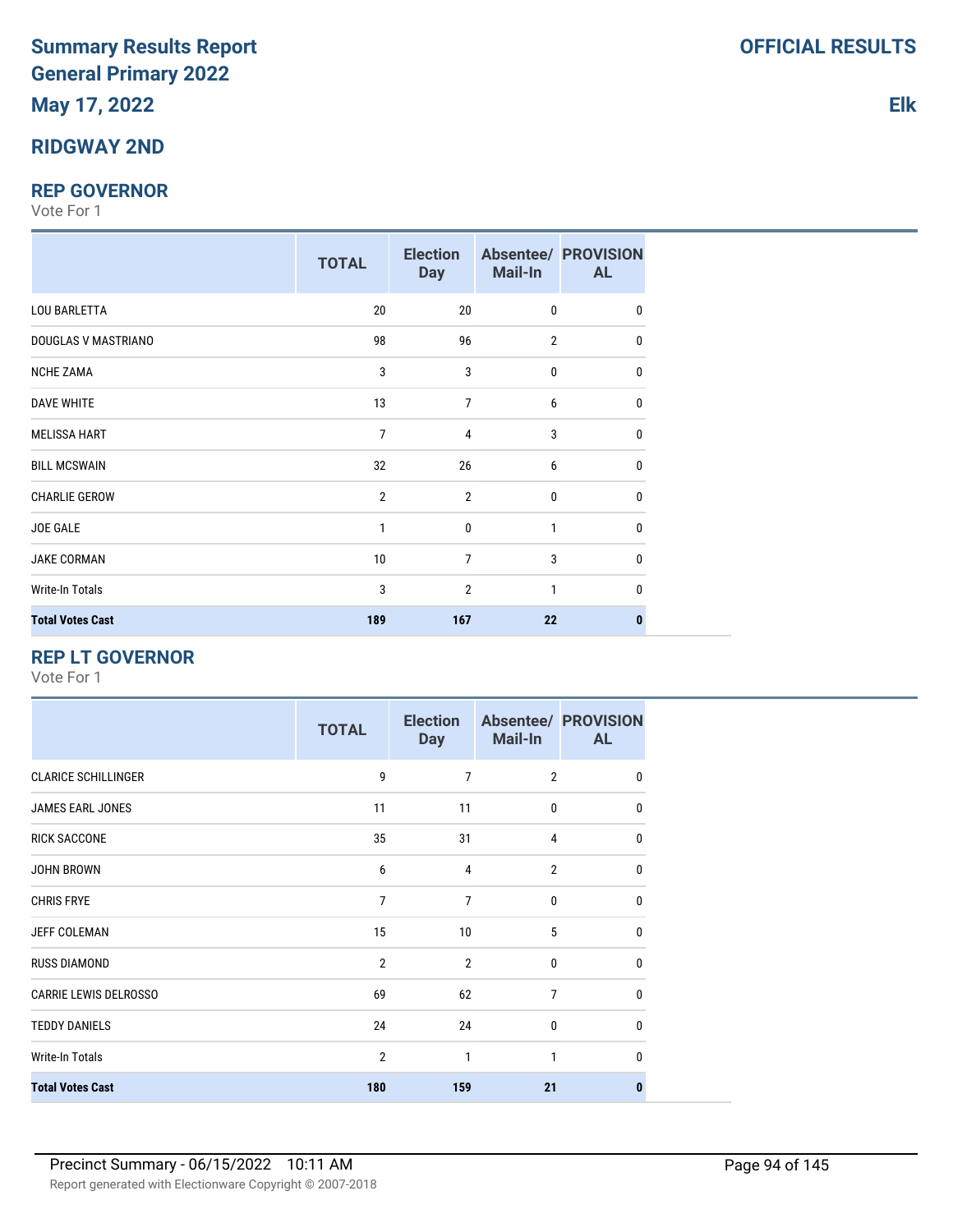### **RIDGWAY 2ND**

#### **REP REPRESENTATIVE IN CONGRESS - 15TH DISTRICT**

Vote For 1

|                          | <b>TOTAL</b> | <b>Election</b><br><b>Day</b> | <b>Mail-In</b> | <b>Absentee/ PROVISION</b><br><b>AL</b> |
|--------------------------|--------------|-------------------------------|----------------|-----------------------------------------|
| <b>GLENN GT THOMPSON</b> | 182          | 161                           | 21             |                                         |
| Write-In Totals          |              |                               | 0              |                                         |
| <b>Total Votes Cast</b>  | 183          | 162                           | 21             |                                         |

#### **REP REPRESENATIVE IN GENERAL ASSEMBLY - 75TH DISTRICT**

Vote For 1

|                         | <b>TOTAL</b> | <b>Election</b><br><b>Day</b> | Mail-In | <b>Absentee/ PROVISION</b><br><b>AL</b> |
|-------------------------|--------------|-------------------------------|---------|-----------------------------------------|
| MIKE ARMANINI           | 178          | 157                           | 21      |                                         |
| Write-In Totals         | 2            |                               |         |                                         |
| <b>Total Votes Cast</b> | 180          | 158                           | 22      |                                         |

### **REP MEMBER OF THE REPUBLICAN STATE COMMITTEE**

Vote For 1

|                             | <b>TOTAL</b> | <b>Election</b><br>Day | <b>Mail-In</b> | <b>Absentee/ PROVISION</b><br><b>AL</b> |
|-----------------------------|--------------|------------------------|----------------|-----------------------------------------|
| <b>MARCIE LYNCH ASSETTA</b> | 177          | 156                    | 21             | 0                                       |
| Write-In Totals             | $\mathbf{0}$ | 0                      | 0              | 0                                       |
| <b>Total Votes Cast</b>     | 177          | 156                    | -21            |                                         |

### **REP ELK COUNTY REPUBLICAN CHAIRPERSON**

|                         | <b>TOTAL</b> | <b>Election</b><br><b>Day</b> | <b>Mail-In</b> | <b>Absentee/ PROVISION</b><br><b>AL</b> |
|-------------------------|--------------|-------------------------------|----------------|-----------------------------------------|
| SALLY GEYER             | 174          | 153                           | 21             |                                         |
| Write-In Totals         | 3            | 3                             | 0              |                                         |
| <b>Total Votes Cast</b> | 177          | 156                           | -21            |                                         |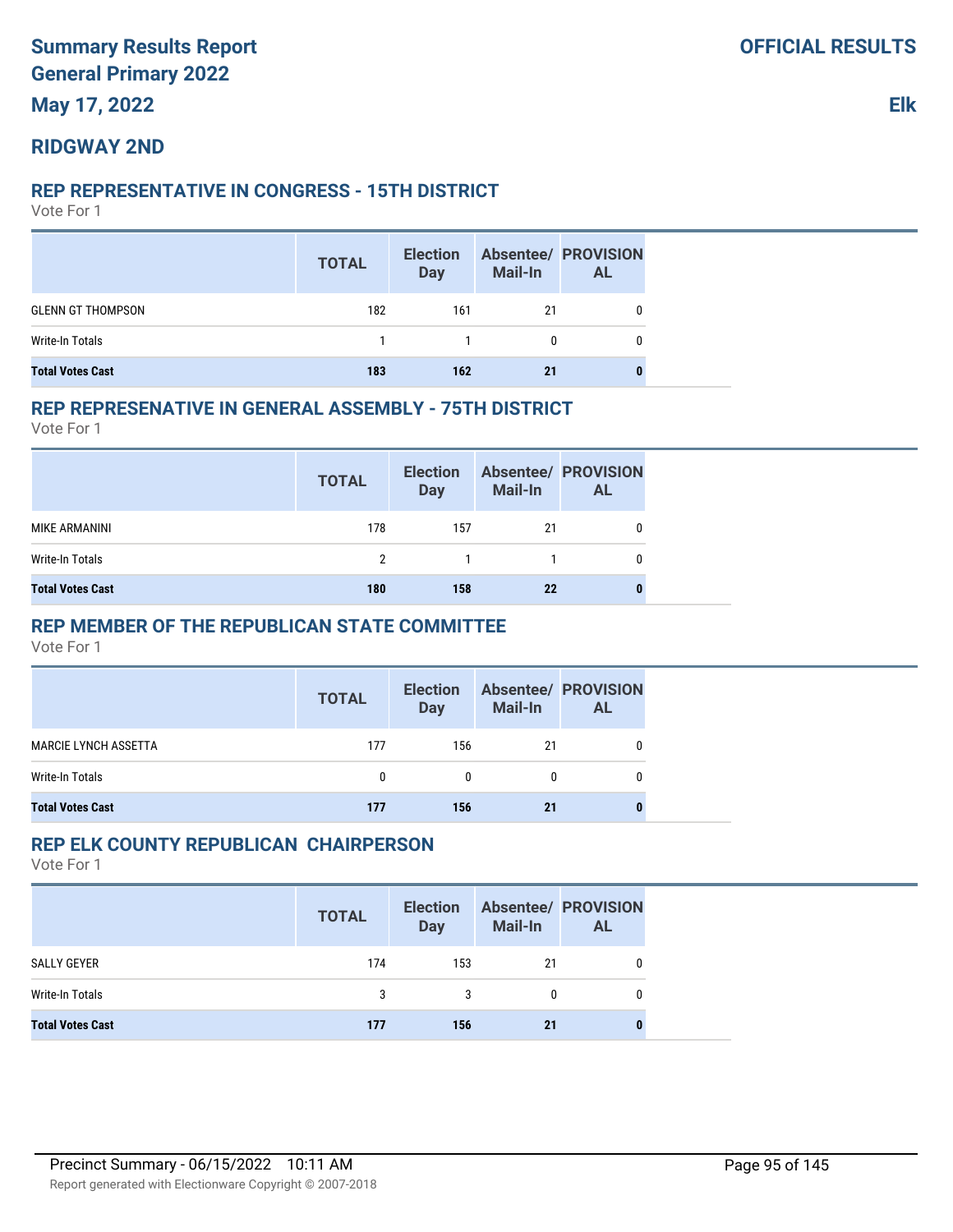### **RIDGWAY 3RD**

### **STATISTICS**

|                                    | <b>TOTAL</b> | <b>Election Day</b> | ail-In | <b>Absentee/M PROVISIONA</b> |
|------------------------------------|--------------|---------------------|--------|------------------------------|
| Registered Voters - Total          | 856          |                     |        |                              |
| Registered Voters - DEMOCRATIC     | 326          |                     |        |                              |
| Registered Voters - REPUBLICAN     | 424          |                     |        |                              |
| Registered Voters - NONPARTISAN    | 106          |                     |        |                              |
| <b>Ballots Cast - Total</b>        | 304          | 252                 | 52     | $\mathbf{0}$                 |
| <b>Ballots Cast - DEMOCRATIC</b>   | 127          | 90                  | 37     | 0                            |
| <b>Ballots Cast - REPUBLICAN</b>   | 177          | 162                 | 15     | $\mathbf{0}$                 |
| <b>Ballots Cast - NONPARTISAN</b>  | $\mathbf 0$  | 0                   | 0      | $\mathbf{0}$                 |
| <b>Ballots Cast - Blank</b>        | $\mathbf{0}$ | 0                   | 0      | $\mathbf{0}$                 |
| Voter Turnout - Total              | 35.51%       |                     |        |                              |
| <b>Voter Turnout - DEMOCRATIC</b>  | 38.96%       |                     |        |                              |
| Voter Turnout - REPUBLICAN         | 41.75%       |                     |        |                              |
| <b>Voter Turnout - NONPARTISAN</b> | 0.00%        |                     |        |                              |

### **DEM UNITED STATES SENATOR**

Vote For 1

|                         | <b>TOTAL</b> | <b>Election</b><br><b>Day</b> | <b>Mail-In</b> | <b>Absentee/ PROVISION</b><br><b>AL</b> |
|-------------------------|--------------|-------------------------------|----------------|-----------------------------------------|
| <b>ALEX KHALIL</b>      | 5            | 5                             | $\mathbf{0}$   | 0                                       |
| <b>CONOR LAMB</b>       | 15           | 14                            |                | 0                                       |
| <b>MALCOLM KENYATTA</b> | 3            | $\mathfrak{p}$                |                | $\mathbf{0}$                            |
| <b>JOHN FETTERMAN</b>   | 95           | 62                            | 33             | 0                                       |
| Write-In Totals         | 4            | 4                             | $\Omega$       | $\Omega$                                |
| <b>Total Votes Cast</b> | 122          | 87                            | 35             | 0                                       |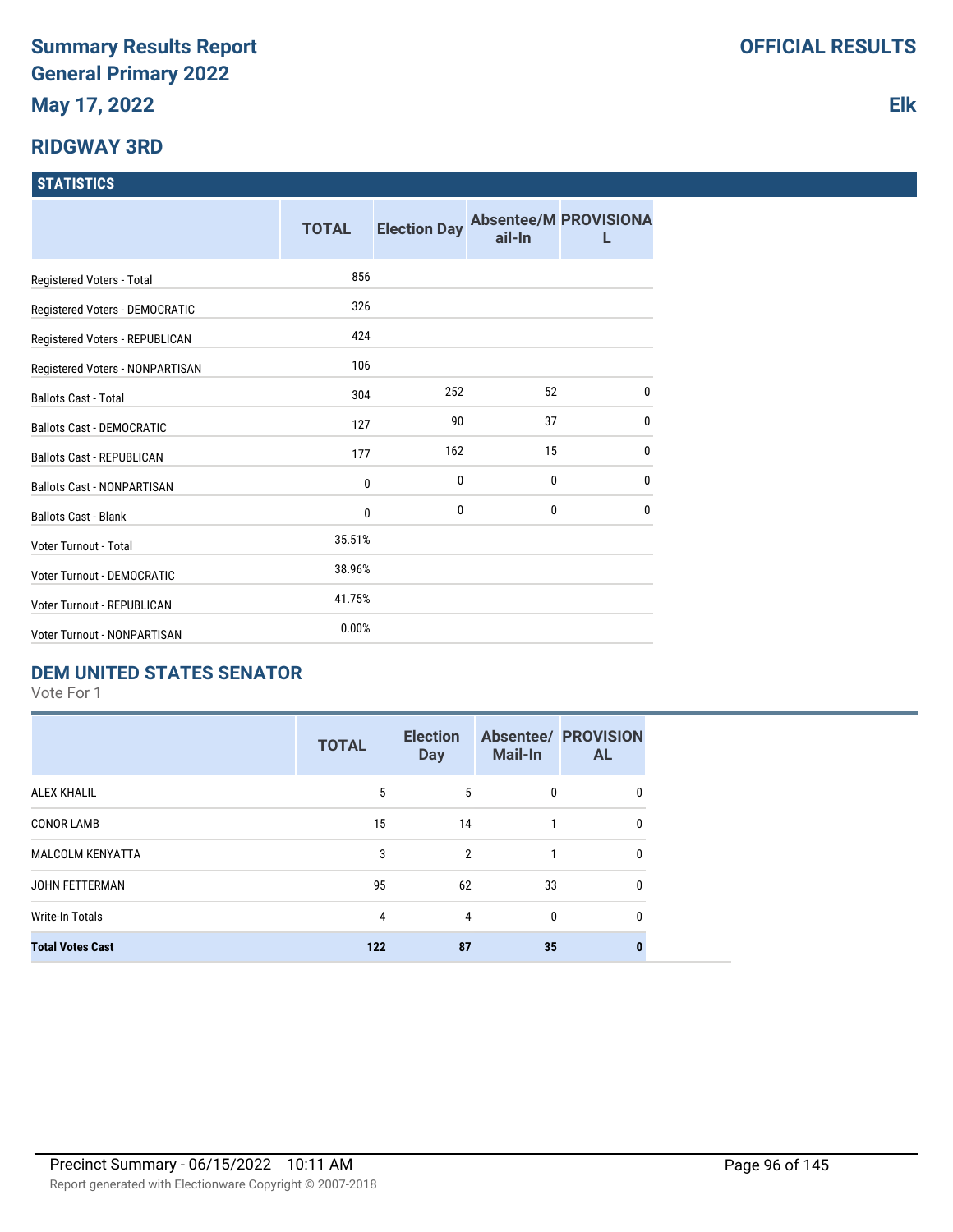# **Summary Results Report General Primary 2022**

# **May 17, 2022**

### **RIDGWAY 3RD**

#### **DEM GOVERNOR**

Vote For 1

|                         | <b>TOTAL</b> | <b>Election</b><br><b>Day</b> | <b>Mail-In</b> | <b>Absentee/ PROVISION</b><br><b>AL</b> |
|-------------------------|--------------|-------------------------------|----------------|-----------------------------------------|
| JOSH SHAPIRO            | 112          | 77                            | 35             | 0                                       |
| Write-In Totals         | 8            |                               | 7 1            | 0                                       |
| <b>Total Votes Cast</b> | 120          | 84                            | 36             | 0                                       |

### **DEM LT GOVERNOR**

Vote For 1

|                         | <b>TOTAL</b>   | <b>Election</b><br><b>Day</b> | <b>Mail-In</b> | <b>Absentee/ PROVISION</b><br><b>AL</b> |
|-------------------------|----------------|-------------------------------|----------------|-----------------------------------------|
| <b>AUSTIN DAVIS</b>     | 70             | 49                            | 21             | 0                                       |
| <b>RAY SOSA</b>         | 17             | 10                            | 7              | 0                                       |
| <b>BRIAN SIMS</b>       | 29             | 23                            | 6              | 0                                       |
| <b>Write-In Totals</b>  | $\overline{2}$ | $\overline{2}$                | 0              | 0                                       |
| <b>Total Votes Cast</b> | 118            | 84                            | 34             | 0                                       |

### **DEM REPRESENTATIVE IN CONGRESS - 15TH DISTRICT**

Vote For 1

|                         | <b>TOTAL</b> | <b>Election</b><br><b>Day</b> | Mail-In | <b>Absentee/ PROVISION</b><br><b>AL</b> |
|-------------------------|--------------|-------------------------------|---------|-----------------------------------------|
| Write-In Totals         | 39           | 33                            |         |                                         |
| <b>Total Votes Cast</b> | 39           | 33                            |         |                                         |

### **DEM REPRESENTATIVE IN GENERAL ASSEMBLY -75TH DISTRICT**

|                         | <b>TOTAL</b> | <b>Election</b><br>Day | <b>Mail-In</b> | <b>Absentee/ PROVISION</b><br><b>AL</b> |
|-------------------------|--------------|------------------------|----------------|-----------------------------------------|
| Write-In Totals         | 37           | 33                     | 4              |                                         |
| <b>Total Votes Cast</b> | 37           | 33                     |                | 0                                       |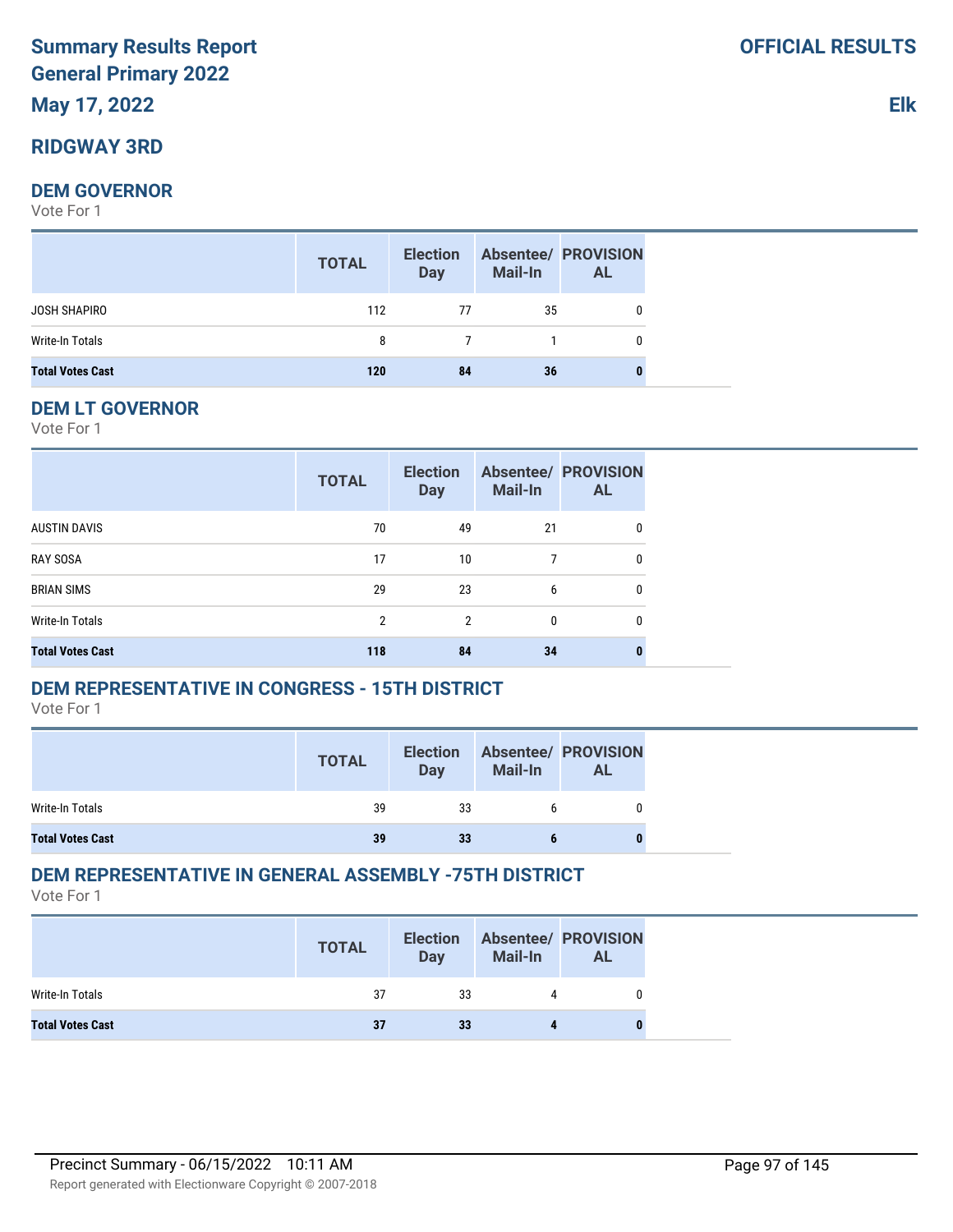# **RIDGWAY 3RD**

### **DEM MEMBER OF THE DEMOCRATIC STATE COMMITTEE**

Vote For 1

|                         | <b>TOTAL</b> | <b>Election</b><br><b>Day</b> | <b>Mail-In</b> | <b>Absentee/ PROVISION</b><br><b>AL</b> |
|-------------------------|--------------|-------------------------------|----------------|-----------------------------------------|
| RYAN S GRIMM            | 119          | 83                            | 36             |                                         |
| Write-In Totals         |              |                               | 0              |                                         |
| <b>Total Votes Cast</b> | 120          | 84                            | 36             |                                         |

### **DEM ELK COUNTY DEMOCRATIC COMMITTEE MEMBER RIDGWAY 3RD**

Vote For 2

|                         | <b>TOTAL</b> | <b>Election</b><br>Day | <b>Mail-In</b> | <b>Absentee/ PROVISION</b><br>AL |
|-------------------------|--------------|------------------------|----------------|----------------------------------|
| Write-In Totals         | 41           | 32                     |                |                                  |
| <b>Total Votes Cast</b> | 41           | 32                     |                |                                  |

### **REP UNITED STATES SENATOR**

|                         | <b>TOTAL</b> | <b>Election</b><br><b>Day</b> | <b>Mail-In</b> | <b>Absentee/ PROVISION</b><br><b>AL</b> |
|-------------------------|--------------|-------------------------------|----------------|-----------------------------------------|
| <b>KATHY BARNETTE</b>   | 48           | 47                            |                | 0                                       |
| MEHMET 0Z               | 46           | 44                            | 2              | 0                                       |
| <b>GEORGE BOCHETTO</b>  | 1            | 1                             | 0              | 0                                       |
| <b>JEFF BARTOS</b>      | 7            | 5                             | $\overline{2}$ | U                                       |
| <b>DAVID MCCORMICK</b>  | 57           | 52                            | 5              | 0                                       |
| <b>SEAN GALE</b>        | 3            | 1                             | $\overline{2}$ | 0                                       |
| <b>CARLA SANDS</b>      | 10           | 8                             | $\overline{2}$ | 0                                       |
| <b>Write-In Totals</b>  | 3            | 3                             | 0              | 0                                       |
| <b>Total Votes Cast</b> | 175          | 161                           | 14             |                                         |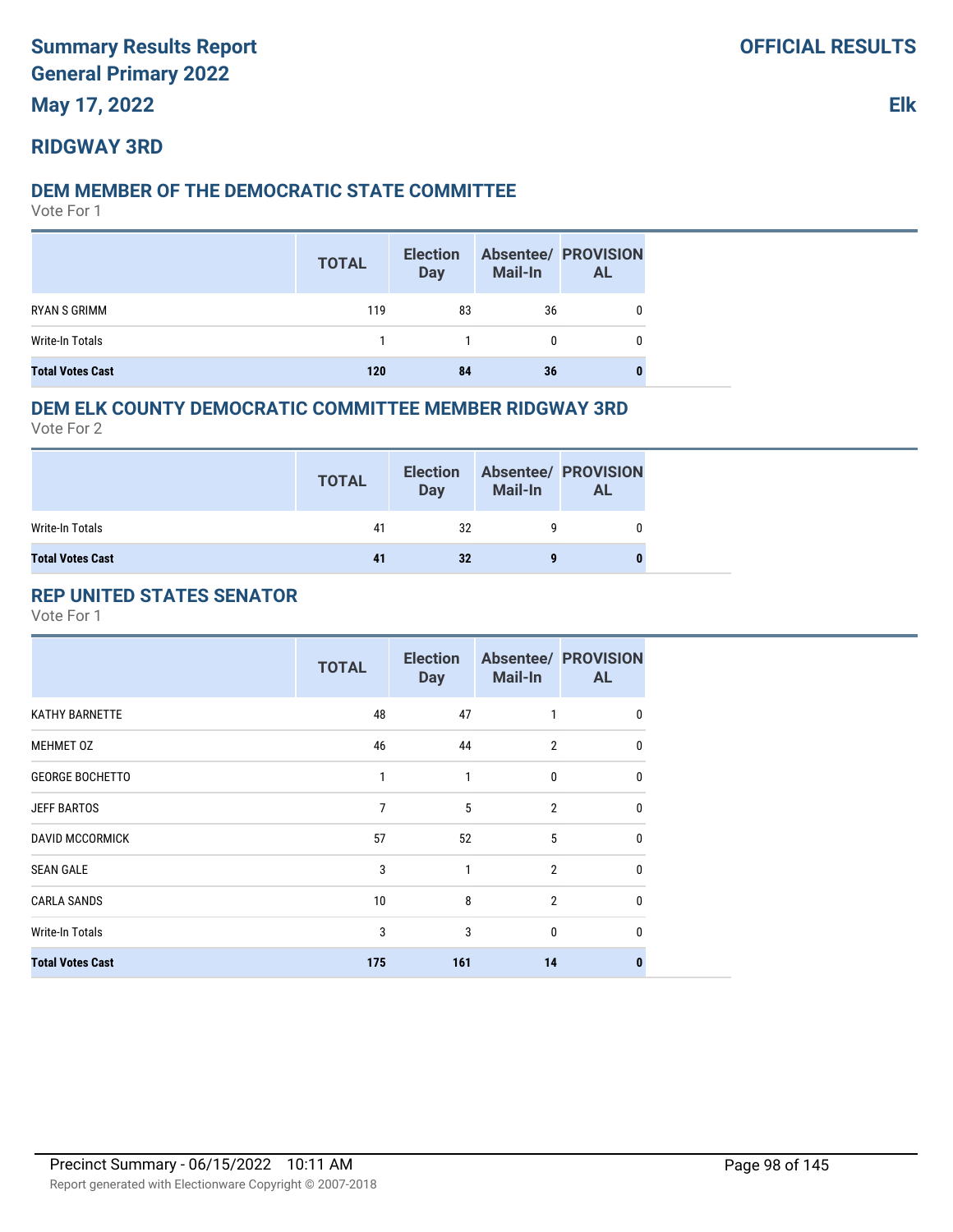# **RIDGWAY 3RD**

#### **REP GOVERNOR**

Vote For 1

|                         | <b>TOTAL</b>   | <b>Election</b><br><b>Day</b> | <b>Mail-In</b> | <b>Absentee/ PROVISION</b><br><b>AL</b> |
|-------------------------|----------------|-------------------------------|----------------|-----------------------------------------|
| <b>LOU BARLETTA</b>     | 16             | 16                            | 0              | 0                                       |
| DOUGLAS V MASTRIANO     | 90             | 88                            | $\overline{2}$ | 0                                       |
| <b>NCHE ZAMA</b>        | $\overline{2}$ | $\overline{2}$                | 0              | 0                                       |
| <b>DAVE WHITE</b>       | 15             | 13                            | $\overline{2}$ | 0                                       |
| <b>MELISSA HART</b>     | 9              | $\overline{7}$                | $\overline{2}$ | 0                                       |
| <b>BILL MCSWAIN</b>     | 25             | 21                            | 4              | 0                                       |
| <b>CHARLIE GEROW</b>    | 1              | 1                             | 0              | 0                                       |
| JOE GALE                | $\overline{2}$ | $\overline{2}$                | 0              | 0                                       |
| <b>JAKE CORMAN</b>      | 12             | $\overline{7}$                | 5              | 0                                       |
| Write-In Totals         | $\overline{2}$ | $\overline{2}$                | 0              | 0                                       |
| <b>Total Votes Cast</b> | 174            | 159                           | 15             | 0                                       |

### **REP LT GOVERNOR**

|                              | <b>TOTAL</b>   | <b>Election</b><br><b>Day</b> | Mail-In | <b>Absentee/ PROVISION</b><br><b>AL</b> |
|------------------------------|----------------|-------------------------------|---------|-----------------------------------------|
| <b>CLARICE SCHILLINGER</b>   | 9              | 8                             | 1       | 0                                       |
| <b>JAMES EARL JONES</b>      | $\overline{7}$ | $\overline{7}$                | 0       | 0                                       |
| <b>RICK SACCONE</b>          | 21             | 20                            | 1       | 0                                       |
| <b>JOHN BROWN</b>            | 9              | 9                             | 0       | 0                                       |
| <b>CHRIS FRYE</b>            | 12             | 12                            | 0       | 0                                       |
| <b>JEFF COLEMAN</b>          | 23             | 18                            | 5       | 0                                       |
| <b>RUSS DIAMOND</b>          | 4              | $\overline{4}$                | 0       | 0                                       |
| <b>CARRIE LEWIS DELROSSO</b> | 52             | 48                            | 4       | 0                                       |
| <b>TEDDY DANIELS</b>         | 23             | 23                            | 0       | 0                                       |
| <b>Write-In Totals</b>       | $\overline{2}$ | $\overline{2}$                | 0       | $\Omega$                                |
| <b>Total Votes Cast</b>      | 162            | 151                           | 11      | 0                                       |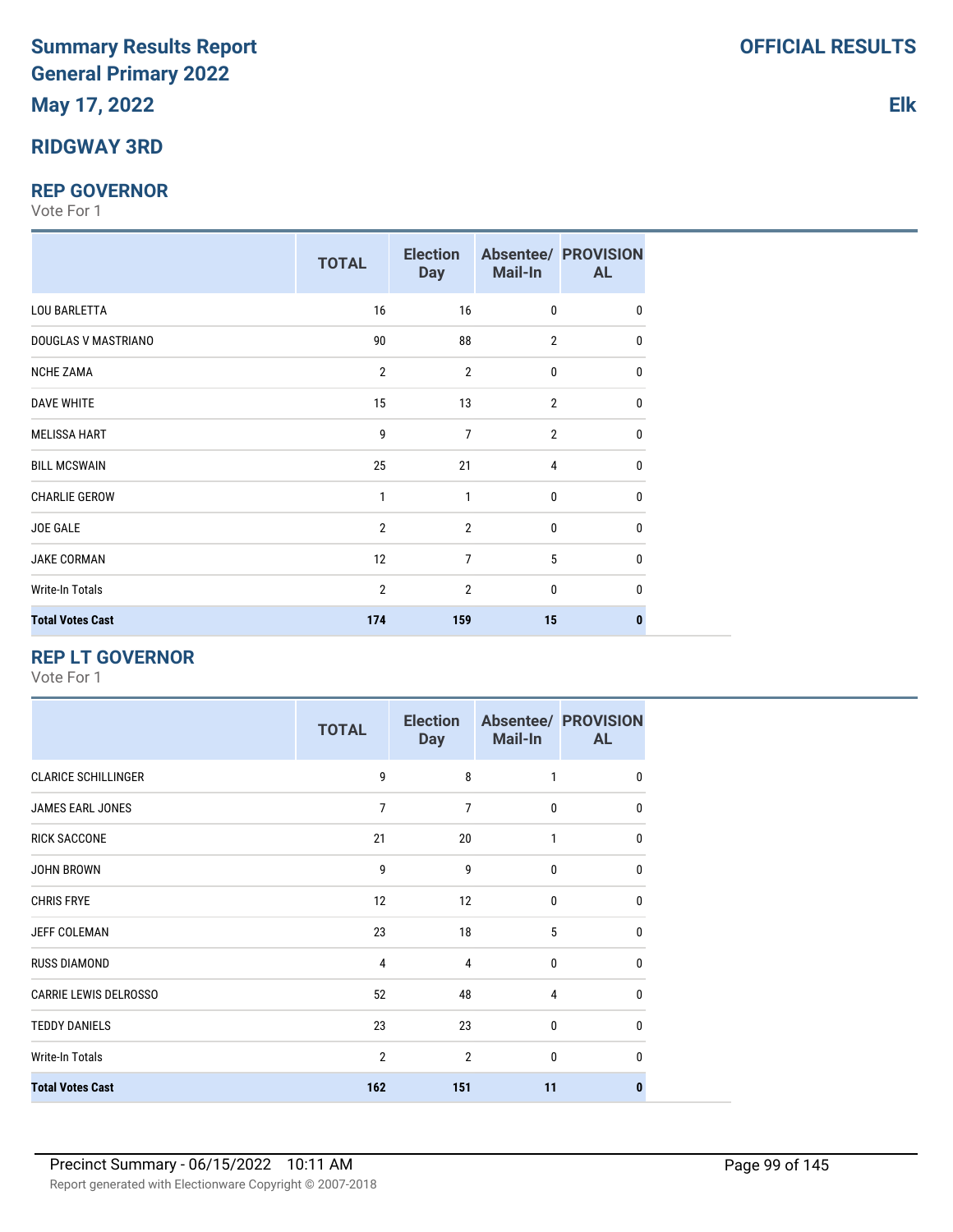# **RIDGWAY 3RD**

### **REP REPRESENTATIVE IN CONGRESS - 15TH DISTRICT**

Vote For 1

|                          | <b>TOTAL</b> | <b>Election</b><br><b>Day</b> | <b>Mail-In</b> | <b>Absentee/ PROVISION</b><br>AL |
|--------------------------|--------------|-------------------------------|----------------|----------------------------------|
| <b>GLENN GT THOMPSON</b> | 165          | 154                           | 11             |                                  |
| Write-In Totals          | 2            | $\mathcal{P}$                 | 0              | 0                                |
| <b>Total Votes Cast</b>  | 167          | 156                           | 11             | 0                                |

# **REP REPRESENATIVE IN GENERAL ASSEMBLY - 75TH DISTRICT**

Vote For 1

|                         | <b>TOTAL</b> | <b>Election</b><br><b>Day</b> | <b>Mail-In</b> | <b>Absentee/ PROVISION</b><br><b>AL</b> |
|-------------------------|--------------|-------------------------------|----------------|-----------------------------------------|
| MIKE ARMANINI           | 172          | 157                           | 15             |                                         |
| Write-In Totals         | 0            |                               |                |                                         |
| <b>Total Votes Cast</b> | 172          | 157                           | 15             |                                         |

# **REP MEMBER OF THE REPUBLICAN STATE COMMITTEE**

Vote For 1

|                             | <b>TOTAL</b> | <b>Election</b><br>Day | <b>Mail-In</b> | <b>Absentee/ PROVISION</b><br><b>AL</b> |
|-----------------------------|--------------|------------------------|----------------|-----------------------------------------|
| <b>MARCIE LYNCH ASSETTA</b> | 165          | 150                    | 15             |                                         |
| Write-In Totals             | $\mathbf{0}$ |                        | 0              |                                         |
| <b>Total Votes Cast</b>     | 165          | 150                    | 15             |                                         |

# **REP ELK COUNTY REPUBLICAN CHAIRPERSON**

|                         | <b>TOTAL</b> | <b>Election</b><br>Day | <b>Mail-In</b> | <b>Absentee/ PROVISION</b><br><b>AL</b> |
|-------------------------|--------------|------------------------|----------------|-----------------------------------------|
| SALLY GEYER             | 164          | 149                    | 15             |                                         |
| Write-In Totals         | 2            | 2                      | 0              | 0                                       |
| <b>Total Votes Cast</b> | 166          | 151                    | 15             | 0                                       |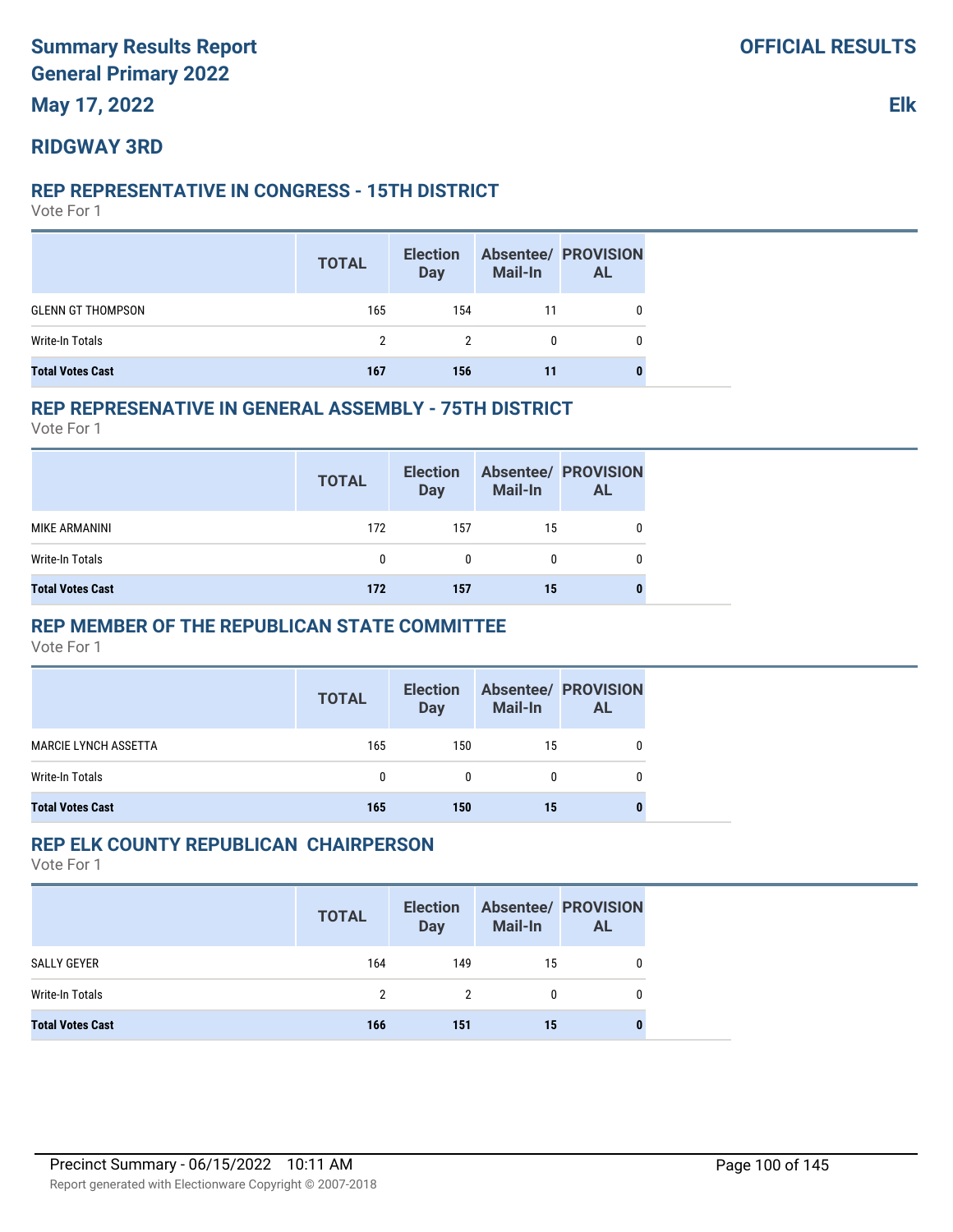### **ST MARYS 1ST**

#### **STATISTICS**

|                                   | <b>TOTAL</b>   | <b>Election Day</b> | ail-In         | <b>Absentee/M PROVISIONA</b> |
|-----------------------------------|----------------|---------------------|----------------|------------------------------|
| Registered Voters - Total         | 963            |                     |                |                              |
| Registered Voters - DEMOCRATIC    | 347            |                     |                |                              |
| Registered Voters - REPUBLICAN    | 518            |                     |                |                              |
| Registered Voters - NONPARTISAN   | 98             |                     |                |                              |
| <b>Ballots Cast - Total</b>       | 349            | 261                 | 88             | $\mathbf{0}$                 |
| <b>Ballots Cast - DEMOCRATIC</b>  | 117            | 61                  | 56             | $\mathbf 0$                  |
| <b>Ballots Cast - REPUBLICAN</b>  | 232            | 200                 | 32             | $\mathbf{0}$                 |
| <b>Ballots Cast - NONPARTISAN</b> | 0              | 0                   | 0              | $\mathbf 0$                  |
| <b>Ballots Cast - Blank</b>       | $\overline{2}$ | 0                   | $\overline{2}$ | $\mathbf{0}$                 |
| Voter Turnout - Total             | 36.24%         |                     |                |                              |
| Voter Turnout - DEMOCRATIC        | 33.72%         |                     |                |                              |
| Voter Turnout - REPUBLICAN        | 44.79%         |                     |                |                              |
| Voter Turnout - NONPARTISAN       | 0.00%          |                     |                |                              |

### **DEM UNITED STATES SENATOR**

Vote For 1

|                         | <b>TOTAL</b>   | <b>Election</b><br><b>Day</b> | <b>Mail-In</b> | <b>Absentee/ PROVISION</b><br><b>AL</b> |
|-------------------------|----------------|-------------------------------|----------------|-----------------------------------------|
| <b>ALEX KHALIL</b>      | 7              | 4                             | 3              | 0                                       |
| <b>CONOR LAMB</b>       | 23             | 13                            | 10             | 0                                       |
| <b>MALCOLM KENYATTA</b> | $\overline{2}$ | $\mathbf{0}$                  | 2              | 0                                       |
| <b>JOHN FETTERMAN</b>   | 73             | 37                            | 36             | 0                                       |
| Write-In Totals         | 6              | 5                             |                | 0                                       |
| <b>Total Votes Cast</b> | 111            | 59                            | 52             |                                         |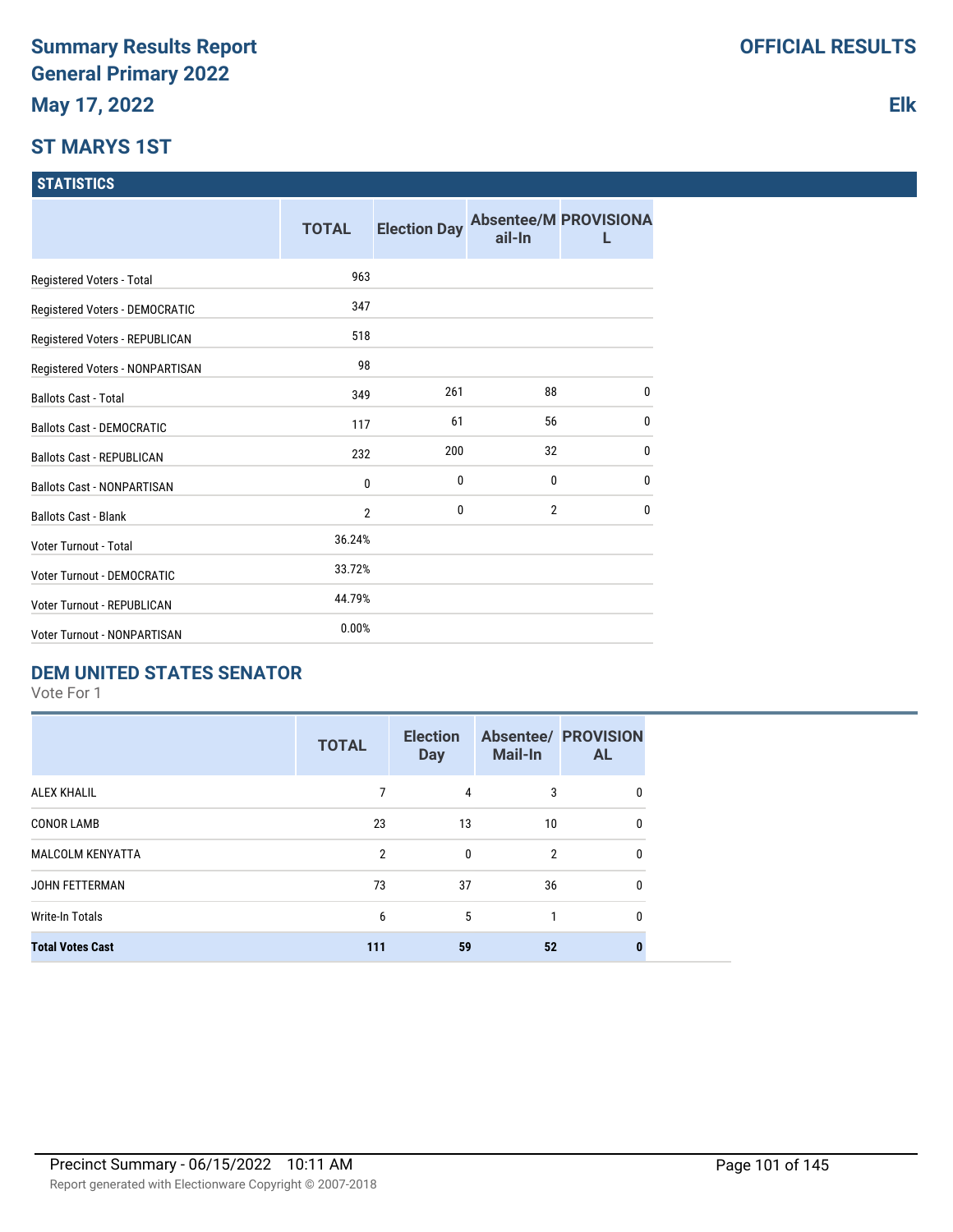# **Summary Results Report General Primary 2022**

# **May 17, 2022**

# **ST MARYS 1ST**

### **DEM GOVERNOR**

Vote For 1

|                         | <b>TOTAL</b> | <b>Election</b><br>Day | <b>Mail-In</b> | <b>Absentee/ PROVISION</b><br><b>AL</b> |
|-------------------------|--------------|------------------------|----------------|-----------------------------------------|
| JOSH SHAPIRO            | 100          | 52                     | 48             | 0                                       |
| Write-In Totals         |              | 6                      |                | $\mathbf{0}$                            |
| <b>Total Votes Cast</b> | 107          | 58                     | 49             | 0                                       |

#### **DEM LT GOVERNOR**

Vote For 1

|                         | <b>TOTAL</b> | <b>Election</b><br><b>Day</b> | <b>Mail-In</b> | <b>Absentee/ PROVISION</b><br><b>AL</b> |
|-------------------------|--------------|-------------------------------|----------------|-----------------------------------------|
| <b>AUSTIN DAVIS</b>     | 78           | 39                            | 39             | 0                                       |
| <b>RAY SOSA</b>         | 12           | 4                             | 8              | 0                                       |
| <b>BRIAN SIMS</b>       | 17           | 14                            | 3              | 0                                       |
| Write-In Totals         | 3            | 3                             | 0              | 0                                       |
| <b>Total Votes Cast</b> | 110          | 60                            | 50             |                                         |

### **DEM REPRESENTATIVE IN CONGRESS - 15TH DISTRICT**

Vote For 1

|                         | <b>TOTAL</b> | <b>Election</b><br><b>Day</b> | Mail-In | <b>Absentee/ PROVISION</b><br>AL |
|-------------------------|--------------|-------------------------------|---------|----------------------------------|
| Write-In Totals         | 19           | 16                            |         |                                  |
| <b>Total Votes Cast</b> | 19           | 16                            |         |                                  |

# **DEM REPRESENTATIVE IN GENERAL ASSEMBLY -75TH DISTRICT**

|                         | <b>TOTAL</b> | <b>Election</b><br>Day | <b>Mail-In</b> | <b>Absentee/ PROVISION</b><br><b>AL</b> |
|-------------------------|--------------|------------------------|----------------|-----------------------------------------|
| Write-In Totals         | 18           | 16                     |                |                                         |
| <b>Total Votes Cast</b> | 18           | 16                     |                |                                         |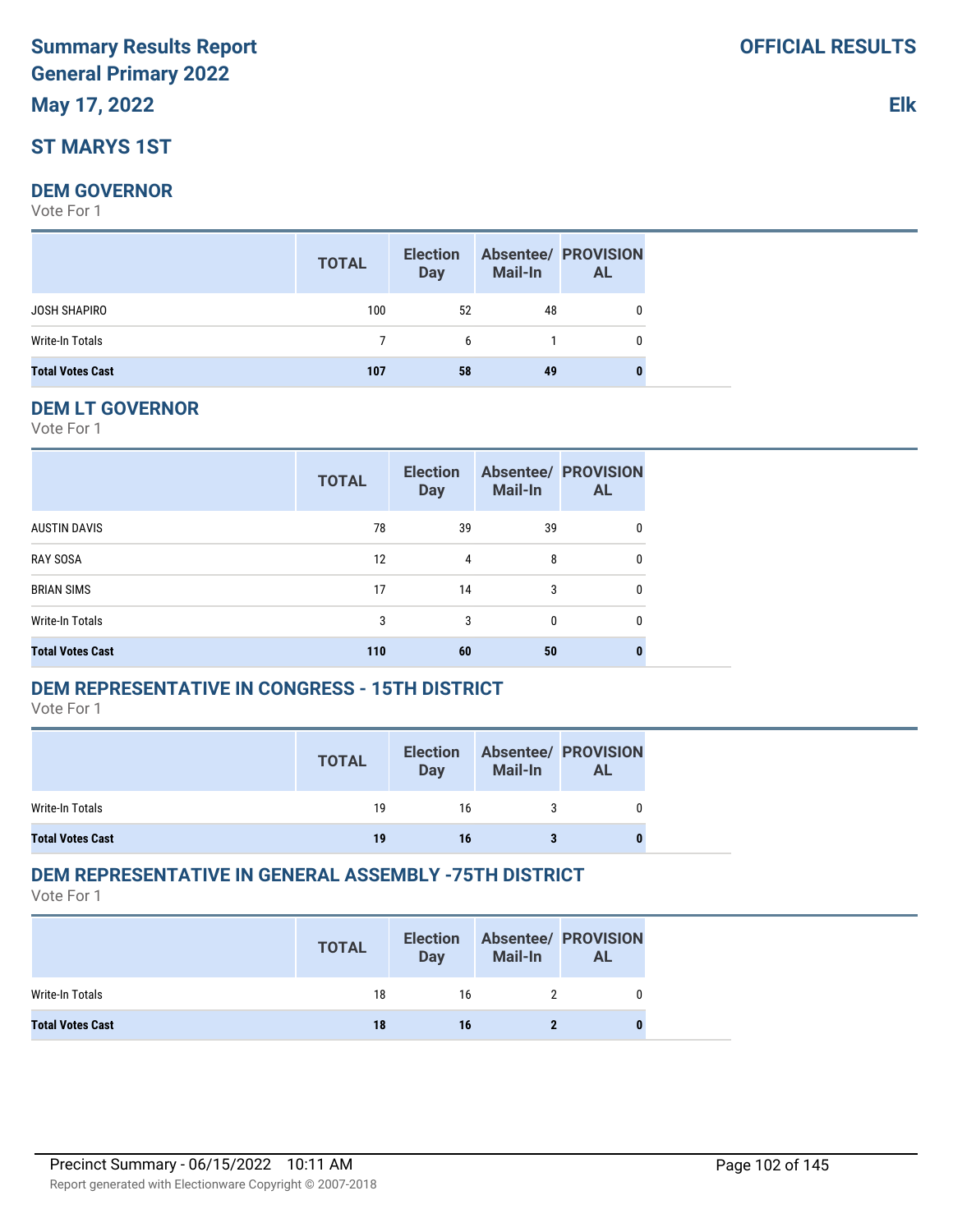# **ST MARYS 1ST**

### **DEM MEMBER OF THE DEMOCRATIC STATE COMMITTEE**

Vote For 1

|                         | <b>TOTAL</b> | <b>Election</b><br><b>Day</b> | <b>Mail-In</b> | <b>Absentee/ PROVISION</b><br><b>AL</b> |
|-------------------------|--------------|-------------------------------|----------------|-----------------------------------------|
| RYAN S GRIMM            | 104          | 55                            | 49             |                                         |
| Write-In Totals         |              | 0                             |                | 0                                       |
| <b>Total Votes Cast</b> | 105          | 55                            | 50             | 0                                       |

#### **DEM ELK COUNTY DEMOCRATIC COMMITTEE MEMBER ST MARYS 1ST**

Vote For 2

|                         | <b>TOTAL</b> | <b>Election</b><br><b>Day</b> | <b>Mail-In</b> | <b>Absentee/ PROVISION</b><br><b>AL</b> |
|-------------------------|--------------|-------------------------------|----------------|-----------------------------------------|
| Write-In Totals         | 15           | 12                            |                |                                         |
| <b>Total Votes Cast</b> | 15           | 12                            |                | O                                       |

### **REP UNITED STATES SENATOR**

|                         | <b>TOTAL</b>   | <b>Election</b><br><b>Day</b> | Mail-In        | <b>Absentee/ PROVISION</b><br><b>AL</b> |
|-------------------------|----------------|-------------------------------|----------------|-----------------------------------------|
| <b>KATHY BARNETTE</b>   | 64             | 56                            | 8              | 0                                       |
| MEHMET 0Z               | 59             | 56                            | 3              | 0                                       |
| <b>GEORGE BOCHETTO</b>  | 3              | 3                             | $\mathbf{0}$   | 0                                       |
| <b>JEFF BARTOS</b>      | 5              | 4                             | 1              | <sub>0</sub>                            |
| <b>DAVID MCCORMICK</b>  | 87             | 73                            | 14             | 0                                       |
| <b>SEAN GALE</b>        | 1              | 1                             | $\mathbf{0}$   | <sup>0</sup>                            |
| <b>CARLA SANDS</b>      | 6              | 4                             | $\overline{2}$ | $\mathbf{0}$                            |
| <b>Write-In Totals</b>  | $\overline{2}$ | $\mathbf{0}$                  | $\overline{2}$ | $\mathbf{0}$                            |
| <b>Total Votes Cast</b> | 227            | 197                           | 30             |                                         |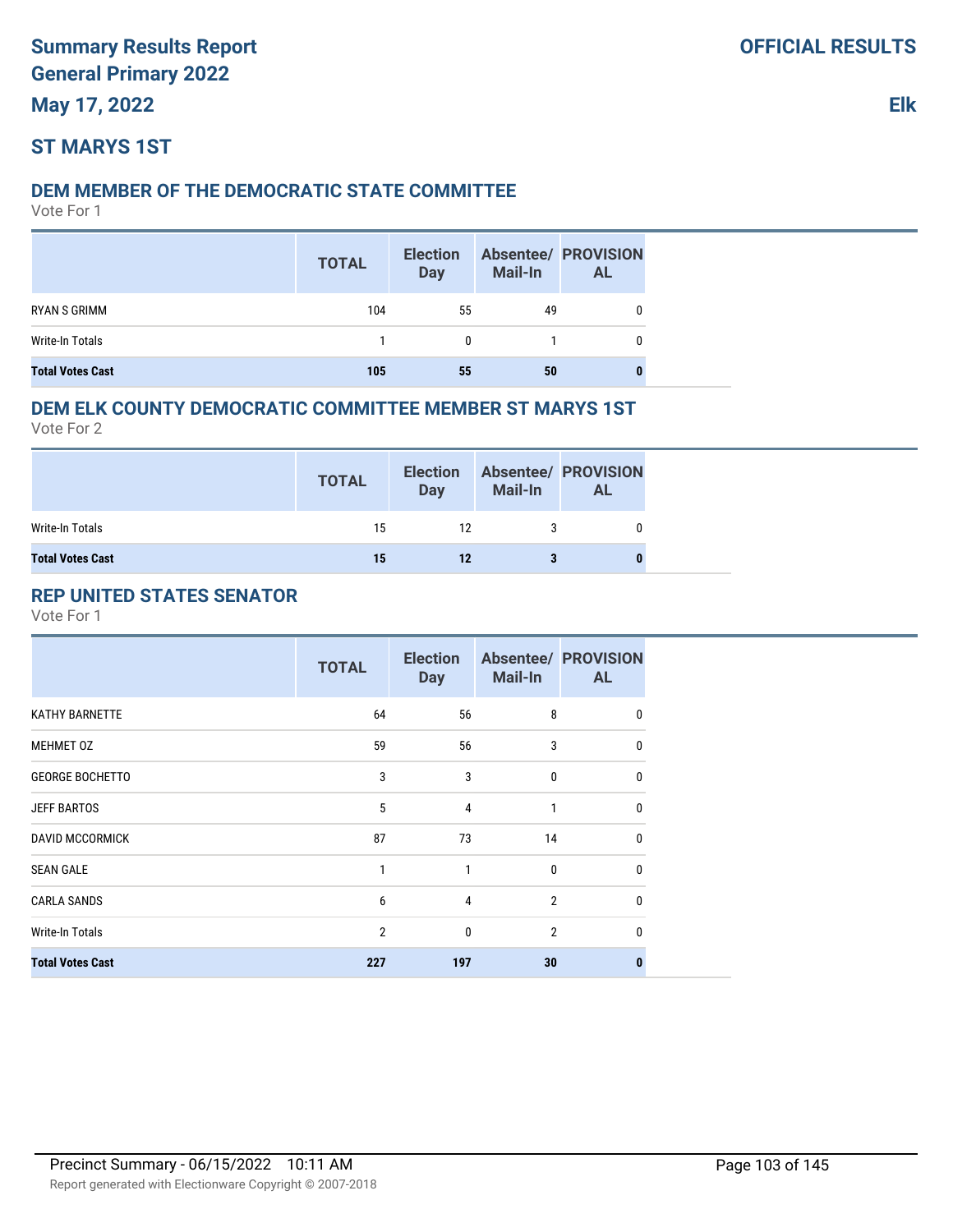# **ST MARYS 1ST**

#### **REP GOVERNOR**

Vote For 1

|                         | <b>TOTAL</b>   | <b>Election</b><br><b>Day</b> | Mail-In         | <b>Absentee/ PROVISION</b><br><b>AL</b> |
|-------------------------|----------------|-------------------------------|-----------------|-----------------------------------------|
| <b>LOU BARLETTA</b>     | 18             | 15                            | 3               | 0                                       |
| DOUGLAS V MASTRIANO     | 112            | 106                           | 6               | 0                                       |
| <b>NCHE ZAMA</b>        | 21             | 19                            | $\overline{2}$  | 0                                       |
| <b>DAVE WHITE</b>       | 7              | 6                             | 1               | 0                                       |
| <b>MELISSA HART</b>     | 8              | 5                             | 3               | 0                                       |
| <b>BILL MCSWAIN</b>     | 34             | 24                            | 10 <sup>°</sup> | 0                                       |
| <b>CHARLIE GEROW</b>    | 7              | 6                             | 1               | 0                                       |
| JOE GALE                | $\overline{2}$ | 1                             | 1               | 0                                       |
| <b>JAKE CORMAN</b>      | 20             | 17                            | 3               | 0                                       |
| Write-In Totals         | 1              | $\mathbf{0}$                  | $\mathbf{1}$    | $\Omega$                                |
| <b>Total Votes Cast</b> | 230            | 199                           | 31              | n                                       |

### **REP LT GOVERNOR**

|                              | <b>TOTAL</b>   | <b>Election</b><br><b>Day</b> | Mail-In        | <b>Absentee/ PROVISION</b><br><b>AL</b> |
|------------------------------|----------------|-------------------------------|----------------|-----------------------------------------|
| <b>CLARICE SCHILLINGER</b>   | 12             | 9                             | 3              | 0                                       |
| <b>JAMES EARL JONES</b>      | 16             | 13                            | 3              | 0                                       |
| <b>RICK SACCONE</b>          | 44             | 36                            | 8              | 0                                       |
| <b>JOHN BROWN</b>            | 3              | $\overline{2}$                | $\mathbf{1}$   | 0                                       |
| <b>CHRIS FRYE</b>            | 5              | 3                             | $\overline{2}$ | $\mathbf{0}$                            |
| JEFF COLEMAN                 | 33             | 31                            | $\overline{2}$ | $\mathbf{0}$                            |
| <b>RUSS DIAMOND</b>          | 4              | 3                             | $\mathbf{1}$   | $\mathbf{0}$                            |
| <b>CARRIE LEWIS DELROSSO</b> | 83             | 75                            | 8              | $\mathbf{0}$                            |
| <b>TEDDY DANIELS</b>         | 18             | 16                            | $\overline{2}$ | $\mathbf{0}$                            |
| <b>Write-In Totals</b>       | $\overline{2}$ | 1                             | $\mathbf{1}$   | $\mathbf{0}$                            |
| <b>Total Votes Cast</b>      | 220            | 189                           | 31             | $\bf{0}$                                |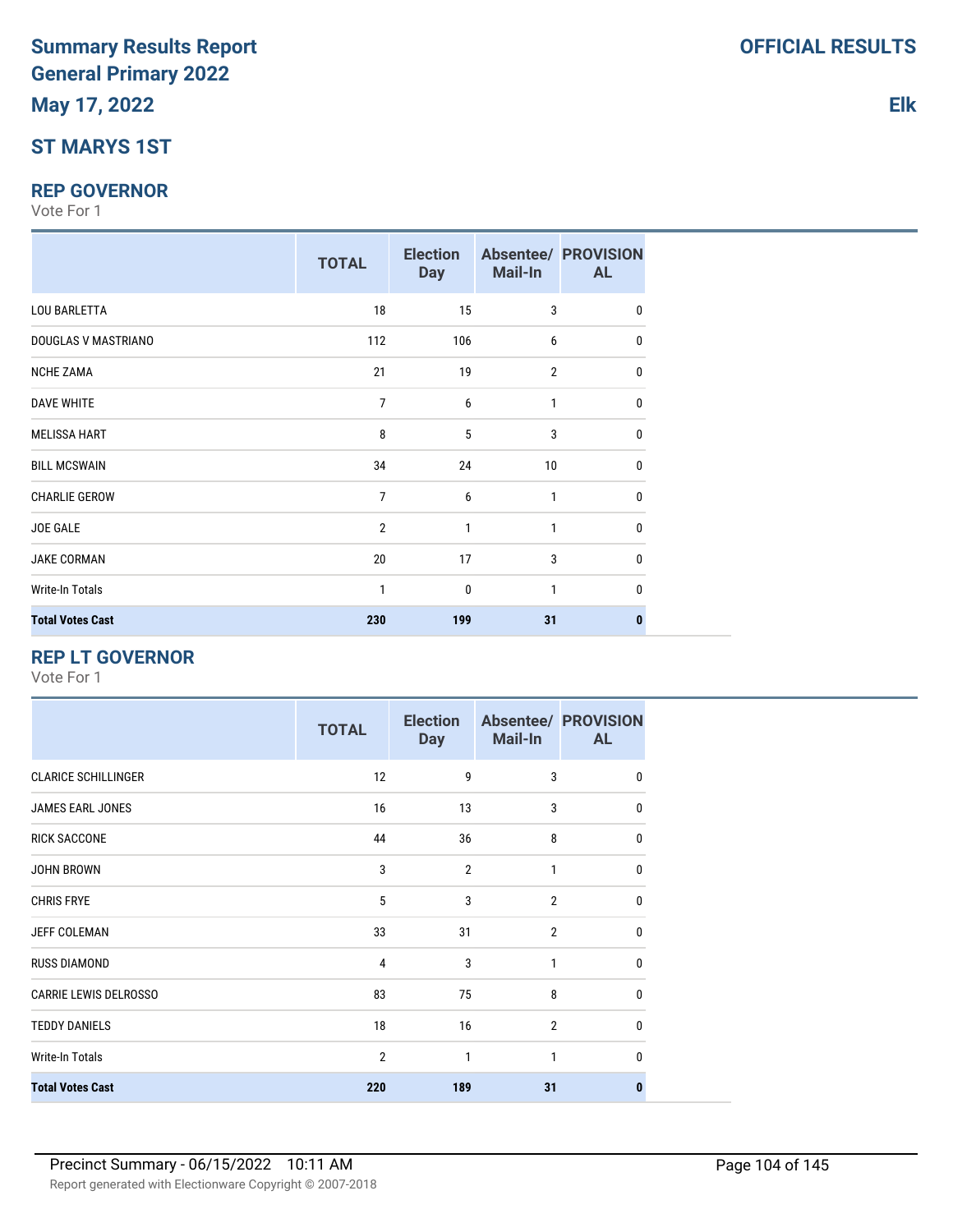# **ST MARYS 1ST**

#### **REP REPRESENTATIVE IN CONGRESS - 15TH DISTRICT**

Vote For 1

|                          | <b>TOTAL</b> | <b>Election</b><br>Day | <b>Mail-In</b> | <b>Absentee/ PROVISION</b><br><b>AL</b> |
|--------------------------|--------------|------------------------|----------------|-----------------------------------------|
| <b>GLENN GT THOMPSON</b> | 219          | 189                    | 30             |                                         |
| Write-In Totals          | 4            | 4                      | 0              | 0                                       |
| <b>Total Votes Cast</b>  | 223          | 193                    | 30             |                                         |

#### **REP REPRESENATIVE IN GENERAL ASSEMBLY - 75TH DISTRICT**

Vote For 1

|                         | <b>TOTAL</b> | <b>Election</b><br><b>Day</b> | Mail-In | <b>Absentee/ PROVISION</b><br><b>AL</b> |
|-------------------------|--------------|-------------------------------|---------|-----------------------------------------|
| MIKE ARMANINI           | 226          | 194                           | 32      |                                         |
| Write-In Totals         |              |                               |         |                                         |
| <b>Total Votes Cast</b> | 229          | 197                           | 32      |                                         |

### **REP MEMBER OF THE REPUBLICAN STATE COMMITTEE**

Vote For 1

|                             | <b>TOTAL</b> | <b>Election</b><br>Day | <b>Mail-In</b> | <b>Absentee/ PROVISION</b><br><b>AL</b> |
|-----------------------------|--------------|------------------------|----------------|-----------------------------------------|
| <b>MARCIE LYNCH ASSETTA</b> | 221          | 192                    | 29             | 0                                       |
| Write-In Totals             | 3            | 3                      | $\bf{0}$       | 0                                       |
| <b>Total Votes Cast</b>     | 224          | 195                    | 29             |                                         |

### **REP ELK COUNTY REPUBLICAN CHAIRPERSON**

|                         | <b>TOTAL</b> | <b>Election</b><br><b>Day</b> | <b>Mail-In</b> | <b>Absentee/ PROVISION</b><br><b>AL</b> |
|-------------------------|--------------|-------------------------------|----------------|-----------------------------------------|
| SALLY GEYER             | 214          | 187                           | 27             |                                         |
| Write-In Totals         | 8            | 6                             |                | 0                                       |
| <b>Total Votes Cast</b> | 222          | 193                           | 29             |                                         |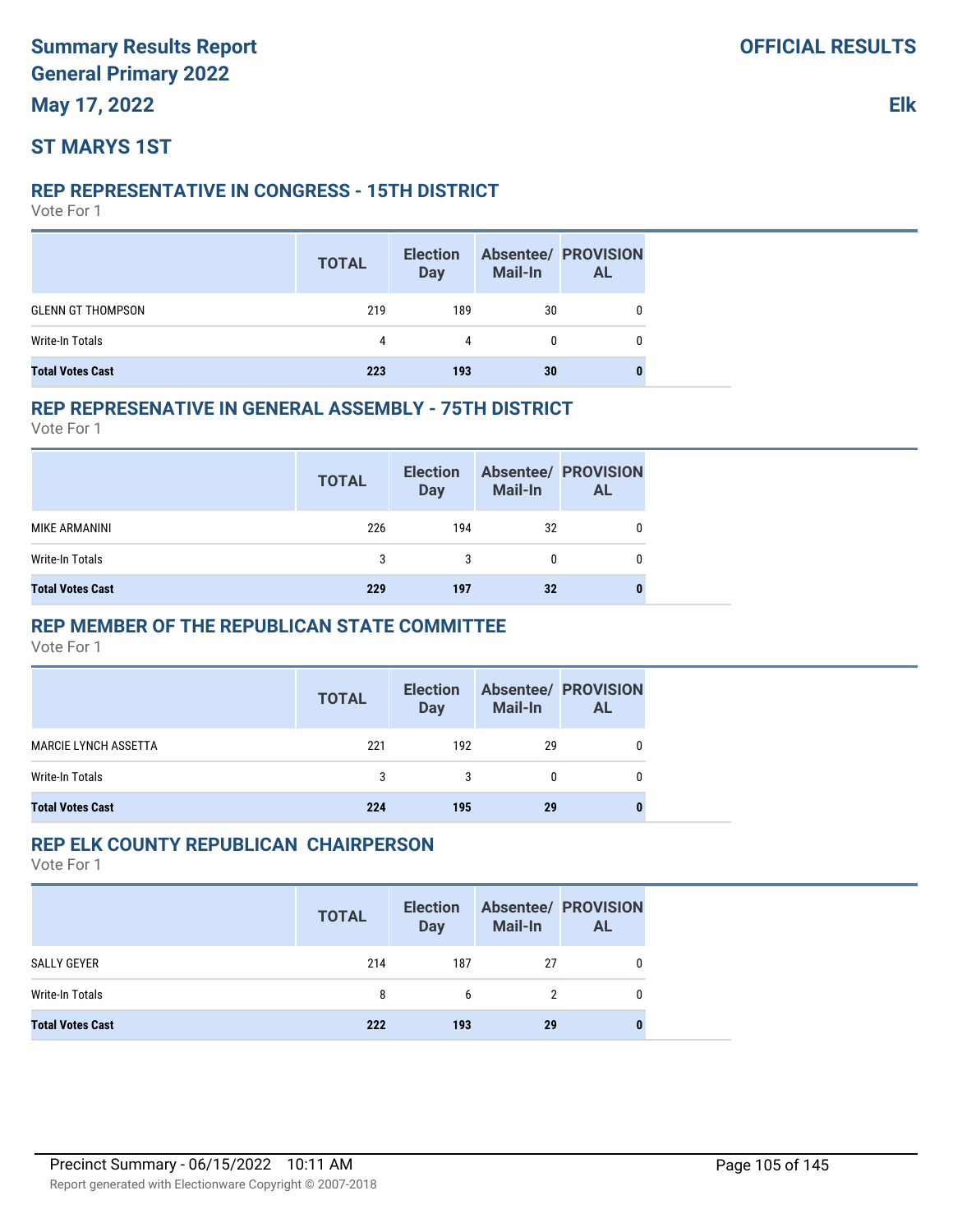### **ST MARYS 2ND**

### **STATISTICS**

|                                   | <b>TOTAL</b> | <b>Election Day</b> | ail-In | <b>Absentee/M PROVISIONA</b> |
|-----------------------------------|--------------|---------------------|--------|------------------------------|
| Registered Voters - Total         | 688          |                     |        |                              |
| Registered Voters - DEMOCRATIC    | 239          |                     |        |                              |
| Registered Voters - REPUBLICAN    | 380          |                     |        |                              |
| Registered Voters - NONPARTISAN   | 69           |                     |        |                              |
| <b>Ballots Cast - Total</b>       | 255          | 210                 | 45     | $\mathbf{0}$                 |
| <b>Ballots Cast - DEMOCRATIC</b>  | 86           | 61                  | 25     | $\mathbf{0}$                 |
| <b>Ballots Cast - REPUBLICAN</b>  | 169          | 149                 | 20     | $\mathbf{0}$                 |
| <b>Ballots Cast - NONPARTISAN</b> | 0            | 0                   | 0      | $\mathbf 0$                  |
| <b>Ballots Cast - Blank</b>       | 0            | 0                   | 0      | $\mathbf{0}$                 |
| Voter Turnout - Total             | 37.06%       |                     |        |                              |
| <b>Voter Turnout - DEMOCRATIC</b> | 35.98%       |                     |        |                              |
| Voter Turnout - REPUBLICAN        | 44.47%       |                     |        |                              |
| Voter Turnout - NONPARTISAN       | 0.00%        |                     |        |                              |

### **DEM UNITED STATES SENATOR**

Vote For 1

|                         | <b>TOTAL</b> | <b>Election</b><br><b>Day</b> | <b>Mail-In</b> | <b>Absentee/ PROVISION</b><br><b>AL</b> |
|-------------------------|--------------|-------------------------------|----------------|-----------------------------------------|
| <b>ALEX KHALIL</b>      | 6            | 5                             |                | 0                                       |
| <b>CONOR LAMB</b>       | 11           | 9                             | $\mathcal{P}$  | 0                                       |
| <b>MALCOLM KENYATTA</b> | 4            | 3                             |                | 0                                       |
| <b>JOHN FETTERMAN</b>   | 60           | 39                            | 21             | 0                                       |
| <b>Write-In Totals</b>  | 4            | 4                             | $\mathbf{0}$   | 0                                       |
| <b>Total Votes Cast</b> | 85           | 60                            | 25             | 0                                       |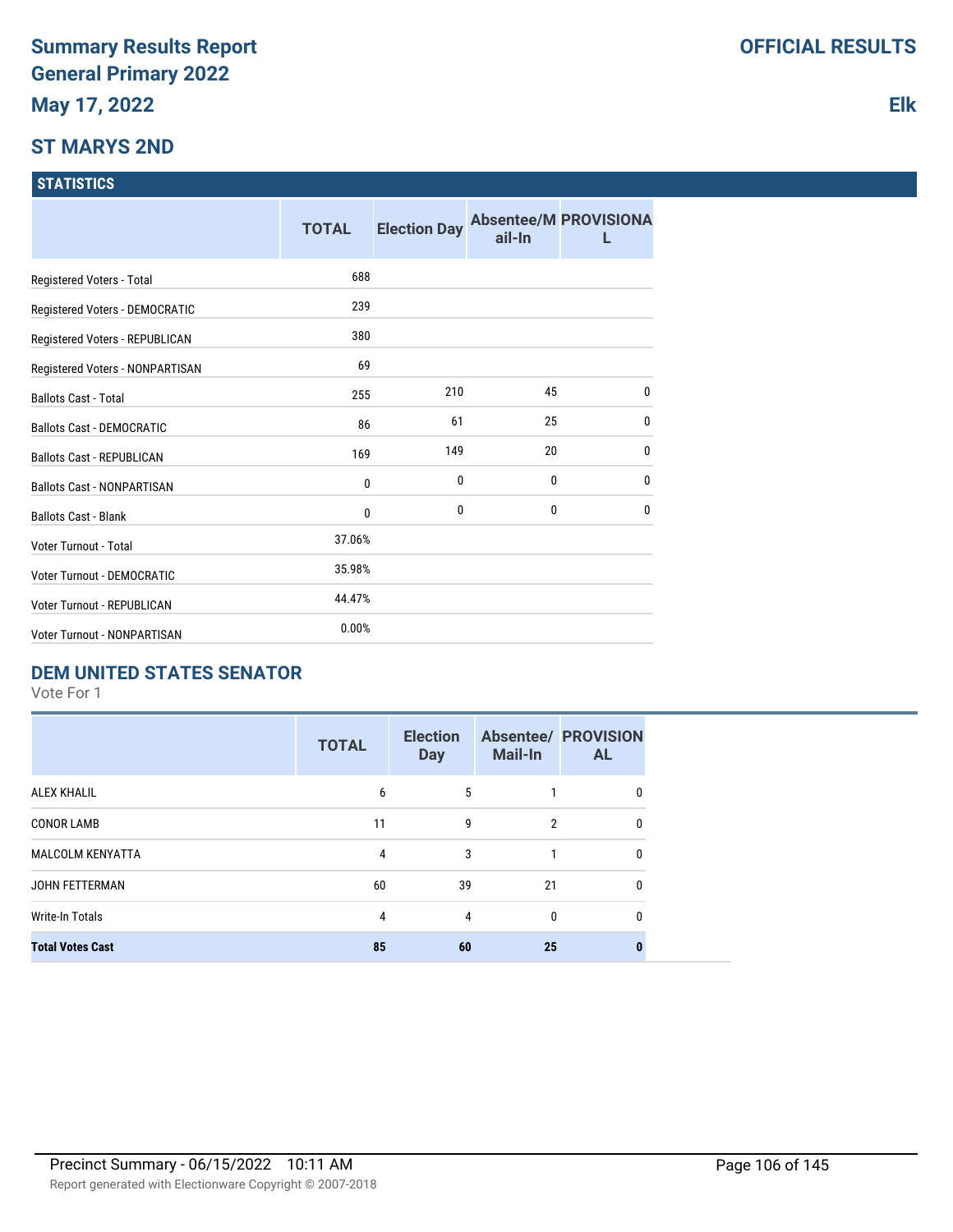# **Summary Results Report General Primary 2022**

# **May 17, 2022**

### **ST MARYS 2ND**

#### **DEM GOVERNOR**

Vote For 1

|                         | <b>TOTAL</b> | <b>Election</b><br><b>Day</b> | <b>Mail-In</b> | <b>Absentee/ PROVISION</b><br><b>AL</b> |
|-------------------------|--------------|-------------------------------|----------------|-----------------------------------------|
| JOSH SHAPIRO            | 75           | 51                            | 24             | 0                                       |
| Write-In Totals         | 6            | 6                             | 0              | 0                                       |
| <b>Total Votes Cast</b> | 81           | 57                            | 24             | 0                                       |

### **DEM LT GOVERNOR**

Vote For 1

|                         | <b>TOTAL</b> | <b>Election</b><br><b>Day</b> | <b>Mail-In</b> | <b>Absentee/ PROVISION</b><br><b>AL</b> |
|-------------------------|--------------|-------------------------------|----------------|-----------------------------------------|
| <b>AUSTIN DAVIS</b>     | 51           | 36                            | 15             | 0                                       |
| <b>RAY SOSA</b>         | 10           | 4                             | 6              | 0                                       |
| <b>BRIAN SIMS</b>       | 17           | 14                            | 3              | 0                                       |
| Write-In Totals         | 4            | 4                             | 0              | 0                                       |
| <b>Total Votes Cast</b> | 82           | 58                            | 24             |                                         |

### **DEM REPRESENTATIVE IN CONGRESS - 15TH DISTRICT**

Vote For 1

|                         | <b>TOTAL</b> | <b>Election</b><br>Day | <b>Mail-In</b> | <b>Absentee/ PROVISION</b><br>AL |
|-------------------------|--------------|------------------------|----------------|----------------------------------|
| Write-In Totals         | 19           | 15                     | 4              |                                  |
| <b>Total Votes Cast</b> | 19           | 15                     |                |                                  |

### **DEM REPRESENTATIVE IN GENERAL ASSEMBLY -75TH DISTRICT**

Vote For 1

|                         | <b>TOTAL</b> | <b>Election</b><br><b>Day</b> | <b>Mail-In</b> | <b>Absentee/ PROVISION</b><br><b>AL</b> |
|-------------------------|--------------|-------------------------------|----------------|-----------------------------------------|
| Write-In Totals         | 13           | 11                            |                |                                         |
| <b>Total Votes Cast</b> | 13           | 11                            |                |                                         |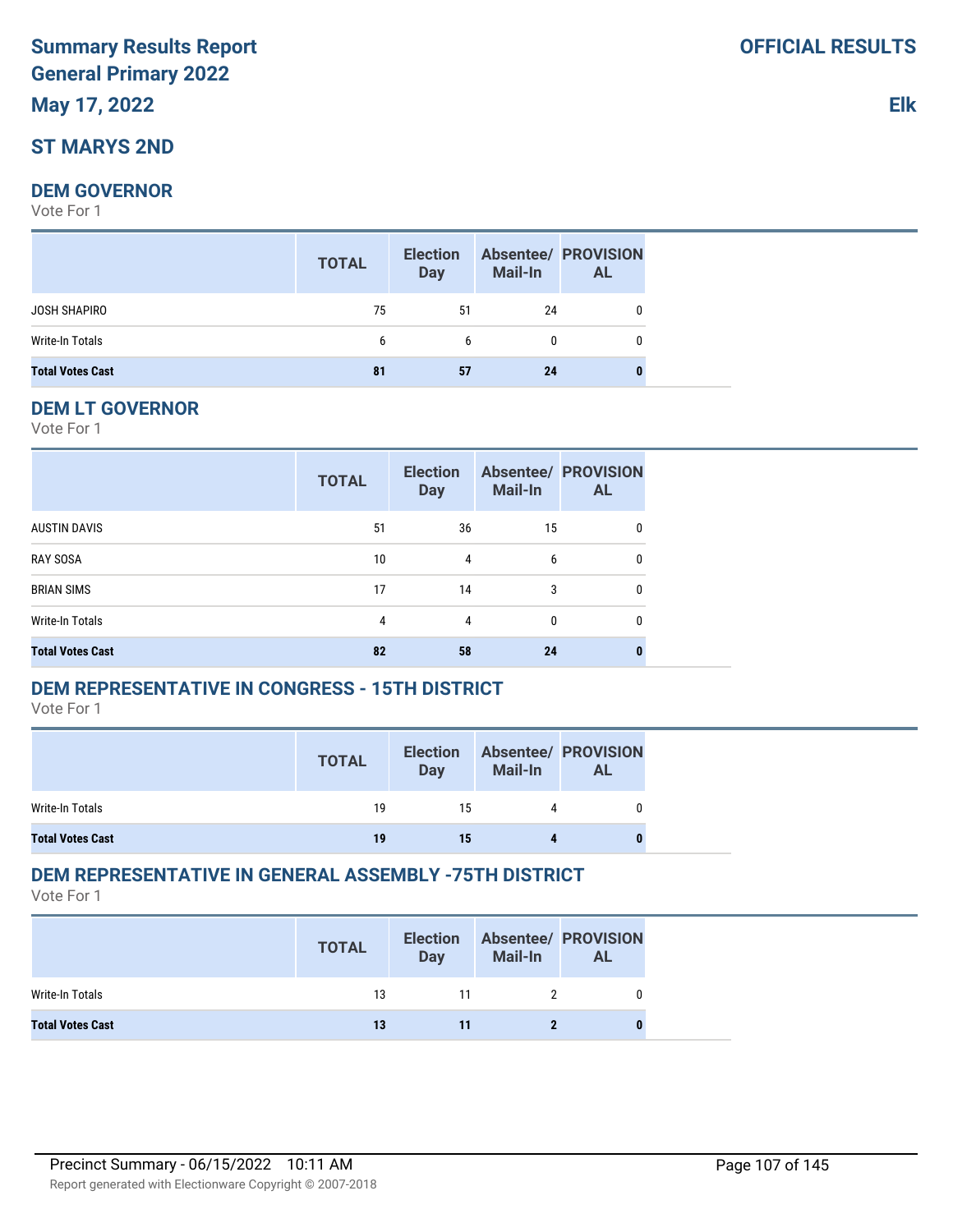# **ST MARYS 2ND**

### **DEM MEMBER OF THE DEMOCRATIC STATE COMMITTEE**

Vote For 1

|                         | <b>TOTAL</b> | <b>Election</b><br><b>Day</b> | <b>Mail-In</b> | <b>Absentee/ PROVISION</b><br>AL |
|-------------------------|--------------|-------------------------------|----------------|----------------------------------|
| RYAN S GRIMM            | 81           | 57                            | 24             |                                  |
| Write-In Totals         | 0            | 0                             |                |                                  |
| <b>Total Votes Cast</b> | 81           | 57                            | 24             |                                  |

### **DEM ELK COUNTY DEMOCRATIC COMMITTEE MEMBER ST MARYS 2ND**

Vote For 2

|                         | <b>TOTAL</b> | <b>Election</b><br><b>Day</b> | <b>Mail-In</b> | <b>Absentee/ PROVISION</b><br><b>AL</b> |
|-------------------------|--------------|-------------------------------|----------------|-----------------------------------------|
| Write-In Totals         | 4            | 4                             |                |                                         |
| <b>Total Votes Cast</b> |              |                               |                |                                         |

# **REP UNITED STATES SENATOR**

|                         | <b>TOTAL</b> | <b>Election</b><br><b>Day</b> | <b>Mail-In</b> | <b>Absentee/ PROVISION</b><br><b>AL</b> |
|-------------------------|--------------|-------------------------------|----------------|-----------------------------------------|
| <b>KATHY BARNETTE</b>   | 40           | 38                            | $\overline{2}$ | 0                                       |
| MEHMET 0Z               | 45           | 39                            | 6              | 0                                       |
| <b>GEORGE BOCHETTO</b>  | 1            | 1                             | $\mathbf{0}$   | 0                                       |
| <b>JEFF BARTOS</b>      | 17           | 14                            | 3              | $\Omega$                                |
| <b>DAVID MCCORMICK</b>  | 46           | 41                            | 5              | $\mathbf{0}$                            |
| <b>SEAN GALE</b>        | 1            | 1                             | $\mathbf{0}$   | $\Omega$                                |
| <b>CARLA SANDS</b>      | 14           | 13                            | 1              | $\Omega$                                |
| <b>Write-In Totals</b>  | 1            | $\mathbf{0}$                  | 1              | <sup>0</sup>                            |
| <b>Total Votes Cast</b> | 165          | 147                           | 18             |                                         |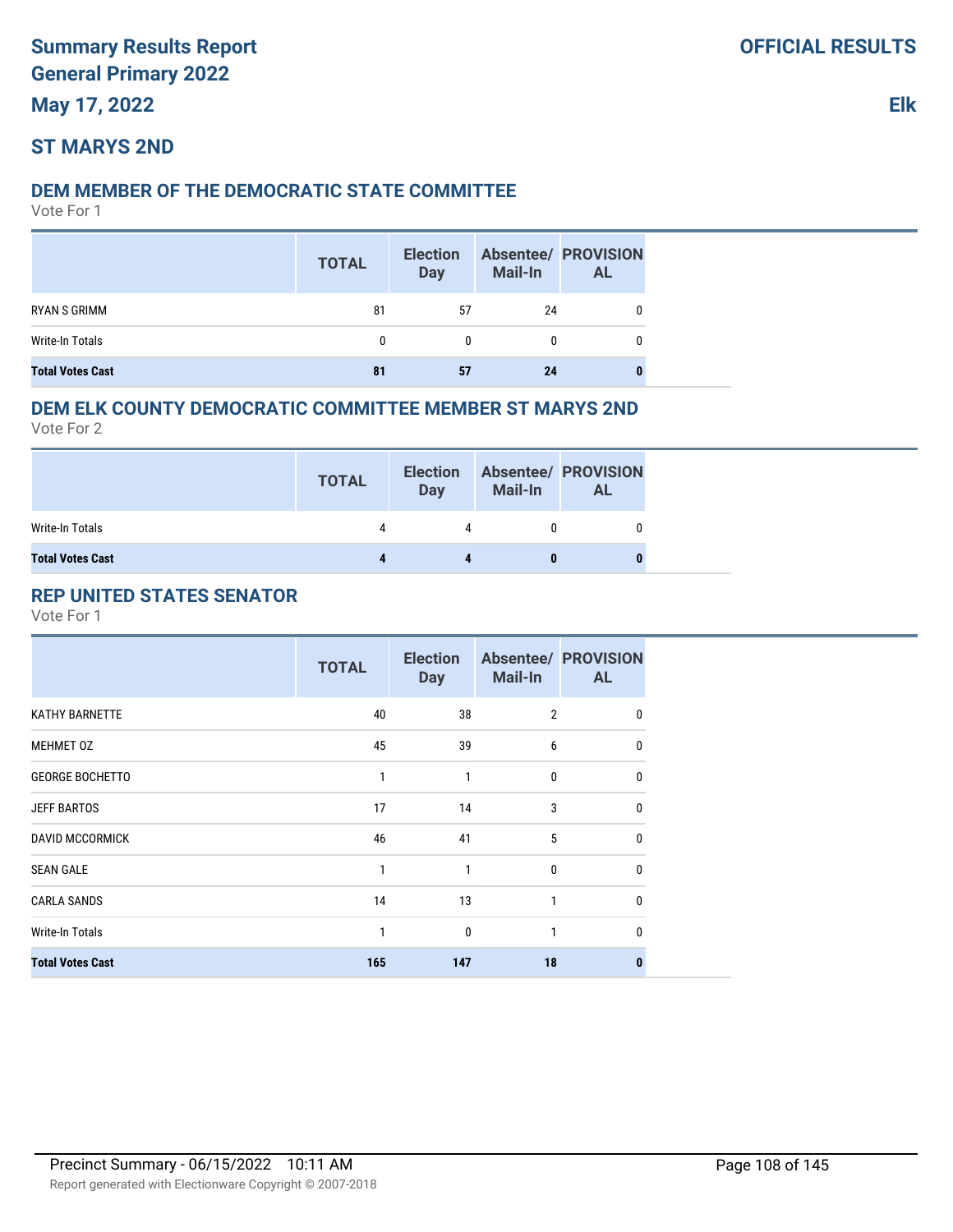## **ST MARYS 2ND**

#### **REP GOVERNOR**

Vote For 1

|                         | <b>TOTAL</b> | <b>Election</b><br><b>Day</b> | Mail-In        | <b>Absentee/ PROVISION</b><br><b>AL</b> |
|-------------------------|--------------|-------------------------------|----------------|-----------------------------------------|
| <b>LOU BARLETTA</b>     | 16           | 16                            | 0              | $\mathbf{0}$                            |
| DOUGLAS V MASTRIANO     | 70           | 67                            | 3              | $\mathbf{0}$                            |
| <b>NCHE ZAMA</b>        | 13           | 13                            | 0              | $\mathbf{0}$                            |
| <b>DAVE WHITE</b>       | 4            | $\overline{2}$                | $\overline{2}$ | $\mathbf{0}$                            |
| <b>MELISSA HART</b>     | 8            | 6                             | $\overline{2}$ | $\Omega$                                |
| <b>BILL MCSWAIN</b>     | 39           | 33                            | 6              | $\mathbf{0}$                            |
| <b>CHARLIE GEROW</b>    | 1            | 1                             | 0              | $\mathbf{0}$                            |
| JOE GALE                | 1            | $\mathbf 0$                   | 1              | $\mathbf{0}$                            |
| JAKE CORMAN             | 15           | 11                            | $\overline{4}$ | $\mathbf{0}$                            |
| <b>Write-In Totals</b>  | $\mathbf{1}$ | 0                             | 1              | $\Omega$                                |
| <b>Total Votes Cast</b> | 168          | 149                           | 19             | 0                                       |

## **REP LT GOVERNOR**

|                              | <b>TOTAL</b> | <b>Election</b><br><b>Day</b> | Mail-In        | <b>Absentee/ PROVISION</b><br><b>AL</b> |
|------------------------------|--------------|-------------------------------|----------------|-----------------------------------------|
| <b>CLARICE SCHILLINGER</b>   | 12           | 10                            | $\overline{2}$ | 0                                       |
| JAMES EARL JONES             | 8            | 7                             | 1              | $\mathbf{0}$                            |
| <b>RICK SACCONE</b>          | 32           | 26                            | 6              | $\mathbf{0}$                            |
| <b>JOHN BROWN</b>            | 1            | 0                             | 1              | $\mathbf{0}$                            |
| <b>CHRIS FRYE</b>            | 10           | 8                             | $\overline{2}$ | $\mathbf{0}$                            |
| JEFF COLEMAN                 | 15           | 15                            | 0              | $\mathbf{0}$                            |
| <b>RUSS DIAMOND</b>          | 3            | 3                             | $\mathbf{0}$   | $\mathbf{0}$                            |
| <b>CARRIE LEWIS DELROSSO</b> | 65           | 62                            | 3              | $\mathbf{0}$                            |
| <b>TEDDY DANIELS</b>         | 12           | 10                            | $\overline{2}$ | $\mathbf{0}$                            |
| <b>Write-In Totals</b>       | 1            | 0                             | 1              | $\mathbf{0}$                            |
| <b>Total Votes Cast</b>      | 159          | 141                           | 18             | 0                                       |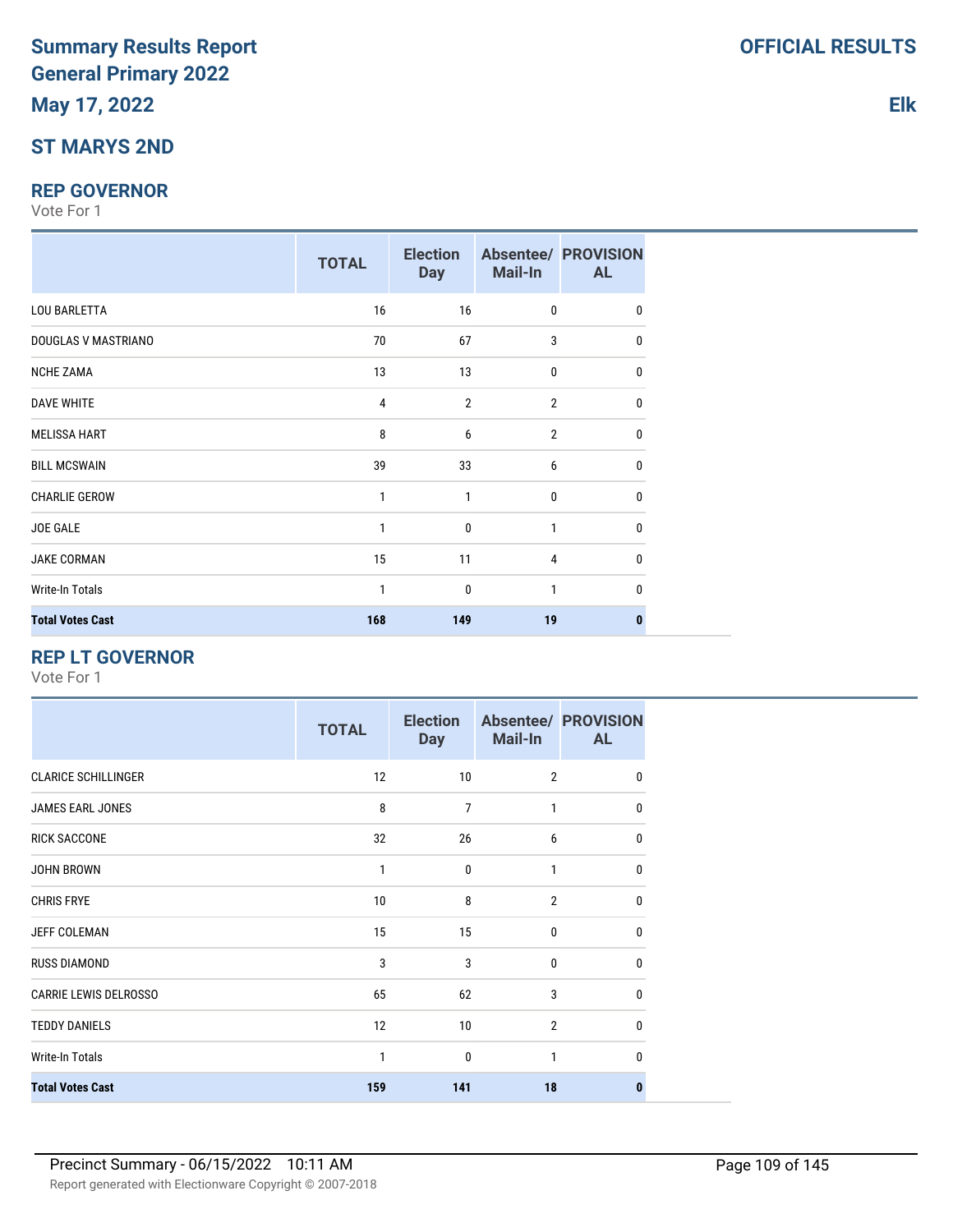## **ST MARYS 2ND**

## **REP REPRESENTATIVE IN CONGRESS - 15TH DISTRICT**

Vote For 1

|                          | <b>TOTAL</b> | <b>Election</b><br><b>Day</b> | Mail-In | <b>Absentee/ PROVISION</b><br><b>AL</b> |
|--------------------------|--------------|-------------------------------|---------|-----------------------------------------|
| <b>GLENN GT THOMPSON</b> | 154          | 136                           | 18      |                                         |
| Write-In Totals          |              | $\mathbf{0}$                  |         | 0                                       |
| <b>Total Votes Cast</b>  | 155          | 136                           | 19      |                                         |

## **REP REPRESENATIVE IN GENERAL ASSEMBLY - 75TH DISTRICT**

Vote For 1

|                         | <b>TOTAL</b> | <b>Election</b><br><b>Day</b> | <b>Mail-In</b> | <b>Absentee/ PROVISION</b><br><b>AL</b> |
|-------------------------|--------------|-------------------------------|----------------|-----------------------------------------|
| <b>MIKE ARMANINI</b>    | 159          | 140                           | 19             |                                         |
| Write-In Totals         |              | 0                             |                |                                         |
| <b>Total Votes Cast</b> | 160          | 140                           | 20             |                                         |

## **REP MEMBER OF THE REPUBLICAN STATE COMMITTEE**

Vote For 1

|                             | <b>TOTAL</b> | <b>Election</b><br>Day | <b>Mail-In</b> | <b>Absentee/ PROVISION</b><br><b>AL</b> |
|-----------------------------|--------------|------------------------|----------------|-----------------------------------------|
| <b>MARCIE LYNCH ASSETTA</b> | 151          | 133                    | 18             | 0                                       |
| Write-In Totals             |              |                        | 0              | 0                                       |
| <b>Total Votes Cast</b>     | 152          | 134                    | 18             | o                                       |

## **REP ELK COUNTY REPUBLICAN CHAIRPERSON**

|                         | <b>TOTAL</b> | <b>Election</b><br><b>Day</b> | <b>Mail-In</b> | <b>Absentee/ PROVISION</b><br><b>AL</b> |
|-------------------------|--------------|-------------------------------|----------------|-----------------------------------------|
| SALLY GEYER             | 154          | 136                           | 18             |                                         |
| Write-In Totals         | 1            | $\mathbf{1}$                  | 0              | 0                                       |
| <b>Total Votes Cast</b> | 155          | 137                           | 18             | 0                                       |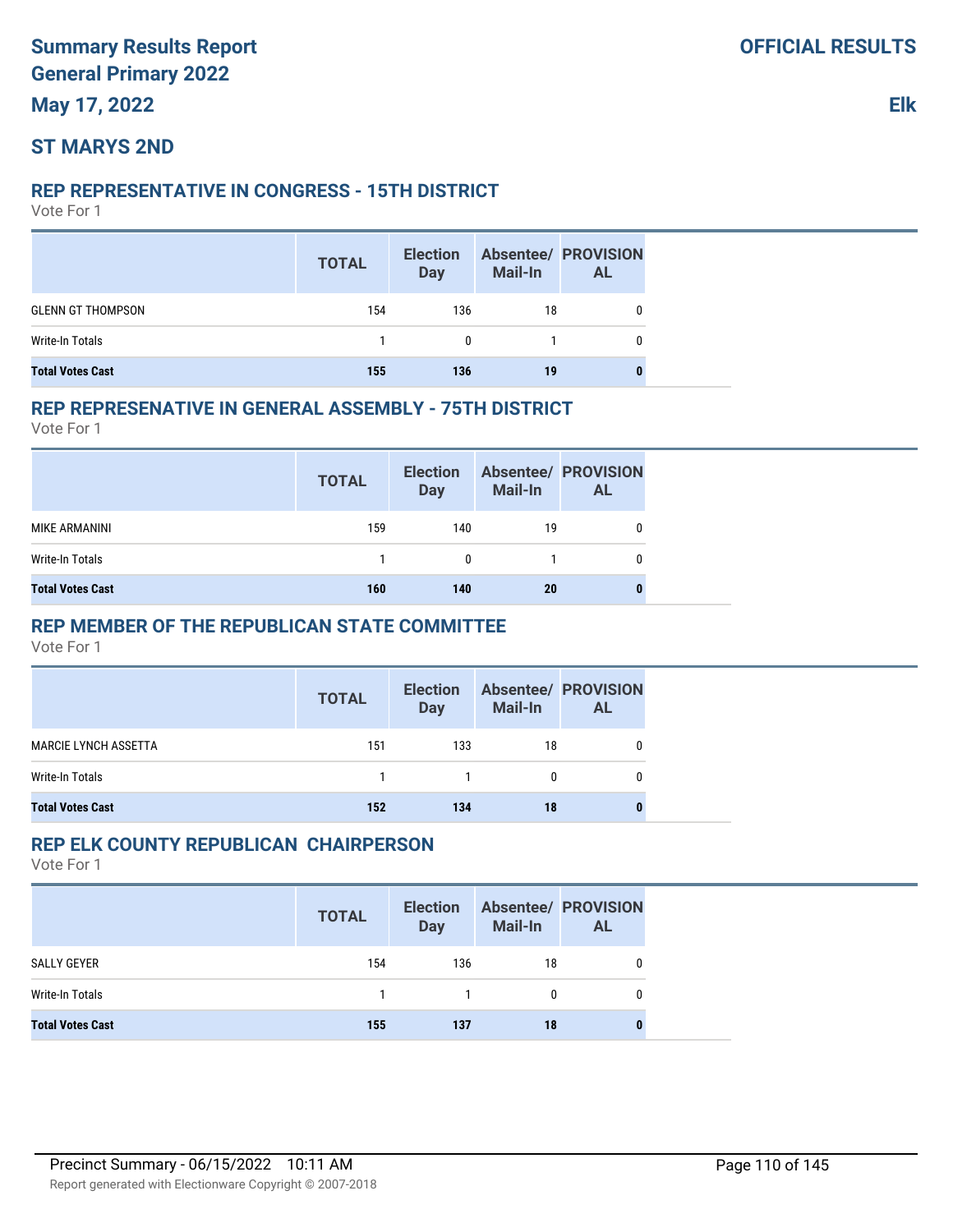## **ST MARYS 3RD**

#### **STATISTICS**

|                                   | <b>TOTAL</b> | <b>Election Day</b> | ail-In       | <b>Absentee/M PROVISIONA</b> |
|-----------------------------------|--------------|---------------------|--------------|------------------------------|
| Registered Voters - Total         | 1,085        |                     |              |                              |
| Registered Voters - DEMOCRATIC    | 311          |                     |              |                              |
| Registered Voters - REPUBLICAN    | 680          |                     |              |                              |
| Registered Voters - NONPARTISAN   | 94           |                     |              |                              |
| <b>Ballots Cast - Total</b>       | 453          | 378                 | 75           | $\mathbf{0}$                 |
| <b>Ballots Cast - DEMOCRATIC</b>  | 122          | 80                  | 42           | $\mathbf{0}$                 |
| <b>Ballots Cast - REPUBLICAN</b>  | 331          | 298                 | 33           | $\mathbf{0}$                 |
| <b>Ballots Cast - NONPARTISAN</b> | 0            | 0                   | 0            | $\bf{0}$                     |
| <b>Ballots Cast - Blank</b>       | 1            | 1                   | $\mathbf{0}$ | $\mathbf{0}$                 |
| Voter Turnout - Total             | 41.75%       |                     |              |                              |
| Voter Turnout - DEMOCRATIC        | 39.23%       |                     |              |                              |
| <b>Voter Turnout - REPUBLICAN</b> | 48.68%       |                     |              |                              |
| Voter Turnout - NONPARTISAN       | 0.00%        |                     |              |                              |

## **DEM UNITED STATES SENATOR**

Vote For 1

|                         | <b>TOTAL</b> | <b>Election</b><br><b>Day</b> | <b>Mail-In</b> | <b>Absentee/ PROVISION</b><br><b>AL</b> |
|-------------------------|--------------|-------------------------------|----------------|-----------------------------------------|
| <b>ALEX KHALIL</b>      | 4            | 2                             | 2              | 0                                       |
| <b>CONOR LAMB</b>       | 20           | 11                            | 9              | 0                                       |
| <b>MALCOLM KENYATTA</b> | 0            | $\mathbf{0}$                  | $\mathbf{0}$   | 0                                       |
| <b>JOHN FETTERMAN</b>   | 89           | 58                            | 31             | 0                                       |
| <b>Write-In Totals</b>  | 6            | 6                             | $\mathbf{0}$   | 0                                       |
| <b>Total Votes Cast</b> | 119          | 77                            | 42             |                                         |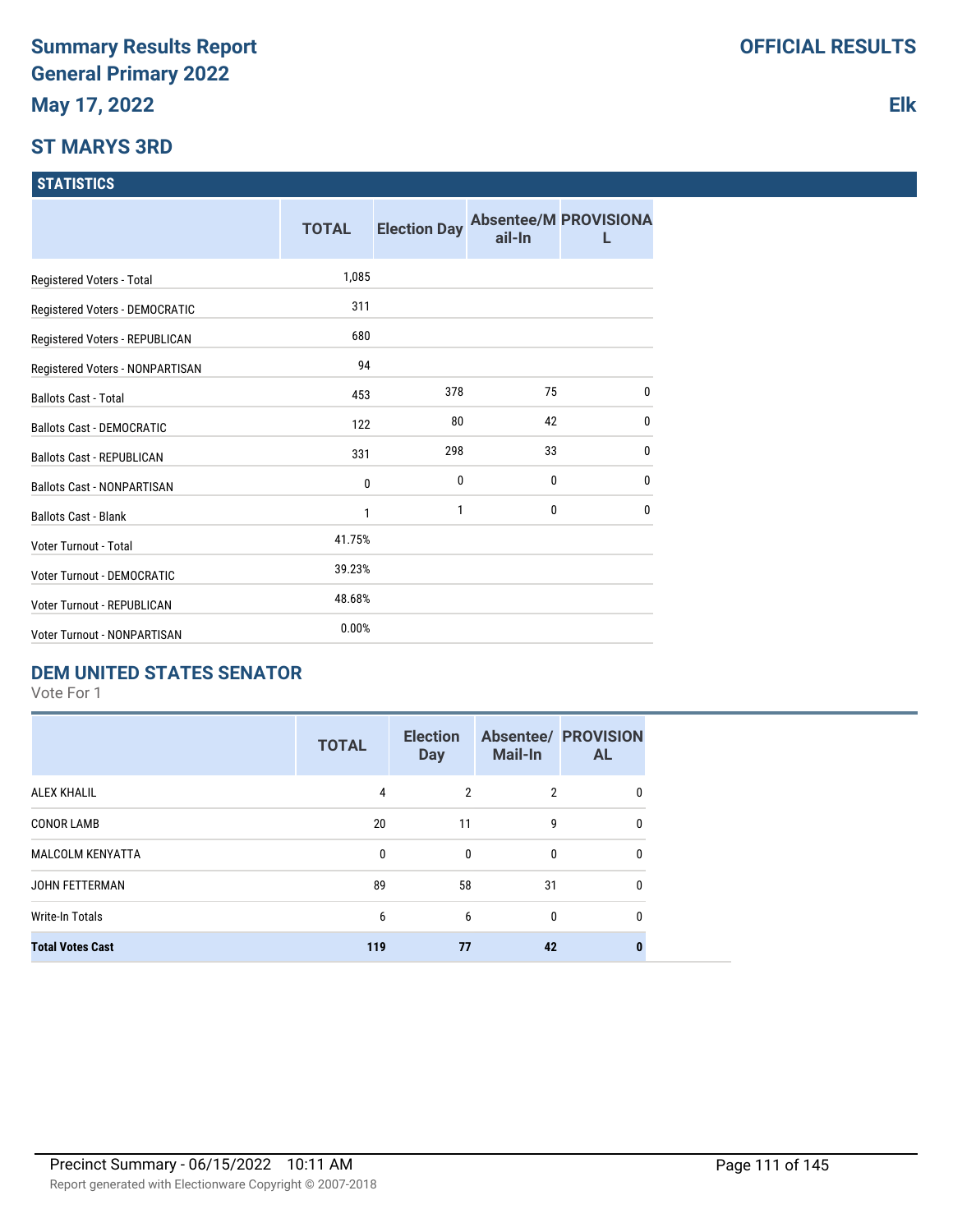# **Summary Results Report General Primary 2022**

## **May 17, 2022**

## **ST MARYS 3RD**

#### **DEM GOVERNOR**

Vote For 1

|                         | <b>TOTAL</b> | <b>Election</b><br><b>Day</b> | <b>Mail-In</b> | <b>Absentee/ PROVISION</b><br><b>AL</b> |
|-------------------------|--------------|-------------------------------|----------------|-----------------------------------------|
| JOSH SHAPIRO            | 108          | 67                            | 41             | 0                                       |
| Write-In Totals         | g            | g                             |                | $\mathbf{0}$                            |
| <b>Total Votes Cast</b> | 117          | 76                            | 41             |                                         |

#### **DEM LT GOVERNOR**

Vote For 1

|                         | <b>TOTAL</b> | <b>Election</b><br><b>Day</b> | <b>Mail-In</b> | <b>Absentee/ PROVISION</b><br><b>AL</b> |
|-------------------------|--------------|-------------------------------|----------------|-----------------------------------------|
| <b>AUSTIN DAVIS</b>     | 76           | 42                            | 34             | 0                                       |
| <b>RAY SOSA</b>         | 15           | 10                            | 5              | 0                                       |
| <b>BRIAN SIMS</b>       | 22           | 19                            | 3              | 0                                       |
| Write-In Totals         | 2            | $\overline{2}$                | 0              | 0                                       |
| <b>Total Votes Cast</b> | 115          | 73                            | 42             | O                                       |

## **DEM REPRESENTATIVE IN CONGRESS - 15TH DISTRICT**

Vote For 1

|                         | <b>TOTAL</b> | <b>Election</b><br><b>Day</b> | Mail-In | <b>Absentee/ PROVISION</b><br>AL |
|-------------------------|--------------|-------------------------------|---------|----------------------------------|
| Write-In Totals         | 32           | 28                            | 4       |                                  |
| <b>Total Votes Cast</b> | 32           | 28                            |         |                                  |

## **DEM REPRESENTATIVE IN GENERAL ASSEMBLY -75TH DISTRICT**

|                         | <b>TOTAL</b> | <b>Election</b><br>Day | <b>Mail-In</b> | <b>Absentee/ PROVISION</b><br><b>AL</b> |
|-------------------------|--------------|------------------------|----------------|-----------------------------------------|
| Write-In Totals         | 31           | 28                     |                |                                         |
| <b>Total Votes Cast</b> | 31           | 28                     |                | 0                                       |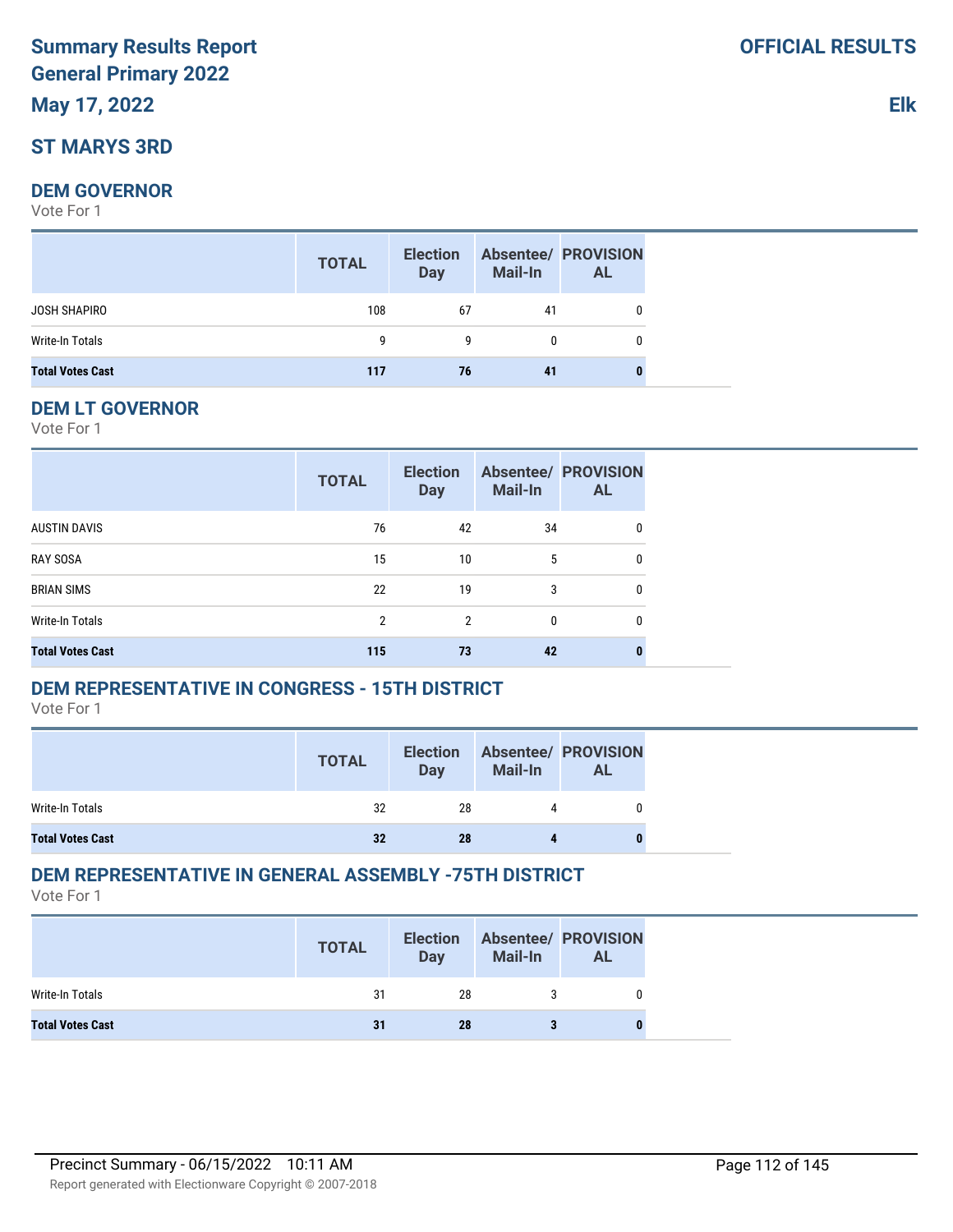## **ST MARYS 3RD**

## **DEM MEMBER OF THE DEMOCRATIC STATE COMMITTEE**

Vote For 1

|                         | <b>TOTAL</b> | <b>Election</b><br><b>Day</b> | <b>Mail-In</b> | <b>Absentee/ PROVISION</b><br><b>AL</b> |
|-------------------------|--------------|-------------------------------|----------------|-----------------------------------------|
| RYAN S GRIMM            | 114          | 73                            | 41             |                                         |
| Write-In Totals         |              |                               | 0              |                                         |
| <b>Total Votes Cast</b> | 115          | 74                            | 41             |                                         |

## **DEM ELK COUNTY DEMOCRATIC COMMITTEE MEMBER ST MARYS 3RD**

Vote For 2

|                         | <b>TOTAL</b>      | <b>Election</b><br><b>Day</b> | <b>Mail-In</b> | <b>Absentee/ PROVISION</b><br><b>AL</b> |
|-------------------------|-------------------|-------------------------------|----------------|-----------------------------------------|
| Write-In Totals         | $12 \overline{ }$ | 10                            |                |                                         |
| <b>Total Votes Cast</b> | 12                | 10                            |                |                                         |

## **REP UNITED STATES SENATOR**

|                         | <b>TOTAL</b> | <b>Election</b><br><b>Day</b> | <b>Mail-In</b> | <b>Absentee/ PROVISION</b><br><b>AL</b> |
|-------------------------|--------------|-------------------------------|----------------|-----------------------------------------|
| <b>KATHY BARNETTE</b>   | 72           | 67                            | 5              | 0                                       |
| <b>MEHMET OZ</b>        | 120          | 110                           | 10             | $\mathbf{0}$                            |
| <b>GEORGE BOCHETTO</b>  | 3            | 1                             | $\overline{2}$ | $\bf{0}$                                |
| <b>JEFF BARTOS</b>      | 21           | 20                            | 1              | $\mathbf{0}$                            |
| <b>DAVID MCCORMICK</b>  | 89           | 80                            | 9              | 0                                       |
| <b>SEAN GALE</b>        | $\mathbf{0}$ | $\mathbf{0}$                  | $\mathbf{0}$   | $\mathbf{0}$                            |
| <b>CARLA SANDS</b>      | 24           | 18                            | 6              | 0                                       |
| <b>Write-In Totals</b>  | 1            | 1                             | $\mathbf{0}$   | $\mathbf{0}$                            |
| <b>Total Votes Cast</b> | 330          | 297                           | 33             | 0                                       |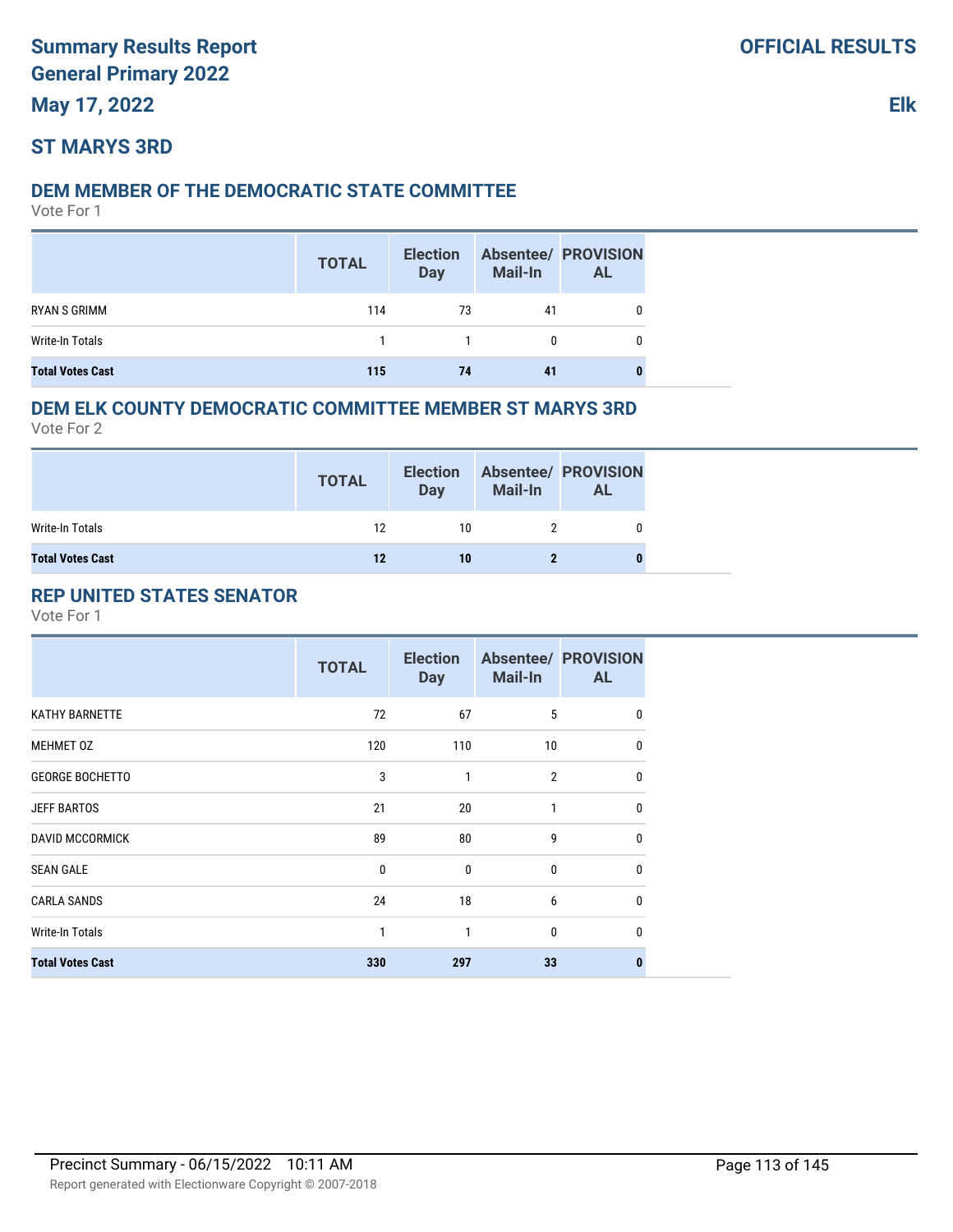## **ST MARYS 3RD**

#### **REP GOVERNOR**

Vote For 1

|                         | <b>TOTAL</b>   | <b>Election</b><br><b>Day</b> | <b>Mail-In</b> | <b>Absentee/ PROVISION</b><br><b>AL</b> |
|-------------------------|----------------|-------------------------------|----------------|-----------------------------------------|
| <b>LOU BARLETTA</b>     | 40             | 34                            | 6              | 0                                       |
| DOUGLAS V MASTRIANO     | 136            | 131                           | 5              | 0                                       |
| <b>NCHE ZAMA</b>        | 13             | 13                            | 0              | 0                                       |
| <b>DAVE WHITE</b>       | 15             | 13                            | $\overline{2}$ | 0                                       |
| <b>MELISSA HART</b>     | 15             | 13                            | $\overline{2}$ | 0                                       |
| <b>BILL MCSWAIN</b>     | 71             | 61                            | 10             | 0                                       |
| <b>CHARLIE GEROW</b>    | 6              | 5                             | 1              | 0                                       |
| <b>JOE GALE</b>         | $\overline{2}$ | $\overline{2}$                | 0              | 0                                       |
| <b>JAKE CORMAN</b>      | 28             | 21                            | 7              | 0                                       |
| <b>Write-In Totals</b>  | 1              | $\mathbf{1}$                  | 0              | 0                                       |
| <b>Total Votes Cast</b> | 327            | 294                           | 33             | n                                       |

## **REP LT GOVERNOR**

Vote For 1

|                              | <b>TOTAL</b> | <b>Election</b><br><b>Day</b> | Mail-In        | <b>Absentee/ PROVISION</b><br><b>AL</b> |
|------------------------------|--------------|-------------------------------|----------------|-----------------------------------------|
| <b>CLARICE SCHILLINGER</b>   | 18           | 17                            | 1              | $\mathbf{0}$                            |
| <b>JAMES EARL JONES</b>      | 19           | 19                            | $\mathbf{0}$   | $\mathbf{0}$                            |
| <b>RICK SACCONE</b>          | 51           | 44                            | 7              | $\mathbf{0}$                            |
| <b>JOHN BROWN</b>            | 18           | 15                            | 3              | $\mathbf{0}$                            |
| <b>CHRIS FRYE</b>            | 17           | 14                            | 3              | $\Omega$                                |
| <b>JEFF COLEMAN</b>          | 32           | 30                            | $\overline{2}$ | $\mathbf{0}$                            |
| <b>RUSS DIAMOND</b>          | 3            | $\overline{2}$                | 1              | $\mathbf{0}$                            |
| <b>CARRIE LEWIS DELROSSO</b> | 121          | 108                           | 13             | $\mathbf{0}$                            |
| <b>TEDDY DANIELS</b>         | 32           | 31                            | 1              | $\mathbf{0}$                            |
| <b>Write-In Totals</b>       | 1            | 1                             | $\mathbf{0}$   | $\mathbf{0}$                            |
| <b>Total Votes Cast</b>      | 312          | 281                           | 31             | $\bf{0}$                                |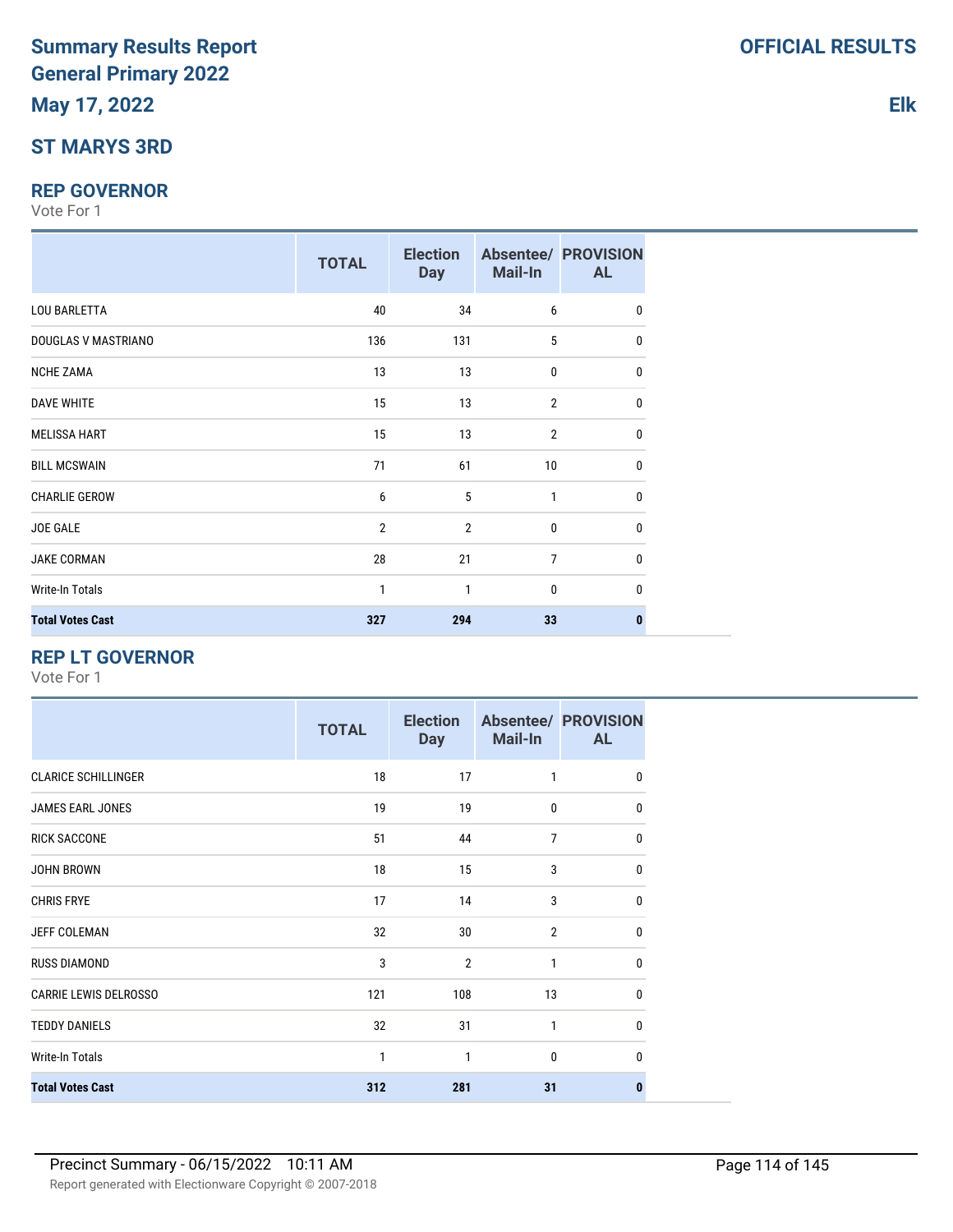## **ST MARYS 3RD**

#### **REP REPRESENTATIVE IN CONGRESS - 15TH DISTRICT**

Vote For 1

|                          | <b>TOTAL</b> | <b>Election</b><br><b>Day</b> | <b>Mail-In</b> | <b>Absentee/ PROVISION</b><br><b>AL</b> |
|--------------------------|--------------|-------------------------------|----------------|-----------------------------------------|
| <b>GLENN GT THOMPSON</b> | 316          | 285                           | 31             |                                         |
| Write-In Totals          | 4            | 3                             |                |                                         |
| <b>Total Votes Cast</b>  | 320          | 288                           | 32             |                                         |

### **REP REPRESENATIVE IN GENERAL ASSEMBLY - 75TH DISTRICT**

Vote For 1

|                         | <b>TOTAL</b> | <b>Election</b><br><b>Day</b> | Mail-In | <b>Absentee/ PROVISION</b><br><b>AL</b> |
|-------------------------|--------------|-------------------------------|---------|-----------------------------------------|
| MIKE ARMANINI           | 315          | 282                           | 33      |                                         |
| Write-In Totals         | Δ            | 4                             |         |                                         |
| <b>Total Votes Cast</b> | 319          | 286                           | 33      |                                         |

### **REP MEMBER OF THE REPUBLICAN STATE COMMITTEE**

Vote For 1

|                             | <b>TOTAL</b> | <b>Election</b><br>Day | <b>Mail-In</b> | <b>Absentee/ PROVISION</b><br><b>AL</b> |
|-----------------------------|--------------|------------------------|----------------|-----------------------------------------|
| <b>MARCIE LYNCH ASSETTA</b> | 313          | 282                    | 31             |                                         |
| Write-In Totals             |              | $\mathcal{P}$          |                |                                         |
| <b>Total Votes Cast</b>     | 316          | 284                    | 32             |                                         |

#### **REP ELK COUNTY REPUBLICAN CHAIRPERSON**

|                         | <b>TOTAL</b> | <b>Election</b><br>Day | <b>Mail-In</b> | <b>Absentee/ PROVISION</b><br><b>AL</b> |
|-------------------------|--------------|------------------------|----------------|-----------------------------------------|
| SALLY GEYER             | 307          | 277                    | 30             |                                         |
| Write-In Totals         | 4            | 4                      | 0              |                                         |
| <b>Total Votes Cast</b> | 311          | 281                    | 30             |                                         |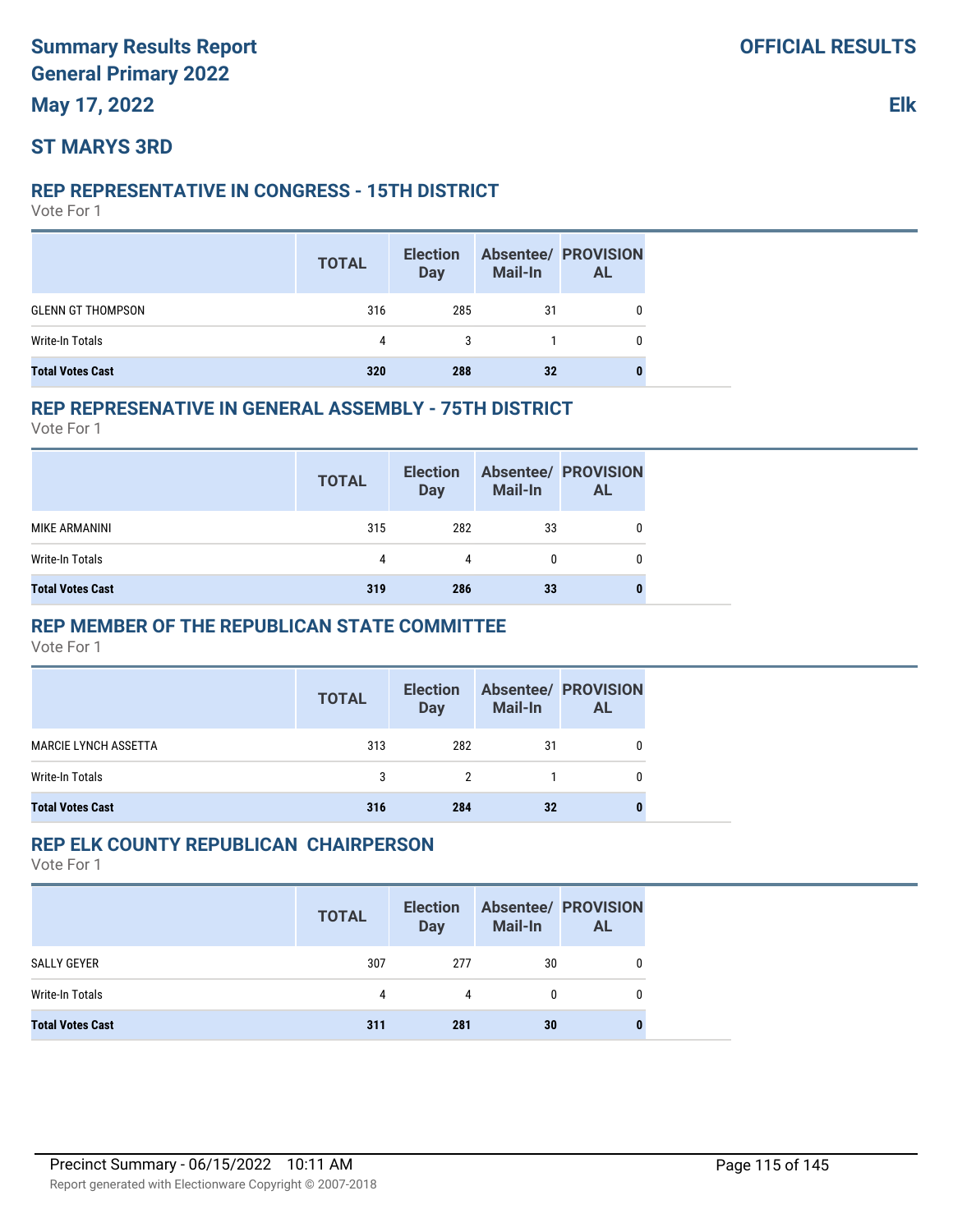## **ST MARYS 4TH**

#### **STATISTICS**

|                                   | <b>TOTAL</b> | <b>Election Day</b> | ail-In       | <b>Absentee/M PROVISIONA</b> |
|-----------------------------------|--------------|---------------------|--------------|------------------------------|
| Registered Voters - Total         | 603          |                     |              |                              |
| Registered Voters - DEMOCRATIC    | 233          |                     |              |                              |
| Registered Voters - REPUBLICAN    | 293          |                     |              |                              |
| Registered Voters - NONPARTISAN   | 77           |                     |              |                              |
| <b>Ballots Cast - Total</b>       | 198          | 150                 | 48           | $\mathbf{0}$                 |
| <b>Ballots Cast - DEMOCRATIC</b>  | 89           | 47                  | 42           | $\mathbf{0}$                 |
| <b>Ballots Cast - REPUBLICAN</b>  | 109          | 103                 | 6            | $\mathbf{0}$                 |
| <b>Ballots Cast - NONPARTISAN</b> | 0            | 0                   | 0            | $\mathbf 0$                  |
| <b>Ballots Cast - Blank</b>       | 1            | 1                   | $\mathbf{0}$ | $\mathbf{0}$                 |
| Voter Turnout - Total             | 32.84%       |                     |              |                              |
| Voter Turnout - DEMOCRATIC        | 38.20%       |                     |              |                              |
| <b>Voter Turnout - REPUBLICAN</b> | 37.20%       |                     |              |                              |
| Voter Turnout - NONPARTISAN       | 0.00%        |                     |              |                              |

## **DEM UNITED STATES SENATOR**

Vote For 1

|                         | <b>TOTAL</b> | <b>Election</b><br><b>Day</b> | <b>Mail-In</b> | <b>Absentee/ PROVISION</b><br><b>AL</b> |
|-------------------------|--------------|-------------------------------|----------------|-----------------------------------------|
| <b>ALEX KHALIL</b>      | 3            | 0                             | 3              | 0                                       |
| <b>CONOR LAMB</b>       | 15           | 11                            | 4              | 0                                       |
| <b>MALCOLM KENYATTA</b> | 3            | 2                             | 1              | $\Omega$                                |
| JOHN FETTERMAN          | 65           | 31                            | 34             | 0                                       |
| Write-In Totals         |              |                               | $\mathbf{0}$   | 0                                       |
| <b>Total Votes Cast</b> | 87           | 45                            | 42             | 0                                       |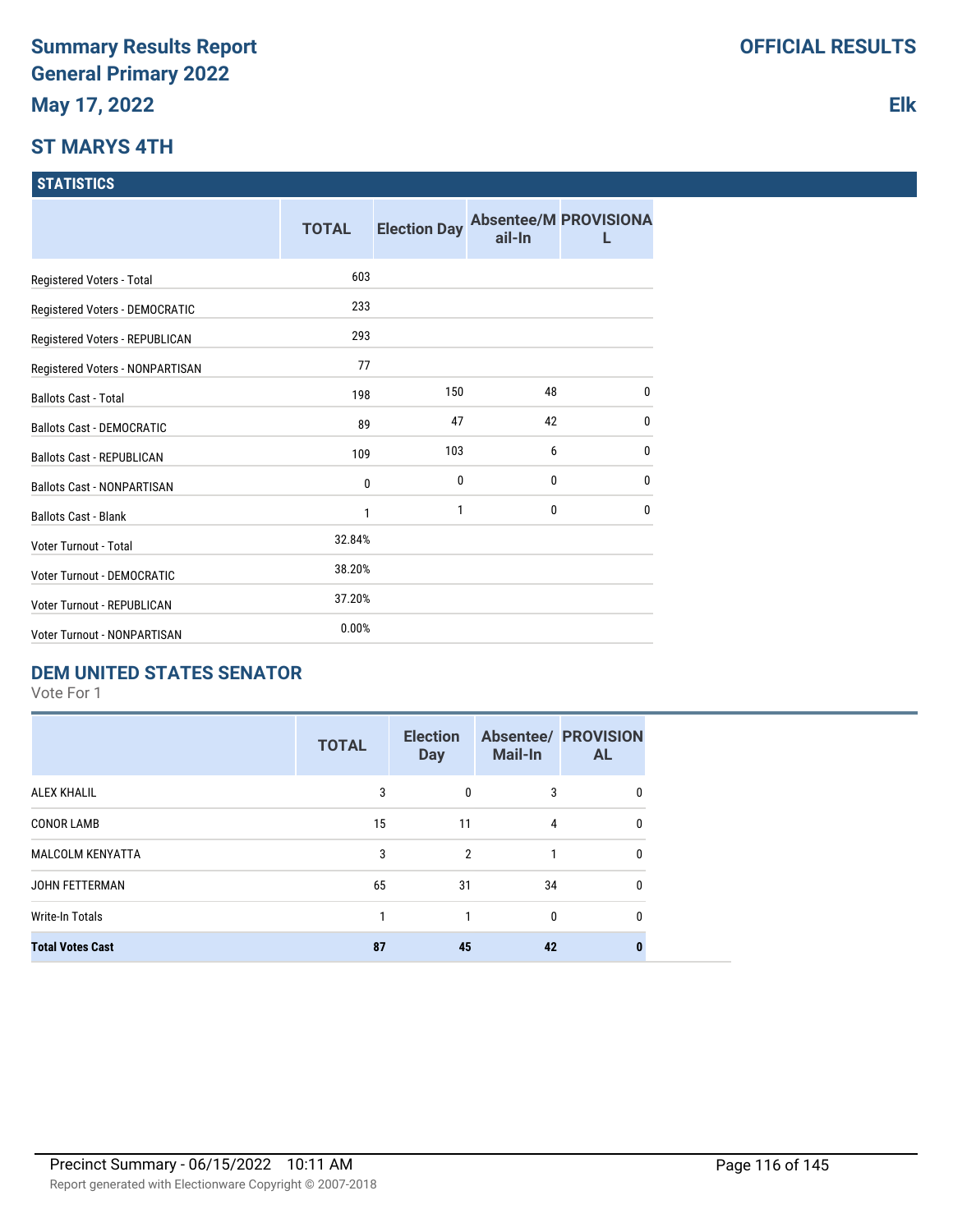# **Summary Results Report General Primary 2022**

**May 17, 2022**

## **ST MARYS 4TH**

#### **DEM GOVERNOR**

Vote For 1

|                         | <b>TOTAL</b> | <b>Election</b><br>Day | <b>Mail-In</b> | <b>Absentee/ PROVISION</b><br><b>AL</b> |
|-------------------------|--------------|------------------------|----------------|-----------------------------------------|
| JOSH SHAPIRO            | 80           | 41                     | 39             |                                         |
| Write-In Totals         | 3            |                        | 2              | 0                                       |
| <b>Total Votes Cast</b> | 83           | 42                     | 41             |                                         |

#### **DEM LT GOVERNOR**

Vote For 1

|                         | <b>TOTAL</b>  | <b>Election</b><br><b>Day</b> | <b>Mail-In</b> | <b>Absentee/ PROVISION</b><br><b>AL</b> |
|-------------------------|---------------|-------------------------------|----------------|-----------------------------------------|
| <b>AUSTIN DAVIS</b>     | 49            | 21                            | 28             | 0                                       |
| <b>RAY SOSA</b>         | 10            | 5                             | 5              | 0                                       |
| <b>BRIAN SIMS</b>       | 26            | 19                            | 7              | 0                                       |
| Write-In Totals         | $\mathcal{P}$ |                               |                | 0                                       |
| <b>Total Votes Cast</b> | 87            | 46                            | 41             |                                         |

## **DEM REPRESENTATIVE IN CONGRESS - 15TH DISTRICT**

Vote For 1

|                         | <b>TOTAL</b> | <b>Election</b><br><b>Day</b> | Mail-In | <b>Absentee/ PROVISION</b><br>AL |
|-------------------------|--------------|-------------------------------|---------|----------------------------------|
| Write-In Totals         | 26           | 20                            |         |                                  |
| <b>Total Votes Cast</b> | 26           | 20                            |         |                                  |

## **DEM REPRESENTATIVE IN GENERAL ASSEMBLY -75TH DISTRICT**

Vote For 1

|                         | <b>TOTAL</b> | <b>Election</b><br>Day | <b>Mail-In</b> | <b>Absentee/ PROVISION</b><br><b>AL</b> |
|-------------------------|--------------|------------------------|----------------|-----------------------------------------|
| Write-In Totals         | 24           | 19                     |                |                                         |
| <b>Total Votes Cast</b> | 24           | 19                     |                |                                         |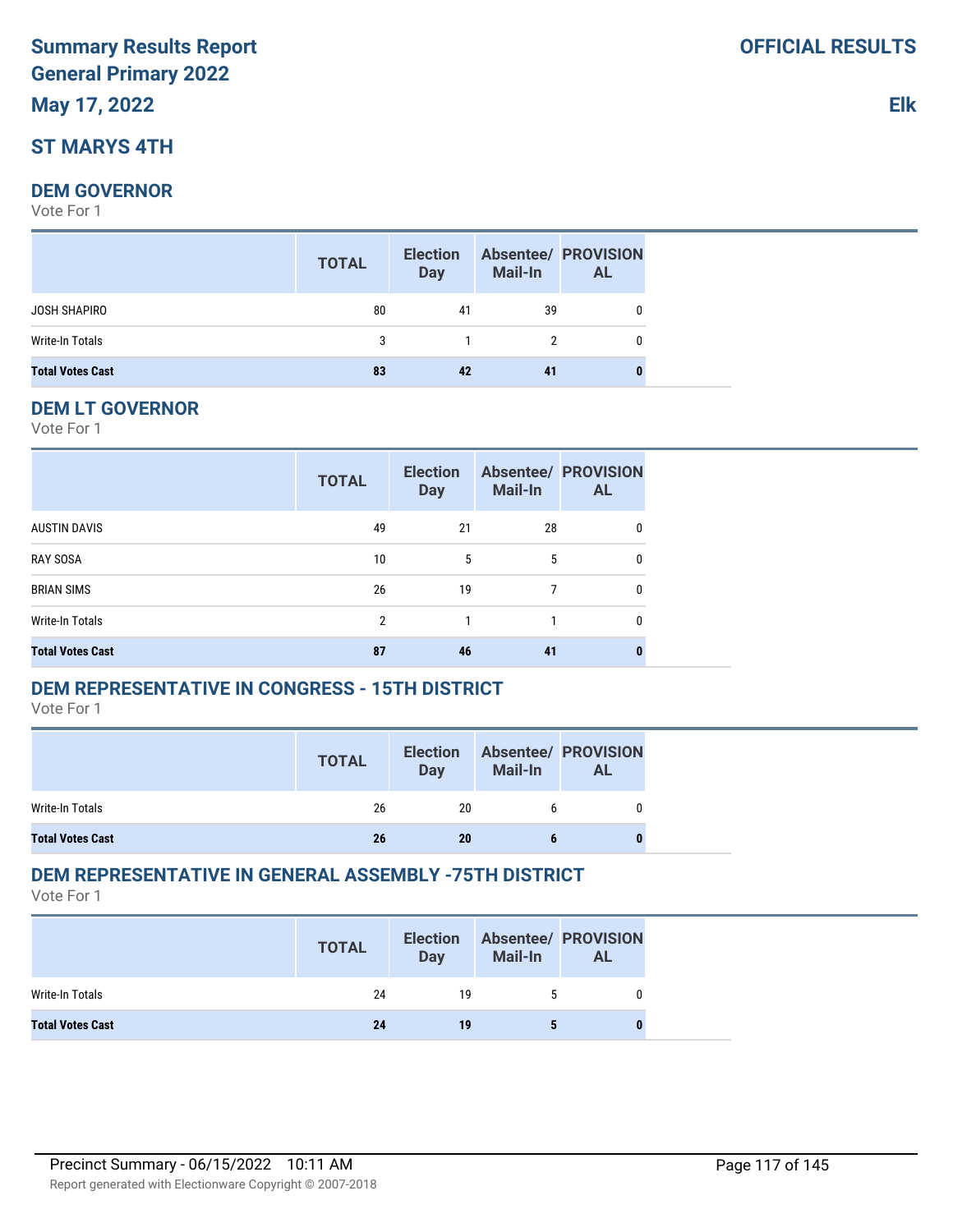## **ST MARYS 4TH**

## **DEM MEMBER OF THE DEMOCRATIC STATE COMMITTEE**

Vote For 1

|                         | <b>TOTAL</b> | <b>Election</b><br><b>Day</b> | <b>Mail-In</b> | <b>Absentee/ PROVISION</b><br><b>AL</b> |
|-------------------------|--------------|-------------------------------|----------------|-----------------------------------------|
| RYAN S GRIMM            | 83           | 42                            | 41             |                                         |
| Write-In Totals         | 0            | <sup>0</sup>                  |                |                                         |
| <b>Total Votes Cast</b> | 83           | 42                            | 41             |                                         |

## **DEM ELK COUNTY DEMOCRATIC COMMITTEE MEMBER ST MARYS 4TH**

Vote For 2

|                         | <b>TOTAL</b> | <b>Election</b><br>Day | Mail-In | <b>Absentee/ PROVISION</b><br>AL |
|-------------------------|--------------|------------------------|---------|----------------------------------|
| Write-In Totals         | 15           |                        |         |                                  |
| <b>Total Votes Cast</b> | 15           |                        |         |                                  |

## **REP UNITED STATES SENATOR**

|                         | <b>TOTAL</b> | <b>Election</b><br><b>Day</b> | Mail-In      | <b>Absentee/ PROVISION</b><br><b>AL</b> |
|-------------------------|--------------|-------------------------------|--------------|-----------------------------------------|
| <b>KATHY BARNETTE</b>   | 29           | 26                            | 3            | 0                                       |
| MEHMET 0Z               | 31           | 30                            | 1            | 0                                       |
| <b>GEORGE BOCHETTO</b>  | $\mathbf{0}$ | $\mathbf{0}$                  | 0            | $\mathbf{0}$                            |
| <b>JEFF BARTOS</b>      | 9            | 9                             | $\Omega$     | 0                                       |
| <b>DAVID MCCORMICK</b>  | 25           | 24                            | 1            | 0                                       |
| <b>SEAN GALE</b>        | $\mathbf{1}$ | 1                             | $\mathbf{0}$ | 0                                       |
| <b>CARLA SANDS</b>      | 12           | 11                            | 1            | $\mathbf{0}$                            |
| Write-In Totals         | 0            | $\mathbf{0}$                  | $\mathbf{0}$ | $\mathbf{0}$                            |
| <b>Total Votes Cast</b> | 107          | 101                           | 6            | 0                                       |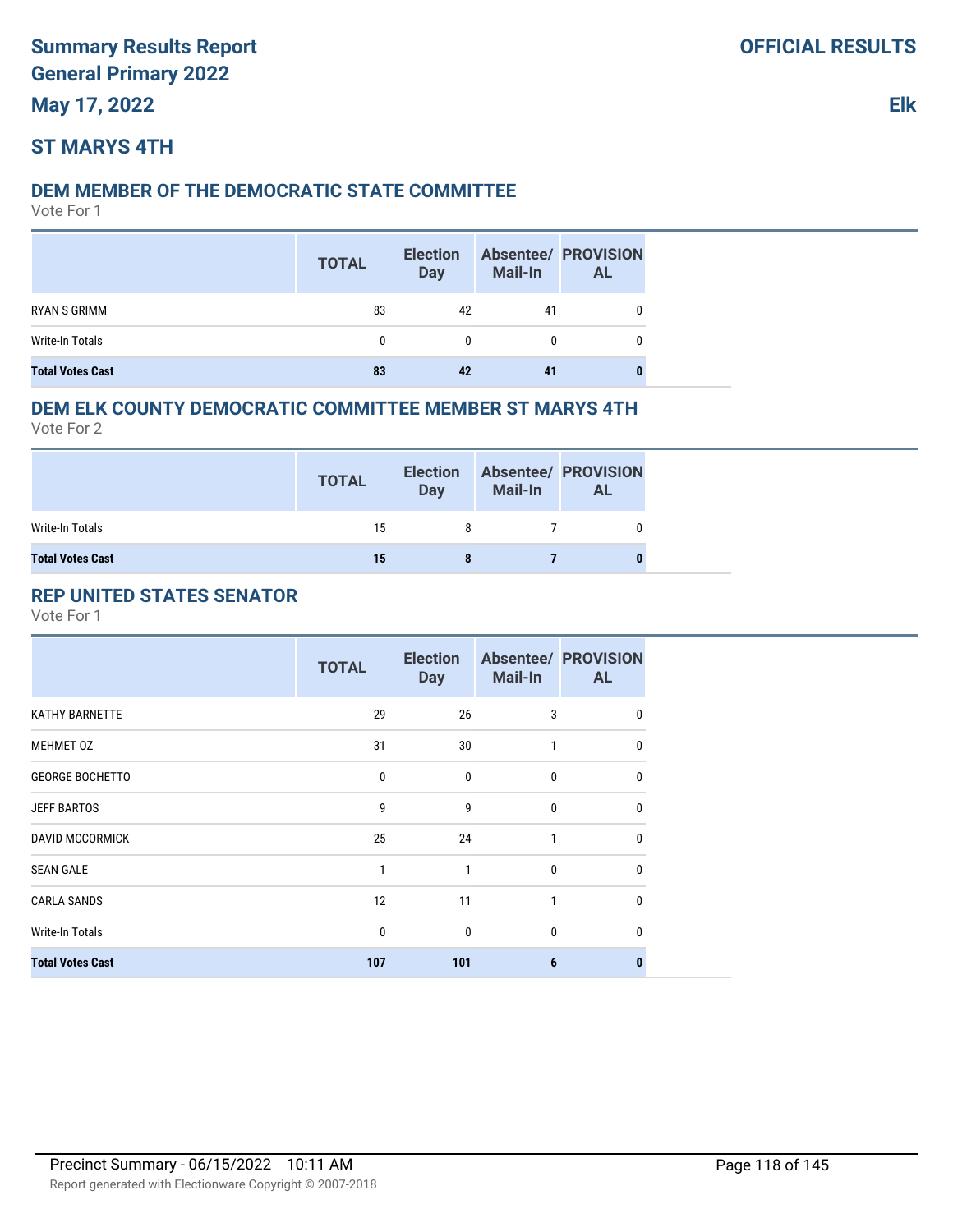## **ST MARYS 4TH**

#### **REP GOVERNOR**

Vote For 1

|                         | <b>TOTAL</b>   | <b>Election</b><br><b>Day</b> | Mail-In        | <b>Absentee/ PROVISION</b><br><b>AL</b> |
|-------------------------|----------------|-------------------------------|----------------|-----------------------------------------|
| <b>LOU BARLETTA</b>     | 8              | 8                             | 0              | 0                                       |
| DOUGLAS V MASTRIANO     | 49             | 49                            | 0              | 0                                       |
| <b>NCHE ZAMA</b>        | $\overline{7}$ | 5                             | $\overline{2}$ | 0                                       |
| <b>DAVE WHITE</b>       | 4              | 4                             | 0              | 0                                       |
| <b>MELISSA HART</b>     | 10             | 9                             | 1              | 0                                       |
| <b>BILL MCSWAIN</b>     | 23             | 21                            | $\overline{2}$ | 0                                       |
| <b>CHARLIE GEROW</b>    | $\mathbf{0}$   | 0                             | 0              | 0                                       |
| JOE GALE                | 3              | 3                             | 0              | 0                                       |
| <b>JAKE CORMAN</b>      | 5              | 4                             | 1              | 0                                       |
| Write-In Totals         | $\mathbf{0}$   | 0                             | 0              | 0                                       |
| <b>Total Votes Cast</b> | 109            | 103                           | 6              | n                                       |

## **REP LT GOVERNOR**

Vote For 1

|                              | <b>TOTAL</b> | <b>Election</b><br><b>Day</b> | Mail-In        | <b>Absentee/ PROVISION</b><br><b>AL</b> |
|------------------------------|--------------|-------------------------------|----------------|-----------------------------------------|
| <b>CLARICE SCHILLINGER</b>   | 4            | 4                             | $\bf{0}$       | 0                                       |
| JAMES EARL JONES             | 4            | 4                             | $\mathbf 0$    | 0                                       |
| <b>RICK SACCONE</b>          | 19           | 19                            | $\mathbf 0$    | 0                                       |
| <b>JOHN BROWN</b>            | 6            | 6                             | $\mathbf 0$    | <sup>0</sup>                            |
| <b>CHRIS FRYE</b>            | 4            | 4                             | $\mathbf 0$    | <sup>0</sup>                            |
| JEFF COLEMAN                 | 10           | 8                             | $\overline{2}$ | $\Omega$                                |
| <b>RUSS DIAMOND</b>          | 1            | 1                             | $\mathbf{0}$   | 0                                       |
| <b>CARRIE LEWIS DELROSSO</b> | 43           | 42                            | 1              | <sup>0</sup>                            |
| <b>TEDDY DANIELS</b>         | 11           | 10                            | 1              | $\Omega$                                |
| <b>Write-In Totals</b>       | $\mathbf{0}$ | $\mathbf{0}$                  | $\mathbf{0}$   | <sup>0</sup>                            |
| <b>Total Votes Cast</b>      | 102          | 98                            | 4              | n                                       |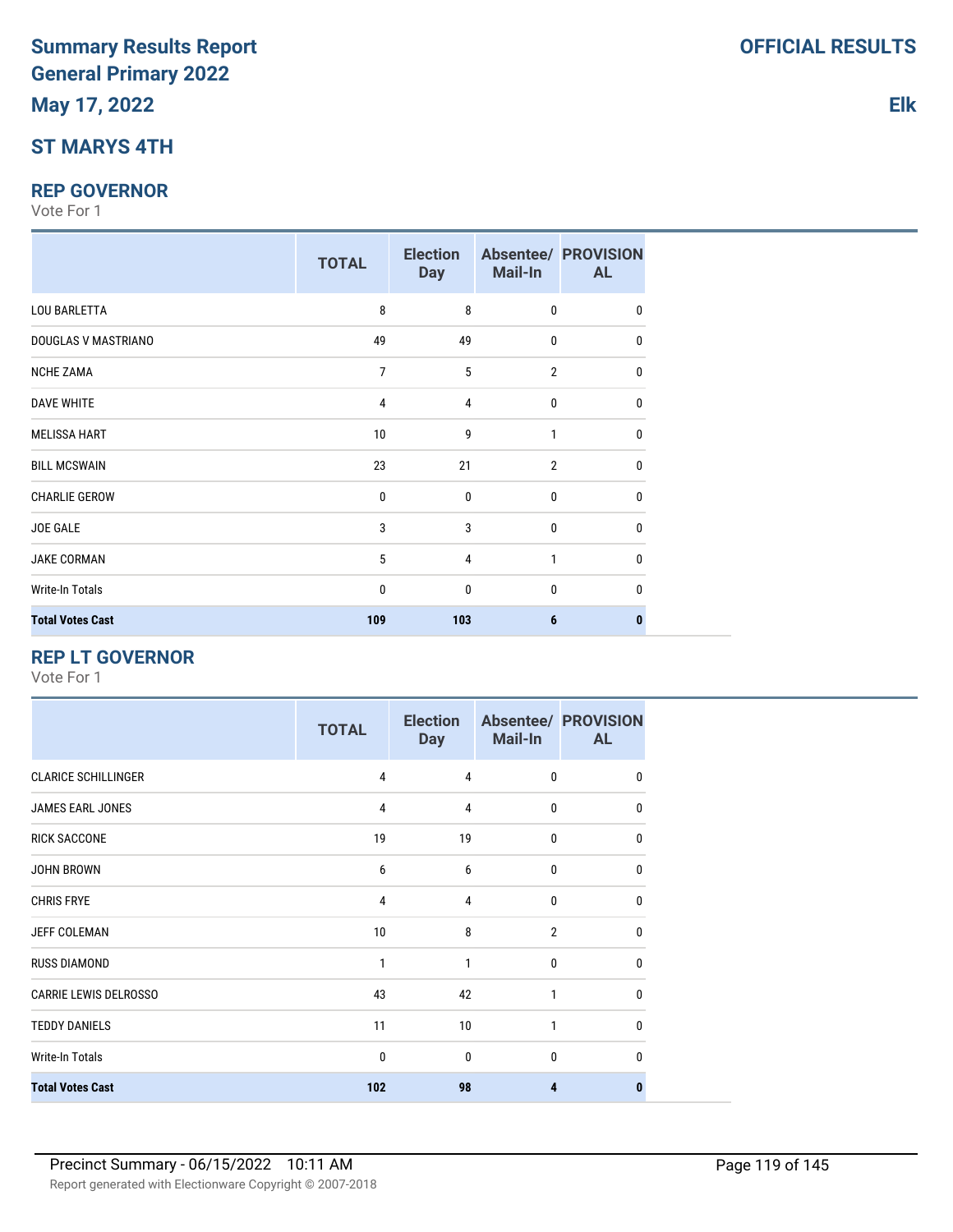## **ST MARYS 4TH**

#### **REP REPRESENTATIVE IN CONGRESS - 15TH DISTRICT**

Vote For 1

|                          | <b>TOTAL</b> | <b>Election</b><br><b>Day</b> | <b>Mail-In</b> | <b>Absentee/ PROVISION</b><br><b>AL</b> |
|--------------------------|--------------|-------------------------------|----------------|-----------------------------------------|
| <b>GLENN GT THOMPSON</b> | 102          | 97                            |                |                                         |
| Write-In Totals          |              | $\mathbf{1}$                  |                |                                         |
| <b>Total Votes Cast</b>  | 103          | 98                            |                |                                         |

#### **REP REPRESENATIVE IN GENERAL ASSEMBLY - 75TH DISTRICT**

Vote For 1

|                         | <b>TOTAL</b> | <b>Election</b><br><b>Day</b> | Mail-In | <b>Absentee/ PROVISION</b><br><b>AL</b> |
|-------------------------|--------------|-------------------------------|---------|-----------------------------------------|
| MIKE ARMANINI           | 102          | 97                            |         |                                         |
| Write-In Totals         |              |                               |         |                                         |
| <b>Total Votes Cast</b> | 102          | 97                            | э       |                                         |

### **REP MEMBER OF THE REPUBLICAN STATE COMMITTEE**

Vote For 1

|                             | <b>TOTAL</b> | <b>Election</b><br><b>Day</b> | Mail-In      | <b>Absentee/ PROVISION</b><br><b>AL</b> |  |
|-----------------------------|--------------|-------------------------------|--------------|-----------------------------------------|--|
| <b>MARCIE LYNCH ASSETTA</b> | 104          | 99                            |              |                                         |  |
| Write-In Totals             | 0            | $\Omega$                      | $\mathbf{0}$ |                                         |  |
| <b>Total Votes Cast</b>     | 104          | 99                            | 5            | o                                       |  |

### **REP ELK COUNTY REPUBLICAN CHAIRPERSON**

|                         | <b>TOTAL</b> | <b>Election</b><br><b>Day</b> | <b>Mail-In</b> | <b>Absentee/ PROVISION</b><br><b>AL</b> |
|-------------------------|--------------|-------------------------------|----------------|-----------------------------------------|
| SALLY GEYER             | 104          | 98                            | 6              |                                         |
| Write-In Totals         | 2            | 2                             |                | 0                                       |
| <b>Total Votes Cast</b> | 106          | 100                           |                |                                         |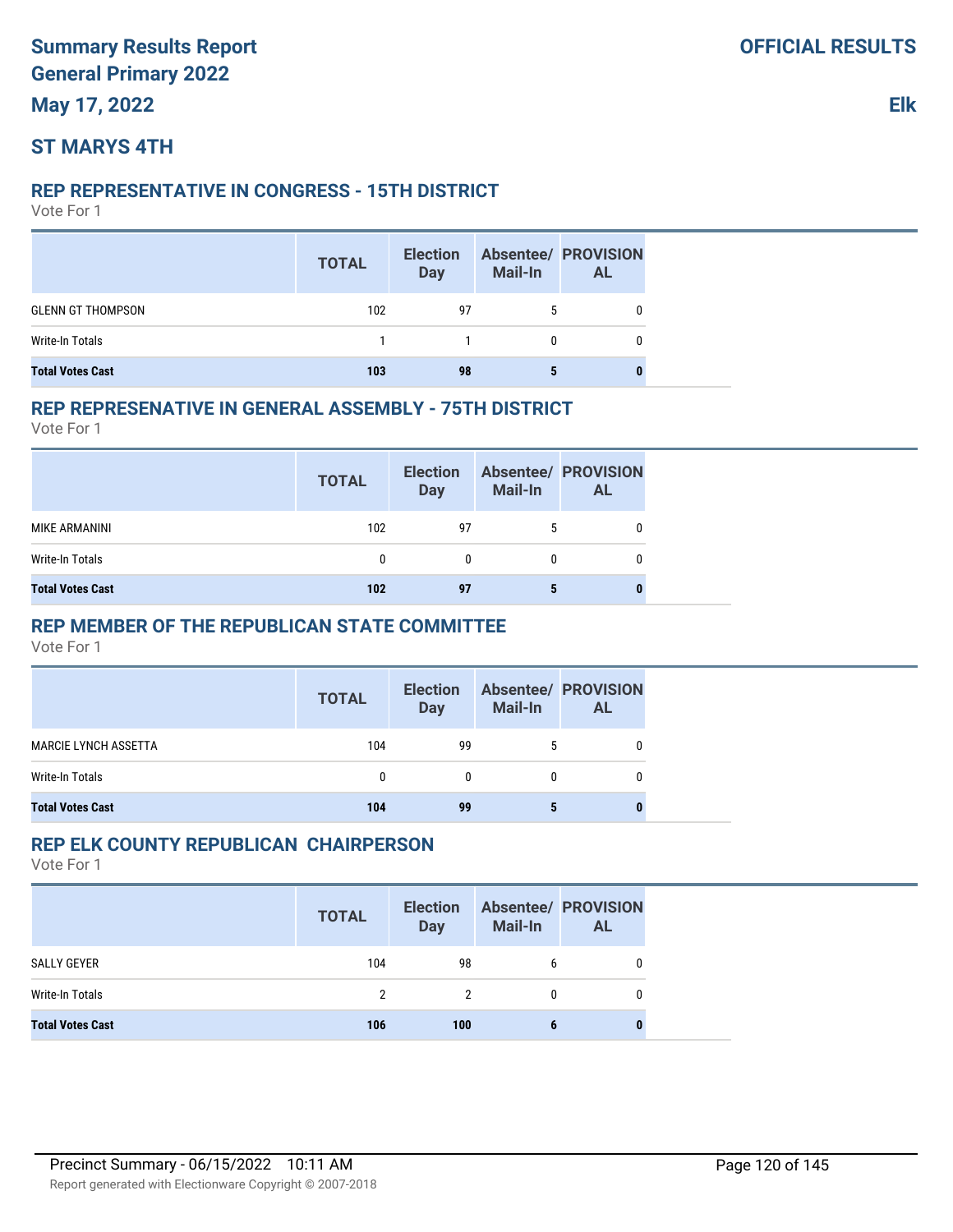## **ST MARYS 5TH**

#### **STATISTICS**

|                                   | <b>TOTAL</b> | <b>Election Day</b> | ail-In | <b>Absentee/M PROVISIONA</b> |
|-----------------------------------|--------------|---------------------|--------|------------------------------|
| Registered Voters - Total         | 964          |                     |        |                              |
| Registered Voters - DEMOCRATIC    | 289          |                     |        |                              |
| Registered Voters - REPUBLICAN    | 554          |                     |        |                              |
| Registered Voters - NONPARTISAN   | 121          |                     |        |                              |
| <b>Ballots Cast - Total</b>       | 355          | 301                 | 54     | $\mathbf{0}$                 |
| <b>Ballots Cast - DEMOCRATIC</b>  | 88           | 58                  | 30     | $\mathbf{0}$                 |
| <b>Ballots Cast - REPUBLICAN</b>  | 267          | 243                 | 24     | $\mathbf{0}$                 |
| <b>Ballots Cast - NONPARTISAN</b> | 0            | 0                   | 0      | $\bf{0}$                     |
| <b>Ballots Cast - Blank</b>       | 3            | 3                   | 0      | $\mathbf{0}$                 |
| Voter Turnout - Total             | 36.83%       |                     |        |                              |
| Voter Turnout - DEMOCRATIC        | 30.45%       |                     |        |                              |
| <b>Voter Turnout - REPUBLICAN</b> | 48.19%       |                     |        |                              |
| Voter Turnout - NONPARTISAN       | 0.00%        |                     |        |                              |

## **DEM UNITED STATES SENATOR**

Vote For 1

|                         | <b>TOTAL</b> | <b>Election</b><br><b>Day</b> | <b>Mail-In</b> | <b>Absentee/ PROVISION</b><br><b>AL</b> |
|-------------------------|--------------|-------------------------------|----------------|-----------------------------------------|
| <b>ALEX KHALIL</b>      |              | 5                             | $\overline{2}$ | 0                                       |
| <b>CONOR LAMB</b>       | 12           | 9                             | 3              | 0                                       |
| <b>MALCOLM KENYATTA</b> | 1            | 0                             | 1              | 0                                       |
| JOHN FETTERMAN          | 59           | 35                            | 24             | 0                                       |
| Write-In Totals         | 5            | 5                             | $\mathbf{0}$   | 0                                       |
| <b>Total Votes Cast</b> | 84           | 54                            | 30             | 0                                       |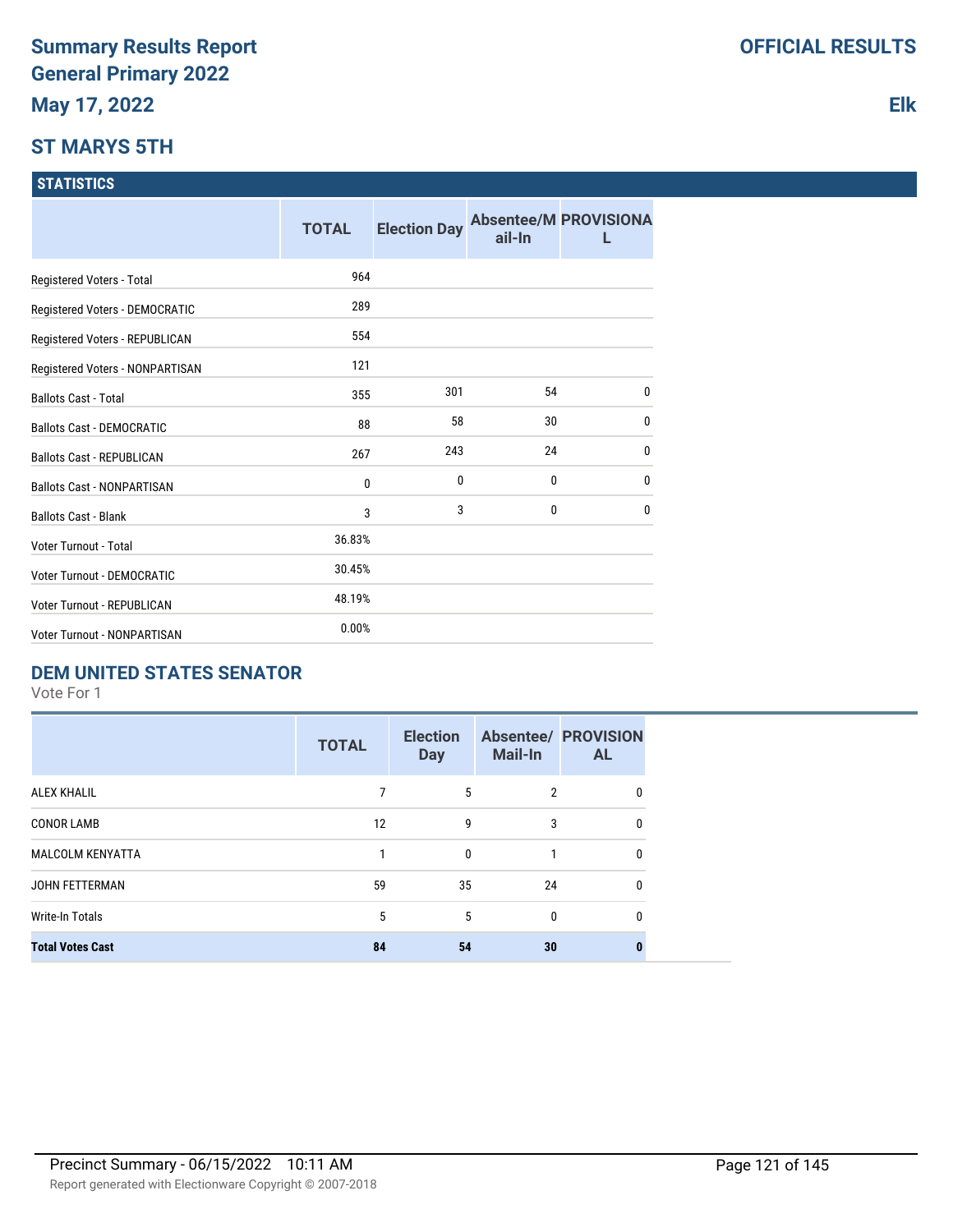# **Summary Results Report General Primary 2022**

## **May 17, 2022**

## **ST MARYS 5TH**

#### **DEM GOVERNOR**

Vote For 1

|                         | <b>TOTAL</b> | <b>Election</b><br>Day | <b>Mail-In</b> | <b>Absentee/ PROVISION</b><br><b>AL</b> |
|-------------------------|--------------|------------------------|----------------|-----------------------------------------|
| JOSH SHAPIRO            | 76           | 47                     | 29             |                                         |
| Write-In Totals         | $7^{\circ}$  | 6                      |                | 0                                       |
| <b>Total Votes Cast</b> | 83           | 53                     | 30             |                                         |

#### **DEM LT GOVERNOR**

Vote For 1

|                         | <b>TOTAL</b> | <b>Election</b><br><b>Day</b> | <b>Mail-In</b> | <b>Absentee/ PROVISION</b><br><b>AL</b> |
|-------------------------|--------------|-------------------------------|----------------|-----------------------------------------|
| <b>AUSTIN DAVIS</b>     | 56           | 31                            | 25             | 0                                       |
| <b>RAY SOSA</b>         | g            | 7                             | $\overline{2}$ | 0                                       |
| <b>BRIAN SIMS</b>       | 15           | 12                            | 3              | 0                                       |
| Write-In Totals         | 3            | 3                             | 0              | 0                                       |
| <b>Total Votes Cast</b> | 83           | 53                            | 30             | 0                                       |

## **DEM REPRESENTATIVE IN CONGRESS - 15TH DISTRICT**

Vote For 1

|                         | <b>TOTAL</b> | <b>Election</b><br><b>Day</b> | Mail-In | <b>Absentee/ PROVISION</b><br>AL |
|-------------------------|--------------|-------------------------------|---------|----------------------------------|
| Write-In Totals         | 17           | 14                            |         |                                  |
| <b>Total Votes Cast</b> |              |                               |         |                                  |

## **DEM REPRESENTATIVE IN GENERAL ASSEMBLY -75TH DISTRICT**

|                         | <b>TOTAL</b> | <b>Election</b><br><b>Day</b> | <b>Mail-In</b> | <b>Absentee/ PROVISION</b><br><b>AL</b> |
|-------------------------|--------------|-------------------------------|----------------|-----------------------------------------|
| Write-In Totals         | 15           | 12                            |                |                                         |
| <b>Total Votes Cast</b> | 15           | 12                            |                |                                         |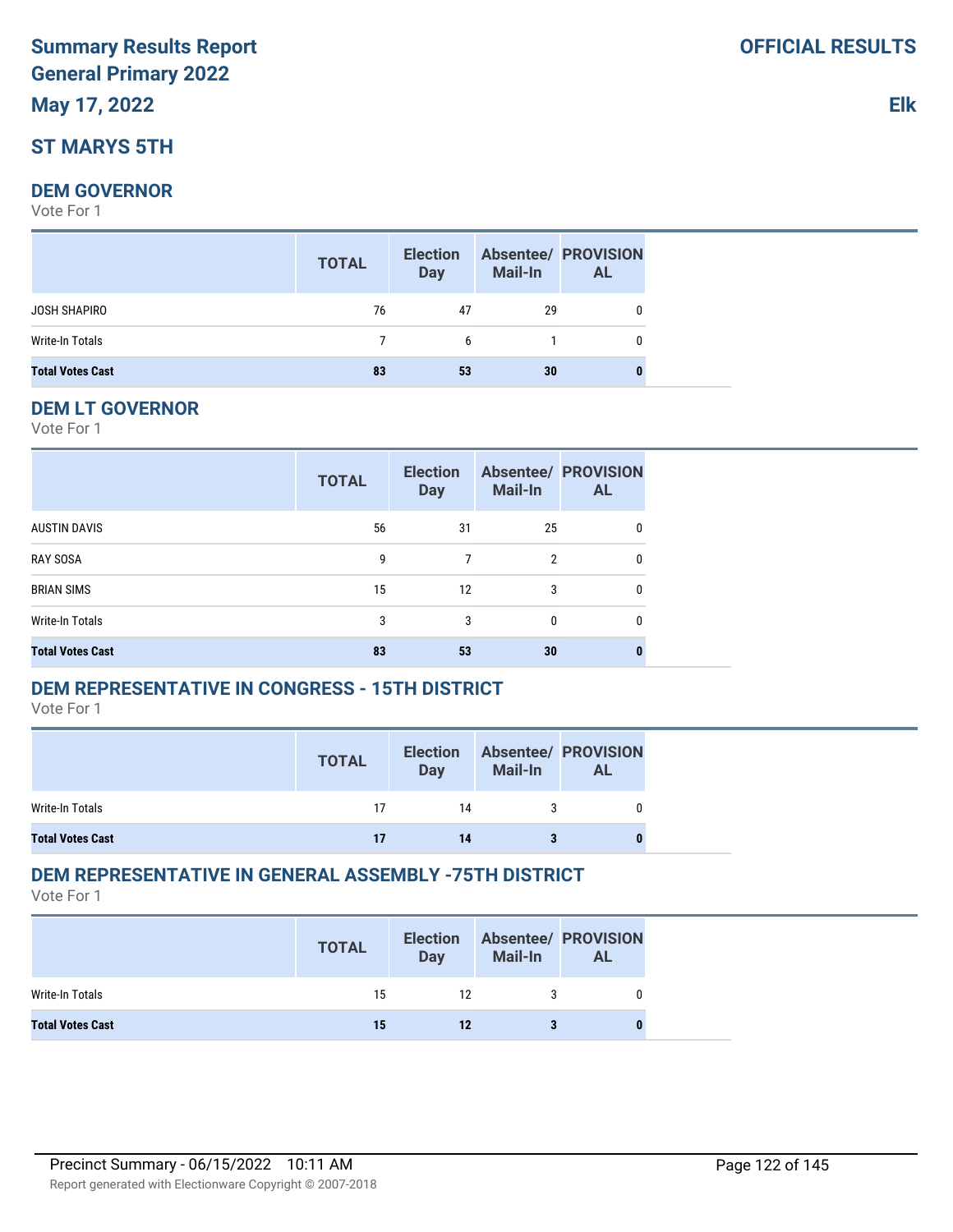## **ST MARYS 5TH**

#### **DEM MEMBER OF THE DEMOCRATIC STATE COMMITTEE**

Vote For 1

|                         | <b>TOTAL</b> | <b>Election</b><br><b>Day</b> | Mail-In | <b>Absentee/ PROVISION</b><br><b>AL</b> |
|-------------------------|--------------|-------------------------------|---------|-----------------------------------------|
| RYAN S GRIMM            | 77           | 49                            | 28      |                                         |
| Write-In Totals         |              |                               | n       |                                         |
| <b>Total Votes Cast</b> | 78           | 50                            | 28      |                                         |

## **DEM ELK COUNTY DEMOCRATIC COMMITTEE MEMBER ST MARYS 5TH**

Vote For 2

|                         | <b>TOTAL</b> | <b>Election</b><br>Day | <b>Mail-In</b> | <b>Absentee/ PROVISION</b><br><b>AL</b> |
|-------------------------|--------------|------------------------|----------------|-----------------------------------------|
| Write-In Totals         | Q            | 8                      |                |                                         |
| <b>Total Votes Cast</b> | $\bf{a}$     |                        |                |                                         |

## **REP UNITED STATES SENATOR**

|                         | <b>TOTAL</b> | <b>Election</b><br><b>Day</b> | <b>Mail-In</b>  | <b>Absentee/ PROVISION</b><br><b>AL</b> |
|-------------------------|--------------|-------------------------------|-----------------|-----------------------------------------|
| <b>KATHY BARNETTE</b>   | 63           | 58                            | 5               | 0                                       |
| MEHMET 0Z               | 69           | 65                            | 4               | 0                                       |
| <b>GEORGE BOCHETTO</b>  | 4            | 1                             | 3               | 0                                       |
| <b>JEFF BARTOS</b>      | 10           | 9                             | $\mathbf{1}$    | $\mathbf{0}$                            |
| <b>DAVID MCCORMICK</b>  | 106          | 96                            | 10 <sup>°</sup> | 0                                       |
| <b>SEAN GALE</b>        | 1            | $\mathbf{0}$                  | 1               | 0                                       |
| <b>CARLA SANDS</b>      | 12           | 12                            | $\mathbf 0$     | $\mathbf{0}$                            |
| <b>Write-In Totals</b>  | $\mathbf 0$  | 0                             | $\mathbf{0}$    | $\Omega$                                |
| <b>Total Votes Cast</b> | 265          | 241                           | 24              | 0                                       |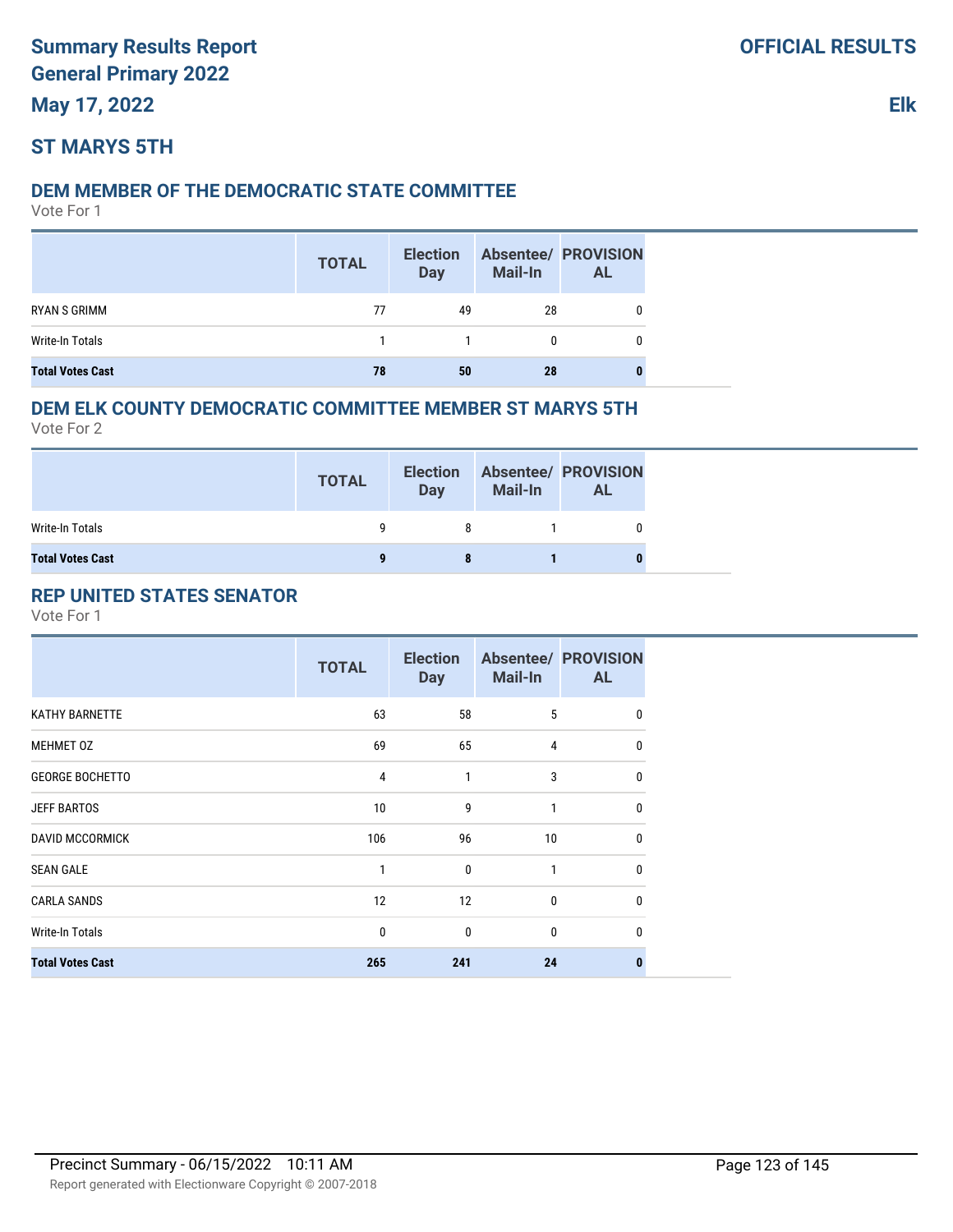## **ST MARYS 5TH**

#### **REP GOVERNOR**

Vote For 1

|                         | <b>TOTAL</b>   | <b>Election</b><br><b>Day</b> | Mail-In        | <b>Absentee/ PROVISION</b><br><b>AL</b> |
|-------------------------|----------------|-------------------------------|----------------|-----------------------------------------|
| <b>LOU BARLETTA</b>     | 23             | 22                            | 1              | 0                                       |
| DOUGLAS V MASTRIANO     | 117            | 113                           | $\overline{4}$ | 0                                       |
| <b>NCHE ZAMA</b>        | 5              | 5                             | $\bf{0}$       | $\mathbf{0}$                            |
| <b>DAVE WHITE</b>       | 16             | 14                            | $\overline{2}$ | 0                                       |
| <b>MELISSA HART</b>     | 14             | 12                            | $\overline{2}$ | $\mathbf{0}$                            |
| <b>BILL MCSWAIN</b>     | 60             | 51                            | 9              | $\mathbf{0}$                            |
| <b>CHARLIE GEROW</b>    | 8              | 6                             | $\overline{2}$ | 0                                       |
| JOE GALE                | $\overline{4}$ | 3                             | 1              | $\mathbf{0}$                            |
| <b>JAKE CORMAN</b>      | 16             | 13                            | 3              | $\Omega$                                |
| <b>Write-In Totals</b>  | 1              | 1                             | $\mathbf{0}$   | $\mathbf{0}$                            |
| <b>Total Votes Cast</b> | 264            | 240                           | 24             | 0                                       |

## **REP LT GOVERNOR**

Vote For 1

|                              | <b>TOTAL</b> | <b>Election</b><br><b>Day</b> | Mail-In      | <b>Absentee/ PROVISION</b><br><b>AL</b> |
|------------------------------|--------------|-------------------------------|--------------|-----------------------------------------|
| <b>CLARICE SCHILLINGER</b>   | 13           | 12                            | 1            | 0                                       |
| JAMES EARL JONES             | 13           | 13                            | $\mathbf{0}$ | 0                                       |
| <b>RICK SACCONE</b>          | 70           | 66                            | 4            | 0                                       |
| <b>JOHN BROWN</b>            | 10           | 10                            | 0            | 0                                       |
| <b>CHRIS FRYE</b>            | 5            | 5                             | $\mathbf{0}$ | $\mathbf{0}$                            |
| <b>JEFF COLEMAN</b>          | 20           | 16                            | 4            | $\mathbf{0}$                            |
| <b>RUSS DIAMOND</b>          | 4            | 4                             | 0            | $\mathbf{0}$                            |
| <b>CARRIE LEWIS DELROSSO</b> | 89           | 79                            | 10           | $\mathbf{0}$                            |
| <b>TEDDY DANIELS</b>         | 29           | 25                            | 4            | $\mathbf{0}$                            |
| <b>Write-In Totals</b>       | 1            | $\mathbf{1}$                  | $\mathbf{0}$ | $\mathbf{0}$                            |
| <b>Total Votes Cast</b>      | 254          | 231                           | 23           | $\bf{0}$                                |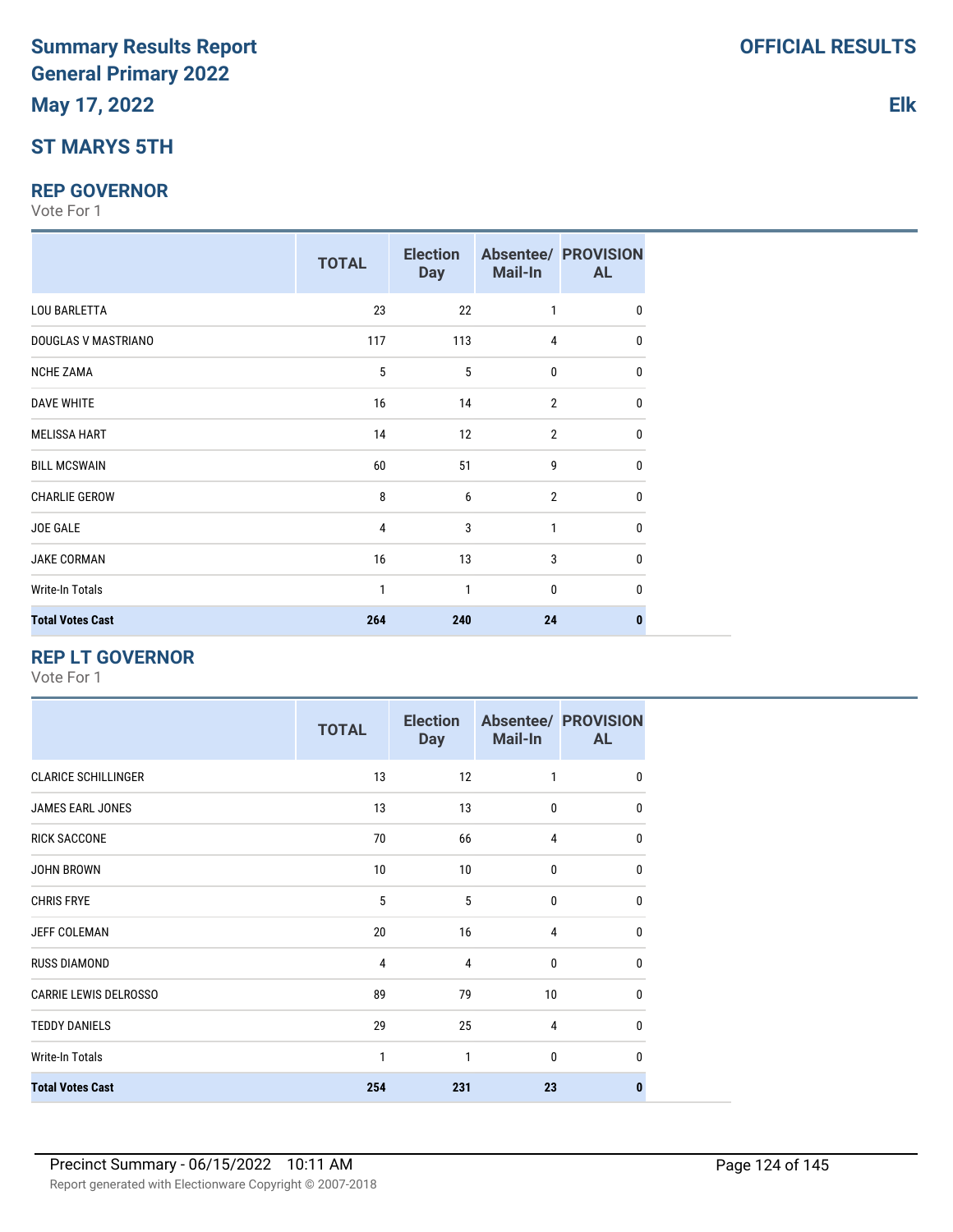## **ST MARYS 5TH**

#### **REP REPRESENTATIVE IN CONGRESS - 15TH DISTRICT**

Vote For 1

|                          | <b>TOTAL</b> | <b>Election</b><br><b>Day</b> | <b>Mail-In</b> | <b>Absentee/ PROVISION</b><br><b>AL</b> |
|--------------------------|--------------|-------------------------------|----------------|-----------------------------------------|
| <b>GLENN GT THOMPSON</b> | 255          | 233                           | 22             |                                         |
| Write-In Totals          | 5            | 4                             |                |                                         |
| <b>Total Votes Cast</b>  | 260          | 237                           | 23             |                                         |

#### **REP REPRESENATIVE IN GENERAL ASSEMBLY - 75TH DISTRICT**

Vote For 1

|                         | <b>TOTAL</b> | <b>Election</b><br><b>Day</b> | Mail-In | <b>Absentee/ PROVISION</b><br><b>AL</b> |
|-------------------------|--------------|-------------------------------|---------|-----------------------------------------|
| MIKE ARMANINI           | 258          | 236                           | 22      |                                         |
| Write-In Totals         |              |                               |         |                                         |
| <b>Total Votes Cast</b> | 261          | 239                           | 22      |                                         |

### **REP MEMBER OF THE REPUBLICAN STATE COMMITTEE**

Vote For 1

|                             | <b>TOTAL</b> | <b>Day</b>    | <b>Mail-In</b> | Election Absentee/ PROVISION<br><b>AL</b> |
|-----------------------------|--------------|---------------|----------------|-------------------------------------------|
| <b>MARCIE LYNCH ASSETTA</b> | 249          | 229           | 20             |                                           |
| Write-In Totals             | 3            | $\mathcal{P}$ |                |                                           |
| <b>Total Votes Cast</b>     | 252          | 231           | 21             |                                           |

### **REP ELK COUNTY REPUBLICAN CHAIRPERSON**

|                         | <b>TOTAL</b> | <b>Election</b><br><b>Day</b> | <b>Mail-In</b> | <b>Absentee/ PROVISION</b><br><b>AL</b> |
|-------------------------|--------------|-------------------------------|----------------|-----------------------------------------|
| SALLY GEYER             | 253          | 231                           | 22             |                                         |
| Write-In Totals         | 3            | 3                             | 0              |                                         |
| <b>Total Votes Cast</b> | 256          | 234                           | -22            |                                         |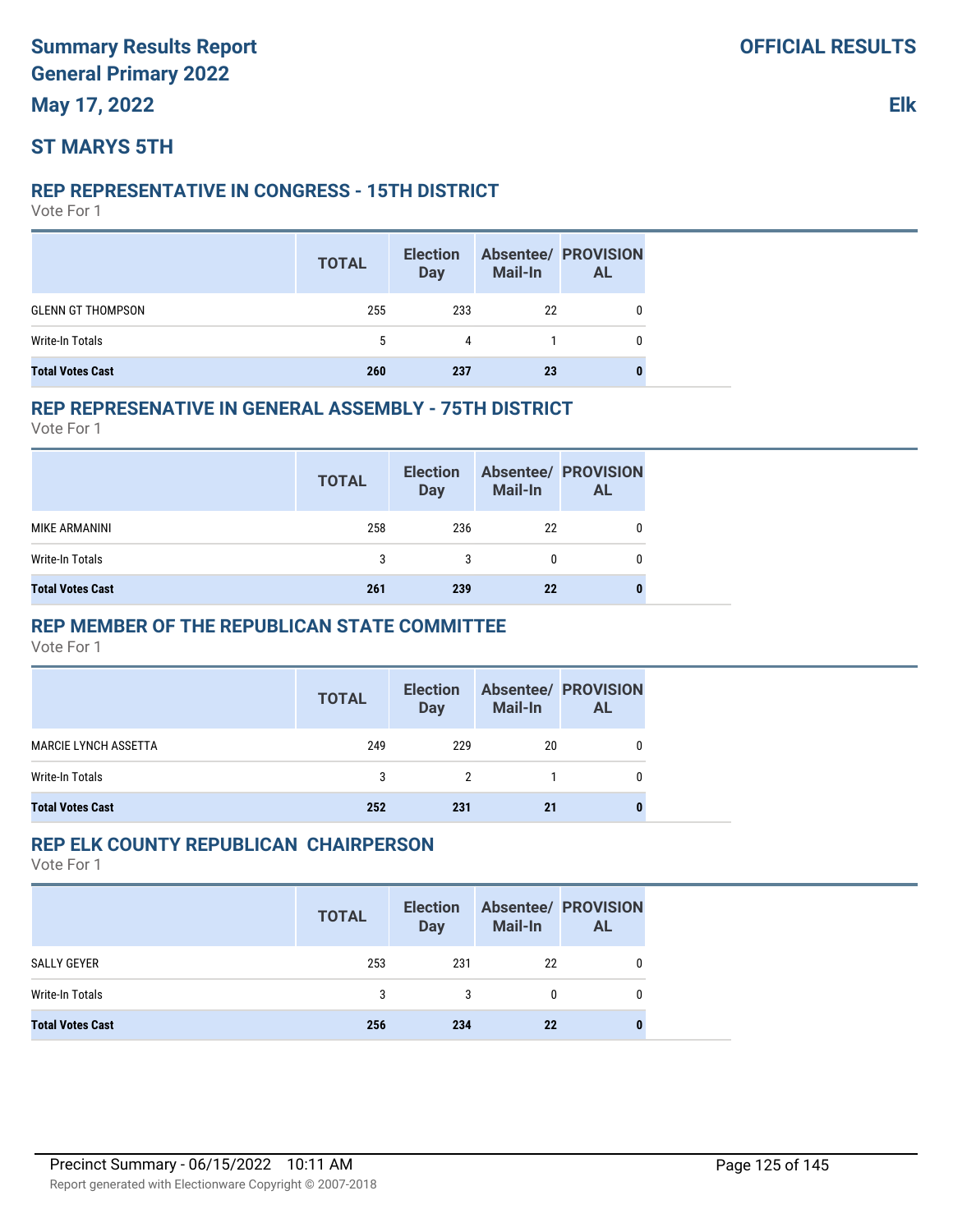## **ST MARYS 6TH**

#### **STATISTICS**

|                                   | <b>TOTAL</b>   | <b>Election Day</b> | ail-In | <b>Absentee/M PROVISIONA</b> |
|-----------------------------------|----------------|---------------------|--------|------------------------------|
| Registered Voters - Total         | 986            |                     |        |                              |
| Registered Voters - DEMOCRATIC    | 307            |                     |        |                              |
| Registered Voters - REPUBLICAN    | 561            |                     |        |                              |
| Registered Voters - NONPARTISAN   | 118            |                     |        |                              |
| <b>Ballots Cast - Total</b>       | 345            | 291                 | 54     | $\mathbf{0}$                 |
| <b>Ballots Cast - DEMOCRATIC</b>  | 117            | 77                  | 40     | $\mathbf{0}$                 |
| <b>Ballots Cast - REPUBLICAN</b>  | 228            | 214                 | 14     | $\mathbf{0}$                 |
| <b>Ballots Cast - NONPARTISAN</b> | $\bf{0}$       | 0                   | 0      | $\mathbf{0}$                 |
| <b>Ballots Cast - Blank</b>       | $\overline{2}$ | $\overline{2}$      | 0      | $\mathbf{0}$                 |
| Voter Turnout - Total             | 34.99%         |                     |        |                              |
| Voter Turnout - DEMOCRATIC        | 38.11%         |                     |        |                              |
| <b>Voter Turnout - REPUBLICAN</b> | 40.64%         |                     |        |                              |
| Voter Turnout - NONPARTISAN       | 0.00%          |                     |        |                              |

## **DEM UNITED STATES SENATOR**

Vote For 1

|                         | <b>TOTAL</b> | <b>Election</b><br><b>Day</b> | <b>Mail-In</b> | <b>Absentee/ PROVISION</b><br><b>AL</b> |
|-------------------------|--------------|-------------------------------|----------------|-----------------------------------------|
| <b>ALEX KHALIL</b>      | 8            | 6                             | 2              | 0                                       |
| <b>CONOR LAMB</b>       | 12           | 6                             | 6              | 0                                       |
| <b>MALCOLM KENYATTA</b> | 3            | $\overline{2}$                |                | $\Omega$                                |
| <b>JOHN FETTERMAN</b>   | 84           | 54                            | 30             | $\Omega$                                |
| <b>Write-In Totals</b>  | 5            | 5                             | 0              | $\Omega$                                |
| <b>Total Votes Cast</b> | 112          | 73                            | 39             |                                         |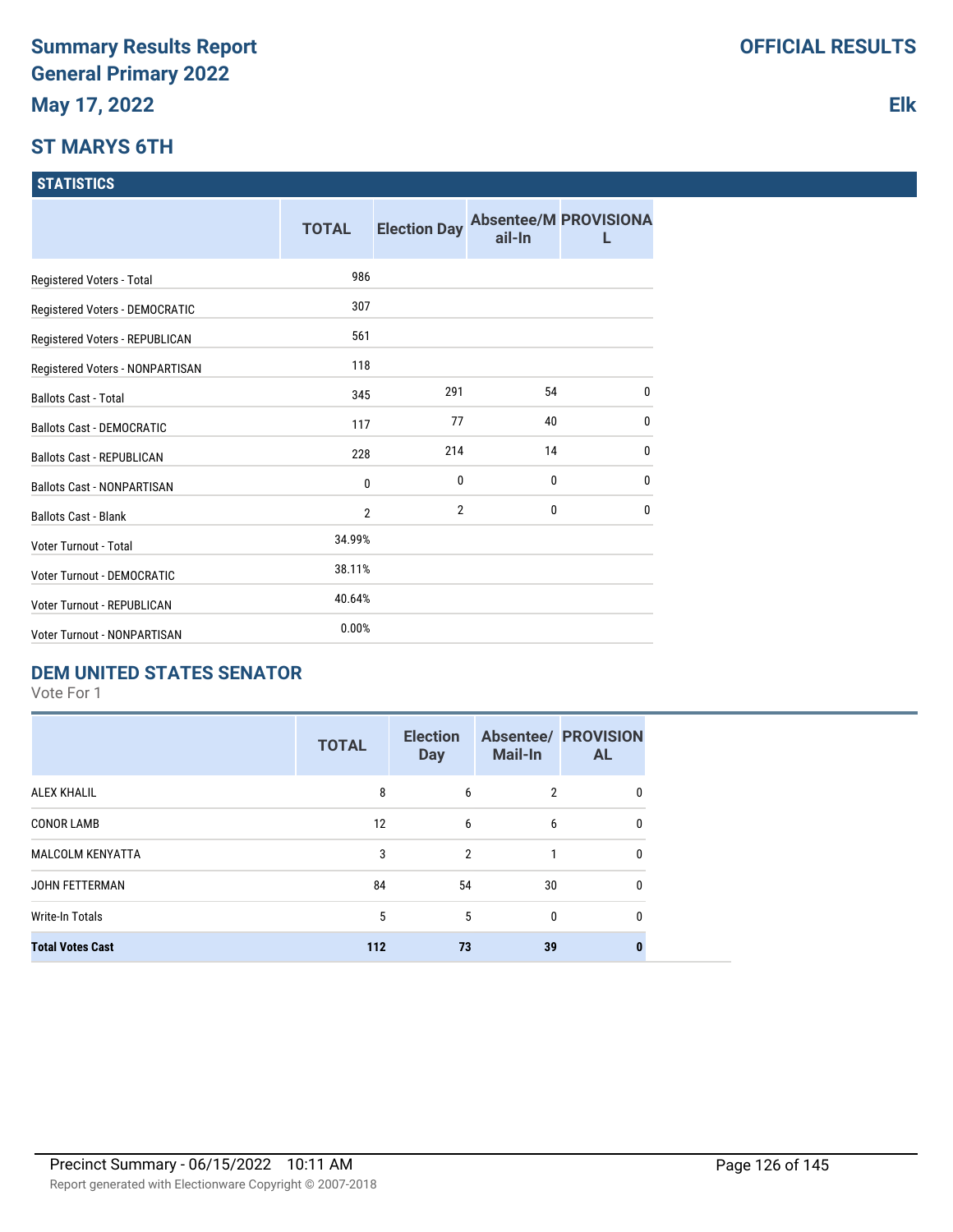# **Summary Results Report General Primary 2022**

**May 17, 2022**

## **ST MARYS 6TH**

#### **DEM GOVERNOR**

Vote For 1

|                         | <b>TOTAL</b> | <b>Election</b><br>Day | <b>Mail-In</b> | <b>Absentee/ PROVISION</b><br><b>AL</b> |
|-------------------------|--------------|------------------------|----------------|-----------------------------------------|
| JOSH SHAPIRO            | 95           | 58                     | 37             | 0                                       |
| Write-In Totals         | 8            | 8                      | 0              | 0                                       |
| <b>Total Votes Cast</b> | 103          | 66                     | 37             |                                         |

#### **DEM LT GOVERNOR**

Vote For 1

|                         | <b>TOTAL</b> | <b>Election</b><br><b>Day</b> | <b>Mail-In</b> | <b>Absentee/ PROVISION</b><br><b>AL</b> |
|-------------------------|--------------|-------------------------------|----------------|-----------------------------------------|
| <b>AUSTIN DAVIS</b>     | 60           | 34                            | 26             | 0                                       |
| <b>RAY SOSA</b>         | 15           | 8                             | 7              | 0                                       |
| <b>BRIAN SIMS</b>       | 28           | 22                            | 6              | 0                                       |
| Write-In Totals         | 3            | 3                             | 0              | 0                                       |
| <b>Total Votes Cast</b> | 106          | 67                            | 39             | 0                                       |

## **DEM REPRESENTATIVE IN CONGRESS - 15TH DISTRICT**

Vote For 1

|                         | <b>TOTAL</b> | <b>Election</b><br><b>Day</b> | Mail-In | <b>Absentee/ PROVISION</b><br>AL |
|-------------------------|--------------|-------------------------------|---------|----------------------------------|
| Write-In Totals         | 21           | 21                            |         |                                  |
| <b>Total Votes Cast</b> | 21           | 21                            |         |                                  |

## **DEM REPRESENTATIVE IN GENERAL ASSEMBLY -75TH DISTRICT**

|                         | <b>TOTAL</b> | <b>Election</b><br><b>Day</b> | <b>Mail-In</b> | <b>Absentee/ PROVISION</b><br><b>AL</b> |
|-------------------------|--------------|-------------------------------|----------------|-----------------------------------------|
| Write-In Totals         | 23           | 23                            |                |                                         |
| <b>Total Votes Cast</b> | 23           | 23                            |                |                                         |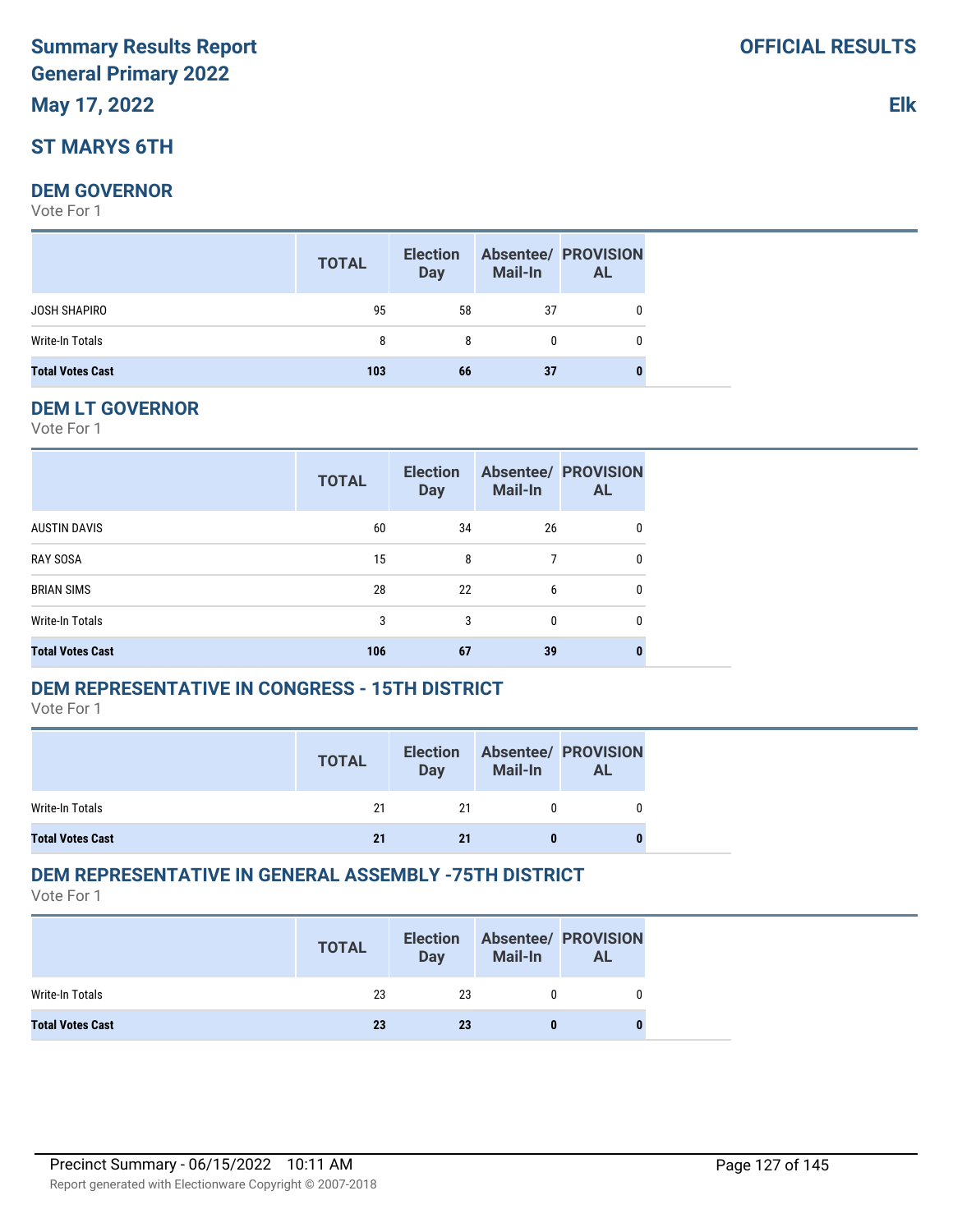## **ST MARYS 6TH**

#### **DEM MEMBER OF THE DEMOCRATIC STATE COMMITTEE**

Vote For 1

|                         | <b>TOTAL</b> | <b>Election</b><br><b>Day</b> | <b>Mail-In</b> | <b>Absentee/ PROVISION</b><br>AL |
|-------------------------|--------------|-------------------------------|----------------|----------------------------------|
| RYAN S GRIMM            | 110          | 70                            | 40             |                                  |
| Write-In Totals         | 2            | 2                             | 0              |                                  |
| <b>Total Votes Cast</b> | 112          | 72                            | 40             |                                  |

#### **DEM ELK COUNTY DEMOCRATIC COMMITTEE MEMBER ST MARYS 6TH**

Vote For 2

|                         | <b>TOTAL</b> | <b>Election</b><br>Day | <b>Mail-In</b> | <b>Absentee/ PROVISION</b><br><b>AL</b> |
|-------------------------|--------------|------------------------|----------------|-----------------------------------------|
| Write-In Totals         | 12           | 12                     |                |                                         |
| <b>Total Votes Cast</b> | 12           | 12                     |                |                                         |

## **REP UNITED STATES SENATOR**

|                         | <b>TOTAL</b>   | <b>Election</b><br><b>Day</b> | <b>Mail-In</b> | <b>Absentee/ PROVISION</b><br><b>AL</b> |
|-------------------------|----------------|-------------------------------|----------------|-----------------------------------------|
| <b>KATHY BARNETTE</b>   | 65             | 61                            | 4              | 0                                       |
| MEHMET 0Z               | 81             | 77                            | $\overline{4}$ | 0                                       |
| <b>GEORGE BOCHETTO</b>  | $\mathbf 0$    | $\mathbf 0$                   | 0              | 0                                       |
| <b>JEFF BARTOS</b>      | 11             | 11                            | $\mathbf{0}$   | $\mathbf{0}$                            |
| <b>DAVID MCCORMICK</b>  | 52             | 48                            | $\overline{4}$ | 0                                       |
| <b>SEAN GALE</b>        | 3              | 3                             | 0              | 0                                       |
| <b>CARLA SANDS</b>      | 14             | 12                            | $\overline{2}$ | $\mathbf 0$                             |
| <b>Write-In Totals</b>  | $\overline{2}$ | $\overline{2}$                | $\mathbf{0}$   | $\Omega$                                |
| <b>Total Votes Cast</b> | 228            | 214                           | 14             | 0                                       |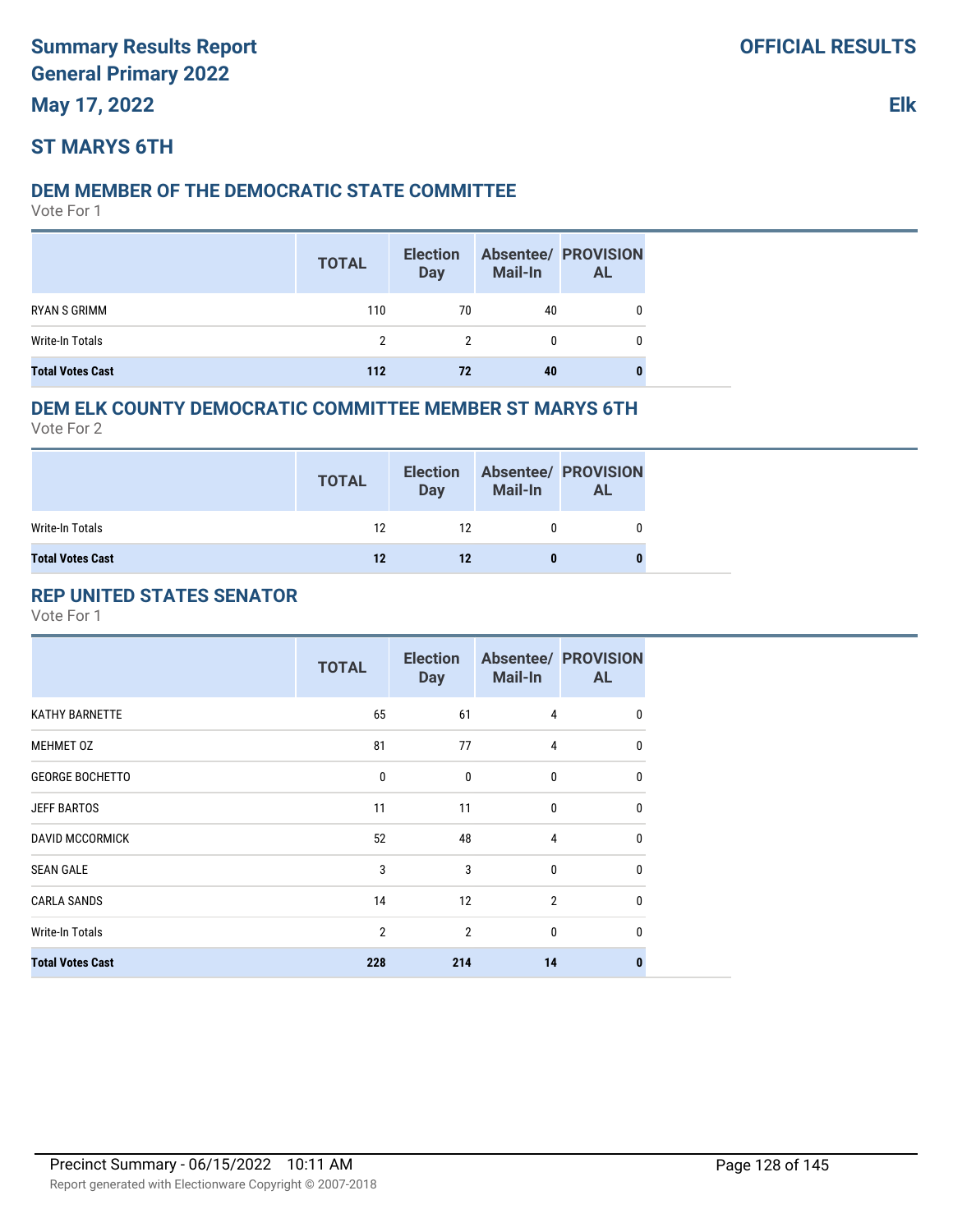## **ST MARYS 6TH**

#### **REP GOVERNOR**

Vote For 1

|                         | <b>TOTAL</b>   | <b>Election</b><br><b>Day</b> | <b>Mail-In</b> | <b>Absentee/ PROVISION</b><br><b>AL</b> |
|-------------------------|----------------|-------------------------------|----------------|-----------------------------------------|
| <b>LOU BARLETTA</b>     | 20             | 18                            | $\overline{2}$ | $\mathbf{0}$                            |
| DOUGLAS V MASTRIANO     | 117            | 114                           | 3              | $\Omega$                                |
| <b>NCHE ZAMA</b>        | 11             | 11                            | 0              | $\Omega$                                |
| <b>DAVE WHITE</b>       | 7              | 6                             | 1              | $\Omega$                                |
| <b>MELISSA HART</b>     | 14             | 13                            | 1              | 0                                       |
| <b>BILL MCSWAIN</b>     | 44             | 39                            | 5              | 0                                       |
| <b>CHARLIE GEROW</b>    | $\overline{2}$ | $\overline{2}$                | 0              | 0                                       |
| JOE GALE                | $\overline{2}$ | 1                             | 1              | 0                                       |
| <b>JAKE CORMAN</b>      | 10             | 9                             | 1              | <sup>0</sup>                            |
| <b>Write-In Totals</b>  | 1              | $\mathbf{1}$                  | 0              | U                                       |
| <b>Total Votes Cast</b> | 228            | 214                           | 14             |                                         |

## **REP LT GOVERNOR**

Vote For 1

|                              | <b>TOTAL</b>   | <b>Election</b><br><b>Day</b> | Mail-In      | <b>Absentee/ PROVISION</b><br><b>AL</b> |
|------------------------------|----------------|-------------------------------|--------------|-----------------------------------------|
| <b>CLARICE SCHILLINGER</b>   | 13             | 12                            | 1            | $\mathbf{0}$                            |
| JAMES EARL JONES             | 12             | 12                            | $\mathbf{0}$ | $\Omega$                                |
| <b>RICK SACCONE</b>          | 38             | 38                            | 0            | $\Omega$                                |
| JOHN BROWN                   | 6              | 6                             | $\Omega$     | $\Omega$                                |
| <b>CHRIS FRYE</b>            | 16             | 15                            | 1            | $\Omega$                                |
| <b>JEFF COLEMAN</b>          | 30             | 26                            | 4            | $\Omega$                                |
| <b>RUSS DIAMOND</b>          | 3              | $\overline{2}$                | 1            | $\mathbf{0}$                            |
| <b>CARRIE LEWIS DELROSSO</b> | 68             | 62                            | 6            | $\mathbf{0}$                            |
| <b>TEDDY DANIELS</b>         | 35             | 34                            | 1            | $\Omega$                                |
| <b>Write-In Totals</b>       | $\overline{2}$ | $\overline{2}$                | $\mathbf{0}$ | $\Omega$                                |
| <b>Total Votes Cast</b>      | 223            | 209                           | 14           | $\mathbf{0}$                            |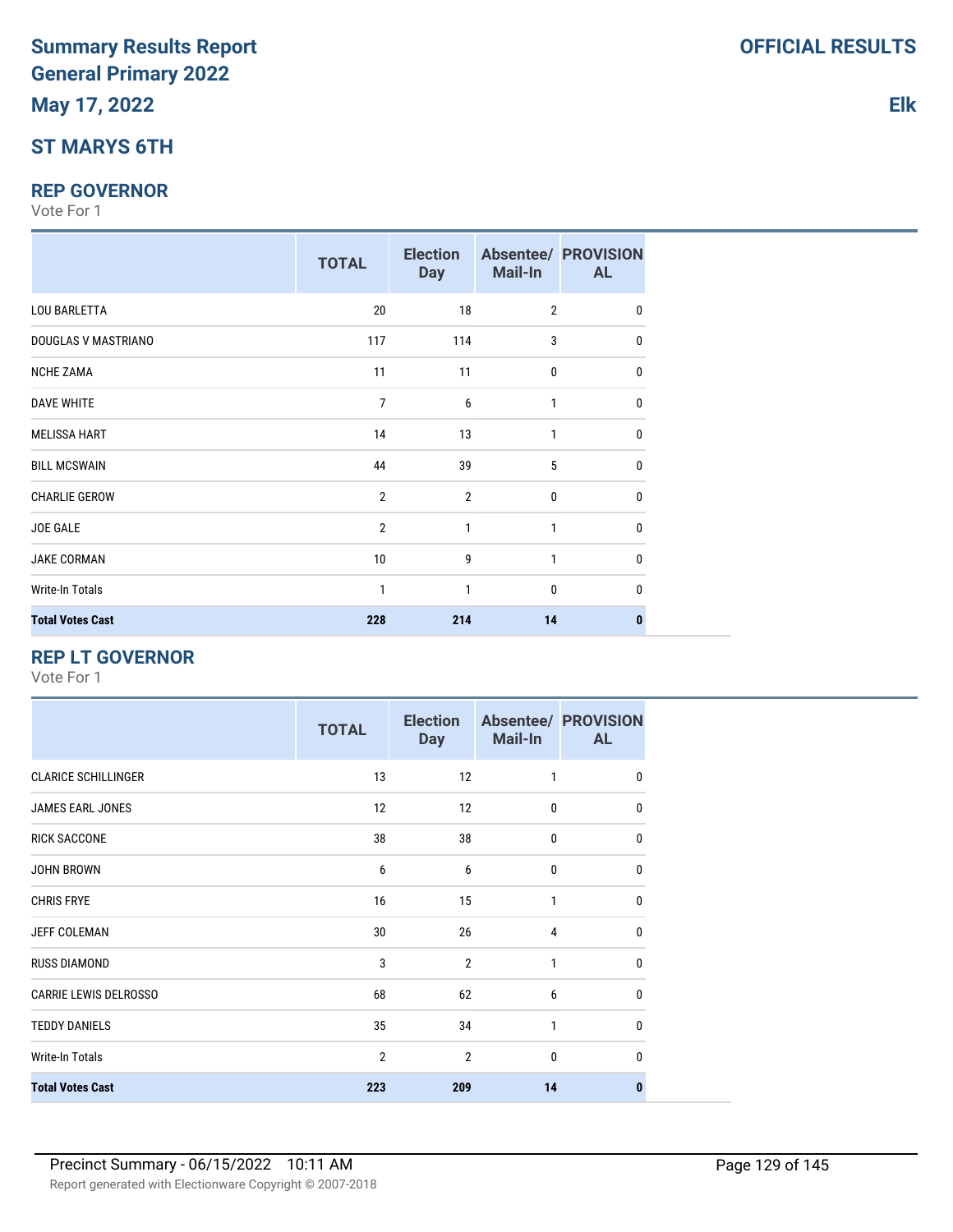## **ST MARYS 6TH**

#### **REP REPRESENTATIVE IN CONGRESS - 15TH DISTRICT**

Vote For 1

|                          | <b>TOTAL</b> | <b>Election</b><br><b>Day</b> | Mail-In | <b>Absentee/ PROVISION</b><br>AL |
|--------------------------|--------------|-------------------------------|---------|----------------------------------|
| <b>GLENN GT THOMPSON</b> | 220          | 207                           | 13      |                                  |
| Write-In Totals          | 3            | 3                             | 0       |                                  |
| <b>Total Votes Cast</b>  | 223          | 210                           | 13      |                                  |

#### **REP REPRESENATIVE IN GENERAL ASSEMBLY - 75TH DISTRICT**

Vote For 1

|                         | <b>TOTAL</b> | <b>Election</b><br><b>Day</b> | <b>Mail-In</b> | <b>Absentee/ PROVISION</b><br>AL |
|-------------------------|--------------|-------------------------------|----------------|----------------------------------|
| <b>MIKE ARMANINI</b>    | 219          | 206                           | 13             |                                  |
| Write-In Totals         | 3            | 3                             | 0              |                                  |
| <b>Total Votes Cast</b> | 222          | 209                           | 13             |                                  |

### **REP MEMBER OF THE REPUBLICAN STATE COMMITTEE**

Vote For 1

|                             | <b>TOTAL</b> | <b>Election</b><br><b>Day</b> | <b>Mail-In</b> | <b>Absentee/ PROVISION</b><br><b>AL</b> |
|-----------------------------|--------------|-------------------------------|----------------|-----------------------------------------|
| <b>MARCIE LYNCH ASSETTA</b> | 220          | 207                           | 13             |                                         |
| Write-In Totals             | 2            | 2                             | $\mathbf{0}$   |                                         |
| <b>Total Votes Cast</b>     | 222          | 209                           | 13             |                                         |

#### **REP ELK COUNTY REPUBLICAN CHAIRPERSON**

|                         | <b>TOTAL</b> | <b>Election</b><br><b>Day</b> | <b>Mail-In</b> | <b>Absentee/ PROVISION</b><br><b>AL</b> |
|-------------------------|--------------|-------------------------------|----------------|-----------------------------------------|
| SALLY GEYER             | 217          | 205                           | 12             |                                         |
| Write-In Totals         | 2            | $\mathcal{P}$                 | 0              |                                         |
| <b>Total Votes Cast</b> | 219          | 207                           | 12             | O                                       |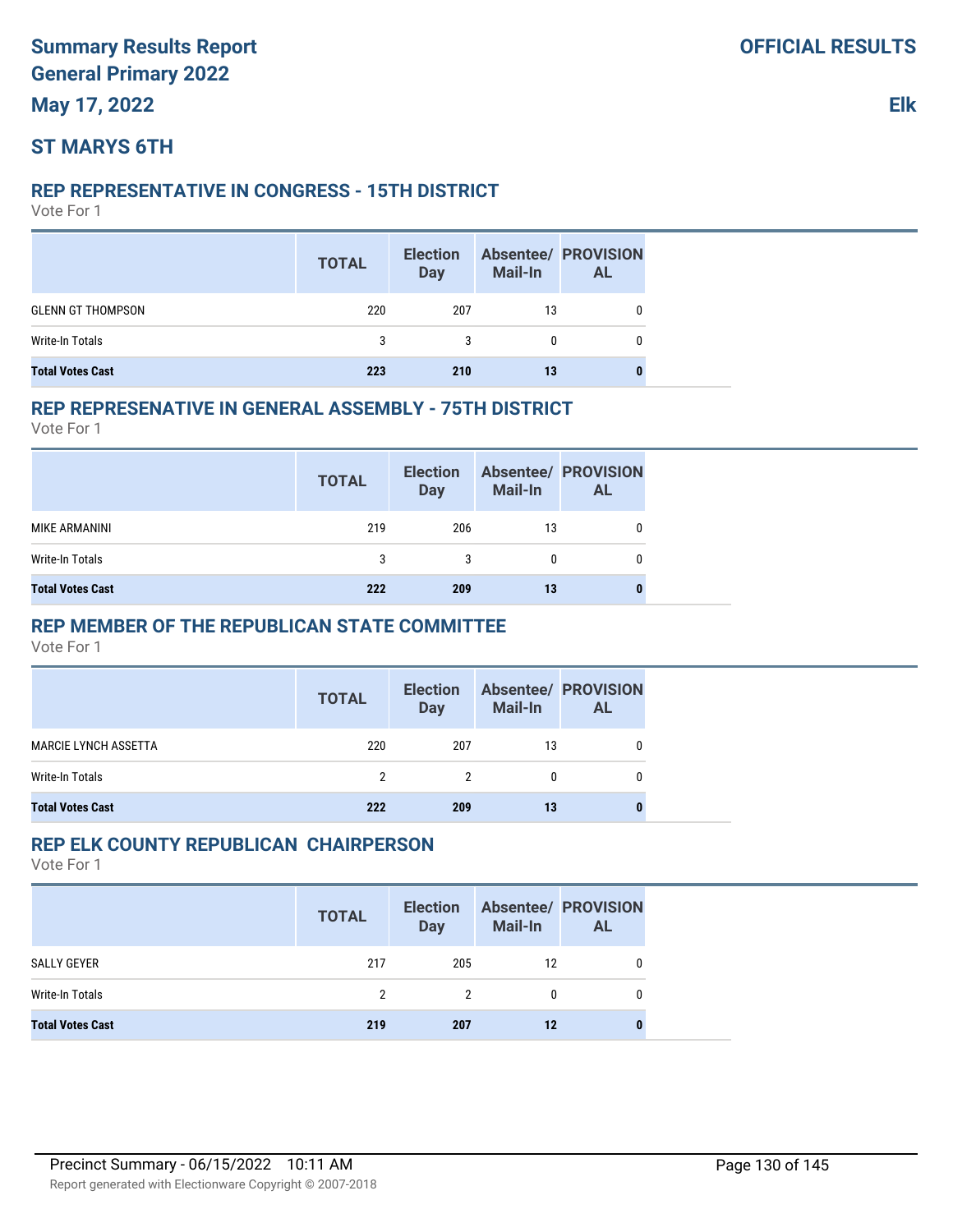## **ST MARYS 7TH**

#### **STATISTICS**

|                                    | <b>TOTAL</b> | <b>Election Day</b> | ail-In       | <b>Absentee/M PROVISIONA</b> |
|------------------------------------|--------------|---------------------|--------------|------------------------------|
| Registered Voters - Total          | 803          |                     |              |                              |
| Registered Voters - DEMOCRATIC     | 294          |                     |              |                              |
| Registered Voters - REPUBLICAN     | 423          |                     |              |                              |
| Registered Voters - NONPARTISAN    | 86           |                     |              |                              |
| <b>Ballots Cast - Total</b>        | 298          | 242                 | 56           | $\mathbf{0}$                 |
| <b>Ballots Cast - DEMOCRATIC</b>   | 111          | 71                  | 40           | $\mathbf{0}$                 |
| <b>Ballots Cast - REPUBLICAN</b>   | 187          | 171                 | 16           | $\mathbf{0}$                 |
| <b>Ballots Cast - NONPARTISAN</b>  | 0            | 0                   | 0            | $\bf{0}$                     |
| <b>Ballots Cast - Blank</b>        | 1            | 1                   | $\mathbf{0}$ | $\mathbf{0}$                 |
| Voter Turnout - Total              | 37.11%       |                     |              |                              |
| <b>Voter Turnout - DEMOCRATIC</b>  | 37.76%       |                     |              |                              |
| Voter Turnout - REPUBLICAN         | 44.21%       |                     |              |                              |
| <b>Voter Turnout - NONPARTISAN</b> | 0.00%        |                     |              |                              |

## **DEM UNITED STATES SENATOR**

Vote For 1

|                         | <b>TOTAL</b> | <b>Election</b><br><b>Day</b> | <b>Mail-In</b> | <b>Absentee/ PROVISION</b><br><b>AL</b> |
|-------------------------|--------------|-------------------------------|----------------|-----------------------------------------|
| <b>ALEX KHALIL</b>      |              | 6                             |                | 0                                       |
| <b>CONOR LAMB</b>       | 18           | 10                            | 8              | 0                                       |
| <b>MALCOLM KENYATTA</b> | 4            | 3                             |                | 0                                       |
| <b>JOHN FETTERMAN</b>   | 75           | 47                            | 28             | 0                                       |
| <b>Write-In Totals</b>  | 3            | 3                             | $\mathbf{0}$   | 0                                       |
| <b>Total Votes Cast</b> | 107          | 69                            | 38             |                                         |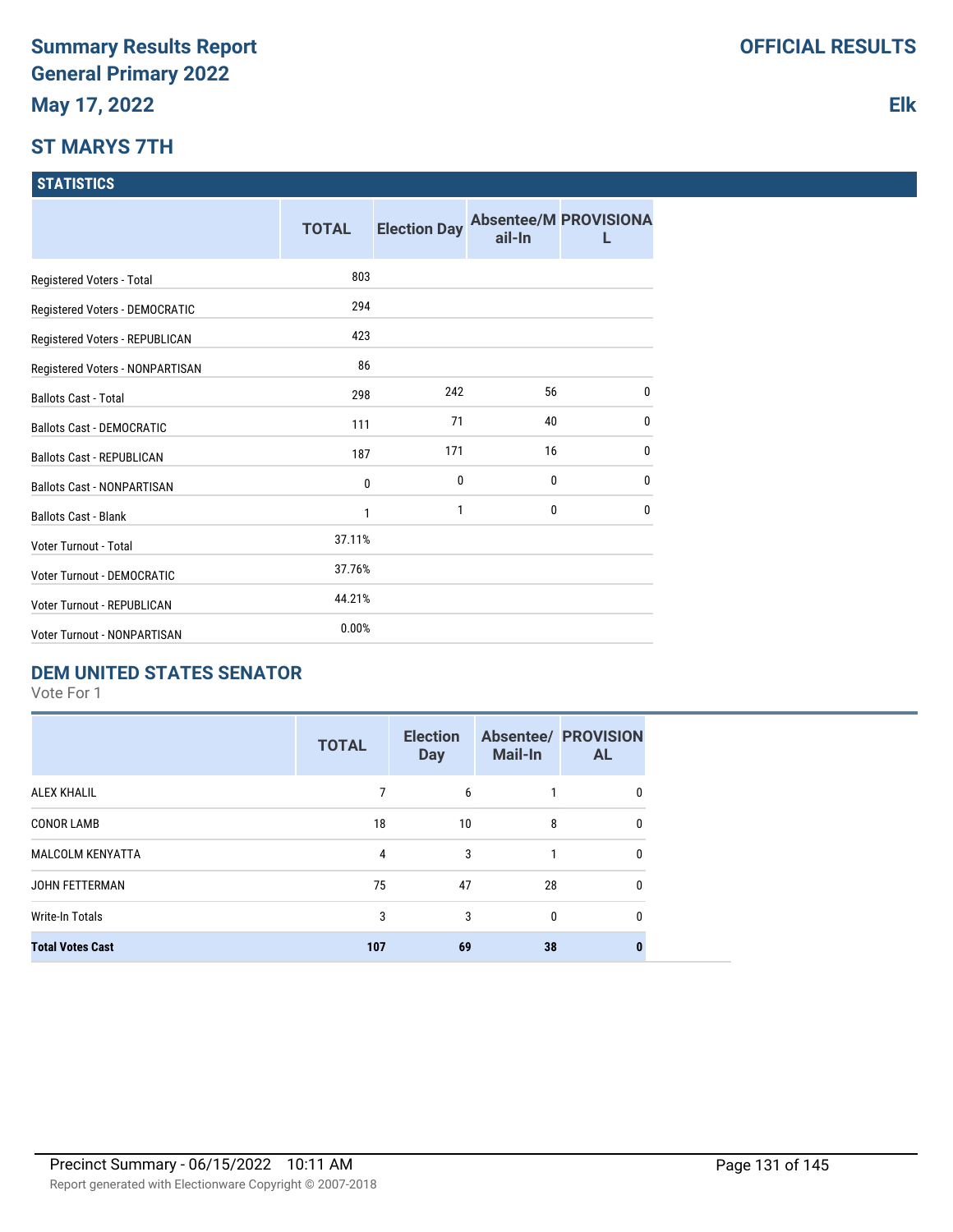## **ST MARYS 7TH**

#### **DEM GOVERNOR**

Vote For 1

|                         | <b>TOTAL</b> | <b>Election</b><br>Day | <b>Mail-In</b> | <b>Absentee/ PROVISION</b><br><b>AL</b> |
|-------------------------|--------------|------------------------|----------------|-----------------------------------------|
| JOSH SHAPIRO            | 100          | 63                     | 37             | 0                                       |
| Write-In Totals         |              | 6                      |                | 0                                       |
| <b>Total Votes Cast</b> | 107          | 69                     | 38             |                                         |

#### **DEM LT GOVERNOR**

Vote For 1

|                         | <b>TOTAL</b> | <b>Election</b><br><b>Day</b> | <b>Mail-In</b> | <b>Absentee/ PROVISION</b><br><b>AL</b> |
|-------------------------|--------------|-------------------------------|----------------|-----------------------------------------|
| <b>AUSTIN DAVIS</b>     | 71           | 41                            | 30             | 0                                       |
| <b>RAY SOSA</b>         | 9            | 6                             | 3              | 0                                       |
| <b>BRIAN SIMS</b>       | 22           | 16                            | 6              | 0                                       |
| <b>Write-In Totals</b>  | 4            | 4                             | 0              | 0                                       |
| <b>Total Votes Cast</b> | 106          | 67                            | 39             |                                         |

## **DEM REPRESENTATIVE IN CONGRESS - 15TH DISTRICT**

Vote For 1

|                         | <b>TOTAL</b> | <b>Election</b><br><b>Day</b> | Mail-In | <b>Absentee/ PROVISION</b><br>AL |
|-------------------------|--------------|-------------------------------|---------|----------------------------------|
| Write-In Totals         | 19           | 14                            |         |                                  |
| <b>Total Votes Cast</b> | 19           |                               |         |                                  |

## **DEM REPRESENTATIVE IN GENERAL ASSEMBLY -75TH DISTRICT**

|                         | <b>TOTAL</b> | <b>Election</b><br>Day | <b>Mail-In</b> | <b>Absentee/ PROVISION</b><br><b>AL</b> |
|-------------------------|--------------|------------------------|----------------|-----------------------------------------|
| Write-In Totals         | 23           | 19                     | 4              |                                         |
| <b>Total Votes Cast</b> | 23           | 19                     |                |                                         |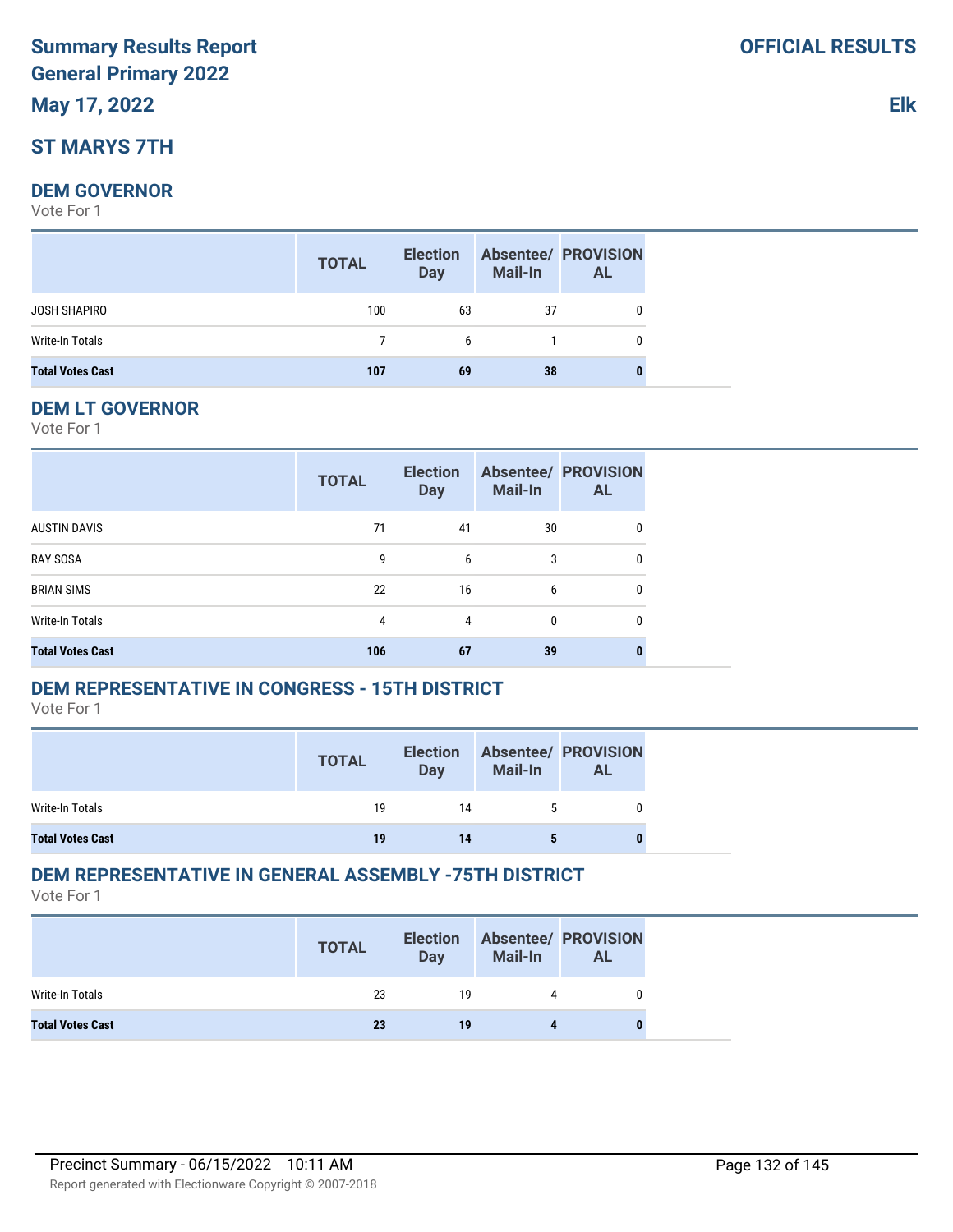## **ST MARYS 7TH**

## **DEM MEMBER OF THE DEMOCRATIC STATE COMMITTEE**

Vote For 1

|                         | <b>TOTAL</b> | <b>Election</b><br><b>Day</b> | <b>Mail-In</b> | <b>Absentee/ PROVISION</b><br>AL |
|-------------------------|--------------|-------------------------------|----------------|----------------------------------|
| RYAN S GRIMM            | 99           | 61                            | 38             |                                  |
| Write-In Totals         | 2            |                               |                |                                  |
| <b>Total Votes Cast</b> | 101          | 63                            | 38             |                                  |

## **DEM ELK COUNTY DEMOCRATIC COMMITTEE MEMBER ST MARYS 7TH**

Vote For 2

|                         | <b>TOTAL</b> | <b>Election</b><br><b>Day</b> | <b>Mail-In</b> | <b>Absentee/ PROVISION</b><br><b>AL</b> |
|-------------------------|--------------|-------------------------------|----------------|-----------------------------------------|
| Write-In Totals         | 11           |                               | 4              |                                         |
| <b>Total Votes Cast</b> | 11           |                               |                |                                         |

## **REP UNITED STATES SENATOR**

|                         | <b>TOTAL</b>   | <b>Election</b><br><b>Day</b> | <b>Mail-In</b> | <b>Absentee/ PROVISION</b><br><b>AL</b> |
|-------------------------|----------------|-------------------------------|----------------|-----------------------------------------|
| <b>KATHY BARNETTE</b>   | 48             | 45                            | 3              | 0                                       |
| MEHMET 0Z               | 60             | 55                            | 5              | $\mathbf{0}$                            |
| <b>GEORGE BOCHETTO</b>  | 1              | 1                             | 0              | $\mathbf{0}$                            |
| <b>JEFF BARTOS</b>      | 7              | 6                             | 1              | $\mathbf{0}$                            |
| <b>DAVID MCCORMICK</b>  | 62             | 58                            | 4              | 0                                       |
| <b>SEAN GALE</b>        | 1              | $\mathbf{0}$                  | 1              | $\Omega$                                |
| <b>CARLA SANDS</b>      | 6              | 5                             | 1              | $\mathbf{0}$                            |
| Write-In Totals         | $\overline{2}$ | $\mathbf{1}$                  | 1              | $\Omega$                                |
| <b>Total Votes Cast</b> | 187            | 171                           | 16             | n                                       |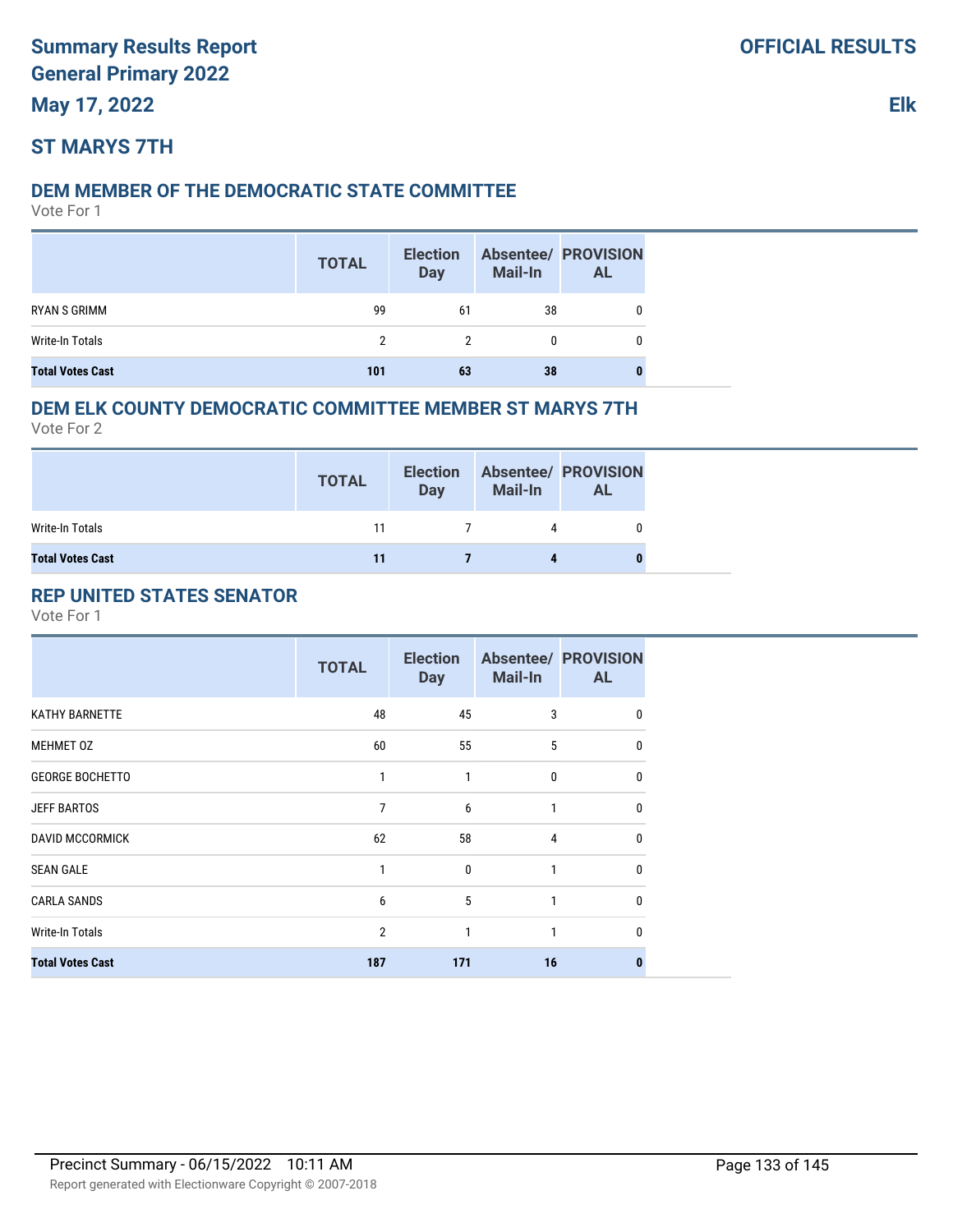## **ST MARYS 7TH**

#### **REP GOVERNOR**

Vote For 1

|                         | <b>TOTAL</b> | <b>Election</b><br><b>Day</b> | Mail-In        | <b>Absentee/ PROVISION</b><br><b>AL</b> |
|-------------------------|--------------|-------------------------------|----------------|-----------------------------------------|
| <b>LOU BARLETTA</b>     | 10           | 10                            | 0              | 0                                       |
| DOUGLAS V MASTRIANO     | 88           | 84                            | 4              | 0                                       |
| <b>NCHE ZAMA</b>        | 9            | 8                             | $\mathbf{1}$   | 0                                       |
| <b>DAVE WHITE</b>       | 12           | 10                            | $\overline{2}$ | 0                                       |
| <b>MELISSA HART</b>     | 10           | 8                             | $\overline{2}$ | $\mathbf{0}$                            |
| <b>BILL MCSWAIN</b>     | 40           | 39                            | 1              | $\mathbf{0}$                            |
| <b>CHARLIE GEROW</b>    | 0            | $\mathbf{0}$                  | $\mathbf{0}$   | $\mathbf{0}$                            |
| JOE GALE                | 3            | $\overline{2}$                | $\mathbf{1}$   | $\mathbf{0}$                            |
| <b>JAKE CORMAN</b>      | 12           | $\overline{7}$                | 5              | $\mathbf{0}$                            |
| <b>Write-In Totals</b>  | $\mathbf{1}$ | 1                             | $\bf{0}$       | 0                                       |
| <b>Total Votes Cast</b> | 185          | 169                           | 16             | 0                                       |

## **REP LT GOVERNOR**

|                              | <b>TOTAL</b>   | <b>Election</b><br><b>Day</b> | <b>Mail-In</b> | <b>Absentee/ PROVISION</b><br><b>AL</b> |
|------------------------------|----------------|-------------------------------|----------------|-----------------------------------------|
| <b>CLARICE SCHILLINGER</b>   | 13             | 13                            | 0              | $\mathbf{0}$                            |
| JAMES EARL JONES             | 13             | 13                            | 0              | 0                                       |
| <b>RICK SACCONE</b>          | 42             | 37                            | 5              | $\mathbf{0}$                            |
| <b>JOHN BROWN</b>            | $\overline{4}$ | 4                             | $\mathbf{0}$   | $\mathbf{0}$                            |
| <b>CHRIS FRYE</b>            | 8              | $\overline{7}$                | 1              | 0                                       |
| <b>JEFF COLEMAN</b>          | 14             | 12                            | $\overline{2}$ | $\mathbf{0}$                            |
| <b>RUSS DIAMOND</b>          | 7              | $\overline{7}$                | $\bf{0}$       | $\mathbf{0}$                            |
| <b>CARRIE LEWIS DELROSSO</b> | 56             | 51                            | 5              | $\mathbf{0}$                            |
| <b>TEDDY DANIELS</b>         | 21             | 19                            | $\overline{2}$ | $\mathbf{0}$                            |
| <b>Write-In Totals</b>       | $\overline{2}$ | 1                             | 1              | $\mathbf{0}$                            |
| <b>Total Votes Cast</b>      | 180            | 164                           | 16             | 0                                       |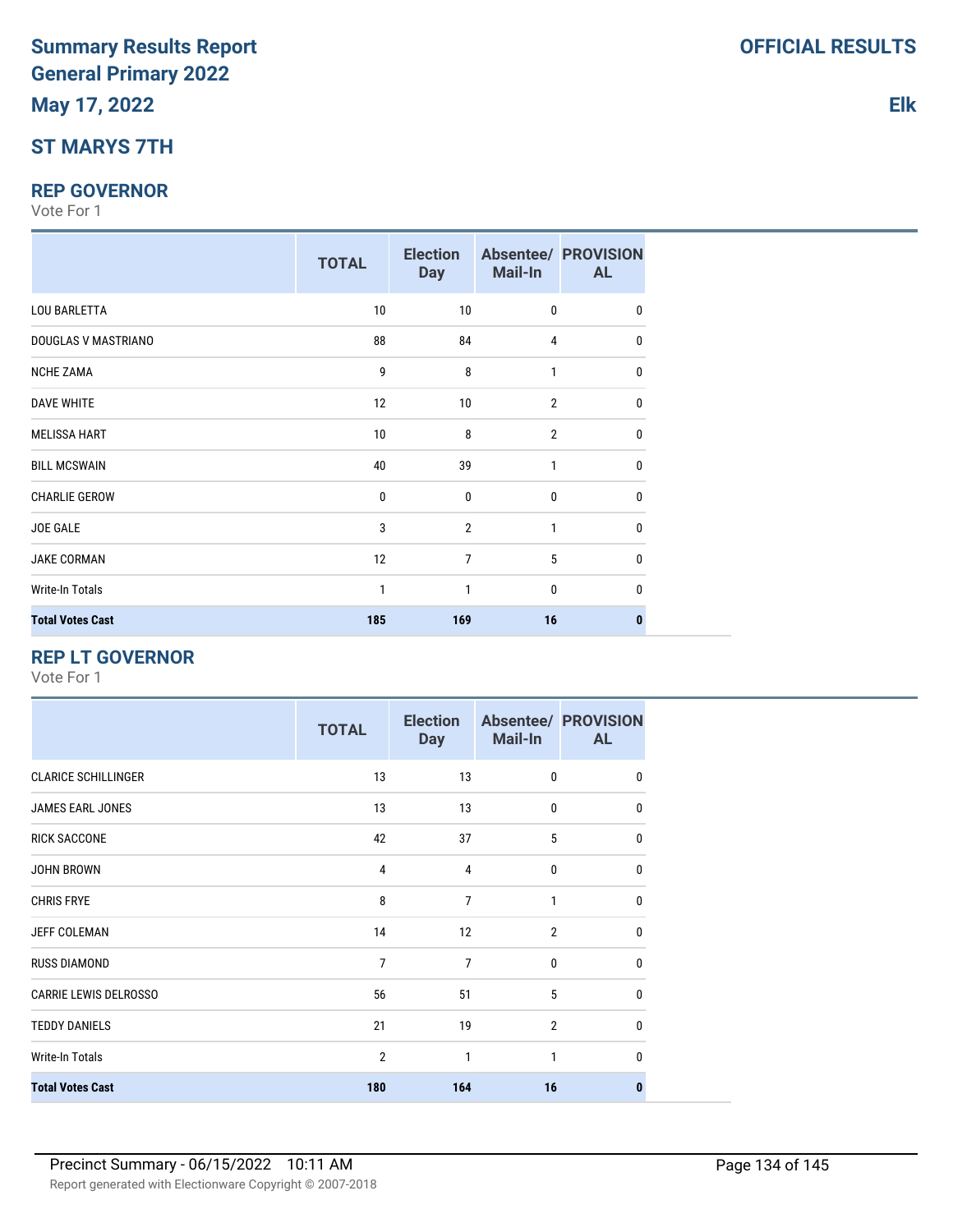## **ST MARYS 7TH**

#### **REP REPRESENTATIVE IN CONGRESS - 15TH DISTRICT**

Vote For 1

|                          | <b>TOTAL</b> | <b>Election</b><br><b>Day</b> | <b>Mail-In</b> | <b>Absentee/ PROVISION</b><br><b>AL</b> |
|--------------------------|--------------|-------------------------------|----------------|-----------------------------------------|
| <b>GLENN GT THOMPSON</b> | 177          | 161                           | 16             |                                         |
| Write-In Totals          | 4            | 4                             | 0              |                                         |
| <b>Total Votes Cast</b>  | 181          | 165                           | 16             |                                         |

#### **REP REPRESENATIVE IN GENERAL ASSEMBLY - 75TH DISTRICT**

Vote For 1

|                         | <b>TOTAL</b> | <b>Election</b><br><b>Day</b> | Mail-In | <b>Absentee/ PROVISION</b><br><b>AL</b> |
|-------------------------|--------------|-------------------------------|---------|-----------------------------------------|
| <b>MIKE ARMANINI</b>    | 178          | 162                           | 16      |                                         |
| Write-In Totals         | 4            | 4                             | 0       |                                         |
| <b>Total Votes Cast</b> | 182          | 166                           | 16      |                                         |

### **REP MEMBER OF THE REPUBLICAN STATE COMMITTEE**

Vote For 1

|                             | <b>TOTAL</b>                 | <b>Election</b><br>Day | <b>Mail-In</b> | <b>Absentee/ PROVISION</b><br><b>AL</b> |
|-----------------------------|------------------------------|------------------------|----------------|-----------------------------------------|
| <b>MARCIE LYNCH ASSETTA</b> | 179                          | 163                    | 16             |                                         |
| Write-In Totals             | $\mathbf{0}$<br>$\mathbf{0}$ |                        | 0              |                                         |
| <b>Total Votes Cast</b>     | 179                          | 163                    | 16             |                                         |

### **REP ELK COUNTY REPUBLICAN CHAIRPERSON**

|                         | <b>TOTAL</b> | <b>Election</b><br><b>Day</b> | <b>Mail-In</b> | <b>Absentee/ PROVISION</b><br><b>AL</b> |
|-------------------------|--------------|-------------------------------|----------------|-----------------------------------------|
| SALLY GEYER             | 171          | 155                           | 16             |                                         |
| Write-In Totals         | 5            | 5.                            | 0              |                                         |
| <b>Total Votes Cast</b> | 176          | 160                           | 16             | 0                                       |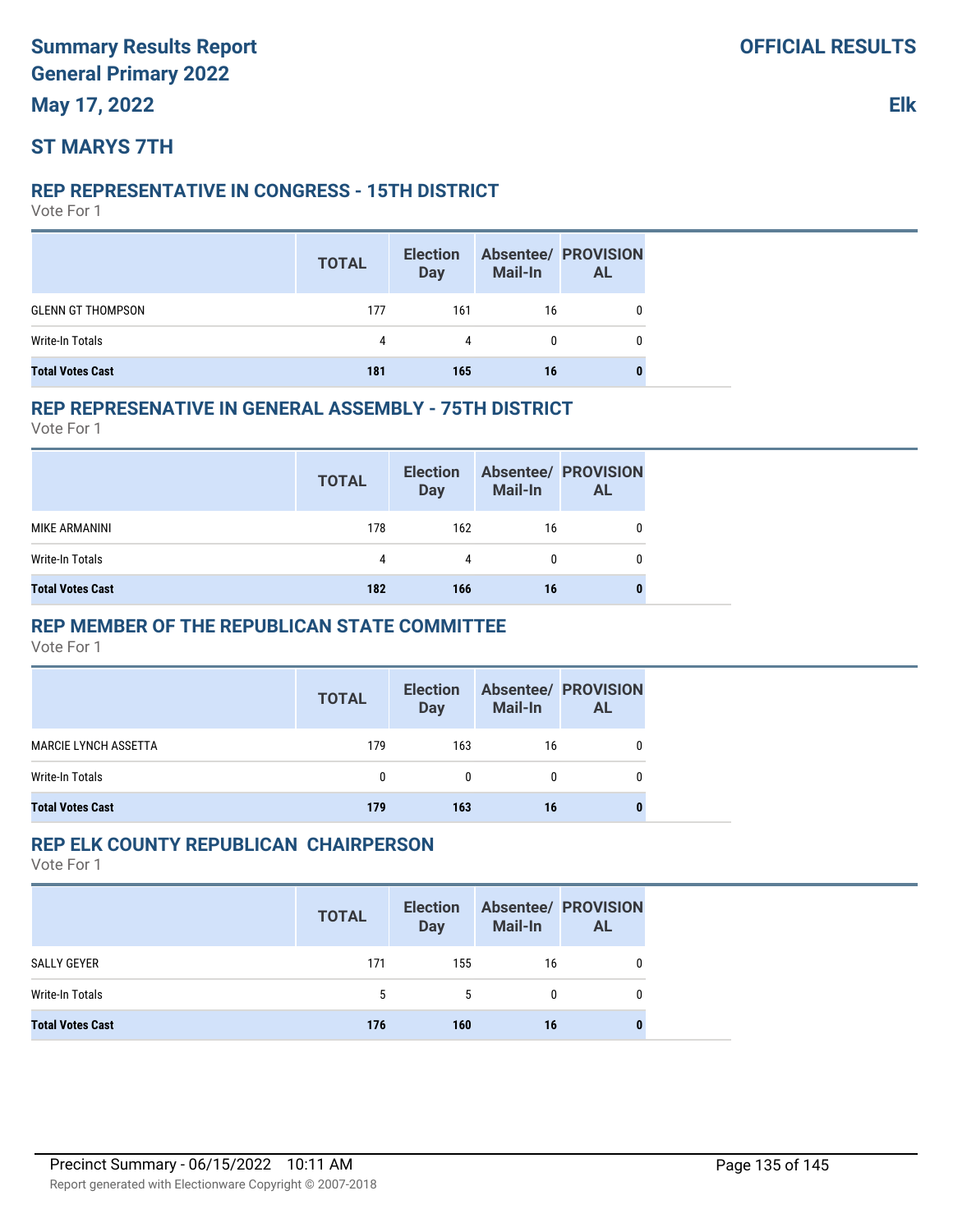## **ST MARYS 8TH**

#### **STATISTICS**

|                                    | <b>TOTAL</b> | <b>Election Day</b> | ail-In         | <b>Absentee/M PROVISIONA</b> |
|------------------------------------|--------------|---------------------|----------------|------------------------------|
| Registered Voters - Total          | 1,321        |                     |                |                              |
| Registered Voters - DEMOCRATIC     | 395          |                     |                |                              |
| Registered Voters - REPUBLICAN     | 775          |                     |                |                              |
| Registered Voters - NONPARTISAN    | 151          |                     |                |                              |
| <b>Ballots Cast - Total</b>        | 474          | 387                 | 86             | $\mathbf{1}$                 |
| <b>Ballots Cast - DEMOCRATIC</b>   | 155          | 100                 | 55             | 0                            |
| <b>Ballots Cast - REPUBLICAN</b>   | 319          | 287                 | 31             | 1                            |
| <b>Ballots Cast - NONPARTISAN</b>  | $\bf{0}$     | 0                   | 0              | $\bf{0}$                     |
| <b>Ballots Cast - Blank</b>        | 3            | 1                   | $\overline{2}$ | $\mathbf{0}$                 |
| Voter Turnout - Total              | 35.88%       |                     |                |                              |
| Voter Turnout - DEMOCRATIC         | 39.24%       |                     |                |                              |
| Voter Turnout - REPUBLICAN         | 41.16%       |                     |                |                              |
| <b>Voter Turnout - NONPARTISAN</b> | 0.00%        |                     |                |                              |

## **DEM UNITED STATES SENATOR**

Vote For 1

|                         | <b>TOTAL</b>   | <b>Election</b><br><b>Day</b> | <b>Mail-In</b> | <b>Absentee/ PROVISION</b><br><b>AL</b> |
|-------------------------|----------------|-------------------------------|----------------|-----------------------------------------|
| <b>ALEX KHALIL</b>      | 10             | 8                             | 2              | 0                                       |
| <b>CONOR LAMB</b>       | 11             | 5                             | 6              | 0                                       |
| <b>MALCOLM KENYATTA</b> | $\overline{2}$ | $\mathfrak{p}$                | $\Omega$       | 0                                       |
| <b>JOHN FETTERMAN</b>   | 123            | 77                            | 46             | 0                                       |
| Write-In Totals         | 3              | 3                             | $\Omega$       | 0                                       |
| <b>Total Votes Cast</b> | 149            | 95                            | 54             | 0                                       |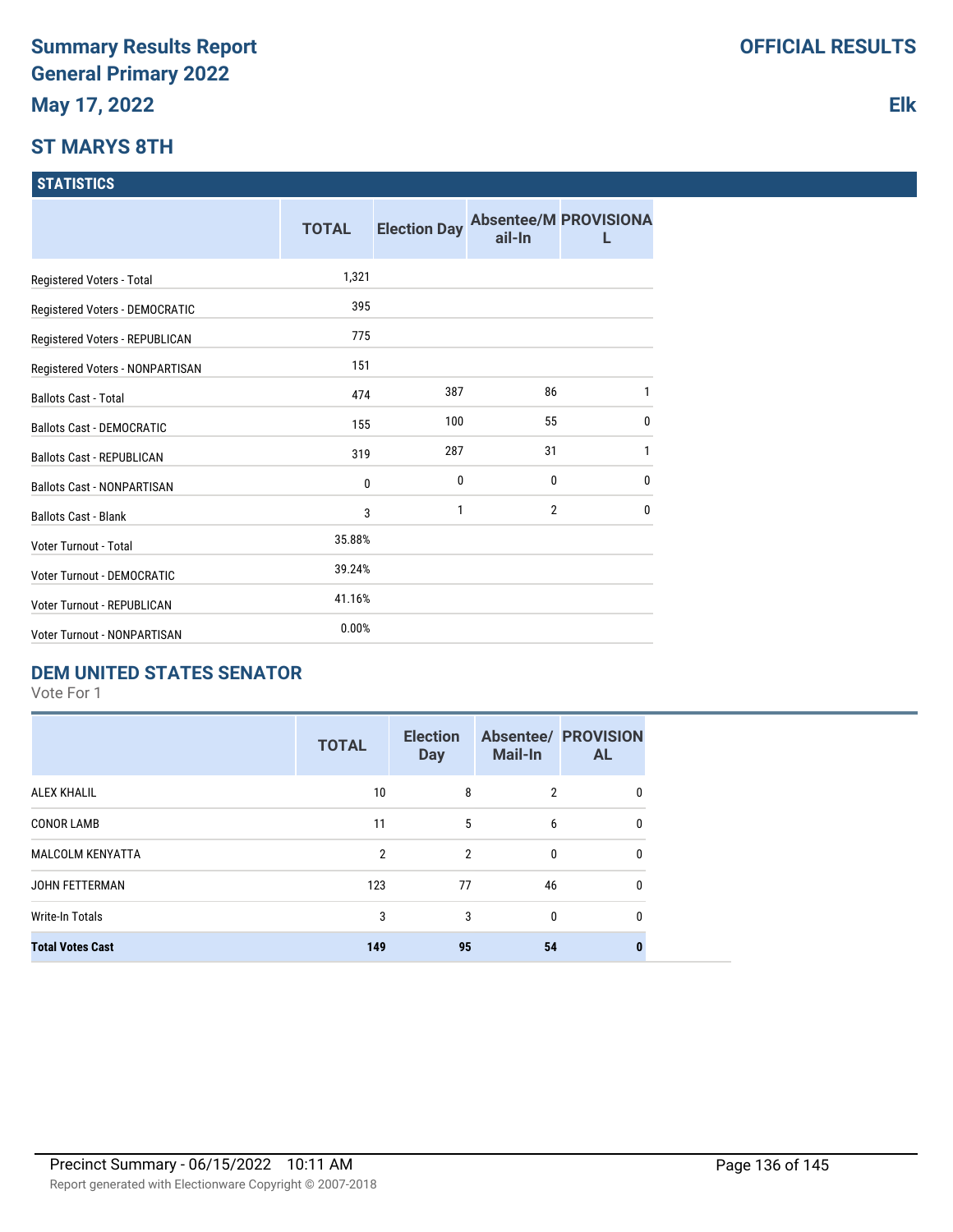# **Summary Results Report General Primary 2022**

**May 17, 2022**

## **ST MARYS 8TH**

#### **DEM GOVERNOR**

Vote For 1

|                         | <b>TOTAL</b> | <b>Election</b><br>Day | <b>Mail-In</b> | <b>Absentee/ PROVISION</b><br><b>AL</b> |
|-------------------------|--------------|------------------------|----------------|-----------------------------------------|
| JOSH SHAPIRO            | 148          | 93                     | 55             | 0                                       |
| Write-In Totals         |              | 5                      | 0              | 0                                       |
| <b>Total Votes Cast</b> | 153          | 98                     | 55             | 0                                       |

#### **DEM LT GOVERNOR**

Vote For 1

|                         | <b>TOTAL</b> | <b>Election</b><br><b>Day</b> | <b>Mail-In</b> | <b>Absentee/ PROVISION</b><br><b>AL</b> |
|-------------------------|--------------|-------------------------------|----------------|-----------------------------------------|
| <b>AUSTIN DAVIS</b>     | 88           | 49                            | 39             | 0                                       |
| <b>RAY SOSA</b>         | 12           | 6                             | 6              | 0                                       |
| <b>BRIAN SIMS</b>       | 44           | 35                            | 9              | 0                                       |
| <b>Write-In Totals</b>  | 3            | 3                             | 0              | 0                                       |
| <b>Total Votes Cast</b> | 147          | 93                            | 54             |                                         |

## **DEM REPRESENTATIVE IN CONGRESS - 15TH DISTRICT**

Vote For 1

|                         | <b>TOTAL</b> | <b>Election</b><br>Day | <b>Mail-In</b> | <b>Absentee/ PROVISION</b><br>AL |
|-------------------------|--------------|------------------------|----------------|----------------------------------|
| Write-In Totals         | 38           | 33                     |                |                                  |
| <b>Total Votes Cast</b> | 38           | 33                     |                |                                  |

## **DEM REPRESENTATIVE IN GENERAL ASSEMBLY -75TH DISTRICT**

Vote For 1

|                         | <b>TOTAL</b> | <b>Election</b><br>Day | <b>Mail-In</b> | <b>Absentee/ PROVISION</b><br><b>AL</b> |
|-------------------------|--------------|------------------------|----------------|-----------------------------------------|
| Write-In Totals         | 40           | 37                     |                |                                         |
| <b>Total Votes Cast</b> | 40           | 37                     |                |                                         |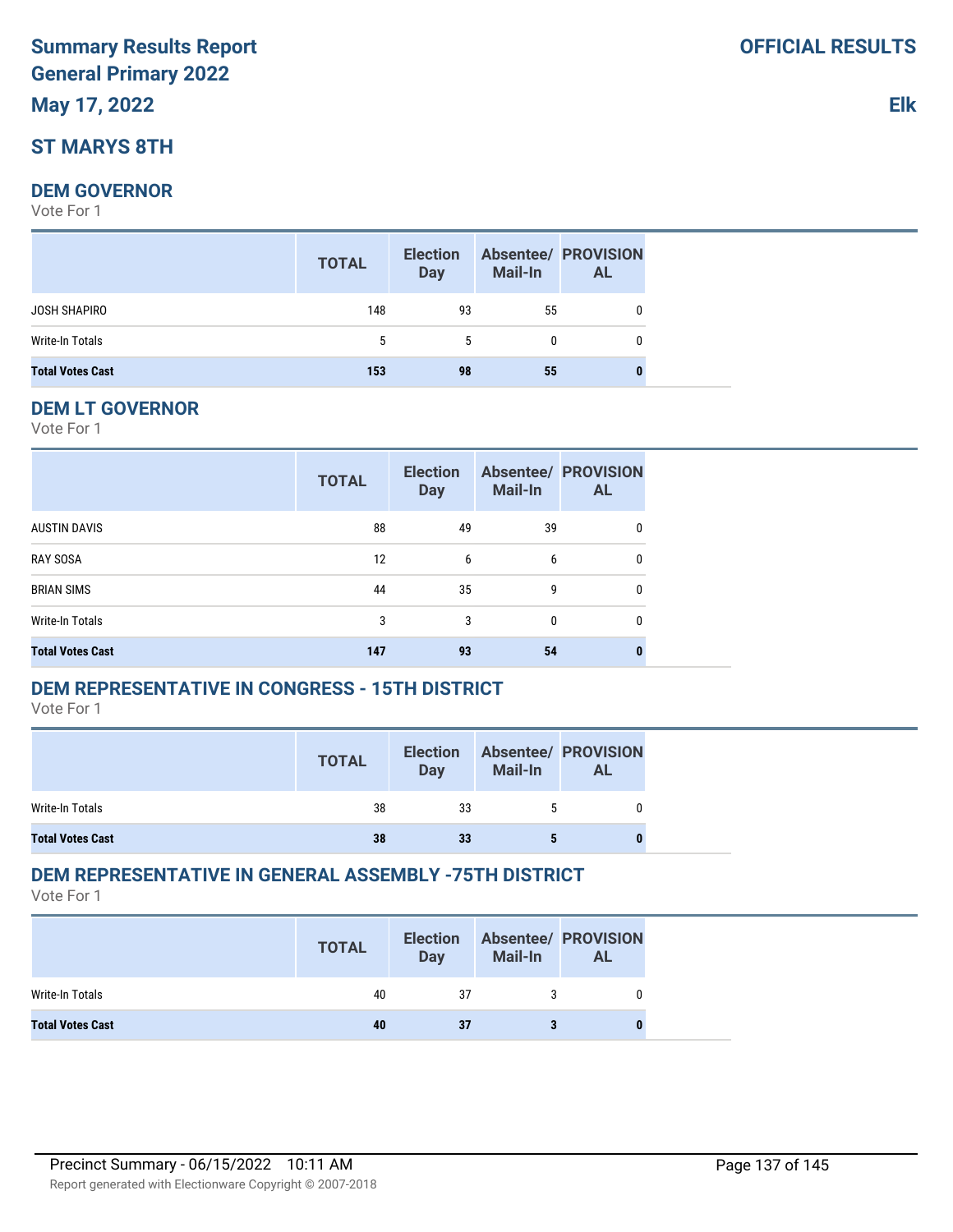## **ST MARYS 8TH**

## **DEM MEMBER OF THE DEMOCRATIC STATE COMMITTEE**

Vote For 1

|                         | <b>TOTAL</b> | <b>Election</b><br><b>Day</b> | <b>Mail-In</b> | <b>Absentee/ PROVISION</b><br>AL |
|-------------------------|--------------|-------------------------------|----------------|----------------------------------|
| RYAN S GRIMM            | 149          | 94                            | 55             |                                  |
| Write-In Totals         |              |                               | 0              |                                  |
| <b>Total Votes Cast</b> | 150          | 95                            | 55             | 0                                |

## **DEM ELK COUNTY DEMOCRATIC COMMITTEE MEMBER ST MARYS 8TH**

Vote For 2

|                         | <b>TOTAL</b> | <b>Election</b><br><b>Day</b> | <b>Mail-In</b> | <b>Absentee/ PROVISION</b><br>AL |
|-------------------------|--------------|-------------------------------|----------------|----------------------------------|
| <b>GAIL P SHTURTZ</b>   | 147          | 92                            | 55             |                                  |
| Write-In Totals         | 4            | 4                             | n.             |                                  |
| <b>Total Votes Cast</b> | 151          | 96                            | 55             |                                  |

## **REP UNITED STATES SENATOR**

|                         | <b>TOTAL</b>   | <b>Election</b><br><b>Day</b> | <b>Mail-In</b> | <b>Absentee/ PROVISION</b><br><b>AL</b> |
|-------------------------|----------------|-------------------------------|----------------|-----------------------------------------|
| <b>KATHY BARNETTE</b>   | 78             | 76                            | $\overline{2}$ | 0                                       |
| MEHMET 0Z               | 102            | 90                            | 12             | 0                                       |
| <b>GEORGE BOCHETTO</b>  | 1              | 1                             | 0              | $\mathbf{0}$                            |
| <b>JEFF BARTOS</b>      | 25             | 19                            | 6              | 0                                       |
| <b>DAVID MCCORMICK</b>  | 83             | 78                            | 4              |                                         |
| <b>SEAN GALE</b>        | $\overline{2}$ | $\overline{2}$                | 0              | 0                                       |
| <b>CARLA SANDS</b>      | 19             | 16                            | 3              | $\mathbf{0}$                            |
| Write-In Totals         | $\overline{2}$ | $\overline{2}$                | 0              | $\mathbf{0}$                            |
| <b>Total Votes Cast</b> | 312            | 284                           | 27             |                                         |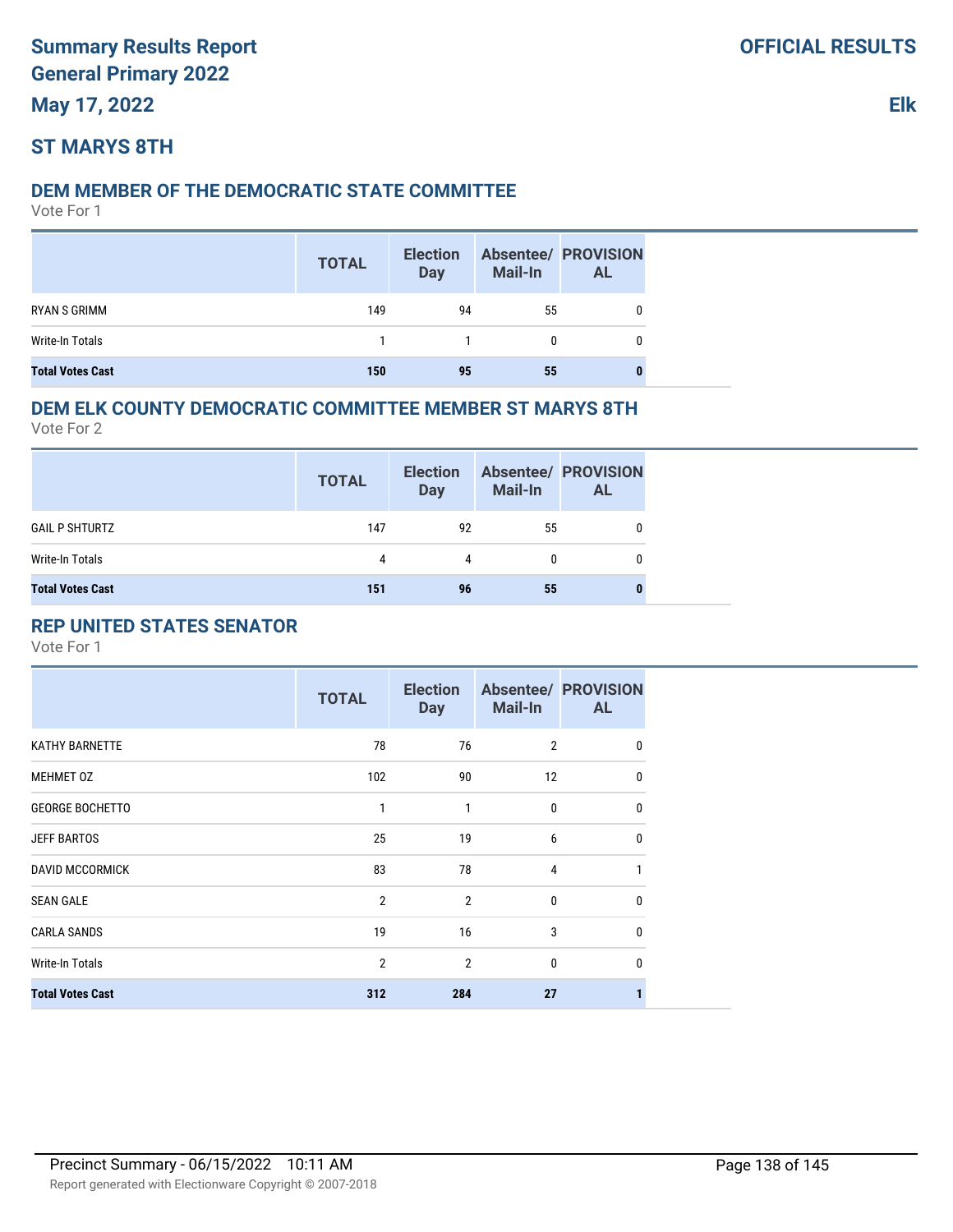## **ST MARYS 8TH**

#### **REP GOVERNOR**

Vote For 1

|                         | <b>TOTAL</b> | <b>Election</b><br><b>Day</b> | Mail-In        | <b>Absentee/ PROVISION</b><br><b>AL</b> |
|-------------------------|--------------|-------------------------------|----------------|-----------------------------------------|
| <b>LOU BARLETTA</b>     | 31           | 28                            | $\overline{2}$ | 1                                       |
| DOUGLAS V MASTRIANO     | 141          | 138                           | 3              | 0                                       |
| <b>NCHE ZAMA</b>        | 14           | 14                            | 0              | 0                                       |
| <b>DAVE WHITE</b>       | 19           | 16                            | 3              | 0                                       |
| <b>MELISSA HART</b>     | 16           | 13                            | 3              | 0                                       |
| <b>BILL MCSWAIN</b>     | 67           | 58                            | 9              | 0                                       |
| <b>CHARLIE GEROW</b>    | 1            | 0                             | 1              | 0                                       |
| <b>JOE GALE</b>         | 3            | 3                             | 0              | 0                                       |
| <b>JAKE CORMAN</b>      | 17           | 10                            | 7              | 0                                       |
| <b>Write-In Totals</b>  | 5            | 5                             | 0              | $\Omega$                                |
| <b>Total Votes Cast</b> | 314          | 285                           | 28             | 1                                       |

## **REP LT GOVERNOR**

Vote For 1

|                              | <b>TOTAL</b>   | <b>Election</b><br><b>Day</b> | Mail-In        | <b>Absentee/ PROVISION</b><br><b>AL</b> |
|------------------------------|----------------|-------------------------------|----------------|-----------------------------------------|
| <b>CLARICE SCHILLINGER</b>   | 15             | 14                            | 1              | 0                                       |
| <b>JAMES EARL JONES</b>      | 21             | 17                            | 4              | 0                                       |
| <b>RICK SACCONE</b>          | 52             | 48                            | 3              | 1                                       |
| <b>JOHN BROWN</b>            | 10             | 9                             | $\mathbf{1}$   | $\theta$                                |
| <b>CHRIS FRYE</b>            | 16             | 16                            | 0              | 0                                       |
| <b>JEFF COLEMAN</b>          | 37             | 31                            | 6              | 0                                       |
| <b>RUSS DIAMOND</b>          | 9              | $\overline{7}$                | $\overline{2}$ | 0                                       |
| <b>CARRIE LEWIS DELROSSO</b> | 104            | 95                            | 9              | 0                                       |
| <b>TEDDY DANIELS</b>         | 37             | 37                            | $\mathbf{0}$   | 0                                       |
| <b>Write-In Totals</b>       | $\overline{2}$ | $\overline{2}$                | $\mathbf{0}$   | 0                                       |
| <b>Total Votes Cast</b>      | 303            | 276                           | 26             | 1                                       |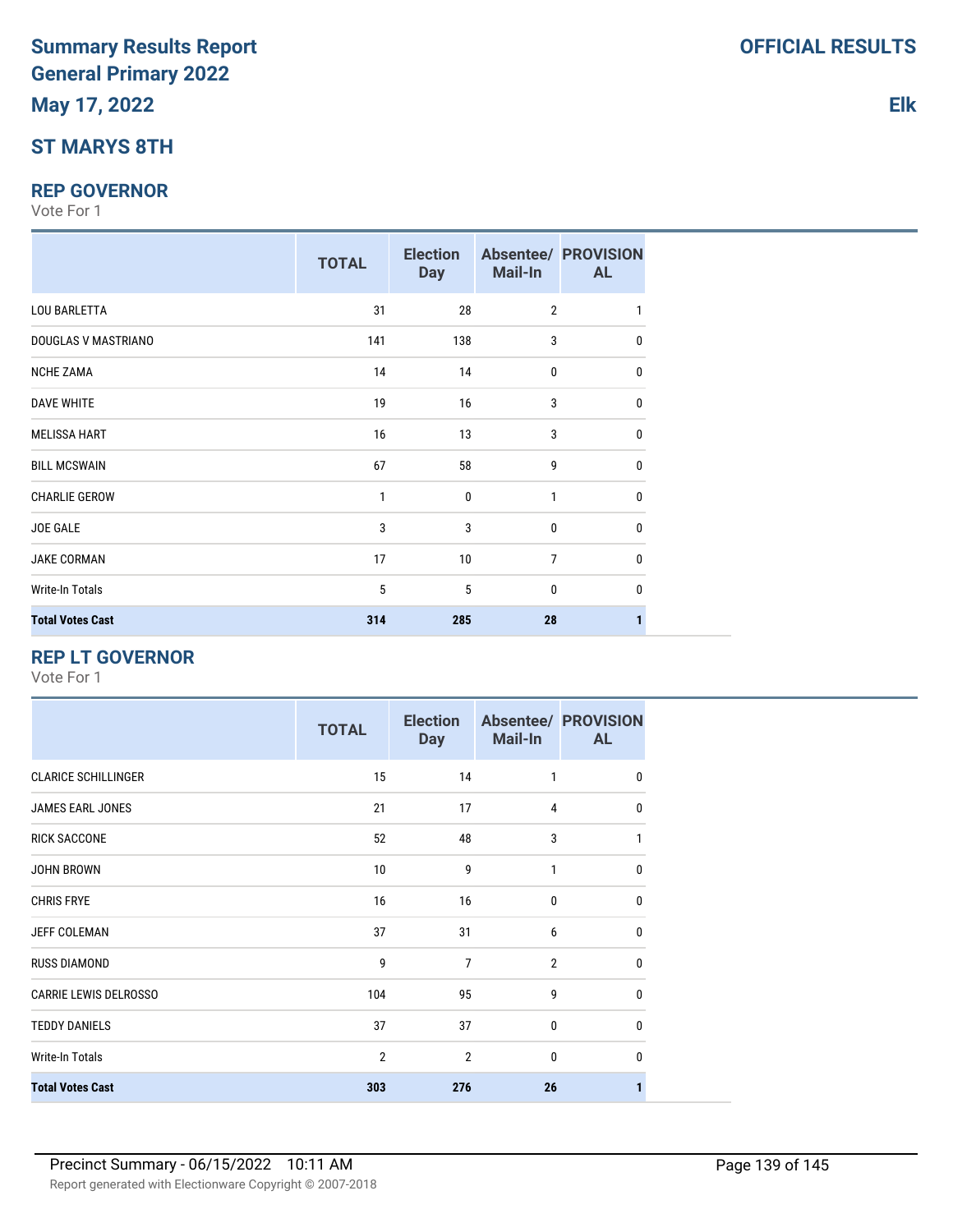## **ST MARYS 8TH**

#### **REP REPRESENTATIVE IN CONGRESS - 15TH DISTRICT**

Vote For 1

|                          | <b>TOTAL</b> | <b>Election</b><br><b>Day</b> | <b>Mail-In</b> | <b>Absentee/ PROVISION</b><br><b>AL</b> |
|--------------------------|--------------|-------------------------------|----------------|-----------------------------------------|
| <b>GLENN GT THOMPSON</b> | 306          | 277                           | 28             |                                         |
| Write-In Totals          | 6            | 5                             |                |                                         |
| <b>Total Votes Cast</b>  | 312          | 282                           | 29             |                                         |

#### **REP REPRESENATIVE IN GENERAL ASSEMBLY - 75TH DISTRICT**

Vote For 1

|                         | <b>TOTAL</b> | <b>Election</b><br><b>Day</b> | <b>Mail-In</b> | <b>Absentee/ PROVISION</b><br><b>AL</b> |
|-------------------------|--------------|-------------------------------|----------------|-----------------------------------------|
| <b>MIKE ARMANINI</b>    | 310          | 281                           | 28             |                                         |
| Write-In Totals         | 3            | 2                             |                |                                         |
| <b>Total Votes Cast</b> | 313          | 283                           | 29             |                                         |

### **REP MEMBER OF THE REPUBLICAN STATE COMMITTEE**

Vote For 1

|                             | <b>TOTAL</b> | <b>Election</b><br><b>Day</b> | <b>Mail-In</b> | <b>Absentee/ PROVISION</b><br><b>AL</b> |
|-----------------------------|--------------|-------------------------------|----------------|-----------------------------------------|
| <b>MARCIE LYNCH ASSETTA</b> | 308          | 279                           | 28             |                                         |
| Write-In Totals             | 2            | 2                             | $\mathbf{0}$   | 0                                       |
| <b>Total Votes Cast</b>     | 310          | 281                           | 28             |                                         |

### **REP ELK COUNTY REPUBLICAN CHAIRPERSON**

|                         | <b>TOTAL</b> | <b>Election</b><br><b>Day</b> | <b>Mail-In</b> | <b>Absentee/ PROVISION</b><br><b>AL</b> |
|-------------------------|--------------|-------------------------------|----------------|-----------------------------------------|
| SALLY GEYER             | 299          | 271                           | 27             |                                         |
| Write-In Totals         | 4            | 3                             |                |                                         |
| <b>Total Votes Cast</b> | 303          | 274                           | 28             |                                         |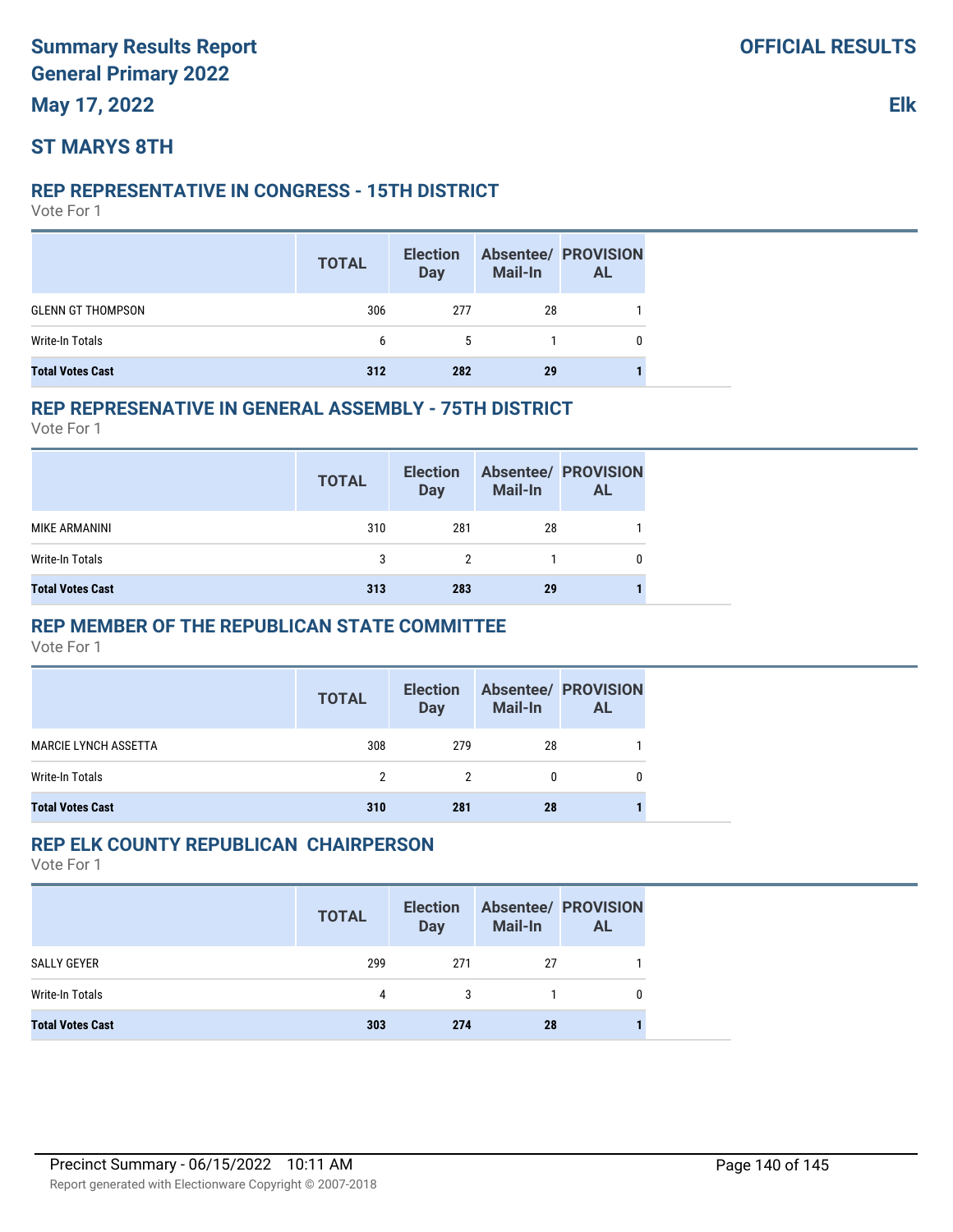## **ST MARYS 9TH**

#### **STATISTICS**

|                                   | <b>TOTAL</b> | <b>Election Day</b> | ail-In | <b>Absentee/M PROVISIONA</b> |
|-----------------------------------|--------------|---------------------|--------|------------------------------|
| Registered Voters - Total         | 858          |                     |        |                              |
| Registered Voters - DEMOCRATIC    | 291          |                     |        |                              |
| Registered Voters - REPUBLICAN    | 455          |                     |        |                              |
| Registered Voters - NONPARTISAN   | 112          |                     |        |                              |
| <b>Ballots Cast - Total</b>       | 315          | 243                 | 72     | $\mathbf{0}$                 |
| <b>Ballots Cast - DEMOCRATIC</b>  | 102          | 60                  | 42     | 0                            |
| <b>Ballots Cast - REPUBLICAN</b>  | 213          | 183                 | 30     | $\mathbf{0}$                 |
| <b>Ballots Cast - NONPARTISAN</b> | 0            | 0                   | 0      | $\mathbf{0}$                 |
| <b>Ballots Cast - Blank</b>       | 1            | 0                   | 1      | $\mathbf{0}$                 |
| Voter Turnout - Total             | 36.71%       |                     |        |                              |
| <b>Voter Turnout - DEMOCRATIC</b> | 35.05%       |                     |        |                              |
| Voter Turnout - REPUBLICAN        | 46.81%       |                     |        |                              |
| Voter Turnout - NONPARTISAN       | 0.00%        |                     |        |                              |

## **DEM UNITED STATES SENATOR**

Vote For 1

|                         | <b>TOTAL</b>   | <b>Election</b><br><b>Day</b> | <b>Mail-In</b> | <b>Absentee/ PROVISION</b><br><b>AL</b> |
|-------------------------|----------------|-------------------------------|----------------|-----------------------------------------|
| <b>ALEX KHALIL</b>      | 4              | 3                             |                | 0                                       |
| <b>CONOR LAMB</b>       | 14             | 7                             | 7              | 0                                       |
| <b>MALCOLM KENYATTA</b> | $\mathfrak{p}$ | $\mathbf{0}$                  | $\overline{2}$ | 0                                       |
| JOHN FETTERMAN          | 79             | 48                            | 31             | 0                                       |
| <b>Write-In Totals</b>  |                |                               | $\mathbf{0}$   | 0                                       |
| <b>Total Votes Cast</b> | 100            | 59                            | 41             | 0                                       |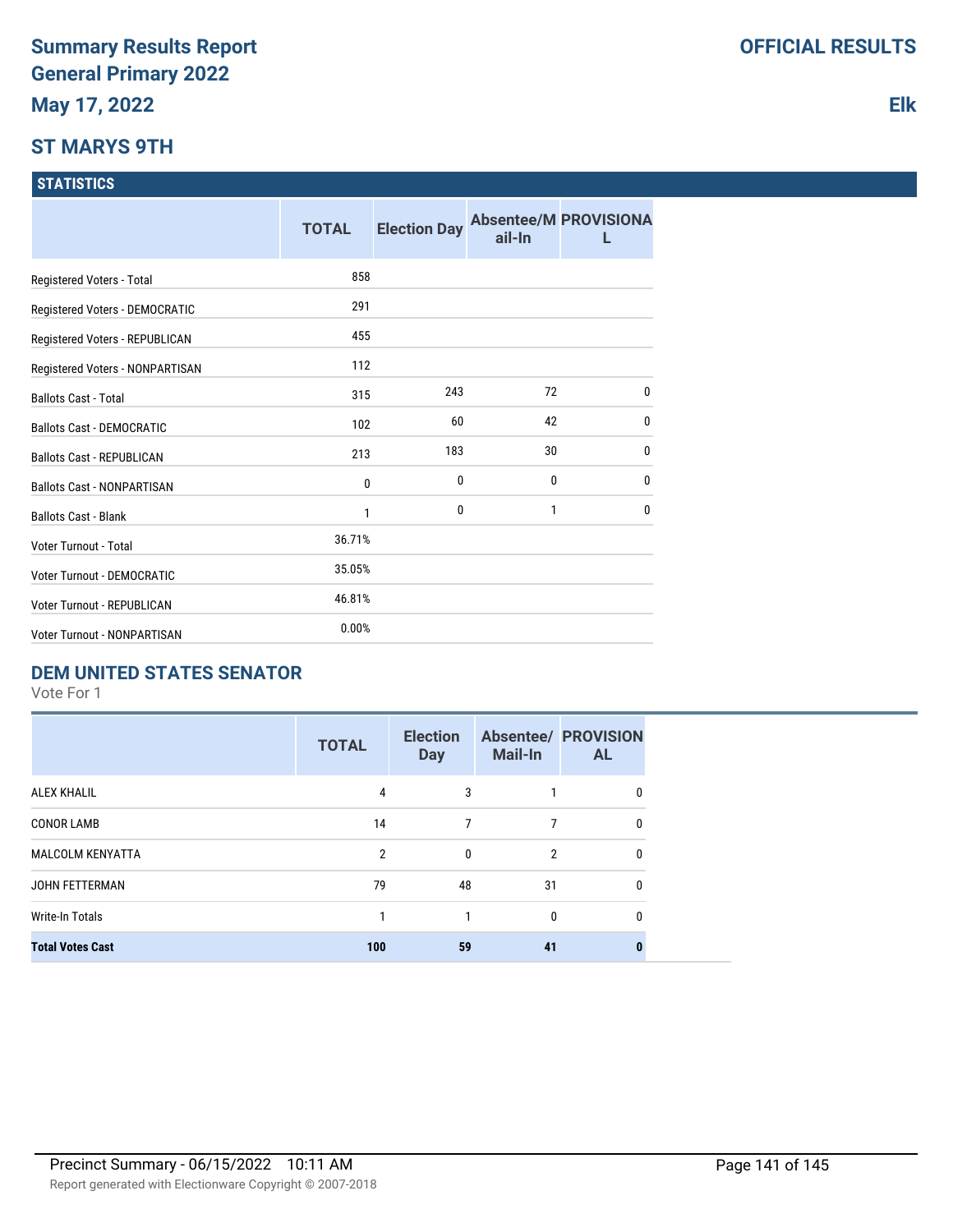# **Summary Results Report General Primary 2022**

**May 17, 2022**

## **ST MARYS 9TH**

#### **DEM GOVERNOR**

Vote For 1

|                         | <b>TOTAL</b> | <b>Election</b><br>Day | <b>Mail-In</b> | <b>Absentee/ PROVISION</b><br><b>AL</b> |
|-------------------------|--------------|------------------------|----------------|-----------------------------------------|
| <b>JOSH SHAPIRO</b>     | 94           | 53                     | 41             | 0                                       |
| Write-In Totals         |              |                        | 0              | 0                                       |
| <b>Total Votes Cast</b> | 95           | 54                     | 41             | 0                                       |

#### **DEM LT GOVERNOR**

Vote For 1

|                         | <b>TOTAL</b> | <b>Election</b><br><b>Day</b> | <b>Mail-In</b> | <b>Absentee/ PROVISION</b><br><b>AL</b> |
|-------------------------|--------------|-------------------------------|----------------|-----------------------------------------|
| <b>AUSTIN DAVIS</b>     | 65           | 34                            | 31             | 0                                       |
| <b>RAY SOSA</b>         | 10           | 8                             | $\overline{2}$ | 0                                       |
| <b>BRIAN SIMS</b>       | 20           | 12                            | 8              | 0                                       |
| <b>Write-In Totals</b>  |              |                               | 0              | 0                                       |
| <b>Total Votes Cast</b> | 96           | 55                            | 41             |                                         |

## **DEM REPRESENTATIVE IN CONGRESS - 15TH DISTRICT**

Vote For 1

|                         | <b>TOTAL</b> | <b>Election</b><br><b>Day</b> | Mail-In | <b>Absentee/ PROVISION</b><br>AL |
|-------------------------|--------------|-------------------------------|---------|----------------------------------|
| Write-In Totals         | 16           | 10                            |         |                                  |
| <b>Total Votes Cast</b> | 16           | 10                            |         |                                  |

## **DEM REPRESENTATIVE IN GENERAL ASSEMBLY -75TH DISTRICT**

|                         | <b>TOTAL</b> | <b>Election</b><br>Day | <b>Mail-In</b> | <b>Absentee/ PROVISION</b><br><b>AL</b> |
|-------------------------|--------------|------------------------|----------------|-----------------------------------------|
| Write-In Totals         | 19           | 13                     | h              |                                         |
| <b>Total Votes Cast</b> | 19           | 13                     |                |                                         |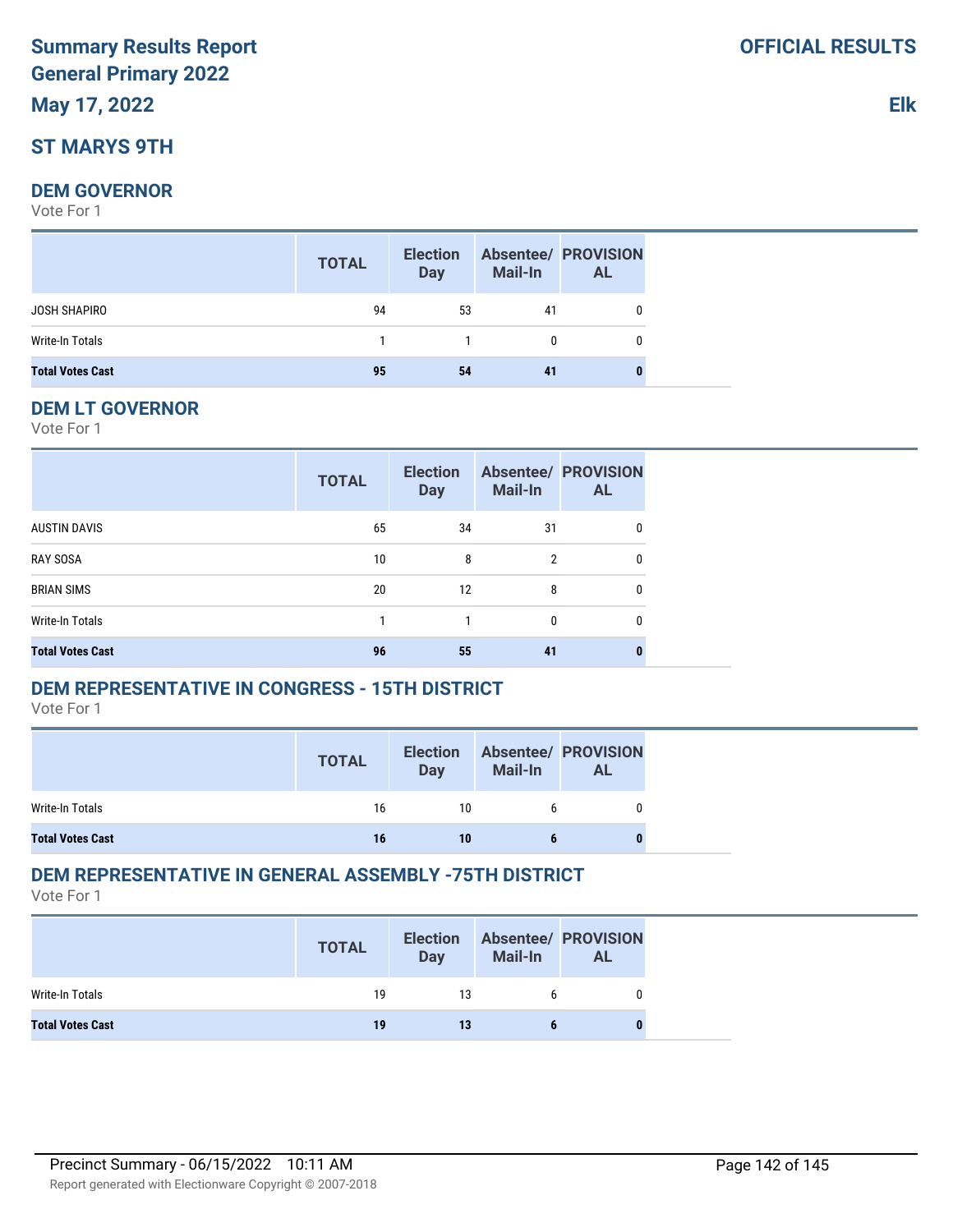## **ST MARYS 9TH**

## **DEM MEMBER OF THE DEMOCRATIC STATE COMMITTEE**

Vote For 1

|                         | <b>TOTAL</b> | <b>Election</b><br><b>Day</b> | <b>Mail-In</b> | <b>Absentee/ PROVISION</b><br><b>AL</b> |
|-------------------------|--------------|-------------------------------|----------------|-----------------------------------------|
| RYAN S GRIMM            | 93           | 56                            | 37             |                                         |
| Write-In Totals         |              | <sup>0</sup>                  |                |                                         |
| <b>Total Votes Cast</b> | 94           | 56                            | 38             |                                         |

### **DEM ELK COUNTY DEMOCRATIC COMMITTEE MEMBER ST MARYS 9TH**

Vote For 2

|                         | <b>TOTAL</b> | <b>Election</b><br><b>Day</b> | <b>Mail-In</b> | <b>Absentee/ PROVISION</b><br><b>AL</b> |
|-------------------------|--------------|-------------------------------|----------------|-----------------------------------------|
| Write-In Totals         | 12           | $7\overline{)}$               | .5             |                                         |
| <b>Total Votes Cast</b> | 12           |                               | 5              |                                         |

## **REP UNITED STATES SENATOR**

|                         | <b>TOTAL</b>   | <b>Election</b><br><b>Day</b> | <b>Mail-In</b> | <b>Absentee/ PROVISION</b><br><b>AL</b> |
|-------------------------|----------------|-------------------------------|----------------|-----------------------------------------|
| <b>KATHY BARNETTE</b>   | 43             | 43                            | $\mathbf 0$    | 0                                       |
| <b>MEHMET 0Z</b>        | 65             | 53                            | 12             | 0                                       |
| <b>GEORGE BOCHETTO</b>  | 3              | 3                             | $\mathbf 0$    | $\mathbf{0}$                            |
| <b>JEFF BARTOS</b>      | 21             | 17                            | 4              | 0                                       |
| <b>DAVID MCCORMICK</b>  | 56             | 50                            | 6              | $\mathbf{0}$                            |
| <b>SEAN GALE</b>        | 5              | 3                             | $\overline{2}$ | $\Omega$                                |
| <b>CARLA SANDS</b>      | 11             | 8                             | 3              | $\mathbf{0}$                            |
| <b>Write-In Totals</b>  | $\overline{2}$ | 1                             | 1              | $\mathbf{0}$                            |
| <b>Total Votes Cast</b> | 206            | 178                           | 28             |                                         |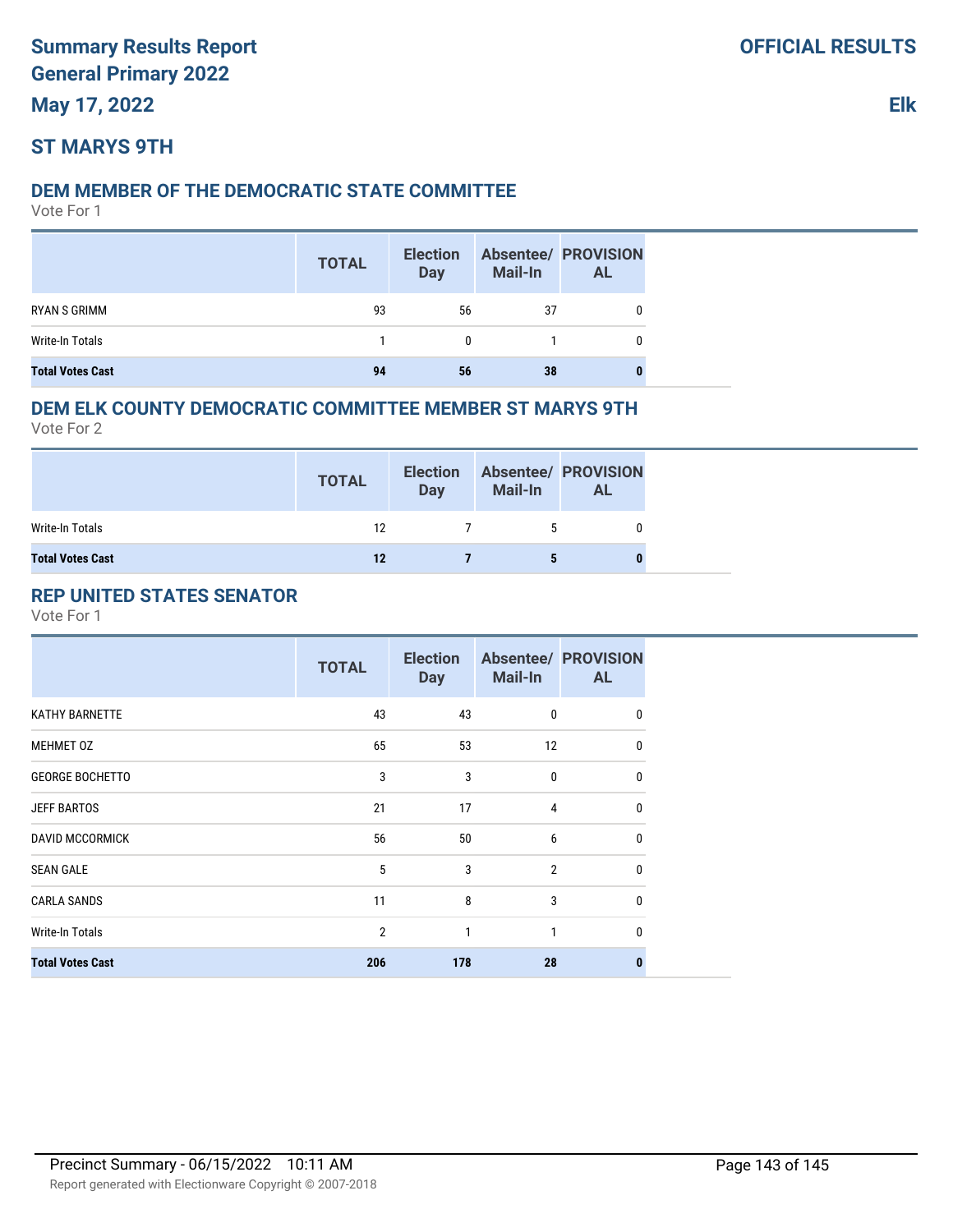## **ST MARYS 9TH**

#### **REP GOVERNOR**

Vote For 1

|                         | <b>TOTAL</b> | <b>Election</b><br><b>Day</b> | Mail-In      | <b>Absentee/ PROVISION</b><br><b>AL</b> |
|-------------------------|--------------|-------------------------------|--------------|-----------------------------------------|
| <b>LOU BARLETTA</b>     | 28           | 27                            | 1            | 0                                       |
| DOUGLAS V MASTRIANO     | 78           | 72                            | 6            | 0                                       |
| <b>NCHE ZAMA</b>        | 17           | 12                            | 5            | 0                                       |
| <b>DAVE WHITE</b>       | 8            | 5                             | 3            | 0                                       |
| <b>MELISSA HART</b>     | 11           | 11                            | 0            | 0                                       |
| <b>BILL MCSWAIN</b>     | 40           | 32                            | 8            | 0                                       |
| <b>CHARLIE GEROW</b>    | 1            | 1                             | 0            | 0                                       |
| JOE GALE                | 5            | $\overline{4}$                | 1            | 0                                       |
| <b>JAKE CORMAN</b>      | 16           | 11                            | 5            | 0                                       |
| <b>Write-In Totals</b>  | 3            | 3                             | $\mathbf{0}$ | <sup>0</sup>                            |
| <b>Total Votes Cast</b> | 207          | 178                           | 29           | 0                                       |

## **REP LT GOVERNOR**

Vote For 1

|                              | <b>TOTAL</b>   | <b>Election</b><br><b>Day</b> | Mail-In        | <b>Absentee/ PROVISION</b><br><b>AL</b> |
|------------------------------|----------------|-------------------------------|----------------|-----------------------------------------|
| <b>CLARICE SCHILLINGER</b>   | 6              | 5                             | 1              | $\mathbf{0}$                            |
| JAMES EARL JONES             | 9              | 9                             | $\mathbf{0}$   | 0                                       |
| <b>RICK SACCONE</b>          | 32             | 29                            | 3              | $\Omega$                                |
| <b>JOHN BROWN</b>            | 5              | 3                             | $\overline{2}$ | $\mathbf{0}$                            |
| <b>CHRIS FRYE</b>            | 13             | 8                             | 5              | $\mathbf{0}$                            |
| <b>JEFF COLEMAN</b>          | 21             | 19                            | $\overline{2}$ | $\mathbf{0}$                            |
| <b>RUSS DIAMOND</b>          | 3              | 3                             | $\mathbf{0}$   | $\mathbf{0}$                            |
| <b>CARRIE LEWIS DELROSSO</b> | 72             | 65                            | 7              | $\mathbf{0}$                            |
| <b>TEDDY DANIELS</b>         | 31             | 22                            | 9              | $\mathbf{0}$                            |
| <b>Write-In Totals</b>       | $\overline{2}$ | $\overline{2}$                | $\mathbf{0}$   | $\mathbf{0}$                            |
| <b>Total Votes Cast</b>      | 194            | 165                           | 29             | 0                                       |